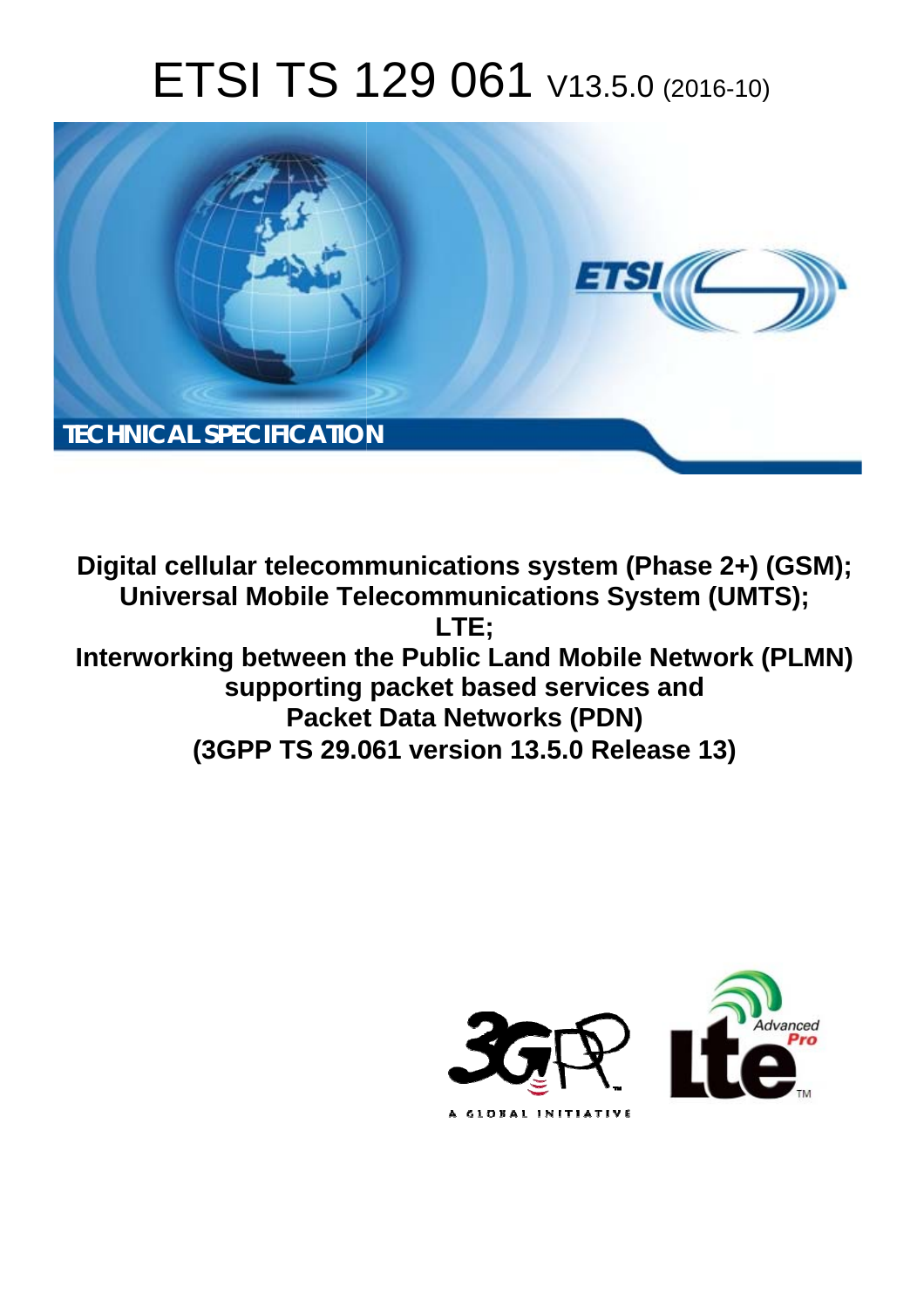Reference RTS/TSGC-0329061vd50

> Keywords GSM,LTE,UMTS

#### *ETSI*

#### 650 Route des Lucioles F-06921 Sophia Antipolis Cedex - FRANCE

Tel.: +33 4 92 94 42 00 Fax: +33 4 93 65 47 16

Siret N° 348 623 562 00017 - NAF 742 C Association à but non lucratif enregistrée à la Sous-Préfecture de Grasse (06) N° 7803/88

#### *Important notice*

The present document can be downloaded from: <http://www.etsi.org/standards-search>

The present document may be made available in electronic versions and/or in print. The content of any electronic and/or print versions of the present document shall not be modified without the prior written authorization of ETSI. In case of any existing or perceived difference in contents between such versions and/or in print, the only prevailing document is the print of the Portable Document Format (PDF) version kept on a specific network drive within ETSI Secretariat.

Users of the present document should be aware that the document may be subject to revision or change of status. Information on the current status of this and other ETSI documents is available at <https://portal.etsi.org/TB/ETSIDeliverableStatus.aspx>

If you find errors in the present document, please send your comment to one of the following services: <https://portal.etsi.org/People/CommiteeSupportStaff.aspx>

#### *Copyright Notification*

No part may be reproduced or utilized in any form or by any means, electronic or mechanical, including photocopying and microfilm except as authorized by written permission of ETSI.

The content of the PDF version shall not be modified without the written authorization of ETSI. The copyright and the foregoing restriction extend to reproduction in all media.

> © European Telecommunications Standards Institute 2016. All rights reserved.

**DECT**TM, **PLUGTESTS**TM, **UMTS**TM and the ETSI logo are Trade Marks of ETSI registered for the benefit of its Members. **3GPP**TM and **LTE**™ are Trade Marks of ETSI registered for the benefit of its Members and of the 3GPP Organizational Partners.

**GSM**® and the GSM logo are Trade Marks registered and owned by the GSM Association.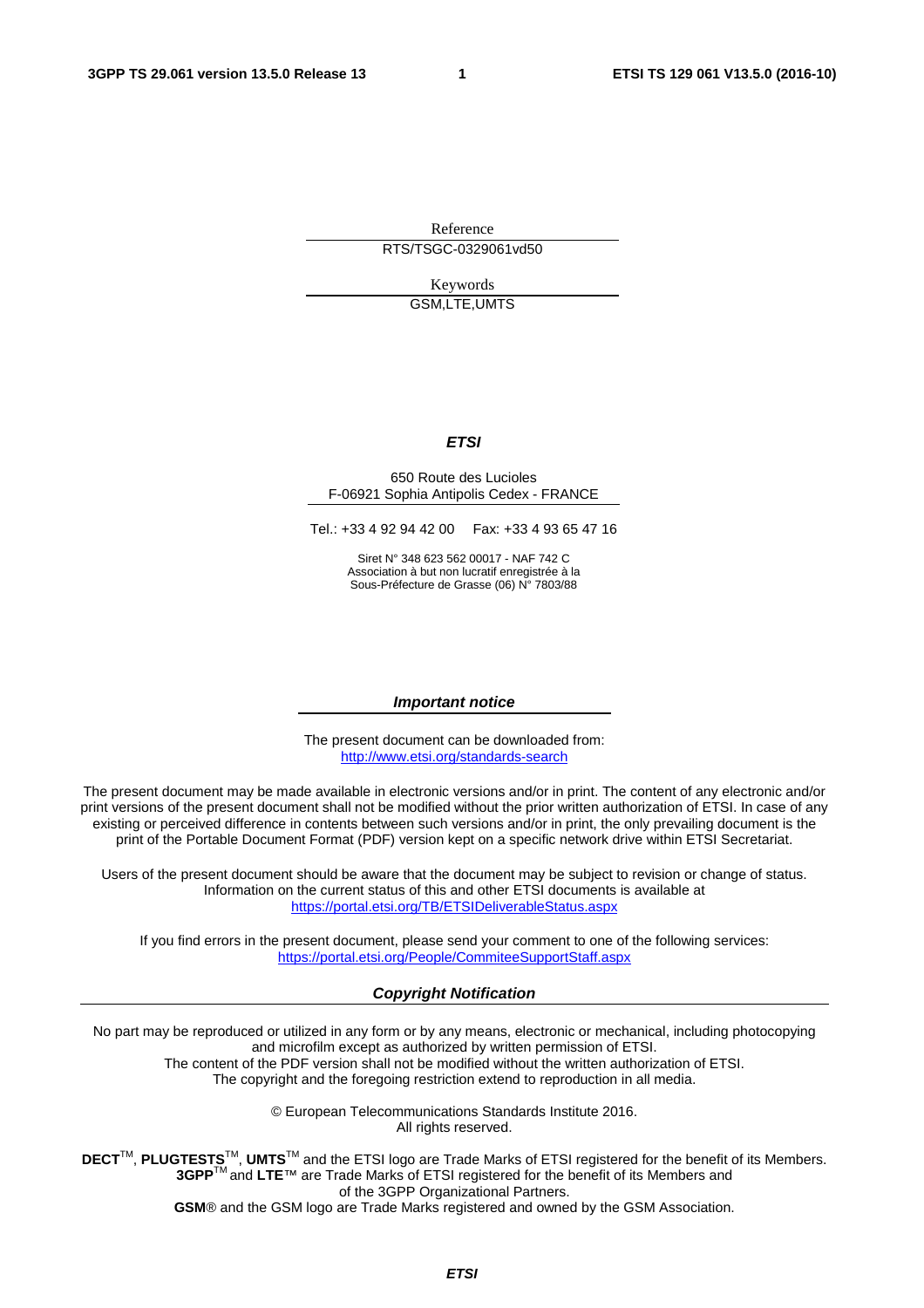# Intellectual Property Rights

IPRs essential or potentially essential to the present document may have been declared to ETSI. The information pertaining to these essential IPRs, if any, is publicly available for **ETSI members and non-members**, and can be found in ETSI SR 000 314: *"Intellectual Property Rights (IPRs); Essential, or potentially Essential, IPRs notified to ETSI in respect of ETSI standards"*, which is available from the ETSI Secretariat. Latest updates are available on the ETSI Web server [\(https://ipr.etsi.org/](https://ipr.etsi.org/)).

Pursuant to the ETSI IPR Policy, no investigation, including IPR searches, has been carried out by ETSI. No guarantee can be given as to the existence of other IPRs not referenced in ETSI SR 000 314 (or the updates on the ETSI Web server) which are, or may be, or may become, essential to the present document.

# Foreword

This Technical Specification (TS) has been produced by ETSI 3rd Generation Partnership Project (3GPP).

The present document may refer to technical specifications or reports using their 3GPP identities, UMTS identities or GSM identities. These should be interpreted as being references to the corresponding ETSI deliverables.

The cross reference between GSM, UMTS, 3GPP and ETSI identities can be found under [http://webapp.etsi.org/key/queryform.asp.](http://webapp.etsi.org/key/queryform.asp)

# Modal verbs terminology

In the present document "**shall**", "**shall not**", "**should**", "**should not**", "**may**", "**need not**", "**will**", "**will not**", "**can**" and "**cannot**" are to be interpreted as described in clause 3.2 of the [ETSI Drafting Rules](https://portal.etsi.org/Services/editHelp!/Howtostart/ETSIDraftingRules.aspx) (Verbal forms for the expression of provisions).

"**must**" and "**must not**" are **NOT** allowed in ETSI deliverables except when used in direct citation.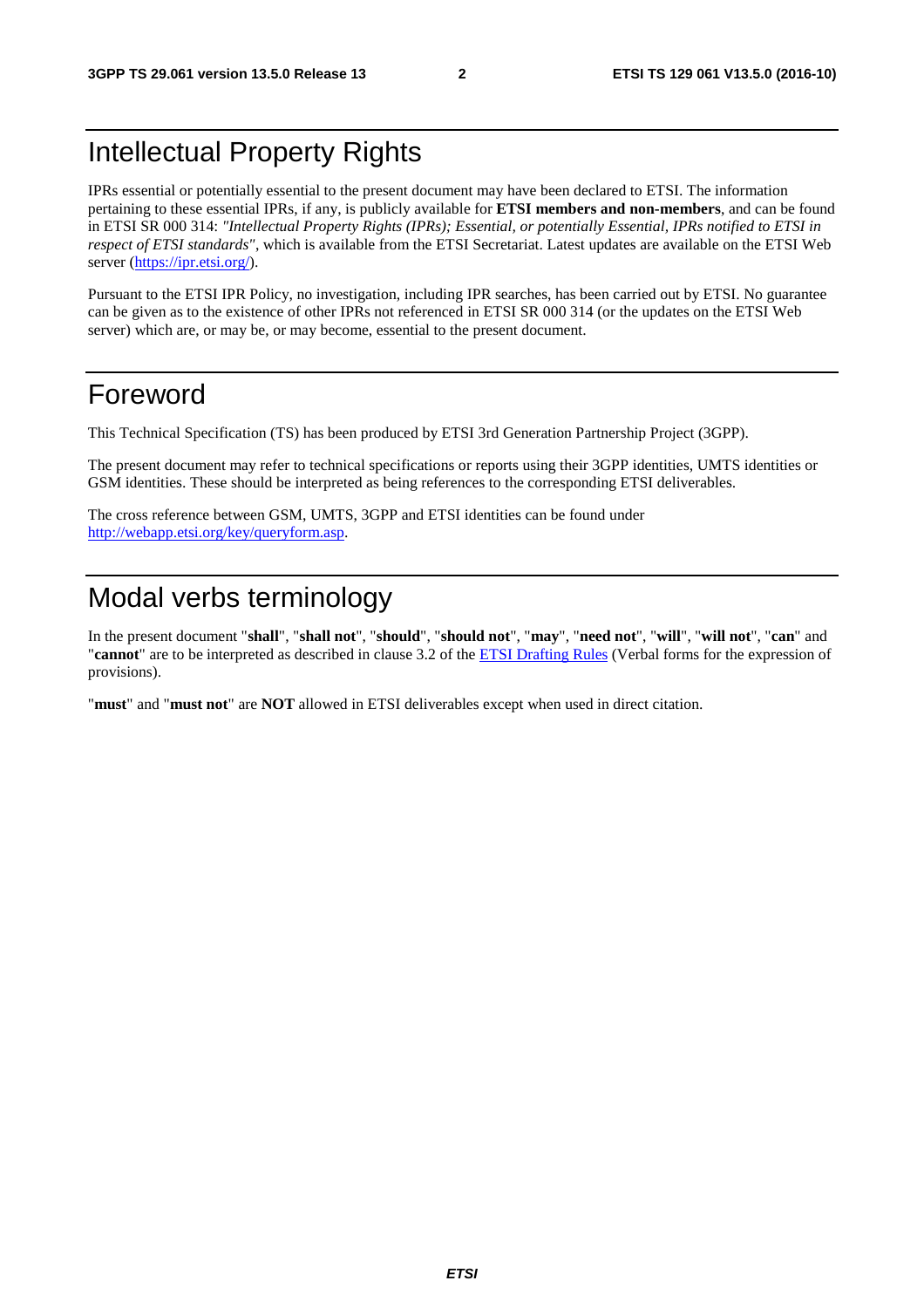$\mathbf{3}$ 

# Contents

| 1                         |  |  |  |
|---------------------------|--|--|--|
| 2                         |  |  |  |
|                           |  |  |  |
| 3<br>3.1                  |  |  |  |
| 3.2                       |  |  |  |
| 3.3                       |  |  |  |
| $\overline{4}$            |  |  |  |
| 4.1                       |  |  |  |
| 4.2                       |  |  |  |
| 4.3                       |  |  |  |
| 5                         |  |  |  |
| 5.1                       |  |  |  |
| 5.2                       |  |  |  |
| 5.3                       |  |  |  |
| 6                         |  |  |  |
| 6.1                       |  |  |  |
| 6.2                       |  |  |  |
| 6.3                       |  |  |  |
| 7                         |  |  |  |
| 7.1                       |  |  |  |
| 7.2                       |  |  |  |
| 7.3                       |  |  |  |
| 8                         |  |  |  |
| 8A                        |  |  |  |
| 9                         |  |  |  |
| 10                        |  |  |  |
|                           |  |  |  |
| 11                        |  |  |  |
| 11.1<br>11.2              |  |  |  |
| 11.2.1                    |  |  |  |
| 11.2.1.1                  |  |  |  |
| 11.2.1.2                  |  |  |  |
| 11.2.1.2.1                |  |  |  |
| 11.2.1.2.2                |  |  |  |
| 11.2.1.3                  |  |  |  |
| 11.2.1.3.1<br>11.2.1.3.1a |  |  |  |
| 11.2.1.3.2                |  |  |  |
| 11.2.1.3.2a               |  |  |  |
| 11.2.1.3.3                |  |  |  |
| 11.2.1.3.4                |  |  |  |
| 11.2.1.3.5                |  |  |  |
| 11.2.1.4                  |  |  |  |
| 11.2.1.5                  |  |  |  |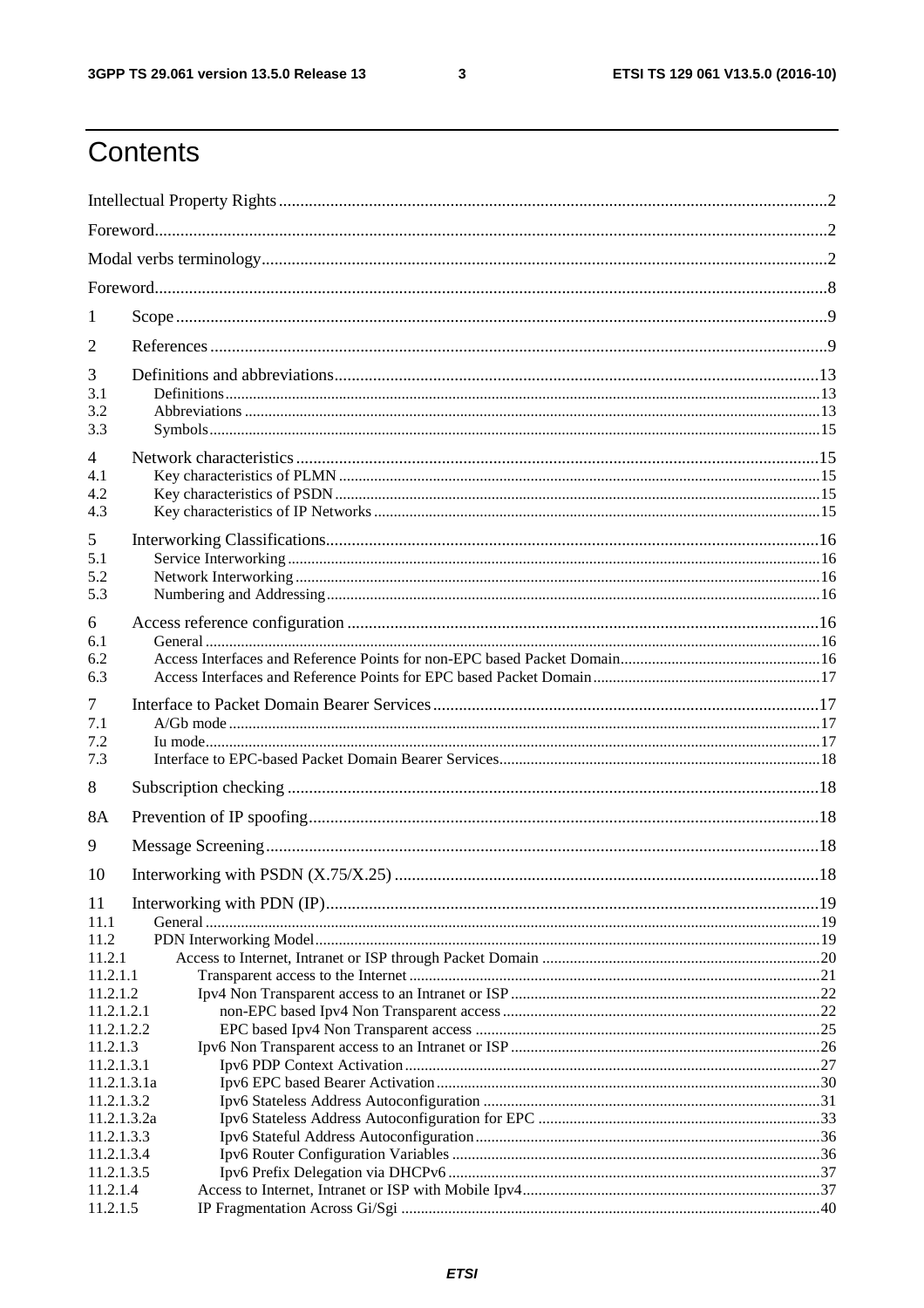| 11.2.2                                                                                       |  |
|----------------------------------------------------------------------------------------------|--|
| 11.3                                                                                         |  |
| 11.4                                                                                         |  |
| 11.5                                                                                         |  |
| 11.6                                                                                         |  |
| 11.7                                                                                         |  |
| 11.8                                                                                         |  |
| 11.8.1                                                                                       |  |
| 11.8.2                                                                                       |  |
| 11.8.3                                                                                       |  |
| 12                                                                                           |  |
| 12.1                                                                                         |  |
| 12.2                                                                                         |  |
| 12.2.1                                                                                       |  |
|                                                                                              |  |
| 12.2.1.1                                                                                     |  |
| 13                                                                                           |  |
| 13.1                                                                                         |  |
| 13.2                                                                                         |  |
| 13.2.1                                                                                       |  |
| 13.2.1.1                                                                                     |  |
| 13.2.1.2                                                                                     |  |
| 13.2.2                                                                                       |  |
| 13.3                                                                                         |  |
| 13.3.1                                                                                       |  |
| 13.3.1.1                                                                                     |  |
| Ipv6 Prefix allocation via Ipv6 stateless address autoconfiguration via DHCPv654<br>13.3.1.2 |  |
| 13.3.1.3                                                                                     |  |
|                                                                                              |  |
| 13a                                                                                          |  |
| 13a.1                                                                                        |  |
| 13a.2                                                                                        |  |
| 13a.2.1                                                                                      |  |
| 13a.2.2                                                                                      |  |
| 13a.2.2.1                                                                                    |  |
| 13a.2.2.1a                                                                                   |  |
| 13a.2.2.2                                                                                    |  |
| 13a.2.2.3                                                                                    |  |
|                                                                                              |  |
| 13 <sub>b</sub>                                                                              |  |
| 13b.1                                                                                        |  |
| 13b.2                                                                                        |  |
| 13b.3                                                                                        |  |
|                                                                                              |  |
| 14                                                                                           |  |
| 15                                                                                           |  |
| 15.1                                                                                         |  |
| 15.2                                                                                         |  |
| 15.3                                                                                         |  |
|                                                                                              |  |
| 16                                                                                           |  |
| 16.1                                                                                         |  |
| 16.2                                                                                         |  |
| 16.3                                                                                         |  |
| 16.3.1                                                                                       |  |
| 16.3.2                                                                                       |  |
| 16.3.3                                                                                       |  |
| 16.3.4                                                                                       |  |
| 16.3a                                                                                        |  |
| 16.3a.1                                                                                      |  |
| 16.3a.2                                                                                      |  |
| 16.3a.3                                                                                      |  |
|                                                                                              |  |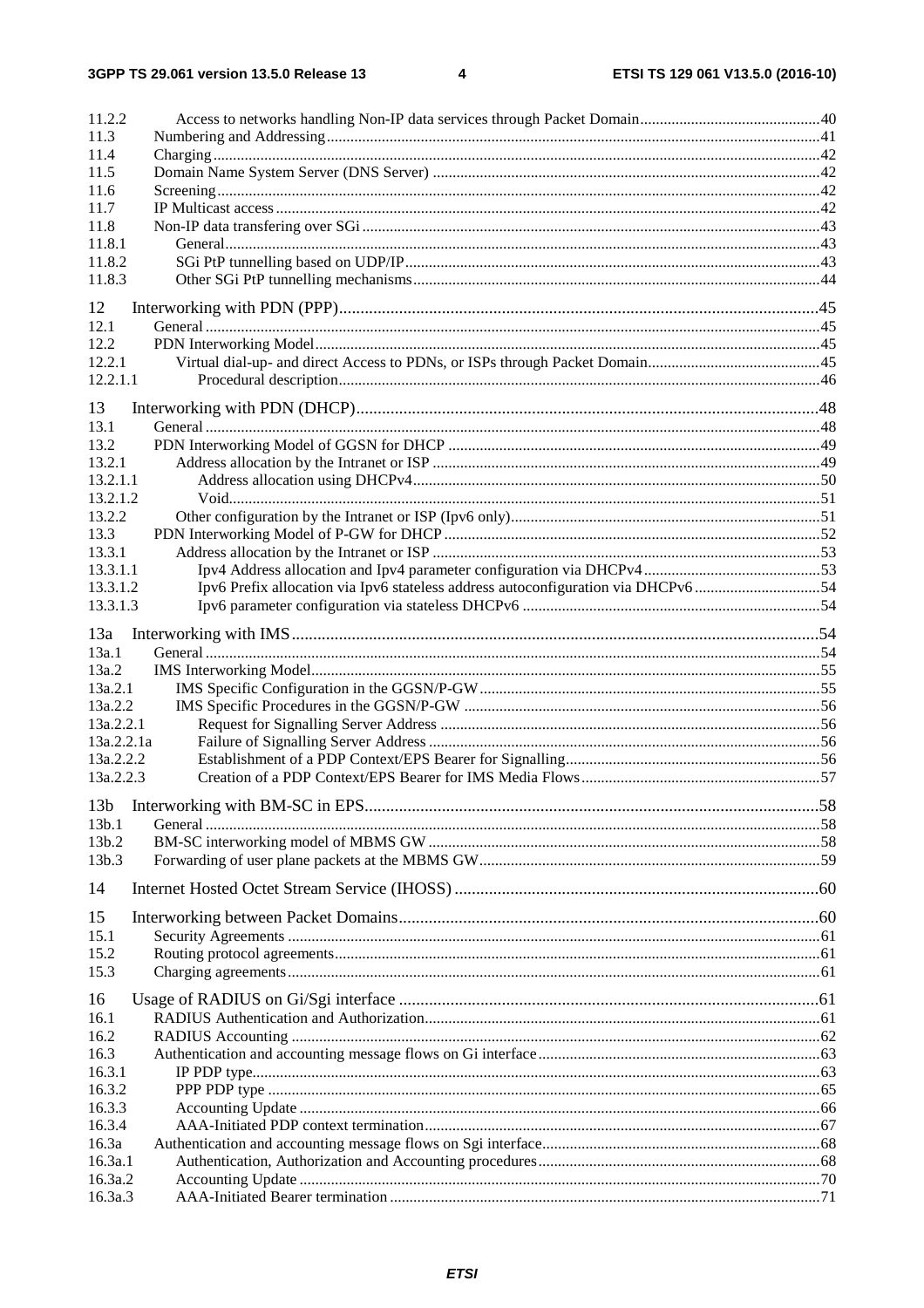| 16.4     |  |
|----------|--|
| 16.4.1   |  |
| 16.4.2   |  |
| 16.4.3   |  |
| 16.4.4   |  |
| 16.4.5   |  |
| 16.4.6   |  |
| 16.4.7   |  |
| 16.4.7.1 |  |
| 16.4.7.2 |  |
| 16.4.8   |  |
| 16.4.9   |  |
|          |  |
| 16a      |  |
| 16a.1    |  |
| 16a.2    |  |
| 16a.3    |  |
| 16a.3.1  |  |
| 16a.3.2  |  |
| 16a.3.3  |  |
| 16a.3.4  |  |
| 16a.3a   |  |
| 16a.3a.1 |  |
| 16a.3a.2 |  |
| 16a.3a.3 |  |
| 16a.4    |  |
| 16a.4.1  |  |
| 16a.4.2  |  |
| 16a.4.3  |  |
| 16a.4.4  |  |
| 16a.4.5  |  |
| 16a.4.6  |  |
| 16a.4.7  |  |
| 16a.4.8  |  |
| 16a.5    |  |
| 16a.6    |  |
| 16a.7    |  |
| 17       |  |
| 17.1     |  |
| 17.2     |  |
| 17.3     |  |
| 17.4     |  |
| 17.5     |  |
| 17.5.1   |  |
| 17.5.2   |  |
| 17.5.3   |  |
| 17.5.4   |  |
| 17.5.5   |  |
| 17.5.6   |  |
| 17.5.7   |  |
| 17.5.7.1 |  |
| 17.5.8   |  |
| 17.5.9   |  |
| 17.5.10  |  |
| 17.5.11  |  |
| 17.5.12  |  |
| 17.6     |  |
| 17.6.1   |  |
| 17.6.2   |  |
| 17.6.3   |  |
| 17.6.4   |  |
|          |  |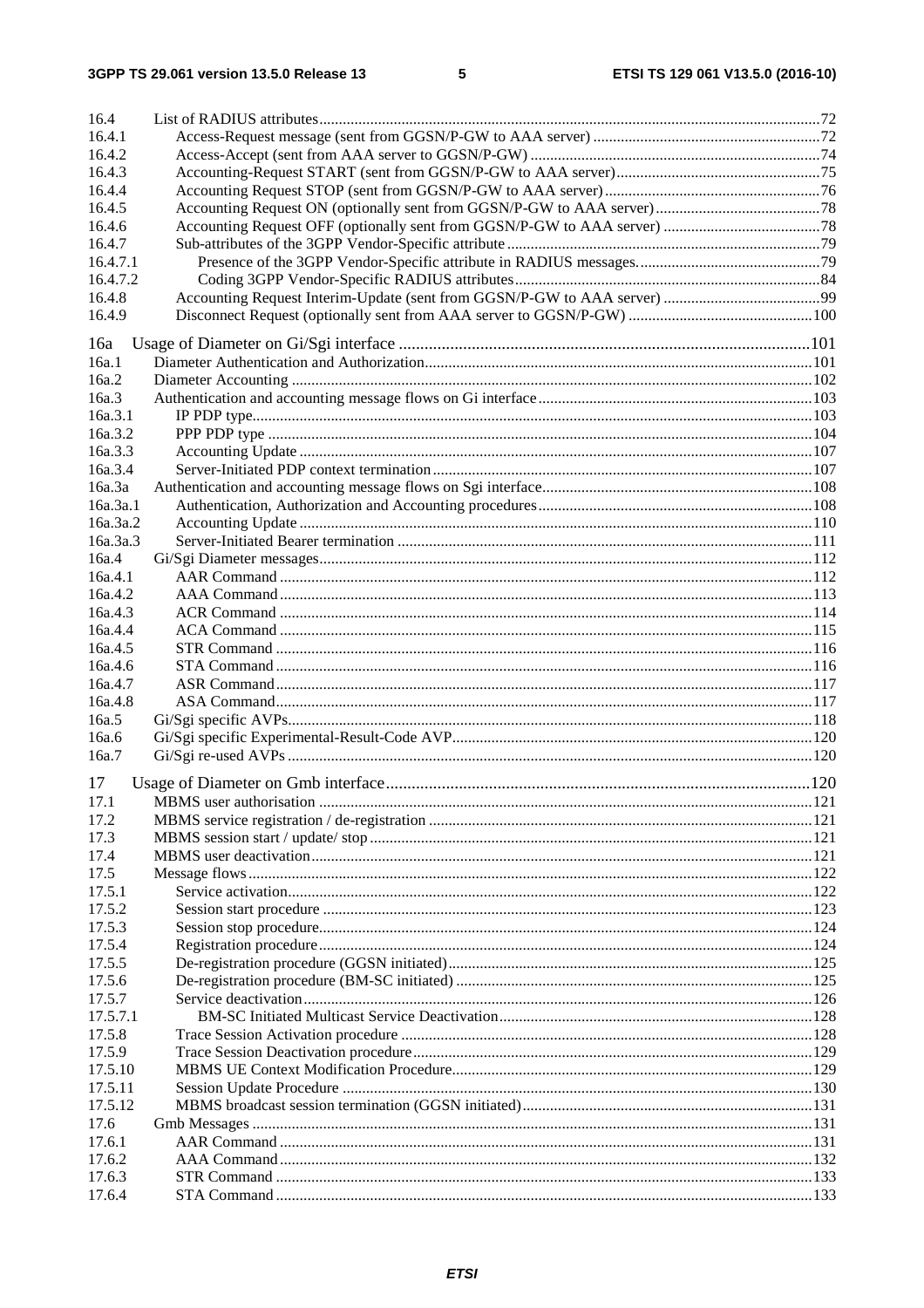#### $\bf 6$

| 17.6.5   |  |
|----------|--|
| 17.6.6   |  |
| 17.6.7   |  |
| 17.6.8   |  |
| 17.7     |  |
| 17.7.1   |  |
| 17.7.2   |  |
| 17.7.3   |  |
| 17.7.4   |  |
| 17.7.5   |  |
| 17.7.6   |  |
| 17.7.7   |  |
| 17.7.8   |  |
| 17.7.9   |  |
| 17.7.10  |  |
| 17.7.11  |  |
| 17.7.12  |  |
| 17.7.13  |  |
| 17.7.14  |  |
| 17.7.15  |  |
| 17.7.16  |  |
| 17.7.17  |  |
| 17.7.18  |  |
| 17.7.19  |  |
| 17.7.20  |  |
| 17.7.21  |  |
| 17.7.22  |  |
| 17.7.23  |  |
| 17.7.24  |  |
| 17.7.25  |  |
| 17.7a    |  |
| 17.8     |  |
| 17.8.1   |  |
| 17.8.2   |  |
| 17.8.3   |  |
|          |  |
| 18       |  |
| 18.1     |  |
| 18.2     |  |
| 18.3     |  |
| 19       |  |
| 19.1     |  |
| 19.2     |  |
| 19.2.1   |  |
| 19.2.1.1 |  |
| 19.2.1.2 |  |
| 19.2.2   |  |
| 19.2.2.1 |  |
| 19.2.2.2 |  |
| 19.2.2.3 |  |
| 19.3     |  |
| 19.4     |  |
| 19.5     |  |
| 19.5.1   |  |
| 19.5.2   |  |
| 19.5.3   |  |
|          |  |
| 20       |  |
| 20.1     |  |
| 20.2     |  |
| 20.2A    |  |
| 20.3     |  |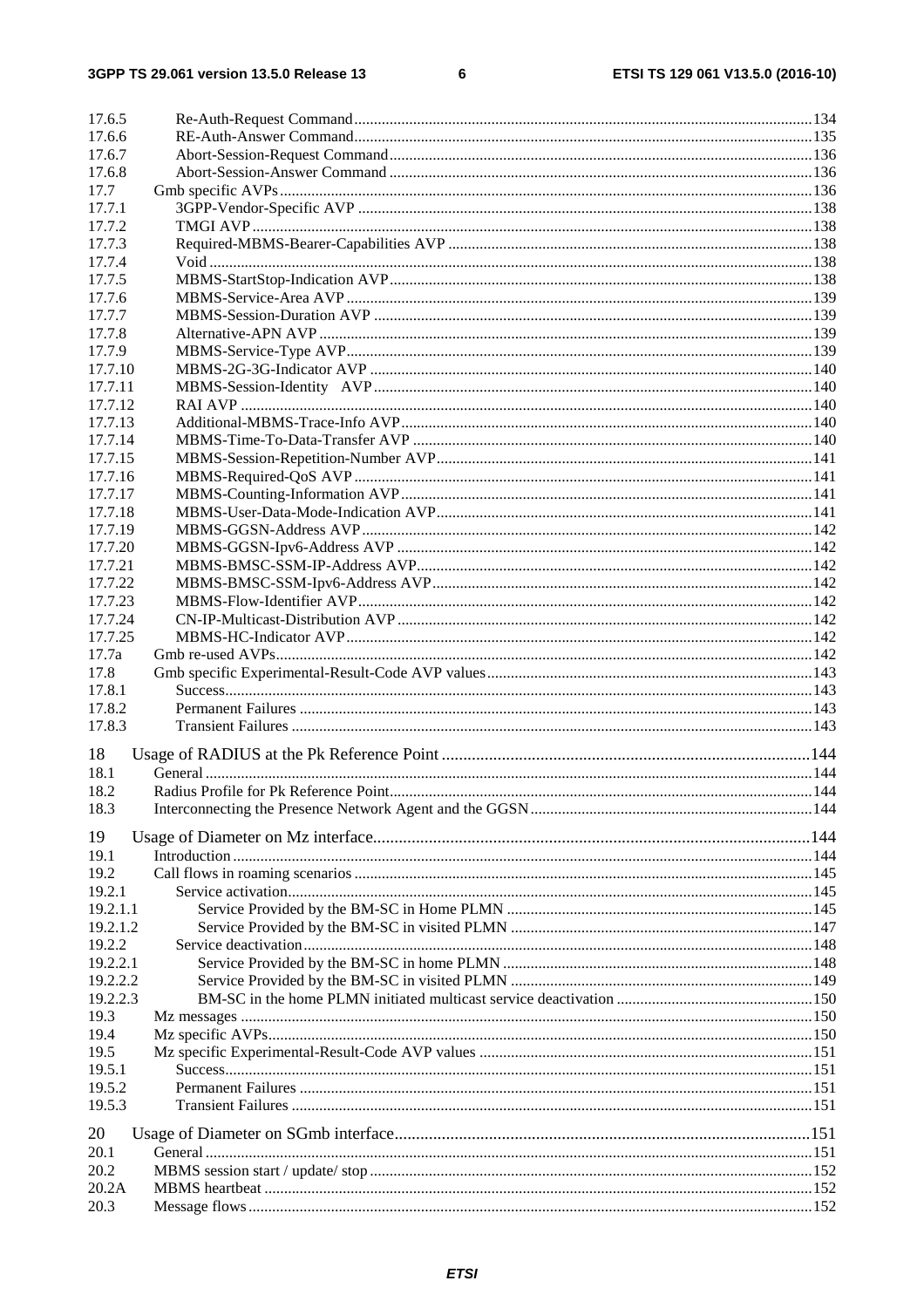| 20.3.1       |                                                                                           |  |
|--------------|-------------------------------------------------------------------------------------------|--|
| 20.3.2       |                                                                                           |  |
| 20.3.3       |                                                                                           |  |
| 20.3.4       |                                                                                           |  |
| 20.3.5       |                                                                                           |  |
| 20.4         |                                                                                           |  |
| 20.4.1       |                                                                                           |  |
| 20.4.2       |                                                                                           |  |
| 20.4.3       |                                                                                           |  |
| 20.4.4       |                                                                                           |  |
| 20.4.5       |                                                                                           |  |
| 20.4.6       |                                                                                           |  |
| 20.5         |                                                                                           |  |
| 20.5a        |                                                                                           |  |
| 20.5a.1      |                                                                                           |  |
| 20.5a.2      |                                                                                           |  |
| 20.5a.3      |                                                                                           |  |
| 20.5a.4      |                                                                                           |  |
| 20.5a.5      |                                                                                           |  |
| 20.5a.6      |                                                                                           |  |
| 20.5a.7      |                                                                                           |  |
| 20.5a.8      |                                                                                           |  |
| 20.5a.9      |                                                                                           |  |
| 20.5a.10     |                                                                                           |  |
| 20.5a.11     |                                                                                           |  |
| 20.5a.12     |                                                                                           |  |
| 20.6         |                                                                                           |  |
| 20.7         |                                                                                           |  |
|              | <b>Annex A (informative):</b>                                                             |  |
|              | Rate control related to Cellular Internet Of Things (CIoT)<br><b>Annex B</b> (normative): |  |
|              |                                                                                           |  |
| B.1          |                                                                                           |  |
| B.2          |                                                                                           |  |
| B.2.1        |                                                                                           |  |
| <b>B.2.2</b> |                                                                                           |  |
|              | <b>Annex C</b> (informative):                                                             |  |
|              |                                                                                           |  |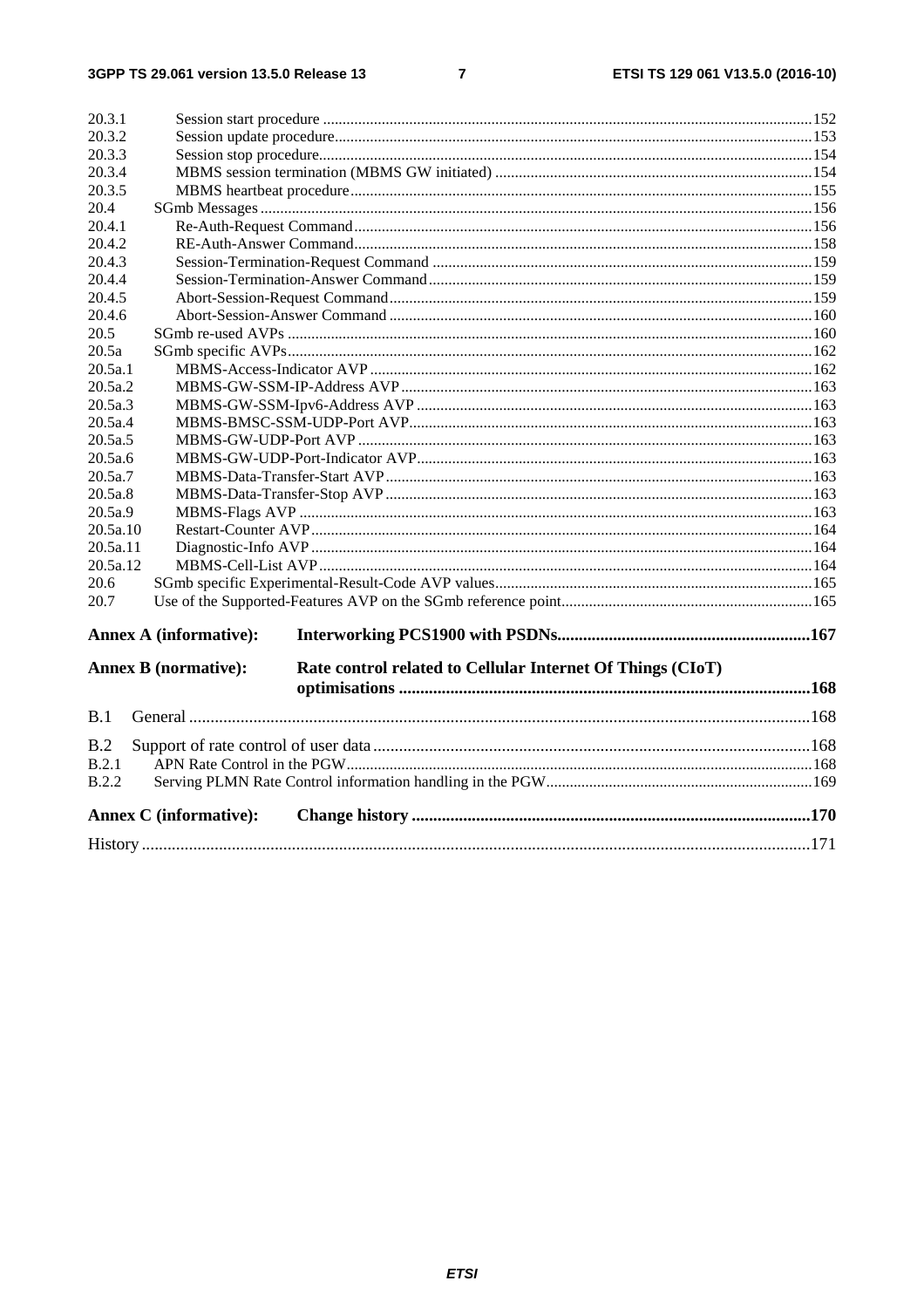# Foreword

This Technical Specification (TS) has been produced by the 3<sup>rd</sup> Generation Partnership Project (3GPP).

The present document describes the network interworking for the Packet Domain. Interworking to various external networks is defined together with the interworking for data forwarding while subscribers roam within the 3GPP system.

The contents of the present document are subject to continuing work within the TSG and may change following formal TSG approval. Should the TSG modify the contents of the present document, it will be re-released by the TSG with an identifying change of release date and an increase in version number as follows:

Version x.y.z

where:

- x the first digit:
	- 1 presented to TSG for information;
	- 2 presented to TSG for approval;
	- 3 or greater indicates TSG approved document under change control.
- Y the second digit is incremented for all changes of substance, i.e. technical enhancements, corrections, updates, etc.
- z the third digit is incremented when editorial only changes have been incorporated in the document.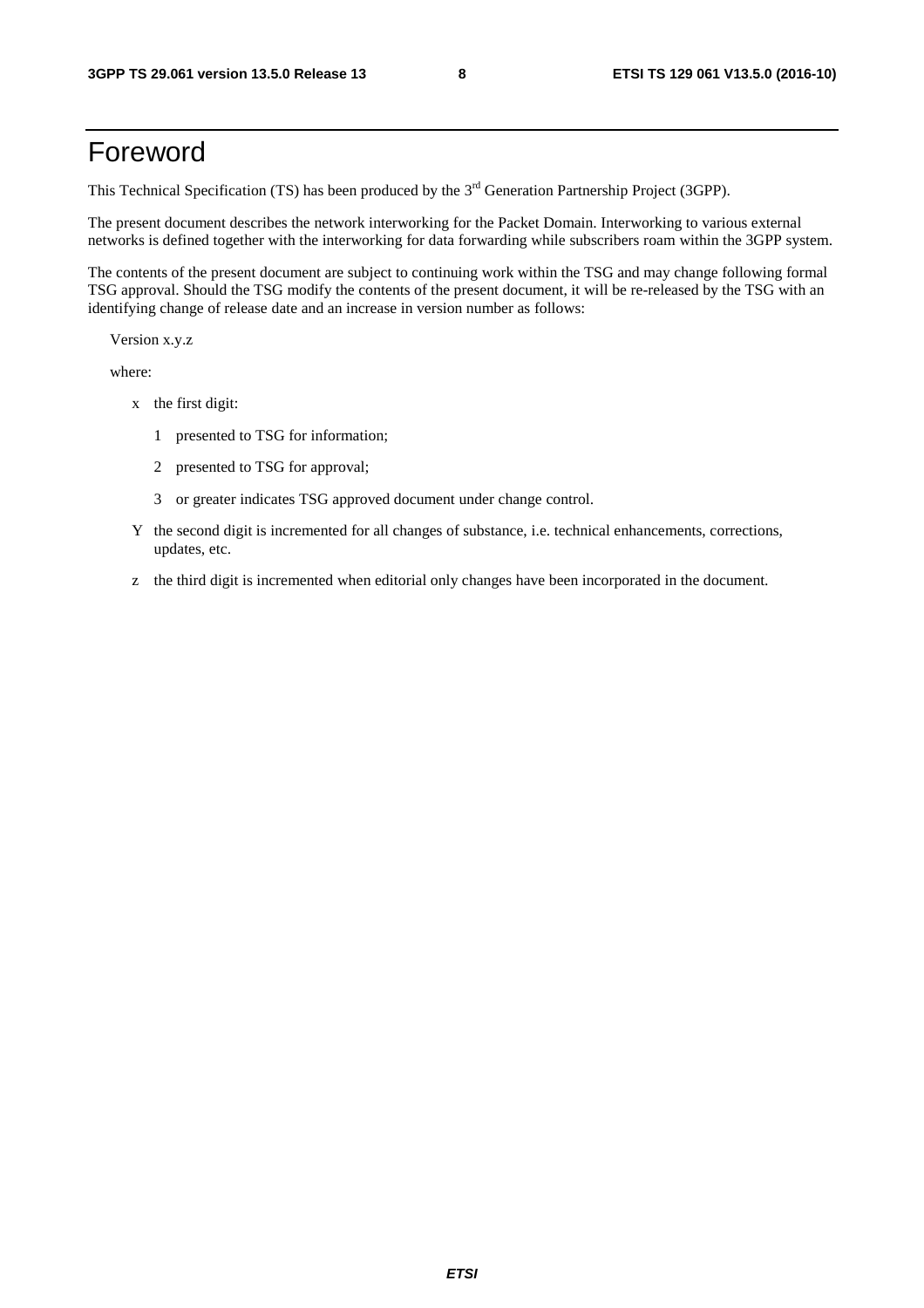### 1 Scope

The present document defines the requirements for Packet Domain interworking between a:

- a) PLMN and PDN;
- b) PLMN and PLMN.

The present document is valid for a PLMN in A/Gb mode as well as for a PLMN in Iu mode. If text applies only for one of these systems it is explicitly mentioned by using the terms "A/Gb mode" and "Iu mode". Please note, that the A interface does not play any role in the scope of the present document although the term "A/Gb mode" is used.

For inter-working between EPC PLMN and external networks, the present document is valid for both 3GPP accesses and non-3GPP accesses.

The present document also defines, in clause 17, the protocol for the Gmb interface, in clause 20, the protocol for the SGmb interface, and in clause 19, the protocol for the Mz interface.

The present document also defines, in clause 18, the usage of Radius at the Pk Reference Point between the GGSN and the Presence Network Agent.

The term "Packet Domain" includes both EPC based and non-EPC based Packet Domains.

The present document also defines the specific requirements for rate control related to CIoT optimisations.

## 2 References

The following documents contain provisions which, through reference in this text, constitute provisions of the present document.

- References are either specific (identified by date of publication, edition number, version number, etc.) or non-specific.
- For a specific reference, subsequent revisions do not apply.
- For a non-specific reference, the latest version applies. In the case of a reference to a 3GPP document (including a GSM document), a non-specific reference implicitly refers to the latest version of that document *in the same Release as the present document*.

| $[1]$  | Void.                                                                                     |
|--------|-------------------------------------------------------------------------------------------|
| $[2]$  | 3GPP TS 22.060: "General Packet Radio Service (GPRS); Service Description; Stage 1".      |
| $[3]$  | 3GPP TS 23.060: "General Packet Radio Service (GPRS); Service Description; Stage 2".      |
| $[4]$  | Void.                                                                                     |
| $[5]$  | Void.                                                                                     |
| [6]    | Void.                                                                                     |
| $[7]$  | Void.                                                                                     |
| [8]    | Void.                                                                                     |
| [9]    | Void.                                                                                     |
| $[10]$ | 3GPP TS 27.060: "Packet Domain; Mobile Station (MS) supporting Packet Switched services". |
| $[11]$ | ITU-T Recommendation E.164: "The international public telecommunication numbering plan".  |
| $[12]$ | Void.                                                                                     |
|        |                                                                                           |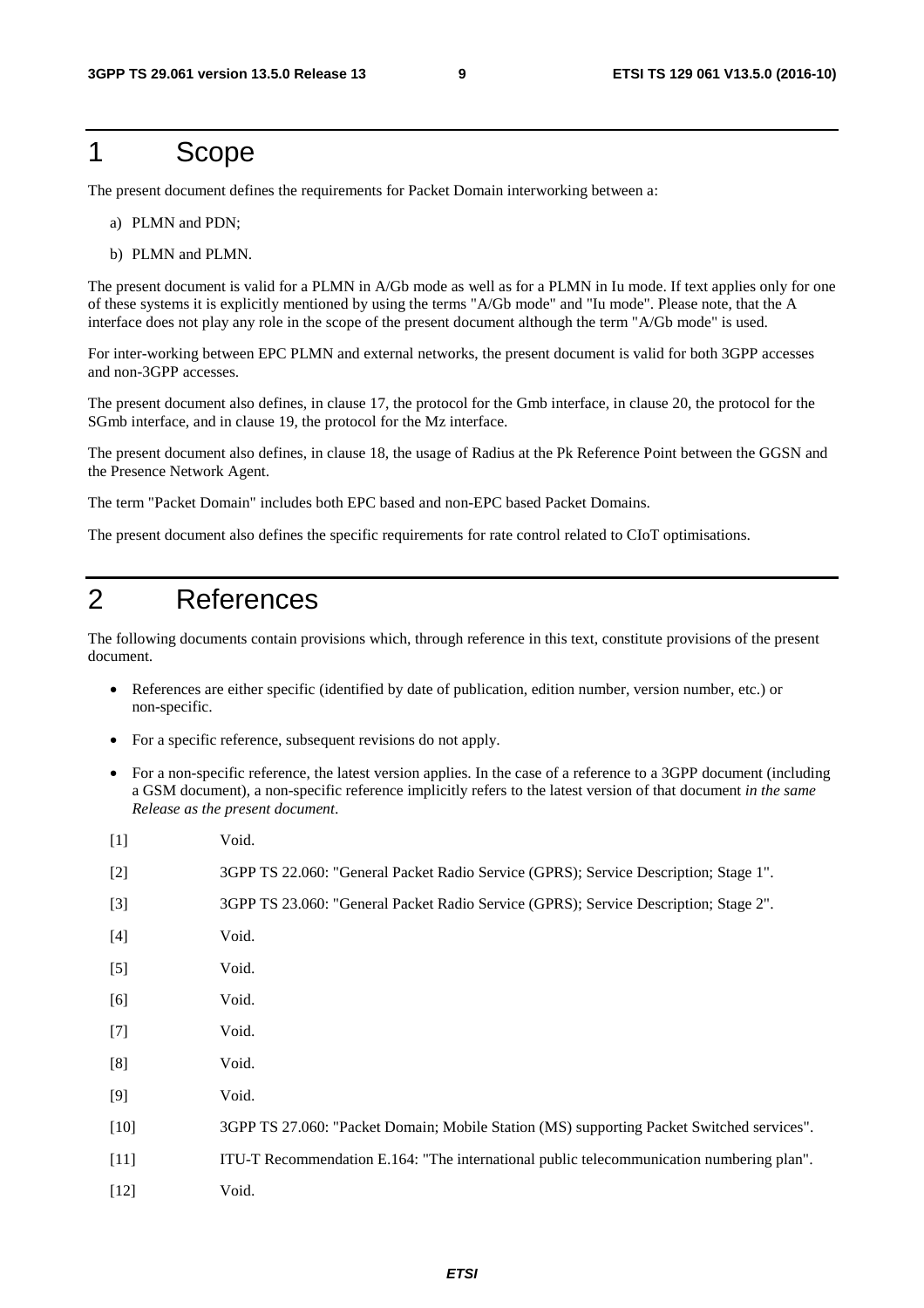| $[13]$ | Void.                                                                                                                                                     |
|--------|-----------------------------------------------------------------------------------------------------------------------------------------------------------|
| $[14]$ | Void.                                                                                                                                                     |
| $[15]$ | IETF RFC 768 (1980): "User Datagram Protocol" (STD 6).                                                                                                    |
| $[16]$ | IETF RFC 791 (1981): "Internet Protocol" (STD 5).                                                                                                         |
| $[17]$ | IETF RFC 792 (1981): "Internet Control Message Protocol" (STD 5).                                                                                         |
| $[18]$ | IETF RFC 793 (1981): "Transmission Control Protocol" (STD 7).                                                                                             |
| $[19]$ | IETF RFC 1034 (1987): "Domain names – concepts and facilities" (STD 7).                                                                                   |
| $[20]$ | Void.                                                                                                                                                     |
| [21a]  | IETF RFC 1661 (1994): "The Point-to-Point Protocol (PPP)" (STD 51).                                                                                       |
| [21b]  | IETF RFC 1662 (1994): "PPP in HDLC-like Framing".                                                                                                         |
| $[22]$ | IETF RFC 1700 (1994): "Assigned Numbers" (STD 2).                                                                                                         |
| $[23]$ | 3GPP TS 44.008: "Mobile radio interface layer 3 specification; Core Network protocols; Stage 3".                                                          |
| $[24]$ | 3GPP TS 29.060: "General Packet Radio Service (GPRS); GPRS Tunnelling Protocol (GTP)<br>across the Gn and Gp interface".                                  |
| $[25]$ | IETF RFC 2794 (2000): "Mobile IP Network Address Identifier Extension for Ipv4", P. Calhoun,<br>C. Perkins.                                               |
| $[26]$ | IETF RFC 2131 (1997): "Dynamic Host Configuration Protocol".                                                                                              |
| $[27]$ | IETF RFC 1542 (1993): "Clarification and Extensions for the Bootstrap Protocol".                                                                          |
| $[28]$ | Void                                                                                                                                                      |
| $[29]$ | Void.                                                                                                                                                     |
| $[30]$ | IETF RFC 3344 (2002): "IP Mobility Support", C. Perkins.                                                                                                  |
| $[31]$ | IETF RFC 2486 (1999): "The Network Access Identifier", B. Aboba and M. Beadles.                                                                           |
| $[32]$ | Void.                                                                                                                                                     |
| $[33]$ | Void.                                                                                                                                                     |
| $[34]$ | Void.                                                                                                                                                     |
| $[35]$ | Void.                                                                                                                                                     |
| $[36]$ | Void.                                                                                                                                                     |
| $[37]$ | IETF RFC 2290 (1998): "Mobile-Ipv4 Configuration Option for PPP IPCP", J. Solomon, S. Glass.                                                              |
| $[38]$ | IETF RFC 2865 (2000): "Remote Authentication Dial In User Service (RADIUS)", C. Rigney,<br>S. Willens, A. Rubens, W. Simpson.                             |
| $[39]$ | IETF RFC 2866 (2000): "RADIUS Accounting", C. Rigney, Livingston.                                                                                         |
| $[40]$ | 3GPP TS 23.003: "Numbering, addressing and identification".                                                                                               |
| $[41]$ | IETF RFC 3576 (2003): "Dynamic Authorization Extensions to Remote Authentication Dial In<br>User Service (RADIUS)", M.Chiba, M.Eklund, D.Mitton, B.Aboba. |
| $[42]$ | 3GPP TR 21.905: "Vocabulary for 3GPP Specifications".                                                                                                     |
| $[43]$ | Void.                                                                                                                                                     |
| $[44]$ | Void.                                                                                                                                                     |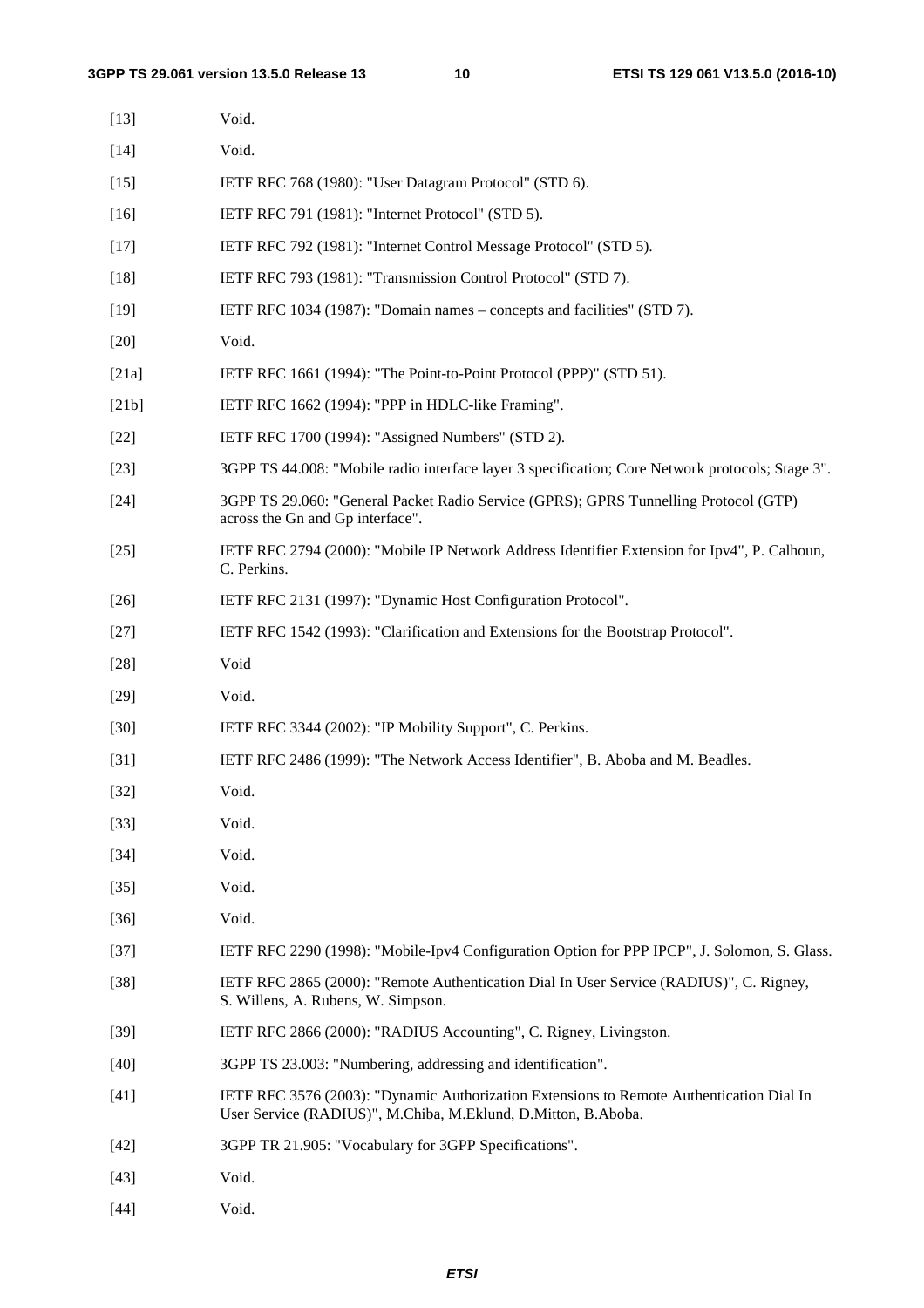| $[45]$ | IETF RFC 3118 (2001): "Authentication for DHCP Messages", R. Droms, W. Arbaugh.                                                                                                   |
|--------|-----------------------------------------------------------------------------------------------------------------------------------------------------------------------------------|
| $[46]$ | IETF RFC 3315 (2003) "Dynamic Host Configuration Protocol for Ipv6 (DHCPv6)", R. Droms, J.<br>Bound, B. Volz, T. Lemon, C. Perkins, M. Carney.                                    |
| $[47]$ | 3GPP TS 24.229: "IP Multimedia Call Control Protocol based on SIP and SDP".                                                                                                       |
| $[48]$ | IETF RFC 2710 (1999): "Multicast Listener Discovery (MLD) for Ipv6", S. Deering, W. Fenner,<br>B. Haberman.                                                                       |
| $[49]$ | IETF RFC 2460 (1998): "Internet Protocol, Version 6 (Ipv6) Specification", S.Deering, R.Hinden.                                                                                   |
| $[50]$ | IETF RFC 3162 (2001): "RADIUS and Ipv6", B. Adoba, G. Zorn, D. Mitton.                                                                                                            |
| $[51]$ | IETF RFC 2548 (1999): "Microsoft Vendor-specific RADIUS Attributes", G.Zorn.                                                                                                      |
| $[52]$ | 3GPP TS 23.228: "IP Multimedia Subsystem (IMS); Stage 2".                                                                                                                         |
| $[53]$ | Void                                                                                                                                                                              |
| $[54]$ | 3GPP TS 24.008: "Mobile radio interface layer 3 specification; Core Network protocols; Stage 3".                                                                                  |
| $[55]$ | Void.                                                                                                                                                                             |
| $[56]$ | Void                                                                                                                                                                              |
| $[57]$ | Void.                                                                                                                                                                             |
| $[58]$ | IETF RFC 1035 (1987): "Domain names – implementation and specification" (STD 13).                                                                                                 |
| $[59]$ | Void.                                                                                                                                                                             |
| $[60]$ | IETF RFC 1771 (1995): "A Border Gateway Protocol 4 (BGP-4)".                                                                                                                      |
| [61]   | IETF RFC 1825 (1995): "Security Architecture for the Internet Protocol".                                                                                                          |
| $[62]$ | IETF RFC 1826 (1995): "IP Authentication Header".                                                                                                                                 |
| $[63]$ | IETF RFC 1827 (1995): "IP Encapsulating Security Payload (ESP)".                                                                                                                  |
| [64]   | Void.                                                                                                                                                                             |
| $[65]$ | 3GPP TS 23.246: "Multimedia Broadcast/Multicast Service (MBMS) Architecture and Functional<br>Description".                                                                       |
| [66]   | IETF RFC 3588: "Diameter Base Protocol".                                                                                                                                          |
| $[67]$ | IETF RFC 4005 (2005): "Diameter Network Access Server Application".                                                                                                               |
| $[68]$ | 3GPP TS 23.141: "Presence Service; Architecture and functional description".                                                                                                      |
| $[69]$ | 3GPP TS 32.422: "Subscriber and equipment trace: Trace Control and Configuration<br>Management".                                                                                  |
| $[70]$ | 3GPP TS 48.018: "Base Station System (BSS) – Serving GPRS Support Node (SGSN); BSS<br>GPRS Protocol (BSSGP)".                                                                     |
| $[71]$ | 3GPP TS 23.107: "Quality of Service (QoS) Concept and Architecture".                                                                                                              |
| $[72]$ | 3GPP TS 25.346: "Introduction of the Multimedia Broadcast Multicast Service (MBMS) in the<br>Radio Access Network (RAN)".                                                         |
| $[73]$ | IETF RFC 4604 (2006): "Using Internet Group Management Protocol Version 3 (IGMPv3) and<br>Multicast Listener Discovery Protocol Version 2 (MLDv2) for Source-Specific Multicast". |
| $[74]$ | IETF RFC 4607 (2006): "Source-Specific Multicast for IP".                                                                                                                         |

[75] 3GPP TS 29.212: "Policy and Charging Control (PCC); Reference points".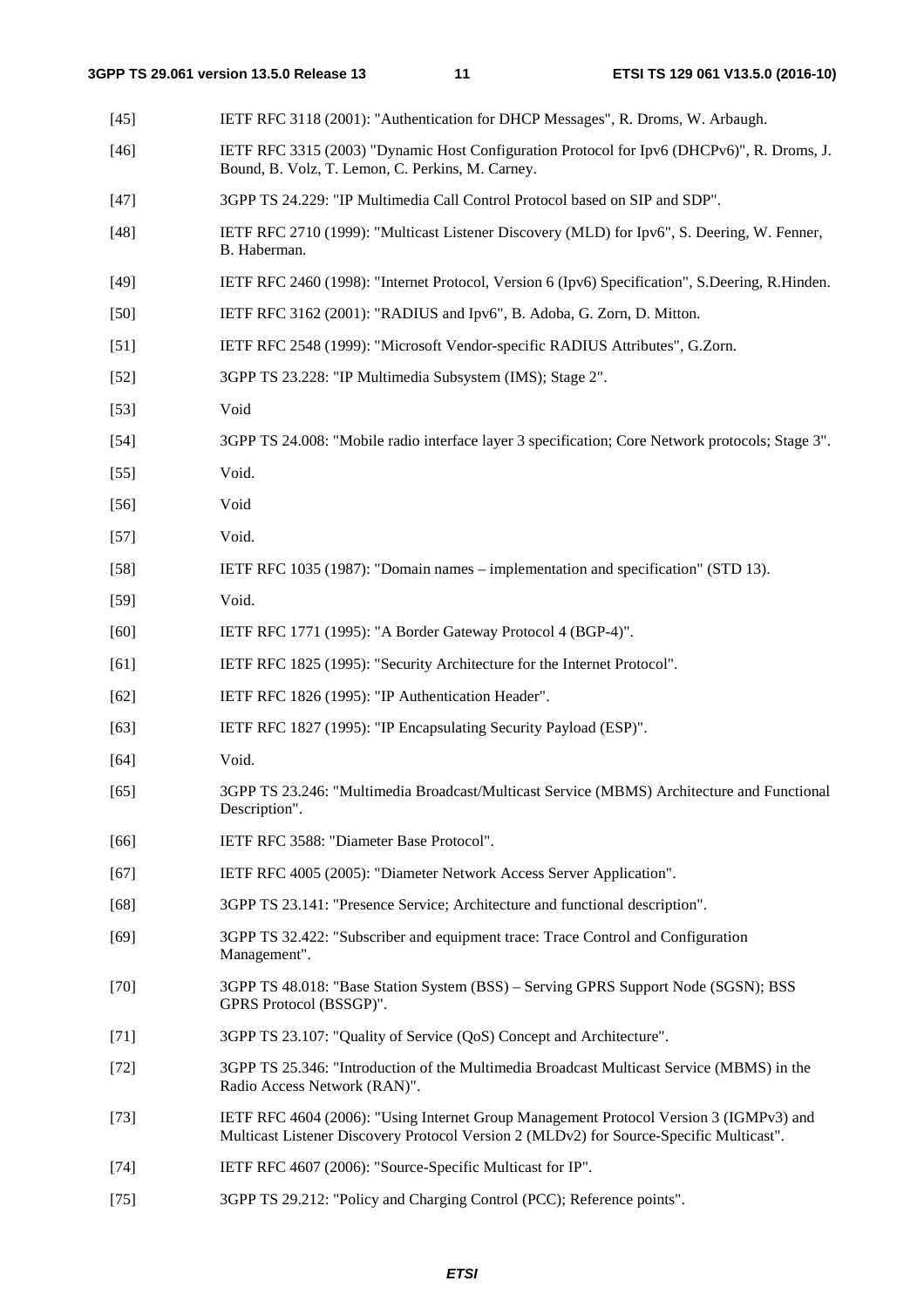- [76] 3GPP TS 29.213: "Policy and charging control signalling flows and Quality of Service (QoS) parameter mapping".
- [77] 3GPP TS 23.401: "General Packet Radio Service (GPRS) enhancements for Evolved Universal Terrestrial Radio Access Network (E-UTRAN) access".
- [78] 3GPP TS 23.402: "Architecture enhancements for non-3GPP accesses".
- [79] IETF RFC 4039 (2005): "Rapid Commit Option for the Dynamic Host Configuration Protocol version 4 (DHCPv4)".
- [80] IETF RFC 3736 (2004): "Stateless Dynamic Host Configuration Protocol (DHCP) Service for Ipv6".
- [81] 3GPP TS 29.274: "Evolved GPRS Tunnelling Protocol for EPS (GTPv2)".
- [82] IETF RFC 4291 (2006): "IP Version 6 Addressing Architecture".
- [83] IETF RFC 4862 (2007): "Ipv6 Stateless Address Autoconfiguration".
- [84] 3GPP TS 24.301: "Non-Access-Stratum (NAS) protocol for Evolved Packet System (EPS)".
- [85] IETF RFC 2132 (1997): "DHCP Options and BOOTP Vendor Extensions".
- [86] IETF RFC 3361 (2002): "Dynamic Host Configuration Protocol (DHCP-for-Ipv4) Option for Session Initiation Protocol (SIP) Servers".
- [87] IETF RFC 3646 (2003): "DNS Configuration options for Dynamic Host Configuration Protocol for Ipv6 (DHCPv6)".
- [88] IETF RFC 3319 (2003): "Dynamic Host Configuration Protocol (DHCPv6) Options for Session Initiation Protocol (SIP) Servers".
- [89] IETF RFC 4861 (2007): "Neighbor Discovery for IP Version 6 (Ipv6)".
- [90] 3GPP TS 23.203: "Policy and charging control architecture".
- [91] IETF RFC 4739 (2006): "Multiple Authentication Exchanges in the Internet Key Exchange (IKEv2) Protocol".
- [92] 3GPP TS 25.413: "UTRAN Iu Interface RANAP Signalling".
- [93] IETF RFC 5176 (2008): "Dynamic Authorization Extentions to Remote Authentication Dial In User Service (RADIUS)".
- [94] 3GPP TS 36.331: "Evolved Universal Terrestrial Radio Access (E-UTRA); Radio Resource Control (RRC); Protocol specification".
- [95] 3GPP TS 23.380: "IMS Restoration Procedures".
- [96] 3GPP TS 29.303: "Domain Name System Procedures; Stage 3".
- [97] IETF RFC 4818 (2007): "RADIUS Delegated-Ipv6-Prefix Attribute".
- [98] 3GPP TS 36.300: "Evolved Universal Terrestrial Radio Access (E-UTRA) and Evolved Universal Terrestrial Radio Access Network (E-UTRAN); Overall description"
- [99] 3GPP TS 23.221: "Architectural requirements".
- [100] 3GPP TS 23.682: "Architecture Enhancements to facilitate communications with Packet Data Networks and Applications".
- [101] 3GPP TS 29.336: "Home Subscriber Server (HSS) Diameter interfaces for interworking with packet data networks and applications".
- [102] IETF RFC 4282 (2005): "The Network Access Identifier".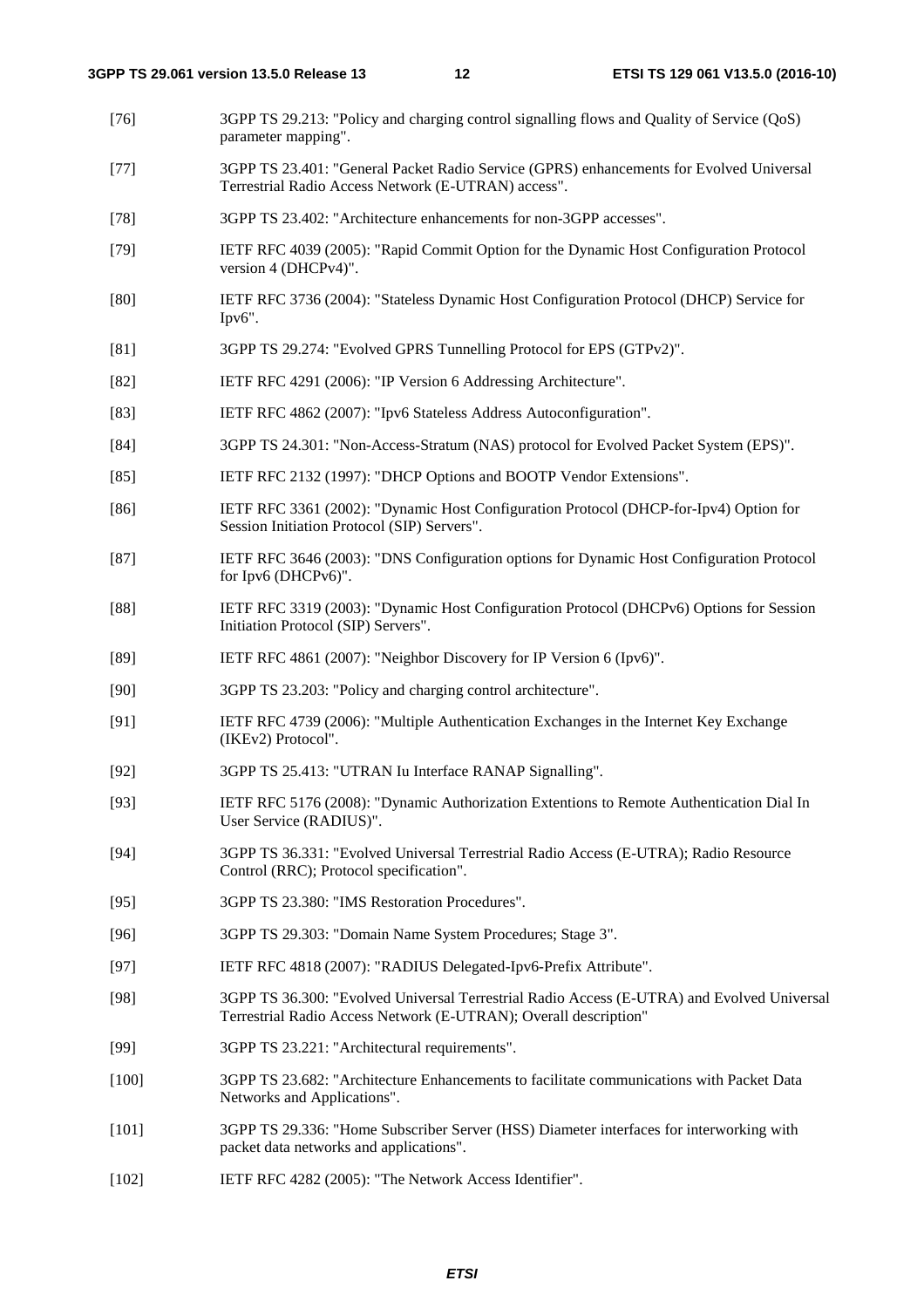| [103]   | 3GPP TS 29.275: "Proxy Mobile Ipv6 (PMIPv6) based Mobility and Tunnelling protocols; Stage<br>$3"$ .                                                               |
|---------|--------------------------------------------------------------------------------------------------------------------------------------------------------------------|
| [104]   | 3GPP TS 23.007: "Restoration procedures".                                                                                                                          |
| [105]   | 3GPP TS 29.229: "Cx and Dx interfaces based on Diameter protocol; Protocol details".                                                                               |
| [106]   | 3GPP TS 25.446: "MBMS synchronisation protocol (SYNC)".                                                                                                            |
| $[107]$ | 3GPP TS 25.323: "Packet Data Convergence Protocol (PDCP) specification".                                                                                           |
| $[108]$ | Void.                                                                                                                                                              |
| [109]   | IETF RFC 4960 (2007): "Stream Control Transmission Protocol".                                                                                                      |
| [110]   | 3GPP TS 29.128: "Mobility Management Entity (MME) and Serving GPRS Support Node<br>(SGSN) interfaces for interworking with packet data networks and applications". |

# 3 Definitions and abbreviations

### 3.1 Definitions

For the purposes of the present document, the terms and definitions given in 3GPP TS 22.060 [2], 3GPP TS 23.060 [3], 3GPP TS 23.401 [77], 3GPP TS 23.402 [78] and the following apply:

**2G- / 3G-:** prefixes 2G- and 3G- refers to functionality that supports only A/Gb mode GPRS or Iu mode, respectively, e.g., 2G-SGSN refers only to the A/Gb mode GPRS functionality of an SGSN. When the prefix is omitted, reference is made independently from the A/Gb mode GPRS or Iu mode functionality.

**A/Gb mode:** indicates that the text applies only to a system or sub-system which operate in A/Gb mode of operation, i.e. with a functional division that is in accordance with the use of an A or a Gb interface between the radio access network and the core network.

**Iu mode:** indicates that the text applies only to a system or a sub-system which operates in Iu mode of operation, i.e. with a functional division that is in accordance with the use of an Iu-CS or Iu-PS interface between the radio access network and the core network.

**IP-CAN session:** association between a UE and an IP network

The association is identified by a UE represented by an Ipv4 address and/or an Ipv6 prefix together with a UE identity information, if available, and a PDN identity (e.g. APN). An IP-CAN session incorporates one or more IP-CAN bearers. Support for multiple IP-CAN bearers per IP-CAN session is IP-CAN specific. An IP-CAN session exists as long as the related UE Ipv4 address and/or Ipv6 prefix are established and announced to the IP network.

**EPC based Packet Domain:** Packet domain which makes use of EPC nodes (e.g. P-GW, S-GW, etc.).

**Packet Domain Bearer:** A transmission path between a UE and a GGSN/P-GW, terminating at the User Plane protocol stack under the IP layers.

### 3.2 Abbreviations

Abbreviations used in the present document are listed in 3GPP TR 21.905 [42]. For the purposes of the present document, the following additional abbreviations apply:

| <b>AMBR</b> | Aggregate Maximum Bit Rate                       |
|-------------|--------------------------------------------------|
| <b>APN</b>  | <b>Access Point Name</b>                         |
| ARP         | Allocation and Retention Priority                |
| ATM         | Asynchronous Transfer Mode                       |
| <b>APCO</b> | <b>Additional Protocol Configuration Options</b> |
| <b>BG</b>   | <b>Border Gateway</b>                            |
| BM-SC       | <b>Broadcast/Multicast Service Centre</b>        |
| <b>CHAP</b> | Challenge Handshake Authentication Protocol      |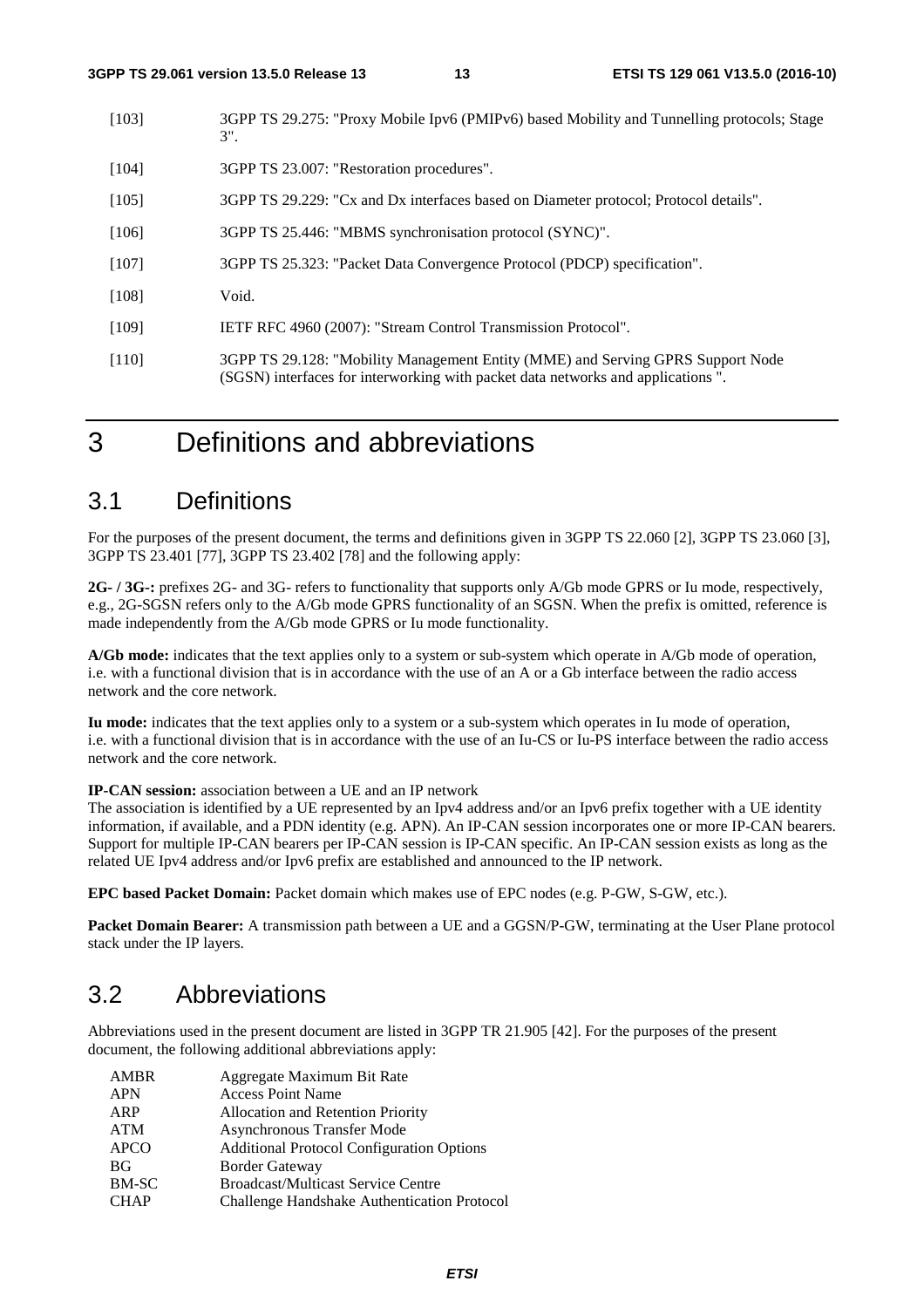### **3GPP TS 29.061 version 13.5.0 Release 13 14 ETSI TS 129 061 V13.5.0 (2016-10)**

| <b>CIoT</b>         | Cellular Internet of Things                       |
|---------------------|---------------------------------------------------|
| <b>DHCP</b>         | <b>Dynamic Host Configuration Protocol</b>        |
| DHCP <sub>v6</sub>  | Dynamic Host Configuration Protocol version 6     |
| <b>DNS</b>          | Domain Name System                                |
| DSMIP <sub>v6</sub> | Dual-Stack MIPv6                                  |
| <b>DVMRP</b>        | <b>Distance Vector Multicast Routing Protocol</b> |
| EPC                 | <b>Evolved Packet Core</b>                        |
| ePDG                | <b>Evolved Packet Data Gateway</b>                |
| <b>EPS</b>          | <b>Evolved Packet System</b>                      |
| <b>FQDN</b>         | Fully Qualified Domain Name                       |
| <b>GBR</b>          | <b>Guaranteed Bit Rate</b>                        |
| <b>GGSN</b>         | <b>Gateway GPRS Support Node</b>                  |
| GTP-U               | GPRS Tunnelling Protocol for user plane           |
| <b>ICMP</b>         | <b>Internet Control Message Protocol</b>          |
| <b>IETF</b>         | <b>Internet Engineering Task Force</b>            |
| IGMP                | <b>Internet Group Management Protocol</b>         |
| IMS                 | IP Multimedia Subsystem                           |
| IP                  | <b>Internet Protocol</b>                          |
| <b>IPCP</b>         | IP Control Protocol (PPP NCP for IPv4)            |
| IPv4                | Internet Protocol version 4                       |
| IP <sub>v</sub> 6   | Internet Protocol version 6                       |
| <b>IPV6CP</b>       | IPv6 Control Protocol (PPP NCP for IPv6)          |
| ISDN                | <b>Integrated Services Digital Network</b>        |
| <b>ISP</b>          | <b>Internet Service Provider</b>                  |
| LAC                 | L2TP Access Concentrator                          |
| LAN                 | <b>Local Area Network</b>                         |
| <b>LNS</b>          | <b>L2TP Network Server</b>                        |
| <b>MBMS</b>         | Multimedia Broadcast/Multicast Service            |
| MBR                 | <b>Maximum Bit Rate</b>                           |
| MIP                 | Mobile IP                                         |
| <b>MLD</b>          | Multicast Listener Discovery                      |
| <b>MME</b>          | Mobility Management Entity                        |
| <b>MOSPF</b>        | Multicast Open Shortest Path First                |
| <b>MS</b>           | <b>Mobile Station</b>                             |
| <b>MT</b>           | Mobile Terminal                                   |
| <b>MTC</b>          | Machine Type Communication                        |
| <b>MTU</b>          | Maximum Transfer Unit                             |
| <b>NAI</b>          | Network Access Identifier                         |
| <b>PAP</b>          | <b>Password Authentication Protocol</b>           |
| <b>PCC</b>          | Policy and Charging Control                       |
| PCO                 | Protocol Configuration Options                    |
| <b>PCRF</b>         | Policy and Charging Rules Function                |
| P-CSCF              | Proxy Call Session Control Function               |
| <b>PDCP</b>         | Packet Data Convergence Protocol                  |
| <b>PDN</b>          | Packet Data Network                               |
| PDU                 | Protocol Data Unit                                |
| P-GW                | <b>PDN</b> Gateway                                |
| PIM-SM              | Protocol Independent Multicast - Sparse Mode      |
| <b>PPP</b>          | Point-to-Point Protocol                           |
| PS                  | Packet Switched                                   |
| QCI                 | QoS Class Identifier                              |
| <b>RADIUS</b>       | Remote Authentication Dial In User Service        |
| <b>SCEF</b>         | Service Capability Exposure Function              |
| SGSN                | Serving GPRS Support Node                         |
| S-GW                | <b>Serving Gateway</b>                            |
| <b>SMDS</b>         | Switched Multimegabit Data Service                |
| <b>TCP</b>          | <b>Transmission Control Protocol</b>              |
| TE                  | <b>Terminal Equipment</b>                         |
| <b>TEID</b>         | Tunnel End-point Identifier                       |
| TMGI                | Temporary Mobile Group Identity                   |
| <b>TWAN</b>         | <b>Trusted WLAN Access Network</b>                |
| <b>UDP</b>          | <b>User Datagram Protocol</b>                     |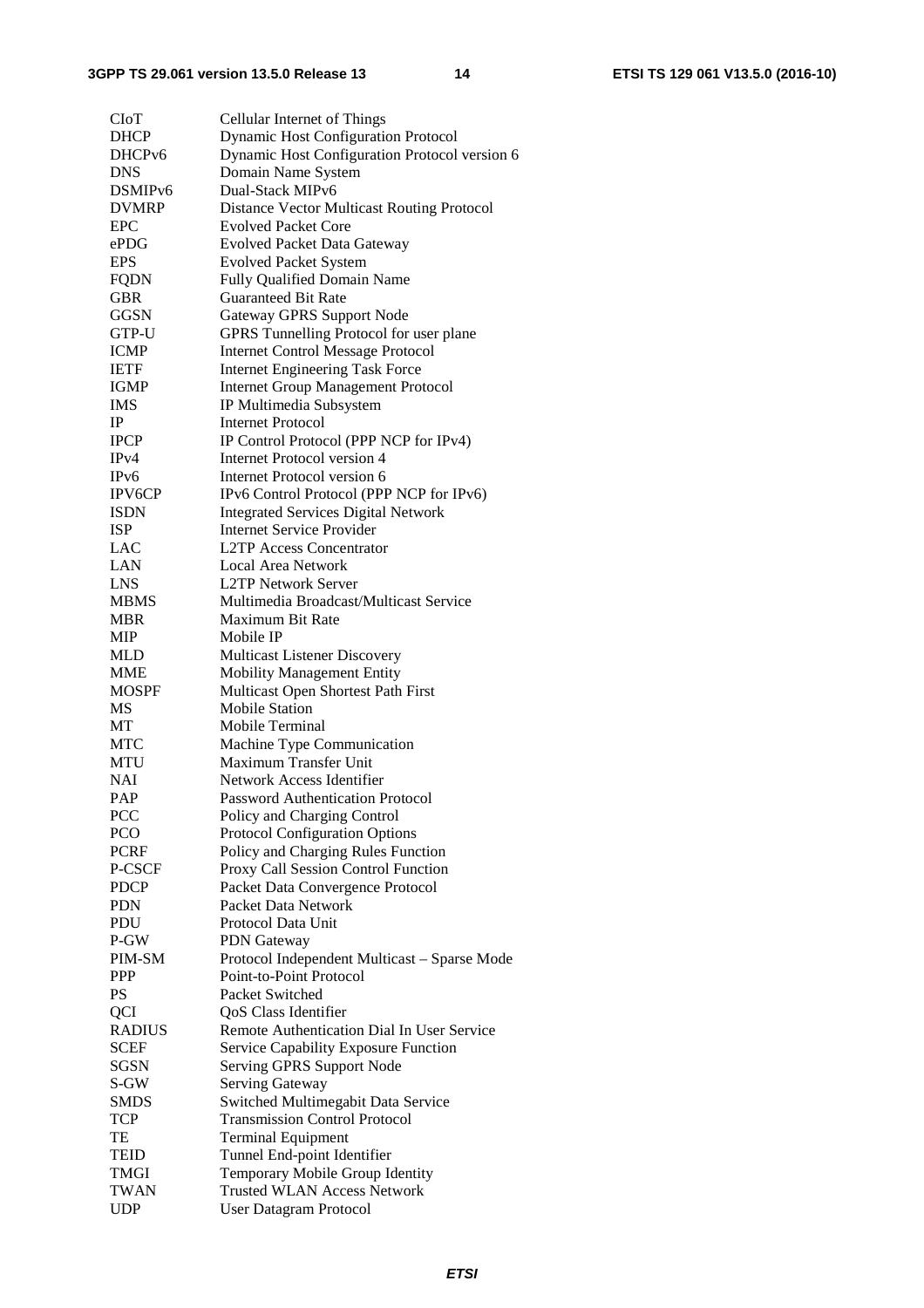### 3.3 Symbols

For the purposes of the present document, the following symbols apply:

| Gb               | Interface between an SGSN and a BSC.                                                                                                 |
|------------------|--------------------------------------------------------------------------------------------------------------------------------------|
| Gi               | Reference point between Packet Domain and an external packet data network.                                                           |
| Gmb              | Reference point between GGSN and BM-SC.                                                                                              |
| Gn               | Interface between two GSNs within the same PLMN.                                                                                     |
| Go               | Interface between a GGSN and a PDF.                                                                                                  |
| Gp               | Interface between two GSNs in different PLMNs. The Gp interface allows support of Packet                                             |
|                  | Domain network services across areas served by the co-operating PLMNs.                                                               |
| <b>Gs</b>        | Interface between an SGSN and MSC.                                                                                                   |
| Iu               | Interface between the RNS and the core network. It is also considered as a reference point.                                          |
| P <sub>k</sub>   | Reference Point between GGSN and Presence Network Agent.                                                                             |
| R                | The reference point between a non-ISDN compatible TE and MT. Typically this reference point<br>supports a standard serial interface. |
| S2a              | It provides the user plane with related control and mobility support between trusted non-3GPP IP<br>access and P-GW.                 |
| S2b              | It provides the user plane with related control and mobility support between ePDG and P-GW.                                          |
| S2c              | It provides the user plane with related control and mobility support between UE and P-GW. This                                       |
|                  | reference point is implemented over trusted and/or untrusted non-3GPP Access and/or 3GPP                                             |
|                  | access.                                                                                                                              |
| S <sub>5</sub>   | Interface between a S-GW and a P-GW within the same PLMN.                                                                            |
| S <sub>8</sub>   | Interface between a S-GW and a P-GW in different PLMNs.                                                                              |
| Sgi              | The reference point between the EPC based PLMN and the packet data network.                                                          |
| Sgi-mb           | The reference point between BM-SC and MBMS GW for MBMS data delivery.                                                                |
| SGmb             | The reference point for the control plane between BM-SC and MBMS GW.                                                                 |
| T <sub>6</sub> a | Reference point used between SCEF and serving MME.                                                                                   |
| Um               | The interface between the MS and the fixed network part in A/Gb mode. The Um interface is the                                        |
|                  | A/Gb mode network interface for providing packet data services over the radio to the MS. The MT                                      |
|                  | part of the MS is used to access the GSM services through this interface.                                                            |
| U <sub>u</sub>   | Interface between the mobile station (MS) and the fixed network part in Iu mode. The Uu interface                                    |
|                  | is the Iu mode network interface for providing packet data services over the radio to the MS. The                                    |
|                  | MT part of the MS is used to access the UMTS services through this interface.                                                        |

# 4 Network characteristics

### 4.1 Key characteristics of PLMN

The PLMN is fully defined in the 3GPP technical specifications. The Packet Domain related key characteristics are found in 3GPP TS 23.060 [3] , 3GPP TS 23.401 [77] and 3GPP TS 23.402 [78].

### 4.2 Key characteristics of PSDN

Void.

# 4.3 Key characteristics of IP Networks

The Internet is a conglomeration of networks utilising a common set of protocols. IP protocols are defined in the relevant IETF STD specifications and RFCs. The networks topologies may be based on LANs (e.g. 15orrecti), Point to Point leased lines, PSTN, ISDN, X.25 or WANs using switched technology (e.g. SMDS, ATM).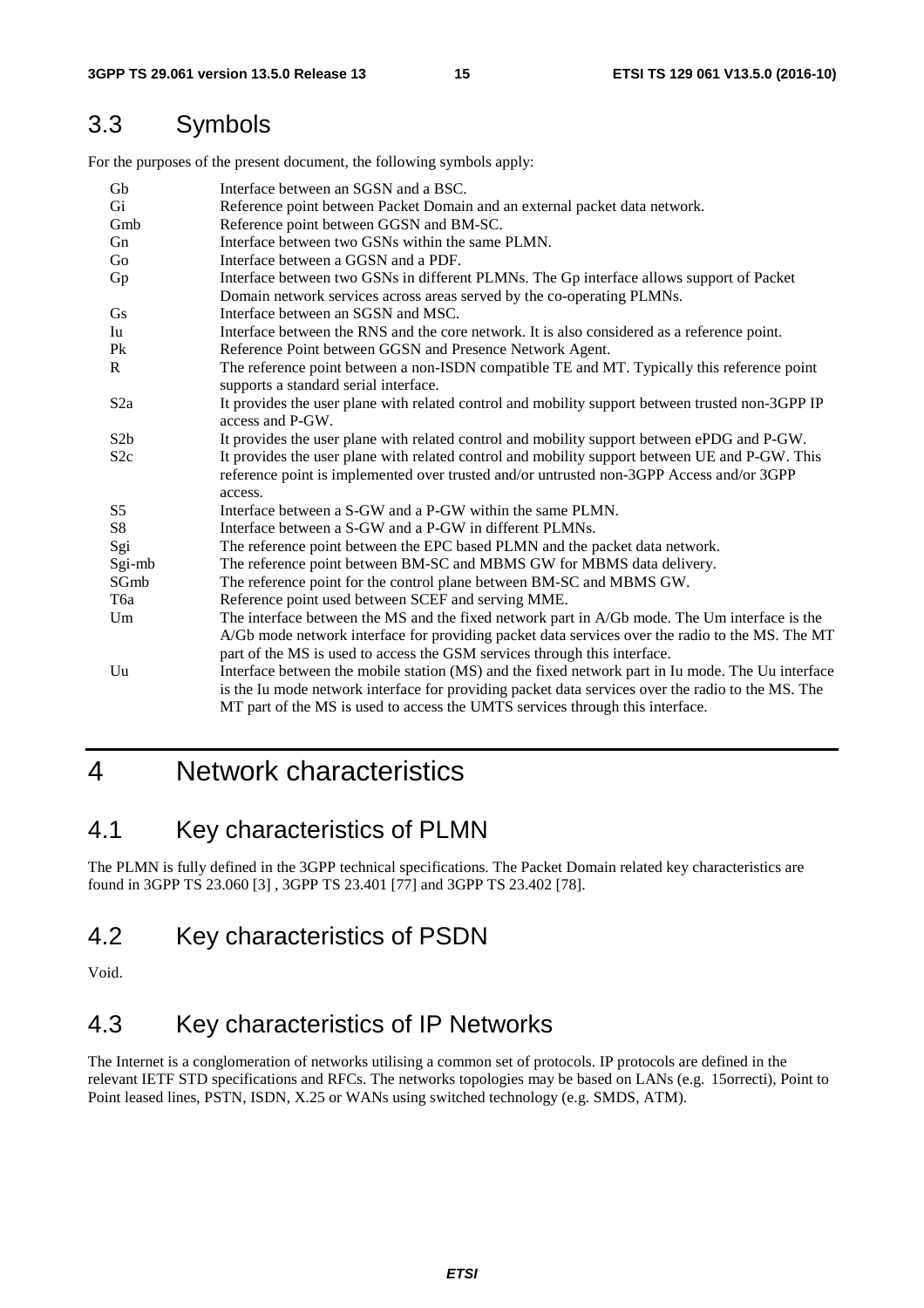# 5 Interworking Classifications

### 5.1 Service Interworking

Service interworking is required when the Teleservice at the calling and called terminals are different. For Packet Domain, service interworking is not applicable at the Gi/Sgi reference point.

### 5.2 Network Interworking

Network interworking is required whenever a PLMN is involved in communications with another network to provide end-to-end communications. The PLMN shall interconnect in a manner consistent with that of a normal Packet Data Network (type defined by the requirements e.g. IP). Interworking appears exactly like that of Packet Data Networks.

### 5.3 Numbering and Addressing

See 3GPP TS 23.003 [40] and the relevant section for IP addressing below.

# 6 Access reference configuration

### 6.1 General

The figures depicted in subclauses 6.2 and 6.3 below are the logical representation of the EPC and the non-EPC based Packet Domains. Physically, an operator"s PLMN may consist of both EPC and non-EPC nodes. In other words, for example, an operator"s PLMN may have both GGSNs and P-GWs; and a Rel-8 SGSN may initiate PDP context activation procedure via both Gn/Gp and S4/S5/S8 reference points.

### 6.2 Access Interfaces and Reference Points for non-EPC based Packet Domain

Figure 1a shows the relationship between the MS, its terminal equipment and the PLMN network in the non-EPC based overall Packet Domain environment.



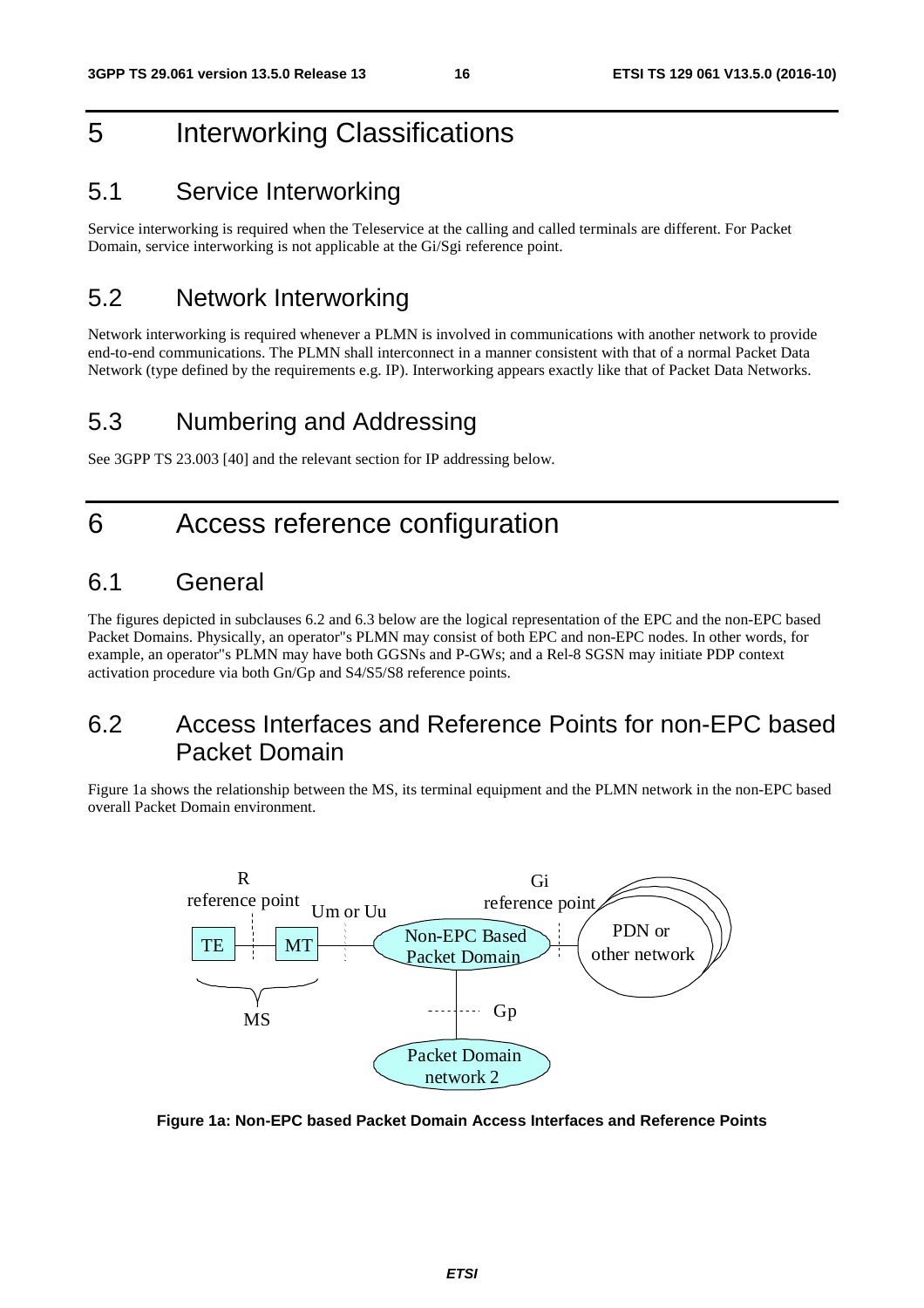### 6.3 Access Interfaces and Reference Points for EPC based Packet Domain

Figure 1b shows the relationship between the UE and the EPS network for both the 3GPP access and the non-3GPP access in the EPC based Packet Domain environment. The S8/S2a/S2b interface includes GTP-based and PMIP-based.



**Figure 1b: EPC based Packet Domain Access Interfaces and Reference Points** 

# 7 Interface to Packet Domain Bearer Services

### 7.1 A/Gb mode

Figure 2a shows the relationship of the non-EPC based Packet Domain Bearer in A/Gb mode terminating at the SNDCP layer to the rest of the A/Gb mode Packet Domain environment. It is shown for reference purposes only and detailed information can be found in 3GPP TS 23.060 [3].





# 7.2 Iu mode

Figure 2b shows the relationship of the non-EPC based Packet Domain Bearer in Iu mode, terminating at the PDCP layer, to the rest of the Iu mode Packet Domain environment. It is shown for reference purposes only and detailed information can be found in 3GPP TS 23.060 [3].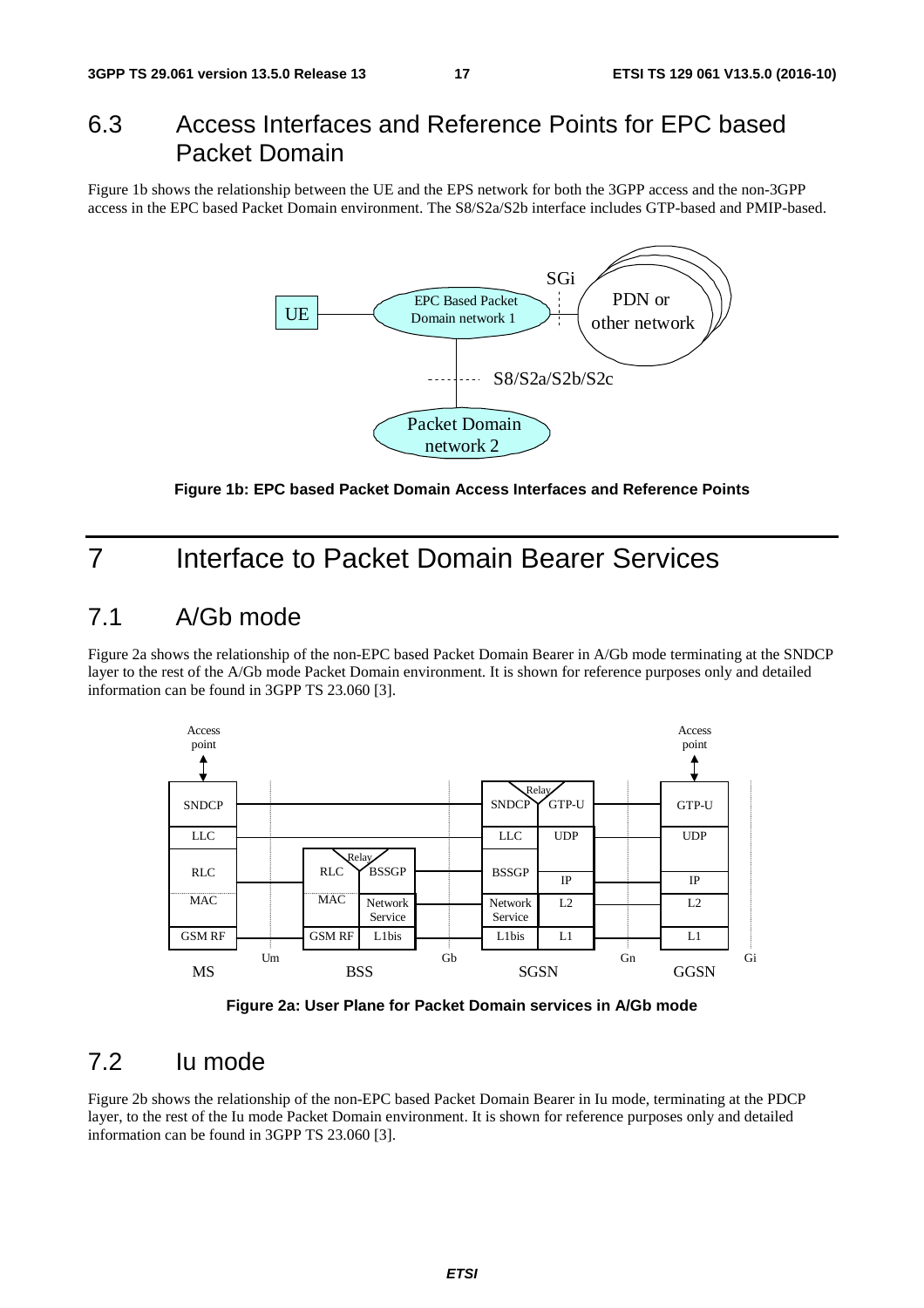

**Figure 2b: User Plane for Packet Domain services in Iu mode** 

### 7.3 Interface to EPC-based Packet Domain Bearer Services

The user plane for EPC based packet domain services can be found in 3GPP TS 23.401 [77] , 3GPP TS 23.402 [78] and 3GPP TS 23.060 [3].

# 8 Subscription checking

The subscription of an MS/UE is checked by the PLMN during IP-CAN session establishment procedure as described in 3GPP TS 23.060 [3], 3GPP TS 23.401 [77] and 3GPP TS 23.402 [78]. The GGSN/P-GW implicitly checks its internal context related to the destination address for each mobile terminated packet. For PDN types other than Non-IP, if there is a context IP-CAN session associated with the IP address the packet shall be forwarded towards the MS/UE; otherwise the packet shall be discarded or rejected depending on the implemented protocol. For PDN type "Non-IP", the packet shall be forwarded towards the MS/UE, discarded or rejected depending on the implemented protocol.

# 8A Prevention of IP spoofing

For PDN types other than "Non-IP", if IP spoofing has to be prevented, the GGSN/P-GW shall verify the source IP address of the IP packets issued by the UE and compare it against the address, IPv4 or IPv6, assigned for the IP-CAN session. If the verification fails for a packet, the GGSN/P-GW shall discard the packets and shall be capable to log the event in the security log against the subscriber information (IMSI/MSISDN).

# 9 Message Screening

Screening functions reside within the Packet Domain as described in 3GPP TS 22.060 [2], 3GPP TS 23.060 [3], 3GPP TS 23.401 [77] and 3GPP TS 23.402 [78]. Screening may be applicable for only certain protocols. Screening is outside the scope of the present document.

# 10 Interworking with PSDN (X.75/X.25)

**Figure 3: Void** 

**Figure 4: Void** 

**Figure 5: Void** 

**Figure 6: Void**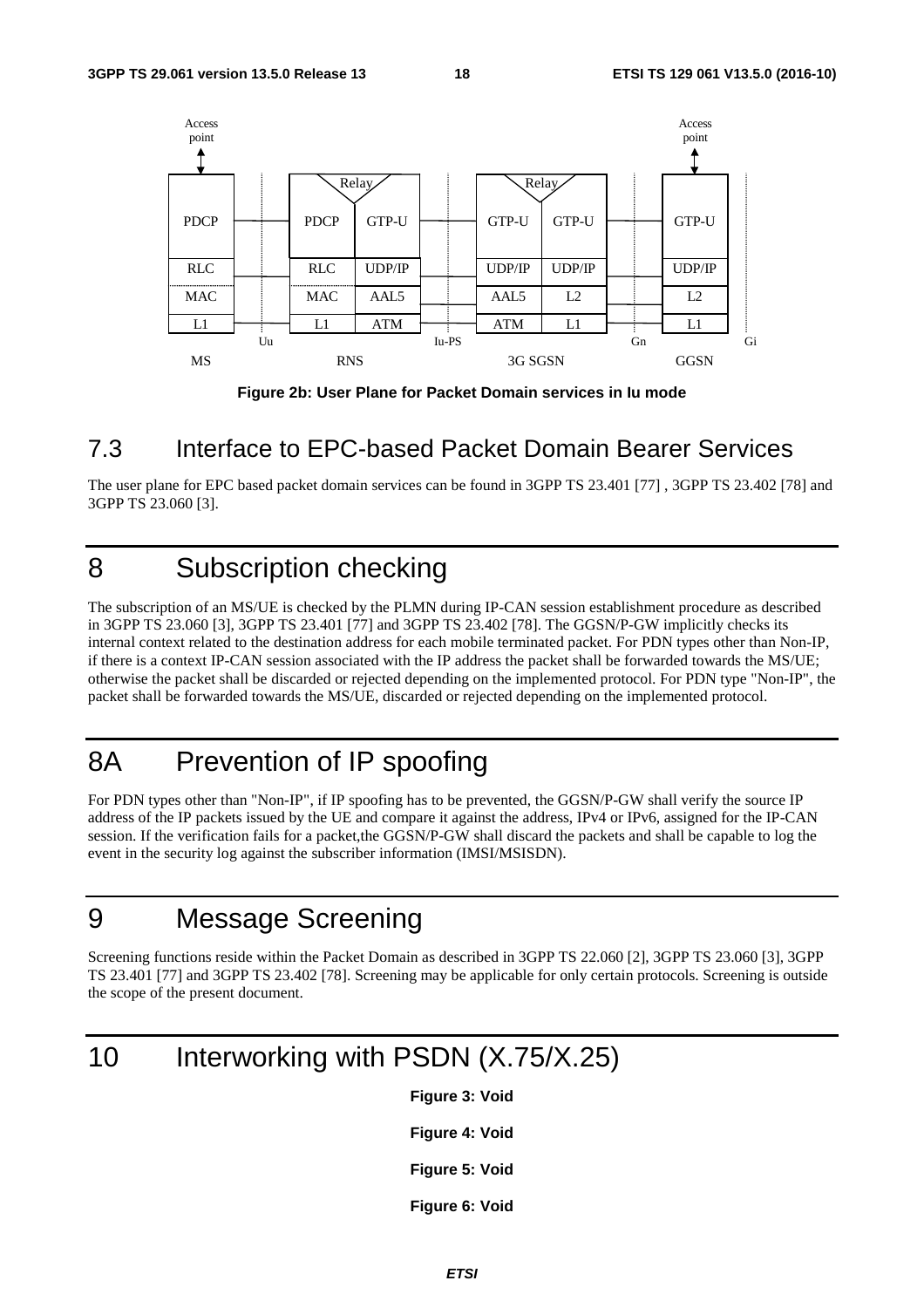# 11 Interworking with PDN (IP)

### 11.1 General

Packet Domain shall support interworking with networks based on the Internet Protocol (IP). These interworked networks may be either intranets or the Internet. Packet Domain may also support interworking with networks handling Non-IP data services.

### 11.2 PDN Interworking Model

The Packet Domain can interwork with IP networks and networks handling Non-IP data services. When interworking with the IP networks, the Packet Domain can operate IPv4 and/or IPv6. The interworking point with the IP networks or networks handling Non-IP data services is at the Gi and Sgi reference point- Additionally, the interworking point with network handling Non-IP data services may also be the T6a (T6) reference point for Control Plane CIoT EPS Optimizations (see 3GPP TS 29.128 [110]) . These interworking points are shown in figure 7.



**Figure 7: IP network interworking** 

The GGSN/P-GW for interworking with the IP network is the access point of the Packet Domain (see figure 8). In this case the Packet Domain network will look like any other IP network or subnetwork.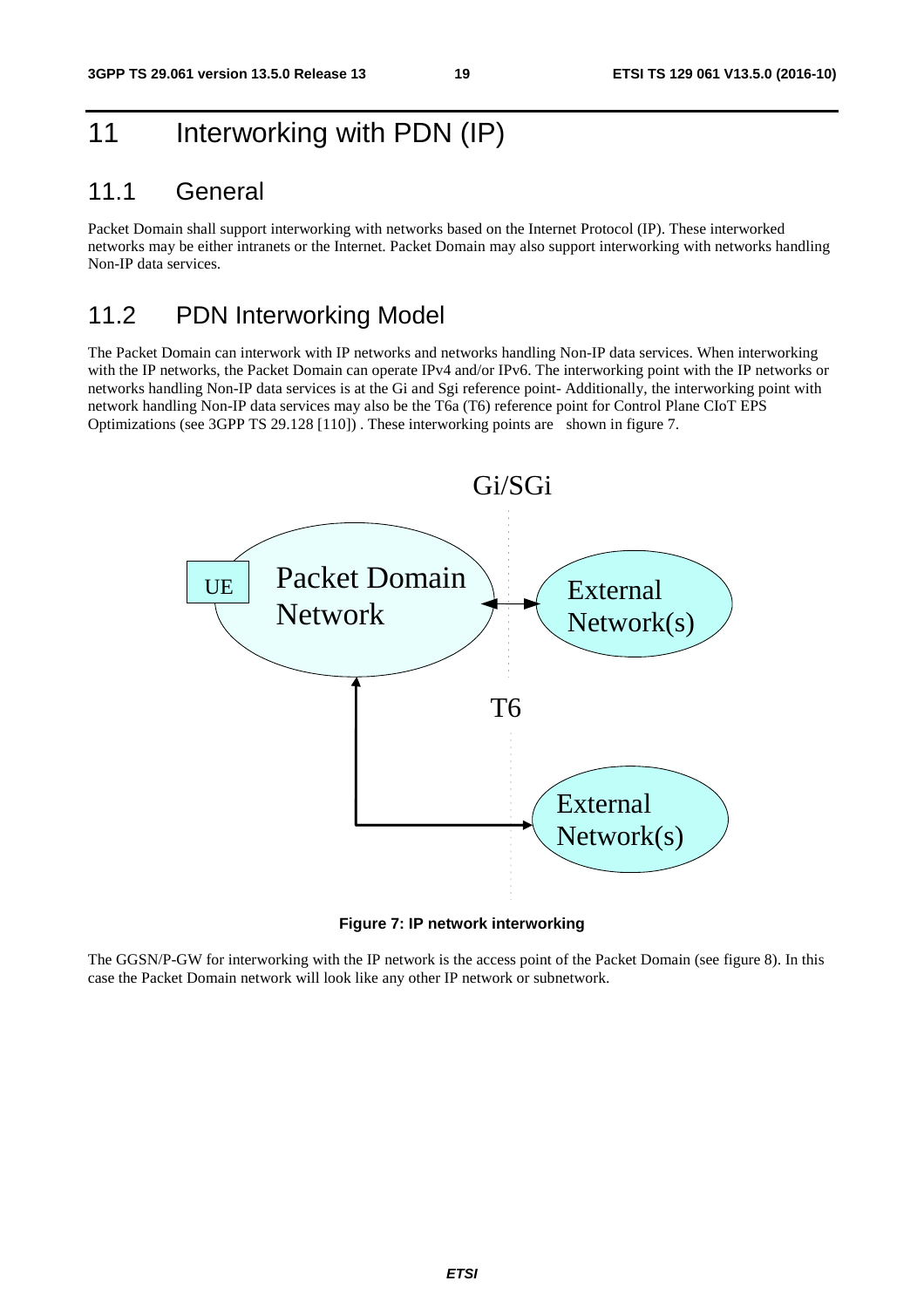

#### **Figure 8: The protocol stacks of GGSN and P-GW for the IP network interworking**

Typically in the IP networks, the interworking with subnetworks is done via IP routers. The Gi reference point is between the GGSN and the external IP network; and the Sgi reference point is between the P-GW and the external IP network. From the external IP network"s point of view, the GGSN/P-GW is seen as a normal IP router. The L2 and L1 layers are operator specific.

It is out of the scope of the present document to standardise the router functions and the used protocols in the Gi/Sgi reference point.

Interworking with user defined ISPs and private/public IP networks is subject to interconnect agreements between the network operators.

No user data or header compression is done in the GGSN/P-GW.

Both the P-GW (for both Control Plane and User Plane CIoT EPS Optimizations) and the SCEF (for Control Plane CIoT EPS Optimization) for interworking with the network handling Non-IP data services are the access points of the Packet Domain. See 3GPP TS 23.401 [77] for further details.

### 11.2.1 Access to Internet, Intranet or ISP through Packet Domain

The access to Internet, Intranet or ISP may involve specific functions such as user authentication, user"s authorization, end to end encryption between MS and Intranet/ISP, allocation of a dynamic address belonging to the PLMN/Intranet/ISP addressing space, Ipv6 address autoconfiguration, etc.

For this purpose the Packet Domain may offer:

- either direct transparent access to the Internet; or
- a non transparent access to the Intranet/ISP. In this case the Packet Domain, i.e. the GGSN/P-GW, takes part in the functions listed above.

The mechanisms for host configuration and user authentication described in this subclause and its subclauses are applicable for the initial IP-CAN session establishment to allocate IP addresses (Ipv4 and/or Ipv6) to the MS. For GTP based access, the activation of any subsequent IP-CAN bearers for that IP-CAN session, (i.e.secondary PDP context activation Procedure", dedicated bearer activation), as well as the use of TFTs, is described in 3GPP TS 23.060 [3], 3GPP TS 23.401 [77].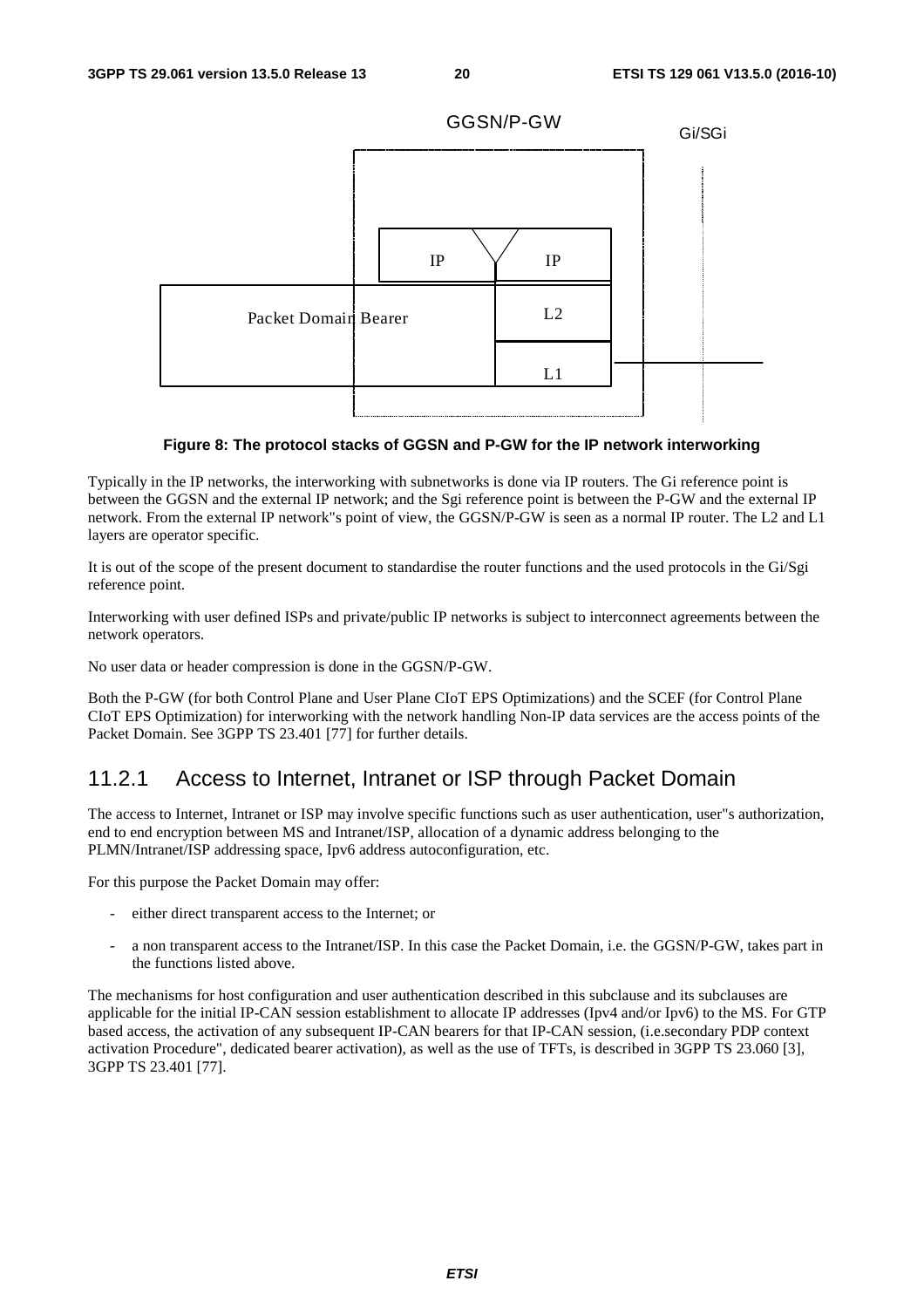### 11.2.1.1 Transparent access to the Internet





In figure 9, an example PDN interworking model for transparent access to the Internet is provided for a GGSN and its Gi reference point.

In transparent access to the Internet case:

- the MS is given an Ipv4 address and/or an Ipv6 prefix belonging to the operator addressing space. The Ipv4 address and/or Ipv6 prefix is assigned either at subscription in which case it is a static address or at IP-CAN session establishment in which case it is a dynamic address. This Ipv4 address and/or Ipv6 prefix if applicable is used for packet forwarding between the Internet and the GGSN/P-GW and within the packet domain. With Ipv6, Stateless Address Autoconfiguration shall be used to assign an Ipv6 address to the MS. These procedures are as described in the Ipv6 non-transparent access case except that the addresses belong to the operator addressing space.
- the MS need not send any authentication request at IP-CAN session establishment procedure and the GGSN/P-GW need not take any part in the user authentication/authorization process.

The transparent case provides at least a basic ISP service. As a consequence of this it may therefore provide a bearer service for a tunnel to a private Intranet.

Note that the remainder of this subclause deals with this specific use-case as depicted in figure 10.

The user level configuration may be carried out between the TE and the intranet, the Packet Domain network is transparent to this procedure.

The used protocol stack is depicted in figure 10.





In figure 10, an example for transparent access to an Intranet is provided for a GGSN and its Gi reference point, but the same principle is applicable to EPC.

The communication between the PLMN and the Intranet may be performed over any network, even an insecure network e.g. the Internet. There is no specific security protocol between the GGSN and the Intranet because security is ensured on an end to end basis between the MS and the intranet by the "Intranet Protocol".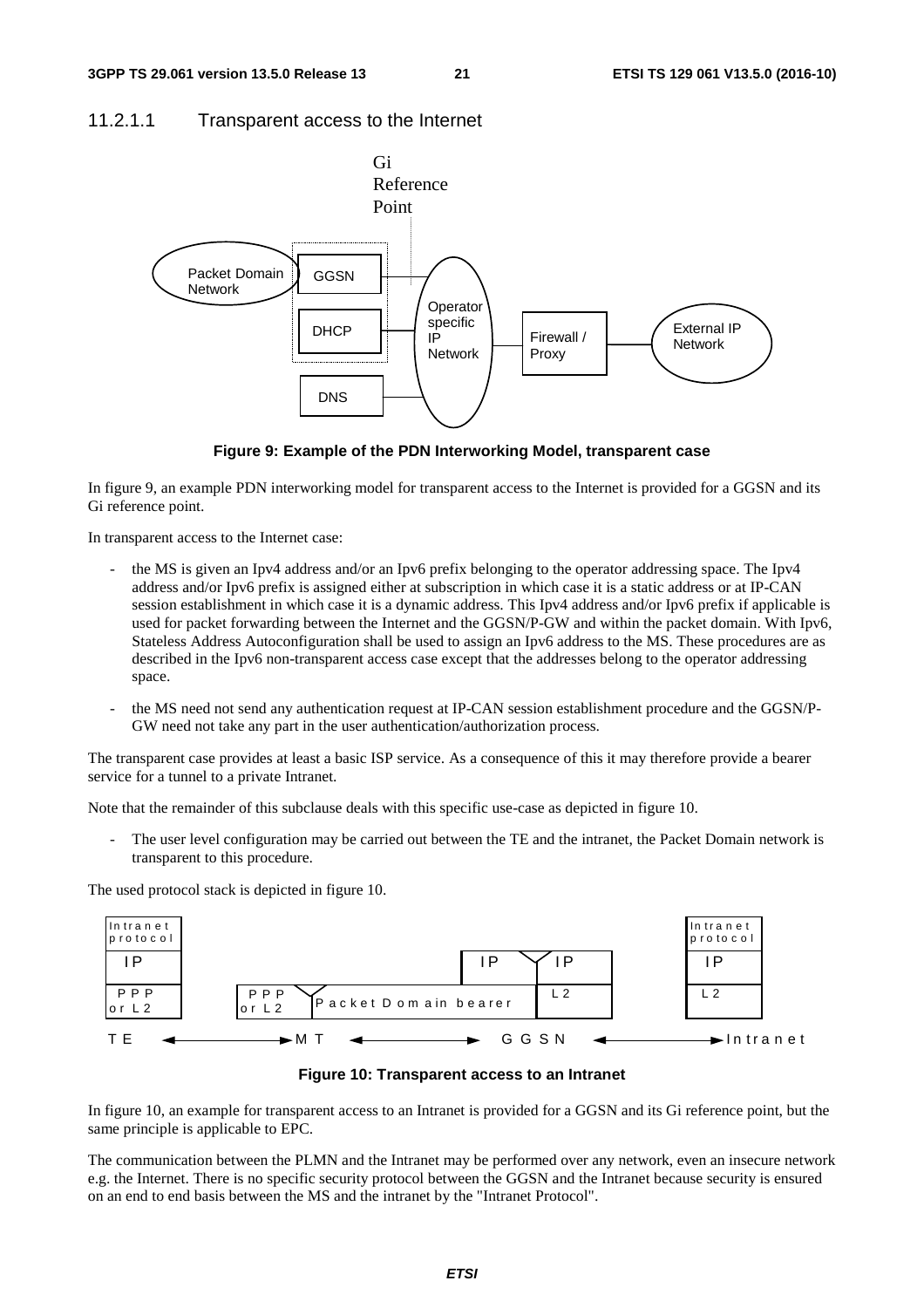#### **3GPP TS 29.061 version 13.5.0 Release 13 22 ETSI TS 129 061 V13.5.0 (2016-10)**

User authentication and encryption of user data are done within the "Intranet Protocol" if either of them is needed. This "Intranet Protocol" may also carry private (IP) addresses belonging to the address space of the Intranet.

An example of an "Intranet Protocol" is Ipsec (see RFC 1825 [61]). If Ipsec is used for this purpose then Ipsec authentication header or security header may be used for user (data) authentication and for the confidentiality of user data (see RFC 1826 [62] and RFC 1827 [63]). In this case private IP tunnelling within public IP takes place.

### 11.2.1.2 Ipv4 Non Transparent access to an Intranet or ISP

### 11.2.1.2.1 non-EPC based Ipv4 Non Transparent access

In this case:

- the MS is given an address belonging to the Intranet/ISP addressing space. The address is given either at subscription in which case it is a static address or at PDP context activation in which case it is a dynamic address. This address is used for packet forwarding within the GGSN and for packet forwarding on the Intranet/ISP. This requires a link between the GGSN and an address allocation server, like AAA, DHCP, …, belonging to the Intranet/ISP;
- the MS shall send an authentication request at PDP context activation and the GGSN requests user authentication from a server, like AAA, DHCP, …, belonging to the Intranet/ISP;
- the protocol configuration options are retrieved (if requested by the MS at PDP context activation) from some server (AAA or DHCP, ...) belonging to the Intranet/ISP;
- the communication between the Packet Domain and the Intranet/ISP may be performed over any network, even an insecure e.g. the Internet. In case of an insecure connection between the GGSN and the Intranet/ISP there may be a specific security protocol in between. This security protocol is defined by mutual agreement between PLMN operator and Intranet/ISP administrator.



**Figure 11a: Signalling plane of non transparent case** 

NOTE: The transport protocol UDP is used for DHCP and RADIUS, and TCP or SCTP are used for Diameter.

The following description bullet items describe the signal flow.

- 1) The TE sends an AT-command to the MT to set up parameters and enter PPP mode. The MT responds with an AT-response.
- 2) LCP negotiates Maximum-Receive-Unit and authentication protocol. The negotiated authentication protocol is, either CHAP, PAP or "none". The MT shall try to negotiate for CHAP as first priority.
- 3) If the negotiated authentication protocol is either of CHAP or PAP, the TE authenticates itself towards the MT by means of that protocol. The MT stores the necessary authentication data and sends a forced positive acknowledgement of the authentication to the TE.
- 4) The TE requests IP configuration by sending the IPCP Configure-Request message to the MT indicating either the static IP address that shall be used or that an IP-address shall be dynamically allocated.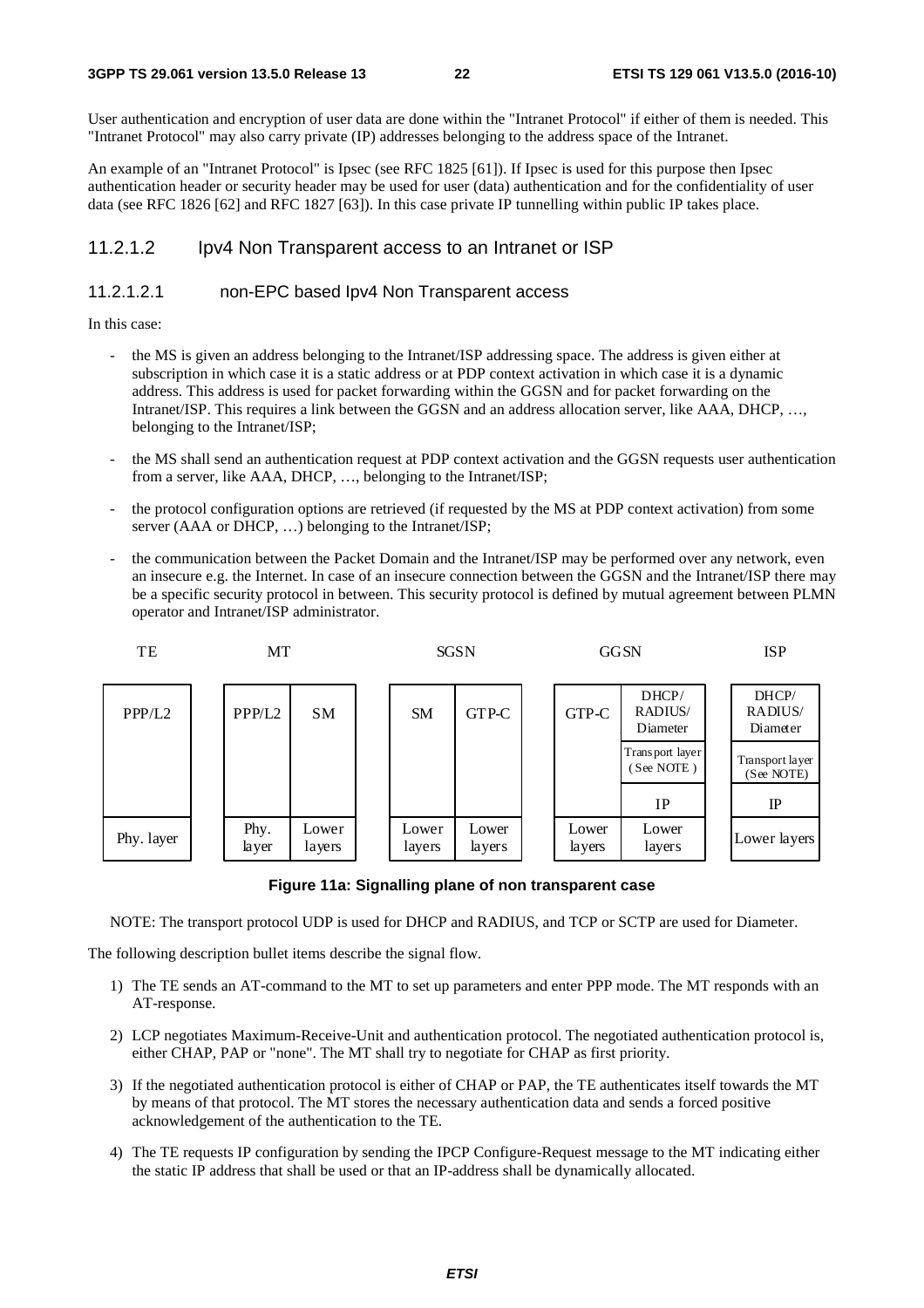- 5) The MT sends the Activate PDP context request message to the SGSN, including the Protocol Configuration Options. The SGSN sends the Create PDP context req message to the chosen GGSN including the unmodified Protocol Configuration Options.
- 6) The GGSN deduces from the APN:
	- the server(s) to be used for address allocation, authentication and protocol configuration options retrieval;
	- the protocol like RADIUS, DHCP, ... to be used with this  $\ell$  those server(s);
	- the communication and security feature needed to dialogue with this / those server(s) e.g. tunnel, IPSec security association, dial-up connection (using possibly PPP), ...

As an example the GGSN may use one of the following options:

- RADIUS for authentication and IP-address allocation. The AAA server responds with either an Access-Accept or an Access-Reject to the RADIUS client in the GGSN;
- RADIUS for authentication and DHCP for host configuration and address allocation. The AAA server responds with either an Access-Accept or an Access-Reject to the RADIUS client in the GGSN. After a successful authentication, the DHCP client discovers the DHCP server(s) in the ISP/Intranet and receives host configuration data.
- If the received Protocol Configurations Options IE contains a PPP IPCP Configure-Request packet, the GGSN shall analyse all the contained IPCP options and their requested values. In accordance with the relevant PPP RFC 1661 [21a] and RFC 1662 [21b] the GGSN shall respond with the following messages:
	- zero or one PPP IPCP Configure-Reject packet containing options not supported and options which values cannot be returned;
	- zero or one PPP IPCP Configure-Nak packet containing options that are supported but has requested values that are incorrect/unsupported; and
	- zero or one PPP IPCP Configure-Ack packet containing options that are supported and has requested values that are correct/supported.

Any returned PPP IPCP packets shall be contained in the Protocol Configurations Options IE.

- 7) The GGSN sends back to the SGSN a Create PDP Context Response message, containing the Protocol Configuration Options IE. The cause value shall be set according to the outcome of the host –authentication and –configuration. A PDP context activation shall not be rejected solely due to the presence of unsupported or incorrect PPP IPCP options or option values, received from the MS in the Protocol Configurations Options IE. The MS may however later decide to immediately deactivate the activated PDP context due to the information received in the Protocol Configurations Options IE received from the network.
- 8) Depending on the cause value received in the Create PDP Context Response the SGSN sends either an Activate PDP Context Accept or an Activate PDP Context Reject, to the MS.

 If Protocol Configuration Options are received from the GGSN, the SGSN shall relay those to the MS. The MT sends either the configuration-ack packet (e.g. IPCP Configure Ack in PPP case), the configure-nack packet in case of dynamic address allocation (e.g. IPCP Configure Nack in PPP case), or a link Terminate request (LCP Terminate-Request in PPP case) back to the TE. In the case where a configure-nack packet was sent by the MT, a local negotiation may take place at the R reference point (i.e. the TE proposes the new value to the MT), after which a configuration-ack packet is sent to the TE.

9) In case a configuration-ack packet was sent to the TE, the link from the TE to the external ISP/Intranet is established and IP packets may be exchanged.

 In case a link terminate request packet was sent to the TE, the TE and MT negotiates for link termination. The MT may then send a final AT-response to inform the TE about the rejected PDP Context activation.

A link terminate request packet (such as LCP Terminate-request in PPP case) causes a PDP context deactivation.

EXAMPLE: In the following example PPP is used as layer 2 protocol over the R reference point.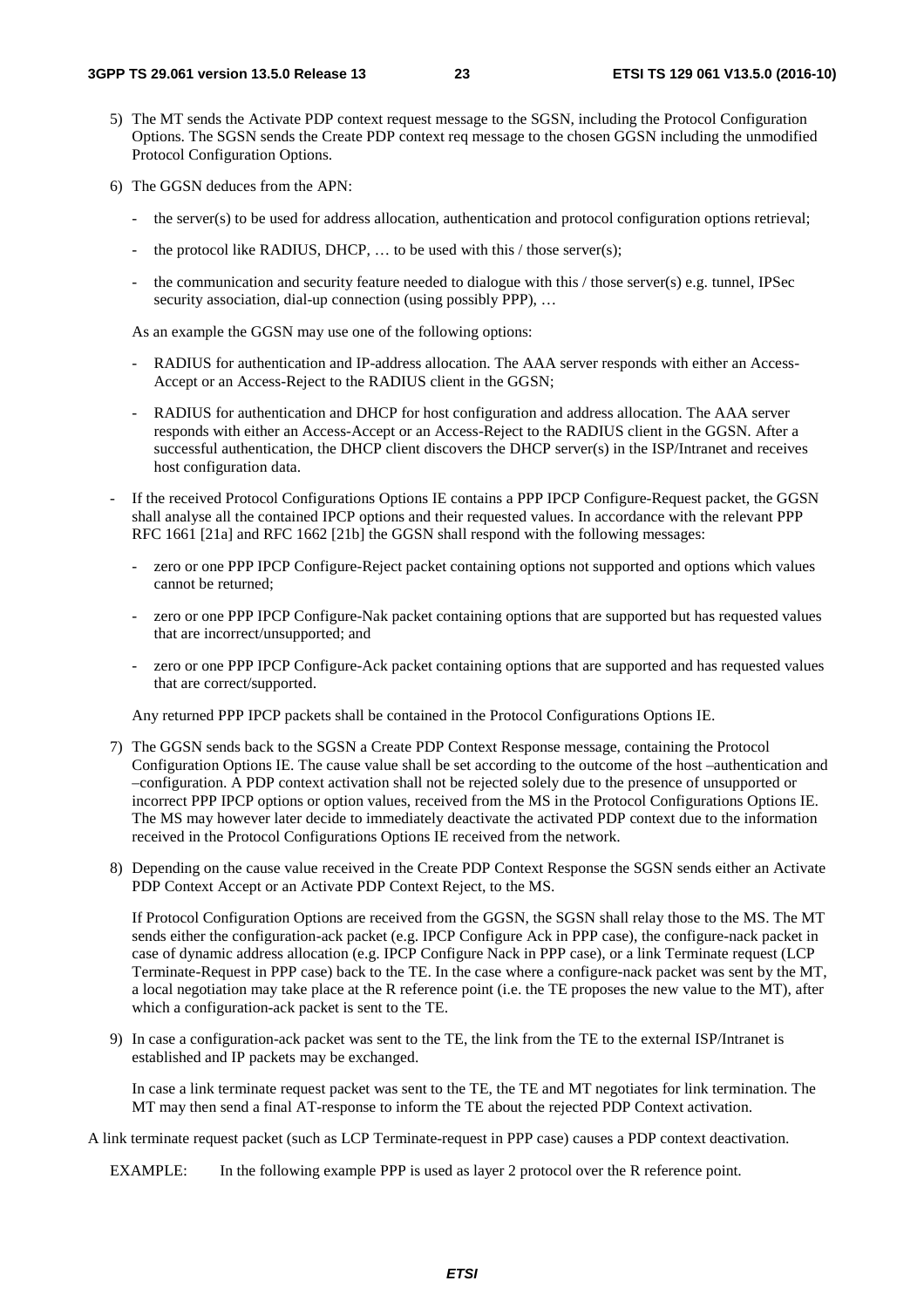The MT acts as a PPP server and translates Protocol Configuration Options into SM message Ies. GTP-C carries this information unchanged to the GGSN which uses the information e.g. for DHCP or RADIUS authentication and host configuration. The result of the host authentication and configuration is carried via GTP-C to the SGSN which relays the information to the MT. The MT sends an IPCP Configure-Ack to the TE with the appropriate options included.



**Figure 11b: PDP Context Activation for the Ipv4 Non-transparent case**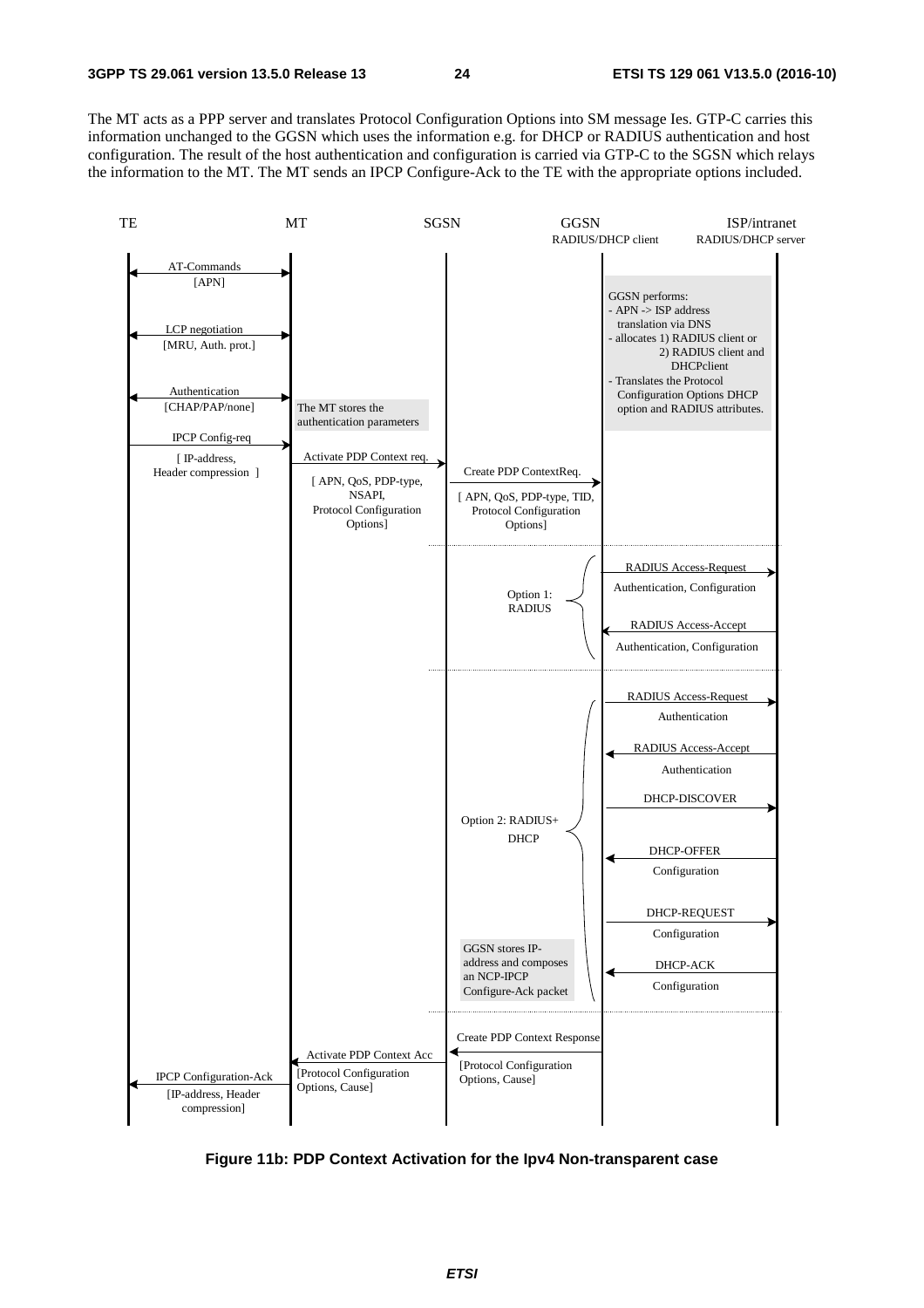### 11.2.1.2.2 EPC based Ipv4 Non Transparent access

In this case:

- a static or a dynamic Ipv4 address belonging to the Intranet/ISP addressing space is allocated to a UE at IP-CAN session establishment. The methods of allocating IP address to the UE are specified in 3GPP TS 23.060 [3], 3GPP TS 23.401 [77] and 3GPP TS 23.402 [78]. The allocated Ipv4 address is used for packet forwarding within the P-GW and for packet forwarding on the Intranet/ISP;
- as a part of the IP-CAN session establishment, the P-GW may request user authentication from an external AAA server (i.e. RADIUS, Diameter) belonging to the Intranet/ISP;
- the Ipv4 address allocation to the UE may be performed based on the subscription or a local address pool, which belongs to the Intranet/ISP addressing space, provisioned in the P-GW. The Ipv4 address allocation to the UE may also be done via the address allocation servers (i.e. DHCPv4, RADIUS AAA, Diameter AAA) belonging to the Intranet/ISP;
- if requested by the UE at IP-CAN session establishment, the P-GW may retrieve the Protocol Configuration Options or Ipv4 configuration parameters from a locally provisioned database in P-GW and/or from some external server (i.e. DHCPv4, RADIUS AAA, Diameter AAA) belonging to the Intranet/ISP;
- the communication between the Packet Domain and the Intranet/ISP may be performed over any network, even an insecure network ,e.g. the Internet. In case of an insecure connection between the P-GW and the Intranet/ISP, there may be a specific security protocol in between. This security protocol is defined by mutual agreement between PLMN operator and Intranet/ISP administrator.

Table 0 summarizes the Ipv4 address allocation and parameter configuration use cases between the UE and the P-GW that may lead the P-GW to interwork with the external DHCPv4, RADIUS AAA and Diameter AAA servers over Sgi reference point. For detailed description of the signalling flows between the UE and the P-GW, see the references in the table. The detailed description of the signalling use cases that may be triggered between the P-GW and the external servers are specified in this document, as referenced in the table.

|            | Signalling use cases between UE and P-GW                                                                                                                                                                                                                                                                                                                                                                                    | Signalling use cases between P-GW and external                                                |                                                                                                                |                                                                                                                                 |
|------------|-----------------------------------------------------------------------------------------------------------------------------------------------------------------------------------------------------------------------------------------------------------------------------------------------------------------------------------------------------------------------------------------------------------------------------|-----------------------------------------------------------------------------------------------|----------------------------------------------------------------------------------------------------------------|---------------------------------------------------------------------------------------------------------------------------------|
|            |                                                                                                                                                                                                                                                                                                                                                                                                                             |                                                                                               | servers                                                                                                        |                                                                                                                                 |
|            |                                                                                                                                                                                                                                                                                                                                                                                                                             | Authenticatio<br>n via<br>RADIUS or<br><b>Diameter</b><br>server<br>(Clauses 16<br>or $16a$ ) | Ipv4 Address<br>allocation via<br>DHCPv4 or<br>RADIUS or<br>Diameter<br>server<br>(Clauses 13.3,<br>16 or 16a) | lpv4 parameter<br>configuration via<br>DHCPv4 or RADIUS<br>or Diameter server<br>(Clauses 13.3, 16 or<br>16a)<br>(NOTE 1 and 2) |
|            |                                                                                                                                                                                                                                                                                                                                                                                                                             | (NOTE<br>1,2,5)                                                                               | (NOTE 1 and<br>2)                                                                                              |                                                                                                                                 |
| (1)<br>(2) | Ipv4 address allocation and parameter configuration via default<br>bearer activation<br>Ipv4 address allocation and parameter configuration via<br>DHCPv4 signalling from UE towards P-GW<br>(NOTE 3 and 4)<br>deployment options applicable to both use cases (1) and (2):<br>GTP-based S5/S8 (Subclauses 5.3.1, 5.3.2, 5.10.2 in<br>TS 23.401 [77])<br>PMIP-based S5/S8 (Subclauses 4.7.1, 5.2, 5.6 in<br>TS 23.402 [78]) | X                                                                                             | X                                                                                                              | X                                                                                                                               |
| (3)<br>(4) | Ipv4 adress allocation and parameter configuration during<br>primary PDP context activation using S4-based SGSN<br>Ipv4 address allocation and parameter configuration using<br>DHCPv4 signalling from UE towards P-GW (NOTE 3 and 4)<br>and using                                                                                                                                                                          | X                                                                                             | X                                                                                                              | X                                                                                                                               |
|            | GTP-based S5/S8 (Subclauses 9.2, 9.2.2.1A in<br>TS 23.060 [3])                                                                                                                                                                                                                                                                                                                                                              |                                                                                               |                                                                                                                |                                                                                                                                 |

### **Table 0 : Ipv4 address allocation and parameter configuration use cases**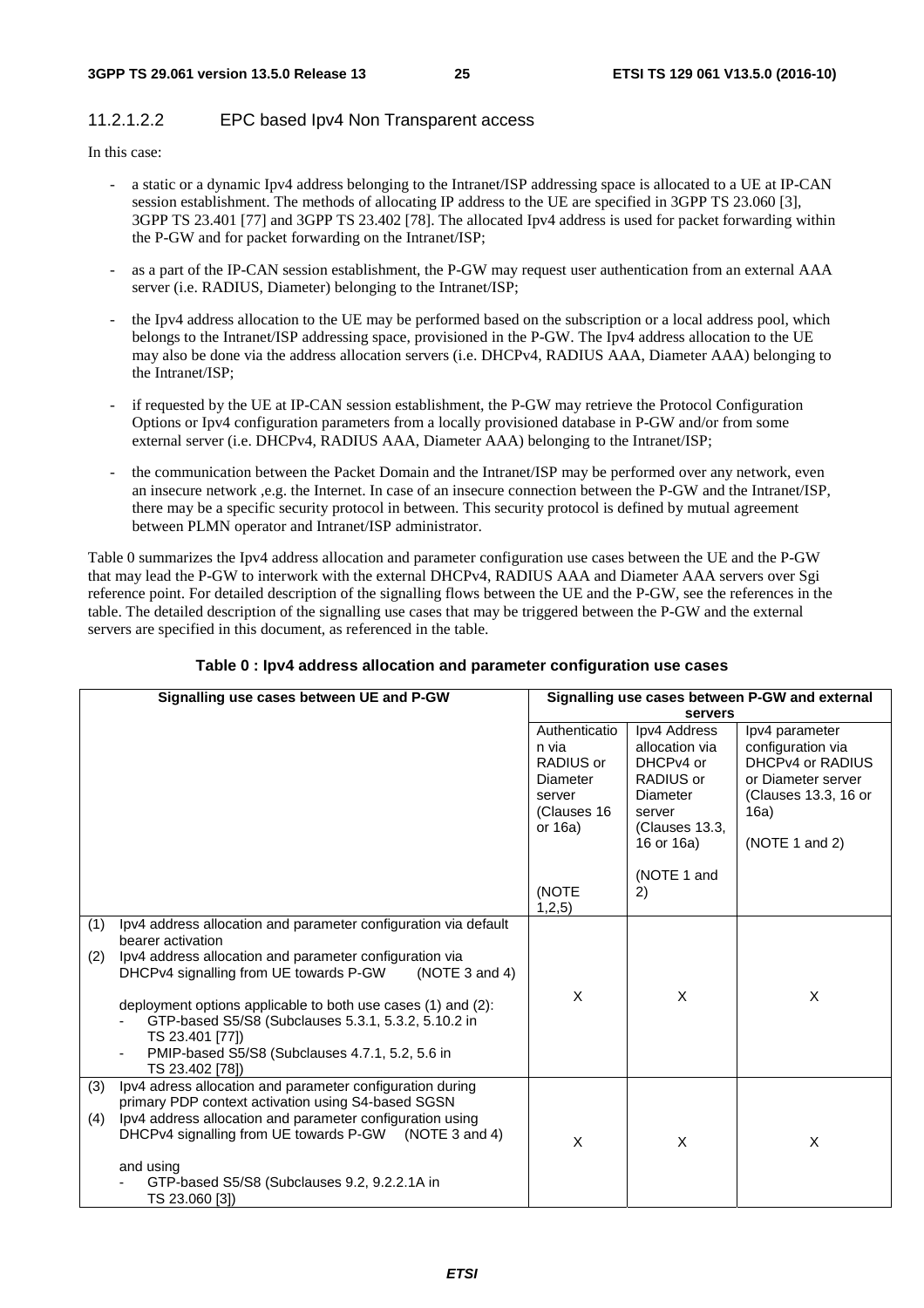| Signalling use cases between UE and P-GW                                                                                                                                                                                                                                                                                                                                        | Signalling use cases between P-GW and external |         |                           |  |
|---------------------------------------------------------------------------------------------------------------------------------------------------------------------------------------------------------------------------------------------------------------------------------------------------------------------------------------------------------------------------------|------------------------------------------------|---------|---------------------------|--|
|                                                                                                                                                                                                                                                                                                                                                                                 |                                                | servers |                           |  |
| PMIP-based S5/S8 (Subclauses 4.7.1, 5.2, 5.6, 5.10 in<br>TS 23.402 [78])                                                                                                                                                                                                                                                                                                        |                                                |         |                           |  |
| Ipv4 address allocation in trusted non-3GPP IP access using on<br>(5)<br>S2a (NOTE 4)<br>PMIPv6 (Subclauses 4.7.2, 6.2.1, and 6.2.4 in<br>TS 23.402 [78])<br>GTPv2 (Subclauses 16.1.5, and 16.2 in TS 23.402 [78])<br>and using<br>achoring in P-GW<br>chained S2a and PMIP-based S8                                                                                            | X                                              | X       | X                         |  |
| Ipv4 address allocation in trusted non-3GPP IP access using<br>(6)<br>MIPv4 FACoA on S2a and anchoring in P-GW<br>(NOTE 4)<br>(Subclause 6.2.3 of TS 23.402 [78])                                                                                                                                                                                                               |                                                |         |                           |  |
| Ipv4 address allocation and parameter configuration via<br>(7)<br>DHCPv4 signalling in non-3GPP IP access on S2a<br>(NOTE 3<br>and $4)$<br>(Subclauses 4.7.2 in TS 23.402 [78])                                                                                                                                                                                                 |                                                |         |                           |  |
| Ipv4 address allocation and parameter configuration in untrusted<br>(8)<br>non-3GPP IP access using on S2b (NOTE 4)<br>PMIPv6 (Subclauses 4.7.3, 7.2.1, and 7.2.3 in<br>TS 23.402 [78])<br>GTPv2 (Subclauses 7.2.4 in TS 23.402 [78])<br>and using<br>anchoring in P-GW<br>chained S2b and PMIP-based S8                                                                        | X                                              | X       | X                         |  |
| Ipv4 parameter configuration via DHCPv4 with DSMIPv6 on S2c<br>(9)<br>(Subclauses 4.7.4 in TS 23.402 [78])<br>(10) Ipv4 address allocation with DSMIPv6 on S2c<br>in trusted non-3GPP IP access<br>in untrusted non-3GPP IP access<br>(Subclauses 4.7.4, 6.3 and 7.3 of TS 23.402 [78])                                                                                         | X                                              | X       | $\boldsymbol{\mathsf{X}}$ |  |
| NOTE 1: When the P-GW interworks with AAA servers, the APN may be configured to interwork with either Diameter AAA or<br>RADIUS AAA server.<br>NOTE 2: If RADIUS AAA or Diameter AAA server is used, the authentication, Ipv4 address allocation and parameter<br>configuration signalling may be combined. Similarly, if DHCPv4 server is used for lpv4 address allocation and |                                                |         |                           |  |
| parameter configuration, the signalling towards the DHCPv4 server may be combined.<br>NOTE 3: If the 26orrection26ion procedure towards RADIUS AAA or Diameter AAA is required, it is performed by the PGW<br>before the DHCPv4 signalling when it receives the initial access request (e.g. Create Session Request, or Proxy<br>Binding Update).                               |                                                |         |                           |  |
| NOTE 4: For PMIP-based S5/S8, S2a and S2b, the P-GW shall obtain the lpv4 address from the external server after receiving                                                                                                                                                                                                                                                      |                                                |         |                           |  |

Proxy Binding Update and before sending the Proxy Binding Ack. See 3GPP TS 23.402 [78] for details. NOTE 5: The UEs may provide PAP/CHAP user credentials in the PCO IE when accessing to EPS on 3GPP and non-3GPP IP accesses. If such information is provided to the P-GW, the P-GW may perform user authentication based on these credentials. For S2c, the P-GW may receive such credentials from the UE based on IETF RFC 4739 [91] during the establishment of security association signalling via IKEv2. For S2b, the UEs may provide such credentials in the IKEv2 protocol as specified in IETF RFC 4739 [91], and if the ePDG supports multiple authentications, it shall include such credentials in the APCO IE (see 3GPP TS 29.275 [103] subclause 12.1.1.19) on the S2b interface.

### 11.2.1.3 Ipv6 Non Transparent access to an Intranet or ISP

When using Ipv6 Address Autoconfiguration, the process of setting up the access to an Intranet or ISP involves two signalling phases. The first signalling phase is done in the control plane and consists of the PDP context activation or initial attach (e.g. create default bearer) for EPC based access, followed by a second signalling phase done in the user plane.

The user plane signalling phase shall be stateless. The stateless procedure, which involves only the MS/UE and the GGSN/P-GW, is described in subclause "Ipv6 Stateless Address Autoconfiguration".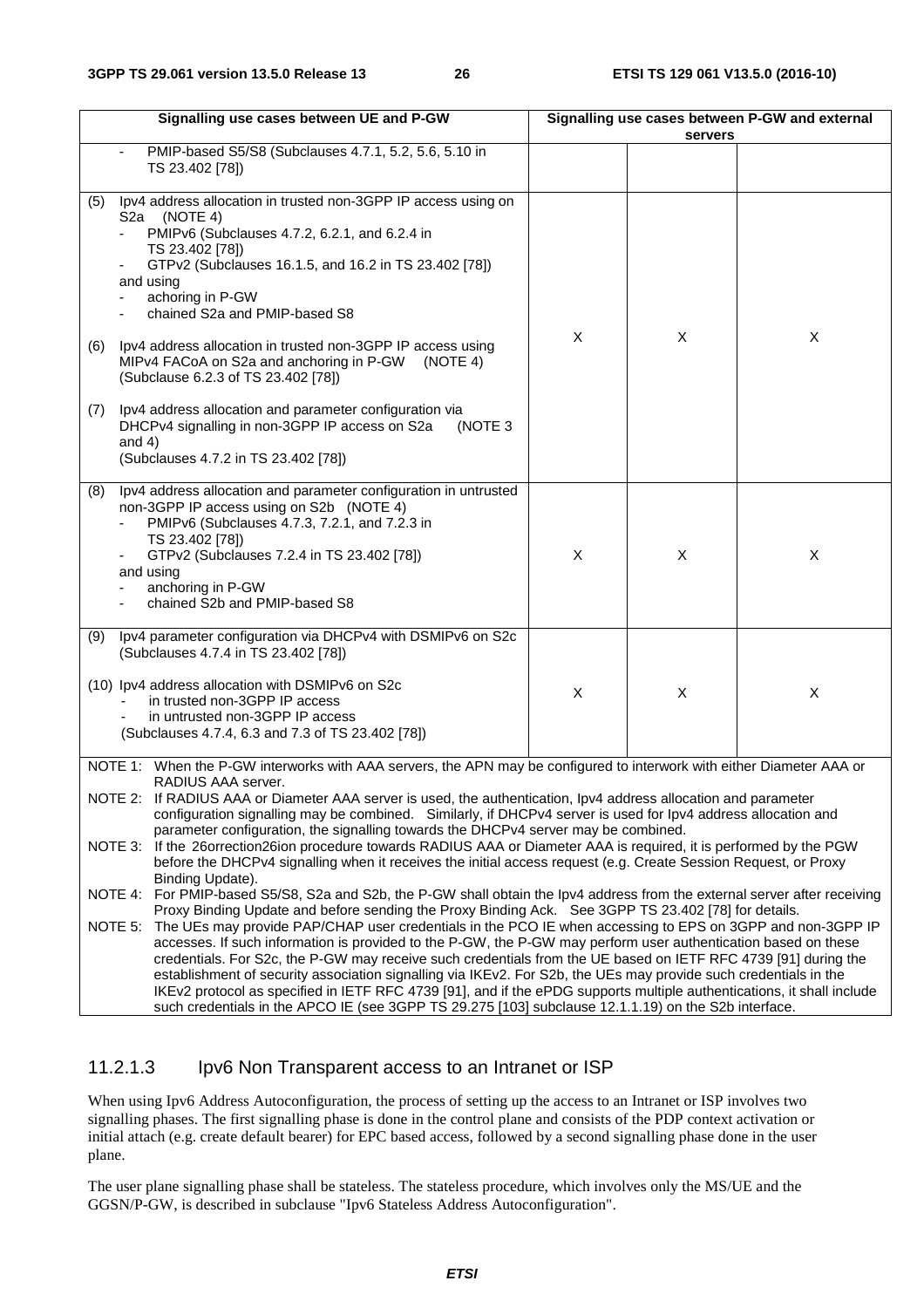For APNs that are configured for Ipv6 address allocation, the GGSN/P-GW shall only use the Prefix part of the Ipv6 address for forwarding of mobile terminated IP packets. The size of the prefix shall be according to the maximum prefix length for a global Ipv6 address as specified in the Ipv6 Addressing Architecture, see RFC 4291 [82].

The GGSN/P-GW indicates to the MS/UE that Stateless Autoconfiguration shall be performed by sending Router Advertisements as described in the corresponding subclause below and according to the principles defined in RFC 4861 [89] and RFC 4862 [83].

For MS/UE having Ipv6, Ipv6 Stateless Address Autoconfiguration is mandatory.

#### 11.2.1.3.1 Ipv6 PDP Context Activation

In this case:

- The GGSN provides the MS with an Ipv6 Prefix belonging to the Intranet/ISP addressing space. A dynamic Ipv6 address shall be given using stateless address autoconfiguration. This Ipv6 address is used for packet forwarding within the packet domain and for packet forwarding on the Intranet/ISP;
- the MS may send an authentication request at PDP context activation and the GGSN may request user authentication from a server, e.g. AAA, …, belonging to the Intranet/ISP;
- the protocol configuration options are retrieved (if requested by the MS at PDP context activation) from some server, e.g. AAA, …, belonging to the Intranet/ISP;
- in order to avoid any conflict between the link-local address of the MS and that of the GGSN, the Interface-Identifier used by the MS to build its link-local address shall be assigned by the GGSN. The GGSN ensures the uniqueness of this interface-identifier. The MT shall then enforce the use of this Interface-Identifier by the TE.
- the communication between the Packet Domain and the Intranet/ISP may be performed over any network, even an insecure e.g. the Internet. In case of an insecure connection between the GGSN and the Intranet/ISP there may be a specific security protocol over the insecure connection. This security protocol is defined by mutual agreement between PLMN operator and Intranet/ISP administrator.
- the MS may request for DNS server Ipv6 addresses using the PCO IE in e.g. the PDP Context Request message. In that case the GGSN may return the IP address of one or more DNS servers in the PCO in the PDP Context Response message. The DNS address(es) shall be coded in the PCO as specified in 3GPP TS 24.008 [54]. If a list of servers is received, the MS shall adhere to the explicit prioritisation order of the list.

In the following signalling flow example, PPP is used as layer 2 protocol over the R reference point. The MT behaves as a PPP server and translates Protocol Configuration Options into SM message Ies. GTP-C carries this information unchanged to the GGSN which uses the information e.g. for RADIUS authentication. The result of the host authentication is carried via GTP-C back to the SGSN, which then relays the result to the MT. The MT finalises the IPV6CP negotiation by sending an IPV6CP Configure-Ack message to the TE with the appropriate options included, e.g. Interface-Identifier. The Interface-Identifier shall be used in the TE to create a link-local address to be able to perform the Ipv6 address autoconfiguration (see subclauses 11.2.1.3.2 and 11.2.1.3.3).

- 1) The TE sends an AT-command to the MT to set up parameters and enter PPP mode. The MT responds with an AT-response.
- 2) LCP negotiates Maximum-Receive-Unit and authentication protocol. The negotiated authentication protocol is either CHAP, PAP or "none". The MT shall try to negotiate for CHAP as first priority.
- 3) If the negotiated authentication protocol is either of CHAP or PAP, the TE authenticates itself towards the MT by means of that protocol. The MT stores the necessary authentication data and sends a forced positive acknowledgement of the authentication to the TE.
- 4) The TE requests Ipv6 Interface-Identifier negotiation by sending the IPV6CP Configure-Request message to the MT.
- 5) The MT sends the Activate PDP Context Request message to the SGSN, including the Protocol Configuration Options. The Protocol Configuration Options IE may contain negotiated LCP options such as negotiated Authentication Protocol as well as any authentication data previously stored in the MT. It may also contain a request for dynamic configuration of DNS server Ipv6 addresses. The MS shall for dynamic address allocation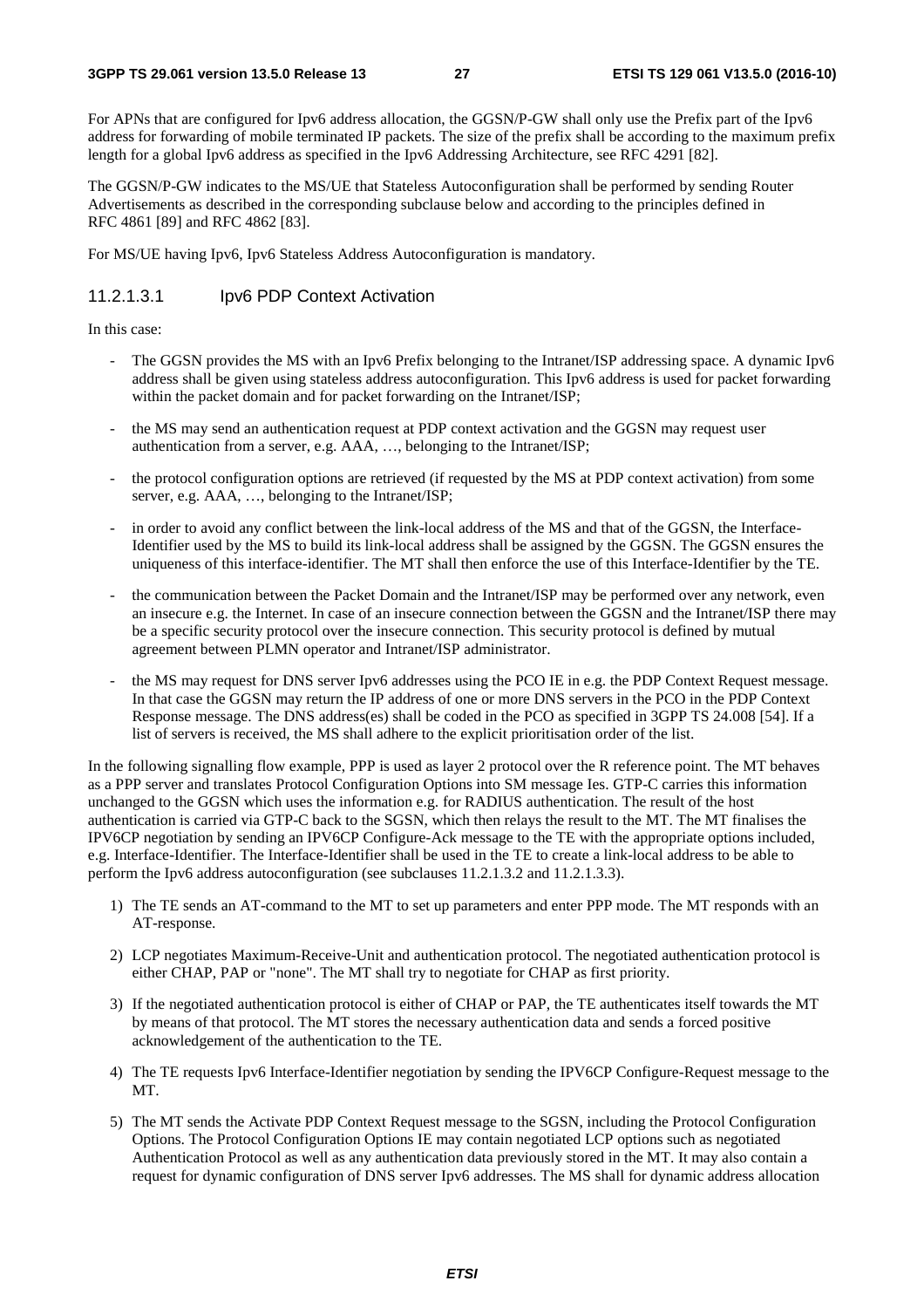leave PDP Address empty and set PDP Type to Ipv6 or Ipv4v6. The SGSN sends the Create PDP context request message to the chosen GGSN including the unmodified Protocol Configuration Options.

- 6) The GGSN deduces from local configuration data associated with the APN:
	- the source of Ipv6 Prefixes (GGSN internal prefix pool, or external address allocation server);
	- any server(s) to be used for address allocation, authentication and/or protocol configuration options retrieval (e.g. IMS related configuration, see 3GPP TS 24.229 [47]);
	- the protocol e.g. RADIUS, to be used with the server(s);
	- the communication and security feature needed to communicate with the server(s);

As an example the GGSN may use one of the following options:

- GGSN internal Prefix pool for Ipv6 prefix allocation and no authentication;
- GGSN internal Prefix pool for Ipv6 prefix allocation and RADIUS for authentication. The AAA server responds with either an Access-Accept or an Access-Reject to the RADIUS client in the GGSN;
- RADIUS for authentication and Ipv6 prefix allocation. The AAA server responds with either an Access-Accept or an Access-Reject to the RADIUS client in the GGSN;

NOTE: DHCPv6 may be used for Ipv6 prefix allocation.

Ipv6 Prefixes in a GGSN internal Prefix pool shall be configurable and structured per APN.

 The GGSN shall in the PDP Address IE in the Create PDP Context Response return an Ipv6 address composed of a Prefix and an Interface-Identifier. The Interface-Identifier may have any value and it does not need to be unique within or across APNs. It shall however not conflict with the Interface-Identifier the GGSN has selected for its own side of the MS-GGSN link. The Prefix assigned by the GGSN or the external AAA server shall be globally or site-local unique.

 The GGSN shall analyse the requested values of all the protocol options contained in the received Protocol Configurations Options IE. The contents of the Protocol Configurations Options IE sent in the GGSN response shall be in accordance with the relevant standards e.g. the PPP standard RFC 1661 [21a] and RFC 1662 [21b].

- 7) The GGSN sends back to the SGSN a Create PDP Context Response message, containing the PDP Address IE and the Protocol Configuration Options IE. The Protocol Configuration Options IE may contain configuration data such as a list of DNS server Ipv6 addresses. The cause value shall be set according to the outcome of the host authentication and configuration.
- 8) Depending on the cause value received in the Create PDP Context Response, the SGSN either stores the PDP Address and sends an Activate PDP Context Accept to the MS or, sends an Activate PDP Context Reject, to the MS.

If Protocol Configuration Options are received from the GGSN, the SGSN shall relay those to the MS.

9) The MT extracts the Interface-Identifier from the address received in the PDP Address IE and ignores the Prefix part. If this Interface-Identifier is identical to the tentative Interface-Identifier indicated in the IPV6CP Configure-Request message sent from the TE, the MT sends an IPV6CP Configure Ack packet, indicating this Interface-Identifier, to the TE.

 If the Interface-Identifier extracted from the address contained in the PDP Address IE is not identical to the tentative Interface-Identifier indicated in the IPV6CP Configure-Request message sent from the TE, the MT sends an IPV6CP Configure-Nak packet, indicating the Interface-Identifier extracted from the address contained in the PDP Address IE, to the TE. The TE then sends a new IPV6CP Configure-Request message to the MT, indicating the same Interface-Identifier as was indicated in the received IPV6CP Configure Nak (as indicated by the dotted IPV6CP Configure-Request and Configure-Ack in the figure below). Finally the MT responds with a IPV6CP Configure Ack packet.

In case a PDP Context Reject was sent to the MS the MT sends an LCP Terminate-Request to the TE.

10) When the TE has accepted the Interface-Identifier given by the MT, the user plane link from the TE to the GGSN and the external ISP/Intranet is established and the Ipv6 address autoconfiguration may proceed.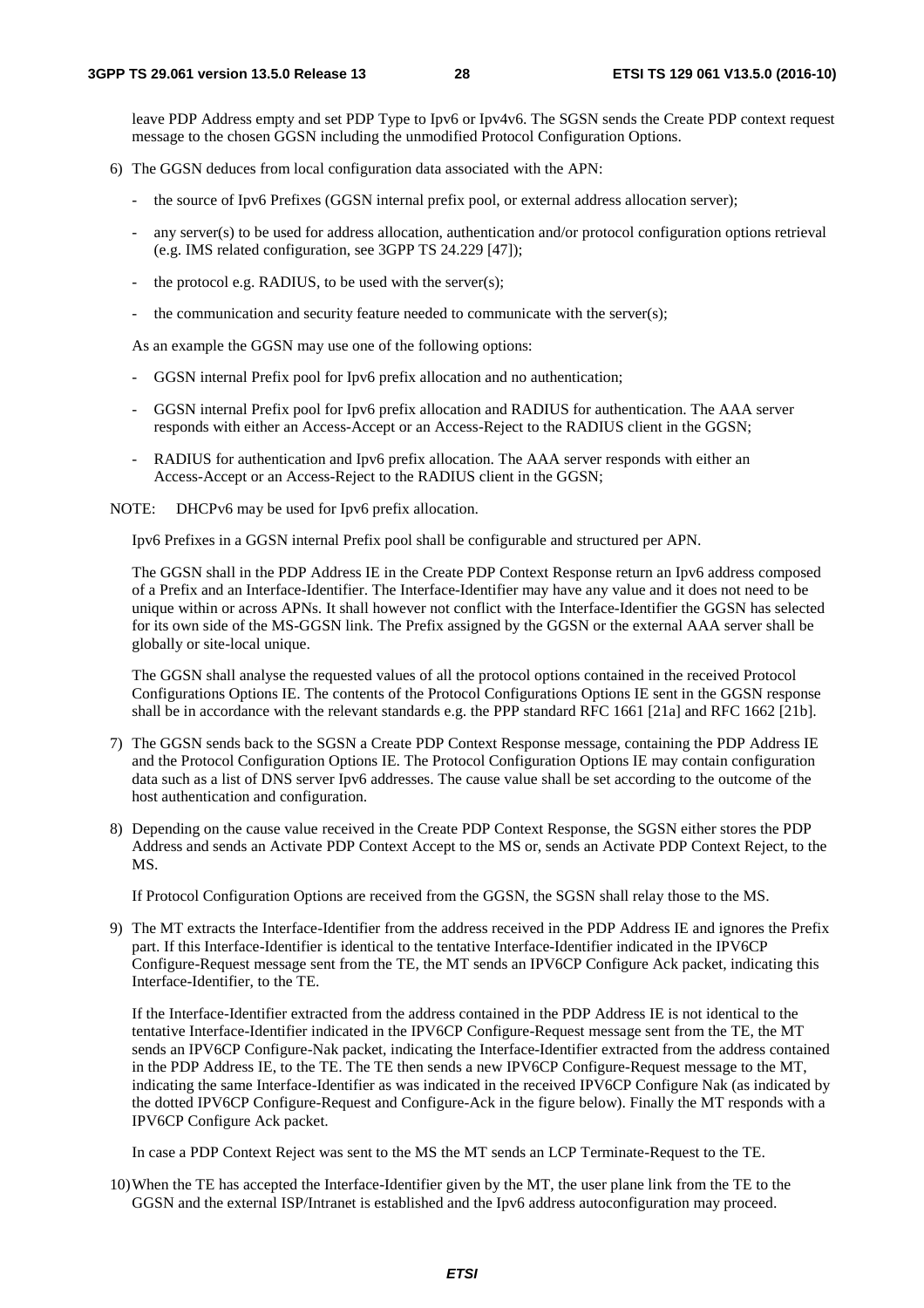In case a link terminate request packet was sent to the TE, the TE and MT negotiates for link termination. The MT may then send a final AT-response to inform the TE about the rejected PDP Context activation.

An LCP Terminate-request causes a PDP context deactivation.



NOTE: DHCPv6 may be used for Ipv6 prefix allocation.

#### **Figure 11ba: PDP Context Activation for the Ipv6 Non-transparent case**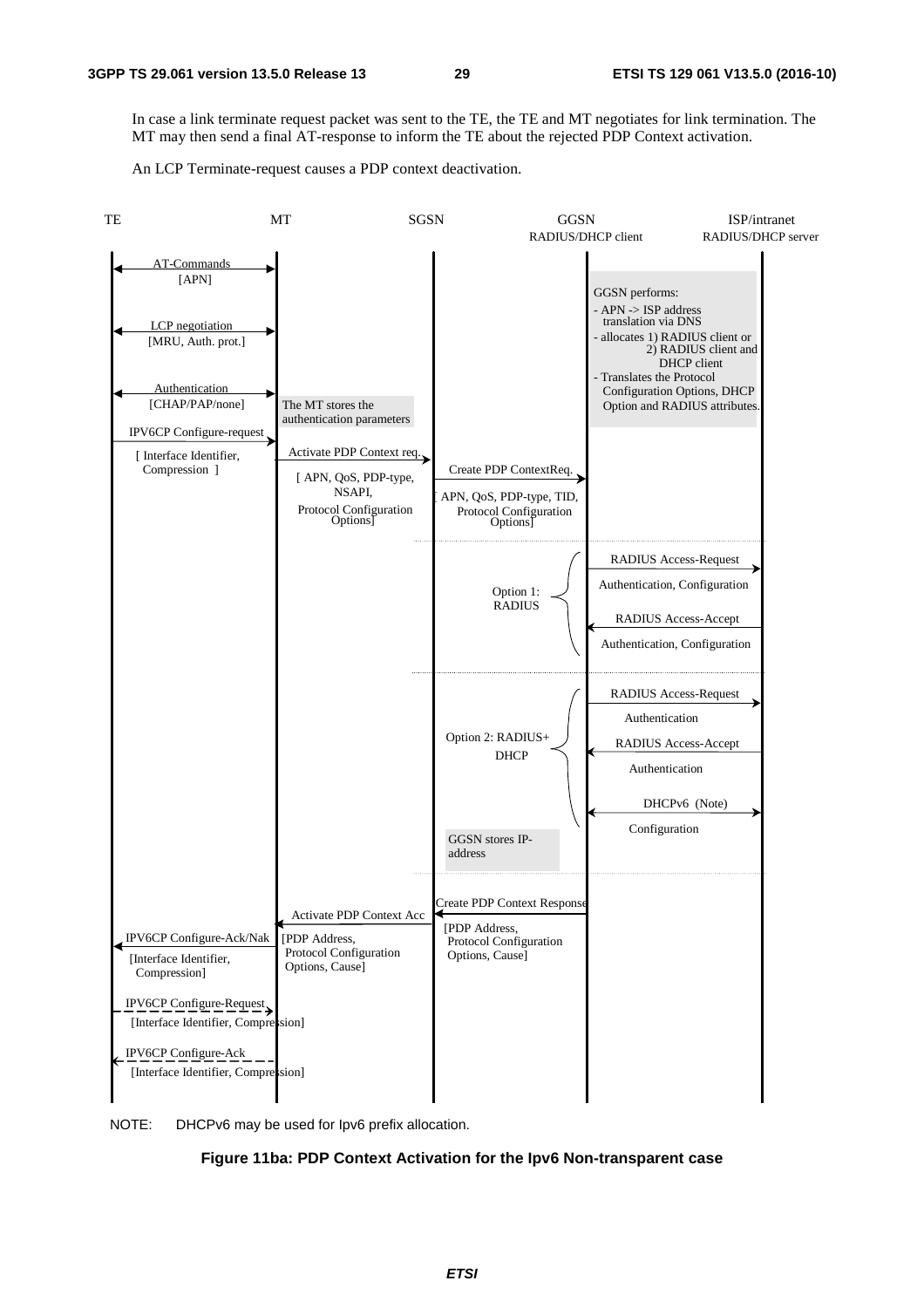#### 11.2.1.3.1a Ipv6 EPC based Bearer Activation

In this case, the P-GW provides the UE with an Ipv6 Prefix belonging to the Intranet/ISP addressing space. A dynamic Ipv6 address is given using stateless address autoconfiguration. This Ipv6 address is used for packet forwarding within the packet domain and for packet forwarding on the Intranet/ISP.

When a P-GW receives an initial access request (e.g. Create Session Request or Proxy Binding Update) message, the P-GW deduces from local configuration data associated with the APN:

- The source of Ipv6 Prefixes (P-GW internal prefix pool, or external address allocation server);
- Any server(s) to be used for address allocation, authentication and/or protocol configuration options retrieval (e.g. IMS related configuration, see 3GPP TS 24.229 [47]);
- The protocol, i.e. RADIUS, Diameter or DHCPv6, to be used with the server(s);
- The communication and security feature needed to communicate with the server(s);

As an example the P-GW may use one of the following options:

- P-GW internal Prefix pool for Ipv6 prefixes allocation and no authentication;
- P-GW internal Prefix pool for Ipv6 prefixes allocation and RADIUS for authentication. The AAA server responds with either an Access-Accept or an Access-Reject to the RADIUS client in the P-GW;
- RADIUS for authentication and Ipv6 prefix allocation. The AAA server responds with either an Access-Accept or an Access-Reject to the RADIUS client in the P-GW;

The P-GW includes the PDP Address IE in the the initial access response (e.g. Create Session Response or Proxy Binding Acknowledgement) and return an Ipv6 address composed of a Prefix and an Interface-Identifier. The Interface-Identifier may have any value and it does not need to be unique within or across APNs. It shall however not conflict with the Interface-Identifier that the P-GW has selected for its own side of the UE-P-GW link. The Prefix assigned by the P-GW or the external AAA server shall be globally or site-local unique (see the Note in subclause 11.3 of this document regarding the usage of site-local addresses).

Table 0.a summarizes the Ipv6 prefix allocation and parameter configuration use cases between the UE and the P-GW that may lead the P-GW to interwork with the external RADIUS AAA, Diameter AAA and DHCPv6 servers over Sgi reference point. For detailed description of the signalling flows between the UE and the P-GW, see the references in the table. The detailed description of the signalling use cases that may be triggered between the P-GW and the external servers are specified in this document, as referenced in the table.

| Signalling use cases between UE and P-GW |                                                                                                                                                                                                                                                                                                                          | Signalling use cases between P-GW and external<br>servers                    |                                                                                                            |                                                                                                                  |
|------------------------------------------|--------------------------------------------------------------------------------------------------------------------------------------------------------------------------------------------------------------------------------------------------------------------------------------------------------------------------|------------------------------------------------------------------------------|------------------------------------------------------------------------------------------------------------|------------------------------------------------------------------------------------------------------------------|
|                                          |                                                                                                                                                                                                                                                                                                                          | Authentication<br>via RADIUS or<br>Diameter server<br>(Clauses 16 or<br>16a) | Ipv6 prefix<br>allocation via<br>DHCPv6 or<br>RADIUS or<br>Diameter server<br>(Clauses 13.3,<br>16 or 16a) | lpv6 parameter<br>configuration via<br>DHCPv6 or<br>RADIUS or<br>Diameter server<br>(Clauses 13.3,<br>16 or 16a) |
|                                          |                                                                                                                                                                                                                                                                                                                          | (NOTE 1, and 2,<br>3)                                                        | (NOTE 1 and 2)                                                                                             | (NOTE 1 and 2)                                                                                                   |
| (1)<br>(2)                               | lpv6 address allocation and parameter configuration<br>lpv6 parameter configuration via stateless DHCPv6<br>deployment options applicable to both use cases (1) and (2):<br>GTP-based S5/S8 (Subclauses 5.3.1, 5.3.2, 5.10.2 in<br>TS 23.401 [77])<br>PMIP-based S5/S8 (Subclauses 4.7.1, 5.2, 5.6 in<br>TS 23.402 [78]) | X                                                                            | X                                                                                                          | X                                                                                                                |
| (3)                                      | lpv6 address allocation and parameter configuration via S4-<br>based SGSN                                                                                                                                                                                                                                                | X                                                                            | X                                                                                                          | X                                                                                                                |

#### **Table 0.a : Ipv6 prefix allocation and parameter configuration use cases**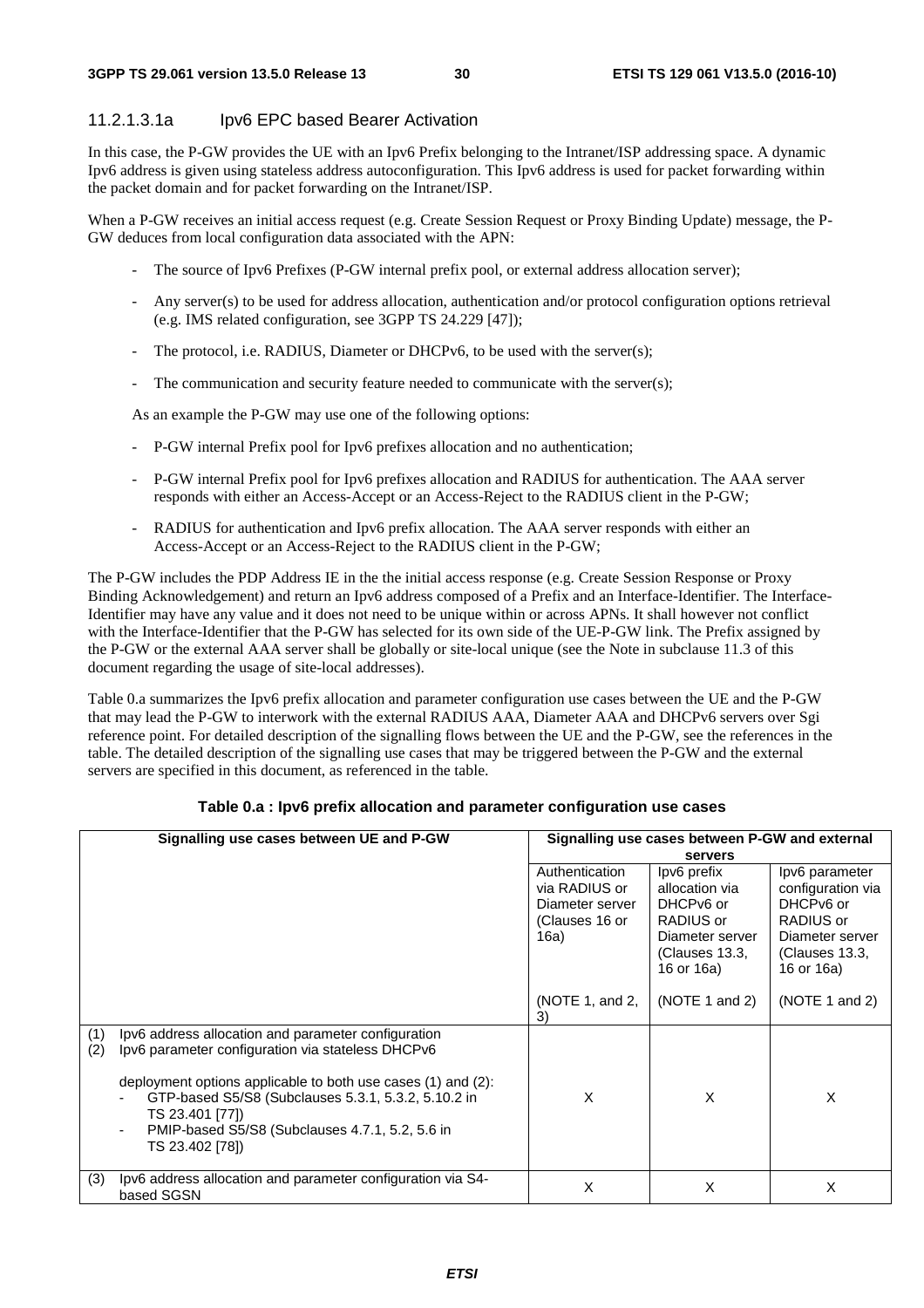| Signalling use cases between UE and P-GW                                                                                                                                                                                                                                                                                                              |                                                                                                                                                                                                                                                                                          | Signalling use cases between P-GW and external |                |                |
|-------------------------------------------------------------------------------------------------------------------------------------------------------------------------------------------------------------------------------------------------------------------------------------------------------------------------------------------------------|------------------------------------------------------------------------------------------------------------------------------------------------------------------------------------------------------------------------------------------------------------------------------------------|------------------------------------------------|----------------|----------------|
|                                                                                                                                                                                                                                                                                                                                                       |                                                                                                                                                                                                                                                                                          |                                                | servers        |                |
| (4)                                                                                                                                                                                                                                                                                                                                                   | Ipv6 parameter configuration via stateless DHCPv6                                                                                                                                                                                                                                        |                                                |                |                |
|                                                                                                                                                                                                                                                                                                                                                       | and using<br>GTP-based S5/S8 (Subclauses 9.2, 9.2.2.1A in<br>TS 23.060 [3])<br>PMIP-based S5/S8 (Subclauses 4.7.1, 5.2, 5.6, 5.10 in<br>TS 23.402 [78])                                                                                                                                  |                                                |                |                |
| (5)                                                                                                                                                                                                                                                                                                                                                   | Ipv6 address allocation and parameter configuration in trusted<br>non-3GPP IP access using on S2a<br>PMIPv6 (Subclauses 4.7.2, 6.2.1, and 6.2.4 in<br>TS 23.402 [78])<br>GTPv2 (Subclauses 16.1.5, and 16.2 in TS 23.402 [78])                                                           |                                                |                |                |
| (6)                                                                                                                                                                                                                                                                                                                                                   | Ipv6 parameter configuration via stateless DHCPv6                                                                                                                                                                                                                                        | $\mathsf X$                                    | $\pmb{\times}$ | $\pmb{\times}$ |
|                                                                                                                                                                                                                                                                                                                                                       | and using<br>achoring in P-GW<br>chained S2a and PMIP-based S8                                                                                                                                                                                                                           |                                                |                |                |
| (7)                                                                                                                                                                                                                                                                                                                                                   | Ipv6 address allocation and parameter configuration in untrusted<br>non-3GPP IP access using on S2b<br>PMIPv6 (Subclauses 4.7.3, 7.2.1, and 7.2.3 in<br>TS 23.402 [78])<br>GTPv2 (Subclauses 7.2.4 in TS 23.402 [78])<br>and using<br>anchoring in P-GW<br>chained S2b and PMIP-based S8 | X                                              | X              | X              |
| (8)<br>(9)                                                                                                                                                                                                                                                                                                                                            | Ipv6 address allocation and parameter configuration on S2c<br>in trusted non-3GPP IP access<br>in untrusted non-3GPP IP access<br>(Subclauses 4.7.4, 6.3 and 7.3 of TS 23.402 [78])<br>Ipv6 parameter configuration via stateless DHCPv6 on S2c                                          | X                                              | X              | X              |
|                                                                                                                                                                                                                                                                                                                                                       | (Subclauses 4.7.4 in TS 23.402 [78])                                                                                                                                                                                                                                                     |                                                |                |                |
|                                                                                                                                                                                                                                                                                                                                                       | NOTE 1: When the P-GW interworks with AAA servers, the APN may be configured to interwork with either Diameter AAA or<br>RADIUS AAA server.                                                                                                                                              |                                                |                |                |
| NOTE 2: If RADIUS AAA or Diameter AAA server is used, the authentication, Ipv6 prefix allocation and parameter configuration<br>signalling may be combined. Similarly, if DHCPv6 server is used for lpv6 prefix allocation and parameter<br>configuration, the signalling towards the DHCPv6 server may be combined.                                  |                                                                                                                                                                                                                                                                                          |                                                |                |                |
| NOTE 3: The UEs may provide PAP/CHAP user credentials in the PCO IE when accessing to EPS on 3GPP and non-3GPP IP<br>accesses. If such information is provided to the P-GW, the P-GW may perform user authentication based on these<br>credentials. For S2c, the P-GW may receive such credentials from the UE based on IETF RFC 4739 [91] during the |                                                                                                                                                                                                                                                                                          |                                                |                |                |

credentials. For S2c, the P-GW may receive such credentials from the UE based on IETF RFC 4739 [91] during the establishment of security association signalling via IKEv2. For S2b, the UEs may provide such credentials in the IKEv2 protocol as specified in IETF RFC 4739 [91], and if the ePDG supports multiple authentications, it shall include such credentials in the APCO IE (see 3GPP TS 29.275 [103] subclause 12.1.1.19) on the S2b interface.

#### 11.2.1.3.2 Ipv6 Stateless Address Autoconfiguration

As described in 3GPP TS 23.060 [3], the Ipv6 prefix of a PDP Context of PDP type Ipv6 or Ipv4v6 activated by means of the Ipv6 Stateless Address Autoconfiguration Procedure is uniquely identified by the prefix part of the Ipv6 address only. The MS may select any value for the Interface-Identifier part of the address. The only exception is the Interface-Identifier for the link-local address used by the MS (see RFC 4291 [82]). This Interface-Identifier shall be assigned by the GGSN to avoid any conflict between the link-local address of the MS and that of the GGSN itself. This is described in subclause "Ipv6 PDP Context Activation" above.

For Ipv6 the PDP Context Activation phase is followed by an address autoconfiguration phase. The procedure describing APNs configured to use Stateless Address Autoconfiguration, may be as follows:

1) After the first phase of setting up Ipv6 access to an Intranet or ISP, the MS shall use the Ipv6 Interface-Identifier, as provided by the GGSN, to create its Ipv6 Link-Local Unicast Address according to RFC 4291 [82].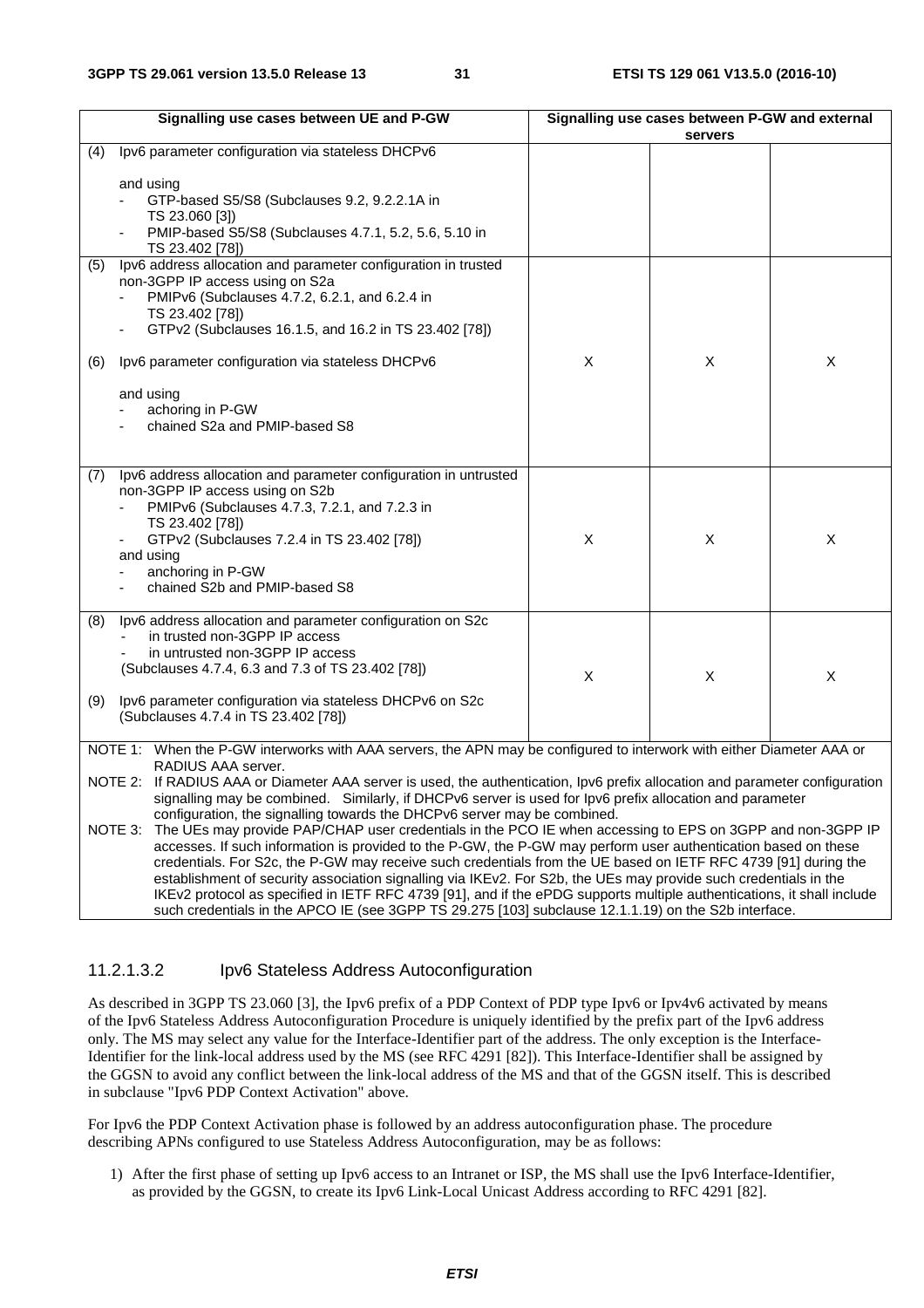Before the MS can communicate with other hosts or Mses on the Intranet/ISP, the MS must obtain an Ipv6 Global or Site-Local Unicast Address. The simplest way is the Ipv6 Stateless Address Autoconfiguration procedure described below and in 3GPP TS 23.060 [3]. The procedure is consistent with RFC 4862 [83].

 The procedure below takes place through signalling in the user plane. It is done on the link between the MS and the GGSN. From the MS perspective the GGSN is now the first router on the link.

2) After the GGSN has sent a Create PDP Context Response message to the SGSN, it shall start sending Router Advertisements periodically on the new MS-GGSN link established by the PDP Context. The MS may issue a Router Solicitation directly after the user plane establishment. This shall trigger the GGSN to send a Router Advertisement immediately.

 To indicate to the MS that stateless address autoconfiguration shall be performed, the GGSN shall leave the M-flag cleared in the Router Advertisement messages. The GGSN may set the O-flag if there are additional configuration parameters that need to be fetched by the MS (see below).

 The Prefix sent in the Router Advertisements shall be identical to the Prefix returned in the Create PDP Context Response. The Prefix is contained in the Prefix Information Option of the Router Advertisements and shall have the A-flag set ("Autonomous address configuration flag") and the L-flag cleared (i.e. the prefix should not be used for on-link determination). The lifetime of the prefix shall be set to infinity. In practice, the lifetime of a Prefix will be the lifetime of its PDP Context. There shall be exactly one Prefix included in the Router Advertisements.

 The handling of Router Advertisements shall be consistent with what is specified in RFC 4861 [89]. For the MS-GGSN link however, some specific handling shall apply. The randomisation part to determine when Router Advertisements shall be sent may be omitted since the GGSN is the only router on the link. Furthermore, some 3GPP specific protocol constants and default values shall apply (see subclause "Ipv6 Router Configuration Variables in the GGSN"). These relate to the periodicity of the Router Advertisements initially and during continued operation. The motivation for this is to have a faster user-plane set-up even in bad radio conditions and to minimize MS power consumption during long continued operation.

3) When creating a Global or Site-Local Unicast Address, the MS may use the Interface-Identifier received during the PDP Context Activation phase or it may generate a new Interface-Identifier. There is no restriction on the value of the Interface-Identifier of the Global or Site-Local Unicast Address, since the Prefix is unique. Interface-Identifiers shall in any case be 64-bit long.

 Since the GGSN guarantees that the Prefix is unique, the MS does not need to perform any Duplicate Address Detection on addresses it creates. That is, the "DupAddrDetectTransmits" variable in the MS should have a value of zero. If the MS finds more than one Prefix in the Router Advertisement message, it shall only consider the first one and silently discard the others. The GGSN shall not generate any globally unique Ipv6 addresses for itself using the Prefix assigned to the MS in the Router Advertisement.

 If the O-flag ("Other configuration flag") was set in the Router Advertisement, the MS may start a DHCP session to retrieve additional configuration parameters. See subclause 13.2.2 "Other configuration by the Intranet or ISP". If the MS is not DHCP capable, the O-flag may be ignored.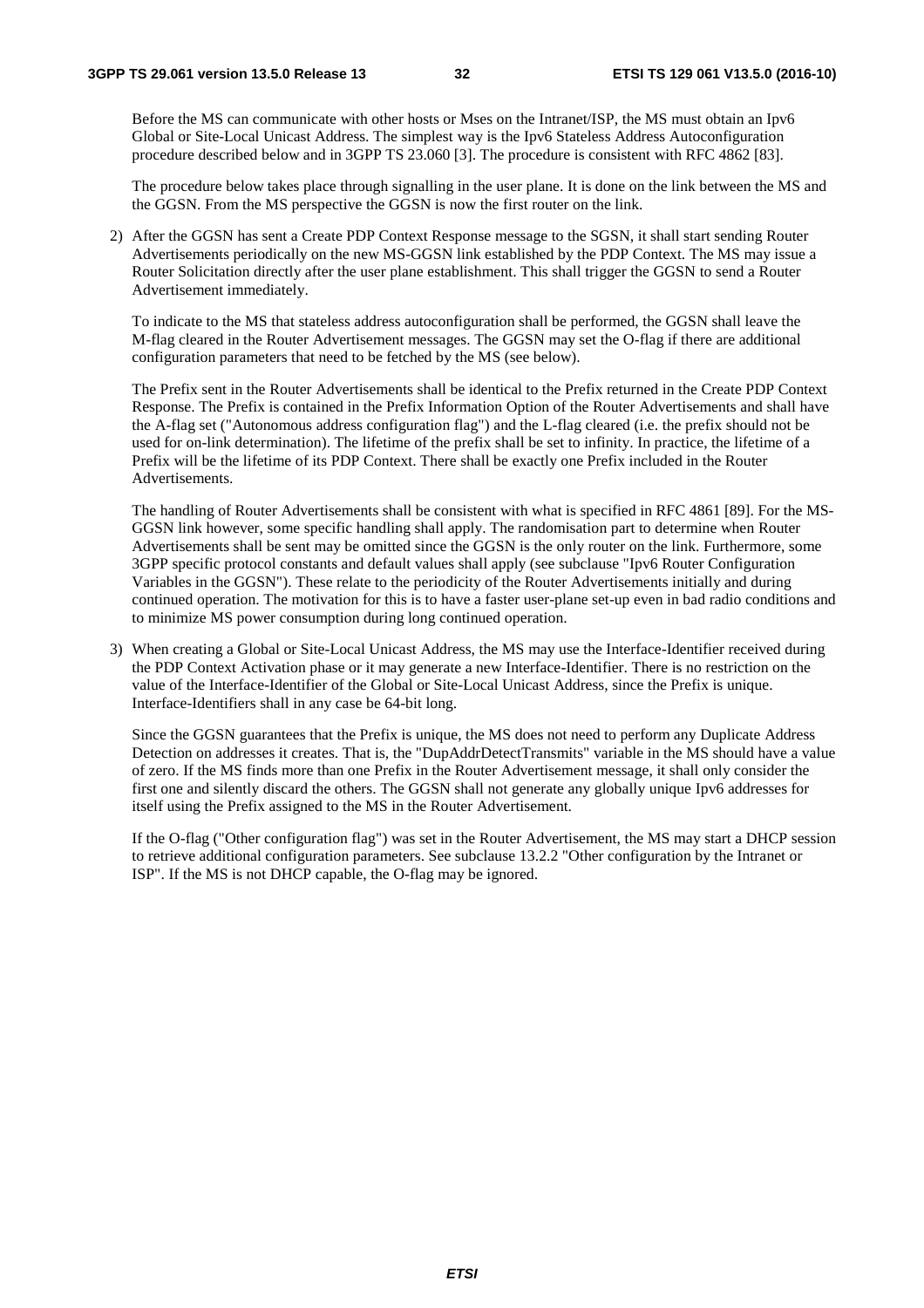

#### **Figure 11bb: Ipv6 Stateless Address Autoconfiguration**

#### 11.2.1.3.2a Ipv6 Stateless Address Autoconfiguration for EPC

This subclause describes the signalling flows for the Ipv6 Stateless Address Autoconfiguration procedures for EPC, in the case of using GTP-based S5/S8/S2a, and PMIP-based S5/S8/S2a. The procedures are based on the descriptions in TS 23.401 [77] and TS 23.402 [78]. Subclause 11.2.3.1a lists the use cases between the UE to the P-GW that may trigger the P-GW to interwork with the external PDNs for Ipv6 Prefix allocation.

Ipv6 prefix is delivered to UE in Router Advertisement message from the access router, in the process of Ipv6 Stateless Address Autoconfiguration.

In the procedure in the cases of using GTP-based S5/S8, P-GW acts as an access router, and allocates to a UE a globally unique /64 Ipv6 prefix if the PLMN allocates the prefix, or P-GW retrieves Ipv6 prefix from an external PDN if one is allocated by the external PDN and advertises it to the UE. In the latter procedure, P-GW uses RADIUS, Diameter or DHCPv6 protocol for the retrieval of an Ipv6 prefix.

Following is the flow for Ipv6 Stateless Address Autoconfiguration for EPC using GTP-based S5/S8.

- 1. UE initiates the Attach procedure, indicating "Ipv6" or "Ipv4v6" for PDN type in PDP type information element.
- 2. MME requests for Default Bearer creation by sending Create Session Request to the S-GW.
- 2x. The S-GW sends Create Session Request to the P-GW.
- 3. P-GW retrieves Ipv6 prefix using RADIUS, Diameter, or DHCPv6 mechanism. This procedure is performed when an external PDN allocates an Ipv6 prefix.
- 4. The P-GW sends Create Session Response. It includes the Ipv6 interface identifier I Ipv6 prefix.
- 5. S-GW sends Create Session Response message to the MME. It includes the Ipv6 interface identifier I Ipv6 prefix.
- 5x. The MME sends Attach Accept message to the UE without the Ipv6 prefix. The UE shall ignore the Ipv6 prefix if it receives one in the message.
- 6. After receiving the Attach Accept message, the UE may send a Router Solicitation to the P-GW to solicit a Router Advertisement message.
- 7. The P-GW sends a Router Advertisement message to the UE, solicited or unsolicited. It shall include an Ipv6 prefix in Prefix Information option field of the message. The prefix is the same as the one in the Attach Accept message, if it is provided during the default bearer establishment. For the handling of M, O, L and A flags, and the lifetime of the prefix in the Router Advertisement message, follow the description in subclause 11.2.1.3.2.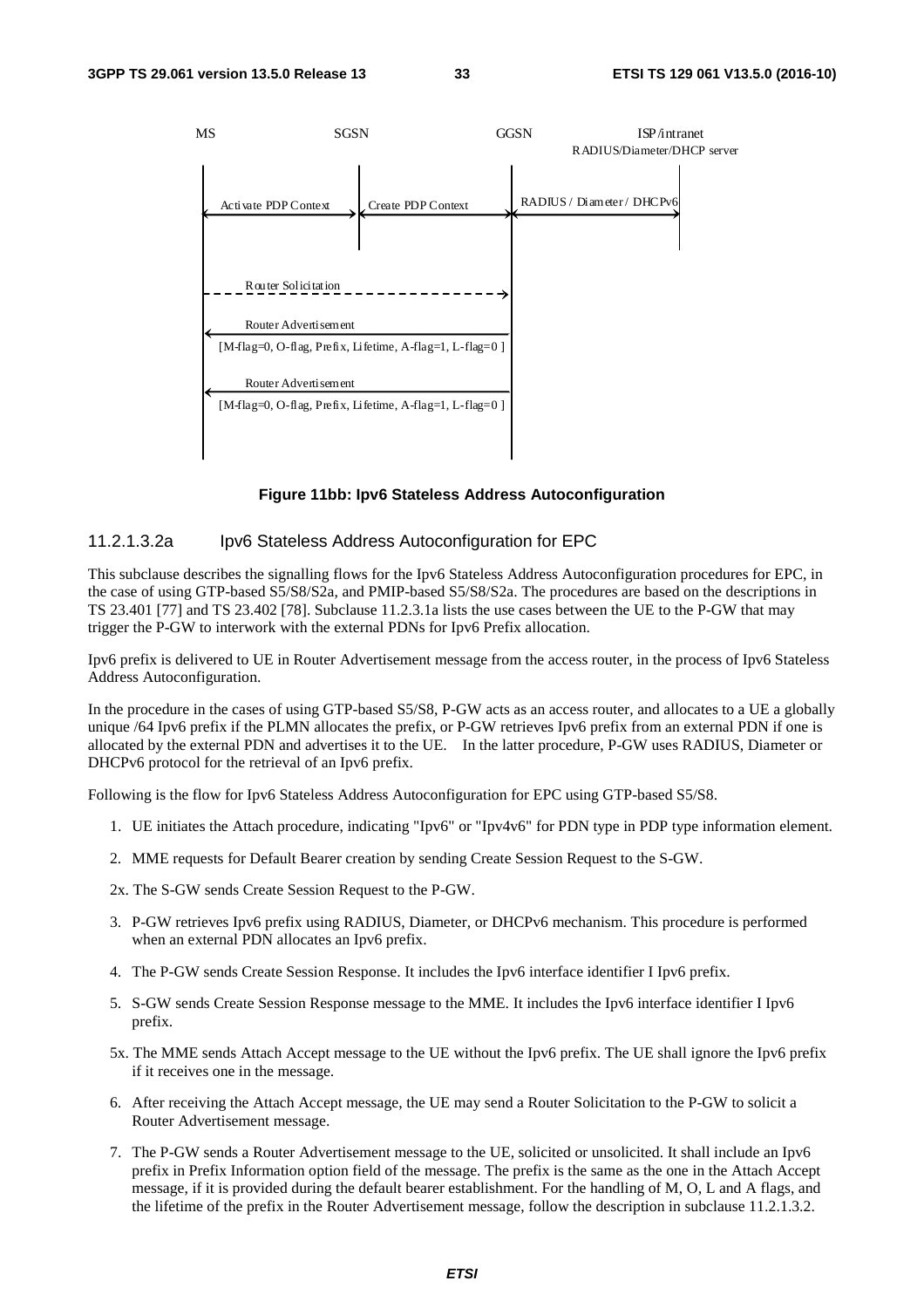

#### **Figure 11bc: Ipv6 Stateless Address Autoconfiguration for GTP-based S5/S8**

If PMIP-based S5/S8 is used, S-GW acts as an access router. Therefore, it is responsible for receiving Router Solicitation from and sending Router Advertisement message to the UE. Other than this, procedure is the same as the case of using GTP-based S5/S8; P-GW allocates, or retrieves an Ipv6 prefix from the external PDN. The prefix is delivered from the P-GW to the S-GW in the Ipv6 Home Network Prefix Option IE of a Proxy Binding Ackowledgement message.

In addition, the S-GW shall initiate sending the Ipv6 Router Advertisement message (either solicited or unsolicited) to the UE once the PDN connection with PDN type Ipv4v6 or Ipv6 is setup after the procedure of E-UTRAN initial Attach, UE requested PDN connectivity, intra-3GPP access handover with Serving GW relocation, or handover from non-3GPP IP Access with S2a/S2b to 3GPP Access.

Following diagram shows the case where PMIP-based S5/S8 is used.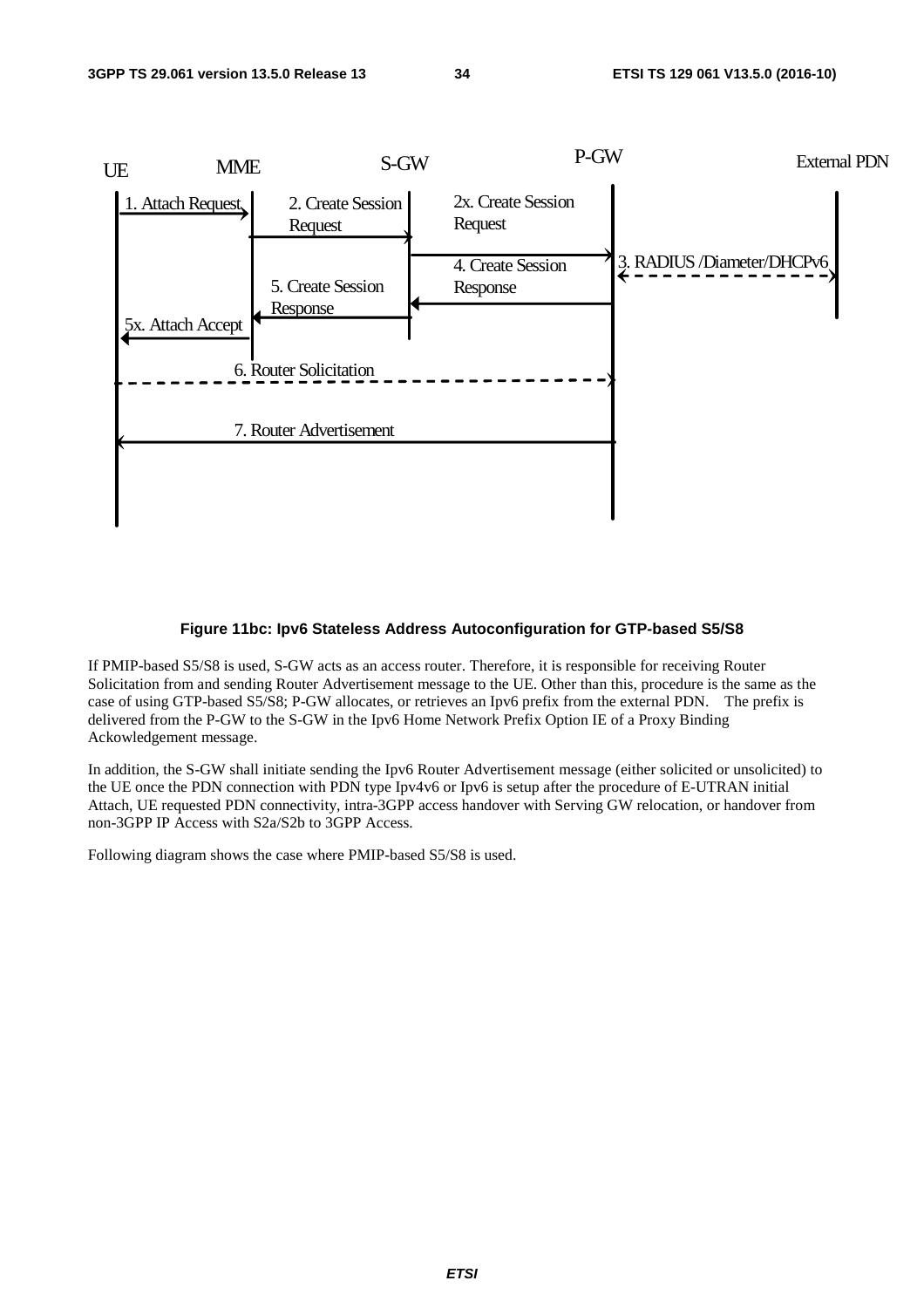

#### **Figure 11bd: Ipv6 Stateless Address Autoconfiguration for PMIP-based S5/S8**

For trusted non-3GPP accesses, the non-3GPP network supports prefix advertisement for Ipv6 prefix received from the P-GW in PMIPv6 Proxy Binding Acknowledgement. If the trusted non-3GPP access network is a WLAN network, for GTP/PMIP –based S2a, TWAN acts as an access router. Therefore, TWAN is responsible for receiving Router Solicitation from and sending Router Advertisement message to the UE. Other than this, procedure is the same as the case of using GTP/PMIP-based S5/S8; P-GW allocates, or retrieves an Ipv6 prefix from the external PDN. The prefix is delivered from the P-GW to the TWAN in the Ipv6 Home Network Prefix Option IE of a Proxy Binding Ackowledgement message or in the PDN Address Allocation IE of Create Session Response message.

Following diagram shows the case for trusted non-3GPP access network for WLAN access where GTP/PMIP-based S2a is used.



**Figure 11be: Ipv6 Stateless Address Autoconfiguration for trusted WLAN access for GTP/PMIP-based S2a**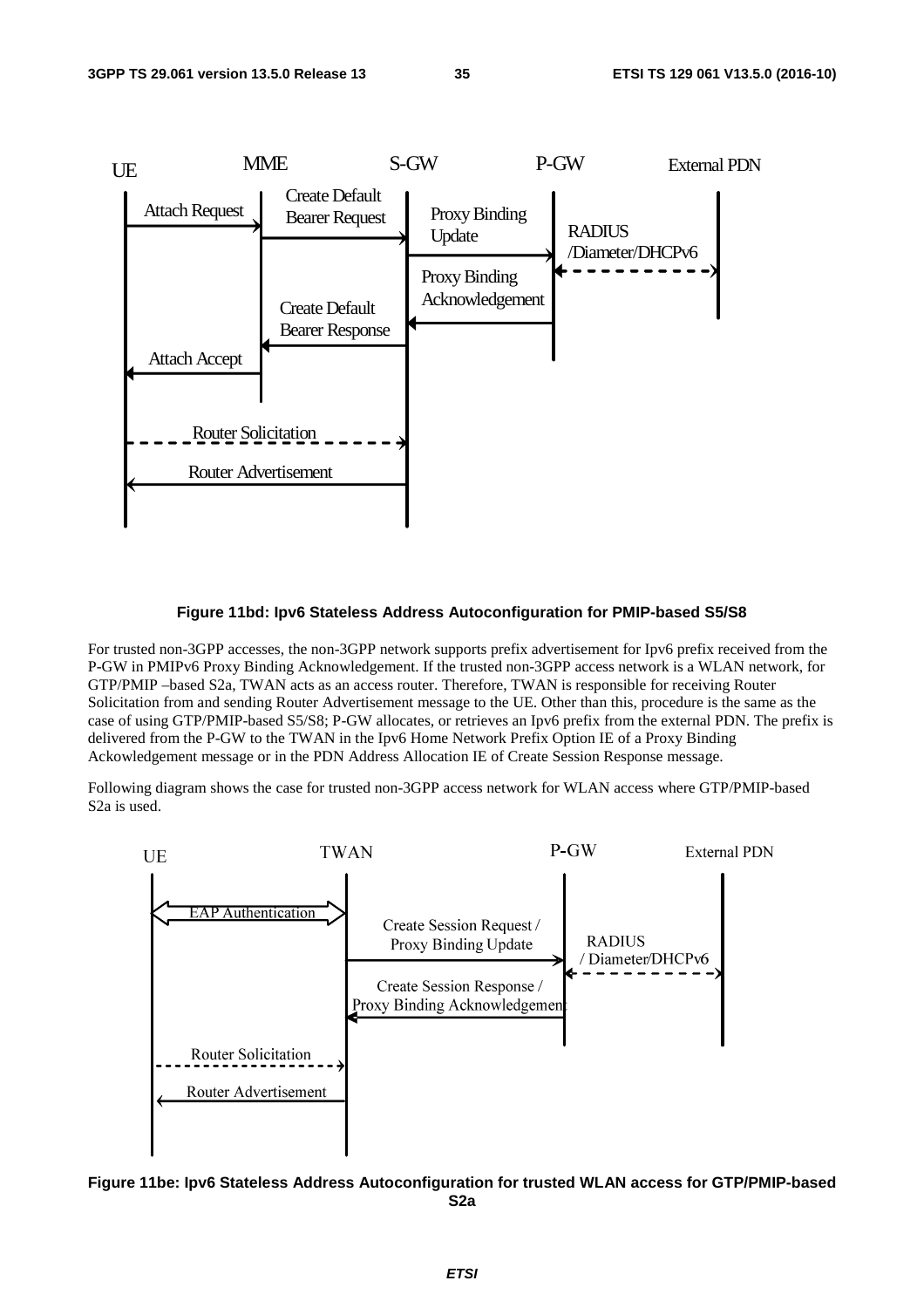The P-GW ensures that the advertised Ipv6 prefix is globally unique. Regarding the handling of Duplicate Address Detection, follow subclause 11.2.1.3.2.

The UE constructs its full Ipv6 address in accordance with RFC 4862[83]. For the handling of Ipv6 interface identifier, refer to subclause 11.2.1.3.2.

If the P-GW, S-GW and TWAN receive Neighbor Solicitation message from the UE, it shall answer with Neighbor Advertisement message.

To renew the allocated Ipv6 prefix, the P-GW (GTP based S5/S8), S-GW (PMIPv6 based S5/S8) or TWAN (GTP/PMIP based S2a) shall send an Ipv6 Router Advertisement (solicited or unsolicited) to the UE with the same assigned Ipv6 prefix and and new non-zero values in preferred and valid lifetime fields for the PDN connection (PDN type Ipv4v6 or Ipv6), before the Router Advertisement lifetime and prefix lifetime expiry, as specified in IETF RFC 4861 [89]. When sending the Ipv6 Router Advertisement message, the S-GW may trigger the paging (e.g. by sending a Downlink Data Notification message to the MME) if the UE is in idle state. In order to reduce paging an idle UE to deliver RA, the Router Advertisement lifetime and Ipv6 prefix lifetime shall be configured accordingly.

If a UE supports multiple PDN connections functionality, it can connect to multiple P-GWs simultaneously, or it can access multiple PDNs through a single P-GW. In the former case, the Ipv6 prefix allocated for its default bearer is used for the UE"s dedicated bearers toward the same PDN. In the latter case, Ipv6 Stateless Address Autoconfiguration procedure is applied for each PDN connection.

#### 11.2.1.3.3 Ipv6 Stateful Address Autoconfiguration

**Void.** 

#### **Figure 11bc : Void**

#### 11.2.1.3.4 Ipv6 Router Configuration Variables

For Ipv6 Address Autoconfiguration to work properly , network entities which act as an access router towards the MS/UE, i.e. PDN GW, Serving GW, ePDG and TWAN, shall be consistent with the RFCs specifying this process (for example RFC 4862 [83] and RFC 4861 [89]), unless stated otherwise in this or other 3GPP specifications.

RFC 4861 [89] specifies a set of conceptual router configuration variables. Some of these variables require particular attention in GPRS and EPC in order to preserve radio resources and MS/UE power consumption while still allowing for appropriate robustness and fast user-plane set-up time even in bad radio conditions, or simply because they have a particular meaning in GPRS and EPC. These particular variables are listed below with appropriate (default) values and shall be configurable per APN. The values specified hereafter are specific to GPRS and EPC, and supersede those specified in RFC 4861 [89].

MaxRtrAdvInterval

Shall have a default value of 21 600 s (6 h).

MinRtrAdvInterval

Shall have a default value of  $0.75 \times \text{MaxRtr}$  Advissariance i.e. 16 200 s (4,5 h).

#### AdvValidLifetime

 Shall have a value giving Prefixes infinite lifetime, i.e. 0xFFFFFFFF. The assigned prefix remains Preferred until PDP Context/Bearer Deactivation.

#### AdvPreferredLifetime

 Shall have a value giving Prefixes infinite lifetime, i.e. 0xFFFFFFFF. The assigned prefix remains Preferred until PDP Context/Bearer Deactivation.

RFC 4861 [89] also specifies a number of protocol constants. The following shall have specific values for GPRS and EPC:

MAX\_INITIAL\_RTR\_ADVERT\_INTERVAL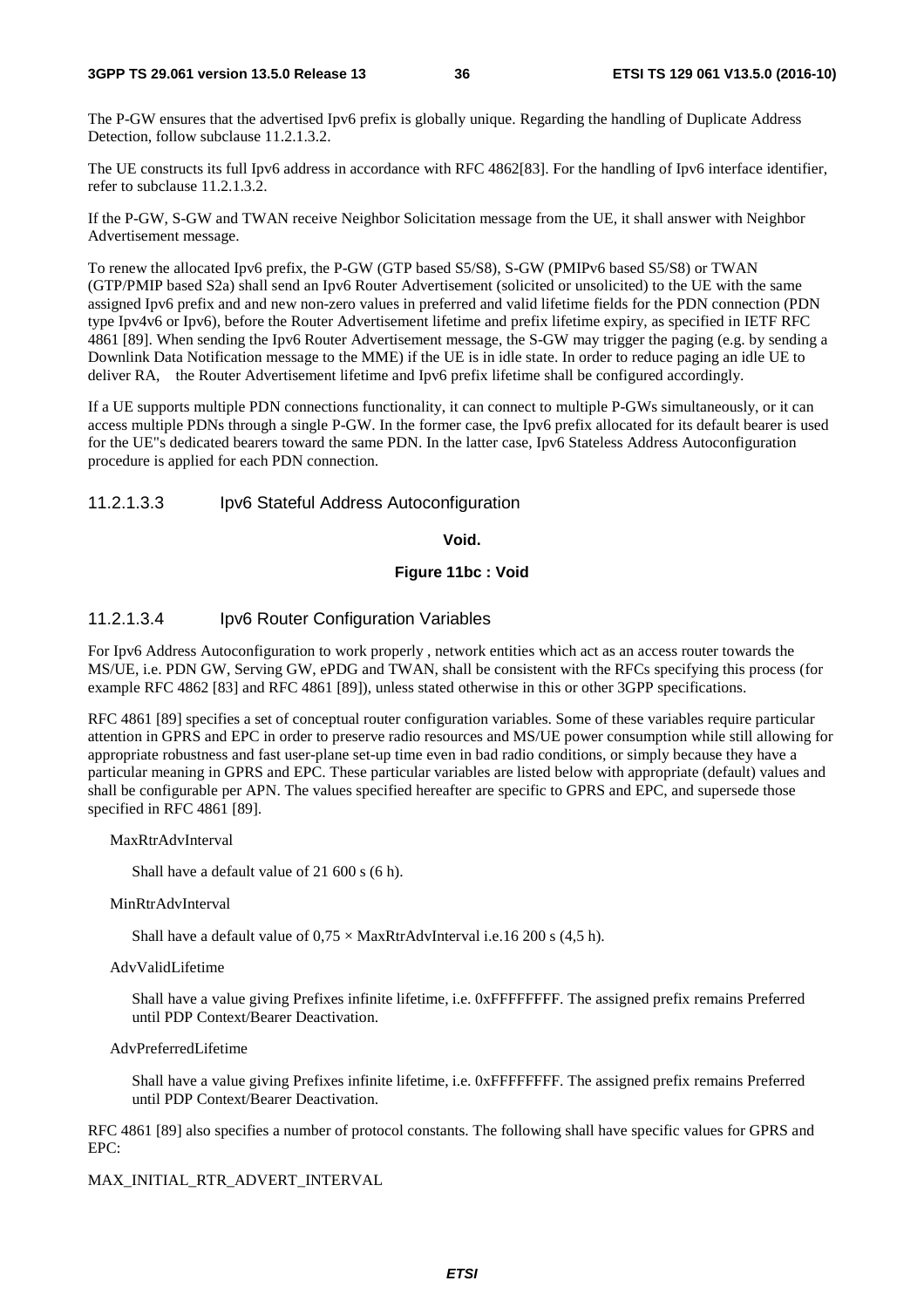This constant may be a variable within GPRS and EPC. It may have a value that gradually increases (exponentially or by some other means) with the number of initial Router Advertisements sent. This will enable a fast set-up of the MS-GGSN or MS/UE-PDN GW/Serving GW/ePDG/TWAN links in most cases, while still allowing the MS/UE to receive a Router Advertisement within the initial phase, even in case of bad radio conditions or slow response time, without having to send a large number of initial Router Advertisements.

#### MAX\_INITIAL\_RTR\_ADVERTISEMENTS

 This is the number of Router Advertisements sent during the initial phase after the MS-GGSN or MS/UE-PDN GW/Serving GW/ePDG/TWAN links have been established. The value of this constant shall be chosen carefully, and in conjunction with MAX\_INITIAL\_RTR\_ADVERT\_INTERVAL, so as to not overload the radio interface while still allowing the MS/UE to complete its configuration in a reasonable delay. For instance, the default value could be chosen so that initial Router Advertisements are sent for at least 30 s.

 After the initial phase, the periodicity is controlled by the MaxRtrAdvInterval and the MinRtrAdvInterval constants.

#### 11.2.1.3.5 Ipv6 Prefix Delegation via DHCPv6

Optionally, a single network prefix shorter than the default /64 prefix may be assigned to a PDN connection. In this case, the /64 default prefix used for Ipv6 stateless autoconfiguration will be allocated from this network prefix; the remaining address space from the network prefix can be delegated to the PDN connection using prefix delegation after the PDP context activation/default bearer establishment and Ipv6 prefix allocation via Ipv6 stateless address autoconfiguration as defined in clause 11.2.1.3.2/11.2.1.3.2a. When PLMN based parameter configuration is used, the GGSN / PDN GW provides the requested Ipv6 prefix from a locally provisioned pool. When external PDN based Ipv6 prefix allocation is used, the GGSN / PDN GW may obtain the prefix from the external PDN as per subclauses 16.4 and 16a.4.

For the detailed description of the UE uses DHCPv6 to request additional Ipv6 prefixes refer to 3GPP TS 23.060 [3] and 3GPP TS 23.401 [77].

#### 11.2.1.4 Access to Internet, Intranet or ISP with Mobile Ipv4

#### General

 A way to allow users to roam from one environment to another, between fixed and mobile, between public and private as well as between different public systems is to use Mobile IP RFC 3344 [30]. Mobile IP (MIP) is a mobility management protocol developed by IETF. The Mobile IP Foreign Agent (FA) RFC 3344 [30] is located in the Core Network in the GGSN. MIP also uses a Home Agent (HA) RFC 3344 [30] which may or may not be located in a PLMN network.

#### Interworking model for MIP

 A FA is located in the GGSN. The interface between the GGSN and the FA will probably not be standardised as the GGSN/FA is considered being one integrated node. The mapping between these two is a matter of implementation. Each FA must be configured with at least one care-of address. In addition a FA must maintain a list that combines IP addresses with TEIDs of all the visiting MSs that have registered with the FA. IP packets destined for the MS are intercepted by the HA and 37orrectio to the MS"s care-of address, i.e. the FA. The FA de-tunnels the packets and forwards the packets to the MS. Mobile IP related signalling between the MS and the FA is done in the user plane. MIP registration messages RFC 3344 [30] are sent with UDP.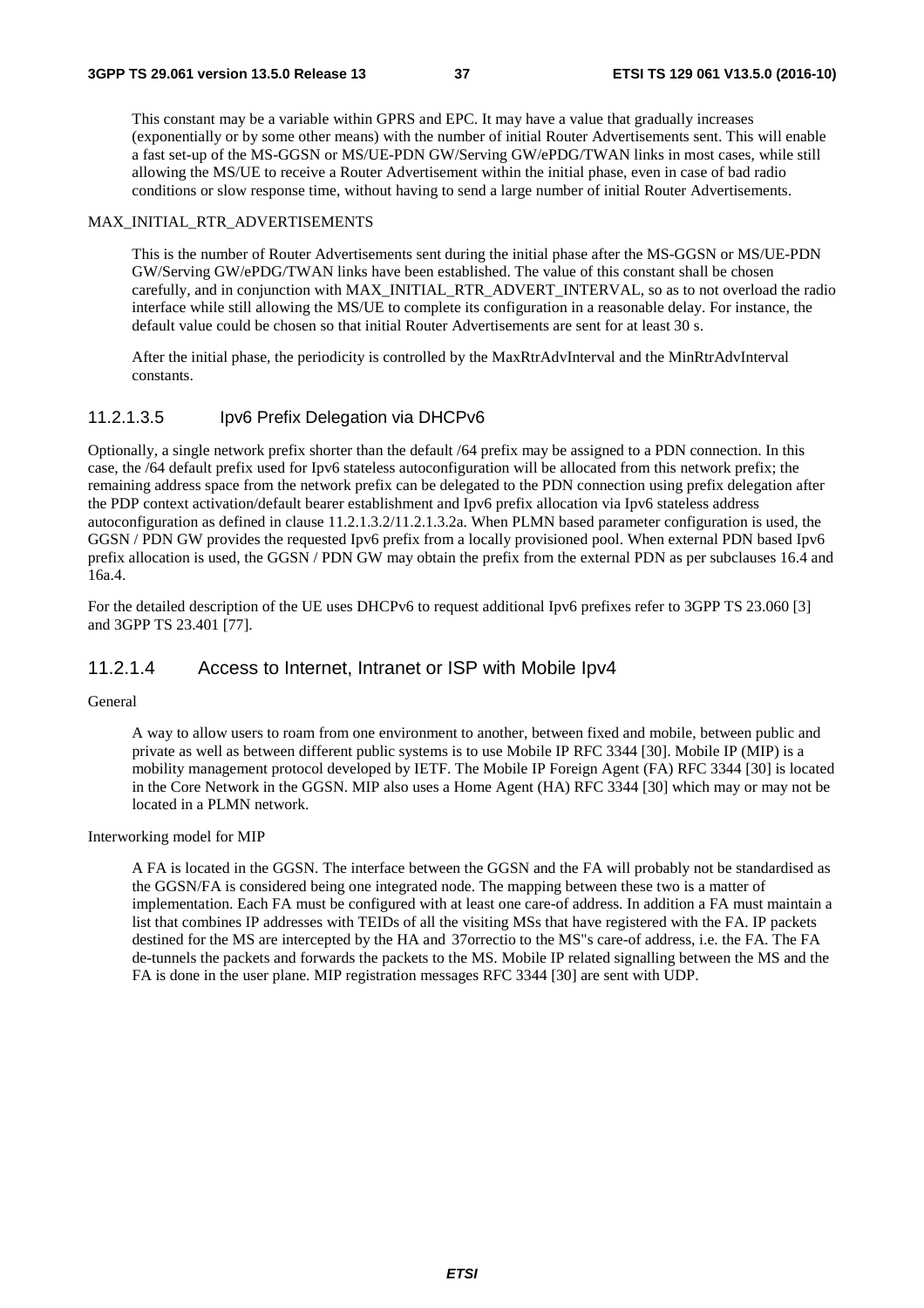

#### **Figure 11c: The protocol stacks for the Gi IP reference point in the MIP signalling plane**



#### **Figure 11d: Protocol stacks for user access with MIP**

In figure 11d: "(Tunneling)" is intended to show asymmetric traffic flow. Tunneling (IP-in-IP) is only used in the direction from the ISP towards the MT.

Authentication of the user is supported in Mobile Ipv4. This authentication mechanism may involve communication with an authentication server (e.g. RADIUS), although this is not shown in figure 11d.

Address allocation – at PDP context activation no IP address is allocated to the MS indicated by 0.0.0.0. in the "Requested PDP Address" field. If the MS does not have a static IP address which it could register with the HA, it will acquire a dynamic IP address from the HA RFC 2794 [25]. After completion of the PDP activation the SGSN is informed of the assigned IP address by means of the GGSN initiated PDP Context Modification Procedure.

An example of a signalling scheme, shown in figure 11e, is described below. In this example the MS is separated into a TE and MT, with AT commands and PPP used in-between (see 3GPP TS 27.060 [10]). The PS attach procedures have been omitted for clarity.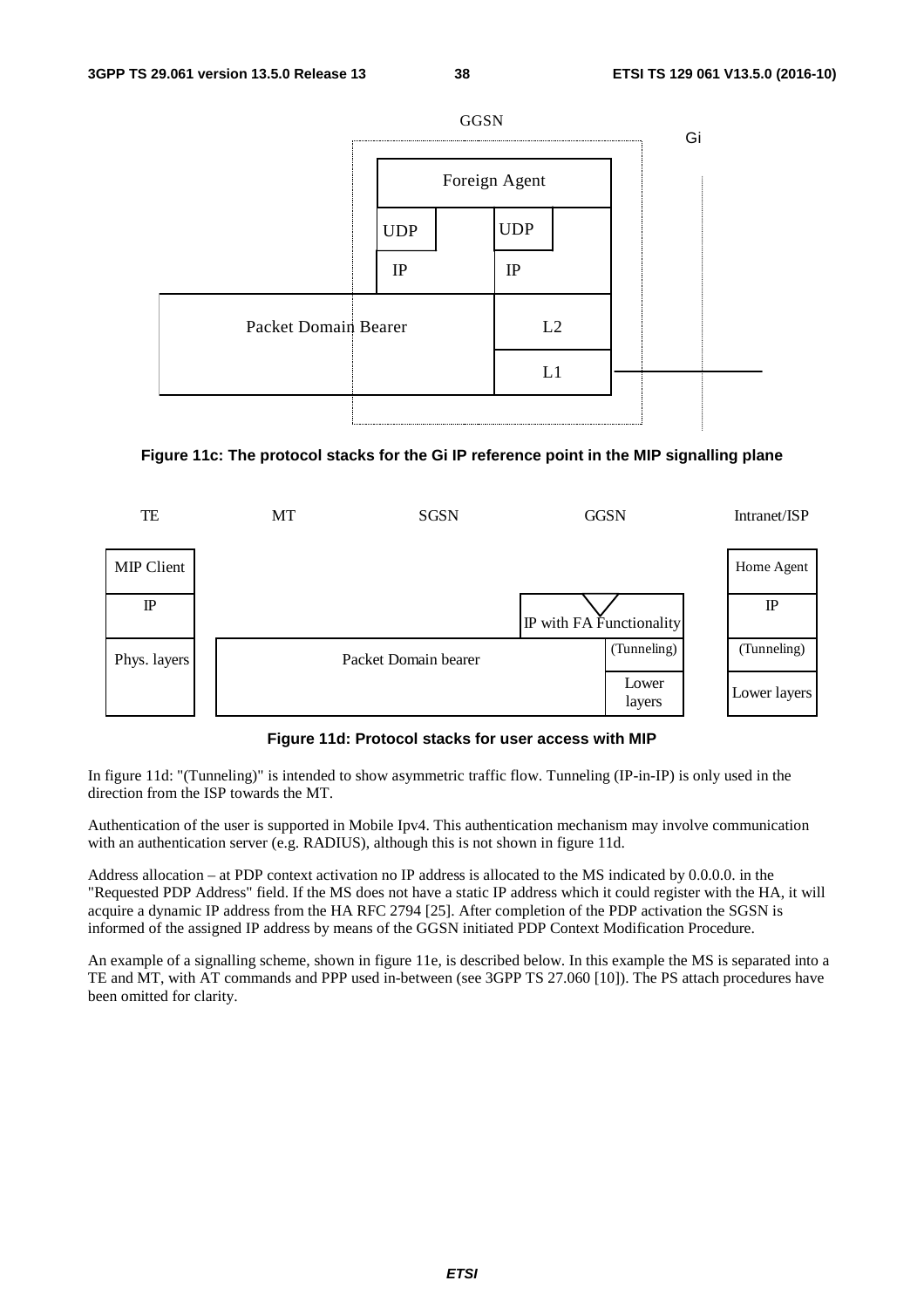

IPv4 - Registration UMTS/GPRS + MIP , FA care-of address

#### **Figure 11e: Example of PDP Context activation with Mobile IP registration (the PS attach procedure not included)**

- 1. The AT command carries parameters that the MT needs to request the PDP Context Activation. The important parameter here, is the APN (Access Point Name), see clause A below. The AT command is followed by a setup of the PPP connection between the MT and the TE.
- 2. As part of the PPP connection, LCP negotiates Maximum-Receive-Unit between the TE and the MT. No PPP authentication is required when using MIPv4.
- 3. As part of the PPP connection, the TE sends an IPCP Configure Request using the MIPv4 configuration option (see RFC 2290 [37]). The TE sends either its Home Address or a null address (i.e. 0.0.0.0) if the Network Address identifier is used (see RFC 2794 [25]).
- 4. The MT sends the "Activate PDP Context Request" to the SGSN. The message includes various parameters of which the "APN" (Access Point Name) and the "Requested PDP Address" are of interest here. The TE/MT may use APN to select a reference point to a certain external network or to select a service. APN is a logical name referring to the external packet data network or to a service that the subscriber wishes to connect to. The "Requested PDP Address" should be omitted for all MSs using Mobile IP. This is done irrespective of if the TE has a permanently assigned Mobile IP address from its Mobile IP home network, a previously assigned dynamic home address from its Mobile IP home network or if it wishes the Mobile IP home network to allocate a "new" dynamic home address.
	- A. The SGSN will base the choice of GGSN based on the APN that is given by the MS.
- 5. The SGSN requests the selected GGSN to set up a PDP Context for the MS. The PDP address and APN fields are the same as in the "Activate PDP Context Request" message.
- 6. A Create PDP Context Response is sent from the GGSN/FA to the SGSN. If the creation of PDP Context was successful, some parameters will be returned to the SGSN, if not, an error code will be returned. If the GGSN has been configured, by the operator, to use a Foreign Agent for the requested APN, the PDP address returned by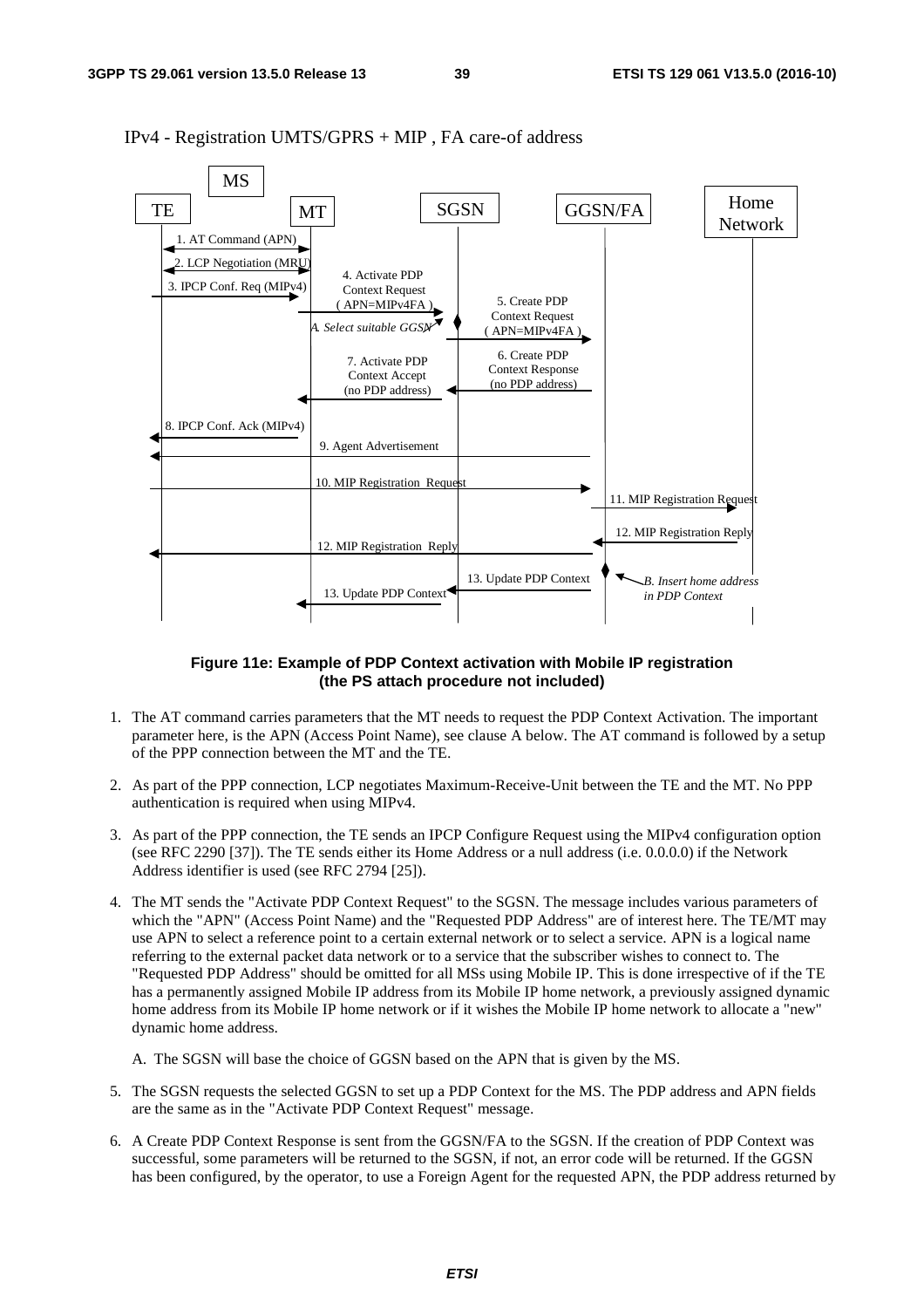the GGSN shall be set to 0.0.0.0. indicating that the PDP address shall be reset by the MS with a Home Agent after the PDP context activation procedure.

- 7. The Activate PDP Context Accept message is sent by the SGSN to the MT and contains similar information as the Create PDP Context Response message.
- 8. The MT sends an IPCP Configure Ack to the TE in order to terminate the PPP connection phase.
- 9. The Agent Advertisement RFC 3344 [30] is an ICMP (Internet Control Message Protocol) Router Advertisement message with a mobility agent advertisement extension. The latter part contains parameters of the FA that the mobile node needs, among those are one or more care-of addresses that the FA offers. This message should be sent, in the Packet Domain user plane, as an IP limited broadcast message, i.e. destination address 255.255.255.255, however only on the TEID for the requesting MS to avoid broadcast over the radio interface.
- 10. The Mobile IP Registration Request is sent from the mobile node to the GGSN/FA across the Packet Domain backbone as user traffic. The mobile node includes its (permanent) home address as a parameter RFC 3344 [30]. Alternatively, it can request a temporary address assigned by the home network by sending 0.0.0.0 as its home address, and include the Network Access Identifier (NAI) in a Mobile-Node-NAI Extension RFC 2794 [25] and RFC 2486 [31].
- 11. The FA forwards the Mobile IP Registration Request to the home network of the mobile node, where a home agent (HA) processes it. Meanwhile, the GGSN/FA needs to store the home address of the mobile node or the NAI and the local link address of the MS, i.e. the TEID (Tunnel Endpoint ID).
- 12. The Registration Reply is sent from the home network to the FA, which extracts the information it needs and forwards the message to the mobile node in the Packet Domain user plane. As the FA/GGSN knows the TEID and the NAI or home address, it can pass it on to the correct MS.
	- B. The GGSN/FA extracts the home address from the Mobile IP Registration Reply message and updates its GGSN PDP Context.
- 13. The GGSN triggers a "GGSN initiated PDP Context modification procedure" in order to update the PDP address in the SGSN and in the MT.

#### 11.2.1.5 IP Fragmentation Across Gi/Sgi

3GPP and non-3GPP accesses provide IP services for a MS/UE. The GGSN/P-GW endpoint is a GTPv1-U tunnel (controlled by GTP Gn/Gp or S5/S8/S2a/S2b) or IP tunnel (controlled by S5/S8/S2a/S2b PMIPv6 or employed by a UE with MIPv4 or DSMIPv6).

The MTU of the IP tunnel on the MS/UE side of the IP link may be different than the MTU of the IP link connecting the GGSN/P-GW to the PDN. As a result IP packets crossing the Gi/Sgi interface may need to be fragmented. Unnecessary fragmentation should be avoided when possible due to the following;

- Fragmentation is bandwidth inefficient, since the complete IP header is duplicated in each fragment.
- Fragmentation is CPU intensive since more fragments require more processing at IP endpoints and IP routers. It also requires additional memory at the receiver.
- If one fragment is lost, the complete IP packet has to be discarded. The reason is there is no selective retransmission of IP fragments provided in Ipv4 or Ipv6.

To avoid unnecessary fragmenting of IP packets the MS/UE, or a server in an external IP network, may find out the end-to-end MTU by path MTU discovery and hence fragment correctly at the source. IP Fragmentation on Gi/Sgi shall be handled according to IETF RFC 791 [16] and IETF RFC 2460 [49]. The GGSN/P-GW shall enforce the MTU of IP packets to/from the MS/UE based on IETF RFC 791 [16] and IETF RFC 2460 [49].

### 11.2.2 Access to networks handling Non-IP data services through Packet Domain

The support of Non-IP data is part of the CIoT EPS optimisations (see 3GPP TS 23.401 [77]). A PDN Type "Non-IP" is used for Non-IP data. The Non-IP data delivery to the network handling Non-IP data services is accomplished by one of two mechanisms: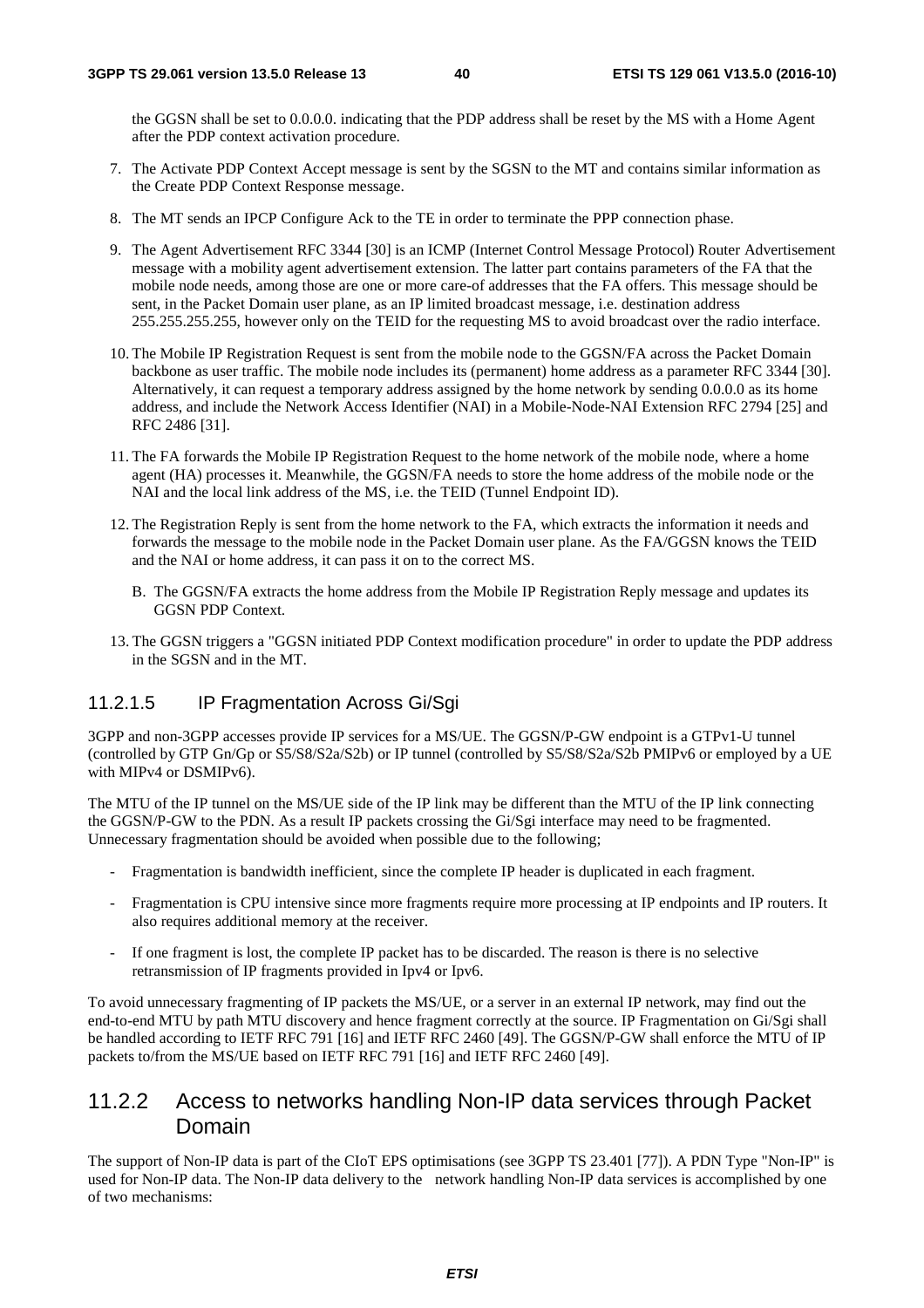- Delivery using SCEF
- Delivery using a Point-to-Point (PtP) SGi tunnel

Data delivery using SCEF is further described in 3GPP TS 29.128 [110].

In order to allow Non-IP delivery data using SGi PtP tunnelling based on UDP/IP (see subclause 11.8), the Packet Domain may offer direct transparent access to the Non-IP Packet Data Network with the following characteristics:

- The IPv4 address and/or IPv6 prefix is assigned as part of the PDN connection establishment and identifies the PDN connection of the UE within the PLMN domain.
- IP address allocation procedures for the UE (i.e. PDN connection) are performed by the P-GW based on APN configuration. Only a single IP address is used (i.e. both IPv4 and IPv6 prefix+Interface Identifier are not allocated/assigned). In case of IPv6 the P-GW assigns an Interface Identifier for the PDN connection.
- The assigned IPv4 address or IPv6 prefix is used for UDP/IP encapsulation for PtP tunneling between the Non-IP network and the P-GW (see subclause 11.8).
- Stateless Address Autoconfiguration does not apply for IPv6. Both IPv4 and IPv6 addresses belong to the operator addressing space.

User authentication and encryption of user data when accessing networks handling Non-IP data services is outside 3GPP specification.

# 11.3 Numbering and Addressing

In the case of interworking with public IP networks (such as the Internet), the PLMN operator shall use public network addresses. These public addresses can be reserved from the responsible IP numbering body, or from an ISP with which the PLMN operator has an agreement. In case of IPv6, a global IPv6 prefix can be obtained from the same sources.

In the case of interworking with private IP networks, two scenarios can be identified:

- 1. the PLMN operator manages internally the subnetwork IPv4 addresses and/ or IPv6 prefixes as applicable. Each private network is assigned a unique subnetwork IPv4 addresses and/ or IPv6 prefixes. Normal routing functions are used to route packets to the appropriate private network;
- 2. each private network manages its own addressing. In general this will result in different private networks having overlapping address ranges. A logically separate connection (e.g. an IP in IP tunnel or layer 2 virtual circuit) is used between the GGSN/P-GW and each private network. In this case the IP address alone is not necessarily unique. The pair of values, Access Point Name (APN) and IPv4 address and/or IPv6 prefixes, is unique.
- NOTE 1: In IPv6, "site-local addresses"were originally designed to be used for addressing inside of a site that is similar to the usage of "private addresses" in IPv4. The usage of "site-local-addresses" is deprecated as specified in RFC 4291 [82]. Existing implementations and deployments may continue using site-local addresses. However, in new implementations the prefix that was allocated for "site local addresses" shall be treated as for "global unicast addresses", see RFC 4291 [82].

The PLMN operator allocates the IP addresses for the subscribers in either of the following ways.

- The PLMN operator allocates a static IPv4 address and/or a static IPv6 prefix when the subscription record is built. The IPv4 address and/or IPv6 prefix are respectively reserved from a pool of free IPv4 addresses and/or IPv6 prefixes. Each external network has its own pool of IPv4 addresses and/or IPv6 prefixes.
- The PLMN operator allocates (either on its own or in conjunction with the external network) a dynamic IPv4 address and/or a dynamic IPv6 prefix as described in 3GPP TS 23.060 [3], 3GPP TS 23.401 [77] and 3GPP TS 23.402 [78].

For UEs used for Machine-Type Communications (MTC) as described in 3GPP TS 23.401 [77] and 3GPP TS 23.060 [3] and Cellular Internet of Things (CIoT) as described in 3GPP TS 23.401 [77], IPv6 address allocation should be the primary mechanism for IP address allocation. IPv4 based address allocation is considered a transition solution and is deprecated for MTC used over 3GPP accesses.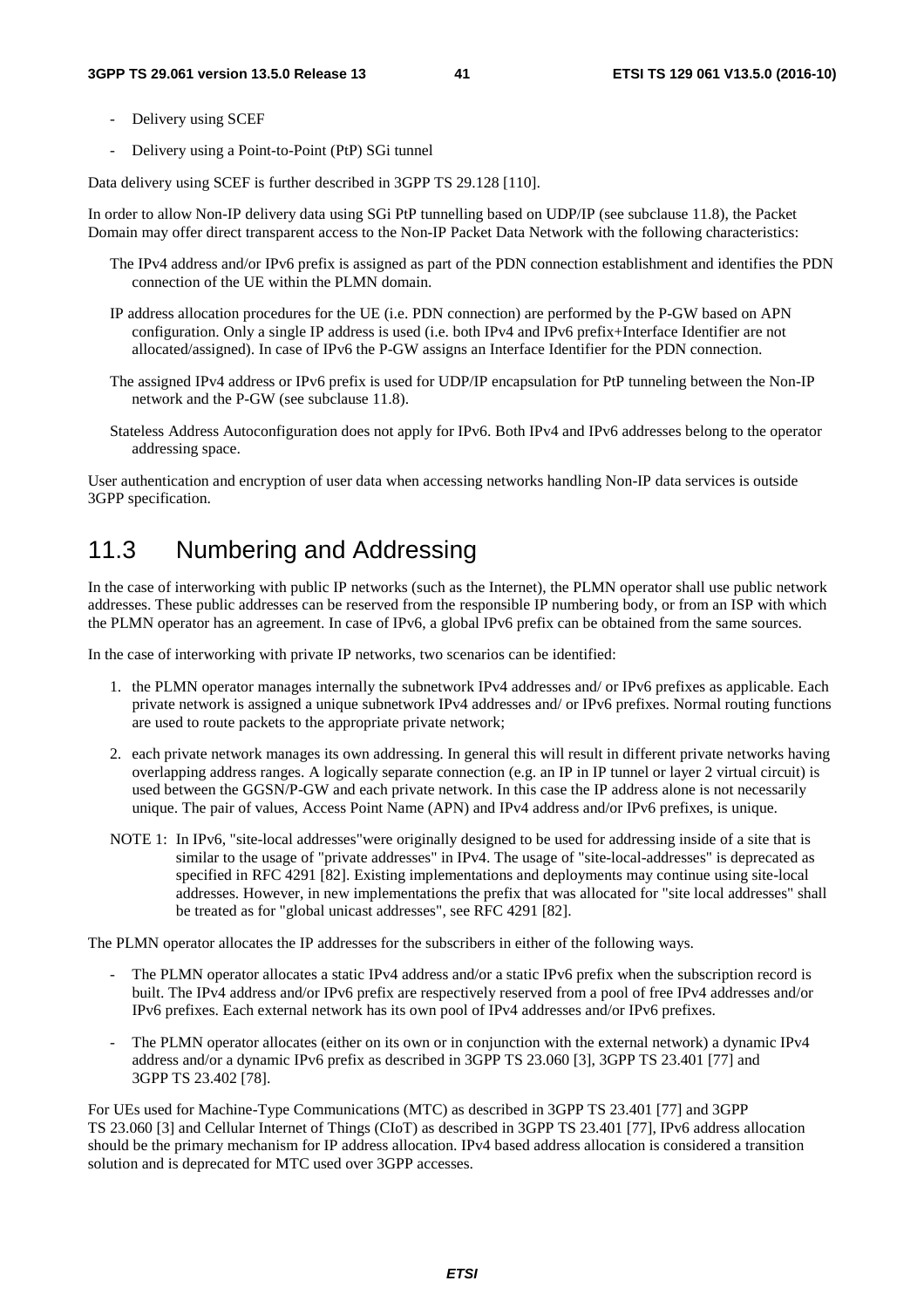NOTE 2: For implementation guidelines related to transition and other aspects of IPv4 address usage see 3GPP TS 23.221 [99] Annex B.

In case of transferring Non-IP data over SGi PtP tunnelling based on UDP/IP (see subclause 11.8) the PLMN operator uses private network addresses for the establishment of the tunnel.

# 11.4 Charging

The PLMN operator may define the accuracy of the charging mechanism using one of the following categories:

- every source/destination pair is logged separately;
- source/destination pairs are logged to an accuracy of subnetworks;
- source/destination pairs are logged to an accuracy of connection types (e.g., external data network, corporate network, another mobile).

# 11.5 Domain Name System Server (DNS Server)

Provision of Domain Name services shall be provided by the PLMN operators in the transparent case and the ISP in the non transparent case. For non-EPS networks see 3GPP TS 23.060 [3] (DNS documentation is provided in RFC 1034 [19] and RFC 1035 [58]) and for EPS networks see 3GPP TS 29.303 [96].

# 11.6 Screening

The way the PLMN is performing the operator controlled screening and the subscription controlled screening is out of the scope of the present document. These functions may be done, for example, in a firewall.

## 11.7 IP Multicast access

NOTE: This section is applicable only to GERAN and UTRAN.

The Packet Domain could allow access to IP Multicast traffic coming from an external network. The support of IP-Multicast in the Packet Domain is optional.

In order for the Packet Core Network to support Multicast traffic that will allow the MS/UE to subscribe to multicast groups from outside the PLMN, the GGSN/P-GW shall support IGMP (Ipv4) and/or MLD (Ipv6) and one or more Inter-Router Multicast protocols, such as DVMRP, MOSPF, or PIM-SM.

IGMP/MLD is an integral part of IP. All hosts wishing to receive IP multicasts are required to implement IGMP (or equivalent) and class-D Ipv4 addresses or MLD and Ipv6 multicast according to RFC 2710 [48]. IGMP/MLD messages are encapsulated in IP datagrams.

To be able to deliver IP-Multicast packets to the appropriate Tes, the GGSN/P-GW may have an IP-Multicast proxy functionality.

The IP-Multicast proxy will perform the following tasks:

NOTE: In this example it is assumed that IGMP/MLD is used as a Host-Router Multicast protocol.

- maintain a list of mobiles that joined one or more Multicast groups. This list is built/updated each time the GGSN/P-GW receives an IGMP Join or MLD Report message from the mobile;
- send, based on this maintained list of mobiles, multicast routing information to the routers attached to the Packet Domain, allowing them to route multicast packets;
- upon reception by the GGSN/P-GW of multicast packets, make and send a copy as Point-to-Point packets, to each mobile of the group.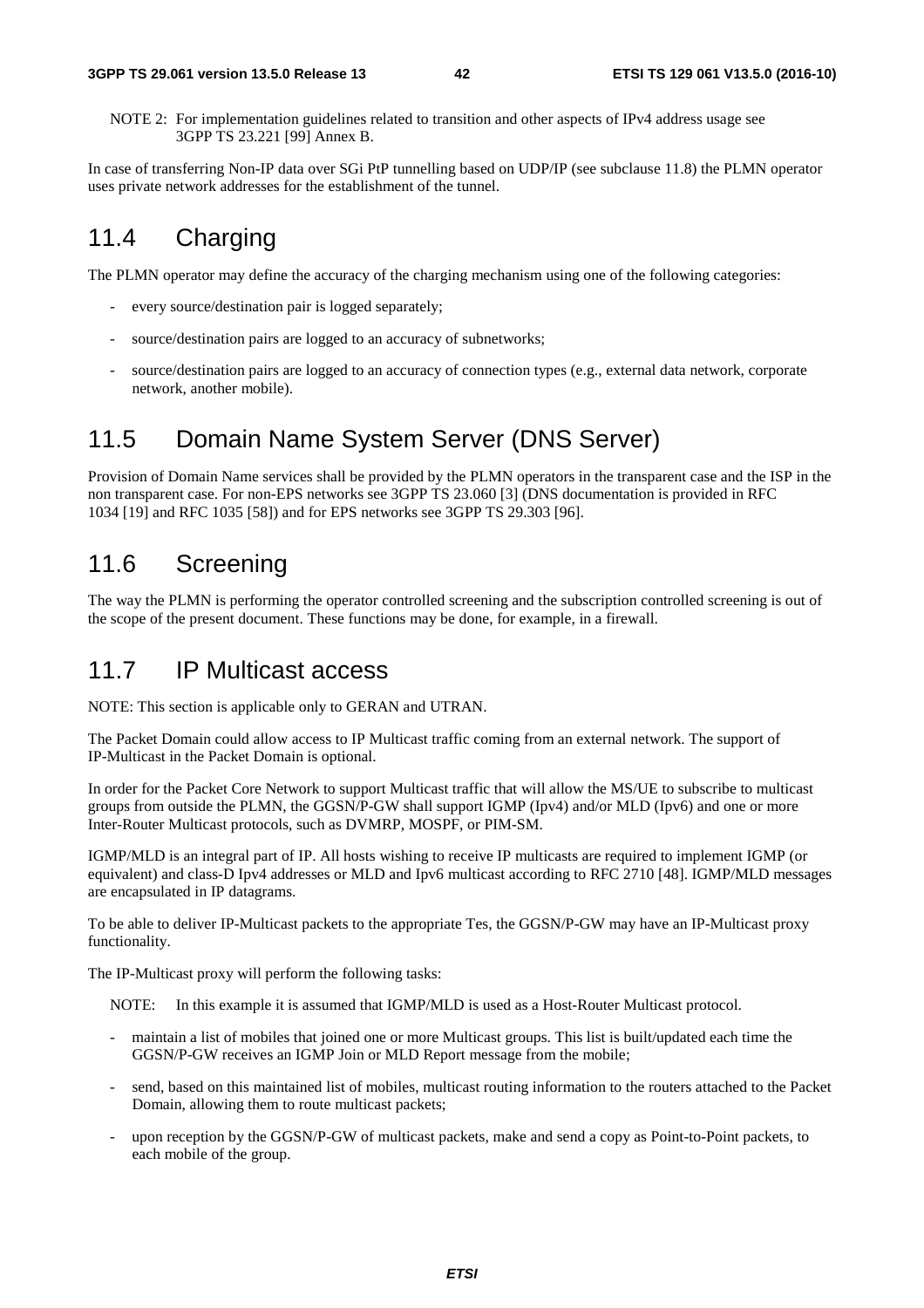IP-Multicast traffic can only be handled after an MS/UE has attached to the Packet Domain, and a bearer (e.g. Activated PDP context(s)) (including possibly authentication) pointing to the preferred ISP/external network for this purpose. The Multicast traffic is handled at the application level from a Packet Domain perspective and is sent over UDP/IP.

Figure 12 depicts the protocol configuration for handling Multicast traffic (control plane) for the non-EPC based domain case. The Multicast traffic handling affects the GGSN by the introduction of the IP-Multicast proxy and the support for an Inter-Router Multicast protocol and a host-router multicast protocol. If the protocol configuration for handling Multicast traffic (control plane) is applied for Sgi (i.e EPC based packet domain), the P-GW has the functionality of GGSN and Sgi corresponds to the Gi in Figure 12.



**Figure 12: Protocol configuration for IP-Multicast handling (control plane)** 

## 11.8 Non-IP data transfering over SGi

### 11.8.1 General

When support of Non-IP data is provided at the SGi interface, different Point-to-Point (PtP) tunneling techniques may be used. When using PtP tunneling by UDP/IP encapsulation subclause 11.8.2 below shall be followed. Other techniques as described in clause 11.8.3 below may be used.

The SGi based Non-IP data delivery is applicable to the User Plane CIoT EPS Optimization and the Control Plane CIoT EPS Optimization (see 3GPP TS 23.401 [77]).

### 11.8.2 SGi PtP tunnelling based on UDP/IP

SGi PtP tunnelling based on UDP/IP may be used to deliver Non-IP data to an AS via SGi.

The PtP tunnel is set up by configuration of tunnel parameters in both end of the tunnel. The following parameters are pre-configured in the P-GW per APN;

- the UDP destination port number to use when sending Non-IP data;
- the UDP port number it wants to receive Non-IP data:
- the destination IP address to be used for sending Non-IP data.

The following is pre-configured in the AS;

- the UDP destination port number to use when sending Non-IP data;
- the UDP port number it wants to receive Non-IP data.
- NOTE 1: The P-GW as well as the AS can use any UDP port numbers not assigned by IANA. The port numbers used need to be aligned between peers.

IP address allocation procedures for the UE (i.e. PDN connection) are performed by the P-GW as described in subclause 11.2.2.

The UE IP address for the PDN connection or IPv6 prefix allocated for the PDN connection+suffix assigned for the PtP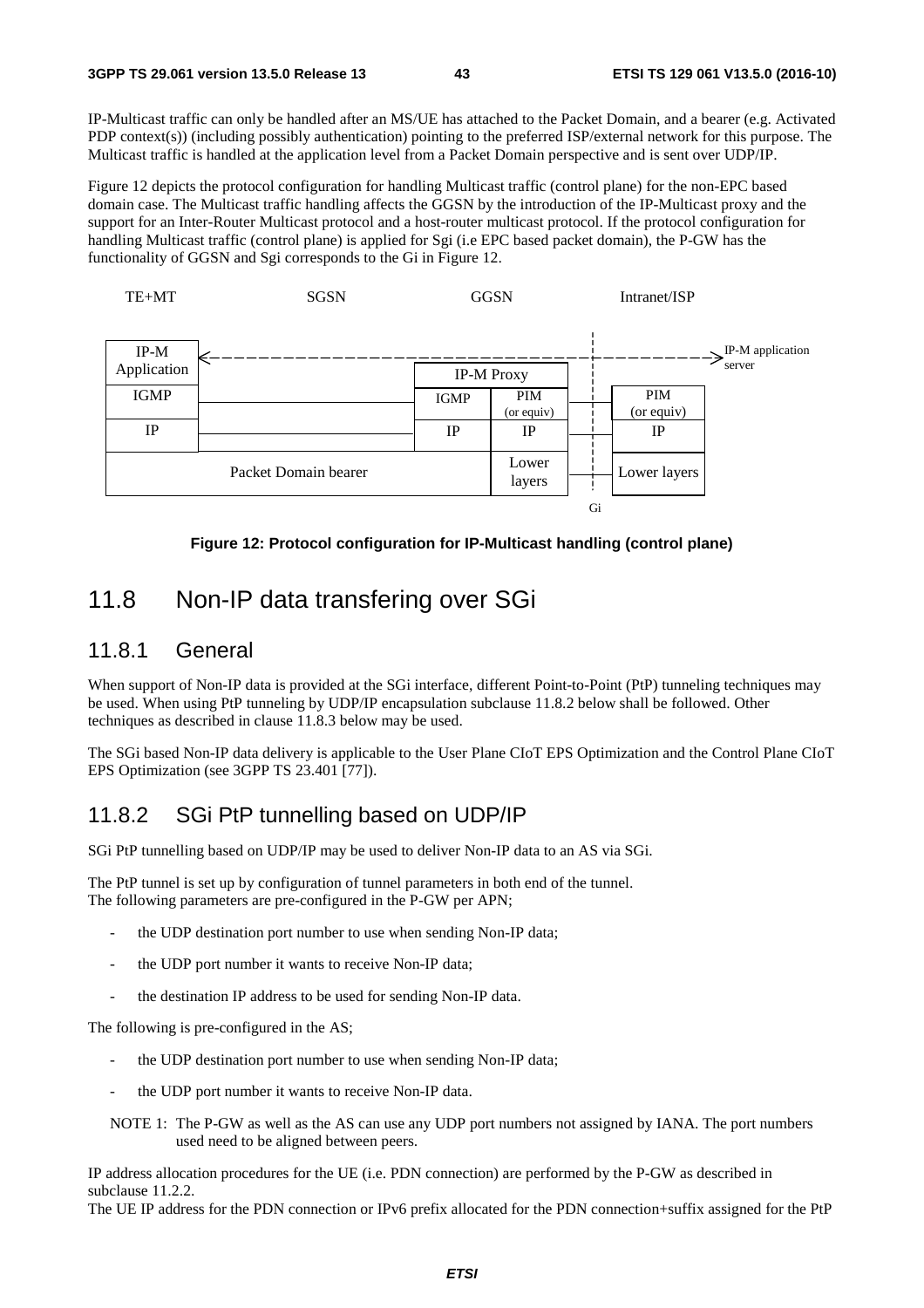tunnel end point in the P-GW is used as source address in the P-GW and as destination address in the AS for the PtP tunnel.

The P-GW acts as a transparent forwarding node between the UE used for CIoT and the AS.

For uplink Non-IP data, the P-GW shall forward the received data to the AS over the SGi PtP tunnel using UDP/IP encapsulation with the destination address of the AS and the configured UDP destination port number for 'Non-IP' data as described above.

For downlink Non-IP data, the AS shall send the data using UDP/IP encapsulation with the IP address or IPv6 prefix+suffix of the UE as destination address and the configured UDP destination port number for 'Non-IP' data as described above.

- NOTE 2: The UDP source port number to use for both uplink and downlink Non-IP data transfer can be a preconfigured or a locally allocated port number in the P-GW and AS respectively.
- NOTE 3: For downlink Non-IP data the P-GW decapsulates the received data (i.e. removes the UDP/IP headers) and forwards the data to S-GW on the GTP-U tunnel identified by the IP address or the IPv6 prefix of the UE (i.e. PDN connection) for delivery to the UE.



#### **Figure 11.8: Protocol configuration for Non-IP data (user plane) using PtP tunneling**

### 11.8.3 Other SGi PtP tunnelling mechanisms

SGi PtP tunnelling mechanisms such as PMIPv6/GRE, L2TP, GTP-C/U, etc, may be used to deliver Non-IP data to AS via SGi.

The PtP tunnel is established towards the AS by the P-GW. Depending on the type of protocol employed on the SGi PtP tunnel, the SGi PtP tunnel setup may be done at the time of attach or at the time of first MO datagram being sent by the CIoT UE.

The P-GW selects the AS based on the P-GW configuration (eg. per APN, or per PtP tunnel type etc).

NOTE: IP address allocation procedures for the UE are not performed by the P-GW.

For uplink Non-IP data, the P-GW forwards the received data to the AS over the established SGi PtP tunnel.

For downlink Non-IP data, the AS locates the right SGi PtP tunnel for the UE (using information such as UE identifiers in the Non-IP protocol itself, etc) to forward the data. The AS sends the data to P-GW over the established SGi PtP tunnel. The P-GW inturn sends the data to S-GW on the GTP-U tunnel identified by the associated SGi PtP tunnel for delivery to the UE.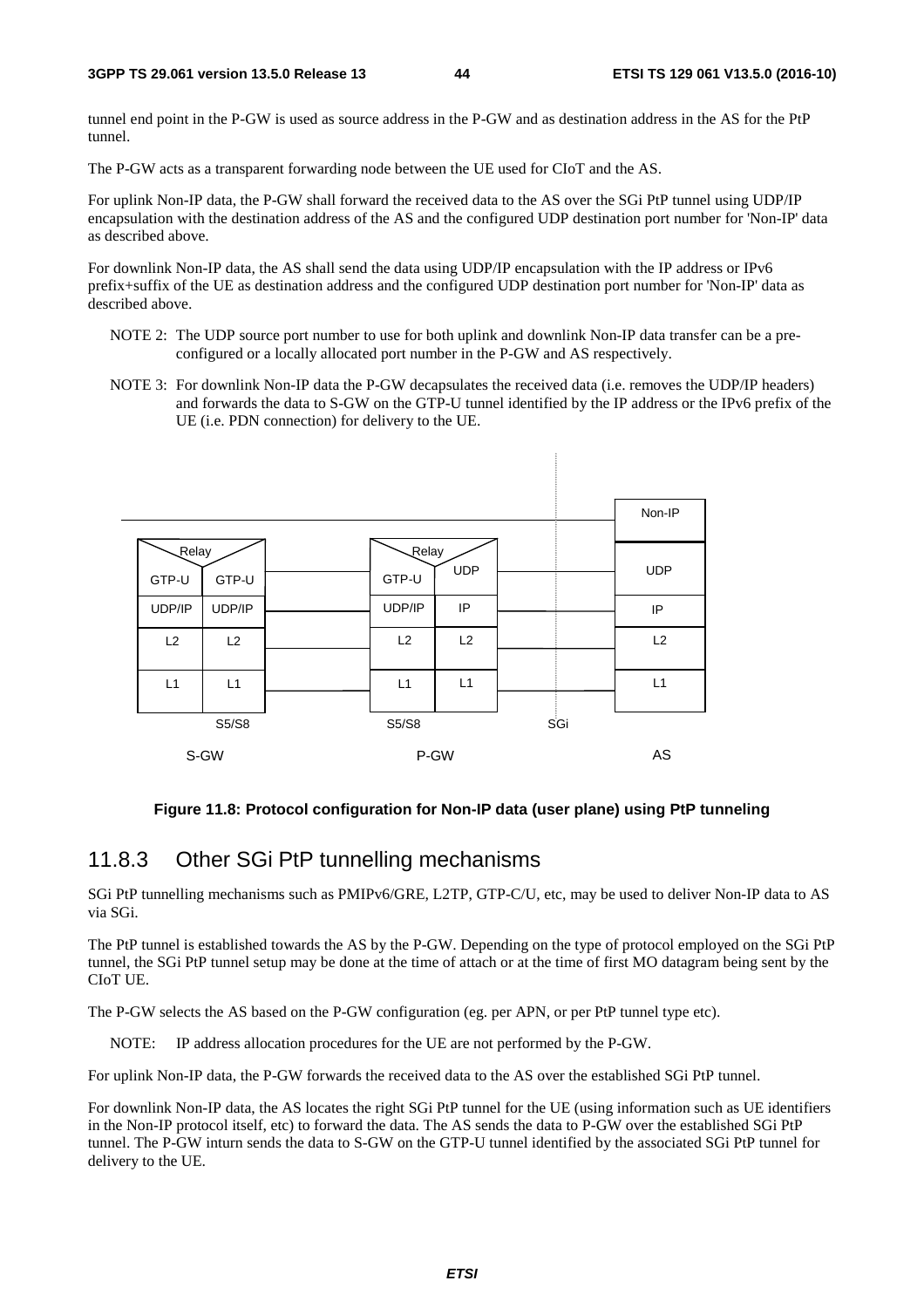# 12 Interworking with PDN (PPP)

## 12.1 General

By means of the PDP type "PPP" Packet Domain may support interworking with networks based on the point-to-point protocol (PPP), as well as with networks based on any protocol supported by PPP through one of its Network Control Protocols (NCPs). All protocols currently supported by PPP NCPs are listed in RFC 1661 [21a] and RFC 1662 [21b]. It may also support interworking by means of tunnelled PPP, by e.g. the Layer Two Tunnelling Protocol (L2TP).

# 12.2 PDN Interworking Model

The interworking point is at the Gi reference point. The GGSN for interworking with the ISP/PDN is the access point of the Packet Domain (see figure 13). The GGSN will either terminate the PPP connection towards the MS or may further relay PPP frames to the PDN. The PPP frames may be tunnelled in e.g. L2TP.



**Figure 13: The protocol stacks for the Gi PPP reference point** 

In case the external PDN is an IP based network and the GGSN terminates PPP the same description applies as specified in subclause 11.2.

In case the GGSN tunnels PPP frames to the PDN, the GGSN may behave like a LAC towards the external network.

### 12.2.1 Virtual dial-up- and direct Access to PDNs, or ISPs through Packet Domain

The access to PDNs, or ISPs may involve specific functions such as: user authentication, user"s authorization, end to end encryption between MS and PDN/ISP, allocation of a dynamic address belonging to the PLMN/PDN/ISP addressing space, etc.

For this purpose the PLMN may offer, based on configuration data:

direct access to an IP based Intranet/ISP using a protocol configuration as depicted in figure 14. Here DHCP and/or RADIUS are used between the GGSN and Intranet/ISP for performing the specific functions mentioned above. The Packet Domain may also offer access to networks based on any protocol supported by PPP through one of its Network Control Protocols (NCPs);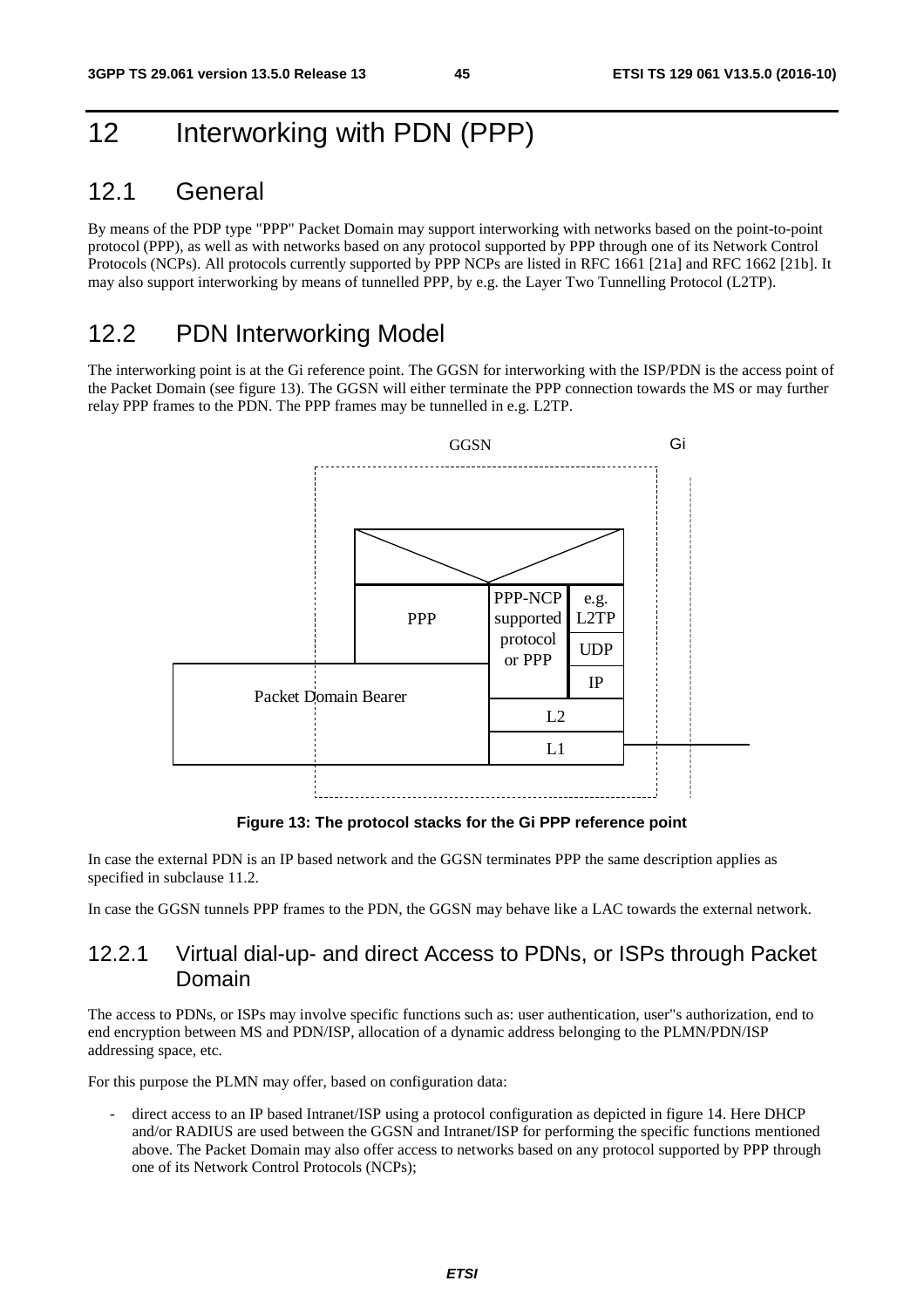



virtual dial-up access to a PDN with PPP frame tunnelling as depicted in figure 15.



#### **Figure 15: Protocol stack for virtual dial-up access with PPP frame tunnelling**

#### 12.2.1.1 Procedural description

#### In this case:

- the MS is given an address belonging to the Intranet/ISP addressing space. The address is given either at subscription in which case it is a static address or at PDP context activation in which case it is a dynamic address. This address is used for packet forwarding within the GGSN and for packet forwarding on the Intranet/ISP. This requires a link between the GGSN and an address allocation server, such as AAA, or DHCP, belonging to the Intranet/ISP;
- the communication between the Packet Domain and the Intranet/ISP may be performed over any network, even an insecure e.g. the Internet. In case of an insecure connection between the GGSN and the Intranet/ISP there may be a specific security protocol in between. This security protocol is defined by mutual agreement between PLMN operator and Intranet/ISP administrator.

The following description bullet items describe the signal flow.

- 1) The TE sends an AT-command to the MT to set up parameters.
- 2) The MT sends the Activate PDP context request message to the SGSN which sends the Create PDP context request message to the chosen GGSN.
- 3) The GGSN deduces from the APN:
	- the server(s) to be used for address allocation and authentication;
	- the protocol such as RADIUS, DHCP or L2TP to be used with this  $/$  those server(s);
	- the communication and security feature needed to dialogue with this / those server(s) e.g. tunnel ,IPSec security association, dial-up connection (using possibly PPP).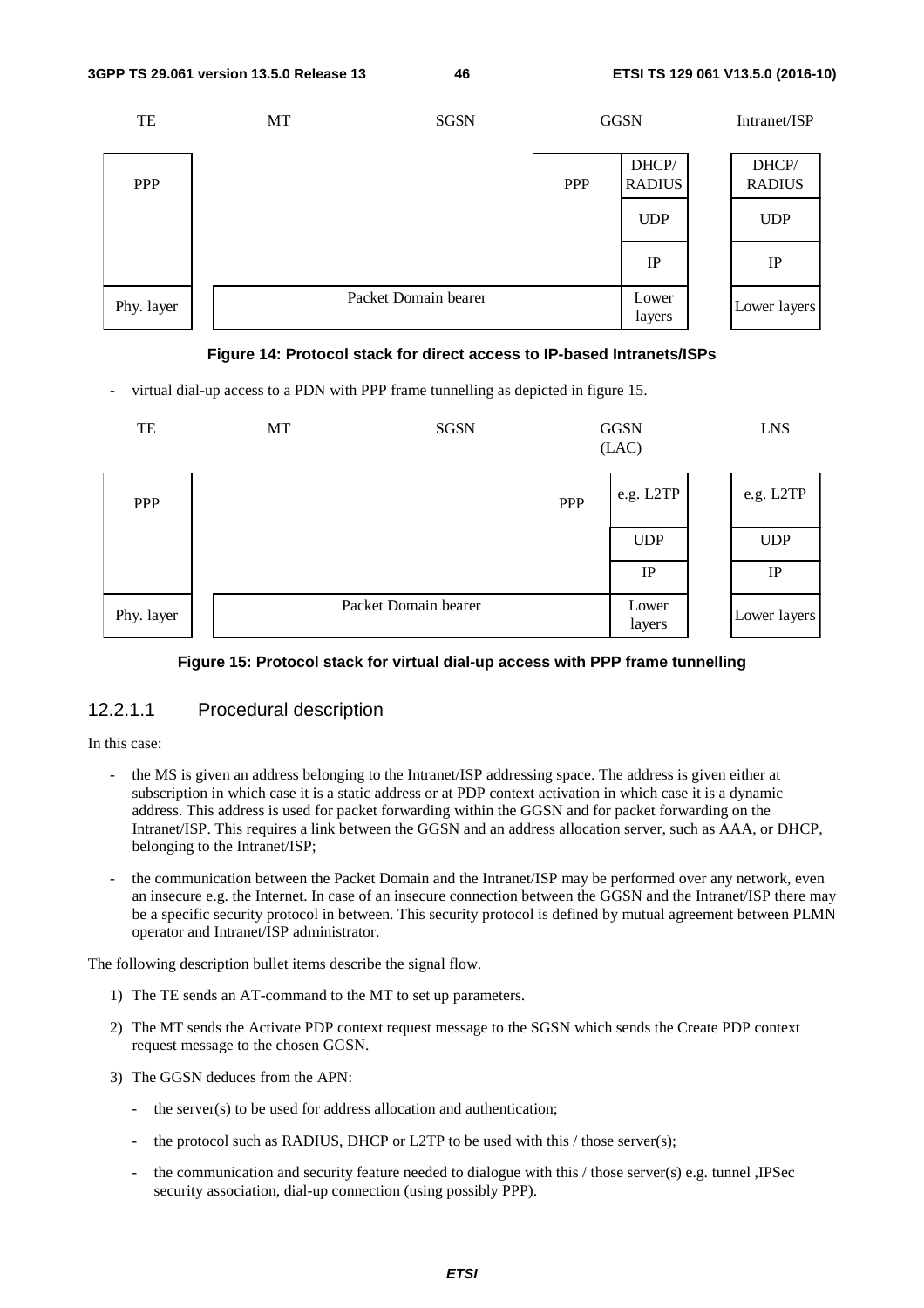As an example the GGSN may use one of the following options:

- RADIUS for authentication and IP-address allocation. The AAA server responds with either an Access-Accept or an Access-Reject to the RADIUS client in the GGSN;
- RADIUS for authentication and DHCP for host configuration and address allocation. The AAA server responds with either an Access-Accept or an Access-Reject to the RADIUS client in the GGSN. After a successful authentication, the DHCP client discovers the DHCP server(s) in the ISP/Intranet and receives host configuration data;
- L2TP for forwarding PPP frames to a L2TP Network Server.
- 4) The GGSN sends back to the SGSN a Create PDP Context Response message.
- 5) Depending on the cause value received in the Create PDP Context Response the SGSN may either send the Activate PDP Context Accept message or send the Activate PDP Context Reject message to the MS.
- 6) The MT responds with an AT-response that may indicate whether the context activation was successful or not. In the case of a non-successful context activation the response may also indicate the cause.

 In case of a successful context activation, the TE will start its PPP protocol after the LLC link has been established. The LCP, Authentication and NCP negotiations are then carried out. During these negotiations the GGSN may acknowledge values, for any LCP options related to "L2" framing (e.g. "ACCM", "ACFC" and "FCS-Alternatives"), as proposed by the MT, which itself is forwarding these negotiations from the TE.

- NOTE: With the <PDP Type>"PPP" the MT may provide a PPP relay (or proxy) function between the TE and GGSN. This gives the opportunity for the MT to intercept the "L2" framing end to end negotiations.
- EXAMPLE: In the following example the successful PDP context activation is shown.



**Figure 16a**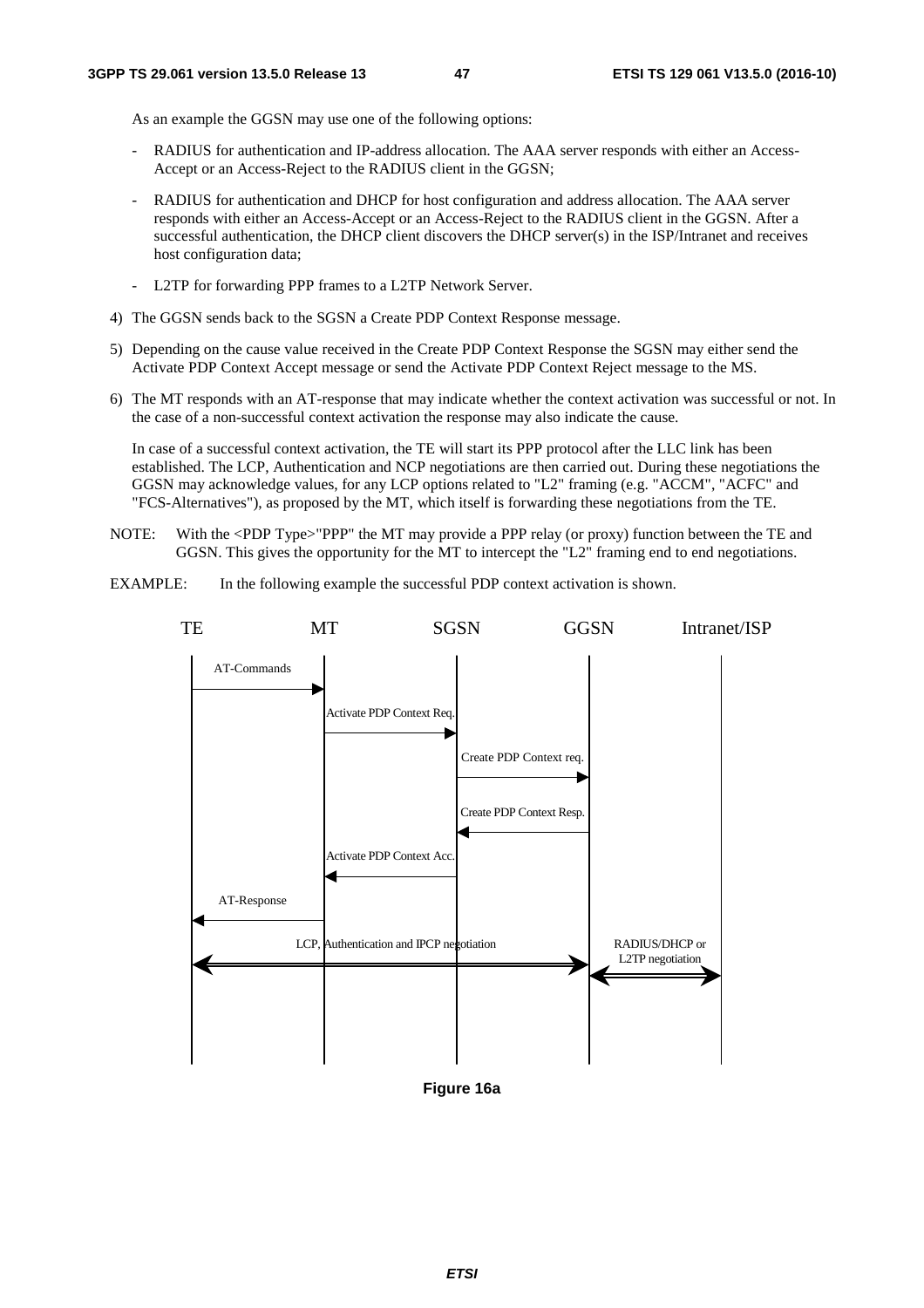# 13 Interworking with PDN (DHCP)

# 13.1 General

In current LAN environments the most commonly used configuration protocol is DHCP (Dynamic Host Configuration Protocol, RFC 2131 [26]) and DHCPv6 (Dynamic Host Configuration Protocol for Ipv6, IETF RFC 3315 [46]). It provides a mechanism for passing a large set of configuration parameters to hosts connected to a TCP/IP network (IP address, sub-net mask, domain name, MTU, etc.) in an automatic manner. Moreover DHCP may assign IP addresses to clients for a finite lease time, allowing for sequential reassignment of addresses to different users.

The lease time is chosen by the administrator of the DHCP server (in the external network), and is therefore out of the scope of the present document.

The Packet Domain may obtain IP address via external DHCP server during the packet bearer establishment procedures (e.g. PDP Context activation, default bearer establishment). The GGSN/P-GW acts as a DHCP client towards the external DHCP server.

The Packet Domain offers the end user the possibility to run DHCP end-to-end the same way as he does when connected directly to a LAN (e.g. an enterprise Intranet). No modifications should be required in common implementations of DHCP clients and servers. However in non-EPC based Packet Domain, a DHCP relay agent function is needed in the GGSN so as to allow correct routing of DHCP requests and replies between the TE and the DHCP servers. In EPC based Packet Domain for 3GPP access networks, the P-GW acts a DHCP server towards the UE and it acts as a DHCP client towards the external DHCP server. For trusted non-3GPP access networks, the non-3GPP access network may act as a DHCP relay or DHCP server. In the trusted WLAN access network, the TWAN acts a DHCP server towards the UE and PGW acts as a DHCP client towards the external DHCP server for the GTP/PMIPbased S2a.

In non-EPC based Packet Domain,at PDP context activation no IP address is allocated, this is done afterwards through DHCP. After the TE"s configuration has been completed by DHCP, the PDP context is updated by means of the GGSN-initiated PDP Context Modification Procedure in order to reflect the newly assigned IP address.

In the following cases the bearer associated with the allocated IP address (i.e. Ipv4 address or Ipv6 prefix) shall be released:

- if the DHCP lease expires;
- if the DHCP renewal is rejected by the DHCP server;
- if the IP address is changed during the renewal process. Usually when the lease is renewed, the IP address remains unchanged. However, if for any reason (e.g. poor configuration of the DHCP server), a different IP address is allocated during the lease renewal process the associated bearer shall be released.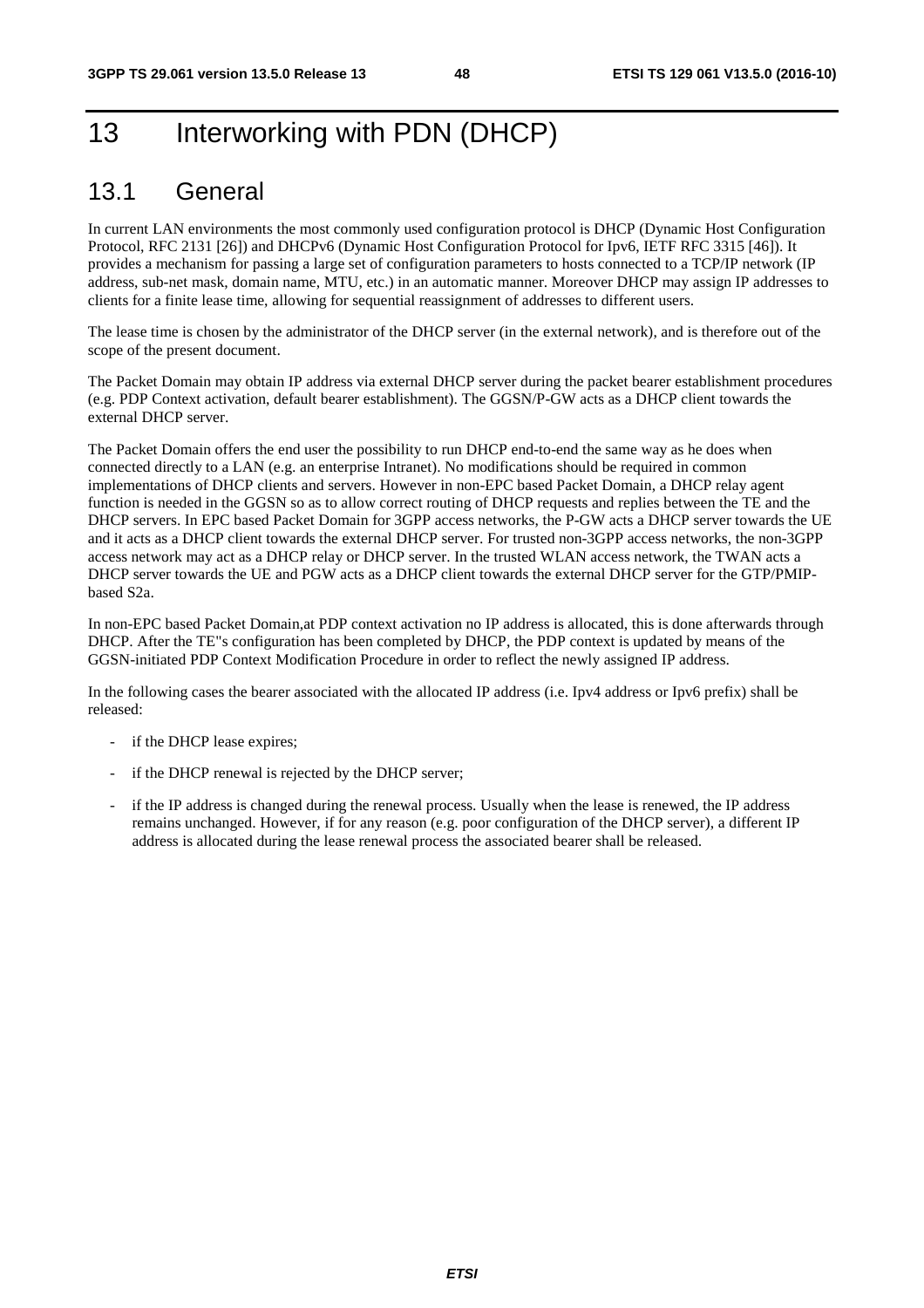# 13.2 PDN Interworking Model of GGSN for DHCP

A DHCP relay agent shall be located in the GGSN used for interworking with the IP network as illustrated in the following figure 16b.



**Figure 16b: The protocol stacks for the Gi IP reference point for DHCP** 

The DHCP relay agent relays the requests received from the DHCP client to the DHCP server(s), and the replies received from the server(s) to the corresponding client. The DHCP relay agent allows for the replies from DHCP servers to be delivered to the correct terminal, as the logical connection from the MT terminates in the GGSN, and consequently only the GGSN holds enough information to locate the DHCP client. How the DHCP relay agent identifies the MT based on the DHCP messages is out of the scope of 3GPP standardisation.

DHCP provides mechanisms for user authentication and integrity protection, but does not offer any message confidentiality, therefore additional mechanisms (e.g. Ipsec tunnel) may be provided if the link towards the external network is not secure. However this is out of the scope of the present document.

Apart from the particulars mentioned above, this model is basically the same as the one for interworking with IP networks described elsewhere in the present document. Using DHCP corresponds to the transparent access case as the GGSN does not take part in the functions of authentication, authorisation, address allocation, etc.

## 13.2.1 Address allocation by the Intranet or ISP

The MS is given an address belonging to the Intranet/ISP addressing space. The address is given dynamically immediately after the PDP context activation. This address is used for packet forwarding between the Intranet/ISP and the GGSN and within the GGSN.

The MS may authenticate itself to the Intranet/ISP by means of the relevant DHCP procedures (see RFC 3118 [45]).

The protocol configuration options are retrieved from the DHCP server belonging to the Intranet/ISP.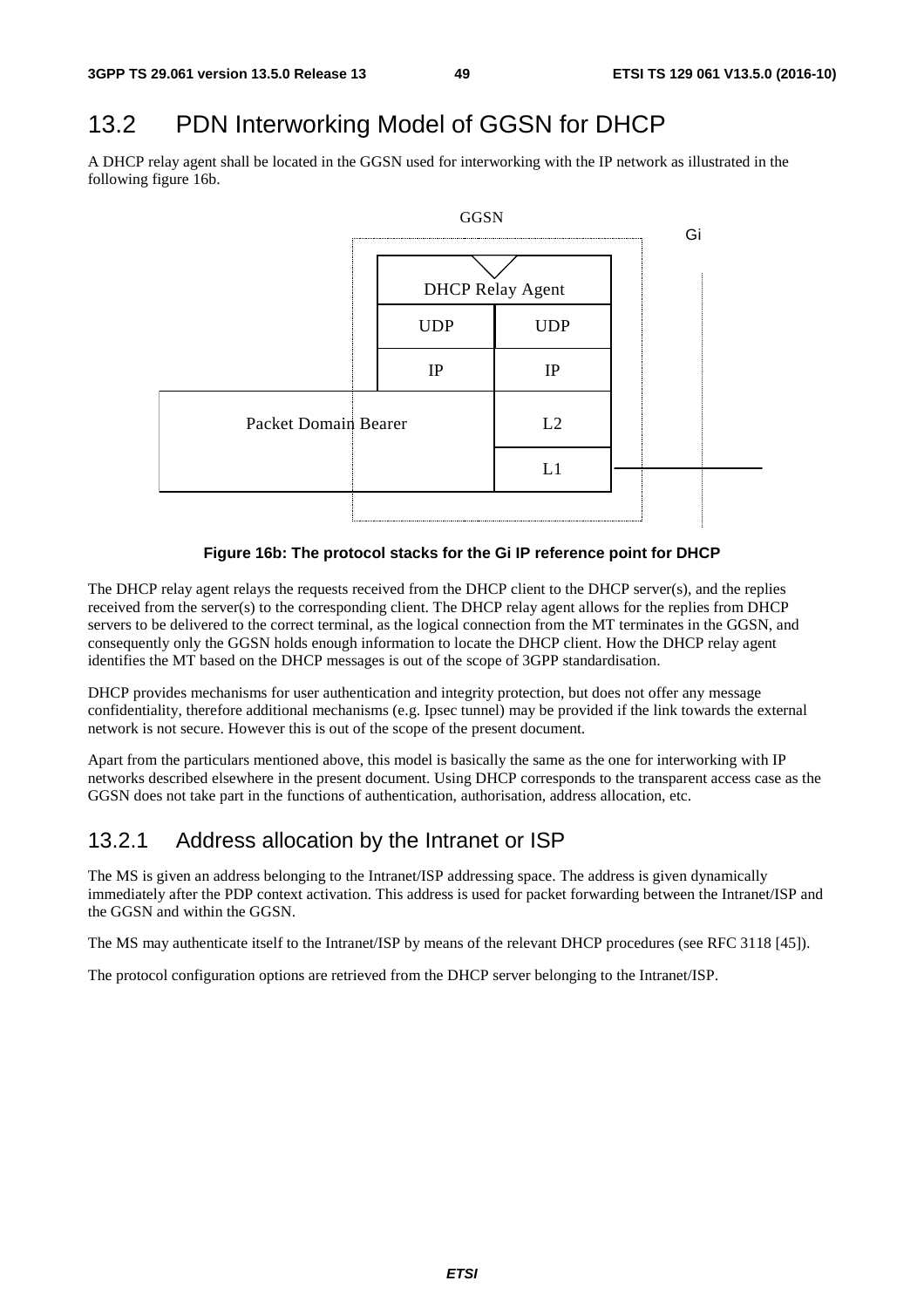

#### **Figure 16c: Protocol stack for access with DHCP end-to-end**

### 13.2.1.1 Address allocation using DHCPv4

The following description bullet items describe the DHCPv4 signal flow. For a detailed description of the DHCP messages refer to RFC 2131 [26] and RFC 1542 [27]. The end-to-end protocol configuration is depicted in figure 16c.

- 1) The TE and MT exchange several AT commands carrying the QoS and other parameters requested by the TE, and requesting the activation of a PDP context of PDP type IP. The TE selects the APN of the configured Intranet/ISP offering a DHCP service, or the APN consisting of the Reserved Service Label for DHCP that the user has subscribed to. In the latter case the TE will be connected to a PLMN operator-configured service provider offering a DHCP service (according to the APN selection rules).
- 2) The MT sends the Activate PDP Context Request message to the SGSN with an empty PDP address field.
- 3) The SGSN selects a GGSN based on the APN requested by the MS and sends a Create PDP Context Request message to that GGSN. The GGSN replies with a Create PDP Context Response message. If the GGSN has not been configured by the operator to use external PDN address allocation with DHCP for the requested APN, the cause shall be set to "Service not supported". No IP address is assigned at this point; the PDP address returned by the GGSN is set to 0.0.0.0, indicating that the IP address is not yet assigned and shall be negotiated by the TE with the Intranet/ISP after the PDP context activation procedure.
- 4) Depending on the cause value received in the Create PDP Context Response the SGSN sends either an Activate PDP Context Accept or an Activate PDP Context Reject back to the MT. In case of a successful activation the PDP context is established with the PDP address set to  $0.0.0.0$ .
- 5) Upon reception of the Activate PDP Context Accept, the MT sends an AT response to the TE that acknowledges the completion of the PDP context activation procedure.
- 6) The TE sends a DHCPDISCOVER message with the IP destination address set to the limited broadcast address (all 1s). The GGSN will pass the DHCPDISCOVER to the DHCP relay agent which will relay the request to the DHCP server configured for the APN of the PDP context. If more than one DHCP server is configured for a given APN, the request will be sent to all of them. The DHCP relay agent will add enough information to the DHCPDISCOVER message to be able to relay the replies back to the MS. How this is done is out of the scope of 3GPP standardisation.
- 7) DHCP servers receiving the DHCPDISCOVER request reply by sending a DHCPOFFER message including an offered IP address. The DHCP relay agent forwards the replies to the proper MS.
- 8) The TE chooses one of the possibly several DHCPOFFERs and sends a DHCPREQUEST confirming its choice and requesting additional configuration information. The relay agent relays the DHCPOFFER as explained in step 6.
- 9) The selected DHCP server receives the DHCPREQUEST and replies with a DHCPACK containing the configuration information requested by the TE. The DHCP relay agent relays the DHCPACK to the TE.
- 10) The DHCP relay agent passes the allocated IP address to the GGSN which stores it in the corresponding PDP context. The GGSN then initiates a PDP context modification procedure by sending an Update PDP Context Request to the appropriate SGSN with the End User Address information element set to the allocated IP address.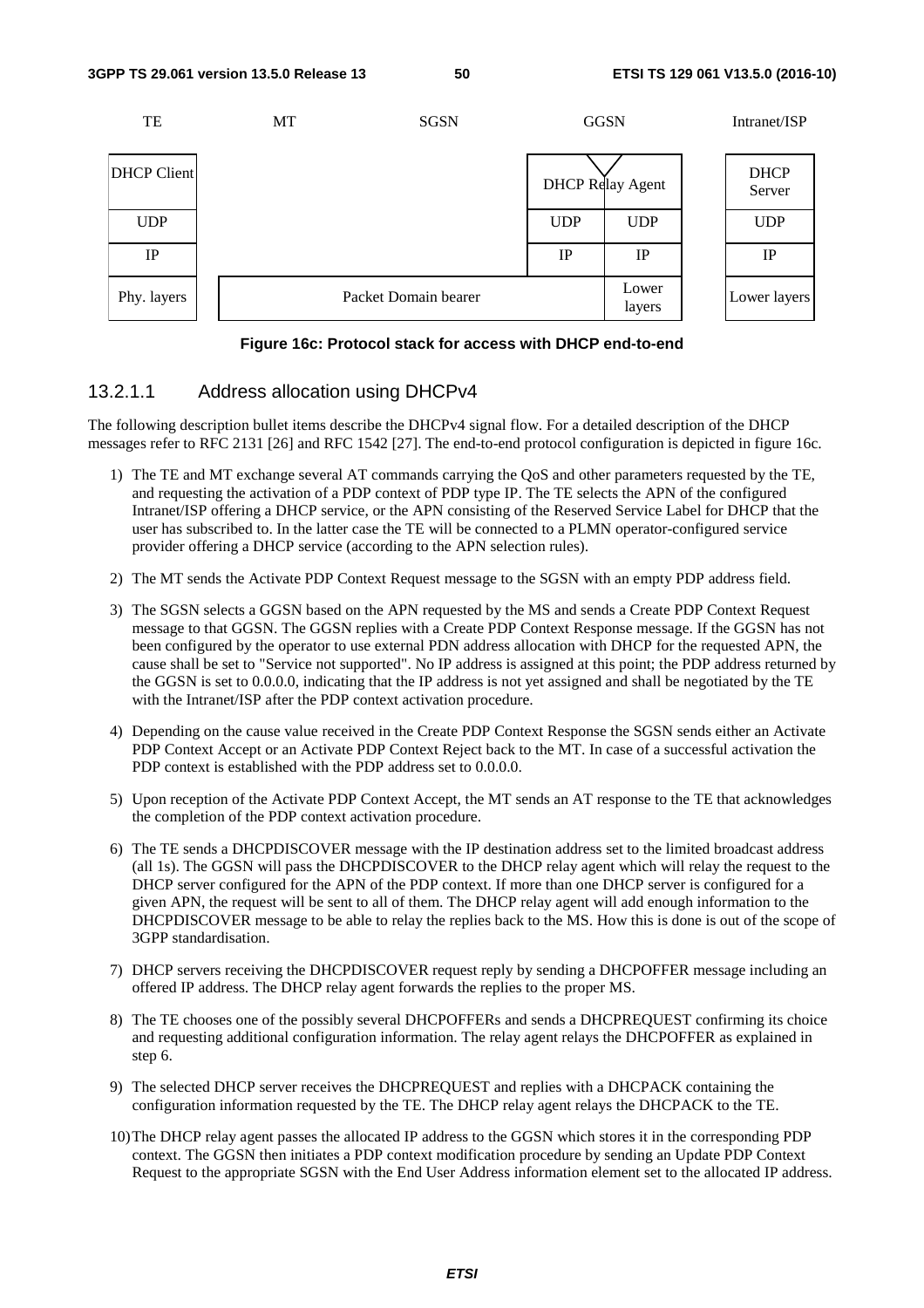- 11) The SGSN sends a Modify PDP Context Request to the MT with the allocated IP address in the PDP Address information element. The MT acknowledges by sending a Modify PDP Context Accept to the SGSN.
- 12) The SGSN sends an Update PDP Context Response to the GGSN. The PDP context has been successfully updated with the allocated IP address.
- EXAMPLE: In the following example a successful PDP context activation with use of DHCP from end to end is shown.



**Figure16d: DHCPv4 signal flow** 

### 13.2.1.2 Void.

### 13.2.2 Other configuration by the Intranet or ISP (Ipv6 only)

When using Ipv6, in some situations the MS may need additional configuration information from the Intranet or ISP besides the IP address. It may for example be IMS related configuration options (see 3GPP TS 24.229 [47]). If the MS is DHCP capable and the Ipv6 address has been allocated using Stateless Address Autoconfiguration, the MS may use a procedure as in the example below to configure additional external network protocol parameters, or other parameters that apply to the Intranet or ISP. The GGSN shall in this case indicate to the MS that there is additional configuration information to retrieve by setting the O-flag in the Router Advertisements. This shall be configured per APN in the GGSN.

The following description bullet items describe an example of a signal flow, where the MS directs an Information-Request to the All\_DHCP\_Relay\_Agents\_and\_Servers multicast address. The MS may also direct the message to a specific server instead of all servers. For a detailed description of the DHCPv6 messages refer to the DHCPv6 IETF RFC 3315 [46]. The sequence is depicted in figure 16f.

1) A Router Advertisement with the O-flag set, is sent from GGSN to TE to indicate to it to retrieve other configuration information.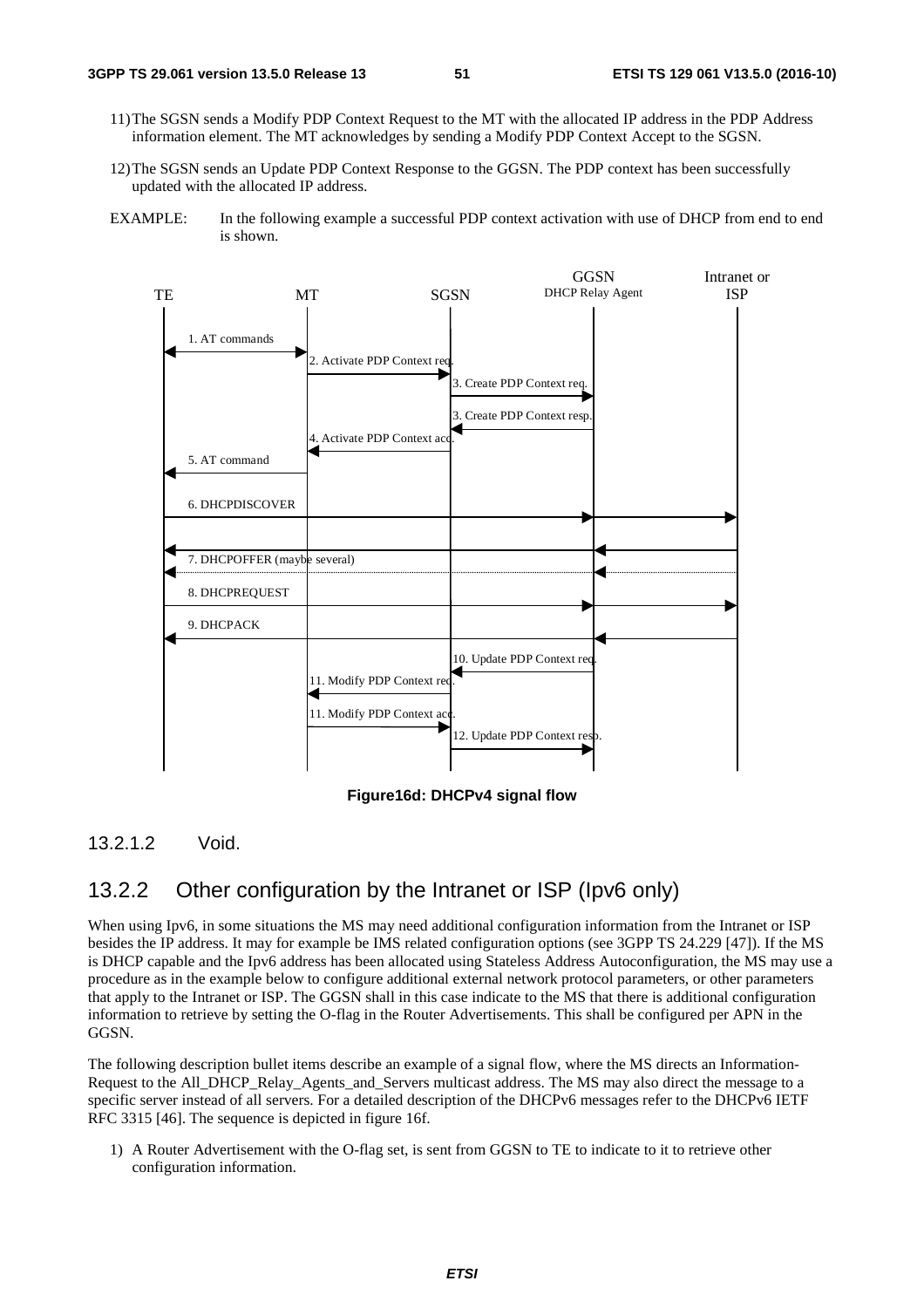- 2) The TE sends an INFORMATION-REQUEST message with the IP destination address set to the All\_DHCP\_Relay\_Agents\_and\_Servers multicast address defined in the DHCPv6 IETF RFC 3315 [46]. The source address shall be the link-local address of the MS. The DHCP relay agent in the GGSN shall forward the message.
- 3) DHCP servers receiving the forwarded INFORMATION-REQUEST message, reply by sending a RELAY-REPLY message, with the "Relay Message" option including a REPLY message with the requested configuration parameters.

The TE chooses one of the possibly several REPLY messages and extracts the configuration information.

EXAMPLE: In the following example a request for information with use of DHCPv6 from end to end is shown.



**Figure 16f: DHCPv6 Other configuration signal flow** 

# 13.3 PDN Interworking Model of P-GW for DHCP

A DHCP Client shall be located in the P-GW used for interworking with the IP network as illustrated in Figure 16g.



#### **Figure 16g: The protocol stacks for the Sgi IP reference point for DHCP**

The DHCP client function in P-GW shall be used to allocate IP address(es) to the UE and/or to configure associated parameters via external DHCP servers in PDN(s). As both Ipv4 and Ipv6 address allocation are supported in EPS, the P-GW shall have both DHCPv4 and DHCPv6 client functions.

The procedures where the DHCP client function in the P-GW is used are further described in TS 23.060 [3], TS 23.401 [77] and TS 23.402 [78]. The procedures are Ipv4 address allocation and Ipv4 parameter configuration via an external DHCPv4 server in a PDN; Ipv6 Prefix allocation via stateless address autoconfiguration; and Ipv6 parameter configuration via stateless DHCPv6. These procedures are detailed in the subclauses below.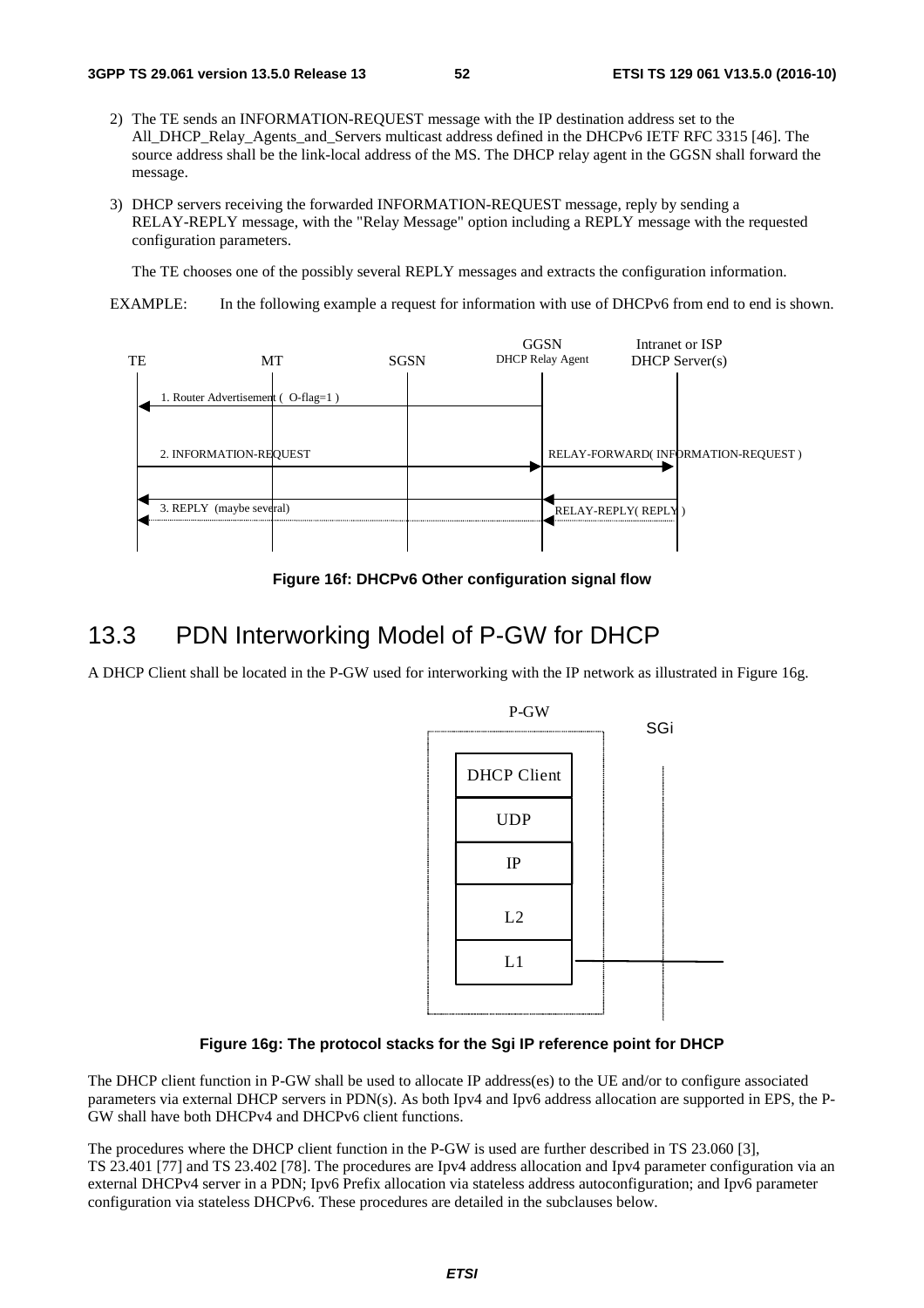### 13.3.1 Address allocation by the Intranet or ISP

The subclauses below provide the signalling flows when the IP address allocation and/or the IP parameter configuration to a UE is performed via an external DHCP server in the PDN.

#### 13.3.1.1 Ipv4 Address allocation and Ipv4 parameter configuration via DHCPv4

The UE may obtain the Ipv4 address and/or its configuration parameters at or after the initial access signalling (e.g. default bearer establishment) to the packet domain. The request for Ipv4 address and/or configuration parameters from the UE may trigger the P-GW acting as DHCPv4 client to request the Ipv4 address and/or configuration parameters from an external DHCPv4 server and deliver them to the UE. See subclause 11.2.1.2.2 for details. The DHCPv4 functions in the P-GW, the UE and the external DHCPv4 server shall be compliant to RFC 2131 [26], RFC 1542 [27] and RFC 4039 [79].

The following bullet items describe the successful Ipv4 address allocation and parameter configuration signalling flow between the P-GW and the external DHCPv4 server as depicted Figure 16h. For a detailed description of the DHCPv4 messages, refer to RFC 2131 [26], RFC 1542 [27] and RFC 4039 [79].

Figure 16h is an example signalling flow for Ipv4 address allocation and parameter configuration at the default bearer setup using DHCPv4 as specified in RFC 2131 [26]. If the optimized signalling (Rapid Commit Option) is used as per RFC 4039 [79], the messages 2-3 can be eliminated.

- 1) The DHCPv4 client function in the P-GW sends a DHCPDISCOVER as an IP limited broadcast message, i.e. the destination address 255.255.255.255, towards the external PDN. If the P-GW has the DHCPv4 server IP addresses configured for the APN, the DHCPDISCOVER shall be send as unicast (or even multicast) to the external DHCPv4 servers.
- 2) Upon receiving the DHCPDISCOVER request message, the external DHCPv4 servers reply by sending a DHCPOFFER message including an offered IP address. Several DHCPOFFER messages may be received by the P-GW if multiple DHCPv4 servers respond to the DHCPDISCOVER.
- 3) The DHCPv4 client function in the P-GW processes the messages and sends a DHCPREQUEST towards the selected external DHCPv4 server.
- 4) Upon receiving the DHCPREQUEST message, the selected external DHCPv4 server acknowledges the address allocation by sending a DHCPACK containing the lease period (T1), the time-out time (T2) and the configuration information requested in DHCPREQUEST. The P-GW stores the allocated Ipv4 address, the lease timers and the configuration parameters. The Ipv4 address and the configuration parameters shall be delivered to the UE through P-GW to UE messages.



#### **Figure 16h: The signalling flow for Ipv4 address allocation and parameter configuration using DHCPv4**

Figure 16i is an example signalling flow for Ipv4 address lease renew by using DHCPv4 protocol as specified in RFC 2131 [26].

1) The DHCPv4 client function in the P-GW sends a unicast DHCPREQUEST towards the external DHCPv4 server to extend the lease period of the allocated Ipv4 address.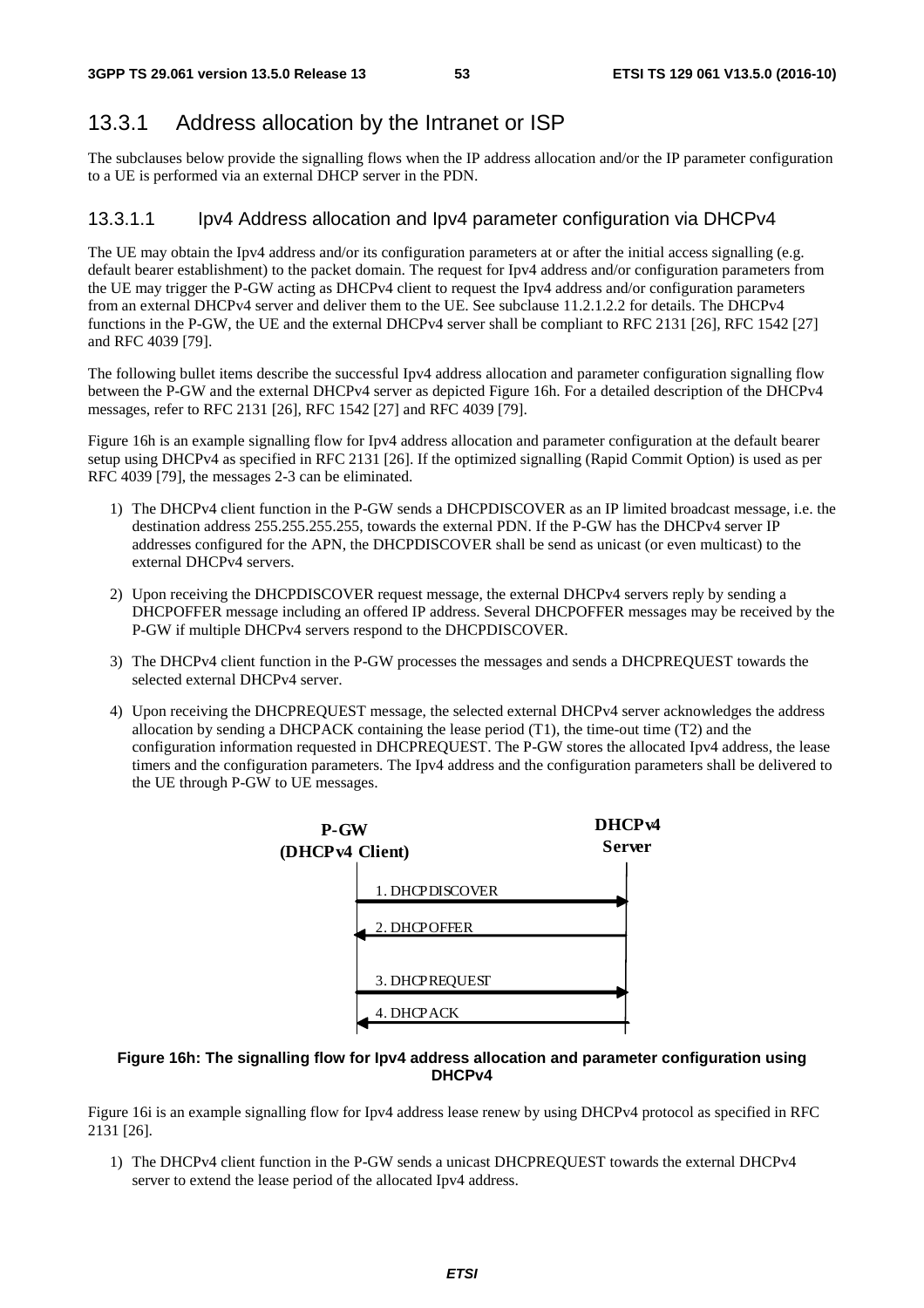#### **3GPP TS 29.061 version 13.5.0 Release 13 54 ETSI TS 129 061 V13.5.0 (2016-10)**

2) The external DHCPv4 server replies with a DHCPACK message confirming the renewed lease and the T1 and T2 timers are restarted.



#### **Figure 16i: The signalling flow for Ipv4 address lease renew using DHCPv4**

#### 13.3.1.2 Ipv6 Prefix allocation via Ipv6 stateless address autoconfiguration via DHCPv6

When the Ipv6 prefix is allocated from the external PDN, it is the P-GW"s responsibility to obtain the Ipv6 prefix for external PDN, allocate and release the Ipv6 prefix. The P-GW may use DHCPv6 to obtain the Ipv6 prefix from the external PDN. In this context, the P-GW shall act as a DHCP client as per IETF RFC 3315 [46] towards the external DHCPv6 server. The use cases between the UE and the P-GW that may lead the P-GW to interwork with the external DHCPv6 servers are described in subclause 11.2.1.3.1a.

#### 13.3.1.3 Ipv6 parameter configuration via stateless DHCPv6

A UE that has obtained an Ipv6 address can use stateless DHCP to request other configuration information such as a list of DNS recursive name servers or SIP servers.

For 3GPP networks if such Ipv6 configuration parameters are locally provisioned in the P-GW, the P-GW returns the requested parameters to the UE via its DHCPv6 server function. For trusted non-3gpp access networks, if such Ipv6 configuration parameters are locally provisioned in the P-GW, the P-GW may return the requested parameters to the UE via its DHCPv6 server function or the P-GW may return the Ipv6 configuration parameters to the non-3gpp access network and then the non-3GPP access network may send the parameters to the UE via its DHCPv6 server function. When the non-3GPP access network is a trusted WLAN network, the PGW always returns the Ipv6 configuration parameters to the TWAN via GTP/PMIP message, and then the TWAN sends the parameters to the UE via its DHCPv6 server function. When an external DHCP6 server in a PDN is used to obtain the requested parameters, which is the use case covered in this subclause, the P-GW acts as a DHCPv6 client towards the external DHCPv6 server while acting a DHCPv6 server towards the UE.

The Ipv6 parameter configuration via stateles DHCPv6 function in the UE, the P-GW and the external DHCPv6 Server shall be compliant to RFC 3736 [80]. An example signalling flow for the GGSN is described in Subclause 13.2.2. For the P-GW, the signalling flow is same with the following modifications:

- For 3GPP access networks, the P-GW sends Router Advertisement for GTP-based S5/S8. In the case of PMIPbased S5/S8, the S-GW sends the Router Advertisement. For trusted non-3GPP access networks, the trusted non-3GPP access network sends the Router Advertisement for PMIP S2a.When the non-3GPP access network is a trusted WLAN network, the TWAN sends the Router Advertisement

As stated above, the P-GW acts as a DHCPv6 server towards the UE, while acting as a DHCPv6 client towards the external DHCPv6 server.

# 13a Interworking with IMS

## 13a.1 General

Interworking with the IP Multimedia Core Network Subsystem (IMS) puts additional requirements on the GGSN/P-GW. When the MS/UE connects to the IP Multimedia Core Network Subsystem (IMS), specific parameters in Session Management messages may be handled. The IMS specific parameters are: IMS signalling flag, P-CSCF address request, P-CSCF restoration support, returned P-CSCF address(es) and flow identifier(s).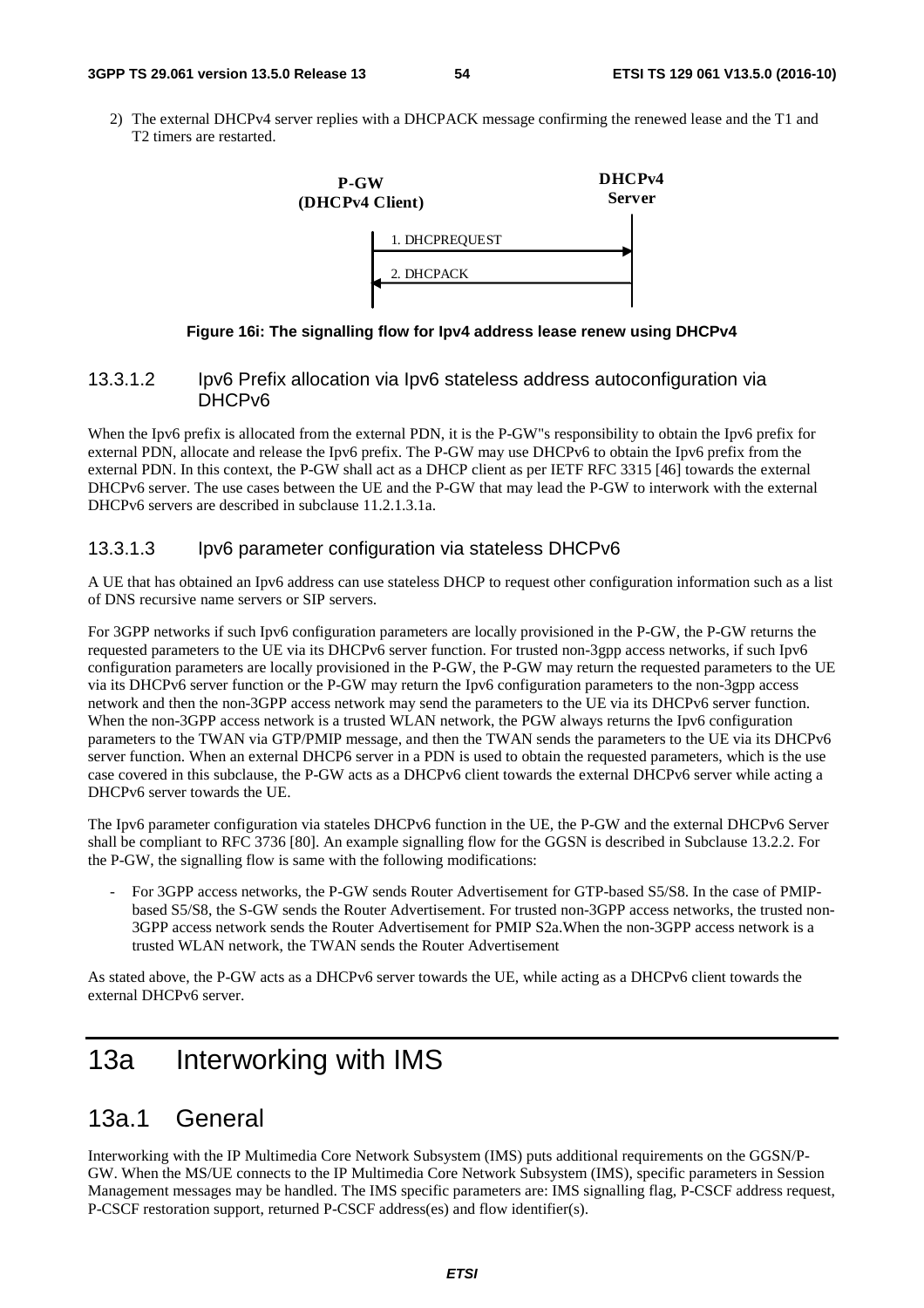For interworking with the IMS, the Gx interface (see 3GPP TS 29.212 [75]) is used to correlate the session (SIP/SDP) and the bearer (PDP Contexts).

The mechanisms in GGSN/P-GW to support IMS shall be:

- P-CSCF discovery.
- Dedicated signalling bearer (e.g. PDP contexts) (with or without enhanced OoS) for IMS signalling; with associated packet filters to permit signalling to/from designated servers.
- Gx interface for policy and charging control of bearer (e.g. PDP contexts) for IMS media flows.
- P-CSCF restoration.

These mechanisms are however not restricted to the IMS and could be used for other services that could benefit from these mechanisms.

The P-GW shall not modify the fields Type of Service (IPv4) and Traffic Class (IPv6).

NOTE: The P-CSCF can support paging policy differentiation for different traffic or service types over LTE by marking the fields Type of Service (IPv4) and Traffic Class (IPv6) (see clause L.3.2.4 of 3GPP TS 24.229 [47]).

# 13a.2 IMS Interworking Model

The signalling interface between MS/UE and P-CSCF is a logical interface, i.e. it is using GPRS or EPC as a bearer. The Gx interface is used for network communication between the GGSN/P-GW and the PCRF. For a description of the IMS architecture, refer to 3GPP TS 23.228 [52]. For a more detailed view of GGSN/P-GW IMS interworking, see 3GPP TS 29.213 [76].

### 13a.2.1 IMS Specific Configuration in the GGSN/P-GW

The GGSN/P-GW shall have a list of preconfigured addresses of signalling servers (P-CSCF servers). This list shall be provided to MSs/UEs on request. The list shall be possible to preconfigure per APN.

The GGSN/P-GW shall have locally preconfigured packet filters, and/or applicable PCC rules, as specified in 3GPP TS 29.212 [75] to be applied on the dedicated signalling bearer (e.g. PDP context). The packet filters shall filter up-link and down-link packets and only allow traffic to/from the signalling servers and to DNS and DHCP servers. The locally preconfigured packet filters shall be possible to pre-configure per APN.

It shall be possible to enable/disable the use of the Gx interface per APN. When Gx is enabled the GGSN/P-GW shall handle IP-CAN Bearer Establishment (e.g. Create PDP Context Requests) as specified in 3GPP TS 29.212 [75].

The GGSN/P-GW shall support Ipv4 and/or Ipv6 addresses and protocol for IMS signalling and IMS bearers.

The methods for an MS/UE to discover P-CSCF address(es) may vary depending on the access technology that the MS/UE is on. The details of the P-CSCF discovery mechanisms for various accesses are specified in 3GPP TS 23.228 [52] and 3GPP TS 24.229 [47]. For example, for an MS/UE accesing to IMS via GPRS in GERAN and UTRAN, the GGSN shall provide support for P-CSCF discovery in three different ways (see 3GPP TS 23.228 [52] and 3GPP TS 24.229 [47]):

- GPRS procedure for P-CSCF discovery, i.e. request and provision of P-CSCF address(es) within the PCO IE in GPRS Session Management procedures (see 3GPP TS 24.008 [54]).
- Via DHCP servers i.e. the GGSN shall provide the functionality of a DHCP relay agent
- If the MS/UE has a P-CSCF FQDN locally configured and request the DNS IP address(es) from the GGSN (via PCO or DHCP procedures), the GGSN shall be able to provide DNS IP address(es) to the MS/UE.

Similarly, the PGW shall have similar functional support depending on the P-CSCF discovery methods supported by the UE on the access technology. For example, for a UE in 3GPP access network (i.e. GERAN, UTRAN, EUTRAN), the P-GW shall support same functions as the GGSN that are specified above except that the P-GW does not act as a DHCP relay agent between the MS/UE and the external DHCP server. In other words, as specified in clause 13 of this document, the P-GW shall have DHCP server function towards the MS/UE while acting as a DHCP client towards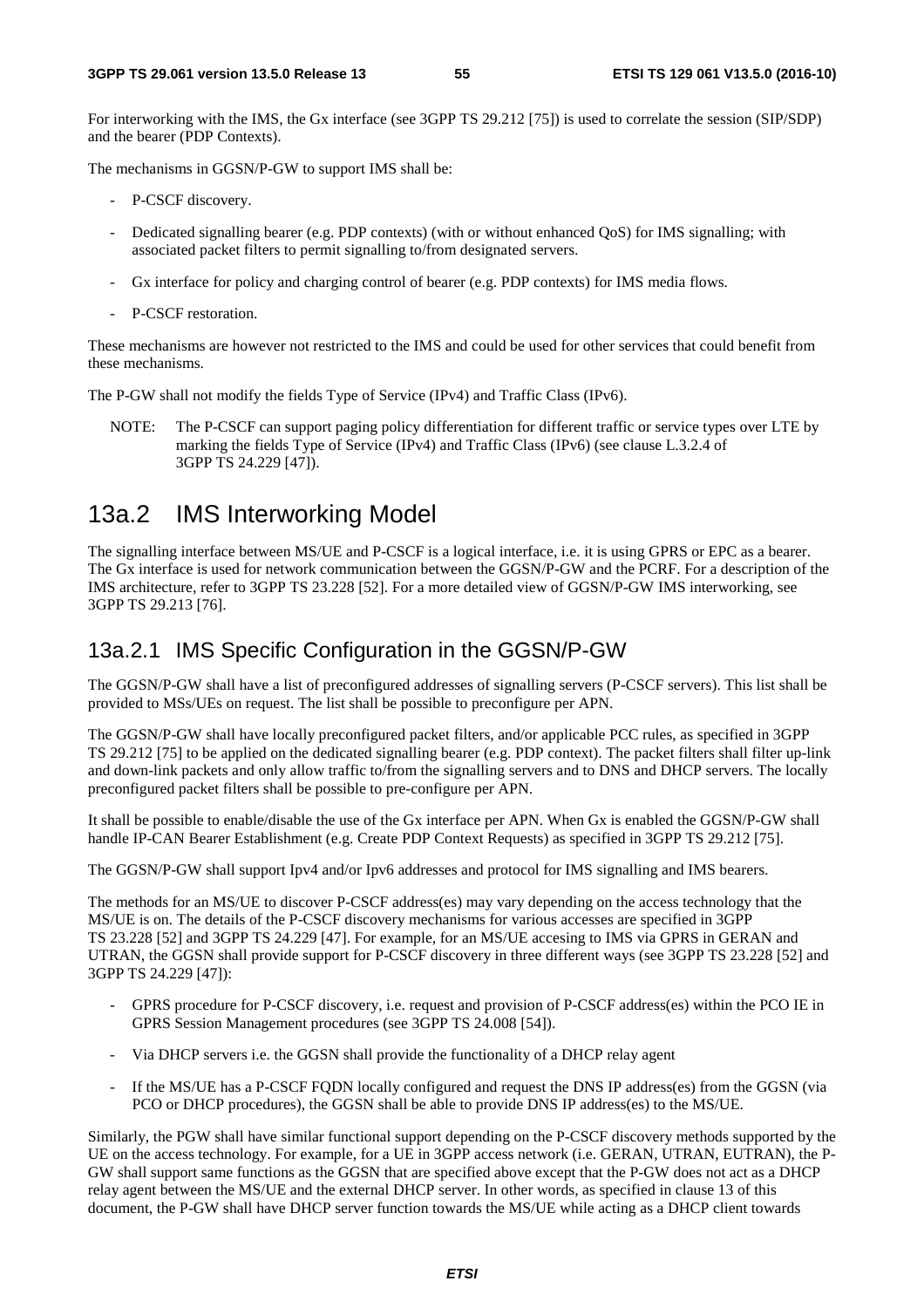external DHCP server, if the P-GW is configured to request DNS and/or P-CSCF IP addresses from external DHCP servers.

The GGSN/P-GW shall be able to deliver DNS and/or P-CSCF addresses to the MS/UE if requested by the MS/UE via PCO (see 3GPP TS 24.008 [54] and 3GPP TS 24.301 [84]) or via DHCP procedures using the relevant DHCP options for Ipv4/Ipv6 DNS and SIP servers (see RFC 2132 [85], RFC 3361 [86], RFC 3646 [87] and RFC 3319 [88]).

On APNs providing IMS services, the information advertised in Router Advertisements from GGSN/P-GW to MSs/UEs shall be configured in the same manner as for other APNs providing Ipv6 services (see subclause 11.2.1.3.4), except that the "O-flag" shall be set.

NOTE: The "O- flag" shall be set in Ipv6 Router Advertisement messages sent by the GGSN/P-GW for APNs used for IMS services. This will trigger a DHCP capable MS/UE to start a DHCPv6 session to retrieve server addresses and other configuration parameters. An MS/UE which doesn"t support DHCP will simply ignore the "O-flag". An MS/UE, which doesn"t support DHCP, shall request IMS specific configuration (e.g. P-CSCF address) via the other discovery methods supported in the MS/UE (i.e. via locally configured P-CSCF address/FQDN in the MS/UE or via PCO procedure, if applicable).

The GGSN/P-GW shall have configurable policy rules for controlling bearers (e.g. PDP contexts) used for signalling as specified in section 13a.2.2.2.

# 13a.2.2 IMS Specific Procedures in the GGSN/P-GW

### 13a.2.2.1 Request for Signalling Server Address

When an MS/UE indicates a request for a P-CSCF address in the PCO IE in a Create PDP Context Request message on GERAN/UTRAN or for E-UTRAN in initial access request (e.g. Attach Request, PDN Connectivity Request), the GGSN/P-GW shall respond with one or more P-CSCF server addresses if preconfigured for this APN. If the GGSN/P-GW has no P-CSCF address available, the GGSN/P-GW shall ignore the request. If the GGSN/P-GW provides more than one P-CSCF Ipv4/Ipv6 address in the response, the GGSN/P-GW shall sort the addresses with the highest priority P-CSCF server first in the PCO IE. The GGSN/P-GW may use different prioritisations for different Mses/UEs, e.g. for load sharing between the P-CSCF servers.

The GGSN/P-GW may use a keep alive mechanism and/or other type based on local policy (e.g. statistical monitoring) to be able to detect a failure of P-CSCF address(es) preconfigured in the APN. The keep alive mechanism should make use of STUN or CRLF as specified for the UE in 3GPP TS 24.229 [47], clause K.2.1.5. As an alternative, ICMP echo request/response may be used. The GGSN/P-GW shall then provide only those P-CSCF address(es) that are available in a Create PDP Context Response/Create Bearer Response.

The coding of the PCO IE is described in the 3GPP TS 24.008 [54]. This procedure shall be followed regardless of whether or not the MS/UE uses a dedicated PDP context/EPS bearer for IMS signalling, and irrespective of the Gx status for the APN.

### 13a.2.2.1a Failure of Signalling Server Address

If the GGSN/P-GW detects a failure:

- in P-CSCF address(es) being used by the MS/UEs, if received via Gx (as specified in 3GPP TS 23.380 [95], clause 5); or
- upon receiving a P-CSCF restoration indication from the MME/SGSN or the PCRF,

then the GGSN/P-GW shall act as specified in 3GPP TS 23.380 [95], clause 5.

### 13a.2.2.2 Establishment of a PDP Context/EPS Bearer for Signalling

The following applies for establishing a PDP context/EPS bearer for IMS signalling in the GGSN/P-GW as per 3GPP TS 23.228 [52]:

I. The GGSN/P-GW shall allow IMS signalling on a "general-purpose PDP context"/default EPS bearer, in which case the IMS signalling shall be provided like any other transparent services provided by the packet domain.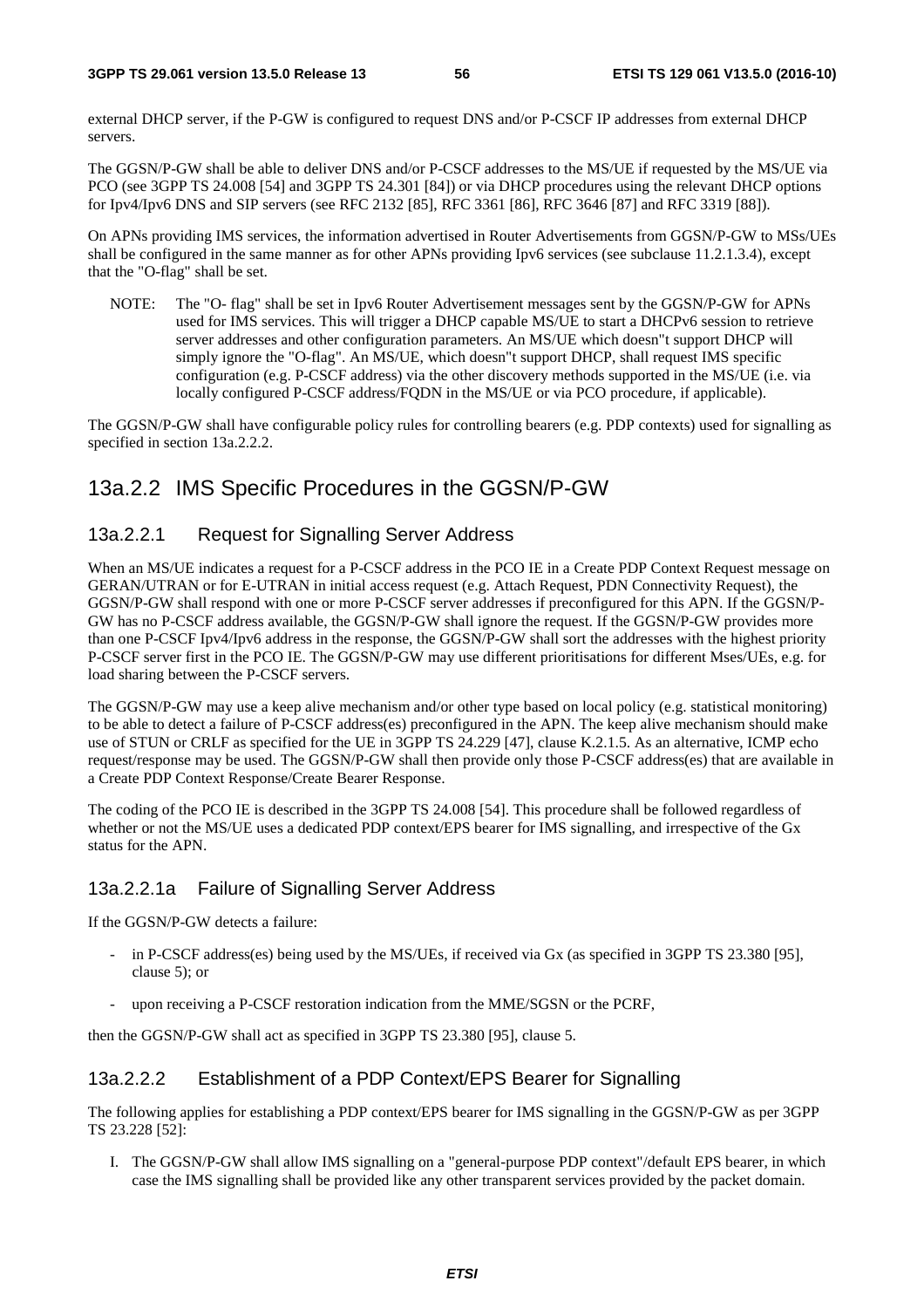II. The GGSN/P-GW may (dependent on operator policy) also support PDP Contexts/EPS Bearers dedicated for IMS services. If the the bearer establishment selected for the APN is controlled by the MS/UE, the MS/UE may request a dedicated PDP context/EPS Bearer for IMS signalling (see 3GPP TS 24.229 [47]) by setting the IM CN Subsystem signalling flag in the PCO IE. Specifically, the GGSN/P-GW may receive the IM CN Subsystem signalling flag in the PCO IE in the PDP context activation or Secondary PDP context activation for GERAN and UTRAN 57orrecti; in the Attach, UE-requested PDN connectivity request or UE-requested bearer resource modification procedures for E-UTRAN access. If the bearer establishment selected for the APN is controlled by the network, depending on the operator policy, the GGSN or P-GW may also activate a PDP context or dedicated EPS bearer for IMS signalling via network-initiated Secondary PDP context activation or networkinitiated Dedicated Bearer activation procedures, respectively. If dedicated PDP contexts/EPS Bearers for IMS signalling are not supported, the GGSN/P-GW will reset the signalling flag in the response to the MS/UE. For P-GW, if the APN offers non-IMS services, the default bearer shall not be allowed to be set up as a dedicated IM CN signalling bearer. If the PDP context/EPS bearer can be established as a dedicated bearer for IMS signalling, the GGSN/P-GW can provide a set of UL filters for the PDP context/EPS bearer used for IMS. The UL filters provide the MS/UE with the rules and restrictions applied by the GGSN/P-GW for the dedicated PDP context/EPS bearer for IMS signalling. The GGSN/P-GW can in addition provide the IMS signalling flag to explicitly indicate to the MS/UE the intention of using the PDP context/EPS bearer for IMS related signalling.

In both cases, I and II,

- The GGSN may receive the Signalling Indication parameter in the QoS IE. This indicates a request for prioritised handling over the radio interface. The GGSN shall be able to downgrade the QoS (dependent on operator policy) by resetting the Signalling Indication according to the normal procedures for QoS negotiation, see 3GPP TS 23.060 [3].
- During the (default or dedicated) EPS bearer activation procedure, the P-GW may receive the request for appropriate QCI for IMS signalling traffic as specified in 3GPP TS 23.203 [90] in EPS bearer QoS IE that indicates the prioritised handling of the EPS bearer over the radio interface. The P-GW may either accept or reject the request based on the operator policy configured at the P-GW.

IM CN subsystem signalling flag and Signalling Indication or appropriate QCI for IMS signalling in the QoS IE may be used independently of each other. However, based on the operator policy, the network may honor the Signalling Indication or appropriate QCI for IMS signalling if the IM CN Subsystem signalling flag is present in PCO IE.

The operator may provide other properties to the PDP contexts/EPS bearers dedicated for IMS signalling, e.g. special charging. It is out of the current scope of this TS to further specify these properties.

For a PDP Context/EPS bearer marked as a dedicated for IMS signalling, the GGSN/P-GW shall apply the applicable PCC rules, as specified in 3GPP TS 29.212 [75], and/or locally preconfigured packet filters, which shall only allow packets to be sent to and from a set of signalling servers, such as P-CSCF(s), DHCP server(s) and DNS server(s). The TFT filters on the dedicated signalling bearer shall have a precedence value so that they precede any other TFT filters. This will secure the use of the correct PDP context/EPS bearer for the signalling traffic, and that only authorized traffic uses the signalling PDP context. The locally preconfigured packet filters shall be defined in the GGSN/P-GW by the operator.

#### 13a.2.2.3 Creation of a PDP Context/EPS Bearer for IMS Media Flows

For PDP Contexts/EPS bearers used to carry IMS media flows, specific policies may be applied. The policy includes packet filtering, which enables a specific charging for these PDP Contexts/EPS bearers, see 3GPP TS 29.212 [75].

The creation of a PDP Context/EPS bearer to be used to carry media flows involves interaction between the MS/UE and the GGSN/P-GW and between the GGSN/P-GW and the PCRF. The interaction between the GGSN/P-GW and the PCRF, i.e. the Gx interface, is described in detail in 3GPP TS 29.212 [75]. The interaction between the MS/UE and GGSN/P-GW is described in 3GPP TS 29.213 [76].

If Gx is enabled for the APN, the GGSN/P-GW contacts the PCRF selected during the establishment of the APN.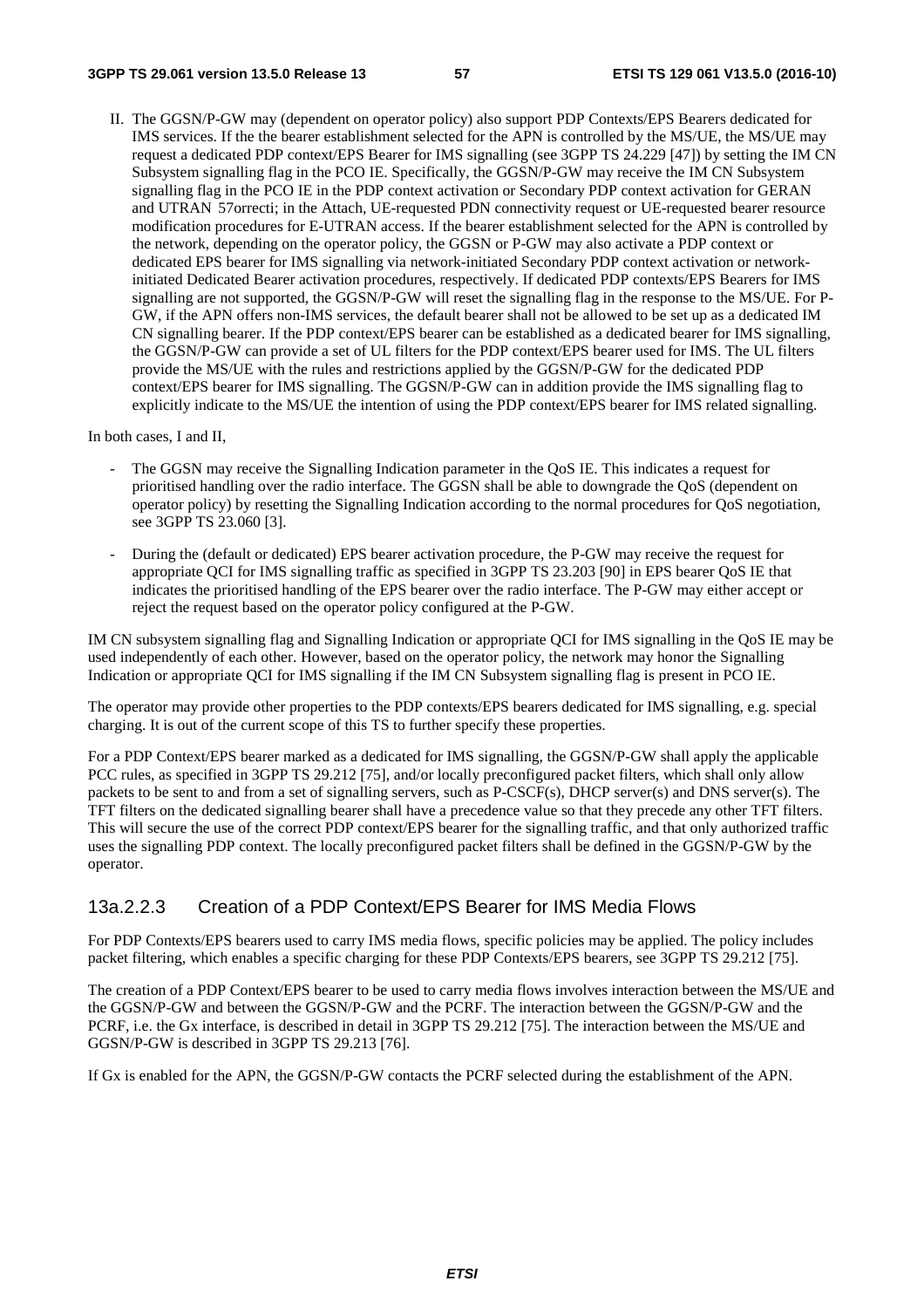# 13b Interworking with BM-SC in EPS

## 13b.1 General

MBMS GW is used for interworking with the BM-SC in EPS. One or more MBMS GWs may be used in a PLMN. The specific message, i.e. session start/session update/session stop, and specific parameters, e.g. TMGI, MBMS service area, list of MBMS control plane nodes, are handled.

MBMS GW provides the Sgi-mb (user plane) reference point and the SGmb (control plane) reference point for interworking with the BM-SC.

# 13b.2 BM-SC interworking model of MBMS GW

The control plane and user plane protocol stacks of the MBMS GW for interworking with BM-SC are illustrated in Figure 16j , Figure 16k and Figure 16l. The figures include the following protocols:

- The "Diameter" SGmb application, as specified in clause 20.
- The Control part of the Evolved GPRS Tunnelling Protocol for EPS, GTPv2-C, as specified in 3GPP TS 29.274 [81].
- The User Datagram Protocol, UDP, as specified in IETF RFC 768 [15].
- The Transmission Control Protocol, TCP, as specified in IETF RFC 793 [18]
- The Stream Control Transmission Protocol, SCTP, as specified in IETF RFC 4960 [109].
- The Packet Data Convergence Protocol, PDCP, as specified in 3GPP TS 25.323 [107].
- The MBMS synchronisation protocol, SYNC, as specified in 3GPP TS 25.446 [106].
- The Internet Protocol, IP.
- L1 and L2 transport protocols for IP (various options exist).

| $GTPv2-C$ | Diameter        |      | Diameter        |
|-----------|-----------------|------|-----------------|
| UDP       | <b>TCP/SCTP</b> |      | <b>TCP/SCTP</b> |
| IP        | IP              |      | IP              |
| L1/L2     | L1/L2           |      | L1/L2           |
| MBMS GW   |                 | SGmb | BM-SC           |

**Figure 16j: The control plane protocol stacks of MBMS GW for interworking with BM-SC**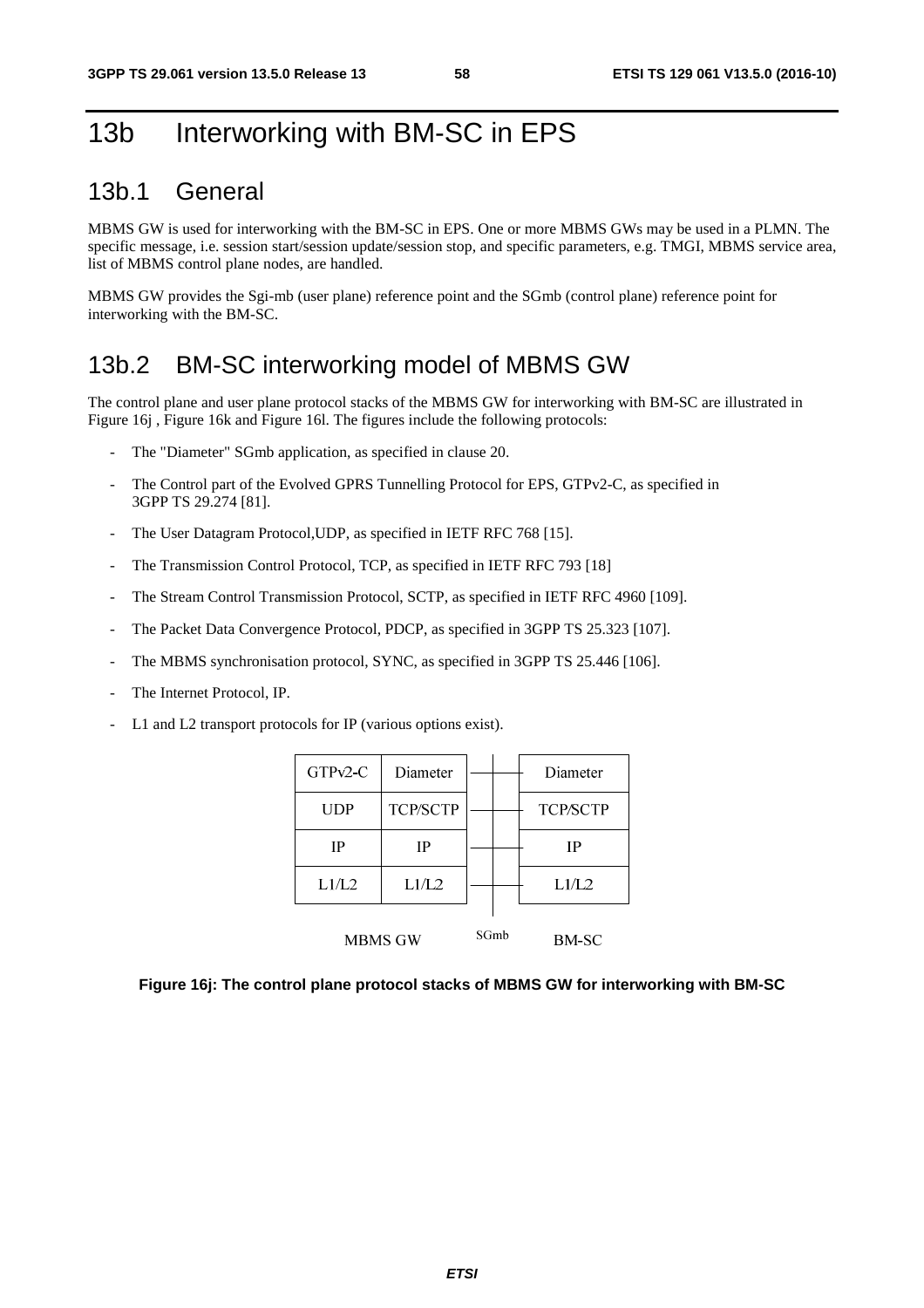| User plane data |        | User plane data |
|-----------------|--------|-----------------|
| <b>PDCP</b>     |        | <b>PDCP</b>     |
| <b>SYNC</b>     |        | <b>SYNC</b>     |
| <b>UDP</b>      |        | <b>UDP</b>      |
| <b>IP</b>       |        | <b>IP</b>       |
| L1/L2           |        | L1/L2           |
| <b>MBMS GW</b>  | SGi-mb | <b>BM-SC</b>    |

#### **Figure 16k: The user plane protocol stacks of MBMS GW for interworking with BM-SC for multicast**

| User plane data |        | User plane data |
|-----------------|--------|-----------------|
| <b>SYNC</b>     |        | <b>SYNC</b>     |
| <b>UDP</b>      |        | <b>UDP</b>      |
| <b>IP</b>       |        | <b>IP</b>       |
| L1/L2           |        | L1/L2           |
| <b>MBMS GW</b>  | SGi-mb | <b>BM-SC</b>    |

#### **Figure 16l: The user plane protocol stacks of MBMS GW for interworking with BM-SC for broadcast**

A BM-SC sends user plane data to an MBMS GW either by IP unicast (default), or by IP multicasting. Through the control plane communication a BM-SC provides an MBMS GW with necessary data, so that MBMS GW could forward the user plane data downlink either by multicast (default) or by unicast.

PDCP is not used when the MBMS service is broadcasted in the E-UTRAN, refer to 3GPP TS 36.331 [94].

# 13b.3 Forwarding of user plane packets at the MBMS GW

If user plane data are to be sent to the MBMS Gateway using IP unicast, the MBMS Gateway allocates an IP transport address and a separate UDP port for each MBMS bearer ( i.e the service uniquely identified by its TMGI and Flow ID and provided by the EPS to deliver the same IP datagrams to multiple receivers in a designated location). The MBMS Gateway uses that destination unicast IP address and destination UDP port of user plane packets received over the SGimb interface to determine on which MBMS bearer to forward the received user plane packet.

If user plane data are to be sent to the MBMS Gateway using IP multicast encapsulation, the MBMS Gateway uses, the SGi-mb (transport) plane destination multicast address used and the SGi-mb (transport) plane source UDP port number provided by the BM-SC of user plane packets received over the SGi-mb interface to determine on which MBMS bearer to forward the received user plane packet.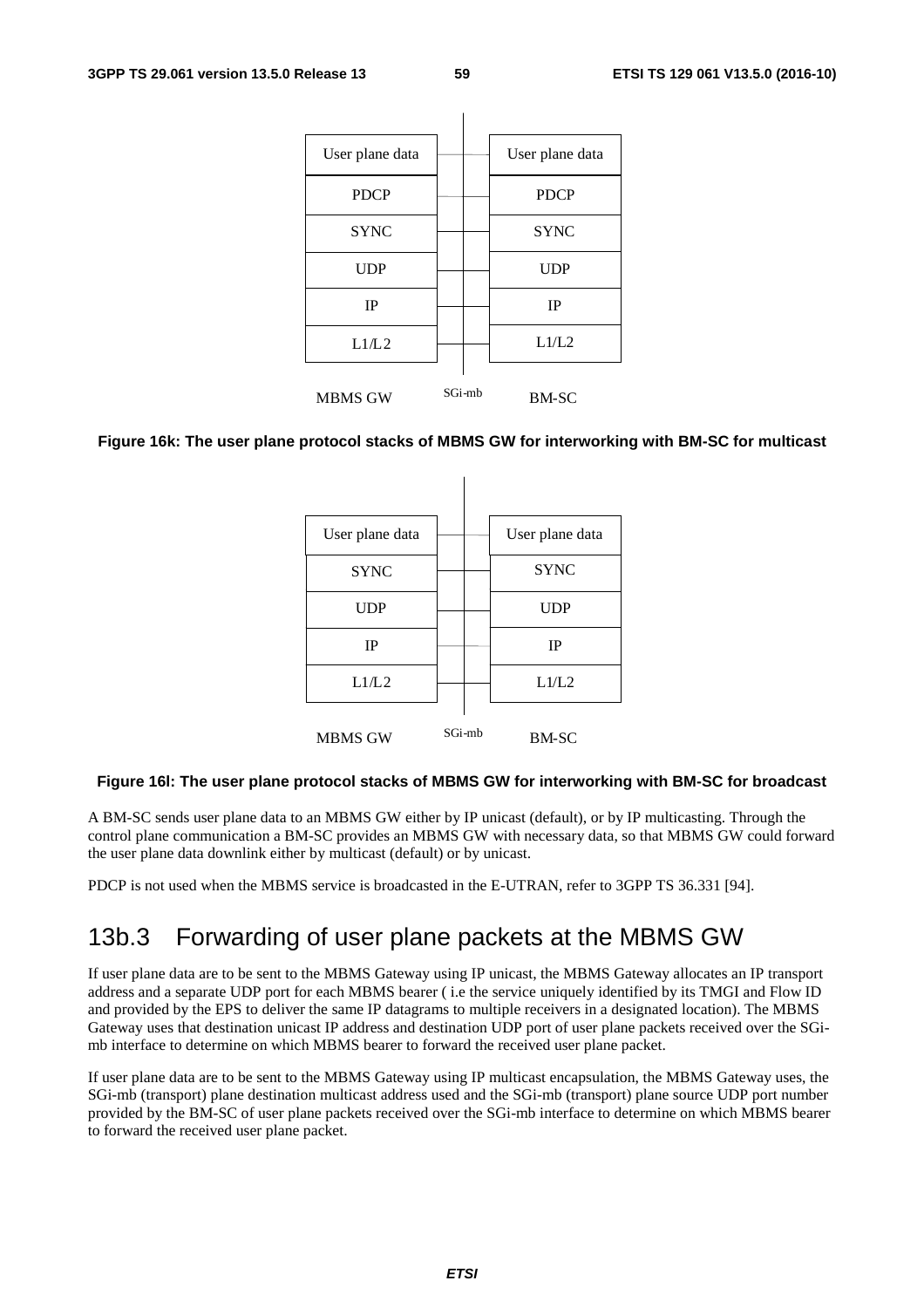# 14 Internet Hosted Octet Stream Service (IHOSS)

**Figure 17: Void** 

**Figure 18: Void** 

**Figure 19: Void** 

**Figure 20: Void** 

# 15 Interworking between Packet Domains

The primary reason for the interworking between Packet Domains is to support roaming subscribers as described in 3GPP TS 23.060 [3]. The general model for both GPRS and EPS Packet Domain interworking is shown in figure 21.



#### **Figure 21: General interworking model for GPRS Packet Domains and EPS Packet Domains to support roaming subscribers.**

NOTE: There may be multiple Packet Domains of the same type which interwork each other, such as the case of interwork between two GPRS Packet Domains.

For roaming subscribers that have a PDP address allocated from the HPLMN a forwarding route between the HPLMN and the VPLMN is created. This route is used for both mobile terminated and mobile originated data traffic. The communication is done via the BGs (Border Gateways) as described in 3GPP TS 23.060 [3].

The procedures to set the link between the SGSN in the VPLMN and the GGSN in the HPLMN are described in 3GPP TS 23.060 [3].

The inter-PLMN link may be any packet data network or dedicated link as described in 3GPP TS 23.060 [3]. The PLMN operators may have a dedicated inter-PLMN link to fulfil the QoS requirements of a certain protocol.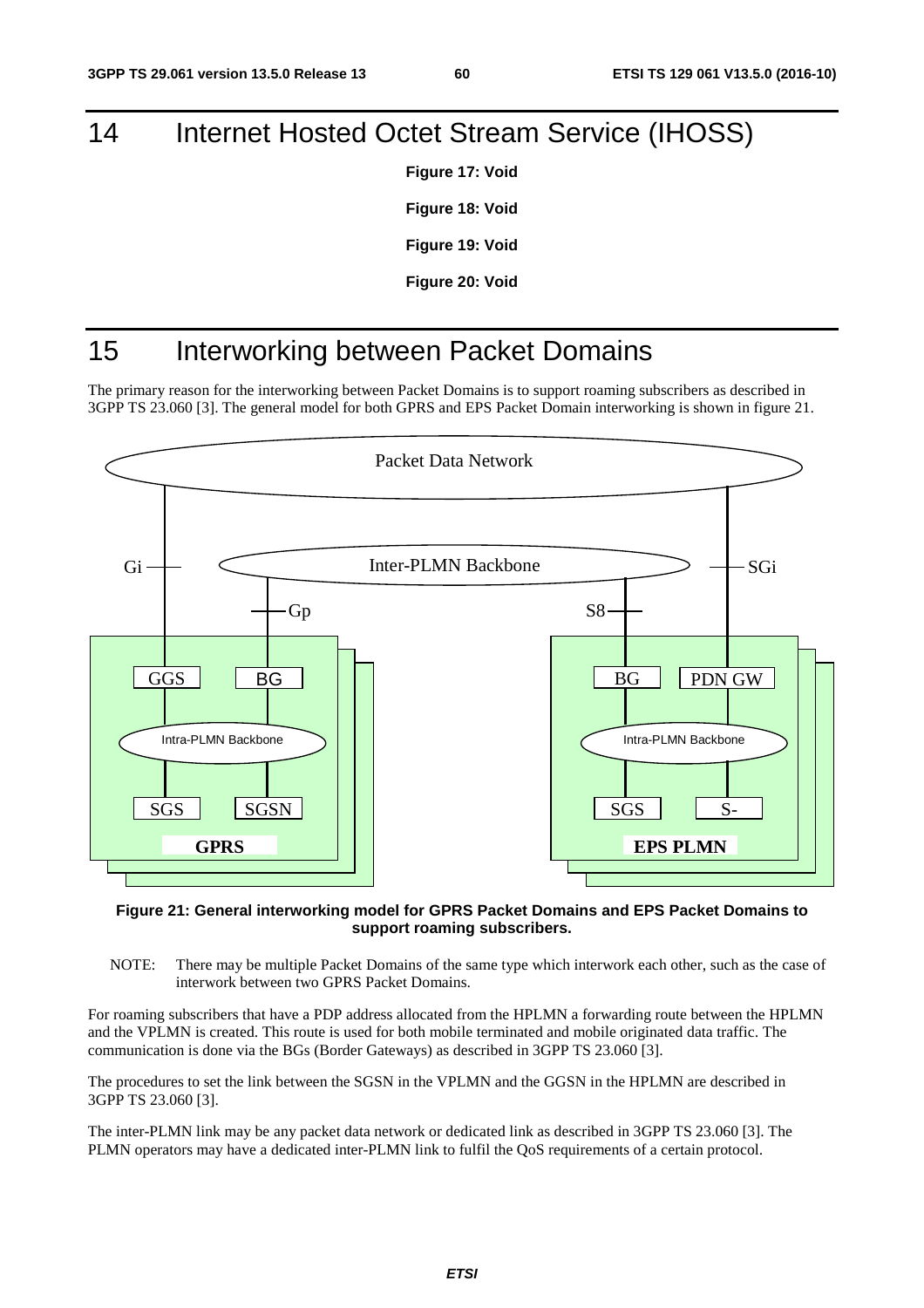In the case of interworking between EPS Packet Domains, S8 reference point is the inter-PLMN interface, linking PDN GW of HPLMN and Serving GW of VPLMN. The procedure for setting the link is described in 3GPP TS 23.401 [77] and TS 23.402 [78].

# 15.1 Security Agreements

Each PLMN operator may support Ipsec (RFC 1825 [61]) and accompanying specifications for authentication (RFC 1826 [62]) and encryption (RFC 1827 [63]) as a basic set of security functionality in its border gateways. The PLMN operators may decide to use other security protocols based on bilateral agreements.

# 15.2 Routing protocol agreements

Each PLMN operator may support BGP (RFC 1771 [60]) as a basic set of routing functionality in its border gateways. The PLMN operators may decide to use other routing protocols based on bilateral agreements.

# 15.3 Charging agreements

Sharing the cost of the inter-PLMN link is subject to the agreement between the PLMN operators.

There may be a requirement to collect charging information in the Border Gateway (see figure 21) and this is down to the normal interconnect agreement between PLMN and PDN operators.

# 16 Usage of RADIUS on Gi/Sgi interface

A GGSN may, on a per APN basis, use RADIUS authentication to authenticate a user and RADIUS accounting to provide information to an AAA (Authentication, Authorization and Accounting) server.

# 16.1 RADIUS Authentication and Authorization

RADIUS Authentication and Authorization shall be used according to RFC 2865 [38], RFC 3162 [50] and RFC 4818 [97].

The RADIUS client function may reside in a GGSN/P-GW. When the GGSN receives a Create PDP Context request message or the P-GW receives an initial access request (e.g. Create Session Request) the RADIUS client function may send the authentication information to an authentication server, which is identified during the APN provisioning.

The authentication server checks that the user can be accepted. The response (when positive) may contain network information, such as an Ipv4 address and/or Ipv6 prefix for the user when the GGSN or P-GW is interworking with the AAA server.

The information delivered during the RADIUS authentication can be used to automatically correlate the users identity (the MSISDN or IMSI) to the Ipv4 address and/or Ipv6 prefix, if applicable, assigned/confirmed by the GGSN/P-GW or the authentication server respectively. The same procedure applies, in case of sending the authentication to a "proxy" authentication server.

RADIUS Authentication is only applicable to the primary PDP context. When the GGSN receives an Access-Accept message from the authentication server it shall complete the PDP context activation procedure. If Access-Reject or no response is received, the GGSN shall reject the PDP Context Activation attempt with a suitable cause code, e.g. User Authentication failed. The GGSN may also use the RADIUS re-authorization procedure for the purpose of Ipv4 address allocation to the MS for PDP type of Ipv4v6 after establishment of a PDN connection.

For EPS, RADIUS Authentication is applicable to the initial access request. When the P-GW receives an Access-Accept message from the authentication server it shall complete the initial access procedure. If Access-Reject or no response is received, the P-GW shall reject the initial access procedure with a suitable cause code. The P-GW may also use the RADIUS re-authorization procedure for the purpose of Ipv4 address allocation to the UE for PDN type of Ipv4v6 after establishment of a PDN connection. The use cases that may lead this procedure are:

- Deferred Ipv4 address allocation via DHCPv4 procedure after successful attach on 3GPP accesses.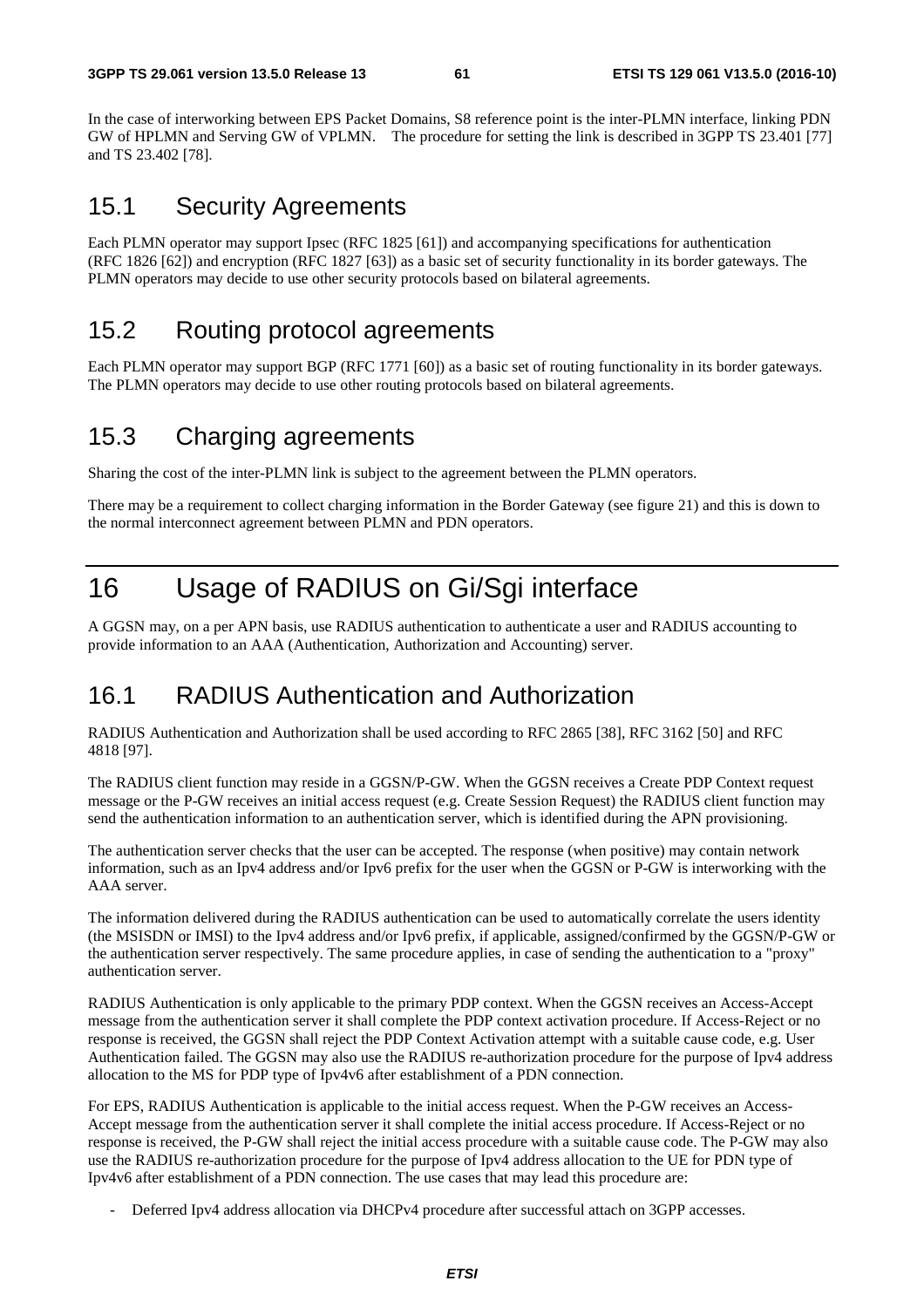- Deferred Ipv4 address allocation after successful attach in trusted non-3GPP IP access on S2a.
- Deferred Ipv4 home address allocation via DSMIPv6 Re-Registration procedure via S2c.

# 16.2 RADIUS Accounting

RADIUS Accounting shall be used according to RFC 2866 [39] , RFC 3162 [50] and RFC 4818 [97].

The RADIUS accounting client function may reside in a GGSN/P-GW. The RADIUS accounting client may send information to an accounting server, which is identified during the APN provisioning. The accounting server may store this information and use it to automatically identify the user. This information can be trusted because the Packet Domain network has authenticated the subscriber (i.e. SIM card and possibly other authentication methods).

The GGSN/P-GW may use the RADIUS Accounting-Request Start and Stop messages during IP-CAN bearer (e.g. primary and secondary PDP context, default and dedicated bearer) activations and deactivations procedures, respectively. For EPC based Packet domain, if the P-GW is not aware of the IP-CAN bearers, e.g. in case of PMIPbased S5/S8, the P-GW may use the RADIUS Accounting-Request Start and Stop messages per IP-CAN session as it would be one IP-CAN bearer.

The use of Accounting-Request STOP and in addition the Accounting ON and Accounting OFF messages may be used to ensure that information stored in the accounting server is synchronised with the GGSN/P-GW information.

If the AAA server is used for Ipv4 address and/or Ipv6 prefix assignment, then, upon reception of a RADIUS Accounting-Request STOP message for all IP-CAN bearers associated to an IP-CAN session defined by APN and IMSI or MSISDN, the AAA server may make the associated Ipv4 address and/or Ipv6 prefix available for assignment.

For PDN/PDP type Ipv4v6 and deferred Ipv4 address allocation, when the Ipv4 address is allocated or re-allocated, the accounting session that was established for the Ipv6 prefix allocation shall be used to inform the accounting server about the allocated Ipv4 address by sending RADIUS Accounting-Request Interim-Update with Framed-IP-Address attribute and its value field containing the allocated Ipv4 address. Similarly, the release of Ipv4 address shall be indicated to the accounting server by sending RADIUS Accounting-Request Interim-Update without the Framed-IP-Address attribute.

In order to avoid race conditions, the GGSN/P-GW shall include a 3GPP Vendor-Specific sub-attribute "Session Stop indicator" when it sends the Accounting-Request STOP for the last IP-CAN bearer of an IP-CAN session and the IP-CAN session is terminated (i.e. the Ipv4 address and/or Ipv6 prefix and any associated GTP tunnels or PMIP tunnel can be released). The AAA server shall not assume the IP-CAN session terminated until an Accounting-Request STOP with the Session Stop indicator is received.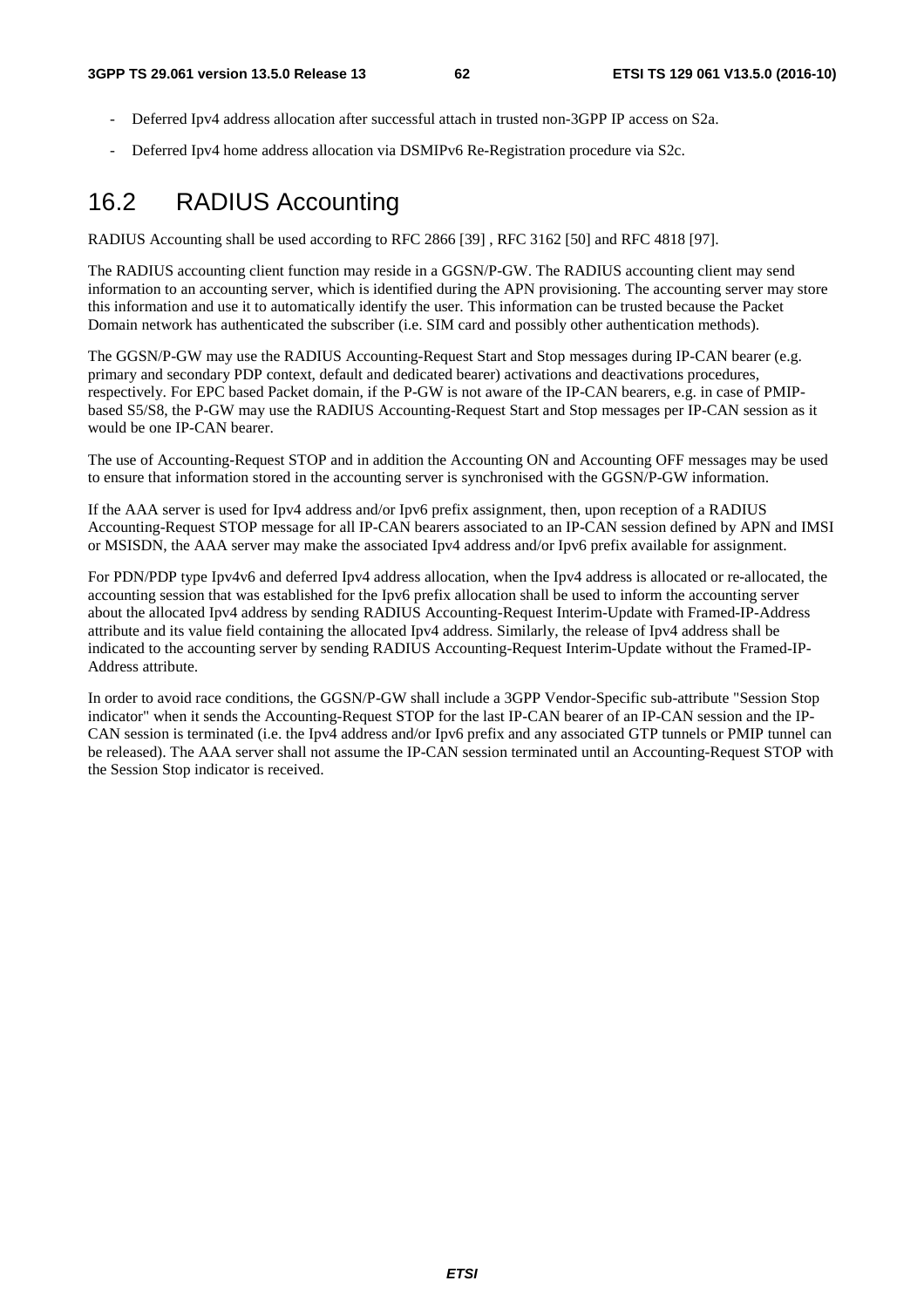## 16.3 Authentication and accounting message flows on Gi interface

### 16.3.1 IP PDP type

Figure 22 represents the RADIUS message flows between a GGSN and an Authentication, Authorization and Accounting (AAA) server.



- NOTE 1: If some external applications require RADIUS Accounting request (Start) information before they can process user packets, then the selected APN (GGSN) may be configured in such a way that the GGSN drops user data until the Accounting Response (START) is received from the AAA server. The GGSN may wait for the Accounting Response (START) before sending the CreatePDPContextResponse. The GGSN may reject the PDP context if the Accounting Response (START) is not received.
- NOTE 2: Separate accounting and authentication servers may be used.
- NOTE 3: The Access-Request message shall be used for primary PDP context only.
- NOTE 4: The Accounting-Request (Start) message may be sent at a later stage, e.g. after Ipv6 address has been assigned and PDP Context updated, in case of IP address allocation via DHCPv4 after successful PDP context activation signalling.

#### **Figure 22: RADIUS message flow for PDP type IP (successful user authentication case)**

When a GGSN receives a Create PDP Context Request message for a given APN, the GGSN may (depending on the configuration for this APN) send a RADIUS Access-Request to an AAA server. The AAA server authenticates and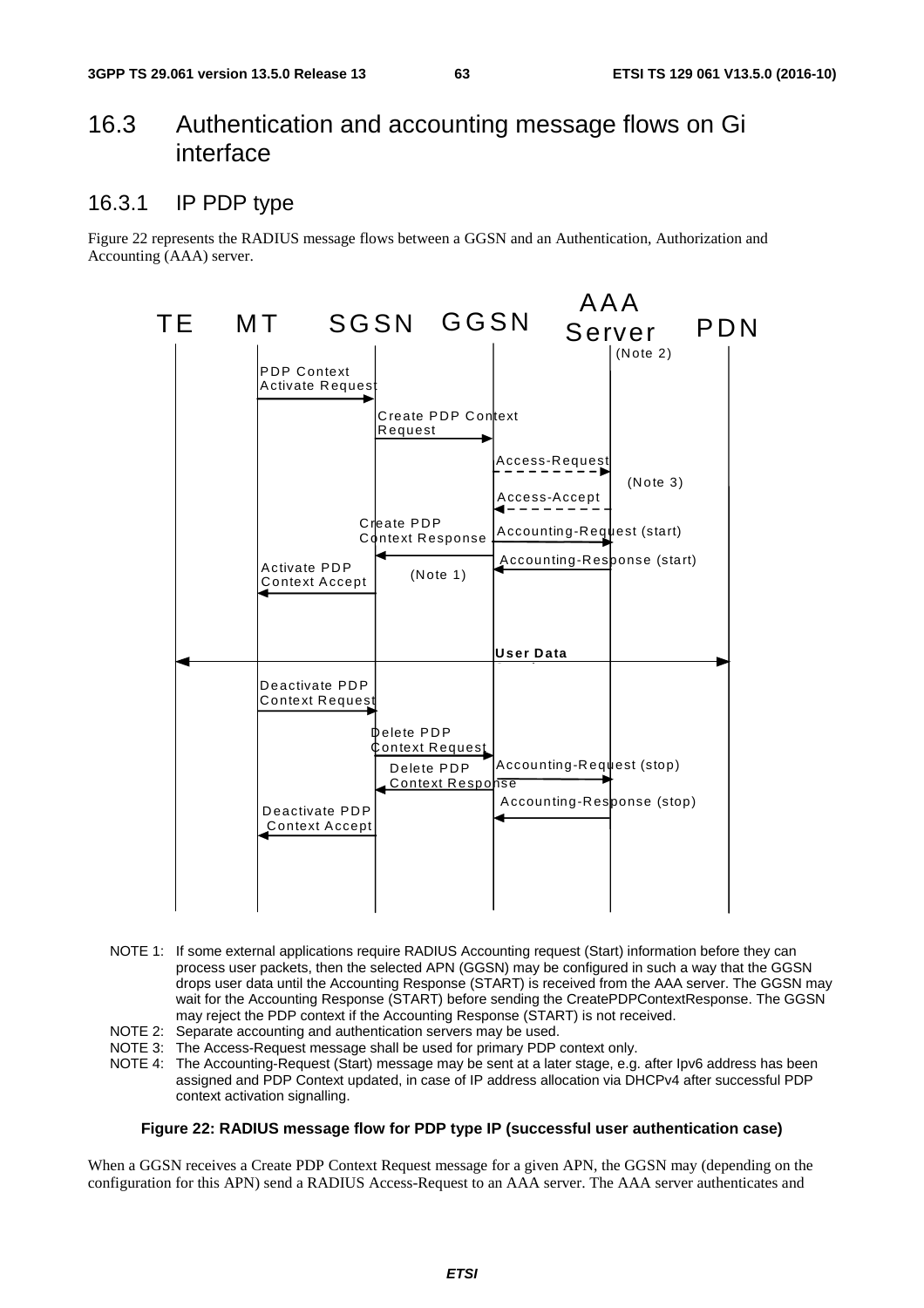authorizes the user. If RADIUS is also responsible for Ipv4 address and/or Ipv6 prefix allocation the AAA server shall return the allocated Ipv4 address and/or Ipv6 prefix in the Access-Accept message.

When PDP type is Ipv4v6 and deferred Ipv4 addressing via Ipv4 address pool in the AAA server is used, the GGSN may intiate RADIUS re-authorization procedures after successful initial attach for the purpose of Ipv4 address allocation or to renew the lease for a previously allocated Ipv4 address. In this case, the GGSN shall set the Service-Type attribute to "Authorize Only" and the 3GPP-Allocate-IP-Type subattribute to the type of IP address to be allocated in the Access-Request message sent to the AAA server. See subclause 16.4.7.2 for the conditions to use 3GPP-Allocate-IP-Type sub-attribute in Access-Request messages. If the GGSN is using DHCPv4 signalling towards the MS and the RADIUS server includes the Session-Timeout attribute in the Access-Accept, the GGSN may use the Session-Timeout value as the DHCPv4 lease time. The GGSN shall not set the DHCPv4 lease time value higher than the Session-Timeout value. The GGSN may renew the DHCP lease to the MS without re-authorization towards the AAA server providing that the new lease expiry is no later than the Session-Timeout timer expiry. If the GGSN wishes to extend the lease time beyond the current Session-Timeout expiry, it shall initiate a new AAA re-authorization.

Even if the GGSN was not involved in user authentication (e.g. transparent network access mode), it may send a RADIUS Accounting-Request START message to an AAA server. This message contains parameters, e.g. the tuple which includes the user-id and Ipv4 address and/or Ipv6 prefix, to be used by application servers (e.g. WAP gateway) in order to identify the user. This message also indicates to the AAA server that the user session has started. The session is uniquely identified by the Acct-Session-Id that is composed of the Charging-Id and the GGSN-Address.

If some external applications require RADIUS Accounting request (Start) information before they can process user packets, then the selected APN (GGSN) may be configured in such a way that the GGSN drops user data until the Accounting Response (START) is received from the AAA server. The GGSN may wait for the Accounting Response (START) before sending the CreatePDPContextResponse. The GGSN may reject the PDP context if the Accounting Response (START) is not received. The authentication and accounting servers may be separately configured for each APN.

For PDP type Ipv4, at Ipv4 address allocation via DHCP4 signalling between the TE and the PDN, no Ipv4 address is available at PDP context activation. In that case the GGSN may wait to send the Accounting-Request START message until the TE receives its Ipv4 address in a DHCPACK.

For PDP type Ipv4v6 and deferred Ipv4 addressing, when the Ipv4 address is allocated or re-allocated, the accounting session that was established for the Ipv6 prefix allocation shall be used to inform the accounting server about the allocated Ipv4 address by sending RADIUS Accounting-Request Interim-Update with the Framed-IP-Address attribute and its value field containing the allocated Ipv4 address.

When the GGSN receives a Delete PDP Context Request message and providing a RADIUS Accounting-Request START message was sent previously, the GGSN shall send a RADIUS Accounting-Request STOP message to the AAA server, which indicates the termination of this particular user session. The GGSN shall immediately send a Delete PDP context response, without waiting for an Accounting-Response STOP message from the AAA server.

The AAA server shall deallocate the Ipv4 address and/or Ipv6 prefix (if any) initially allocated to the subscriber, if there is no session for the subscriber.

For PDP type Ipv4v6 and deferred Ipv4 addressing, when the GGSN receives a message from the MS or the network indicating the release of the Ipv4 address (e.g. receiving DHCPRELEASE) or decides to release the Ipv4 address on its own (e.g. due to DHCP lease timer expiry or GGSN assigned Ipv4 address), the GGSN shall inform the accounting server about the deallocation of the Ipv4 address by sending RADIUS Accounting-Request Interim-Update without the Framed-IP-Address attribute.

Accounting-Request ON and Accounting-Request OFF messages may be sent from the GGSN to the AAA server to ensure the correct synchronization of the session information in the GGSN and the AAA server.

The GGSN may send an Accounting-Request ON message to the AAA server to indicate that a restart has occurred. The AAA server may then release the associated resources.

Prior to a scheduled restart, the GGSN may send Accounting-Request OFF message to the AAA server. The AAA server may then release the associated resources.

If an Access-Challenge is sent to the GGSN when an Access-Request message is pending and when IP PDP type is used, the GGSN shall silently discard the Access-Challenge message and it shall treat an Access-Challenge as though it had received an Access-Reject instead RFC 2865 [38].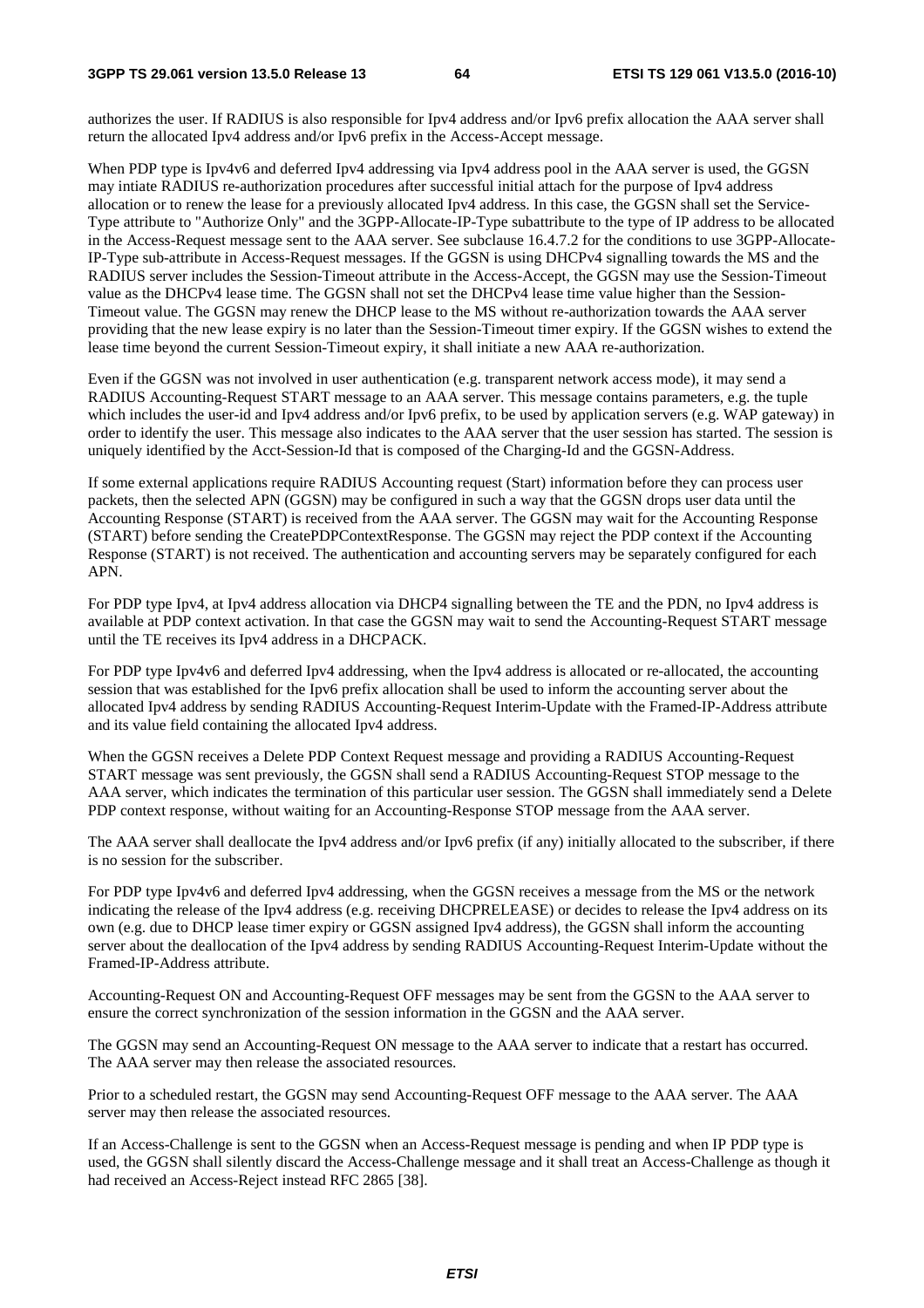### 16.3.2 PPP PDP type

Figure 23 describes the RADIUS message flows between a GGSN and an Authentication, Authorization and Accounting (AAA) server for the case where PPP is terminated at the GGSN. The case where PPP is relayed to an LNS is beyond the scope of the present document.



- NOTE 1: Separate accounting and Authentication servers may be used.
- NOTE 2: Actual messages depend on the used authentication protocol (e.g. PAP, CHAP).
- NOTE 3: If some external applications require RADIUS Accounting request (Start) information before they can process user packets, then the selected APN (GGSN) may be configured in such a way that the GGSN drops user data until the Accounting Response (START) is received from the AAA server. The GGSN may delete the PDP context if the Accounting Response (START) is not received.
- NOTE 4: An LCP termination procedure may be performed. Either the MS or the GGSN may initiate the context deactivation.
- NOTE 5: The Access-Request message shall be used for primary PDP context only.
- NOTE 6: Network Initiated deactivation.
- NOTE 7: User Initiated deactivation.

#### **Figure 23: RADIUS message flow for PDP type PPP (successful user authentication case)**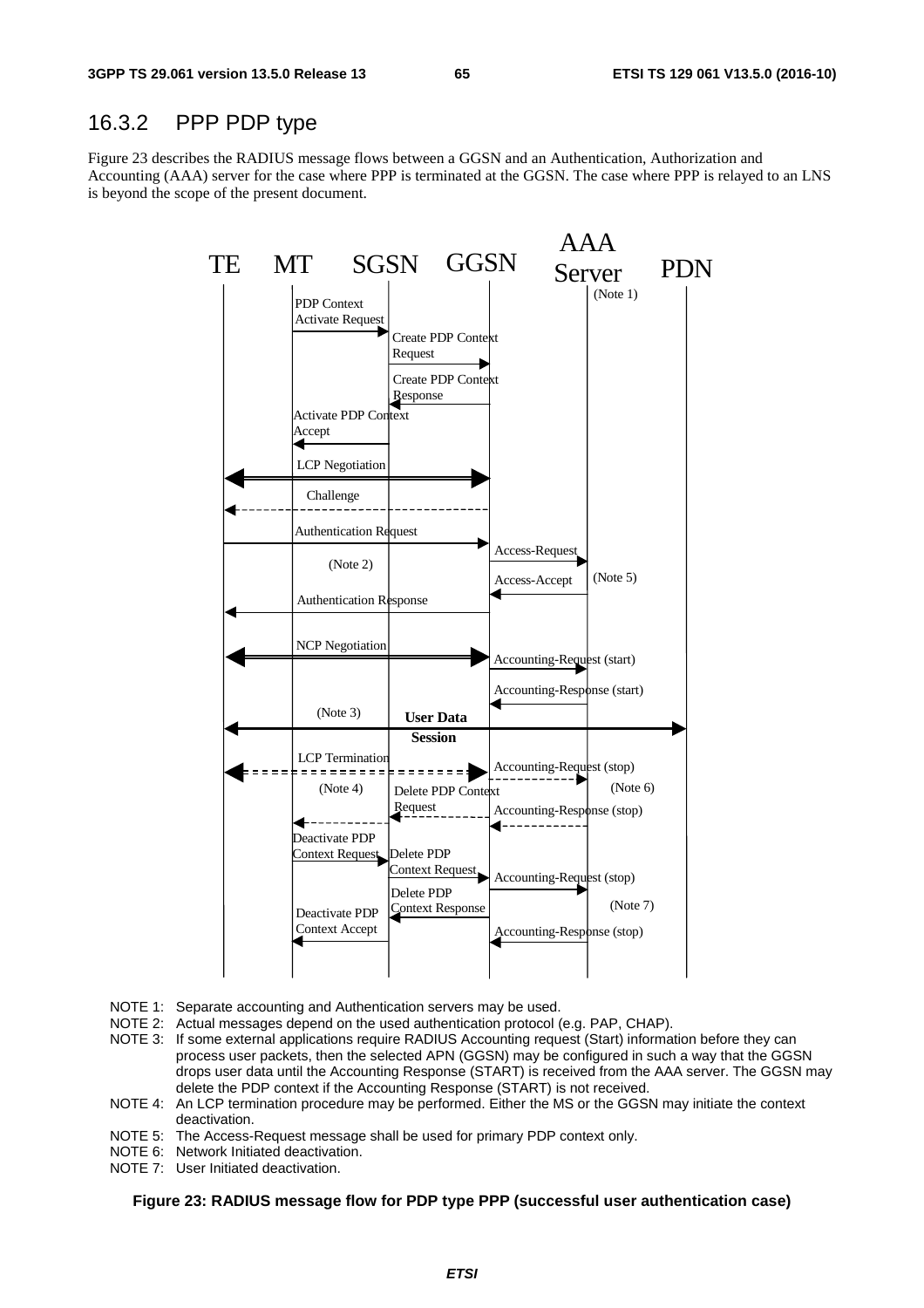When a GGSN receives a Create PDP Context Request message for a given APN, the GGSN shall immediately send a Create PDP context response back to the SGSN. After PPP link setup, the authentication phase may take place. During Authentication phase, the GGSN sends a RADIUS Access-Request to an AAA server. The AAA server authenticates and authorizes the user. If RADIUS is also responsible for IP address allocation the AAA server shall return the allocated IP address or Ipv6 prefix in the Access-Accept message (if the user was authenticated).

If the user is not authenticated, the GGSN shall send a Delete PDP context request to the SGSN.

Even if the GGSN was not involved in user authentication (e.g. for PPP no authentication may be selected), it may send a RADIUS Accounting-Request START message to an AAA server. This message contains parameters, e.g. a tuple which includes the user-id and IP address or Ipv6 prefix, to be used by application servers (e.g. WAP gateway) in order to identify the user. This message also indicates to the AAA server that the user session has started, and the QoS parameters associated to the session.

If some external applications require RADIUS Accounting request (Start) information before they can process user packets, then the selected APN (GGSN) may be configured in such a way that the GGSN drops user data until the Accounting Response (START) is received from the AAA server. The GGSN may delete the PDP context if the Accounting Response (START) is not received. The Authentication and Accounting servers may be separately configured for each APN.

When the GGSN receives a Delete PDP Context Request message and providing a RADIUS Accounting-Request START message was sent previously, the GGSN shall send a RADIUS Accounting-Request STOP message to the AAA server, which indicates the termination of this particular user session. The GGSN shall immediately send a Delete PDP context response, without waiting for an Accounting-Response STOP message from the AAA server.

The AAA server shall deallocate the IP address or Ipv6 prefix (if any) initially allocated to the subscriber.

Accounting-Request ON and Accounting-Request OFF messages may be sent from the GGSN to the AAA server to ensure the correct synchronization of the session information in the GGSN and the AAA server.

The GGSN may send an Accounting-Request ON message to the AAA server to indicate that a restart has occurred. The AAA server may then release the associated resources.

Prior to a scheduled restart, the GGSN may send Accounting-Request OFF message to the AAA server, the AAA server may then release the associated resources.

If an Access-Challenge is sent to the GGSN when using PPP PDP type, the GGSN shall handle it by PPP CHAP providing PPP CHAP was the selected Authentication protocol. If CHAP authentication was not selected, authentication shall fail RFC 2865 [38].

### 16.3.3 Accounting Update

During the life of a PDP context some information related to this PDP context may change (i.e. SGSN address if a Inter-SGSN RA update occurs). Upon reception of an UpdatePDPContextRequest from the SGSN, the GGSN may send an Accounting Request Interim-Update to the AAA server to update the necessary information related to this PDP context (see figure 24). Interim updates are also used when the Ipv4 address is allocated/released/re-allocated for deferred Ipv4 addressing for the PDP type Ipv4v6. If the GGSN receives an UpdatePDPContextRequest from the SGSN that specifically indicates a direct tunnel establishment or a direct tunnel teardown (switching the user plane tunnel end back to the SGSN), and only the GTP user plane address and/or the GTP-U TEID have changed, then the GGSN should not send the Accounting Request Interim-Update to the AAA server. In such cases, the GGSN need not wait for the RADIUS AccountingResponse from the AAA server message before sending the UpdatePDPContextResponse to the SGSN. The GGSN may delete the PDP context if the AccountingResponse is not received from the AAA.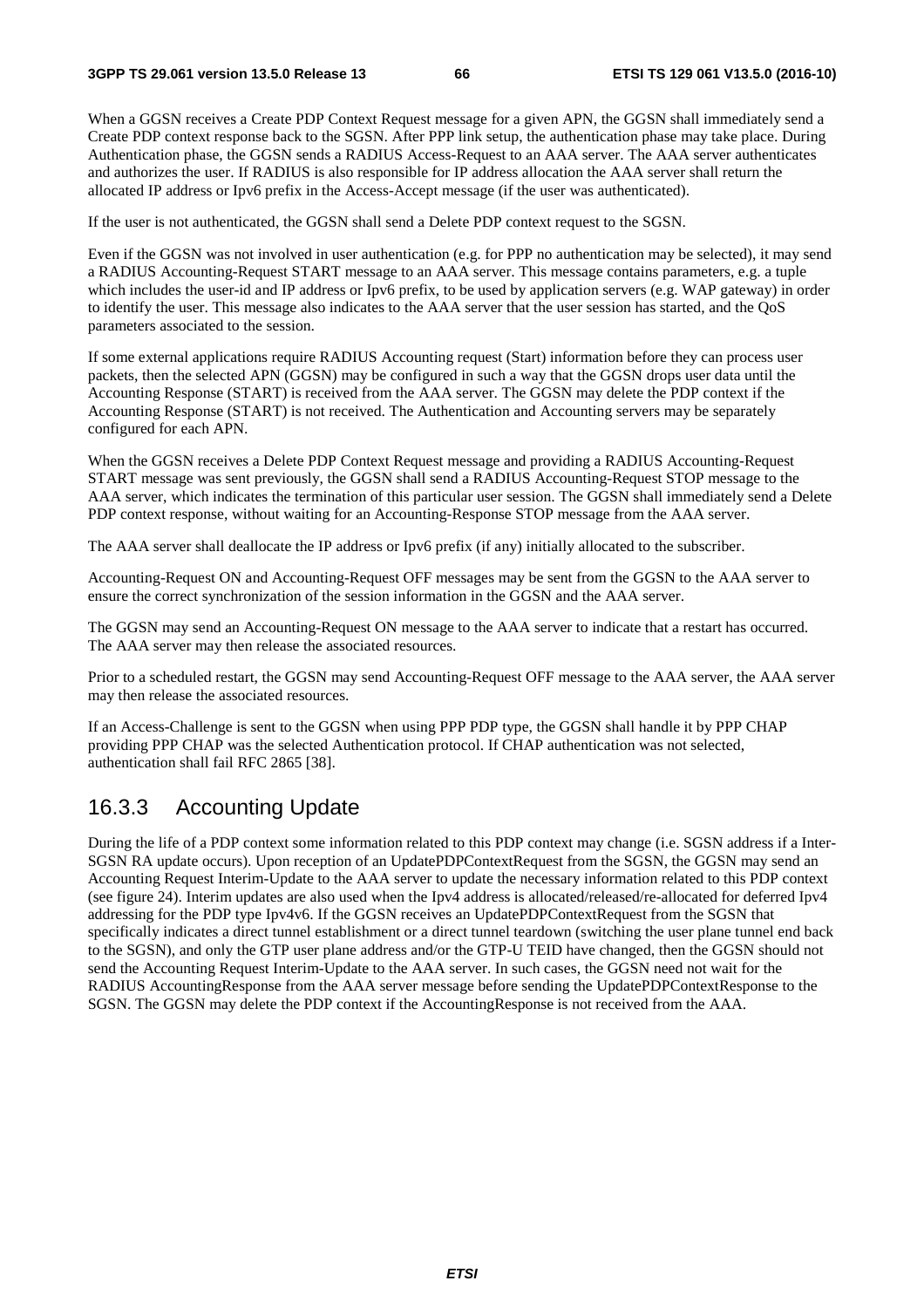

NOTE: As shown the GGSN need not wait for the RADIUS AccountingResponse from the AAA server message to send the UpdatePDPContextResponse to the SGSN. The GGSN may delete the PDP context if the AccountingResponse is not received from the AAA.

#### **Figure 24: RADIUS for PDP context Update**

### 16.3.4 AAA-Initiated PDP context termination

RADIUS is used as the protocol between the GGSN and an AAA server or proxy for applications (e.g. MMS) to deliver information related to GPRS user session. However some IP applications could need to interwork with the GGSN to terminate a particular PDP context. For this purpose, the AAA server or proxy may send a RADIUS Disconnect Request to the GGSN. As depicted in figure 25, the GGSN may react by deleting the corresponding PDP context or silently discard the Disconnect Request message. For more information on RADIUS Disconnect, see RFC 3576 [41]. If the GGSN deletes the corresponding PDP context, it need not wait for the DeletePDPContextResponse from the SGSN before sending the RADIUS DisconnectResponse to the AAA server.

The Teardown-Indicator in the RADIUS Disconnect Request message indicates to the GGSN that all PDP contexts for this particular user and sharing the same user session shall be deleted. The PDP contexts belong to the same IP-CAN session are identified by the Acct-Session-Id. The Charging-Id contained in the Acct-Session-Id can be of any PDP context of the user. The GGSN is able to find out all the related PDP contexts sharing the same user session once it has found the exact PDP context from the Acct-Session-Id. If a user has the same user IP address for different sets of PDP contexts towards different networks, only the PDP contexts linked to the one identified by the Acct-Session-Id shall be deleted.

Since the Charging-Id contained in the Acct-Session-Id is already sufficient to uniquely identify PDP context(s) for a user session on a GGSN, it has no impact if the user IP address is not known by the GGSN (e.g. in the case of transparent PPP IP-CAN sessions). In this case the user IP address in the Disconnect message should be set to zero (e.g. 0.0.0.0 for Ipv4).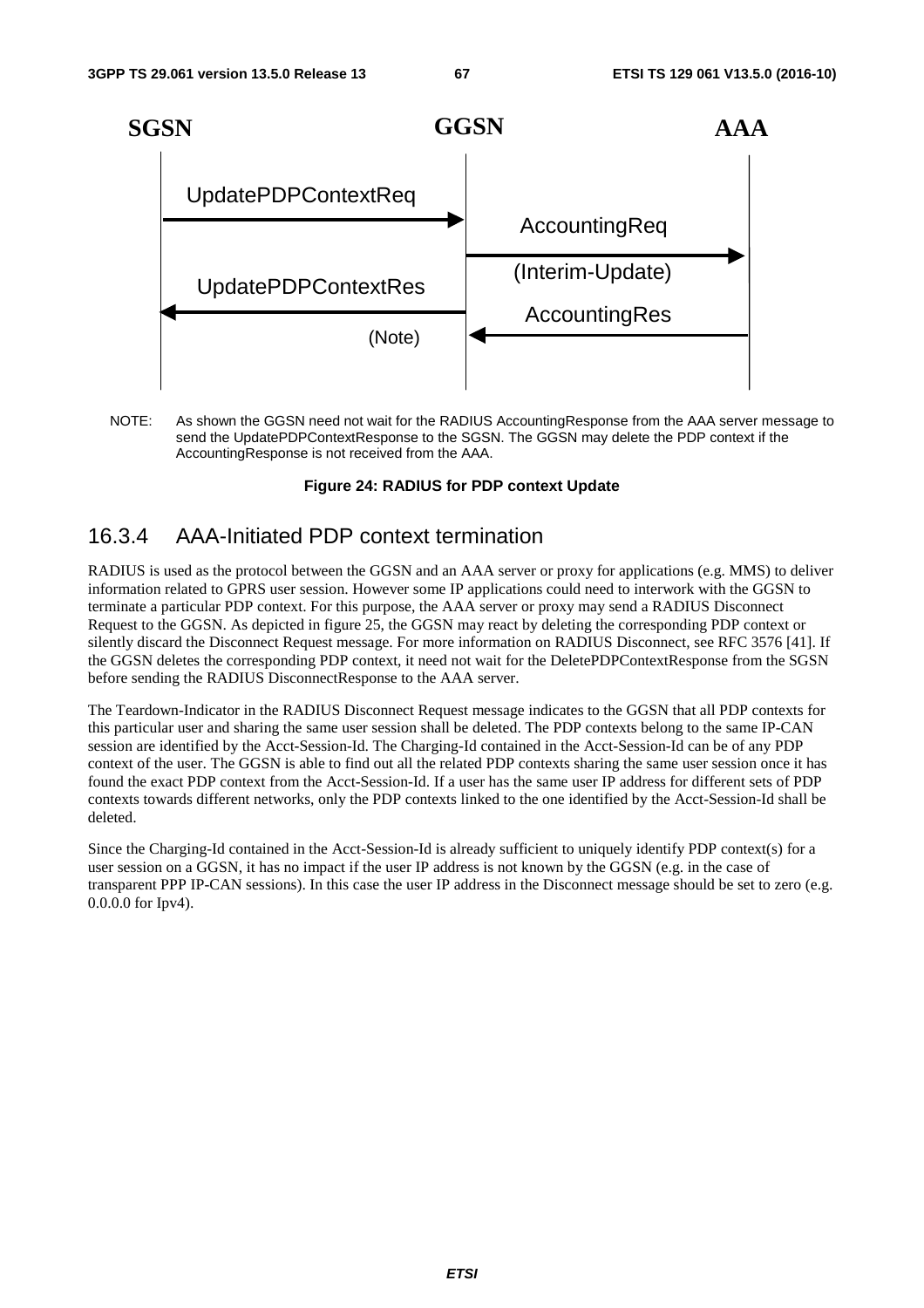

NOTE: As showed on figure 25, the GGSN need not wait for the DeletePDPContextResponse from the SGSN to send the RADIUS DisconnectResponse to the AAA server.

**Figure 25: PDP Context deletion with RADIUS** 

# 16.3a Authentication and accounting message flows on Sgi interface

# 16.3a.1 Authentication, Authorization and Accounting procedures

When a P-GW receives an initial access request (e.g. Create Session Request or Proxy Binding Update) message for a given APN, the P-GW may (depending on the configuration for this APN) send a RADIUS Access-Request to an AAA server. The AAA server authenticates and authorizes the user. If the RADIUS server is also responsible for Ipv4 address and/or Ipv6 prefix allocation, the AAA server shall return the allocated Ipv4 address and/or Ipv6 prefix in the Access-Accept message.

When PDN type is Ipv4v6 and deferred Ipv4 addressing via Ipv4 address pool in the AAA server is used, the P-GW may intiate RADIUS re-authorization procedures after successful initial attach for the purpose of Ipv4 address allocation or to renew the lease for a previously allocated Ipv4 address. In this case, the P-GW shall set the Service-Type attribute to "Authorize Only" and the 3GPP-Allocate-IP-Type subattribute to the type of IP address to be allocated in the Access-Request message sent to the AAA server. See subclause 16.4.7.2 for the conditions to use 3GPP-Allocate-IP-Type sub-attribute in Access-Request messages. If the P-GW is using DHCPv4 signalling towards the UE and the RADIUS server includes the Session-Timeout attribute in the Access-Accept, the P-GW may use the Session-Timeout value as the DHCPv4 lease time. The P-GW shall not set the DHCPv4 lease time value higher than the Session-Timeout value. The P-GW may renew the DHCP lease to the UE without re-authorization towards the AAA server providing that the new lease expiry is no later than the Session-Timeout timer expiry. If the P-GW wishes to extend the lease time beyond the current Session-Timeout expiry, it shall initiate a new AAA re-authorization.

Even if the P-GW was not involved in user authentication, it may send a RADIUS Accounting-Request (START) message to an AAA server. This message may contain parameters, e.g. the tuple which includes the user-id and Ipv4 address and/or Ipv6 prefix, to be used by application servers (e.g. WAP gateway) in order to identify the user. This message also indicates to the AAA server that the user session has started. The session is uniquely identified by the Acct-Session-Id that is composed of the Charging-Id and the PGW-Address.

If some external applications require RADIUS Accounting-Request (START) information before they can process user packets, then the selected APN (P-GW) may be configured in such a way that the P-GW drops user data until the Accounting-Response (START) is received from the AAA server. The P-GW may wait for the Accounting-Response (START) before sending the initial access response (e.g. Create Session Response or Proxy Binding Acknowledgement). The P-GW may reject the initial access request if the Accounting-Response (START) is not received. The authentication and accounting servers may be separately configured for each APN.

For PDN type Ipv4, at Ipv4 address allocation via DHCPv4 signalling between the UE and the PDN, no Ipv4 address is available at initial access. In that case the P-GW may wait to send the Accounting-Request (START) message until the UE receives its Ipv4 address in a DHCPACK.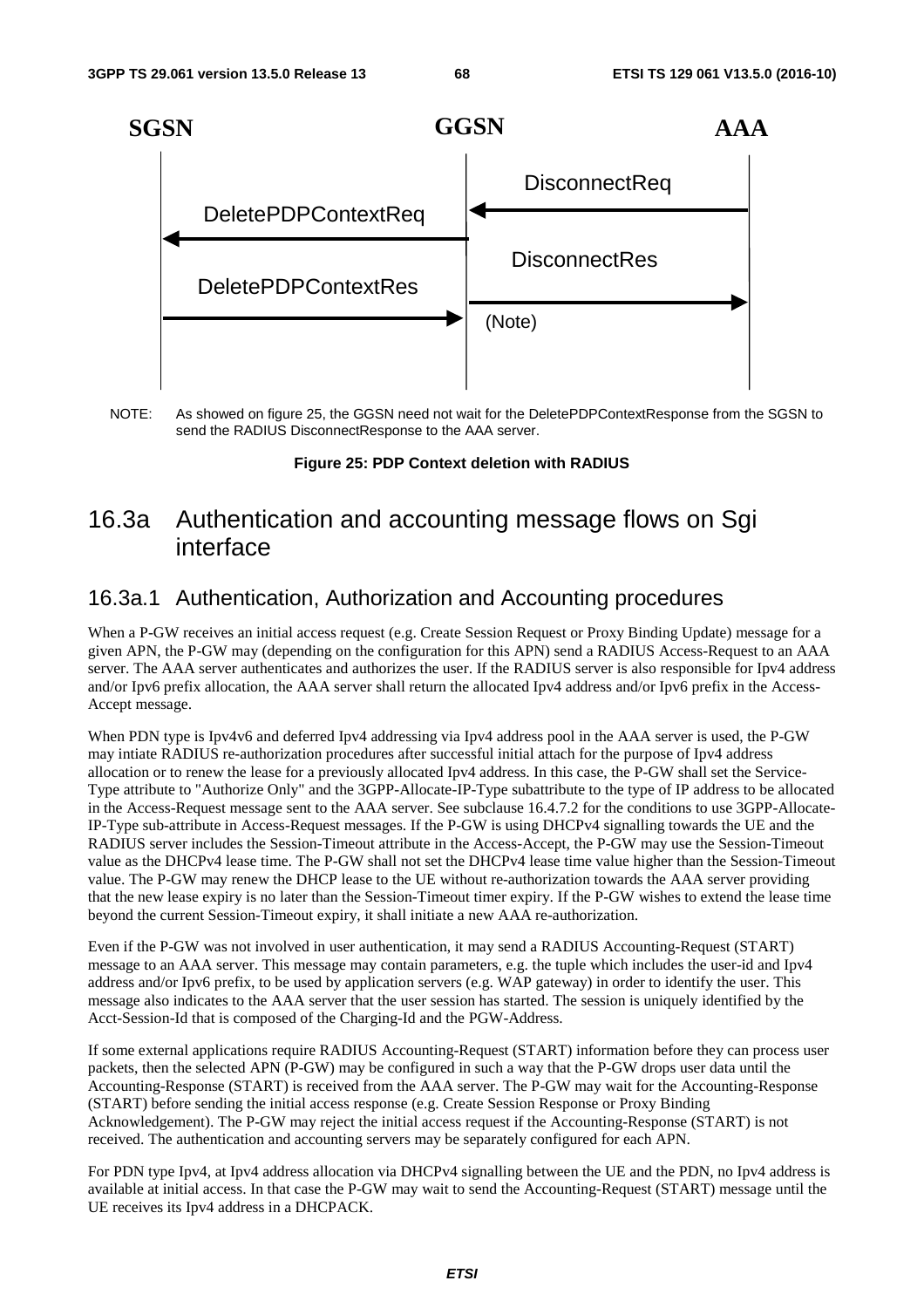For PDN type Ipv4v6 and deferred Ipv4 addressing, when the Ipv4 address is allocated or re-allocated, the accounting session that was established for the Ipv6 prefix allocation shall be used to inform the accounting server about the allocated Ipv4 address by sending RADIUS Accounting-Request Interim-Update with the Framed-IP-Address attribute and its value field containing the allocated Ipv4 address.

When the P-GW receives a message indicating a bearer deactivation request or PDN disconnection request or detach request (e.g. Delete Bearer Command or Proxy Binding Update with lifetime equal 0) and providing a RADIUS Accounting-Request (START) message was sent previously, the P-GW shall send a RADIUS Accounting-Request (STOP) message to the AAA server, which indicates the termination of this particular bearer or user session. The P-GW shall immediately send the corresponding response (e.g. Delete Bearer Request or Proxy Binding Ack with lifetime equal 0) to the peer node (e.g. S-GW) in the Packet Domain, without waiting for an Accounting-Response (STOP) message from the AAA server.

The AAA server shall deallocate the Ipv4 address and/or Ipv6 prefix initially allocated to the subscriber, if there is no session for the subscriber.

For PDN type Ipv4v6 and deferred Ipv4 addressing, when the P-GW receives a message from the UE or the network indicating the release of the Ipv4 address (e.g. receiving DHCPRELEASE) or decides to release the Ipv4 address on its own (e.g. due to DHCP lease timer expiry or P-GW assigned Ipv4 address), the P-GW shall inform the accounting server about the deallocation of the Ipv4 address by sending RADIUS Accounting-Request Interim-Update without the Framed-IP-Address attribute.

Accounting-Request (ON) and Accounting-Request (OFF) messages may be sent from the P-GW to the AAA server to ensure the correct synchronization of the session information in the P-GW and the AAA server.

The P-GW may send an Accounting-Request (ON) message to the AAA server to indicate that a restart has occurred. The AAA server may then release the associated resources.

Prior to a scheduled restart, the P-GW may send Accounting-Request (OFF) message to the AAA server. The AAA server may then release the associated resources.

If an Access-Challenge is sent to the P-GW when an Access-Request message is pending, the P-GW shall silently discard the Access-Challenge message and it shall treat an Access-Challenge as though it had received an Access-Reject instead RFC 2865 [38].

For example, figure 25a.1 represents the RADIUS message flows between a P-GW and an Authentication, Authorization and Accounting (AAA) server, which is applicable for GTP based S5/S8: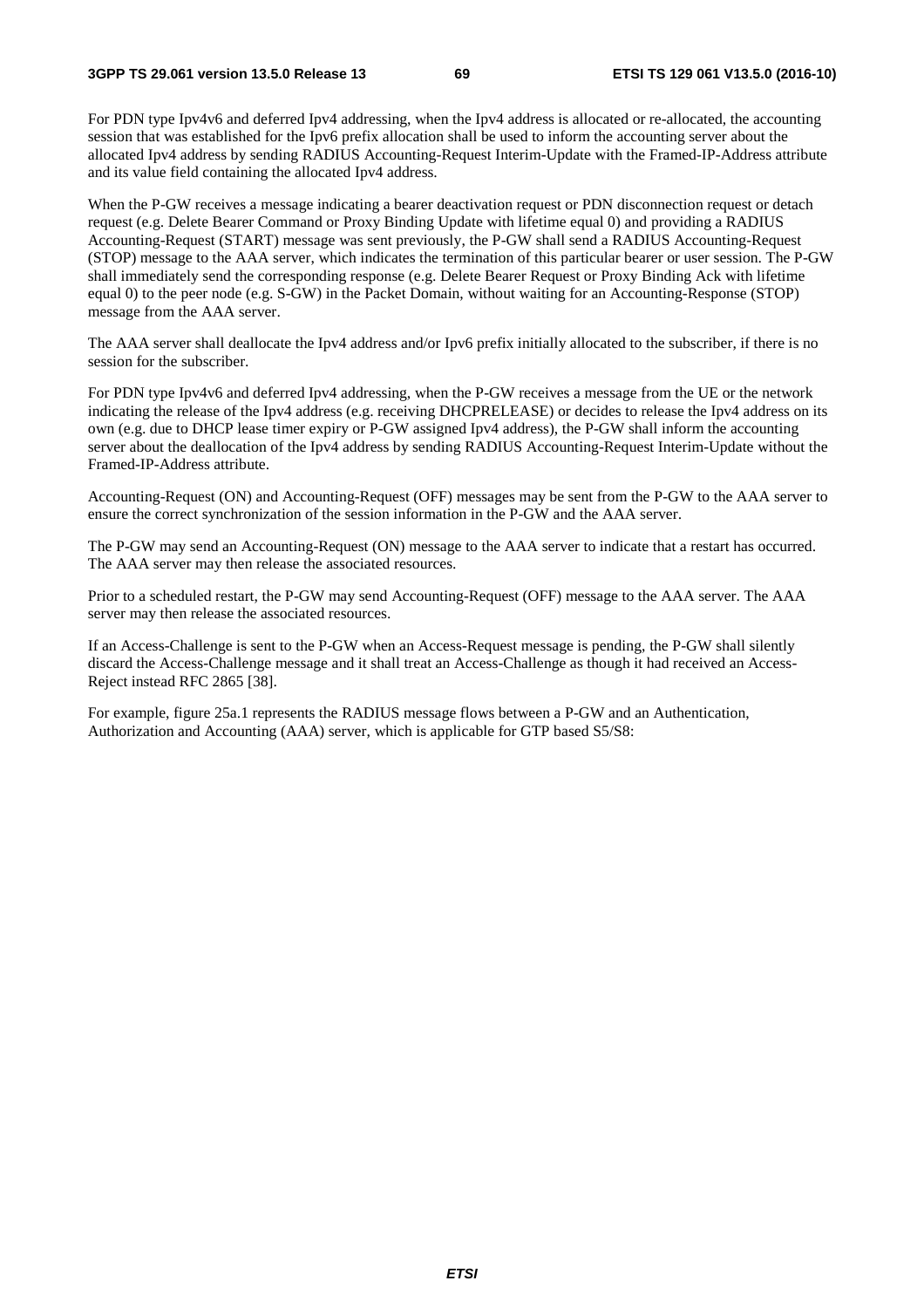

- NOTE 1: If some external applications require RADIUS Accounting request (Start) information before they can process user packets, then the selected APN (P-GW) may be configured in such a way that the P-GW drops user data until the Accounting Response (START) is received from the AAA server. The P-GW may wait for the Accounting Response (START) before sending the Create Session Response. The P-GW may reject the bearer if the Accounting Response (START) is not received.
- NOTE 2: Separate accounting and authentication servers may be used.

#### **Figure 25a.1: An example of RADIUS message flow on Sgi interface for GTP-based S5/S8 (successful user authentication case)**

### 16.3a.2 Accounting Update

During the life of an IP-CAN bearer some information related to this bearer may change. Upon occurrence of the following events, the P-GW may send RADIUS Accounting Request Interim-Update to the AAA server: RAT change, S-GW address change and QoS change. Interim updates are also used when the Ipv4 address is allocated/released/reallocated for deferred Ipv4 addressing for the PDN type Ipv4v6.

When the P-GW receives a signalling request (e.g. Modify Bearer Request in case of GTP-based S5/S8) that indicates the occurrence of one of these chargeable events, the P-GW may send an Accounting Request Interim-Update to the AAA server to update the necessary information related to this bearer. The P-GW need not wait for the RADIUS AccountingResponse message from the AAA server before sending the response for the triggering signalling message (e.g. Modify Bearer Response). The P-GW may delete the bearer if the AccountingResponse is not received from the AAA.

The P-GW may also send interim updates at the expiry of an operator configured time limit.

The following Figure 25a.2 is an example message flow to show the procedure of RADIUS accounting update, which applicable for GTP based S5/S8: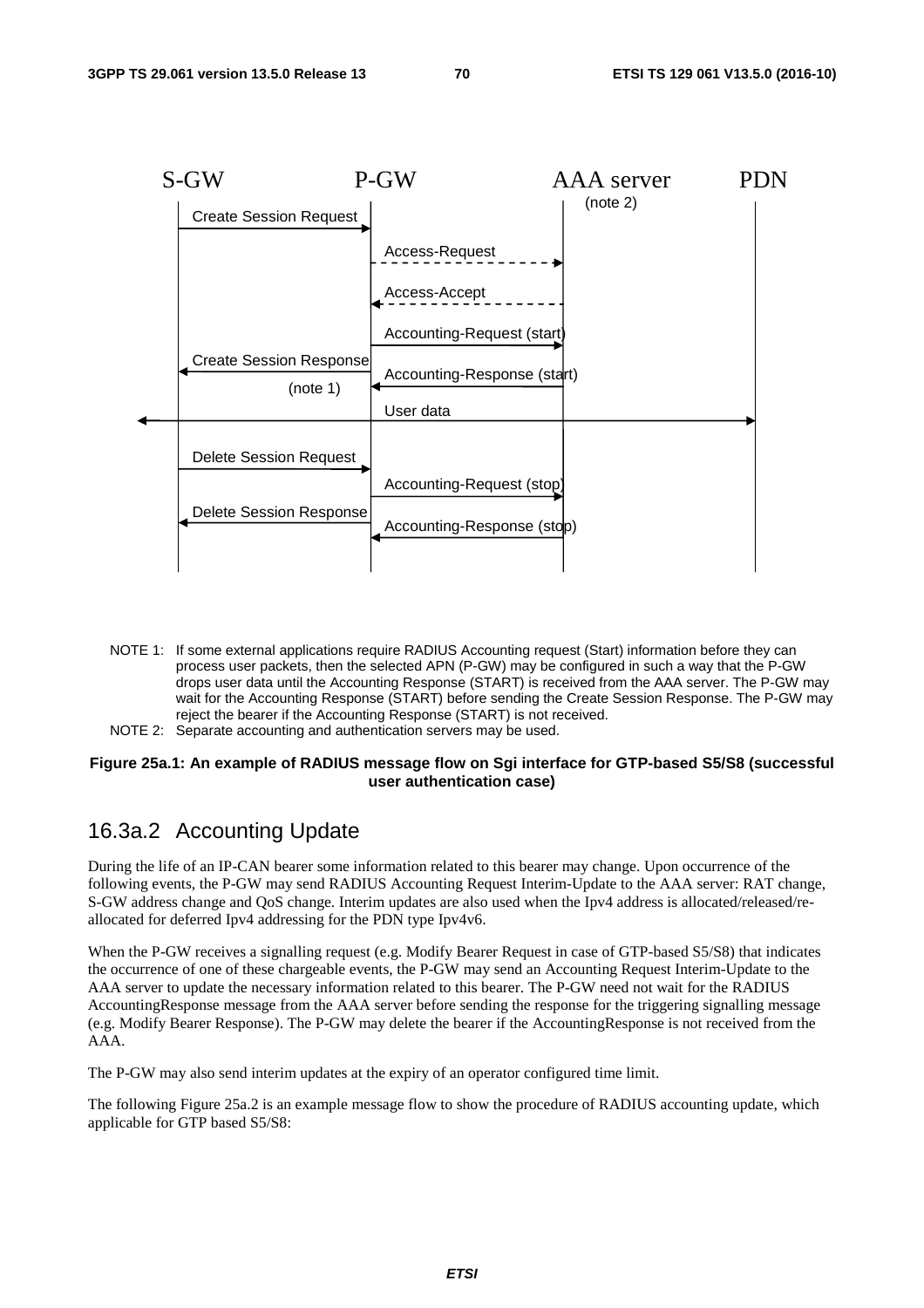

#### **Figure 25a.2: RADIUS accounting update for Modify Bearer Request**

### 16.3a.3 AAA-Initiated Bearer termination

RADIUS is used as the protocol between the P-GW and the AAA server or proxy for applications (e.g. MMS) to deliver information related to EPS user session. However some IP applications could need to interwork with the P-GW to release the corresponding resource (e.g. terminate a particular bearer or Resource Allocation Deactivation procedures as defined in TS 23.402 [78]). For this purpose, the AAA server or proxy may send a RADIUS Disconnect Request to the P-GW. On receipt of the Disconnect-Request from the AAA server, the P-GW shall release the corresponding resources and reply with a Disconnect-ACK. If the P-GW is unable to release the corresponding resources, it shall reply to the AAA server with a Disconnect-NAK. For more information on RADIUS Disconnect, see IETF RFC 3576 [41]. If the P-GW deletes the corresponding bearer, it need not wait for the response from the S-GW or non-3GPP IP access or ePDG before sending the RADIUS DisconnectResponse to the AAA server.

The Teardown-Indicator in the RADIUS Disconnect Request message indicates to the P-GW that all IP-CAN bearers for this particular user and sharing the same user session shall be deleted. The IP-CAN bearers that belong to the same IP-CAN session are identified by the Acct-Session-Id. The Charging-Id contained in the Acct-Session-Id can be of any IP-CAN bearer of the user. The P-GW is able to find out all the related IP-CAN bearers sharing the same user session once it has found the exact IP-CAN bearer from the Acct-Session-Id. If a user has the same user IP address for different sets of IP-CAN bearers towards different networks, only the IP-CAN bearers linked to the one identified by the Acct-Session-Id shall be deleted. If the value of Teardown-Indicator is set to "0" or if TI is missing, and if the Acct-Session-Id identifies the default bearer, the P-GW shall tear-down all the IP-CAN bearers that share the same user session identified by the Acct-Session-Id.

The following Figure 25a.3 is an example message flow to show the procedure of RADIUS AAA-Initiated Bearer termination, which applicable for GTP based S5/S8: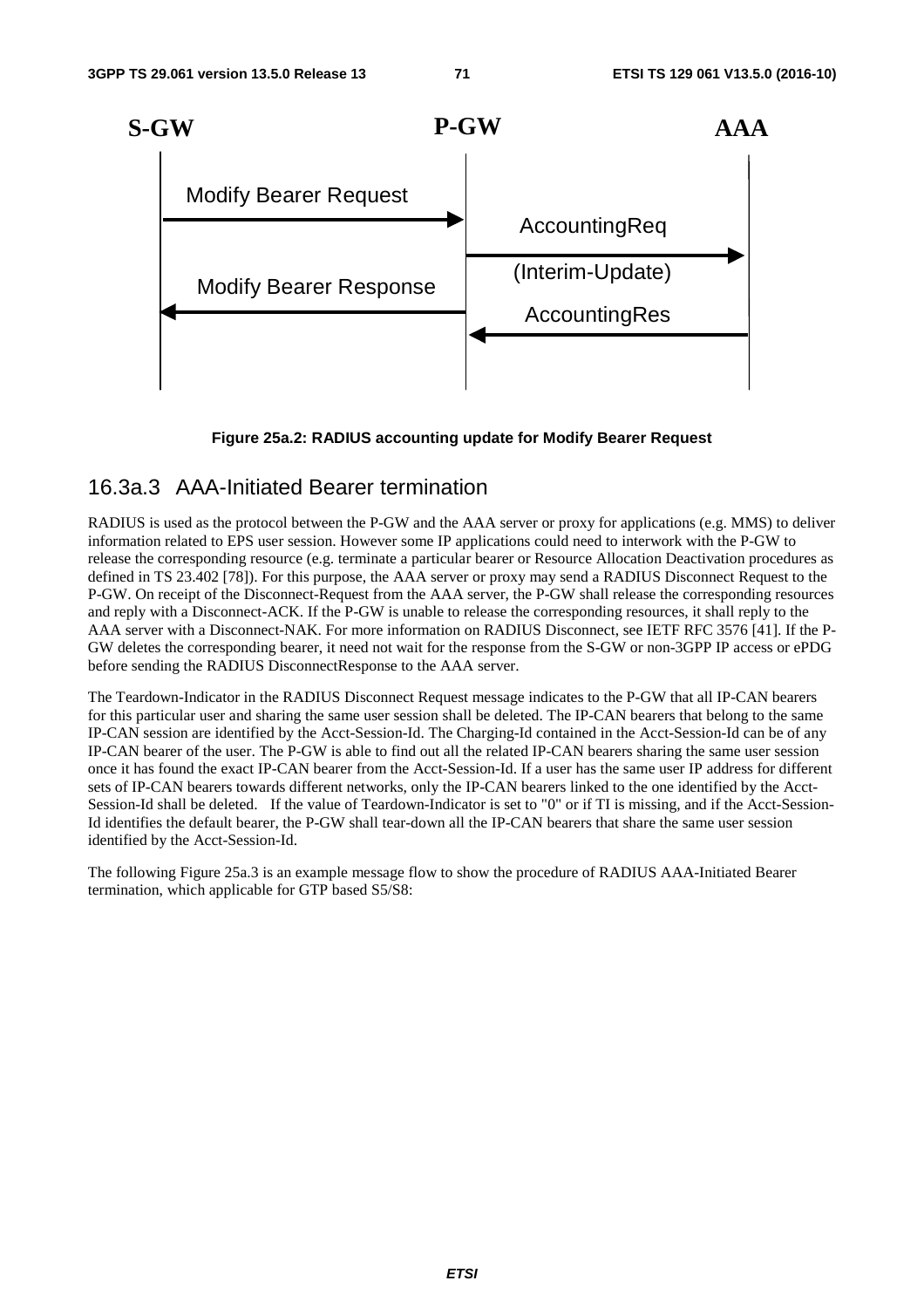

NOTE: As shown on figure 25a.3, the P-GW need not wait for the Delete Bearer Response from the S-GW to send the RADIUS DisconnectResponse to the AAA server.

#### **Figure 25a.3: AAA-initiated bearer termination with RADIUS**

# 16.4 List of RADIUS attributes

The following tables describe the actual content of the RADIUS messages exchanged between the GGSN/P-GW and the AAA server. Other RADIUS attributes may be used as defined in RADIUS RFC(s). Unless otherwise stated, when the encoding scheme of an attribute is specified as UTF-8 encoding, this shall be interpreted as UTF-8 hexadecimal encoding.

NOTE: Any digit is converted into UTF-8 character. For example, digit 5 is converted to UTF-8 character "5", which in hexadecimal representation has a value 0x35. Similarly, a hexadecimal digit F is converted to either UTF-8 character "F", which in hexadecimal representation has a value 0x46, or to UTF-8 character "f", which in hexadecimal representation has a value 0x66.

# 16.4.1 Access-Request message (sent from GGSN/P-GW to AAA server)

Table 1 describes the attributes of the Access-Request message.

| Attr#         | <b>Attribute Name</b> | <b>Description</b>                                                                                                                                                                                                                                                                                                                                                                                                                                                                                                   | <b>Content</b> | <b>Presence</b>       |
|---------------|-----------------------|----------------------------------------------------------------------------------------------------------------------------------------------------------------------------------------------------------------------------------------------------------------------------------------------------------------------------------------------------------------------------------------------------------------------------------------------------------------------------------------------------------------------|----------------|-----------------------|
|               |                       |                                                                                                                                                                                                                                                                                                                                                                                                                                                                                                                      |                | <b>Requirement</b>    |
|               | User-Name             | Username is provided to the GGSN/P-GW by the<br>user in Protocol Configuration Options (PCO) or<br>for the case of the P-GW when multiple<br>authentications are supported in the Additional<br>Protocol Configuration Options (APCO) received<br>during IP-CAN session establishment procedure.<br>If PPP PDP type is used, it is provided to the<br>GGSN by the user during PPP authentication<br>phase. If no username is available, a generic<br>username, configurable on a per APN basis, shall<br>be present. | String         | Mandatory             |
| $\mathcal{P}$ | User-Password         | User password is provided to the GGSN/P-GW by<br>the user in the PCO or for the case of the P-GW<br>when multiple authentications are supported in the<br>APCO received during IP-CAN session<br>establishment procedure if PAP is used. If PPP<br>PDP type is used, it is provided to the GGSN by<br>the user during PPP authentication phase. If no<br>password is available a generic password,<br>configurable on a per APN basis, shall be present.                                                             | String         | Conditional<br>Note 1 |
| 3             | CHAP-Password         | CHAP password is provided to the GGSN/P-GW                                                                                                                                                                                                                                                                                                                                                                                                                                                                           | String         | Conditional           |

#### **Table 1: The attributes of the Access-Request message**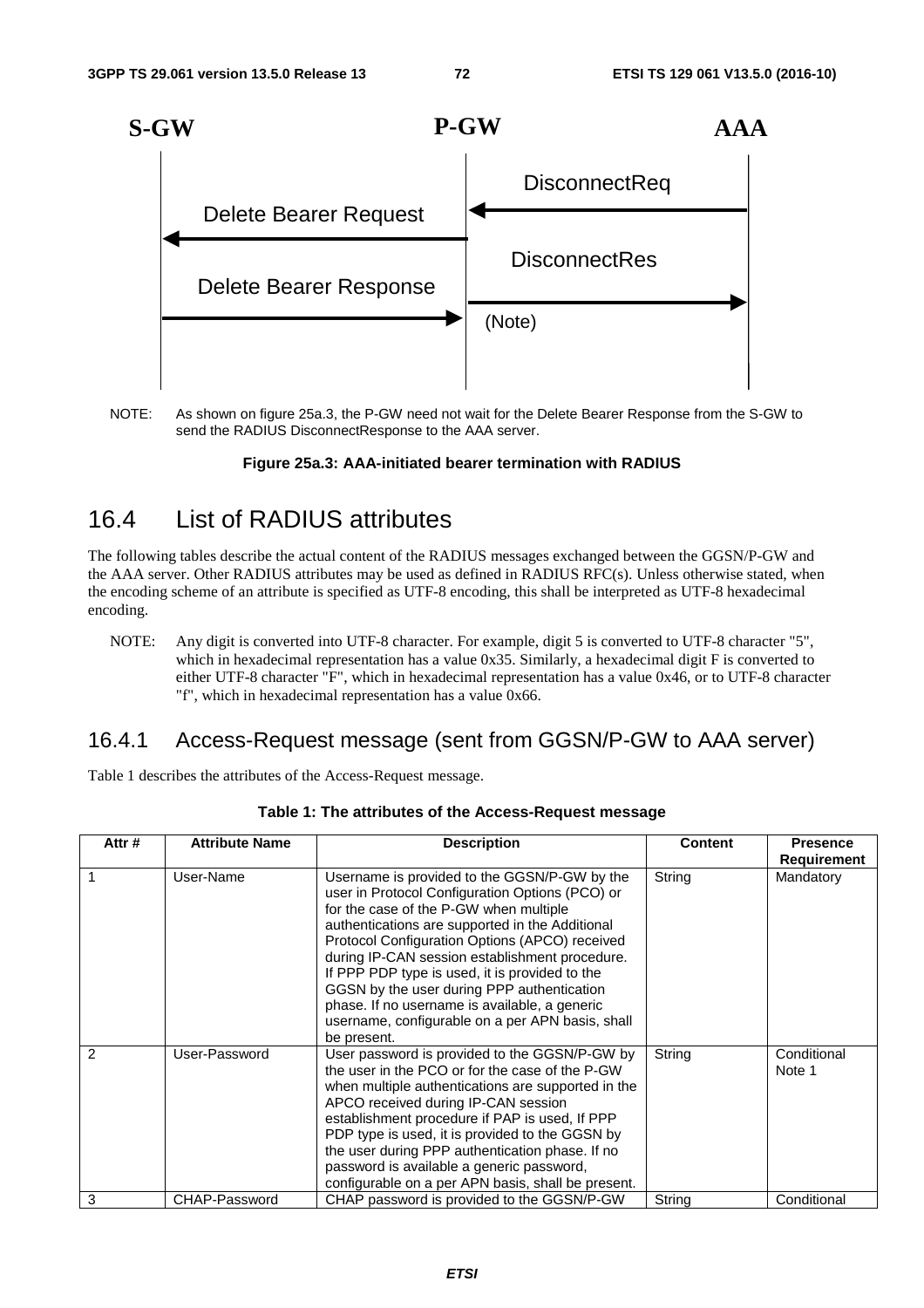| Attr#          | <b>Attribute Name</b>     | <b>Description</b>                                                                                                                                                                                                                                                                                                                    | <b>Content</b>                                                                                                                     | <b>Presence</b><br><b>Requirement</b>                                     |
|----------------|---------------------------|---------------------------------------------------------------------------------------------------------------------------------------------------------------------------------------------------------------------------------------------------------------------------------------------------------------------------------------|------------------------------------------------------------------------------------------------------------------------------------|---------------------------------------------------------------------------|
|                |                           | by the user in the PCO or for the case of the P-<br>GW when multiple authentications are supported<br>in the APCO received during IP-CAN session<br>establishment procedure, If PPP PDP type is<br>used, it is provided to the GGSN by the user<br>during PPP authentication phase.                                                   |                                                                                                                                    | Note 2                                                                    |
| $\overline{4}$ | NAS-IP-Address            | Ipv4 address of the GGSN/P-GW for<br>communication with the AAA server.                                                                                                                                                                                                                                                               | lpv4                                                                                                                               | Conditional<br>Note 3 and 7                                               |
| 95             | NAS-Ipv6-Address          | Ipv6 address of the GGSN/P-GW for<br>communication with the AAA server.                                                                                                                                                                                                                                                               | lpv6                                                                                                                               | Conditional<br>Note 3 and 7                                               |
| 32             | NAS-Identifier            | Hostname of the GGSN/P-GW for communication<br>with the AAA server.                                                                                                                                                                                                                                                                   | String                                                                                                                             | Conditional<br>Note 3                                                     |
| 6              | Service-Type              | Indicates the type of service for this user                                                                                                                                                                                                                                                                                           | 2 (Framed)<br>or<br>17 (Authorize<br>Only)<br>Note 9                                                                               | Optional                                                                  |
| $\overline{7}$ | Framed-Protocol           | Indicates the type of protocol for this user                                                                                                                                                                                                                                                                                          | 7 (GPRS PDP<br>Context)                                                                                                            | Optional<br>Note 8                                                        |
| 8              | Framed-IP-Address         | Ipv4 address allocated for this user                                                                                                                                                                                                                                                                                                  | lpv4                                                                                                                               | Conditional<br>Note 4                                                     |
| 9              | Framed-IP-Netmask         | Netmask for the user Ipv4 address                                                                                                                                                                                                                                                                                                     | lpv4                                                                                                                               | Conditional<br>Note 4                                                     |
| 97             | Framed-Ipv6-Prefix        | Ipv6 prefix allocated for this user                                                                                                                                                                                                                                                                                                   | lpv6                                                                                                                               | Conditional<br>Note 4                                                     |
| 123            | Delegated-Ipv6-<br>Prefix | Ipv6 prefix delegated to the user.                                                                                                                                                                                                                                                                                                    | lpv6                                                                                                                               | Conditional<br>Note 10                                                    |
| 96             | Framed-Interface-Id       | Ipv6 Interface Identifier provided by the GGSN/P-<br>GW to the UE at Initial Attach.                                                                                                                                                                                                                                                  | $64$ bits as per<br><b>IETF RFC</b><br>3162 [50]                                                                                   | <b>Optional Note</b><br>5                                                 |
| 30             | Called-Station-Id         | Identifier for the target network                                                                                                                                                                                                                                                                                                     | APN (UTF-8<br>encoded<br>characters)                                                                                               | Mandatory                                                                 |
| 31             | Calling-Station-Id        | This attribute is the identifier for the MS, and it<br>shall be configurable on a per APN basis.                                                                                                                                                                                                                                      | MSISDN in<br>international<br>format according<br>to 3GPP<br>TS 23.003 [40],<br>UTF-8 encoded<br>decimal<br>character. (Note<br>6) | Optional                                                                  |
| 60             | CHAP-Challenge            | CHAP Challenge is provided to the GGSN/P-GW<br>by the user in the PCO or for the case of the P-<br>GW when multiple authentications are supported<br>in the APCO received during the IP-CAN session<br>establishment procedure. If PPP PDP type is<br>used, it is provided to the GGSN by the user<br>durng PPP authentication phase. | String                                                                                                                             | Conditional<br>Note 2                                                     |
| 61             | NAS-Port-Type             | Port type for the GGSN/P-GW                                                                                                                                                                                                                                                                                                           | As per RFC<br>2865 [38]                                                                                                            | Optional                                                                  |
| 26/10415       | 3GPP Vendor-<br>Specific  | Sub-attributes according subclause 16.4.7                                                                                                                                                                                                                                                                                             | See subclause<br>16.4.7                                                                                                            | Optional<br>except sub-<br>attribute 3 and<br>27 which are<br>conditional |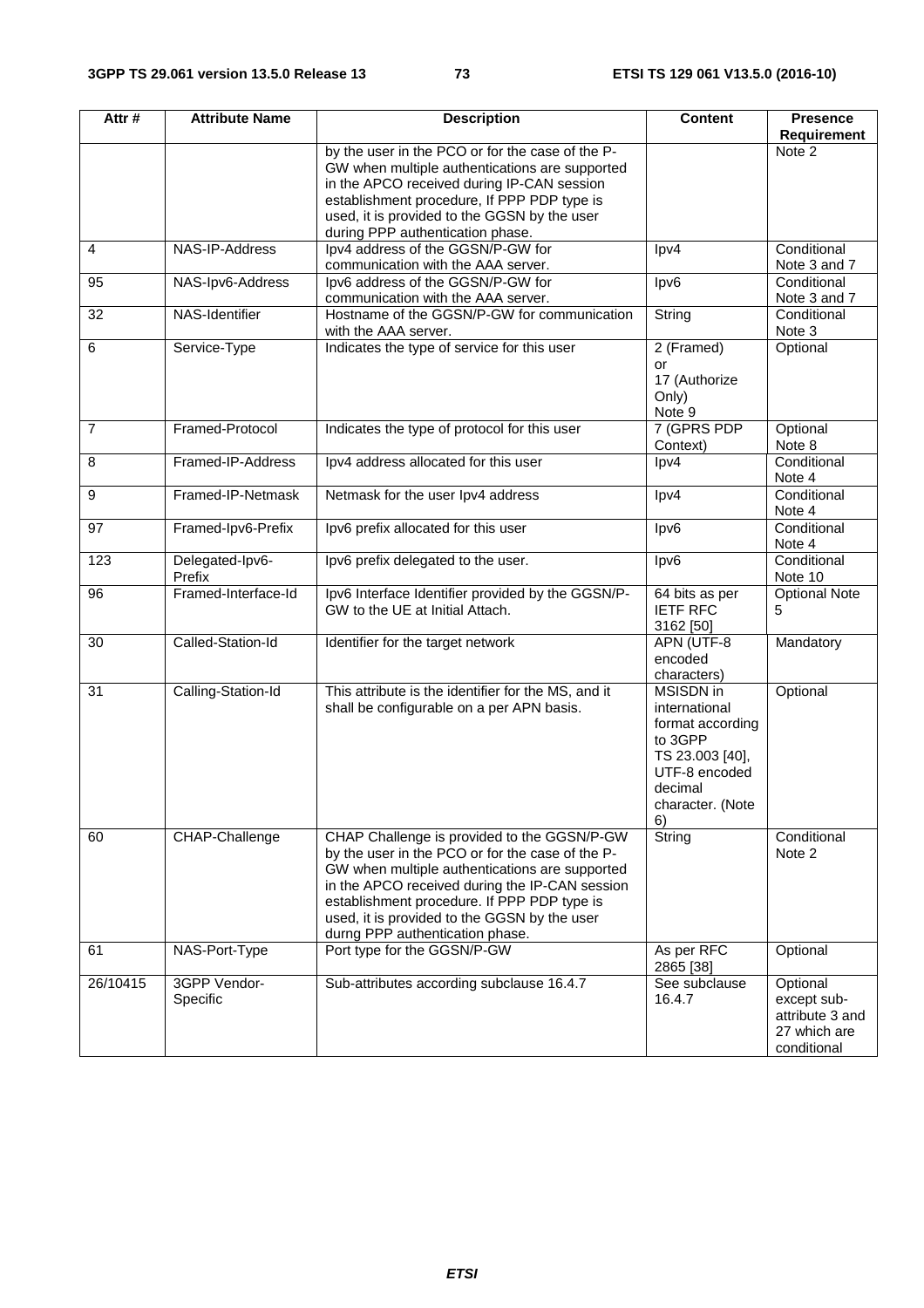| Attr#   | <b>Attribute Name</b>                                             | <b>Description</b>                                                                                                     | <b>Content</b> | <b>Presence</b>    |  |
|---------|-------------------------------------------------------------------|------------------------------------------------------------------------------------------------------------------------|----------------|--------------------|--|
|         |                                                                   |                                                                                                                        |                | <b>Requirement</b> |  |
|         | NOTE 1: Shall be present if PAP is used.                          |                                                                                                                        |                |                    |  |
|         | NOTE 2: Shall be present if CHAP is used.                         |                                                                                                                        |                |                    |  |
|         | NOTE 3: Either NAS-IP-Address or NAS-Identifier shall be present. |                                                                                                                        |                |                    |  |
| NOTE 4: |                                                                   | Ipv4 address and/or Ipv6 prefix attributes shall be present. The IP protocol version for end-user and network may      |                |                    |  |
|         | be different.                                                     |                                                                                                                        |                |                    |  |
|         |                                                                   | NOTE 5: As per subclause 9.2.1.1 of 3GPP TS 23.060 [3] and subclause 5.3.1.2.2 of 3GPP TS 23.401 [77] the UE shall use |                |                    |  |
|         |                                                                   | this interface identifier to configure its link-local address, however the UE can choose any interface identifier to   |                |                    |  |
|         |                                                                   | generate its lpv6 address(es) other than link-local without involving the network.                                     |                |                    |  |
|         |                                                                   | NOTE 6: There are no leading characters in front of the country code.                                                  |                |                    |  |
| NOTE 7: |                                                                   | Either lpv4 or lpv6 address attribute shall be present.                                                                |                |                    |  |
| NOTE 8: |                                                                   | Framed-Protocol value of 7 is used by both GGSN and P-GW when interworking with RADIUS AAA servers. When               |                |                    |  |
|         | used for P-GW, it represents the IP-CAN bearer.                   |                                                                                                                        |                |                    |  |
| NOTE 9: |                                                                   | Service-Type attribute value of "Authorize Only" (RFC 5176 [93]) is only applicable for P-GW/GGSN when deferred        |                |                    |  |
|         |                                                                   | Ipv4 addressing for a UE needs to be performed for PDN/PDP type Ipv4v6. In this use case, the Access Request at        |                |                    |  |
|         |                                                                   | UE"s initial access shall have Service-Type value "Framed", but the subsequent Access Request shall have               |                |                    |  |
|         |                                                                   | Service-Type value of "Authorize Only". In both Access-Request messages, the 3GPP-Allocate-IP-Type sub-                |                |                    |  |
|         |                                                                   | attribute shall be present. See subclause 16.4.7.2 for the typical uses cases how 3GPP-Allocate-IP-Type                |                |                    |  |
|         | subattribute is utilised in Access-Request messages.              |                                                                                                                        |                |                    |  |
|         |                                                                   | NOTE 10: Delegated Ipv6 prefix shall be present if the user was delegated an Ipv6 prefix from a local pool.            |                |                    |  |

# 16.4.2 Access-Accept (sent from AAA server to GGSN/P-GW)

Table 2 describes the attributes of the Access-Accept message. See RFC 2548 [51] for definition of MS specific attributes.

| Attr#          | <b>Attribute Name</b> | <b>Description</b>                                                                                                                                                                                                                        | <b>Content</b>                                    | <b>Presence</b><br>Requiremen |
|----------------|-----------------------|-------------------------------------------------------------------------------------------------------------------------------------------------------------------------------------------------------------------------------------------|---------------------------------------------------|-------------------------------|
| $\mathbf{1}$   | User-Name             | Username received in the Access-Request message or a<br>substitute username provided by the AAA server. If the<br>User-Name has been received in the Access-Accept<br>message, this user-name shall be used in preference to<br>the above | String                                            | Optional                      |
| 6              | Service-Type          | Indicates the type of service for this user                                                                                                                                                                                               | Framed                                            | Optional                      |
| $\overline{7}$ | Framed-Protocol       | Indicates the type of protocol for this user                                                                                                                                                                                              | 7 (GPRS<br><b>PDP</b><br>Context)                 | Optional<br>Note 4            |
| 8              | Framed-IP-Address     | Ipv4 address allocated for this user, if the AAA server is<br>used to allocate IP address.                                                                                                                                                | $\text{lpv4}$                                     | Conditional<br>Note 2         |
| 9              | Framed-IP-Netmask     | Netmask for the user Ipv4 address, if the AAA server is<br>used to allocate IP netmask.                                                                                                                                                   | lpv4                                              | Conditional<br>Note 2         |
| 97             | Framed-Ipv6-Prefix    | Ipv6 address prefix allocated for this user, if the AAA<br>server is used to allocate Ipv6 address prefixes.                                                                                                                              | lpv6                                              | Conditional<br>Note 2         |
| 123            | Delegated-Ipv6-Prefix | Ipv6 prefix delegated to the user.                                                                                                                                                                                                        | lpv6                                              | Conditional<br>Note 6         |
| 96             | Framed-Interface-Id   | Ipv6 Interface Identifier provided by the GGSN/P-GW to<br>the UE at Initial Attach.                                                                                                                                                       | 64 bits as<br>per IETF<br><b>RFC</b><br>3162 [50] | Optional<br>Note 7            |
| 100            | Framed-Ipv6-Pool      | Name of the Ipv6 prefix pool for the specific APN                                                                                                                                                                                         | String                                            | Optional<br>Note 2            |
| 12             | Framed-MTU            | Maximum Transmission Unit of the PDP PDUs, between<br>the MS and GGSN/P-GWs (Note 5)                                                                                                                                                      | String                                            | Optional                      |
| 25             | Class                 | Identifier to be used in all subsequent accounting<br>messages.                                                                                                                                                                           | String                                            | Optional<br>(Note 1)          |
| 27             | Session-Timeout       | Indicates the timeout value (in seconds) for the user<br>session                                                                                                                                                                          | 32 bit<br>unsigned<br>Integer                     | Optional                      |
| 28             | Idle-Timeout          | Indicates the timeout value (in seconds) for idle user<br>session                                                                                                                                                                         | 32 bit<br>unsigned<br>Integer                     | Optional                      |

### **Table 2: The attributes of the Access-Accept message**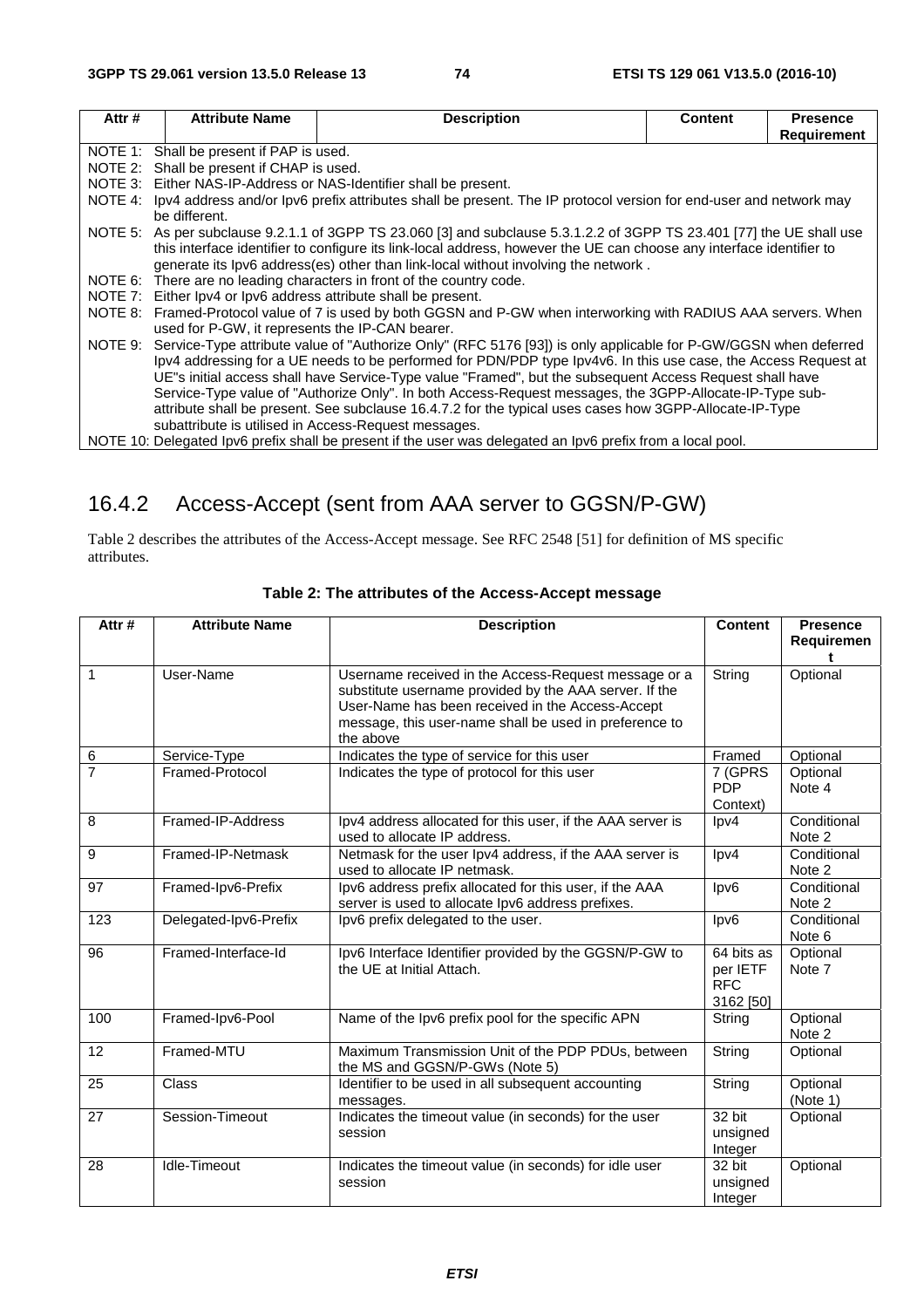| Attr#    | <b>Attribute Name</b>                                                            | <b>Description</b>                                                                                                   | <b>Content</b>  | <b>Presence</b> |  |
|----------|----------------------------------------------------------------------------------|----------------------------------------------------------------------------------------------------------------------|-----------------|-----------------|--|
|          |                                                                                  |                                                                                                                      |                 | Requiremen      |  |
| 26/311   | MS- Primary-DNS-Server                                                           | Contains the primary DNS server address for this APN                                                                 | $\text{lpv4}$   | Optional        |  |
|          |                                                                                  |                                                                                                                      |                 | Note 3          |  |
| 26/311   | MS-Secondary-DNS-                                                                | Contains the secondary DNS server address for this APN                                                               | $\text{lpv4}$   | Optional        |  |
|          | Server                                                                           |                                                                                                                      |                 | Note 3          |  |
| 26/311   | MS-Primary-NBNS-                                                                 | Contains the primary NetBIOS name server address for                                                                 | $\text{lpv4}$   | Optional        |  |
|          | Server                                                                           | this APN                                                                                                             |                 | Note 3          |  |
| 26/311   | MS-Secondary-NBNS-                                                               | Contains the secondary NetBIOS server address for this                                                               | $\text{lpv4}$   | Optional        |  |
|          | Server                                                                           | <b>APN</b>                                                                                                           |                 | Note 3          |  |
| 26/10415 | 3GPP-lpv6-DNS-Servers                                                            | List of Ipv6 addresses of DNS servers for this APN                                                                   | $\textsf{lpv6}$ | Optional        |  |
| /17      |                                                                                  |                                                                                                                      |                 | Note 3          |  |
| NOTE 1:  |                                                                                  | The presence of this attribute is conditional upon this attribute being received in the Access-Accept message        |                 |                 |  |
| NOTE 2:  |                                                                                  | lpv4 address and/or lpv6 prefix attributes shall be present. The IP protocol version for end-user and network may be |                 |                 |  |
|          | different.                                                                       |                                                                                                                      |                 |                 |  |
| NOTE 3:  |                                                                                  | Depending on IP address(es) allocated to the user, either or both lpv4 and lpv6 address attributes shall be present. |                 |                 |  |
| NOTE 4:  |                                                                                  | Framed-Protocol value of 7 is used by both GGSN and P-GW when interworking with RADIUS AAA servers. When             |                 |                 |  |
|          | used for P-GW, it represents the IP-CAN bearer.                                  |                                                                                                                      |                 |                 |  |
| NOTE 5:  |                                                                                  | In network deployments that have MTU size of 1500 octets in the transport network, providing a link MTU value of     |                 |                 |  |
|          |                                                                                  | 1358 octets to the MS as part of the IP configuration information from the network will prevent the IP layer         |                 |                 |  |
|          |                                                                                  | fragmentation within the transport network between the MS and the GGSN/P-GW. Link MTU considerations are             |                 |                 |  |
|          | discussed further in Annex C of 3GPP TS 23.060 [3].                              |                                                                                                                      |                 |                 |  |
| NOTE 6:  | Delegated Ipv6 prefix shall be present if the user was delegated an Ipv6 prefix. |                                                                                                                      |                 |                 |  |
| NOTE 7:  |                                                                                  | As per subclause 9.2.1.1 of 3GPP TS 23.060 [3] and subclause 5.3.1.2.2 of 3GPP TS 23.401 [77] the UE shall use       |                 |                 |  |
|          |                                                                                  | this interface identifier to configure its link-local address, however the UE can choose any interface identifier to |                 |                 |  |
|          |                                                                                  | generate its lpv6 address(es) other than link-local without involving the network.                                   |                 |                 |  |

# 16.4.3 Accounting-Request START (sent from GGSN/P-GW to AAA server)

Table 3 describes the attributes of the Accounting-Request START message.

# **Table 3: The attributes of the Accounting-Request START message**

| Attr#          | <b>Attribute Name</b> | <b>Description</b>                                                                                                                                                                                                                                                                                                                                                                                                                                                    | <b>Content</b>                                 | <b>Presence</b>              |
|----------------|-----------------------|-----------------------------------------------------------------------------------------------------------------------------------------------------------------------------------------------------------------------------------------------------------------------------------------------------------------------------------------------------------------------------------------------------------------------------------------------------------------------|------------------------------------------------|------------------------------|
|                |                       |                                                                                                                                                                                                                                                                                                                                                                                                                                                                       |                                                | Requirement                  |
| 1              | User-Name             | Username is provided to the GGSN/P-GW by the<br>user in received during IP-CAN session<br>establishment procedure. If PPP PDP type is<br>used, it is provided to the GGSN by the user<br>during PPP authentication phase. If no username<br>is available a generic username, configurable on<br>a per APN basis, shall be present. If the User-<br>Name has been received in the Access-Accept<br>message, this user-name shall be used in<br>preference to the above | String                                         | Optional                     |
| $\overline{4}$ | NAS-IP-Address        | GGSN/P-GW Ipv4 address for communication<br>with the AAA server.                                                                                                                                                                                                                                                                                                                                                                                                      | lpv4                                           | Conditional<br>Notes 1 and 7 |
| 95             | NAS-Ipv6-Address      | GGSN/P-GW Ipv6 address for communication<br>with the AAA server.                                                                                                                                                                                                                                                                                                                                                                                                      | lpv6                                           | Conditional<br>Notes 1 and 7 |
| 32             | NAS-Identifier        | Hostname of the GGSN/P-GW for communication<br>with the AAA server.                                                                                                                                                                                                                                                                                                                                                                                                   | String                                         | Conditional<br>Note 1        |
| 6              | Service-Type          | Indicates the type of service for this user                                                                                                                                                                                                                                                                                                                                                                                                                           | Framed                                         | Optional                     |
| $\overline{7}$ | Framed-Protocol       | Indicates the type of protocol for this user                                                                                                                                                                                                                                                                                                                                                                                                                          | 7 (GPRS PDP<br>Context)                        | Optional<br>Note 8           |
| 8              | Framed-IP-Address     | User Ipv4 address                                                                                                                                                                                                                                                                                                                                                                                                                                                     | $\text{lpv4}$                                  | Conditional<br>Note 3        |
| 97             | Framed-Ipv6-Prefix    | User Ipv6 Prefix                                                                                                                                                                                                                                                                                                                                                                                                                                                      | lpv <sub>6</sub>                               | Conditional<br>Note 3        |
| 123            | Delegated-Ipv6-Prefix | Delegates Ipv6 Prefix to the user                                                                                                                                                                                                                                                                                                                                                                                                                                     | lpv6                                           | Conditional<br>Note 9        |
| 96             | Framed-Interface-Id   | Ipv6 Interface Identifier provided by the GGSN/P-<br>GW to the UE at Initial Attach.                                                                                                                                                                                                                                                                                                                                                                                  | 64 bits as per<br><b>IETF RFC</b><br>3162 [50] | Optional<br>Note 4           |
| 25             | <b>Class</b>          | Received in the Access-Accept                                                                                                                                                                                                                                                                                                                                                                                                                                         | String                                         | Conditional                  |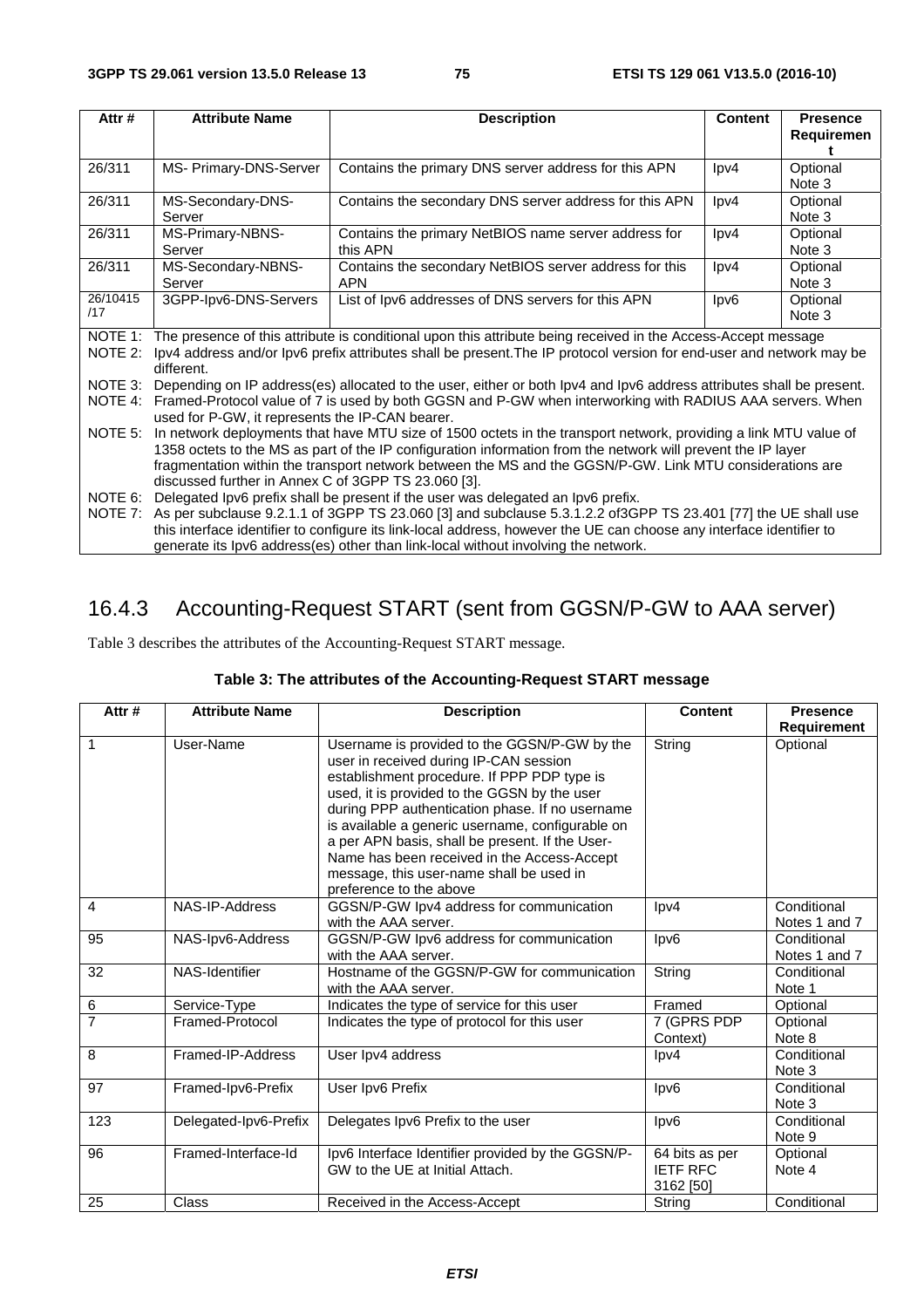| Attr#                                                                                                                                | <b>Attribute Name</b>                                                                                                        | <b>Description</b>                                                                                               | <b>Content</b>                   | <b>Presence</b> |  |  |
|--------------------------------------------------------------------------------------------------------------------------------------|------------------------------------------------------------------------------------------------------------------------------|------------------------------------------------------------------------------------------------------------------|----------------------------------|-----------------|--|--|
|                                                                                                                                      |                                                                                                                              |                                                                                                                  |                                  | Requirement     |  |  |
|                                                                                                                                      |                                                                                                                              |                                                                                                                  |                                  | (Note 2)        |  |  |
| 30                                                                                                                                   | Called-Station-Id                                                                                                            | Identifier for the target network                                                                                | APN (UTF-8                       | Mandatory       |  |  |
|                                                                                                                                      |                                                                                                                              |                                                                                                                  | encoded)                         |                 |  |  |
| 31                                                                                                                                   | Calling-Station-Id                                                                                                           | This attribute is the identifier for the MS, and it                                                              | <b>MSISDN</b> in                 | Optional        |  |  |
|                                                                                                                                      |                                                                                                                              | shall be configurable on a per APN basis.                                                                        | international                    |                 |  |  |
|                                                                                                                                      |                                                                                                                              |                                                                                                                  | format according                 |                 |  |  |
|                                                                                                                                      |                                                                                                                              |                                                                                                                  | to 3GPP                          |                 |  |  |
|                                                                                                                                      |                                                                                                                              |                                                                                                                  | TS 23.003 [40],<br>UTF-8 encoded |                 |  |  |
|                                                                                                                                      |                                                                                                                              |                                                                                                                  | decimal                          |                 |  |  |
|                                                                                                                                      |                                                                                                                              |                                                                                                                  | character. (Note                 |                 |  |  |
|                                                                                                                                      |                                                                                                                              |                                                                                                                  | 6)                               |                 |  |  |
| 40                                                                                                                                   | Acct-Status-Type                                                                                                             | Type of accounting message                                                                                       | <b>START</b>                     | Mandatory       |  |  |
| 41                                                                                                                                   | Acct-Delay-Time                                                                                                              | Indicates how many seconds the GGSN/P-GW                                                                         | 32 unsigned                      | Optional        |  |  |
|                                                                                                                                      |                                                                                                                              | has been trying to send this record for, and can                                                                 | integer                          |                 |  |  |
|                                                                                                                                      |                                                                                                                              | be subtracted from the time of arrival on the AAA                                                                |                                  |                 |  |  |
|                                                                                                                                      |                                                                                                                              | server to find the approximate time (in seconds)                                                                 |                                  |                 |  |  |
|                                                                                                                                      |                                                                                                                              | of the event generating this Accounting-Request.                                                                 |                                  |                 |  |  |
| 44                                                                                                                                   | Acct-Session-Id                                                                                                              | User session identifier.                                                                                         | <b>GGSN/P-GW IP</b>              | Mandatory       |  |  |
|                                                                                                                                      |                                                                                                                              |                                                                                                                  | address (Ipv4 or                 |                 |  |  |
|                                                                                                                                      |                                                                                                                              |                                                                                                                  | Ipv6) and                        |                 |  |  |
|                                                                                                                                      |                                                                                                                              |                                                                                                                  | Charging-ID<br>concatenated in   |                 |  |  |
|                                                                                                                                      |                                                                                                                              |                                                                                                                  | a UTF-8                          |                 |  |  |
|                                                                                                                                      |                                                                                                                              |                                                                                                                  | encoded                          |                 |  |  |
|                                                                                                                                      |                                                                                                                              |                                                                                                                  | hexadecimal                      |                 |  |  |
|                                                                                                                                      |                                                                                                                              |                                                                                                                  | character.                       |                 |  |  |
|                                                                                                                                      |                                                                                                                              |                                                                                                                  | (Note 5)                         |                 |  |  |
| 45                                                                                                                                   | Acct-Authentic                                                                                                               | Authentication method                                                                                            | <b>RADIUS</b> or                 | Optional        |  |  |
|                                                                                                                                      |                                                                                                                              |                                                                                                                  | <b>LOCAL</b>                     |                 |  |  |
| 61                                                                                                                                   | NAS-Port-Type                                                                                                                | Port type for the GGSN/P-GW                                                                                      | As per RFC<br>2865 [38]          | Optional        |  |  |
| 26/10415                                                                                                                             | 3GPP Vendor-                                                                                                                 | Sub-attributes according subclause 16.4.7.                                                                       | See subclause                    | Optional        |  |  |
|                                                                                                                                      | Specific                                                                                                                     |                                                                                                                  | 16.4.7                           | except sub-     |  |  |
|                                                                                                                                      |                                                                                                                              |                                                                                                                  |                                  | attribute 3     |  |  |
|                                                                                                                                      |                                                                                                                              |                                                                                                                  |                                  | which is        |  |  |
|                                                                                                                                      |                                                                                                                              |                                                                                                                  |                                  | conditional     |  |  |
|                                                                                                                                      |                                                                                                                              | NOTE 1: Either NAS-IP-Address or NAS-Identifier shall be present.                                                |                                  |                 |  |  |
| NOTE 2:                                                                                                                              |                                                                                                                              | The presence of this attribute is conditional upon this attribute being received in the Access-Accept message    |                                  |                 |  |  |
|                                                                                                                                      | NOTE 3: Ipv4 address and/or Ipv6 prefix attributes shall be present. The IP protocol version for end-user and network may be |                                                                                                                  |                                  |                 |  |  |
| different.<br>NOTE 4: As per subclause 9.2.1.1 of 3GPP TS 23.060 [3] and subclause 5.3.1.2.2 of 3GPP TS 23.401 [77] the UE shall use |                                                                                                                              |                                                                                                                  |                                  |                 |  |  |
| this interface identifier to configure its link-local address, however the UE can choose any interface identifier to                 |                                                                                                                              |                                                                                                                  |                                  |                 |  |  |
| generate its lpv6 address(es) other than link-local without involving the network.                                                   |                                                                                                                              |                                                                                                                  |                                  |                 |  |  |
|                                                                                                                                      |                                                                                                                              | NOTE 5: The GGSN/P-GW IP address is the same one that is used in the CDRs generated by the GGSN/P-GW.            |                                  |                 |  |  |
| NOTE 6:                                                                                                                              |                                                                                                                              | There are no leading characters in front of the country code.                                                    |                                  |                 |  |  |
|                                                                                                                                      |                                                                                                                              | NOTE 7: Either lpv4 or lpv6 address attribute shall be present.                                                  |                                  |                 |  |  |
|                                                                                                                                      |                                                                                                                              | NOTE 8: Framed-Protocol value of 7 is used by both GGSN and P-GW when interworking with RADIUS AAA servers. When |                                  |                 |  |  |
| used for P-GW, it represents the IP-CAN bearer.                                                                                      |                                                                                                                              |                                                                                                                  |                                  |                 |  |  |

NOTE 9: Delegated Ipv6 prefix shall be present if the user was delegated an Ipv6 prefix from a local pool.

# 16.4.4 Accounting Request STOP (sent from GGSN/P-GW to AAA server)

Table 4 describes the attributes of the Accounting-Request STOP message.

#### **Table 4: The attributes of the Accounting-Request STOP message**

| Attr# | <b>Attribute Name</b> | <b>Description</b>                                                                                                                                                                                                                      | <b>Content</b> | <b>Presence</b><br>Requirement |
|-------|-----------------------|-----------------------------------------------------------------------------------------------------------------------------------------------------------------------------------------------------------------------------------------|----------------|--------------------------------|
|       | User-Name             | Username is provided to the GGSN/P-GW by the<br>user in the PCO or for the case of the P-GW when<br>multiple authentications are supported in the<br>APCO received during IP-CAN session<br>establishment procedure. If PPP PDP type is | String         | Optional                       |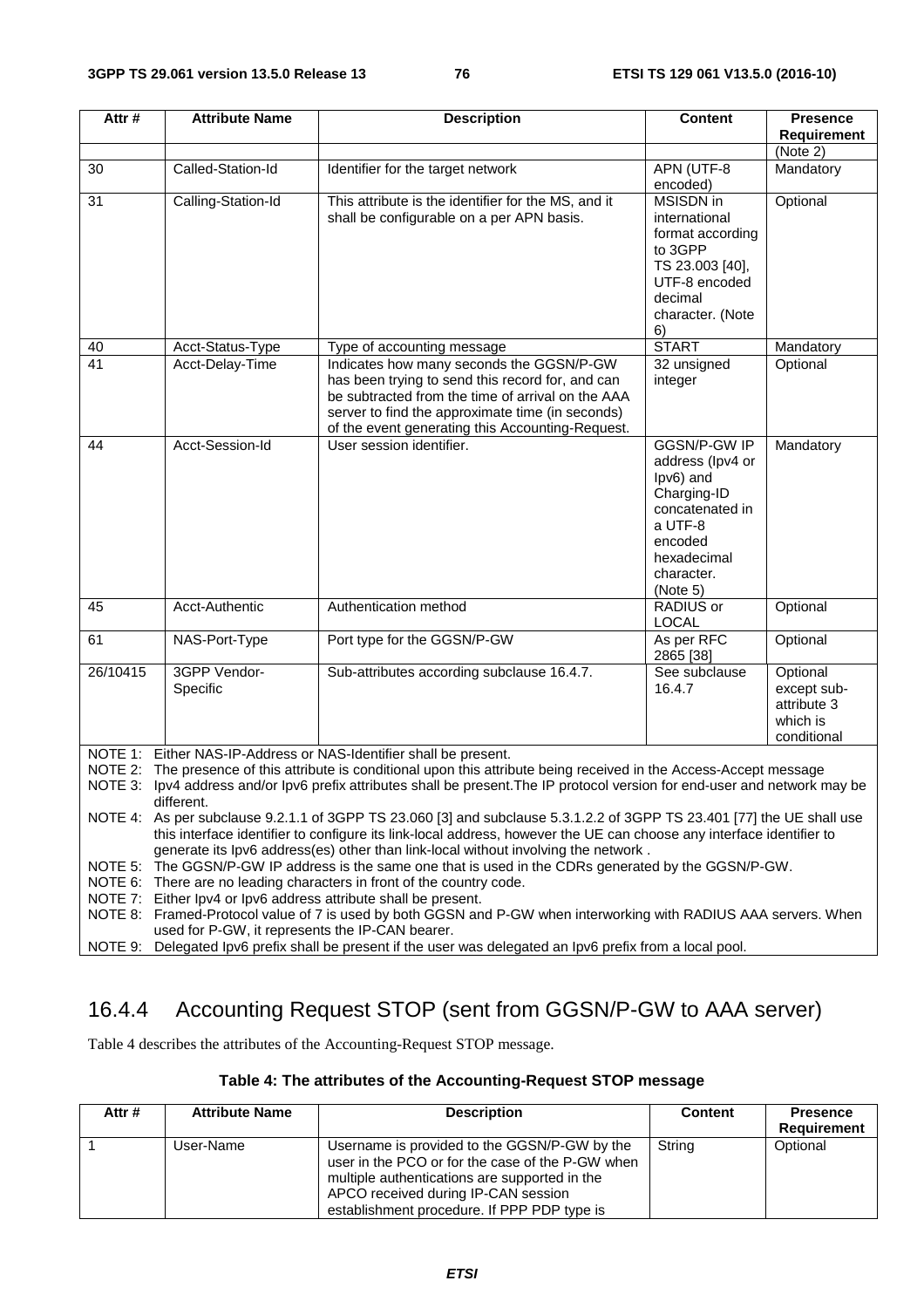| Attr#               | <b>Attribute Name</b>           | <b>Description</b>                                                                                    | <b>Content</b>           | <b>Presence</b>      |
|---------------------|---------------------------------|-------------------------------------------------------------------------------------------------------|--------------------------|----------------------|
|                     |                                 | used, it is provided to the GGSN by the user                                                          |                          | <b>Requirement</b>   |
|                     |                                 | during PPP authentication phase. If no username                                                       |                          |                      |
|                     |                                 | is available a generic username, configurable on a                                                    |                          |                      |
|                     |                                 | per APN basis, shall be present. If the User-Name                                                     |                          |                      |
|                     |                                 | has been received in the Access-Accept message,                                                       |                          |                      |
|                     |                                 | this username shall be used in preference to the                                                      |                          |                      |
|                     |                                 | above.                                                                                                |                          |                      |
| $\overline{4}$      | NAS-IP-Address                  | Ipv4 address of the GGSN/P-GW for                                                                     | $\text{lpv4}$            | Conditional          |
|                     |                                 | communication with the AAA server.                                                                    |                          | Notes 1 and 7        |
| 95                  | NAS-Ipv6-Address                | Ipv6 address of the GGSN/P-GW for                                                                     | lpv6                     | Conditional          |
|                     |                                 | communication with the AAA server.                                                                    |                          | Notes 1 and 7        |
| 32                  | NAS-Identifier                  | Hostname of the GGSN/P-GW for communication                                                           | String                   | Conditional          |
|                     |                                 | with the AAA server.                                                                                  |                          | Note 1               |
| 6<br>$\overline{7}$ | Service-Type<br>Framed-Protocol | Indicates the type of service for this user<br>Indicates the type of protocol for this user           | Framed<br>7 (GPRS PDP    | Optional<br>Optional |
|                     |                                 |                                                                                                       | Context)                 | Note 8               |
| 8                   | Framed-IP-Address               | User Ipv4 address                                                                                     | $\text{lpv4}$            | Conditional          |
|                     |                                 |                                                                                                       |                          | Note 3               |
| 97                  | Framed-Ipv6-Prefix              | User Ipv6 Prefix                                                                                      | lpv6                     | Conditional          |
|                     |                                 |                                                                                                       |                          | Note 3               |
| 123                 | Delegated-Ipv6-Prefix           | Delegated Ipv6 Prefix to the user                                                                     | lpv6                     | Conditional          |
|                     |                                 |                                                                                                       |                          | Note 9               |
| 96                  | Framed-Interface-Id             | Ipv6 Interface Identifier provided by the GGSN/P-                                                     | 64 bits as per           | Optional             |
|                     |                                 | GW to the UE at Initial Attach                                                                        | <b>IETF RFC</b>          | Note 4               |
|                     |                                 |                                                                                                       | 3162 [50]                |                      |
| 25                  | Class                           | Received in the Access-Accept                                                                         | String                   | Optional             |
|                     |                                 |                                                                                                       |                          | (Note 2)             |
| 30                  | Called-Station-Id               | Identifier for the target network                                                                     | APN (UTF-8               | Mandatory            |
|                     |                                 |                                                                                                       | encoded                  |                      |
| 31                  | Calling-Station-Id              | This attribute is the identifier for the MS, and it                                                   | characters)<br>MSISDN in | Optional             |
|                     |                                 | shall be configurable on a per APN basis.                                                             | international            |                      |
|                     |                                 |                                                                                                       | format                   |                      |
|                     |                                 |                                                                                                       | according to             |                      |
|                     |                                 |                                                                                                       | 3GPP                     |                      |
|                     |                                 |                                                                                                       | TS 23.003 [40],          |                      |
|                     |                                 |                                                                                                       | UTF-8 encoded            |                      |
|                     |                                 |                                                                                                       | characters.              |                      |
|                     |                                 |                                                                                                       | (Note 6)                 |                      |
| 40                  | Acct-Status-Type                | Indicates the type of accounting request                                                              | <b>STOP</b>              | Mandatory            |
| $\overline{41}$     | Acct-Delay-Time                 | Indicates how many seconds the GGSN/P-GW                                                              | Second                   | Optional             |
|                     |                                 | has been trying to send this record for, and can be<br>subtracted from the time of arrival on the AAA |                          |                      |
|                     |                                 | server to find the approximate time of the event                                                      |                          |                      |
|                     |                                 | generating this Accounting-Request                                                                    |                          |                      |
| 42                  | Acct-Input-Octets               | GGSN/P-GW counted number of octets sent by                                                            | 32 bit unsigned          | Optional             |
|                     |                                 | the user for the IP-CAN bearer                                                                        | integer                  |                      |
| 43                  | Acct-Output-Octets              | GGSN/P-GW counted number of octets received                                                           | 32 bit unsigned          | Optional             |
|                     |                                 | by the user for the IP-CAN bearer                                                                     | integer                  |                      |
| 44                  | Acct-Session-Id                 | User session identifier.                                                                              | GGSN/P-GW                | Mandatory            |
|                     |                                 |                                                                                                       | IP address               |                      |
|                     |                                 |                                                                                                       | (lpv4 or lpv6)           |                      |
|                     |                                 |                                                                                                       | and Charging-            |                      |
|                     |                                 |                                                                                                       | ID<br>concatenated in    |                      |
|                     |                                 |                                                                                                       | a UTF-8                  |                      |
|                     |                                 |                                                                                                       | encoded                  |                      |
|                     |                                 |                                                                                                       | hexadecimal              |                      |
|                     |                                 |                                                                                                       | character.               |                      |
|                     |                                 |                                                                                                       | (Note 5)                 |                      |
| 45                  | Acct-Authentic                  | Authentication method                                                                                 | RADIUS or                | Optional             |
|                     |                                 |                                                                                                       | <b>LOCAL</b>             |                      |
| 46                  | Acct-Session-Time               | Duration of the session                                                                               | Second                   | Optional             |
| 47                  | Acct-Input-Packets              | GGSN/P-GW counted number of packets sent by                                                           | Packet                   | Optional             |
|                     |                                 | the user                                                                                              |                          |                      |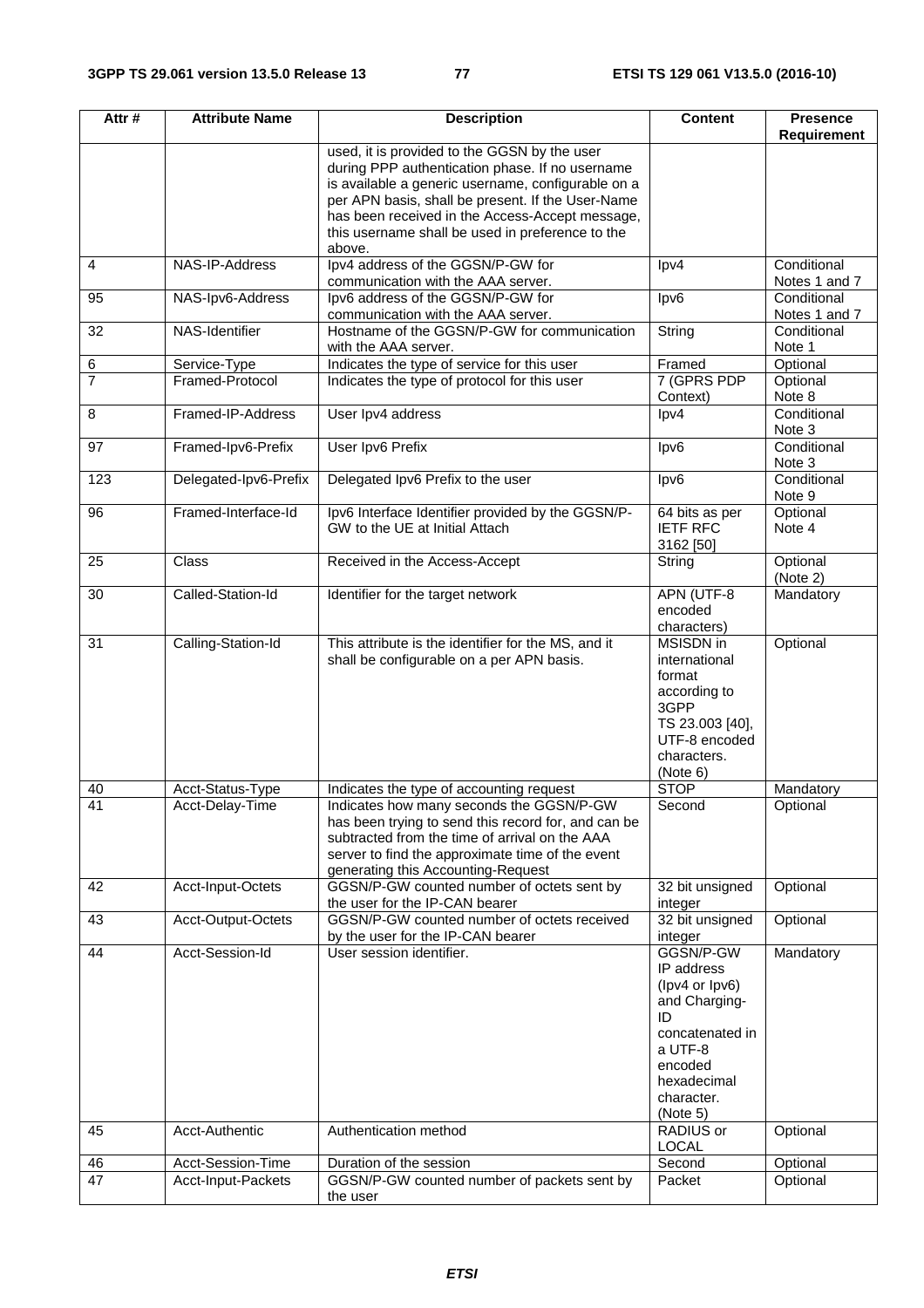| Attr#    | <b>Attribute Name</b>                                                                                                                                                                                                                                                                                                        | <b>Description</b>                                                                                                    | <b>Content</b>          | <b>Presence</b>                                                   |  |
|----------|------------------------------------------------------------------------------------------------------------------------------------------------------------------------------------------------------------------------------------------------------------------------------------------------------------------------------|-----------------------------------------------------------------------------------------------------------------------|-------------------------|-------------------------------------------------------------------|--|
| 48       | Acct-Output-Packets                                                                                                                                                                                                                                                                                                          | GGSN/P-GW counted number of packets received<br>by the user                                                           | Packet                  | <b>Requirement</b><br>Optional                                    |  |
| 49       | Acct-Terminate-<br>Cause                                                                                                                                                                                                                                                                                                     | Indicate how the session was terminated                                                                               | See RFC<br>2866 [39]    | Optional                                                          |  |
| 61       | NAS-Port-Type                                                                                                                                                                                                                                                                                                                | Port type for the GGSN/P-GW                                                                                           | As per RFC<br>2865 [38] | Optional                                                          |  |
| 26/10415 | 3GPP Vendor-<br>Specific                                                                                                                                                                                                                                                                                                     | Sub-attributes according to subclause 16.4.7.                                                                         | See subclause<br>16.4.7 | Optional<br>except sub-<br>attribute 3<br>which is<br>conditional |  |
|          |                                                                                                                                                                                                                                                                                                                              | NOTE 1: Either NAS-IP-Address or NAS-Identifier shall be present.                                                     |                         |                                                                   |  |
|          |                                                                                                                                                                                                                                                                                                                              | NOTE 2: The presence of this attribute is conditional upon this attribute being received in the Access-Accept message |                         |                                                                   |  |
| NOTE 3:  | be different.                                                                                                                                                                                                                                                                                                                | Ipv4 address and/or Ipv6 prefix attributes shall be present. The IP protocol version for end-user and network may     |                         |                                                                   |  |
| NOTE 4:  | As per subclause 9.2.1.1 of 3GPP TS 23.060 [3] and subclause 5.3.1.2.2 of 3GPP TS 23.401 [77] the UE shall use<br>this interface identifier to configure its link-local address, however the UE can choose any interface identifier to<br>generate its lpv6 address(es) other than link-local without involving the network. |                                                                                                                       |                         |                                                                   |  |
|          |                                                                                                                                                                                                                                                                                                                              | NOTE 5: The GGSN/P-GW IP address is the same one that is used in the CDRs generated by the GGSN/P-GW.                 |                         |                                                                   |  |
|          | NOTE 6: There are no leading characters in front of the country code.                                                                                                                                                                                                                                                        |                                                                                                                       |                         |                                                                   |  |
|          |                                                                                                                                                                                                                                                                                                                              | NOTE 7: Either Ipv4 or Ipv6 address attribute shall be present.                                                       |                         |                                                                   |  |
| NOTE 8:  | used for P-GW, it represents the IP-CAN bearer.                                                                                                                                                                                                                                                                              | Framed-Protocol value of 7 is used by both GGSN and P-GW when interworking with RADIUS AAA servers. When              |                         |                                                                   |  |

### NOTE 9: Delegated Ipv6 prefix shall be present if the user was delegated an Ipv6 prefix from a local pool.

# 16.4.5 Accounting Request ON (optionally sent from GGSN/P-GW to AAA server)

Table 5 describes the attributes of the Accounting-Request ON message.

| Attr# | <b>Attribute Name</b>                                             | <b>Description</b>                                              | Content         | <b>Presence</b>    |  |  |
|-------|-------------------------------------------------------------------|-----------------------------------------------------------------|-----------------|--------------------|--|--|
|       |                                                                   |                                                                 |                 | <b>Requirement</b> |  |  |
| 4     | NAS-IP-Address                                                    | Ipv4 address of the GGSN/P-GW for communication                 | $\text{lpv4}$   | Conditional        |  |  |
|       |                                                                   | with the AAA server.                                            |                 | Notes 1 and 2      |  |  |
| 95    | NAS-Ipv6-Address                                                  | Ipv6 address of the GGSN/P-GW for communication                 | $\textsf{lpv6}$ | Conditional        |  |  |
|       |                                                                   | with the AAA server.                                            |                 | Notes 1 and 2      |  |  |
| 30    | Called-Station-ID                                                 | Identifier for the target network.                              | APN (UTF-8      | Optional           |  |  |
|       |                                                                   |                                                                 | encoded         |                    |  |  |
|       |                                                                   |                                                                 | characters)     |                    |  |  |
| 32    | NAS-Identifier                                                    | Hostname of the GGSN/P-GW for communication                     | String          | Conditional        |  |  |
|       |                                                                   | with the AAA server.                                            |                 | Note 1             |  |  |
| 40    | Acct-Status-Type                                                  | Type of accounting message                                      | Accounting-On   | Mandatory          |  |  |
|       | NOTE 1: Either NAS-IP-Address or NAS-Identifier shall be present. |                                                                 |                 |                    |  |  |
|       |                                                                   | NOTE 2: Either lpv4 or lpv6 address attribute shall be present. |                 |                    |  |  |

#### **Table 5: The attributes of the Accounting-Request ON message**

# 16.4.6 Accounting Request OFF (optionally sent from GGSN/P-GW to AAA server)

Table 6 describes the attributes of the Accounting-Request OFF message.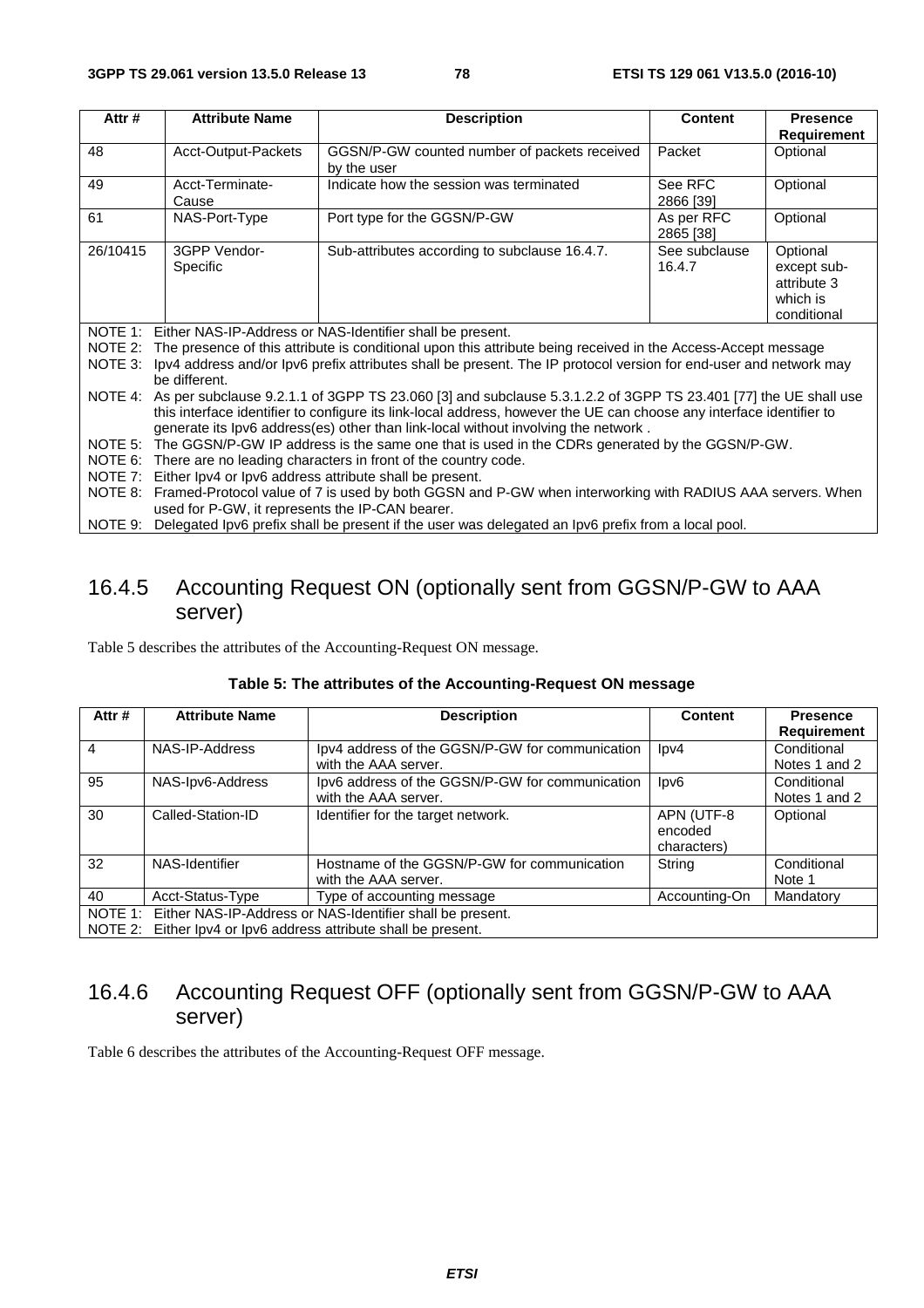| Attr# | <b>Attribute Name</b>                                             | <b>Description</b>                                              | Content         | <b>Presence</b>    |  |  |
|-------|-------------------------------------------------------------------|-----------------------------------------------------------------|-----------------|--------------------|--|--|
|       |                                                                   |                                                                 |                 | <b>Requirement</b> |  |  |
| 4     | NAS-IP-Address                                                    | IP address of the GGSN/P-GW for communication                   | $\text{lpv4}$   | Conditional        |  |  |
|       |                                                                   | with the AAA server.                                            |                 | Notes 1 and 2      |  |  |
| 95    | NAS-Ipv6-Address                                                  | IP address of the GGSN/P-GW for communication                   | $\textsf{lpv6}$ | Conditional        |  |  |
|       |                                                                   | with the AAA server.                                            |                 | Notes 1 and 2      |  |  |
| 30    | Called-Station-ID                                                 | Identifier for the target network.                              | APN (UTF-8      | Optional           |  |  |
|       |                                                                   |                                                                 | encoded         |                    |  |  |
|       |                                                                   |                                                                 | characters)     |                    |  |  |
| 32    | NAS-Identifier                                                    | Hostname of the GGSN/P-GW for communication                     | String          | Conditional        |  |  |
|       |                                                                   | with the AAA server.                                            |                 | Note 1             |  |  |
| 40    | Acct-Status-Type                                                  | Type of accounting message                                      | Accounting-Off  | Mandatory          |  |  |
|       | NOTE 1: Either NAS-IP-Address or NAS-Identifier shall be present. |                                                                 |                 |                    |  |  |
|       |                                                                   | NOTE 2: Either lpv4 or lpv6 address attribute shall be present. |                 |                    |  |  |

**Table 6: The attributes of the Accounting-Request OFF message** 

# 16.4.7 Sub-attributes of the 3GPP Vendor-Specific attribute

Table 7 describes the sub-attributes of the 3GPP Vendor-Specific attribute of the Access-Request, Access-Accept, Accounting-Request START, Accounting-Request STOP, Accounting-Request Interim-Update and Disconnect-Request messages. The applicability of each sub-attribute to Gi and Sgi reference points is also indicated in Table 7.

# 16.4.7.1 Presence of the 3GPP Vendor-Specific attribute in RADIUS messages.

| Sub-attr<br># | <b>Sub-attribute Name</b> | <b>Description</b>                                                                                                                                                                                                                                                                                                                  | <b>Presence</b><br><b>Requirement</b>                      | <b>Associated</b><br>attribute<br>(Location of Sub-                                                                           | Applicable<br><b>Reference</b><br><b>Points</b> |
|---------------|---------------------------|-------------------------------------------------------------------------------------------------------------------------------------------------------------------------------------------------------------------------------------------------------------------------------------------------------------------------------------|------------------------------------------------------------|-------------------------------------------------------------------------------------------------------------------------------|-------------------------------------------------|
| 1             | 3GPP-IMSI                 | IMSI for this user                                                                                                                                                                                                                                                                                                                  | Optional                                                   | attr)<br>Access-Request,                                                                                                      | Gi,                                             |
|               |                           |                                                                                                                                                                                                                                                                                                                                     |                                                            | Accounting-<br>Request START,<br>Accounting-<br>Request STOP,<br>Accounting-<br>Request Interim-<br>Update                    | Sgi                                             |
| 2             | 3GPP-Charging-Id          | For GGSN, Charging<br>ID for this PDP Context<br>(this together with the<br><b>GGSN IP Address</b><br>constitutes a unique<br>identifier for the PDP<br>context).<br>For P-GW, Charging ID<br>for this IP-CAN bearer<br>(this together with the<br>P-GW IP address<br>constitutes a unique<br>identifier for the IP-CAN<br>bearer). | Optional                                                   | Access-Request,<br>Accounting-<br>Request START,<br>Accounting-<br>Request STOP,<br>Accounting-<br>Request Interim-<br>Update | Gi,<br>Sgi                                      |
| 3             | 3GPP-PDP-Type             | For GGSN, it indicates<br>the type of PDP<br>context, e.g. IP or PPP.<br>For P-GW, it indicates<br>the PDN Type, i.e.<br>lpv4, lpv6, lpv4v6.                                                                                                                                                                                        | Conditional<br>(mandatory if<br>attribute 7 is<br>present) | Access-Request<br>Accounting-<br>Request START,<br>Accounting-<br>Request STOP,<br>Accounting-<br>Request Interim-<br>Update  | Gi<br>Sgi                                       |
| 4             | 3GPP-CG-Address           | Charging Gateway IP<br>address                                                                                                                                                                                                                                                                                                      | Optional                                                   | Access-Request,<br>Accounting-<br>Request START,<br>Accounting-                                                               | Gi.<br>Sgi                                      |

#### **Table 7: List of the 3GPP Vendor-Specific sub-attributes**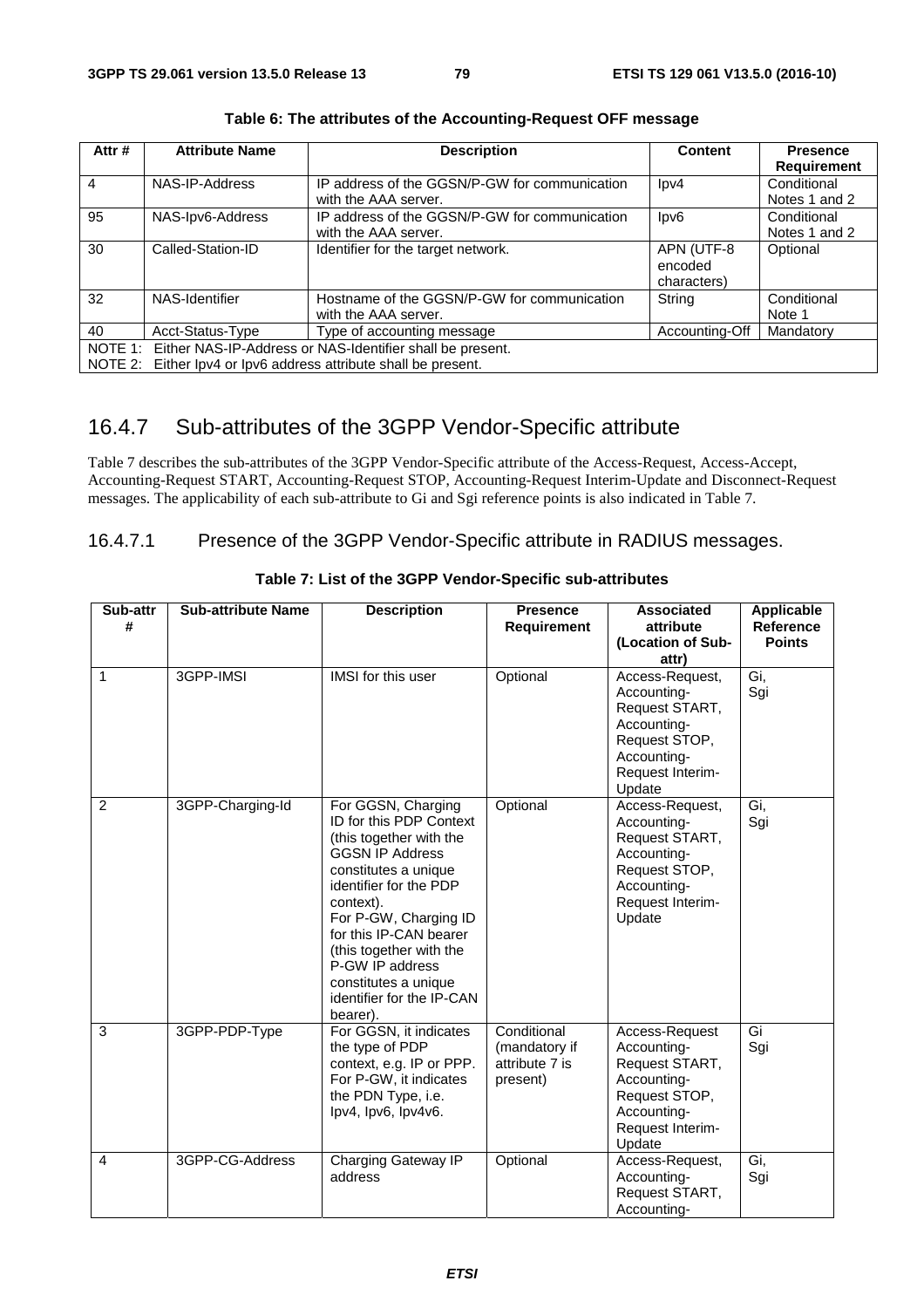| Sub-attr<br>#  | <b>Sub-attribute Name</b>                | <b>Description</b>                                                                                                                                                                                                                                                                                                                                                                                                                                                                                 | <b>Presence</b><br><b>Requirement</b> | <b>Associated</b><br>attribute<br>(Location of Sub-<br>attr)                                                                  | <b>Applicable</b><br>Reference<br><b>Points</b> |
|----------------|------------------------------------------|----------------------------------------------------------------------------------------------------------------------------------------------------------------------------------------------------------------------------------------------------------------------------------------------------------------------------------------------------------------------------------------------------------------------------------------------------------------------------------------------------|---------------------------------------|-------------------------------------------------------------------------------------------------------------------------------|-------------------------------------------------|
|                |                                          |                                                                                                                                                                                                                                                                                                                                                                                                                                                                                                    |                                       | Request STOP,<br>Accounting-<br>Request Interim-<br>Update                                                                    |                                                 |
| 5              | 3GPP-GPRS-<br>Negotiated-QoS-<br>Profile | For GGSN, it<br>represents the QoS<br>profile for the PDP<br>context.<br>For P-GW, it represents<br>the QoS profile for the<br>EPS bearer and the<br>authorized APN-AMBR.                                                                                                                                                                                                                                                                                                                          | Optional                              | Access-Request,<br>Accounting-<br>Request START,<br>Accounting-<br>Request STOP,<br>Accounting-<br>Request Interim-<br>Update | Gi<br>Sgi                                       |
| 6              | 3GPP-SGSN-<br>Address                    | For GGSN, it<br>represents the SGSN<br>Ipv4 address that is<br>used by the GTP<br>control plane for the<br>handling of control<br>messages.<br>For P-GW, it represents<br>the Ipv4 address of the<br>S-GW, trusted non-<br>3GPP IP access or<br>ePDG that is used on<br>S5/S8, S2a or S2b, or<br>the SGSN Ipv4 address<br>for GnGp SGSN<br>accesses to the PGW<br>for the handling of<br>control messages.<br>The address may be<br>used to identify the<br>PLMN to which the<br>user is attached. | Optional                              | Access-Request,<br>Accounting-<br>Request START,<br>Accounting-<br>Request STOP,<br>Accounting-<br>Request Interim-<br>Update | Gi,<br>Sgi                                      |
| $\overline{7}$ | 3GPP-GGSN-<br>Address                    | For GGSN, it<br>represents the GGSN<br>lpv4 address that is<br>used by the GTP<br>control plane for the<br>context establishment.<br>For P-GW, it<br>representsthe P-GW<br>Ipv4 address that is<br>used on S5/S8, S2a,<br>S <sub>2</sub> b or S <sub>2c</sub> control<br>plane for the IP-CAN<br>session establishment.<br>The address is the<br>same as the GGSN/P-<br>GW Ipv4 address used<br>in the CDRs generated<br>by the GGSN/P-GW.                                                         | Optional                              | Access-Request,<br>Accounting-<br>Request START,<br>Accounting-<br>Request STOP<br>Accounting-<br>Request Interim-<br>Update  | Gi,<br>Sgi                                      |
| 8              | 3GPP-IMSI-MCC-<br><b>MNC</b>             | MCC and MNC<br>extracted from the<br>user"s IMSI (first 5 or 6<br>digits, as applicable<br>from the presented<br>IMSI).                                                                                                                                                                                                                                                                                                                                                                            | Optional                              | Access-Request,<br>Accounting-<br>Request START,<br>Accounting-<br>Request STOP,<br>Accounting-<br>Request Interim-<br>Update | Gi,<br>Sgi                                      |
| 9              | 3GPP-GGSN-MCC-<br><b>MNC</b>             | MCC-MNC of the<br>network the GGSN or<br>the P-GW belongs to.                                                                                                                                                                                                                                                                                                                                                                                                                                      | Optional                              | Access-Request,<br>Accounting-<br>Request START,                                                                              | Gi,<br>Sgi                                      |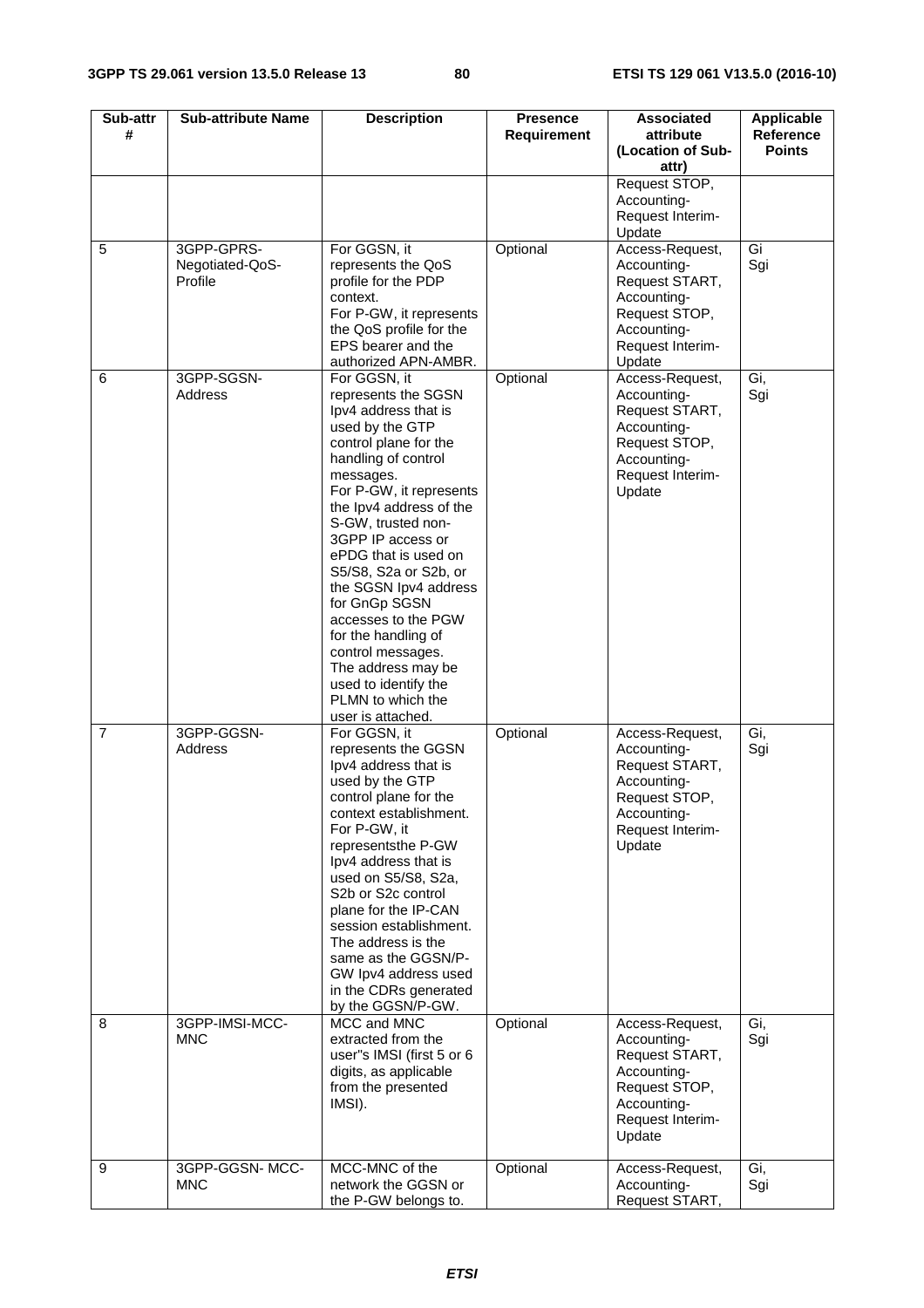| Sub-attr<br># | <b>Sub-attribute Name</b>         | <b>Description</b>                                                                                                                                                                                                                                                                                 | <b>Presence</b><br><b>Requirement</b> | <b>Associated</b><br>attribute                                                                                                      | <b>Applicable</b><br>Reference<br><b>Points</b> |
|---------------|-----------------------------------|----------------------------------------------------------------------------------------------------------------------------------------------------------------------------------------------------------------------------------------------------------------------------------------------------|---------------------------------------|-------------------------------------------------------------------------------------------------------------------------------------|-------------------------------------------------|
|               |                                   |                                                                                                                                                                                                                                                                                                    |                                       | (Location of Sub-<br>attr)                                                                                                          |                                                 |
|               |                                   |                                                                                                                                                                                                                                                                                                    |                                       | Accounting-<br>Request STOP,<br>Accounting-<br>Request Interim-<br>Update                                                           |                                                 |
| 10            | 3GPP-NSAPI                        | For GGSN, it identifies<br>a particular PDP<br>context for the<br>associated PDN and<br>MSISDN/IMSI from<br>creation to deletion.<br>For P-GW, it identifies<br>the EPS Bearer ID if it<br>is known to the P-GW<br>(i.e. GTP-based S5/S8<br>is in use).                                            | Optional                              | Access-Request,<br>Accounting-<br>Request START,<br>Accounting-<br><b>Request STOP</b><br>Accounting-<br>Request Interim-<br>Update | Gi,<br>Sgi                                      |
| 11            | 3GPP-Session-Stop-<br>Indicator   | Indicates to the AAA<br>server that the last PDP<br>context or EPS Bearer<br>of a session is released<br>and that the IP-CAN<br>session has been<br>terminated.                                                                                                                                    | Optional                              | Accounting<br><b>Request STOP</b>                                                                                                   | Gi,<br>Sgi                                      |
| 12            | 3GPP-Selection-<br>Mode           | For GGSN it contains<br>the Selection mode for<br>this PDP Context<br>received in the Create<br><b>PDP Context Request</b><br>message<br>For P-GW it contains<br>the Selection mode for<br>this EPS Bearer<br>received in the Create<br><b>Session Request</b><br>message.                         | Optional                              | Access-Request,<br>Accounting-<br>Request START,<br>Accounting-<br>Request STOP,<br>Accounting-<br>Request Interim-<br>Update       | Gi,<br>Sgi                                      |
| 13            | 3GPP-Charging-<br>Characteristics | For GGSN, it contains<br>the charging<br>characteristics for this<br><b>PDP Context received</b><br>in the Create PDP<br><b>Context Request</b><br>Message (only<br>available in R99 and<br>later releases).<br>For P-GW, it contains<br>the charging<br>characteristics for the<br>IP-CAN bearer. | Optional                              | Access-Request,<br>Accounting-<br>Request START,<br>Accountina-<br>Request STOP,<br>Accounting-<br>Request Interim-<br>Update       | Gi,<br>Sgi                                      |
| 14            | 3GPP-CG-lpv6-<br>Address          | Charging Gateway Ipv6<br>address                                                                                                                                                                                                                                                                   | Optional                              | Access-Request,<br>Accounting-<br>Request START,<br>Accounting-<br>Request STOP,<br>Accounting-<br>Request Interim-<br>Update       | Gi,<br>Sgi                                      |
| 15            | 3GPP-SGSN-lpv6-<br>Address        | For GGSN, it<br>represents the SGSN<br>lpv6 address that is<br>used by the GTP<br>control plane for the<br>handling of control<br>messages.<br>For P-GW, it represents                                                                                                                             | Optional                              | Access-Request,<br>Accounting-<br>Request START,<br>Accounting-<br>Request STOP,<br>Accounting-<br>Request Interim-<br>Update       | Gi,<br>Sgi                                      |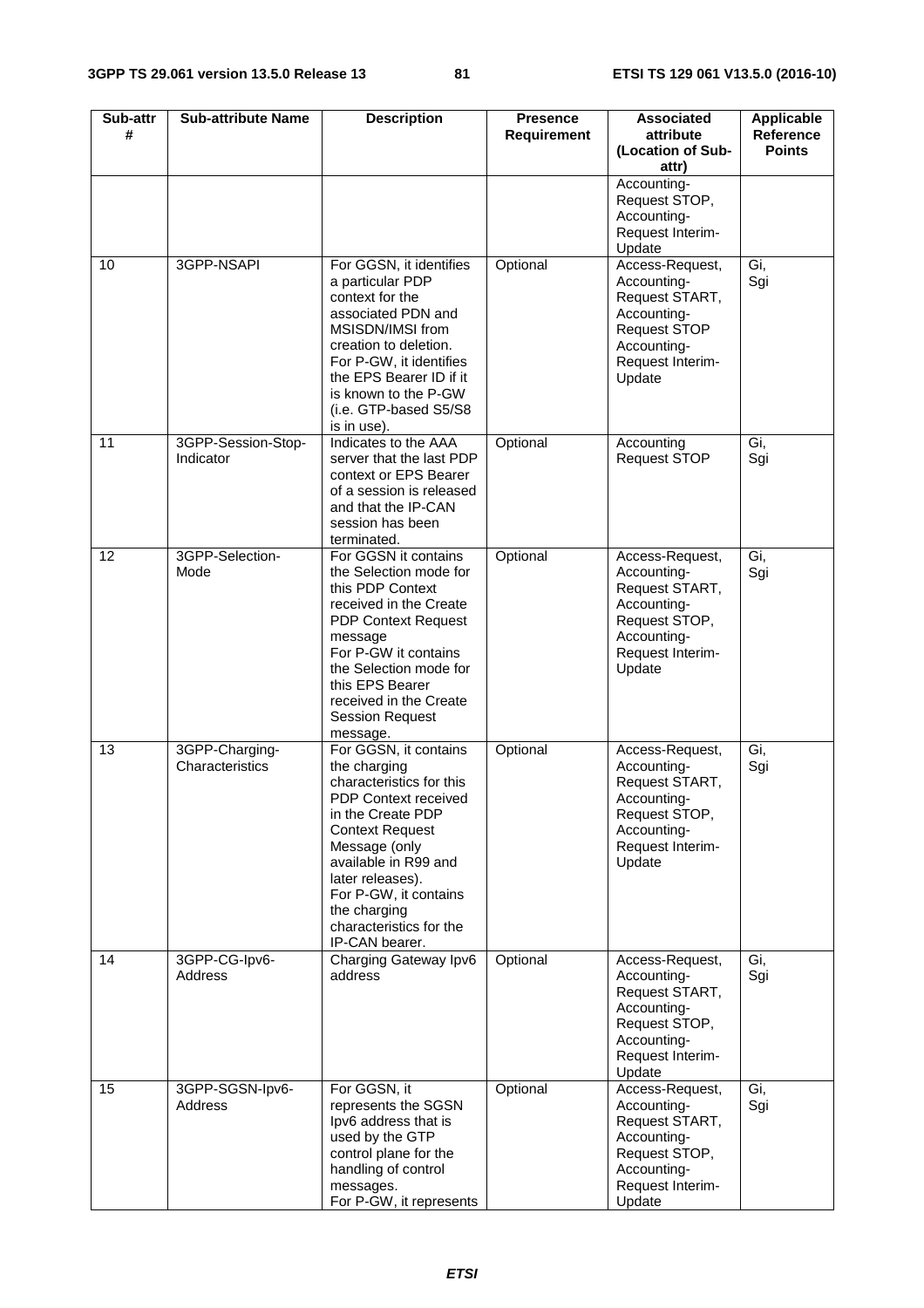| Sub-attr<br># | <b>Sub-attribute Name</b>    | <b>Description</b>                                                                                                                                                                                                                                                                                                                                                                                                                                                                                                                                      | <b>Presence</b><br><b>Requirement</b> | <b>Associated</b><br>attribute                                                                                                | <b>Applicable</b><br>Reference |
|---------------|------------------------------|---------------------------------------------------------------------------------------------------------------------------------------------------------------------------------------------------------------------------------------------------------------------------------------------------------------------------------------------------------------------------------------------------------------------------------------------------------------------------------------------------------------------------------------------------------|---------------------------------------|-------------------------------------------------------------------------------------------------------------------------------|--------------------------------|
|               |                              |                                                                                                                                                                                                                                                                                                                                                                                                                                                                                                                                                         |                                       | (Location of Sub-<br>attr)                                                                                                    | <b>Points</b>                  |
|               |                              | the Ipv6 address of the<br>S-GW, trusted non-<br>3GPP IP access or<br>ePDG that is used on<br>S5/S8, S2a or S2b, or<br>the SGSN lpv6 address<br>for GnGp SGSN<br>accesses to the PGW<br>for the handling of<br>control messages.<br>The address may be<br>used to identify the<br>PLMN to which the<br>user is attached.                                                                                                                                                                                                                                |                                       |                                                                                                                               |                                |
| 16            | 3GPP-GGSN-lpv6-<br>Address   | For GGSN, it<br>represents the GGSN<br>lpv6 address that is<br>used by the GTP<br>control plane for the<br>context establishment.<br>For P-GW, it represents<br>the P-GW Ipv6 address<br>that is used on S5/S8,<br>S2a, S2b or S2c control<br>plane for the IP-CAN<br>session establishment.                                                                                                                                                                                                                                                            | Optional                              | Access-Request,<br>Accounting-<br>Request START,<br>Accounting-<br>Request STOP,<br>Accounting-<br>Request Interim-<br>Update | Gi,<br>Sgi                     |
| 17            | 3GPP-lpv6-DNS-<br>Servers    | List of Ipv6 addresses<br>of DNS servers for an<br><b>APN</b>                                                                                                                                                                                                                                                                                                                                                                                                                                                                                           | Optional                              | Access-Accept                                                                                                                 | Gi,<br>Sgi                     |
| 18            | 3GPP-SGSN-MCC-<br><b>MNC</b> | For GGSN and PGW<br>connected to a Gn/Gp<br>SGSN, it represents the<br>MCC and MNC<br>extracted from the RAI<br>within the Create PDP<br>Context Request or<br>Update PDP Context<br>Request message.<br>For P-GW in<br>GTP/PMIP S5/S8 it<br>represents the MCC<br>and MNC extracted<br>from the Serving<br>Network.<br>For PGW connected to<br>S <sub>2</sub> a, it represents the<br>MCC and MNC<br>extracted from the<br>Serving Network.<br>For PGW connected to<br>S2b, it represents the<br>MCC and MNC<br>extracted from the<br>Serving Network. | Optional                              | Access-Request,<br>Accounting-<br>Request START,<br>Accounting-<br>Request STOP,<br>Accounting-<br>Request Interim-<br>Update | Gi,<br>Sgi                     |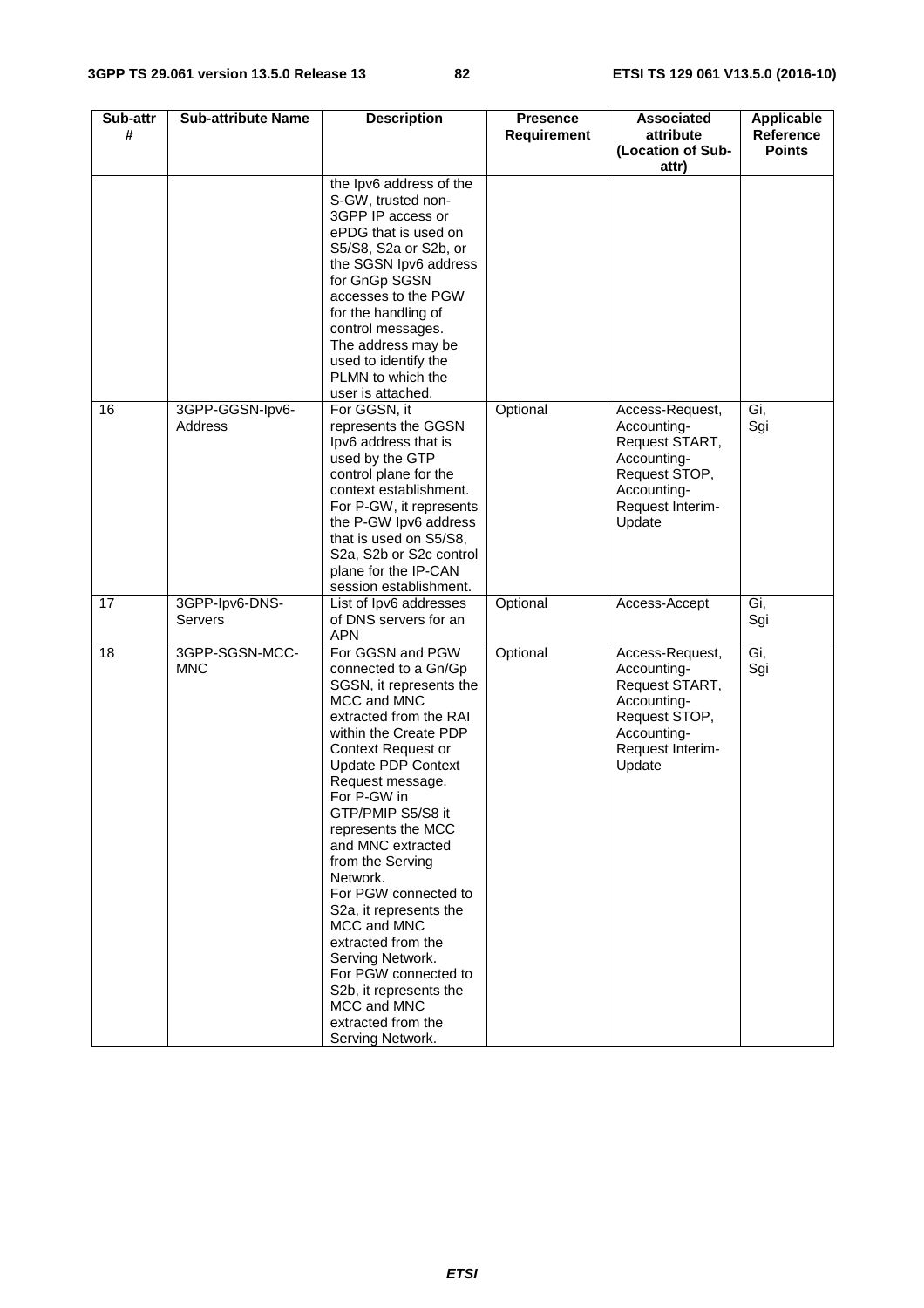| Sub-attr<br># | <b>Sub-attribute Name</b>       | <b>Description</b>                                                                                                                                 | <b>Presence</b><br><b>Requirement</b>                        | <b>Associated</b><br>attribute<br>(Location of Sub-<br>attr)                                                                  | <b>Applicable</b><br>Reference<br><b>Points</b> |
|---------------|---------------------------------|----------------------------------------------------------------------------------------------------------------------------------------------------|--------------------------------------------------------------|-------------------------------------------------------------------------------------------------------------------------------|-------------------------------------------------|
| 19            | 3GPP-Teardown-<br>Indicator     | Indicate to the<br>GGSN/P-GW that all<br>IP-CAN bearers for this<br>particular user and<br>sharing the same user<br>session need to be<br>deleted. | Optional                                                     | <b>Disconnect</b><br>Request                                                                                                  | Gi<br>Sgi                                       |
| 20            | 3GPP-IMEISV                     | <b>International Mobile</b><br>Equipment Id and its<br>Software Version                                                                            | Optional                                                     | Accounting-<br>Request START,<br>Accounting-<br>Request STOP,<br>Access-Request                                               | Gi,<br>Sgi                                      |
| 21            | 3GPP-RAT-Type                   | Indicate which Radio<br>Access Technology is<br>currently serving the<br><b>UE</b>                                                                 | Optional                                                     | Access-Request,<br>Accounting-<br>Request START,<br>Accounting-<br>Request STOP,<br>Accounting-<br>Request Interim-<br>Update | Gi,<br>Sgi                                      |
| 22            | 3GPP-User-Location-<br>Info     | Indicate details of<br>where the UE is<br>currently located (e.g.<br>SAI or CGI).                                                                  | Optional                                                     | Accounting-<br>Request START,<br>Access-Request,<br>Accounting-<br>Request STOP,<br>Accounting-<br>Request Interim-<br>Update | Gi,<br>Sgi                                      |
| 23            | 3GPP-MS-TimeZone                | Indicate the offset<br>between universal time<br>and local time in steps<br>of 15 minutes of where<br>the MS/UE currently<br>resides.              | Optional                                                     | Accounting-<br>Request START,<br>Access-Request,<br>Accounting-<br>Request STOP,<br>Accounting-<br>Request Interim-<br>Update | Gi,<br>Sgi                                      |
| 24            | 3GPP-CAMEL-<br>Charging-Info    | Used to copy any<br><b>CAMEL Information</b><br>present in S-CDR(s).                                                                               | Optional                                                     | Accounting-<br>Request START,<br>Access-Request                                                                               | Gi                                              |
| 25            | 3GPP-Packet-Filter              | Packet Filter used for<br>this PDP context or<br>EPS bearer.                                                                                       | Optional                                                     | Accounting-<br>Request START,<br>Accounting-<br>Request STOP,<br>Accounting-<br>Request Interim-<br>Update                    | Gi,<br>Sgi                                      |
| 26            | 3GPP-Negotiated-<br><b>DSCP</b> | DSCP used to mark the<br>IP packets of this PDP<br>context on the Gi<br>interface or EPS Bearer<br>context on the Sgi<br>interface                 | Optional                                                     | Access-Request,<br>Accounting-<br>Request START,<br>Accounting-<br>Request STOP,<br>Accounting-<br>Request Interim-<br>Update | Gi,<br>Sgi                                      |
| 27            | 3GPP-Allocate-IP-<br>Type       | Indicates whether the<br>Access-Request is sent<br>for user authentication<br>only and/or for<br>allocation of an Ipv4<br>address and/or of an     | Conditional (see<br>subclause<br>16.4.7.2 for<br>conditions) | Access-Request                                                                                                                | Gi,<br>Sgi                                      |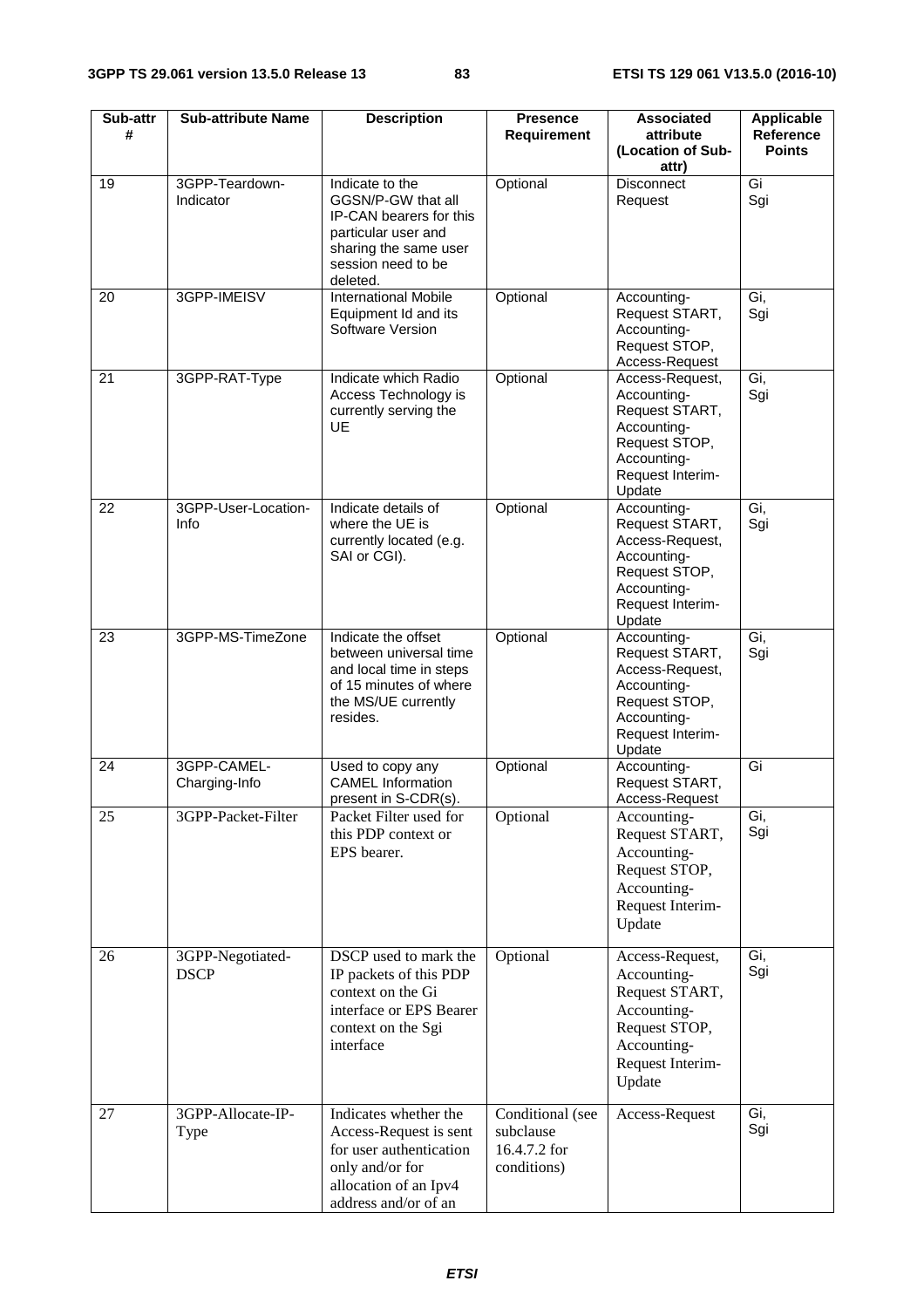| Sub-attr<br># | <b>Sub-attribute Name</b>        | <b>Description</b>                                                                                                                                                         | <b>Presence</b><br><b>Requirement</b> | <b>Associated</b><br>attribute<br>(Location of Sub-<br>attr)                                                                                    | <b>Applicable</b><br>Reference<br><b>Points</b> |
|---------------|----------------------------------|----------------------------------------------------------------------------------------------------------------------------------------------------------------------------|---------------------------------------|-------------------------------------------------------------------------------------------------------------------------------------------------|-------------------------------------------------|
|               |                                  | Ipv6 prefix                                                                                                                                                                |                                       |                                                                                                                                                 |                                                 |
| 28            | External-Identifier              | A globally unique<br>identifier of a UE used<br>towards external<br>servers instead of IMSI<br>and MSISDN, refer to<br>3GPP TS 23.682 [100]<br>and 3GPP<br>TS 23.003 [40]. | Optional                              | Access-Request,<br>Access-Accept,<br>Accounting-<br>Request START,<br>Accounting-<br>Request STOP,<br>Accounting-<br>Request Interim-<br>Update | Gi,<br>Sgi                                      |
| 29            | <b>TWAN-Identifier</b>           | Indicates the UE<br>location in a Trusted<br><b>WLAN Access</b><br>Network.                                                                                                | Optional                              | Accounting-<br>Request START,<br>Access-Request,<br>Accounting-<br>Request STOP,<br>Accounting-<br>Request Interim-<br>Update                   | Sgi                                             |
| 30            | 3GPP-User-Location-<br>Info-Time | Indicate the time at<br>which the UE was last<br>known to be in the<br>location which is<br>reported during bearer<br>deactivation or PDN<br>disconnection<br>procedure.   | Optional                              | Accounting-<br><b>Request STOP</b>                                                                                                              | Gi,<br>Sgi                                      |

The information represented by some of the Sgi sub-attributes may not be available to the P-GW depending on the UE"s radio access and the S5/S8 protocol type (GTP or PMIP). For example, the P-GW will be aware of the User Location Info (e.g. TAI) if the user is in LTE access and GTP based S5/S8 is used. However, such information is not passed to the P-GW when PMIP based S5/S8 is utilised. In such scenarios, if a sub-attribute is configured in the P-GW to be transferred to the RADIUS AAA server, but the information in the P-GW is not up to date or not available; the P-GW shall not send the corresponding sub-attribute, unless otherwise stated in the following subclause where the encoding of each sub-attribute is specified.

# 16.4.7.2 Coding 3GPP Vendor-Specific RADIUS attributes

In this subclause the provisions of IETF RFC 2865 [38] apply, which in particular specify the following:

- the Length field of an attribute is one octet, and it indicates the length of this Attribute including the Type, Length and Value fields.
- type String may be 1-253 octets long and it contains binary data (values 0 through 255 decimal, inclusive). Strings of length zero (0) shall not be sent, but the entire attribute shall be omitted. A NULL terminating character shall not be appended to an attribute of type String.
- type Text may be 1-253 octets long and it contains UTF-8 encoded characters. Text of length zero (0) shall not be sent, but the entire attribute shall be omitted. A NULL terminating character shall not be appended to an attribute of type Text.
- type Address is 32 bit value and most significant octet is the first one.
- type Integer is 32 bit unsigned value and most significant octet is the first one.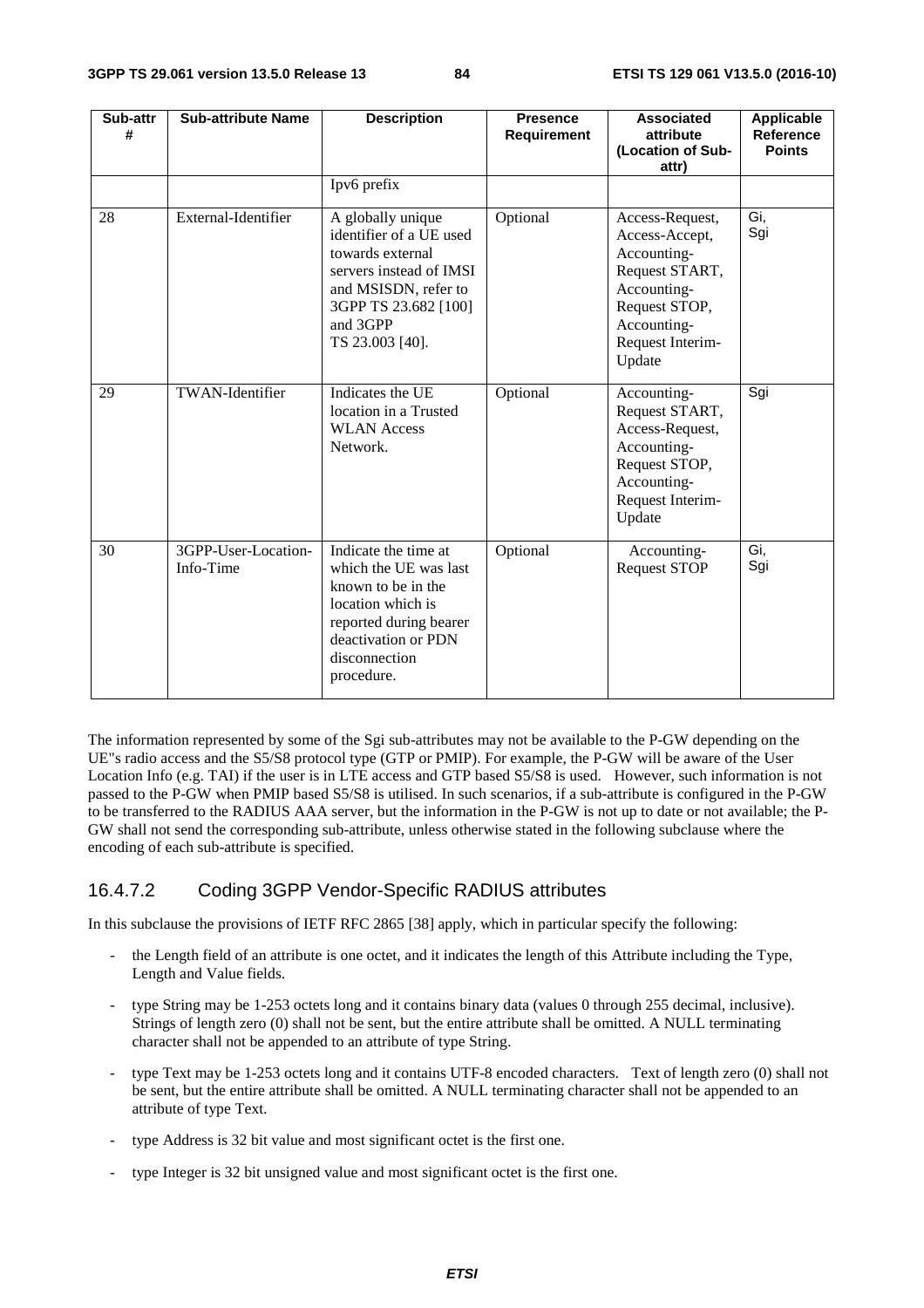The RADIUS vendor Attribute is encoded as follows (as per IETF RFC 2865 [38])

|               | <b>Bits</b>       |  |   |                   |  |   |   |  |  |  |
|---------------|-------------------|--|---|-------------------|--|---|---|--|--|--|
| <b>Octets</b> | 8                 |  | 6 | 5                 |  | 3 | 2 |  |  |  |
|               | $Type = 26$       |  |   |                   |  |   |   |  |  |  |
| 2             | Length $= n$      |  |   |                   |  |   |   |  |  |  |
| 3             | Vendor id octet 1 |  |   |                   |  |   |   |  |  |  |
|               |                   |  |   | Vendor id octet 2 |  |   |   |  |  |  |
| 5             | Vendor id octet 3 |  |   |                   |  |   |   |  |  |  |
| 6             | Vendor id octet 4 |  |   |                   |  |   |   |  |  |  |
| 7-n           |                   |  |   | String            |  |   |   |  |  |  |

#### $n \geq 7$

#### $3GPP$  Vendor Id = 10415

The string part is encoded as follows:

|         | <b>Bits</b> |                   |  |  |  |  |  |  |  |  |
|---------|-------------|-------------------|--|--|--|--|--|--|--|--|
| Octets  |             |                   |  |  |  |  |  |  |  |  |
|         |             | $3GPP$ type =     |  |  |  |  |  |  |  |  |
|         |             | $3GPP$ Length = m |  |  |  |  |  |  |  |  |
| $3 - m$ |             | 3GPP value        |  |  |  |  |  |  |  |  |

 $m \ge 2$  and  $m \le 248$ 

The 3GPP specific attributes encoding is clarified below.

NOTE: Unless otherwise stated, the encoding of the value field of a 3GPP vendor-specific attribute is identical for Gi and Sgi.

#### *1 –* 3GPP-*IMSI*

|        | <b>Bits</b> |                 |                                            |                |  |  |  |  |  |
|--------|-------------|-----------------|--------------------------------------------|----------------|--|--|--|--|--|
| Octets |             |                 |                                            |                |  |  |  |  |  |
|        |             | $3GPP$ type = 1 |                                            |                |  |  |  |  |  |
|        |             |                 |                                            | 3GPP Length= m |  |  |  |  |  |
| $3-m$  |             |                 | IMSI digits 1-n (UTF-8 encoded characters) |                |  |  |  |  |  |

3GPP Type: 1

n ≤15

Length:  $m \leq 17$ 

IMSI value: Text type:

A GGSN (or a P-GW) receives IMSI that is encoded according to 3GPP TS 29.060 [24] (or 3GPP TS 29.274 [81]) and converts IMSI into the UTF-8 characters, which are encoded as defined in 3GPP TS 23.003 [40]. There shall be no padding characters between the MCC and MNC, and between the MNC and MSIN. If the IMSI is less than 15 digits, the padding in the GTP information element shall be removed by the GGSN (or the P-GW) and not encoded in this subattribute.

#### *2 –* 3GPP-*Charging ID*

#### Bits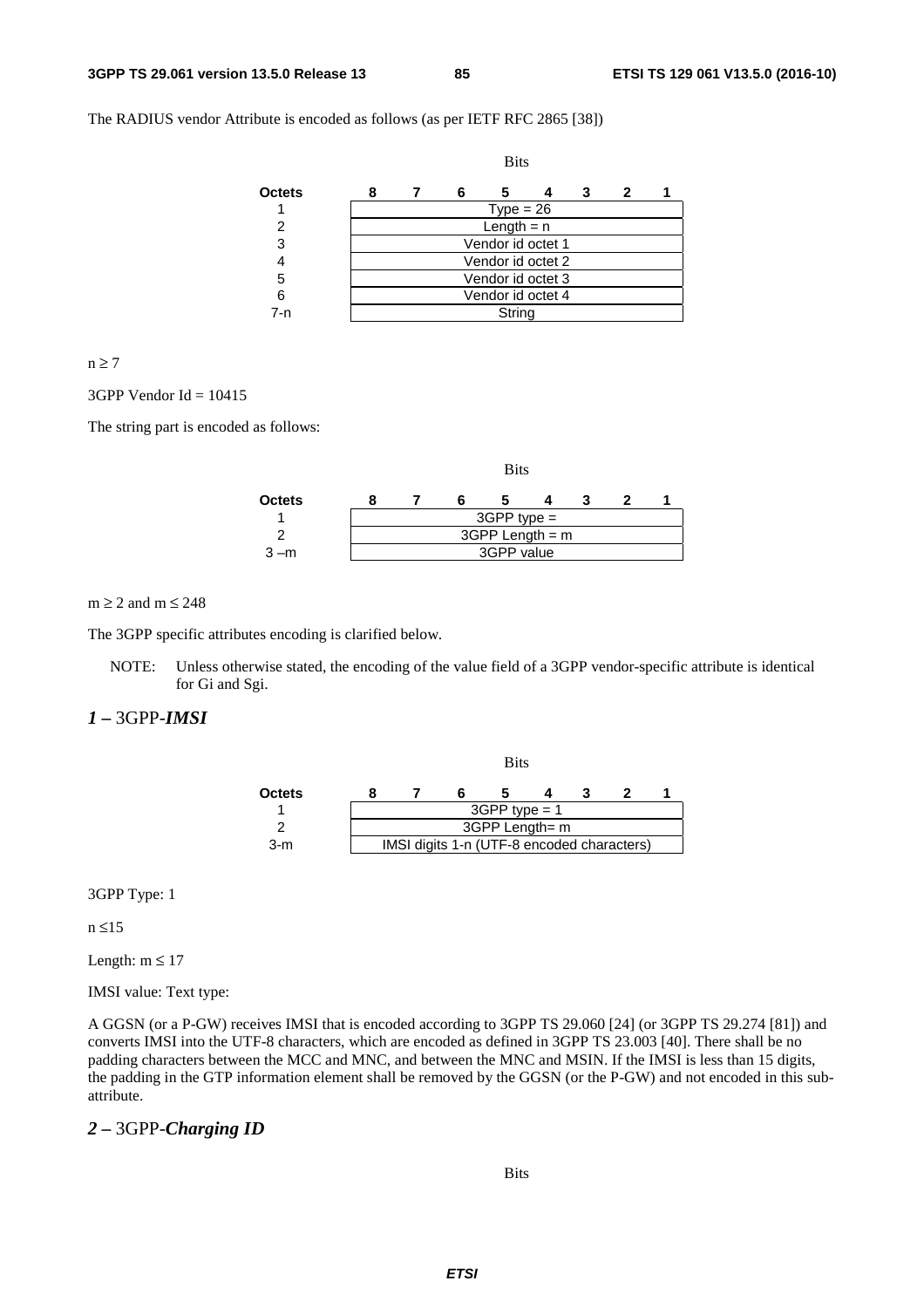| Octets |                           |                           |  |  |  |  |  |  |  |  |
|--------|---------------------------|---------------------------|--|--|--|--|--|--|--|--|
|        | $3GPP$ type = 2           |                           |  |  |  |  |  |  |  |  |
|        | 3GPP Length= 6            |                           |  |  |  |  |  |  |  |  |
| З      | Charging ID value Octet 1 |                           |  |  |  |  |  |  |  |  |
|        | Charging ID value Octet 2 |                           |  |  |  |  |  |  |  |  |
|        | Charging ID value Octet 3 |                           |  |  |  |  |  |  |  |  |
|        |                           | Charging ID value Octet 4 |  |  |  |  |  |  |  |  |

#### 3GPP Type: 2

Length: 6

Charging ID value: 32 bits unsigned integer

# *3 –* 3GPP-*PDP type*

#### Bits

| Octets |                  |  |                  |  |  |  |  |  |  |  |
|--------|------------------|--|------------------|--|--|--|--|--|--|--|
|        | $3GPP$ type = 3  |  |                  |  |  |  |  |  |  |  |
|        | 3GPP Length= 6   |  |                  |  |  |  |  |  |  |  |
|        | PDP type octet 1 |  |                  |  |  |  |  |  |  |  |
|        |                  |  | PDP type octet 2 |  |  |  |  |  |  |  |
|        | PDP type octet 3 |  |                  |  |  |  |  |  |  |  |
|        |                  |  | PDP type octet 4 |  |  |  |  |  |  |  |

#### 3GPP Type: 3

Length: 6

PDP type value: Unsigned 32 bits integer type

PDP type may have the following values:

 $0 = Ipv4$ 

 $1 = PPP$ 

 $2 = \text{Ipv6}$ 

 $3 = \text{Ipv4v6}$ 

 $4 = \text{Non-IP}$ 

For P-GW, this sub-attribute represents PDN Type and therefore only the values "0", "2", "3" and "4" are applicable.

# *4 –* 3GPP-*Charging Gateway address*

|               | <b>Bits</b> |                          |                          |  |  |  |  |  |  |  |
|---------------|-------------|--------------------------|--------------------------|--|--|--|--|--|--|--|
| <b>Octets</b> |             |                          |                          |  |  |  |  |  |  |  |
|               |             | $3GPP$ type = 4          |                          |  |  |  |  |  |  |  |
| 2             |             | 3GPP Length= 6           |                          |  |  |  |  |  |  |  |
| 3             |             |                          | Charging GW addr Octet 1 |  |  |  |  |  |  |  |
|               |             |                          | Charging GW addr Octet 2 |  |  |  |  |  |  |  |
| 5             |             | Charging GW addr Octet 3 |                          |  |  |  |  |  |  |  |
|               |             |                          | Charging GW addr Octet 4 |  |  |  |  |  |  |  |

3GPP Type: 4

Length: 6

Charging GW address value: Address type.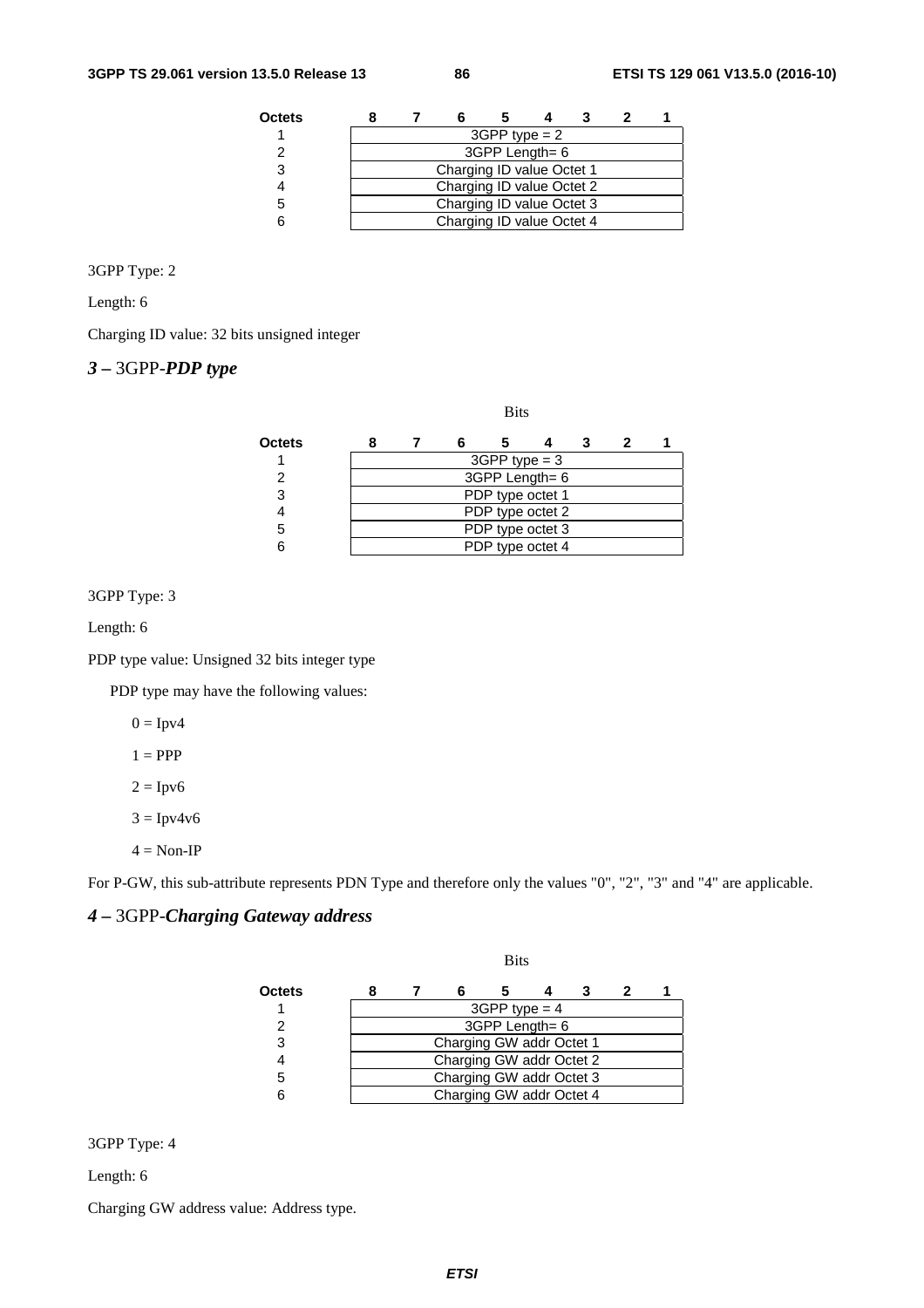#### *5 –* 3GPP-*GPRS Negotiated QoS profile*



3GPP Type: 5

Length: For GGSN,  $L \le 37$  (release 7 or higher) or  $L \le 33$  (release 6 or release 5) or  $L \le 27$  (release 4 or release 99) or  $L = 11$  (release 98). For P-GW, the length varies depending on the value of QCI. See below for details.

QoS profile value: Text type

UTF-8 encoded QoS profile syntax:

"<Release indicator> – <release specific QoS IE UTF-8 encoding>"

 $\langle$ Release indicator $\rangle$  = UTF-8 encoded number (two characters) :

For GGSN:

"98" = Release 98

"99"= Release 99 or release 4

"05"= Release 5 or release 6

"07"= Release 7 or higher

For P-GW:

"08"= Release 8 or higher

 <release specific QoS profile UTF-8 encoding> = UTF-8 encoded QoS profile for the release indicated by the release indicator.

 The UTF-8 encoding of a QoS IE is defined as follows: each octet is described by 2 UTF-8 encoded characters, defining its hexadecimal representation.

For GGSN:

The QoS profile definition is in 3GPP TS 24.008 [54].

The release 98 QoS profile data is 3 octets long, which then results in a 6 octets UTF-8 encoded string.

 The release 99 and release 4 QoS profile data is 11 octets long, which results in a 22 octets UTF-8 encoded string.

 The release 5 and release 6 QoS profile data is 14 octets long, which results in a 28 octets UTF-8 encoded string.

 The release 7 (and higher) QoS profile data is 16 octets long, which results in a 32 octets UTF-8 encoded string.

For P-GW:

It contains the following QoS parameters associated with the EPS bearer:

- QCI

- ARP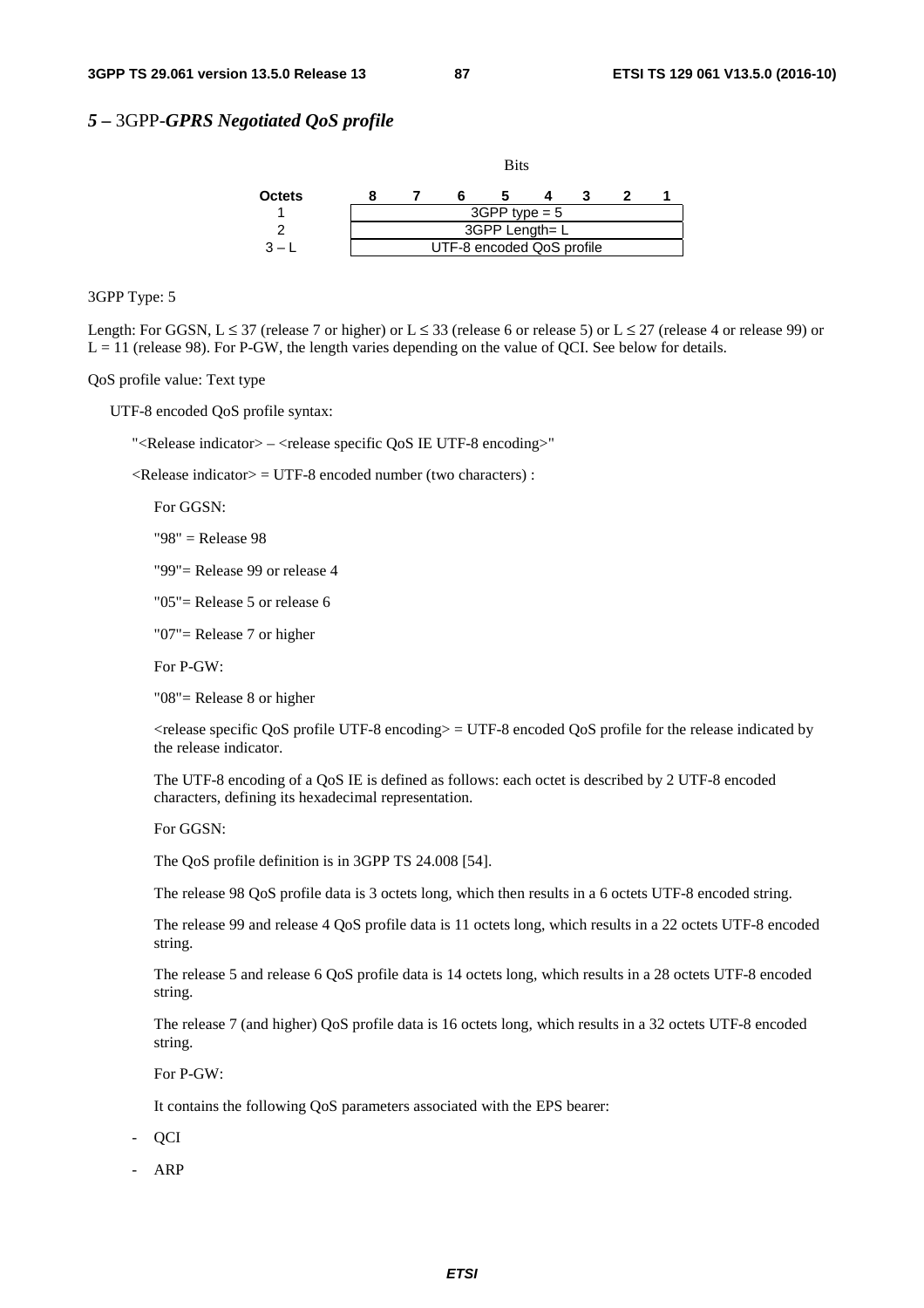GBR QoS information (UL/DL MBR, UL/DL GBR) or UL/DL APN-AMBR. In other words if the value of QCI indicates a GBR bearer, the GBR QoS information shall be present. If the value of QCI indicates a non-GBR bearer, the APN-AMBR information shall be present.

 The encoding of the EPS bearer QoS profile parameters is specified in 3GPP TS 29.274 [81]: ARP is specified in Bearer OoS IE; OCI, UL MBR, DL MBR, UL MBR and DL MBR are specified in Flow OoS IE; UL APN-AMBR and DL APN-AMBR are specified in AMBR IE.

For GBR QCIs, the encoding of UTF-8 encoded QoS Profile field shall be as follows:

**Bits** 

| $1 - 3$    | <release indicator=""> -' = '08-' (UTF-8 encoded)</release> |
|------------|-------------------------------------------------------------|
| $4 - 5$    | ARP (UTF-8 encoded)                                         |
| $6 - 7$    | QCI (UTF-8 encoded)                                         |
| $8-m$      | UL MBR (UTF-8 encoded)                                      |
| (m+1)-n    | DL MBR (UTF-8 encoded)                                      |
| $(n+1)-o$  | UL GBR (UTF-8 encoded)                                      |
| $(0+1)$ -p | DL GBR (UTF-8 encoded)                                      |
|            |                                                             |

 For non-GBR QCIs, the UL/DL MBR and UL/DL GBR fields shall not be present; UL APN-AMBR and DL APN-AMBR fields shall be encoded (in UTF-8 encoded format) respectively after the QCI field.

### *6 –* 3GPP-*SGSN address*

| Octets |  |                   |  |  |
|--------|--|-------------------|--|--|
|        |  | $3GPP$ type = 6   |  |  |
|        |  | 3GPP Length= 6    |  |  |
| 3      |  | SGSN addr Octet 1 |  |  |
|        |  | SGSN addr Octet 2 |  |  |
|        |  | SGSN addr Octet 3 |  |  |
|        |  | SGSN addr Octet 4 |  |  |

3GPP Type: 6

Length: 6

SGSN address value: Address type.

### *7 –* 3GPP-*GGSN address*

Bits

| Octets |  |                          |  |  |
|--------|--|--------------------------|--|--|
|        |  | $3GPP$ type = 7          |  |  |
|        |  | 3GPP Length= 6           |  |  |
| 3      |  | <b>GGSN addr Octet 1</b> |  |  |
|        |  | GGSN addr Octet 2        |  |  |
| 5      |  | GGSN addr Octet 3        |  |  |
|        |  | GGSN addr Octet 4        |  |  |

3GPP Type: 7

Length: 6

GGSN address value: Address type.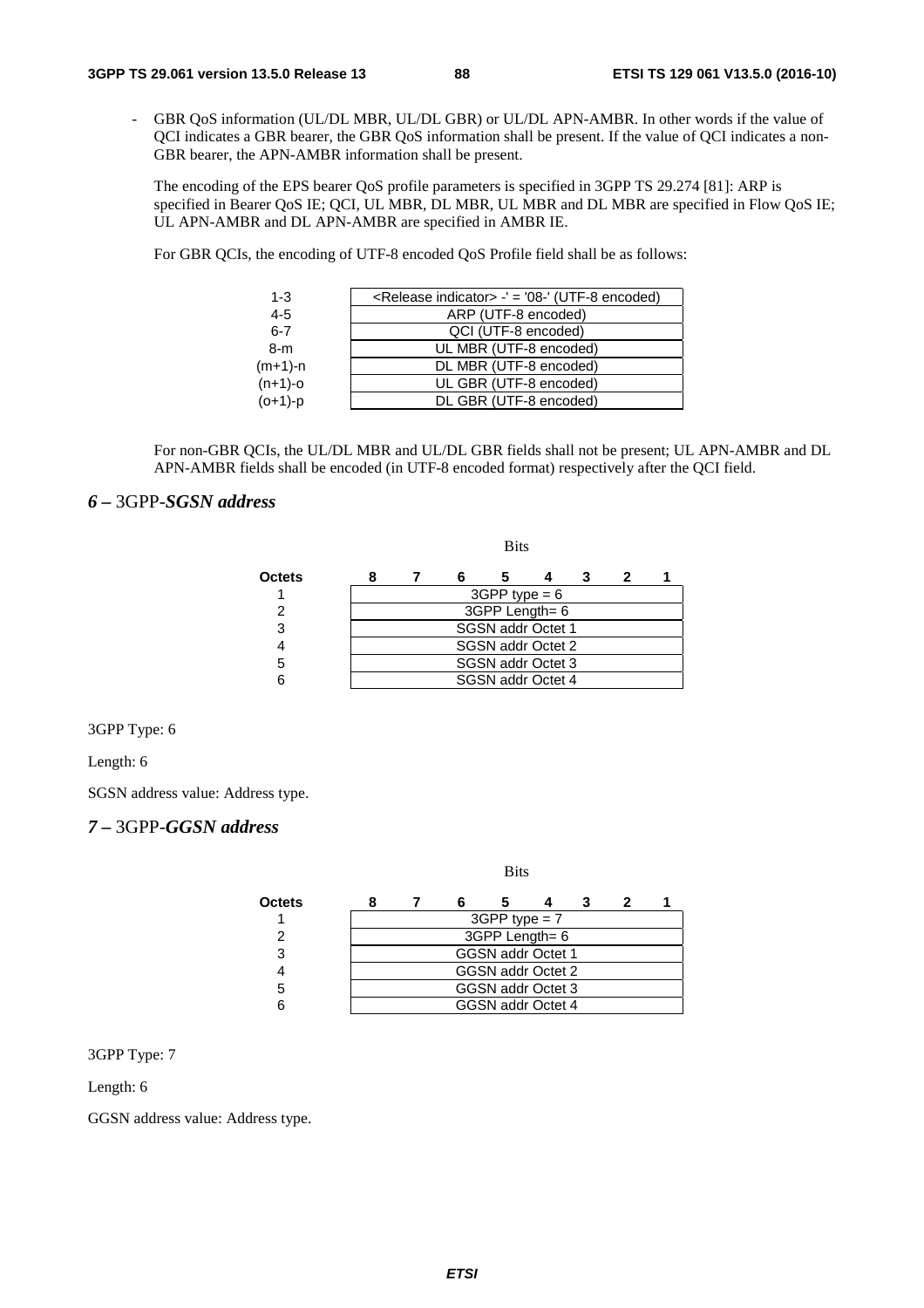# *8 –* 3GPP-*IMSI MCC-MNC*

|        |                                                 |   | <b>Bits</b>     |   |  |
|--------|-------------------------------------------------|---|-----------------|---|--|
| Octets |                                                 | 6 |                 | 3 |  |
|        |                                                 |   | $3GPP$ type = 8 |   |  |
| 2      |                                                 |   | 3GPP Length= n  |   |  |
| 3      | MCC digit1 (UTF-8 encoded character)            |   |                 |   |  |
| 4      | MCC digit2 (UTF-8 encoded character)            |   |                 |   |  |
| 5      | MCC digit3 (UTF-8 encoded character)            |   |                 |   |  |
| 6      | MNC digit1 (UTF-8 encoded character)            |   |                 |   |  |
|        | MNC digit2 (UTF-8 encoded character)            |   |                 |   |  |
| ጸ      | MNC digit3 if present (UTF-8 encoded character) |   |                 |   |  |

3GPP Type: 8

Length: n shall be 7 or 8 octets depending on the presence of MNC digit 3

IMSI MCC-MNC address value: Text type.

This is the UTF-8 encoded characters representing the IMSI MCC-MNC numerical values. In accordance with 3GPP TS 29.060 [24] (for GGSN), 3GPP TS 29.274 [81] (for P-GW) and 3GPP TS 23.003 [40], the MCC shall be 3 digits and the MNC shall be either 2 or 3 digits. There shall be no padding characters between the MCC and MNC.

### *9 –* 3GPP-*GGSN MCC-MNC*

|        |                                                 |                                      | <b>Bits</b>     |   |   |  |
|--------|-------------------------------------------------|--------------------------------------|-----------------|---|---|--|
| Octets |                                                 | 6                                    |                 | 3 | 2 |  |
|        |                                                 |                                      | $3GPP$ type = 9 |   |   |  |
| 2      |                                                 |                                      | 3GPP Length= n  |   |   |  |
| 3      |                                                 | MCC digit1 (UTF-8 encoded character) |                 |   |   |  |
| 4      |                                                 | MCC digit2 (UTF-8 encoded character) |                 |   |   |  |
| 5      |                                                 | MCC digit3 (UTF-8 encoded character) |                 |   |   |  |
| 6      |                                                 | MNC digit1 (UTF-8 encoded character) |                 |   |   |  |
|        |                                                 | MNC digit2 (UTF-8 encoded character) |                 |   |   |  |
| ጸ      | MNC digit3 if present (UTF-8 encoded character) |                                      |                 |   |   |  |

#### 3GPP Type: 9

Length: n shall be 7 or 8 octets depending on the presence of MNC digit 3

GGSN address value: Text type.

This is the UTF-8 encoding of the GGSN MCC-MNC values. In accordance with 3GPP TS 23.003 [40] and 3GPP TS 29.060 [24] the MCC shall be 3 digits and the MNC shall be either 2 or 3 digits. There shall be no padding characters between the MCC and MNC.

#### *10 –* 3GPP-*NSAPI*

|        |  |                                 | <b>Bits</b>      |  |  |
|--------|--|---------------------------------|------------------|--|--|
| Octets |  |                                 |                  |  |  |
|        |  |                                 | $3GPP$ type = 10 |  |  |
|        |  |                                 | 3GPP Length= 3   |  |  |
|        |  | NSAPI (UTF-8 encoded character) |                  |  |  |

3GPP Type: 10

Length: 3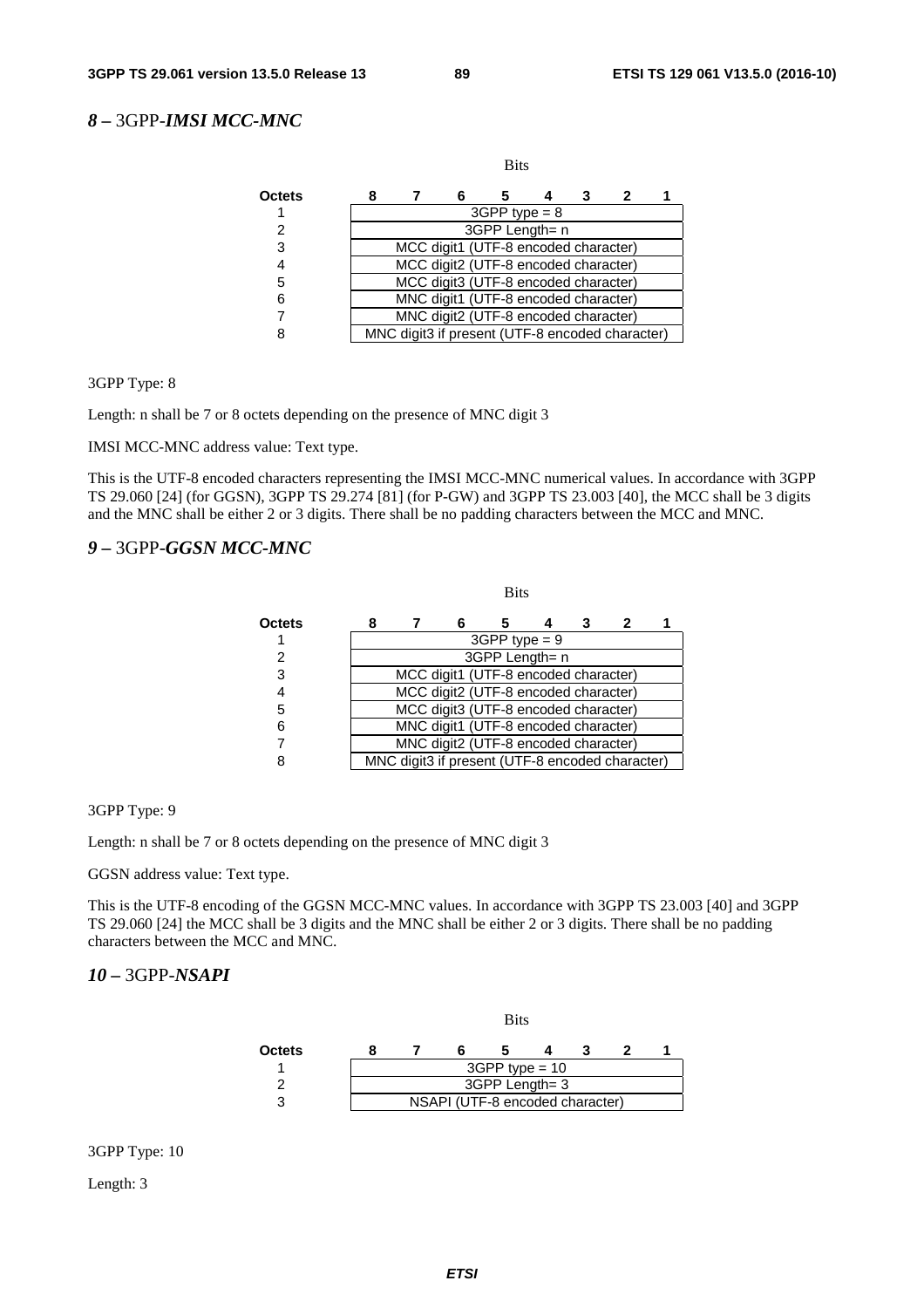NSAPI value: Text Type.

It is the value of the NSAPI of the PDP context the RADIUS message is related to. It is encoded as its hexadecimal representation, using one UTF-8 encoded character. The GGSN should receive NSAPI values in the following hexadecimal range 05 – 0F. The GGSN shall discard digit 0 and convert the remaining digit into one UTF-8 coded character.

For P-GW, the value of this sub-attribute represents the EPS Bearer ID as specified in 3GPP TS 29.274 [81].

### *11 –* 3GPP-*Session Stop Indicator*

|               |  |                              | <b>Bits</b>      |  |  |
|---------------|--|------------------------------|------------------|--|--|
| <b>Octets</b> |  |                              |                  |  |  |
|               |  |                              | $3GPP$ type = 11 |  |  |
|               |  |                              | 3GPP Length= 3   |  |  |
| 3             |  | 1 1 1 1 1 1 1 1 (bit string) |                  |  |  |

3GPP Type: 11

Length: 3

Value is set to all 1.

3GPP-Session Stop Indicator value: Bit String type.

#### *12 –* 3GPP-*Selection-Mode*

|               |  |                                        | <b>Bits</b>      |  |  |
|---------------|--|----------------------------------------|------------------|--|--|
| <b>Octets</b> |  |                                        |                  |  |  |
|               |  |                                        | $3GPP$ type = 12 |  |  |
|               |  |                                        | 3GPP Length= 3   |  |  |
|               |  | UTF-8 encoded Selection mode character |                  |  |  |

3GPP Type: 12

Length: 3

Selection mode value: Text type.

The format of this sub-attribute shall be a character that represents a single digit, mapping from the binary value of the selection mode in the Create PDP Context message (3GPP TS 29.060 [24]) for the GGSN, and the Create Session Request message (3GPP TS 29.274 [81]) for the P-GW. Where 3GPP TS 29.060 [24] provides for interpretation of the value, e.g. map "3" to "2", this shall be done by the GGSN.

#### *13 –* 3GPP-*Charging-Characteristics*

|               |                                              | <b>Bits</b>      |  |  |
|---------------|----------------------------------------------|------------------|--|--|
| <b>Octets</b> |                                              |                  |  |  |
|               |                                              | $3GPP$ type = 13 |  |  |
|               |                                              | 3GPP Length= 6   |  |  |
| $3-6$         | UTF-8 encoded Charging Characteristics value |                  |  |  |

3GPP Type: 13

Length: 6

Charging characteristics value: Text type.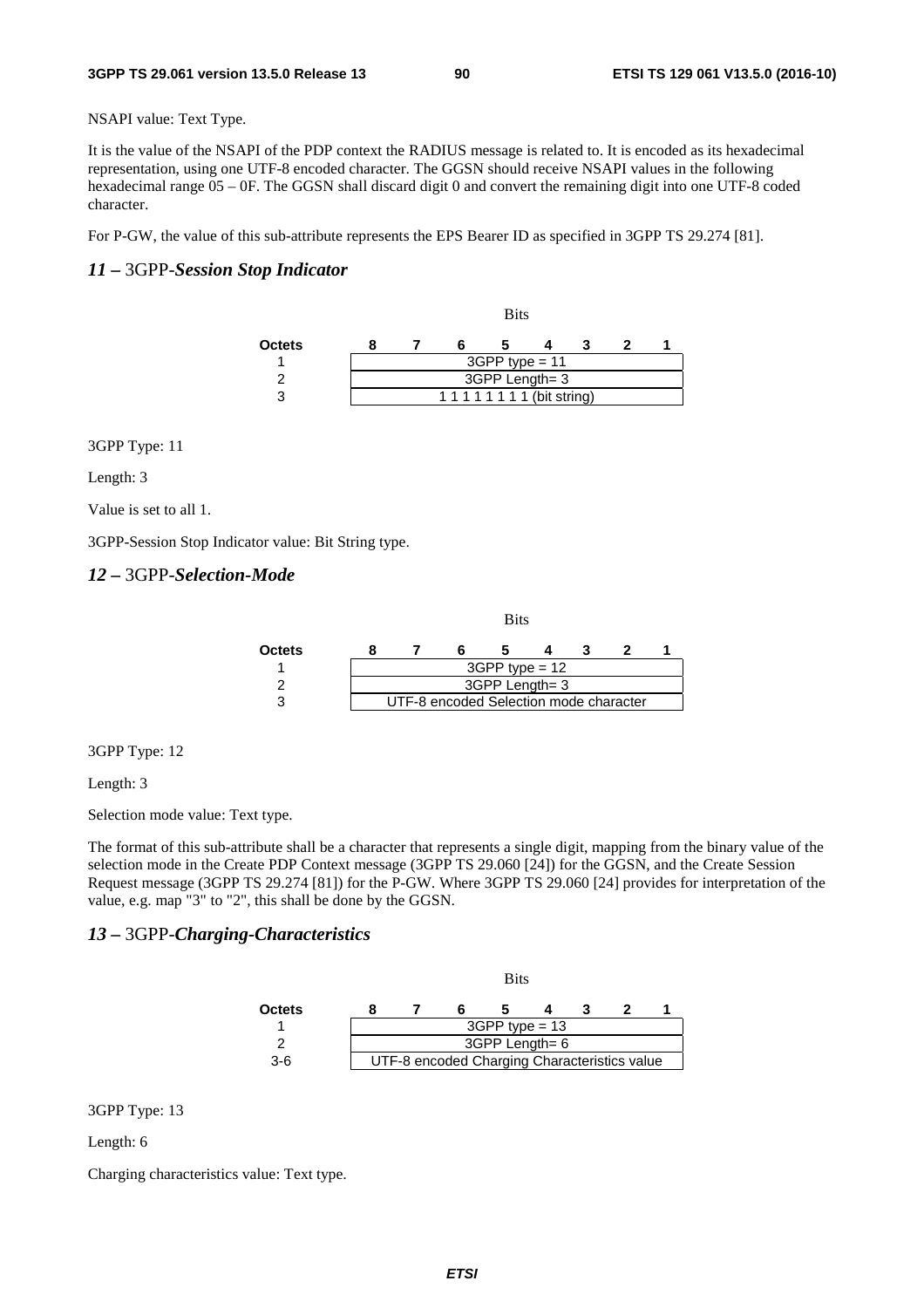The charging characteristics is value of the 2 octets. The value field is taken from the GTP IE described in 3GPP TS 29.060 [24], subclause 7.7.23 for the GGSN and 3GPP TS 29.274 [81] for the P-GW.

Each octet of this IE field value is represented via 2 UTF-8 encoded character, defining its hexadecimal representation.

### *14 –* 3GPP-*Charging Gateway Ipv6 address*

| Octets   |  |                                  |                  |  |  |
|----------|--|----------------------------------|------------------|--|--|
|          |  |                                  | $3GPP$ type = 14 |  |  |
|          |  |                                  | 3GPP Length= 18  |  |  |
| 3        |  | Charging GW Ipv6 addr Octet 1    |                  |  |  |
|          |  | Charging GW Ipv6 addr Octet 2    |                  |  |  |
| $5 - 18$ |  | Charging GW Ipv6 addr Octet 3-16 |                  |  |  |

Bits

3GPP Type: 14

Length: 18

Charging GW Ipv6 address value: Ipv6 Address.

Charging GW Ipv6 address is Octet String type.

### *15 –* 3GPP-*SGSN Ipv6 address*

|          |  |                           | <b>Bits</b>            |  |  |
|----------|--|---------------------------|------------------------|--|--|
| Octets   |  |                           |                        |  |  |
|          |  |                           | $3GPP$ type = 15       |  |  |
|          |  |                           | 3GPP Length= 18        |  |  |
| 3        |  |                           | SGSN Ipv6 addr Octet 1 |  |  |
|          |  |                           | SGSN Ipv6 addr Octet 2 |  |  |
| $5 - 18$ |  | SGSN Ipv6 addr Octet 3-16 |                        |  |  |

3GPP Type: 15

Length: 18

SGSN Ipv6 address value: Ipv6 Address.

SGSN Ipv6 address is Octet String type.

### *16 –* 3GPP-*GGSN Ipv6 address*

|               |  |                           | <b>Bits</b>      |  |  |
|---------------|--|---------------------------|------------------|--|--|
| <b>Octets</b> |  |                           |                  |  |  |
|               |  |                           | $3GPP$ type = 16 |  |  |
| 2             |  |                           | 3GPP Length= 18  |  |  |
| 3             |  | GGSN Ipv6 addr Octet 1    |                  |  |  |
|               |  | GGSN Ipv6 addr Octet 2    |                  |  |  |
| $5 - 18$      |  | GGSN Ipv6 addr Octet 3-16 |                  |  |  |

3GPP Type: 16

Length: 18

GGSN Ipv6 address value: Ipv6 Address.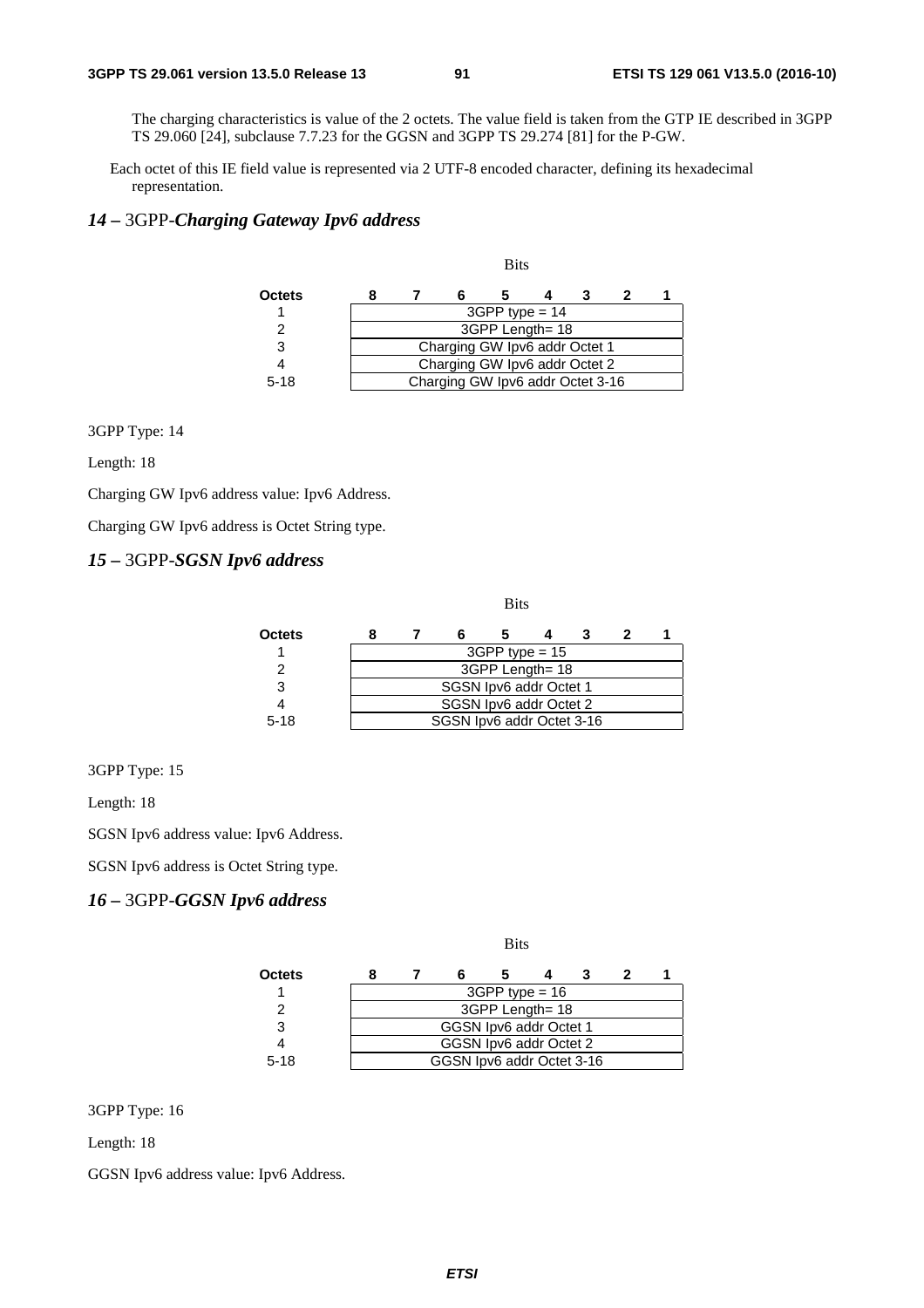SGSN Ipv6 address is Octet String type.

#### *17 –* 3GPP-*Ipv6-DNS-Servers*

|          |  |                                     | <b>Bits</b>      |  |  |
|----------|--|-------------------------------------|------------------|--|--|
| Octets   |  |                                     |                  |  |  |
|          |  |                                     | $3GPP$ type = 17 |  |  |
|          |  |                                     | 3GPP Length= m   |  |  |
| $3 - 18$ |  | $(1st)$ DNS Ipv6 addr Octet 1-16    |                  |  |  |
| 19-34    |  | $(2^{nd})$ DNS Ipv6 addr Octet 1-16 |                  |  |  |
| k-m      |  | (n-th) DNS Ipv6 addr Octet 1-16     |                  |  |  |

3GPP Type: 17

Length:  $m = n \times 16 + 2$ ;  $n \ge 1$  and  $n \le 15$ ;  $k = m-15$ 

Ipv6 DNS Server value: Ipv6 Address.

Ipv6 DNS Server address is Octet String type.

The 3GPP- Ipv6-DNS-Servers sub-attribute provides a list of one or more ("n") Ipv6 addresses of Domain Name Server (DNS) servers for an APN. The DNS servers are listed in the order of preference for use by a client resolver, i.e. the first is "Primary DNS Server", the second is "Secondary DNS Server" etc. The sub-attribute may be included in Access-Accept packets.

### *18 –* 3GPP-*SGSN MCC-MNC*

|        |   |                                                 |                                      | <b>Bits</b>      |   |   |  |
|--------|---|-------------------------------------------------|--------------------------------------|------------------|---|---|--|
| Octets | 8 |                                                 | 6                                    |                  | 3 | 2 |  |
|        |   |                                                 |                                      | $3GPP$ type = 18 |   |   |  |
| 2      |   |                                                 |                                      | 3GPP Length= n   |   |   |  |
| 3      |   |                                                 | MCC digit1 (UTF-8 encoded character) |                  |   |   |  |
| 4      |   |                                                 | MCC digit2 (UTF-8 encoded character) |                  |   |   |  |
| 5      |   |                                                 | MCC digit3 (UTF-8 encoded character) |                  |   |   |  |
| 6      |   |                                                 | MNC digit1 (UTF-8 encoded character) |                  |   |   |  |
|        |   |                                                 | MNC digit2 (UTF-8 encoded character) |                  |   |   |  |
| ጸ      |   | MNC digit3 if present (UTF-8 encoded character) |                                      |                  |   |   |  |

#### 3GPP Type: 18

Length: n shall be 7 or 8 octets depending on the presence of MNC digit 3

SGSN MCC-MNC address value: Text type.

This is the UTF-8 encoding of the MCC-MNC values extracted from the RAI or from the Serving Network. In accordance with 3GPP TS 23.003 [40] and 3GPP TS 29.060 [24] (for the GGSN and P-GW connected to a Gn/Gp SGSN) and 3GPP TS 29.274 [81] (for the P-GW in GTP/PMIP S5/S8, S2a, S2b), the MCC shall be 3 digits and the MNC shall be either 2 or 3 digits. There shall be no padding characters between the MCC and MNC.

### *19 –* 3GPP-*Teardown Indicator*

|        |       |  | <b>Bits</b>      |  |  |  |  |
|--------|-------|--|------------------|--|--|--|--|
| Octets |       |  |                  |  |  |  |  |
|        |       |  | $3GPP$ type = 19 |  |  |  |  |
|        |       |  | 3GPP Length= 3   |  |  |  |  |
| າ      | spare |  |                  |  |  |  |  |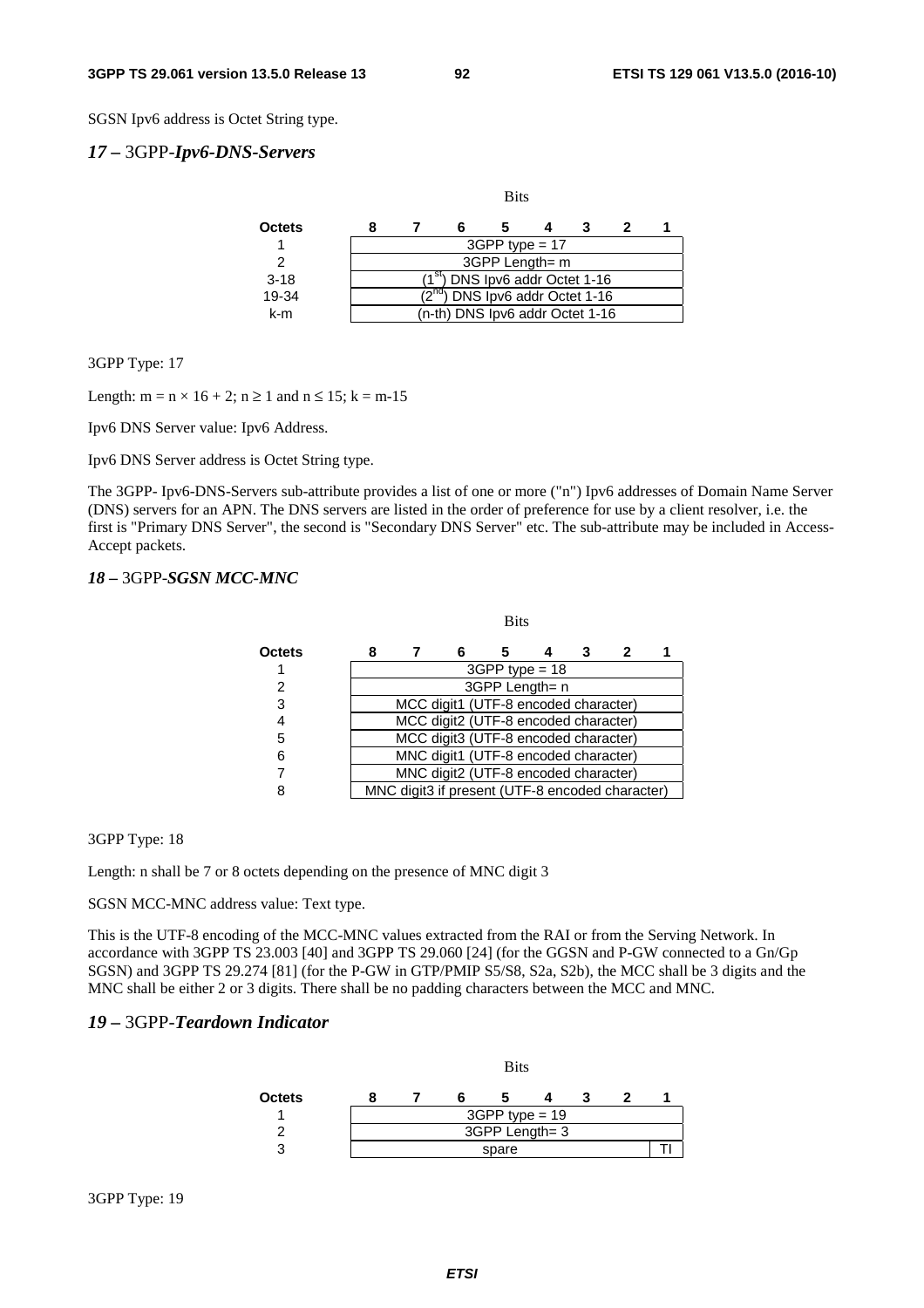Length: 3

Octet 3 is Octet String type.

For GGSN, if the value of TI is set to "1", then all PDP contexts that share the same user session with the PDP context identified by the Acct-Session-Id shall be torn down. Only the PDP context identified by the Acct-Session-Id shall be torn down if the value of TI is "0" (see subclause 16.3.4 "AAA-Initiated PDP context termination"), or if TI is missing.

For P-GW, the usage of Teardown-Indicator is as follows (see subclause 16.3a.3 for more deails):

- if the value of TI is set to "1", then all IP-CAN bearers that share the same user session with the IP-CAN bearer identified by the Acct-Session-Id shall be torn down.
- if the value of TI is "0", or if TI is missing, only the IP-CAN bearer identified by the Acct-Session-Id shall be torn down. If the Acct-Sesssion-Id identifies the default bearer, the P-GW shall tear down all the IP-CAN bearers that share the same user session identified by the Acct-Session-Id.

#### *20* **-**3GGP**-** *IMEISV*

**Bits** 



3GPP Type: 20

IMEISV value: Text type.

A GGSN receives IMEI(SV) that is encoded according to 3GPP TS 29.060 [24]. A P-GW receives IMEI(SV) that is encoded in *ME Identity* IE specified in 3GPP TS 29.274 [81]. The GGSN or the P-GW converts IMEI(SV) into a sequence of UTF-8 characters.IMEI(SV) shall be encoded as defined in 3GPP TS 23.003 [40].

 $14 \le n \le 16$ 

 $n = 16$  for IMEISV, where TAC = 8 digits SNR = 6 digits & SVN = 2 digits;

 $n = 15$  for IMEI, where TAC = 8 digits SNR = 6 digits & Spare = 1 digit;

 $n = 14$  for IMEI, where  $TAC = 8$  digits  $SNR = 6$  digits (Spare digit is not sent)

#### *21 –* 3GPP-*RAT-Type*



#### 3GPP Type: 21

The 3GPP-RAT-Type sub-attribute indicates which Radio Access Technology is currently serving the UE.

RAT field: Radio Access Technology type values. RAT field is Octet String type. For GGSN, it shall be coded as specified in 3GPP TS 29.060 [24]. For P-GW, it shall be coded as follows:

0-8 As specified in 3GPP TS 29.274 [81] 9-100 Spare for future use 101 IEEE 802.16e

- 102 3GPP2 eHRPD<br>103 3GPP2 HRPD
- 3GPP2 HRPD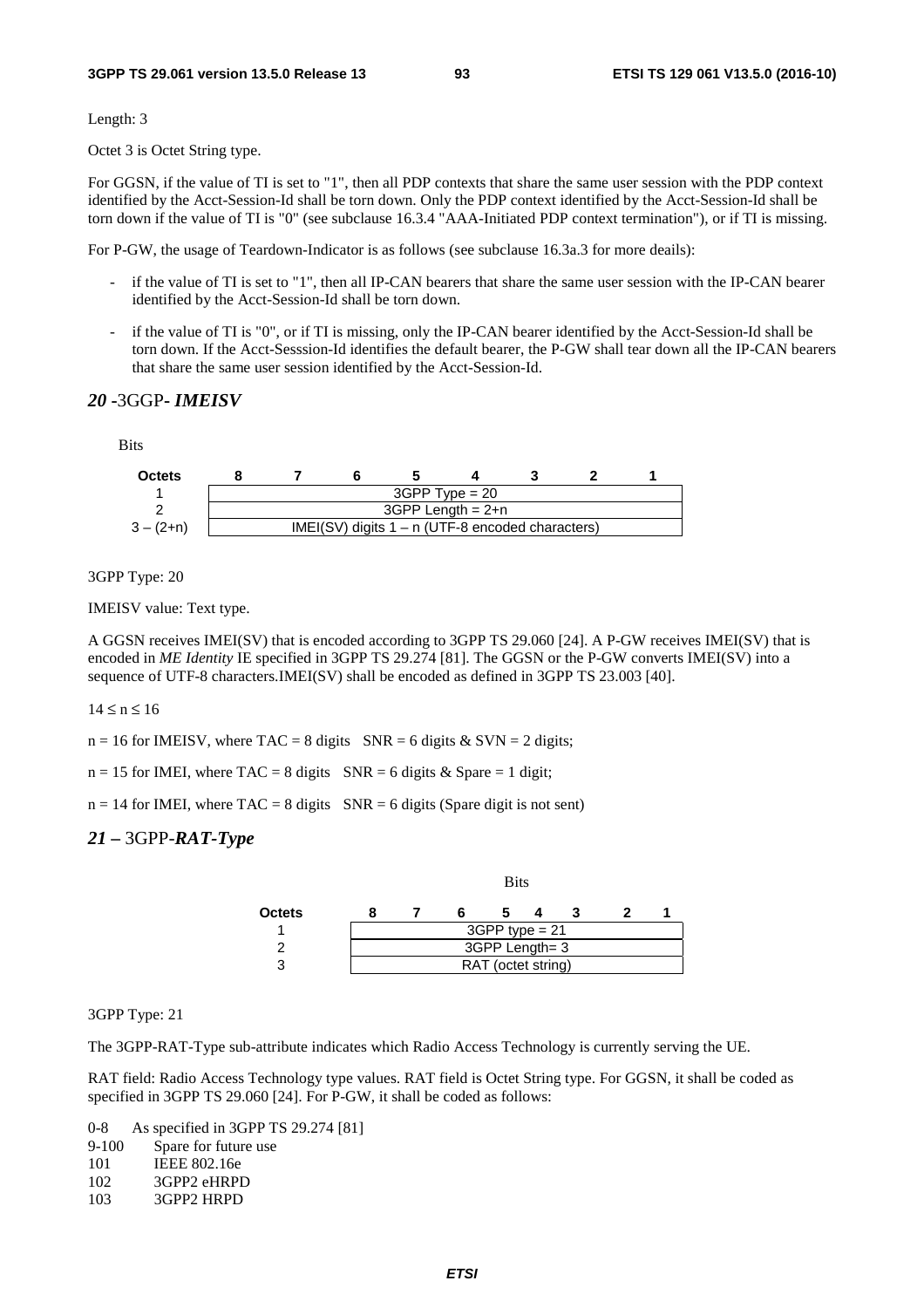104 3GPP2 1xRTT

105 3GPP2 UMB

106-255 Spare for future use

#### *22 –* 3GPP-*User-Location-Info*

|               |  |                                    | <b>Bits</b>      |  |  |
|---------------|--|------------------------------------|------------------|--|--|
| <b>Octets</b> |  |                                    |                  |  |  |
|               |  |                                    | $3GPP$ type = 22 |  |  |
|               |  |                                    | 3GPP Length= m   |  |  |
| 3             |  | Geographic Location Type           |                  |  |  |
| 4-m           |  | Geographic Location (octet string) |                  |  |  |

#### 3GPP Type: 22

Length=m, where m depends on the Geographic Location Type

For example,  $m=10$  in the CGI and SAI types.

Geographic Location Type field is used to convey what type of location information is present in the "Geographic Location" field. For GGSN, the Geographic Location Type values and coding are as defined in 3GPP TS 29.060 [24]. For P-GW, the Geographic Location Type values and coding are defined as follows:

0 CGI 1 SAI 2 RAI 3-127 Spare for future use 128 TAI 129 ECGI 130 TAI and ECGI 131-255 Spare for future use

Geographic Location field is used to convey the actual geographic information as indicated in the Geographic Location Type. For GGSN, the coding of this field is as specified in 3GPP TS 29.060 [24]. For P-GW, the coding of this field shall be as follows:

- If the Geographic Location Type has a value indicating CGI, SAI, RAI, TAI or ECGI (i.e. the value field is equal to 0, 1, 2, 128, or 129), the coding of the Geographic Location field shall be as per clauses 8.21.1 to 8.21.5, respectively, in 3GPP TS 29.274 [81],
- If the Geographic Location Type has a value indicating TAI and ECGI (i.e. the value field is equal to 130), in Geographic Location field both TAI and ECGI shall be encoded one after another as per clauses 8.21.4 and 8.21.5 in 3GPP TS 29.274 [81]. TAI information shall be encoded first starting with Octet 4 of 3GPP-User-Location-Info.

Geographic Location Type and Geographic Location fields are Octet String type.

### *23 –* 3GPP-*MS-TimeZone*

|        |  |                                     | <b>Bits</b>      |  |  |
|--------|--|-------------------------------------|------------------|--|--|
| Octets |  |                                     |                  |  |  |
|        |  |                                     | $3GPP$ type = 23 |  |  |
|        |  |                                     | 3GPP Length= 4   |  |  |
| 3      |  |                                     | Time Zone        |  |  |
|        |  | Daylight Saving Time (octet string) |                  |  |  |

3GPP Type: 23

Length=4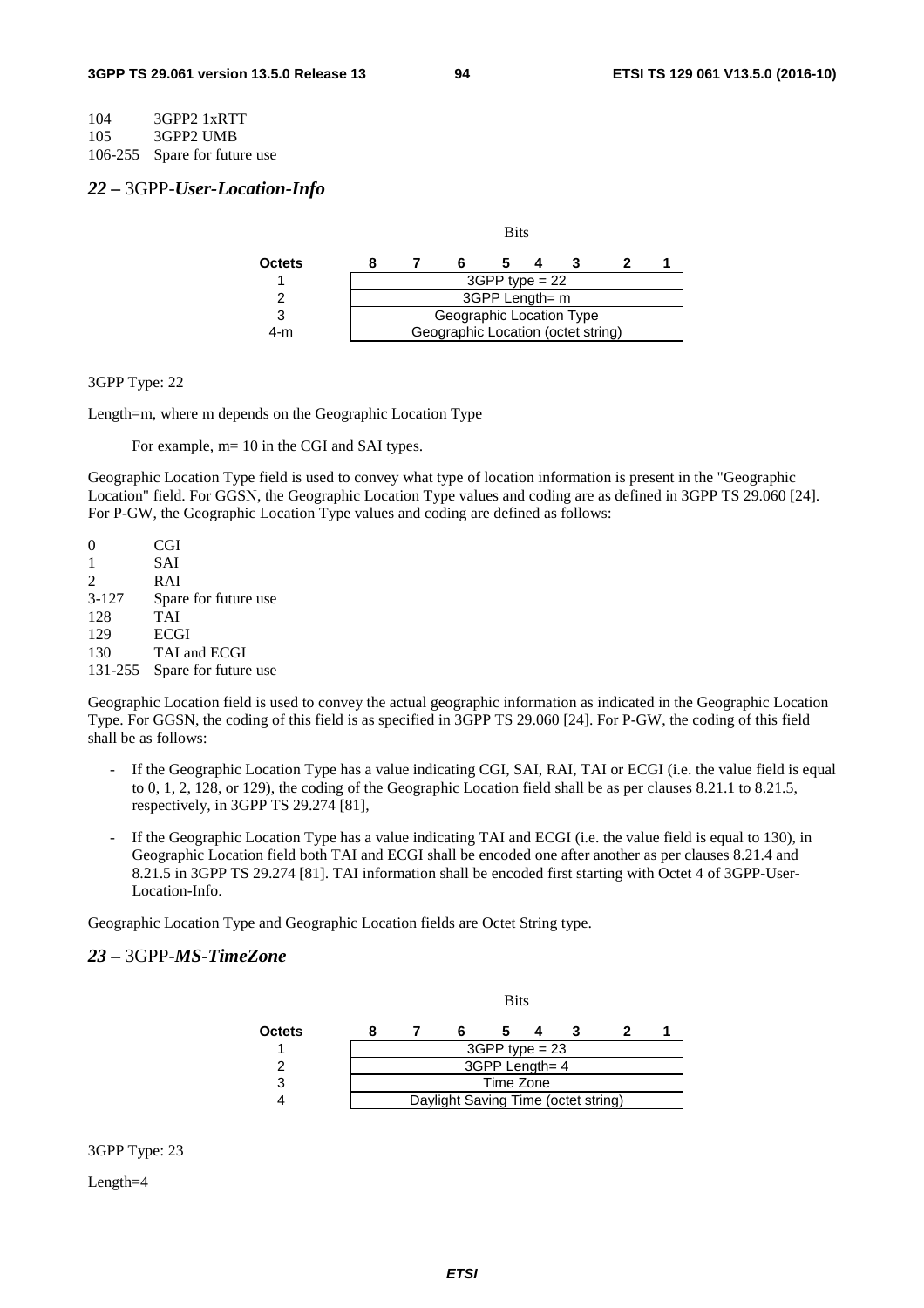The Time Zone field and the Daylight Saving Time fields are used to indicate the offset between universal time and local time in steps of 15 minutes of where the MS/UE currently resides.

For GGSN, both fields are coded as specified in 3GPP TS 29.060 [24] and represented as Octet String type. For, P-GW, both fields are coded as specified in 3GPP TS 29.274 [81] in UE-Time Zone IE and represented as Octet String type.

### *24 –* 3GPP-*Camel-Charging-Info*



#### 3GPP Type: 24

#### Length=m

m depends on the size of the CAMELInformationPDP IE.

The CAMEL Charging Information Container field is used to copy the CAMELInformationPDP IE including Tag and Length from the SGSN"s CDR (S-CDR).

The coding of this field is as specified in 3GPP TS 29.060 [24] and represented as Octet String type.

#### *25 –* 3GPP-*Packet-Filter*

|               |  | <b>Bits</b>          |  |  |
|---------------|--|----------------------|--|--|
| <b>Octets</b> |  |                      |  |  |
|               |  | $3GPP$ type = 25     |  |  |
|               |  | 3GPP Length= n       |  |  |
| $3-z$         |  | <b>Packet Filter</b> |  |  |

#### 3GPP Type: 25

Length: n

Each 3GPP-Packet-Filter sub-attribute contains only one packet filter. Multiple 3GPP-Packet-Filter sub-attributes can be sent in one RADIUS Accounting Request message.

When the GGSN/P-GW sends the packet filter information, the RADIUS message shall carry ALL (or none) of the packet filters.

Packet Filter Value:

|  |  | Packet filter identifier            |  | Octet 1            |
|--|--|-------------------------------------|--|--------------------|
|  |  | Packet filter evaluation precedence |  | Octet 2            |
|  |  | Length of Packet filter contents    |  | Octet <sub>3</sub> |
|  |  | Direction of Packet Filter          |  | Octet 4            |
|  |  | Packet filter contents              |  | Octet 5            |
|  |  |                                     |  | Octet m            |

Direction Value: 00000000: Downlink 00000001: Uplink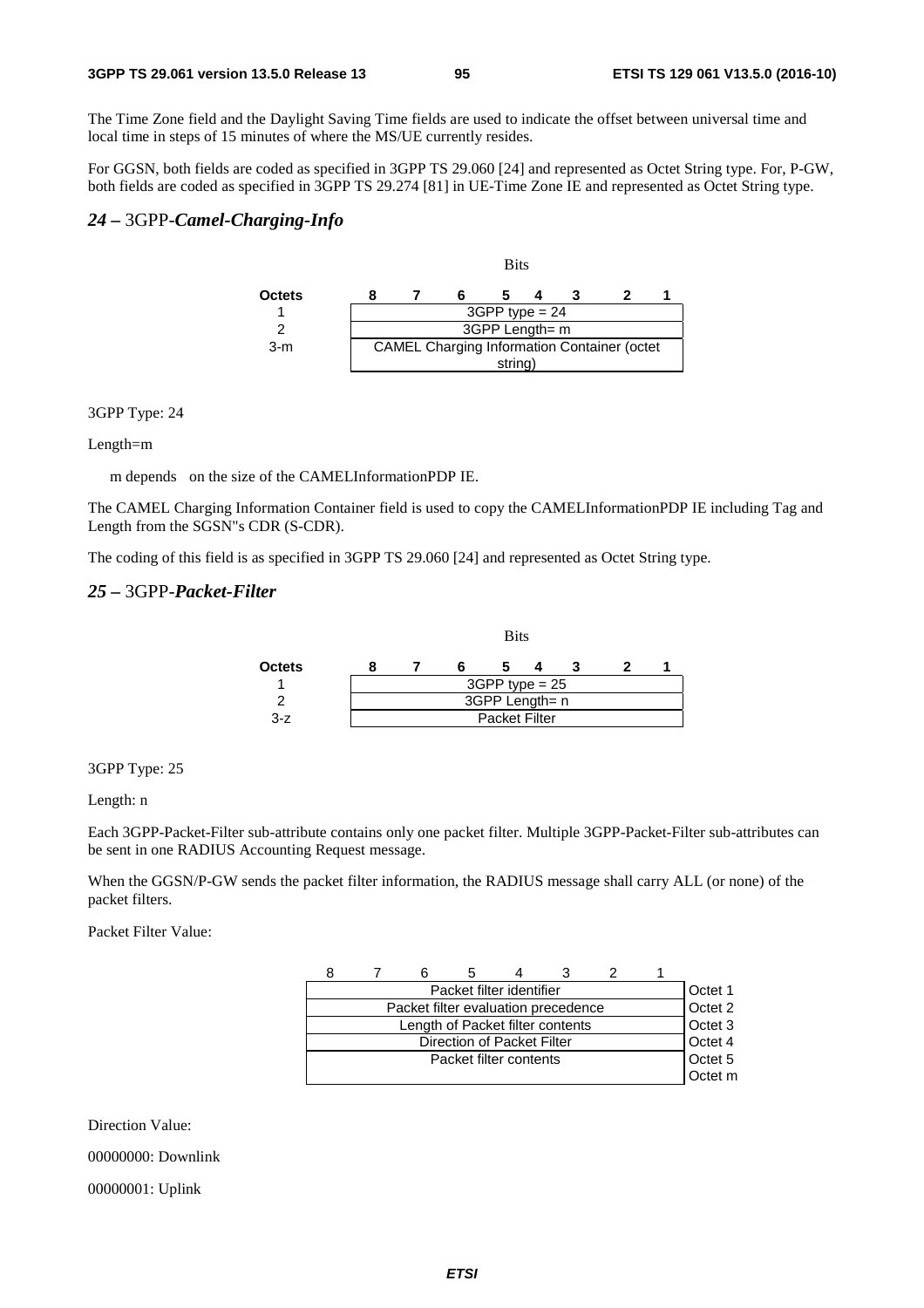The packet filter content is represented as Octet String type. The packet filter content is defined below:

| Type                                       | Value                                                                                                                                                                                                                      |
|--------------------------------------------|----------------------------------------------------------------------------------------------------------------------------------------------------------------------------------------------------------------------------|
| 1: Ipv4 address type                       | Contains the source address if the direction value is set<br>to Downlink, and the destination address if the<br>direction value is set to Uplink.                                                                          |
|                                            | Shall be encoded as a sequence of a four octet $Ipv4$<br>address field and a four octet Ipv4 address mask field.<br>The Ipv4 address field shall be transmitted first                                                      |
| 2: Ipv6 address type                       | Contains the source address if the direction value is set<br>to Downlink, and the destination address if the<br>direction value is set to Uplink.                                                                          |
|                                            | Shall be encoded as a sequence of a sixteen octet $Ipv6$<br>address field and a sixteen octet Ipv6 address mask<br>field. The Ipv6 address field shall be transmitted first                                                |
| 3: Protocol identifier/Next header<br>type | shall be encoded as one octet which specifies the Ipv4<br>protocol identifier or Ipv6 next header                                                                                                                          |
| 4 : Single destination port type           | shall be encoded as two octet which specifies a port<br>number                                                                                                                                                             |
| 5 : Destination port range type            | shall be encoded as a sequence of a two octet port<br>range low limit field and a two octet port range high<br>limit field. The port range low limit field shall be<br>transmitted first                                   |
| 6 : Single source port type                | shall be encoded as two octet which specifies a port<br>number                                                                                                                                                             |
| 7 : Source port range type                 | shall be encoded as a sequence of a two octet port<br>range low limit field and a two octet port range high<br>limit field. The port range low limit field shall be<br>transmitted first                                   |
| 8: Security parameter index type<br>(Ipv6) | shall be encoded as four octet which specifies the IPSec<br>security parameter index                                                                                                                                       |
| 9: Type of service/Traffic class type      | shall be encoded as a sequence of a one octet Type-of-<br>Service/Traffic Class field and a one octet Type-of-<br>Service/Traffic Class mask field. The Type-of-<br>Service/Traffic Class field shall be transmitted first |
| 10: Flow label type (Ipv6)                 | shall be encoded as three octets which specify the Ipv6<br>flow label. The bits 8 through 5 of the first octet shall<br>be spare whereas the remaining 20 bits shall contain the<br>Ipv6 flow label                        |

Note: The sending of this sub-attribute is not recommended for an inter-operator interface for security reason

# *26 –* 3GPP-*Negotiated-DSCP*

Bits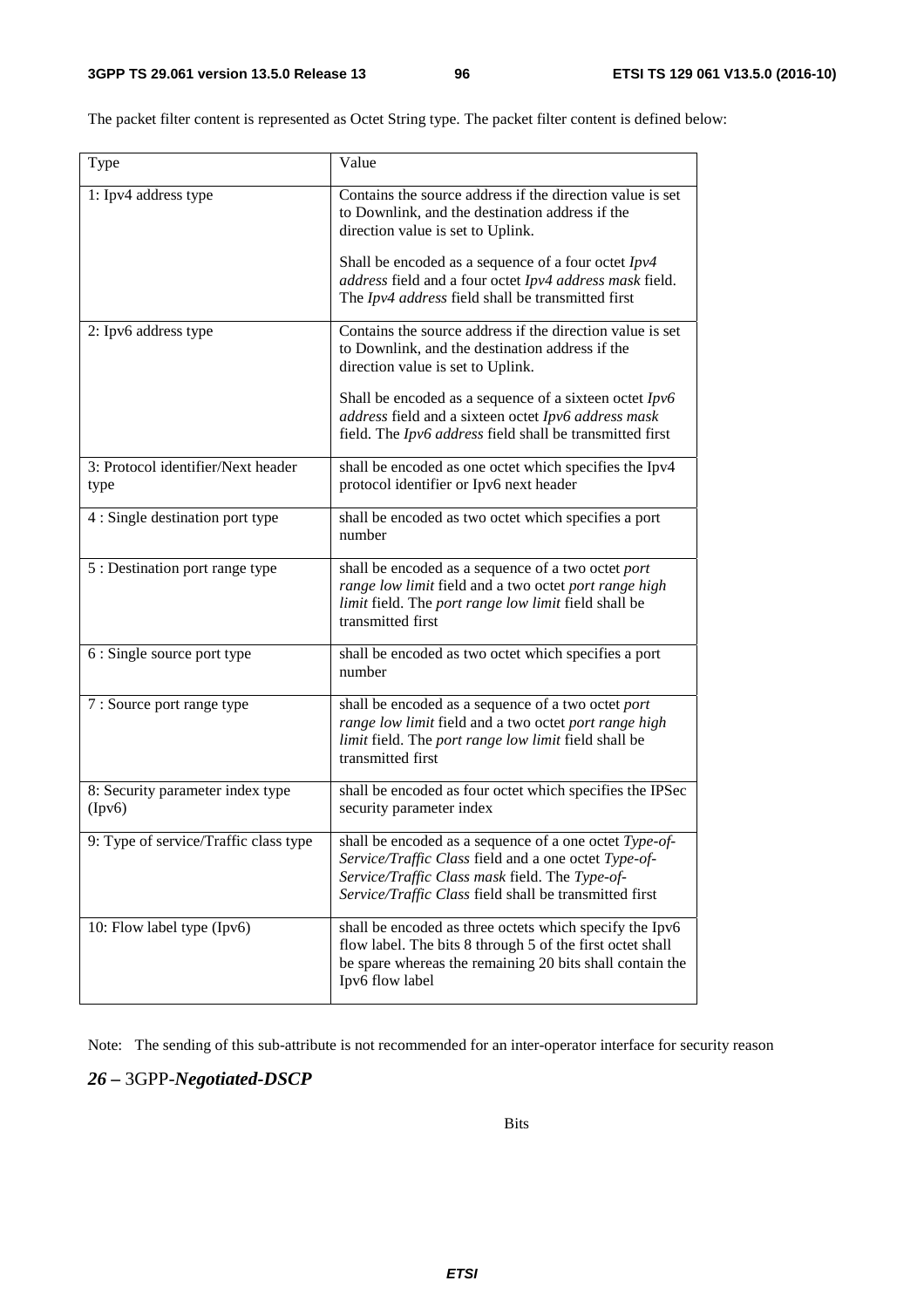| <b>Octets</b> |  |                                |                  |  |  |
|---------------|--|--------------------------------|------------------|--|--|
|               |  |                                | $3GPP$ type = 26 |  |  |
|               |  |                                | 3GPP Length= 3   |  |  |
|               |  | Negotiated DSCP (octet string) |                  |  |  |

3GPP Type: 26

Length: 3

Negotiated DSCP value: Octet String

DSCP value: Octet String type.

### *27 –* 3GPP-*Allocate-IP-Type*

|        |                        |  | <b>Bits</b>      |  |  |  |  |  |
|--------|------------------------|--|------------------|--|--|--|--|--|
| Octets |                        |  |                  |  |  |  |  |  |
|        |                        |  | $3GPP$ type = 27 |  |  |  |  |  |
|        |                        |  | 3GPP Length= 3   |  |  |  |  |  |
|        | IP Type (octet string) |  |                  |  |  |  |  |  |

#### 3GPP Type: 27

If multiple Access-Request signalling towards a AAA server is needed during the lifetime of a PDN connection (e.g. for PDN/PDP type Ipv4v6 and deferred Ipv4 addressing), this sub-attribute shall be included in the Access-Request message to indicate how the AAA server needs to treat the request. The P-GW/GGSN may also use this sub-attribute if the AAA server is configured to allocate both Ipv4 address and Ipv6 prefix but the P-GW/GGSN requires assignment of only one IP type or both IP types (e.g. because the UE supports single IP stack and it has requested PDN/PDP type of Ipv4 or Ipv6).

If this sub-attribute does not exist in Access-Request from P-GW/GGSN to the AAA server, the IP address allocation shall be based on the IP address allocation policy configured in the the AAA server.

IP Type field: It is encoded in Octet String type and the following decimal equivalent values apply:

0 Do not allocate Ipv4 address or Ipv6 prefix.

The typical use case is for PDN/PDP type Ipv4v6 and deferred Ipv4 addressing and only Ipv4 address is allocated by the AAA 97orrec but Ipv6 prefix is allocated by some other means, e.g. local pool in the P-GW/GGSN. The Access-Request from the P-GW/GGSN to the AAA server during the UE"s initial access to the network shall set the value of this sub-attribute to 0.

1 Allocate Ipv4 address

The typical use case is for PDN/PDP type Ipv4v6 and deferred Ipv4 addressing and the Ipv4 address (and/or Ipv6 prefix) is allocated by the AAA server. The Access-Request from the P-GW/GGSN to the AAA server when the P-GW/GGSN receives UE-initiated Ipv4 address allocation signalling (e.g. DHCPv4) after UE"s successful initial access to the PDN shall set the value of this attribute to 1. In this case, if the AAA server had allocated an Ipv6 prefix earlier during UE"s initial access to the network, same Ipv6 prefix shall be kept allocated.

2 Allocate Ipv6 prefix

The typical use case is for PDN/PDP type Ipv4v6 and deferred Ipv4 addressing and both Ipv4 address and Ipv6 prefix are allocated by the AAA server. The Access-Request from the P-GW/GGSN to the AAA server during the UE"s initial access to the network shall set the value of this sub-attribute to 2.

3 Allocate Ipv4 address and Ipv6 prefix

Currently there is no use case identified to use this specific value for PDN/PDP tpe Ipv4v6 and deferred Ipv4 addressing. One potential use case is for PDN/PDP type Ipv4v6 and non-deferred Ipv4 addressing and both Ipv4 address and Ipv6 prefix are allocated by the AAA server. The Accesss-Request from the P-GW/GGSN to the AAA server may use this value to have both Ipv4 address and Ipv6 prefix assigned to the UE.

4-255 Reserved for future use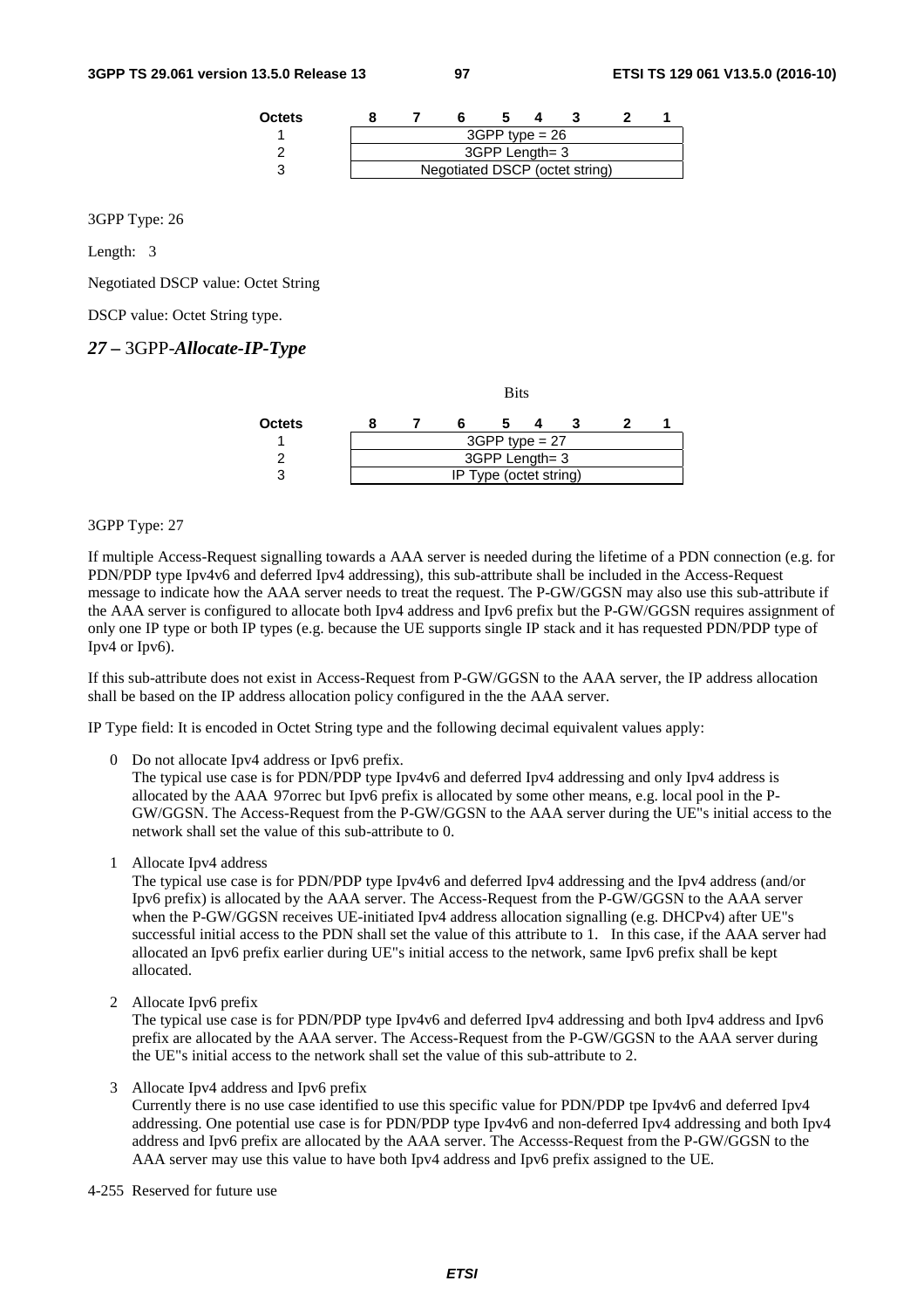#### *28 – External-Identifier*

|               |                                                      |  | <b>Bits</b>    |  |  |  |  |  |
|---------------|------------------------------------------------------|--|----------------|--|--|--|--|--|
| <b>Octets</b> |                                                      |  |                |  |  |  |  |  |
|               | $3GPP$ type = 28                                     |  |                |  |  |  |  |  |
|               |                                                      |  | 3GPP Length= m |  |  |  |  |  |
| $3-m$         | Identifier characters 1-n (UTF-8 encoded characters) |  |                |  |  |  |  |  |

3GPP Type: 28

 $n \le 72 / 253$  ( $n \le 72$  octets shall be supported,  $n \le 253$  octets recommended, refer to 3GPP TS 29.336 [101] and IETF RFC 4282 [102])

Length:  $m \le 74 / 255$  ( $m \le 74$  octets shall be supported,  $m \le 255$  octets recommended, refer to 3GPP TS 29.336 [101] and IETF RFC 4282 [102])

External-Identifier value: Text type.

A globally unique identifier of a UE used towards external server instead of IMSI and MSISDN, refer to 3GPP TS 23.682 [100] and 3GPP TS 23.003 [40].

#### *29 – TWAN-Identifier*



#### 3GPP Type: 29

Length=m, where m depends on the type of location that is present as described in 3GPP TS 29.274 [81].

TWAN Identifier field is used to convey the location information in a Trusted WLAN Access Network (TWAN). The coding of this field shall be the same as for the GTP TWAN Identifier starting with Octet 5, as per clause 8.100 in 3GPP TS 29.274 [81].

TWAN Identifier field is Octet String type.

#### *30 – 3GPP*-*User-Location-Info-Time*



3GPP Type: 30

Length=6

User Location Info time field is Unsigned32 type, it indicates the NTP time at which the UE was last known to be in the location which is reported during bearer deactivation or UE detach procedure.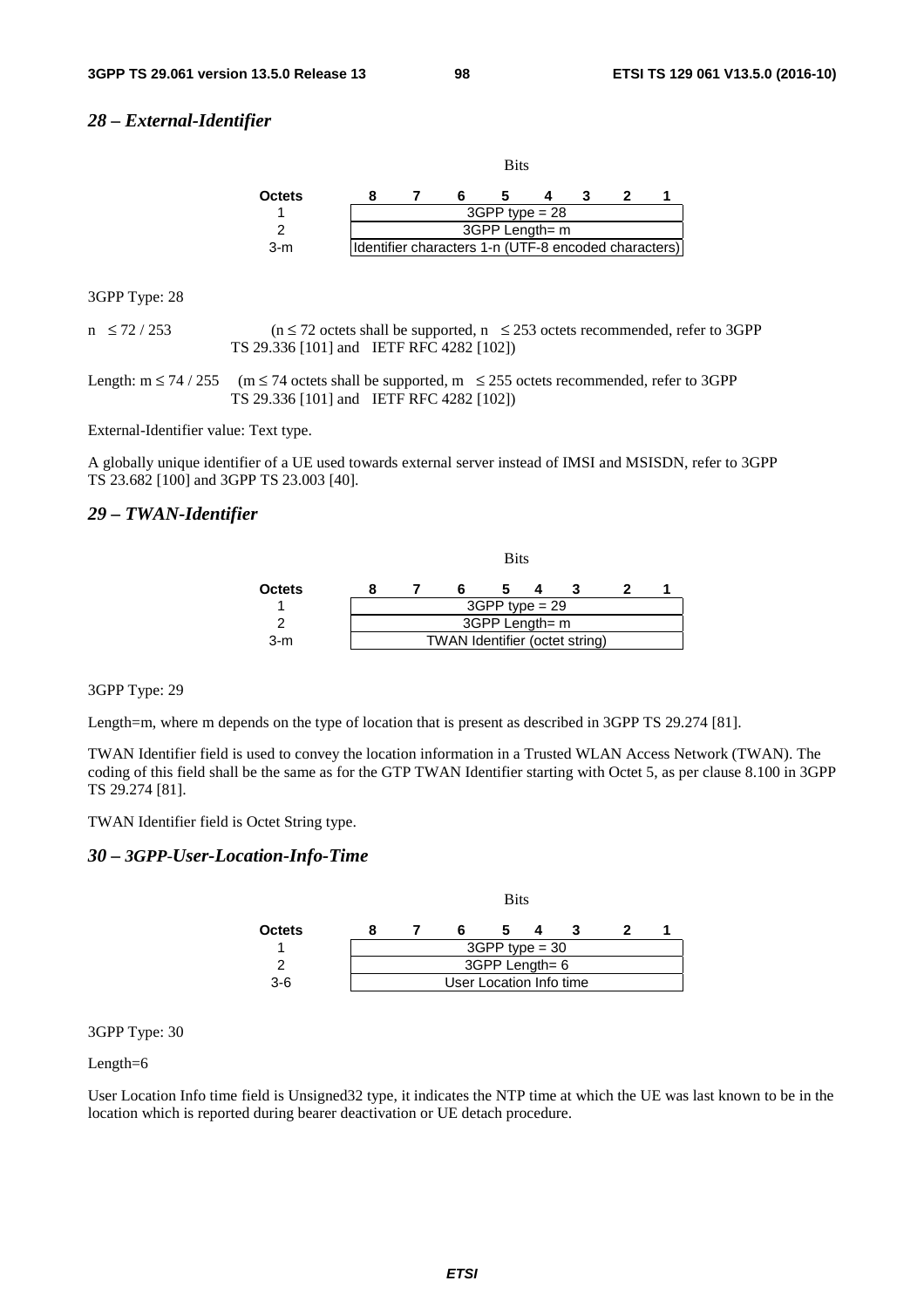# 16.4.8 Accounting Request Interim-Update (sent from GGSN/P-GW to AAA server)

Table 8 describes the attributes of the Accounting-Request Interim-Update message.

### **Table 8: The attributes of the Accounting-Request Interim-Update message**

| Attr#          | <b>Attribute Name</b>  | <b>Description</b>                                                                                                                                                                                                                                                                                                                                                                                                                                                                                                                                                       | <b>Content</b>                                                                                                                     | <b>Presence</b><br>Requirement |
|----------------|------------------------|--------------------------------------------------------------------------------------------------------------------------------------------------------------------------------------------------------------------------------------------------------------------------------------------------------------------------------------------------------------------------------------------------------------------------------------------------------------------------------------------------------------------------------------------------------------------------|------------------------------------------------------------------------------------------------------------------------------------|--------------------------------|
| $\overline{1}$ | User-Name              | Username is provided to the GGSN/P-GW by the<br>user in the PCO or for the case of the P-GW when<br>multiple authentications are supported in the<br>APCO received during IP-CAN session<br>establishment procedure. If PPP PDN type is<br>used, it is provided to the GGSN by the user<br>during PPP authentication phase. If no username<br>is available, a generic username, configurable on<br>a per APN basis, shall be present. If the User-<br>Name has been received in the Access-Accept<br>message, this username shall be used in<br>preference to the above. | String                                                                                                                             | Optional                       |
| $\overline{4}$ | NAS-IP-Address         | Ipv4 address of the GGSN/P-GW for<br>communication with the AAA server.                                                                                                                                                                                                                                                                                                                                                                                                                                                                                                  | lpv4                                                                                                                               | Conditional<br>Notes 1 and 7   |
| 95             | NAS-Ipv6-Address       | Ipv6 address of the GGSN/P-GW for<br>communication with the AAA server.                                                                                                                                                                                                                                                                                                                                                                                                                                                                                                  | lpv6                                                                                                                               | Conditional<br>Notes 1 and 7   |
| 32             | NAS-Identifier         | Hostname of the GGSN/P-GW for communication<br>with the AAA server.                                                                                                                                                                                                                                                                                                                                                                                                                                                                                                      | String                                                                                                                             | Conditional<br>Note 1          |
| $\,6\,$        | Service-Type           | Indicates the type of service for this user                                                                                                                                                                                                                                                                                                                                                                                                                                                                                                                              | Framed                                                                                                                             | Optional                       |
| $\overline{7}$ | <b>Framed Protocol</b> | Indicates the type of protocol for this user                                                                                                                                                                                                                                                                                                                                                                                                                                                                                                                             | 7 (GPRS PDP<br>Context)                                                                                                            | Optional<br>Note 8             |
| $\, 8$         | Framed-IP-Address      | User Ipv4 address                                                                                                                                                                                                                                                                                                                                                                                                                                                                                                                                                        | $\text{lpv4}$                                                                                                                      | Conditional<br>Note 3          |
| 97             | Framed-Ipv6-Prefix     | User Ipv6 prefix                                                                                                                                                                                                                                                                                                                                                                                                                                                                                                                                                         | lpv6                                                                                                                               | Conditional<br>Note 3          |
| 123            | Delegated-Ipv6-Prefix  | Delegated Ipv6 prefix to the user                                                                                                                                                                                                                                                                                                                                                                                                                                                                                                                                        | $\textsf{lpv6}$                                                                                                                    | Conditional<br>Note 9          |
| 96             | Framed-Interface-Id    | User Ipv6 Interface Identifier                                                                                                                                                                                                                                                                                                                                                                                                                                                                                                                                           | lpv6                                                                                                                               | Conditional<br>Notes 3 and 4   |
| 25             | Class                  | Received in the Access-Accept                                                                                                                                                                                                                                                                                                                                                                                                                                                                                                                                            | String                                                                                                                             | Optional<br>(Note 2)           |
| 30             | Called-Station-Id      | Identifier for the target network                                                                                                                                                                                                                                                                                                                                                                                                                                                                                                                                        | APN (UTF-8<br>encoded)                                                                                                             | Mandatory                      |
| 31             | Calling-Station-Id     | This attribute is the identifier for the MS, and it<br>shall be configurable on a per APN basis.                                                                                                                                                                                                                                                                                                                                                                                                                                                                         | <b>MSISDN</b> in<br>international<br>format<br>according to<br>3GPP<br>TS 23.003 [40],<br>UTF-8 encoded<br>characters.<br>(Note 6) | Optional                       |
| 40             | Acct-Status-Type       | Indicates the type of accounting request                                                                                                                                                                                                                                                                                                                                                                                                                                                                                                                                 | Interim-Update                                                                                                                     | Mandatory                      |
| 41             | Acct-Delay-Time        | Indicates how many seconds the GGSN/P-GW<br>has been trying to send this record for, and can be<br>subtracted from the time of arrival on the AAA<br>server to find the approximate time of the event<br>generating this Accounting-Request                                                                                                                                                                                                                                                                                                                              | Second                                                                                                                             | Optional                       |
| 42             | Acct-Input-Octets      | GGSN/P-GW counted number of octets sent by<br>the user for the IP-CAN bearer                                                                                                                                                                                                                                                                                                                                                                                                                                                                                             | 32 bit unsigned<br>integer                                                                                                         | Optional                       |
| 43             | Acct-Output-Octets     | GGSN/P-GW counted number of octets received<br>by the user for the IP-CAN bearer                                                                                                                                                                                                                                                                                                                                                                                                                                                                                         | 32 bit unsigned<br>integer                                                                                                         | Optional                       |
| 44             | Acct-Session-Id        | User session identifier.                                                                                                                                                                                                                                                                                                                                                                                                                                                                                                                                                 | GGSN/P-GW<br>IP address<br>(lpv4 or lpv6)<br>and Charging-<br>ID                                                                   | Mandatory                      |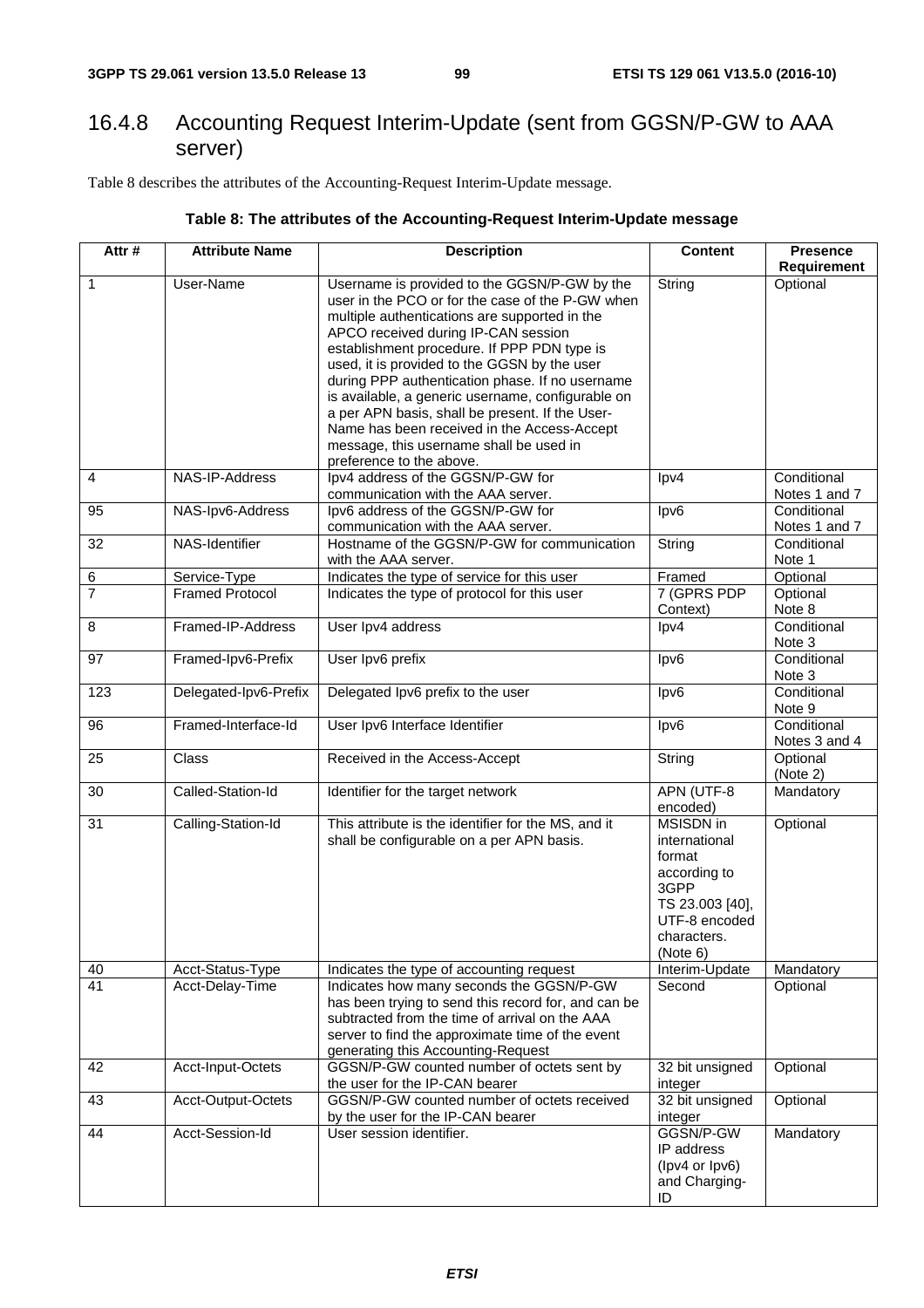| Attr#                                                                                                                              | <b>Attribute Name</b>                                                                                                   | <b>Description</b>                                                                                            | <b>Content</b>          | <b>Presence</b>         |  |  |  |  |
|------------------------------------------------------------------------------------------------------------------------------------|-------------------------------------------------------------------------------------------------------------------------|---------------------------------------------------------------------------------------------------------------|-------------------------|-------------------------|--|--|--|--|
|                                                                                                                                    |                                                                                                                         |                                                                                                               |                         | <b>Requirement</b>      |  |  |  |  |
|                                                                                                                                    |                                                                                                                         |                                                                                                               | concatenated in         |                         |  |  |  |  |
|                                                                                                                                    |                                                                                                                         |                                                                                                               | a UTF-8                 |                         |  |  |  |  |
|                                                                                                                                    |                                                                                                                         |                                                                                                               | encoded                 |                         |  |  |  |  |
|                                                                                                                                    |                                                                                                                         |                                                                                                               | hexadecimal             |                         |  |  |  |  |
|                                                                                                                                    |                                                                                                                         |                                                                                                               | characters.             |                         |  |  |  |  |
|                                                                                                                                    |                                                                                                                         |                                                                                                               | (Note 5)                |                         |  |  |  |  |
| 45                                                                                                                                 | Acct-Authentic                                                                                                          | Authentication method                                                                                         | RADIUS or               | Optional                |  |  |  |  |
|                                                                                                                                    |                                                                                                                         |                                                                                                               | <b>LOCAL</b>            |                         |  |  |  |  |
| 46                                                                                                                                 | Acct-Session-Time                                                                                                       | Duration of the session                                                                                       | Second                  | Optional                |  |  |  |  |
| 47                                                                                                                                 | Acct-Input-Packets                                                                                                      | GGSN/P-GW counted number of packets sent by<br>the user                                                       | Packet                  | Optional                |  |  |  |  |
| 48                                                                                                                                 | Acct-Output-Packets                                                                                                     | GGSN/P-GW counted number of packets received                                                                  | Packet                  | Optional                |  |  |  |  |
|                                                                                                                                    |                                                                                                                         | by the user                                                                                                   |                         |                         |  |  |  |  |
| 61                                                                                                                                 | NAS-Port-Type                                                                                                           | Port type for the GGSN/P-GW                                                                                   | As per RFC<br>2865 [38] | Optional                |  |  |  |  |
| 26/10415                                                                                                                           | 3GPP Vendor-                                                                                                            | Sub-attributes according to subclause 16.4.7.                                                                 | See subclause           | Optional                |  |  |  |  |
|                                                                                                                                    | Specific                                                                                                                |                                                                                                               | 16.4.7                  | except sub-             |  |  |  |  |
|                                                                                                                                    |                                                                                                                         |                                                                                                               |                         | attribute 3<br>which is |  |  |  |  |
|                                                                                                                                    |                                                                                                                         |                                                                                                               |                         | conditional             |  |  |  |  |
| NOTE 1:                                                                                                                            |                                                                                                                         | Either NAS-IP-Address or NAS-Identifier shall be present.                                                     |                         |                         |  |  |  |  |
| NOTE 2:                                                                                                                            |                                                                                                                         | The presence of this attribute is conditional upon this attribute being received in the Access-Accept message |                         |                         |  |  |  |  |
| NOTE 3:                                                                                                                            |                                                                                                                         |                                                                                                               |                         |                         |  |  |  |  |
| Ipv4 and/or Ipv6 address/prefix attributes shall be present. The IP protocol version for end-user and network may<br>be different. |                                                                                                                         |                                                                                                               |                         |                         |  |  |  |  |
| NOTE 4:                                                                                                                            | Included if the prefix alone is not unique for the user. This may be the case, for example, if a static lpv6 address is |                                                                                                               |                         |                         |  |  |  |  |
|                                                                                                                                    | assigned.                                                                                                               |                                                                                                               |                         |                         |  |  |  |  |
|                                                                                                                                    | NOTE 5: The GGSN/P-GW IP address is the same one that is used in the CDRs generated by the GGSN/P-GW.                   |                                                                                                               |                         |                         |  |  |  |  |
|                                                                                                                                    | NOTE 6: There are no leading characters in front of the country code.                                                   |                                                                                                               |                         |                         |  |  |  |  |
| NOTE 7:                                                                                                                            | Either Ipv4 or Ipv6 address attribute shall be present.                                                                 |                                                                                                               |                         |                         |  |  |  |  |
| NOTE 8:                                                                                                                            | Framed-Protocol value of 7 is used by both GGSN and P-GW when interworking with RADIUS AAA servers. When                |                                                                                                               |                         |                         |  |  |  |  |
|                                                                                                                                    | used for P-GW, it represents the IP-CAN bearer.                                                                         |                                                                                                               |                         |                         |  |  |  |  |

NOTE 9: Delegated Ipv6 prefix shall be present if the user was delegated an Ipv6 prefix from a local pool.

# 16.4.9 Disconnect Request (optionally sent from AAA server to GGSN/P-GW)

Table 9 describes the attributes of the Disconnect-Request message.

### **Table 9: The attributes of the Disconnect-Request message**

| Attr# | <b>Attribute Name</b> | <b>Description</b>                                                                                                                                                                                                                                                                                                                                                                                                    | <b>Content</b>                                             | <b>Presence</b><br>Requirement |
|-------|-----------------------|-----------------------------------------------------------------------------------------------------------------------------------------------------------------------------------------------------------------------------------------------------------------------------------------------------------------------------------------------------------------------------------------------------------------------|------------------------------------------------------------|--------------------------------|
|       | User-Name             | Username provided by the user (extracted from<br>the PCO/APCO field received during PDN<br>connection establishment) or PPP authentication<br>phase (if PPP PDP type is used). If no username<br>is available a generic username, configurable on a<br>per APN basis, shall be present. If the User-Name<br>has been sent in the Access-Accept message, this<br>user-name shall be used in preference to the<br>above | String                                                     | Optional                       |
| 8     | Framed-IP-Address     | User Ipv4 address                                                                                                                                                                                                                                                                                                                                                                                                     | $\text{lpv4}$                                              | Conditional<br>Note 2          |
| 97    | Framed-Ipv6-Prefix    | User Ipv6 prefix                                                                                                                                                                                                                                                                                                                                                                                                      | $\textsf{lpv6}$                                            | Conditional<br>Note 2          |
| 123   | Delegated-Ipv6-Prefix | Delegated Ipv6 prefix to the user.                                                                                                                                                                                                                                                                                                                                                                                    | $\textsf{lpv6}$                                            | Conditional<br>Note 4          |
| 96    | Framed-Interface-Id   | User Ipv6 Interface Identifier                                                                                                                                                                                                                                                                                                                                                                                        | $\textsf{lpv6}$                                            | Conditional<br>Notes 1 and 2   |
| 44    | Acct-Session-Id       | User session identifier.                                                                                                                                                                                                                                                                                                                                                                                              | GGSN/P-GW<br>IP address<br>(hpv4 or lpv6)<br>and Charging- | Mandatory                      |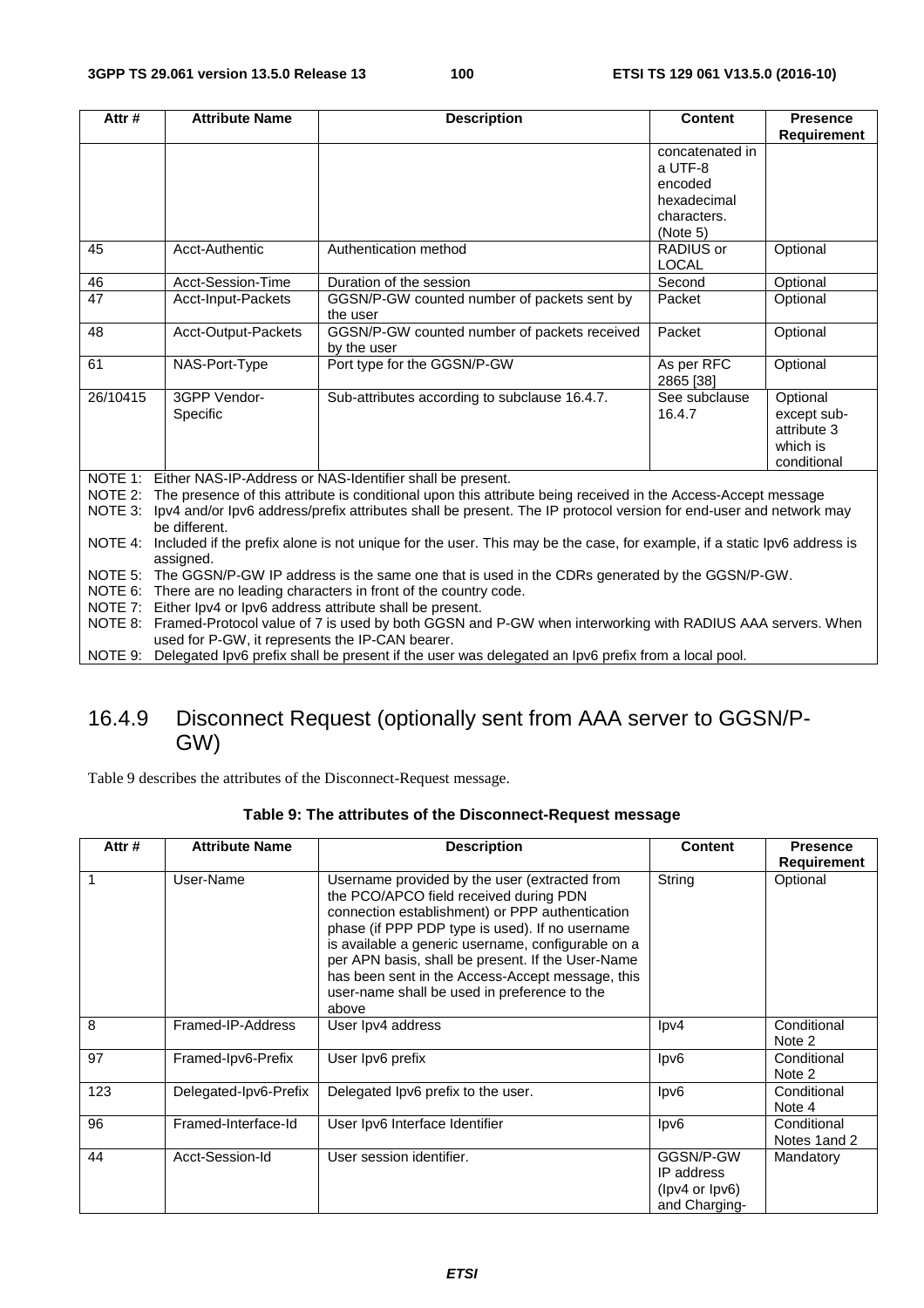|                                                                                                                                    |                                                                                                     |                                               | ID              |          |  |  |  |
|------------------------------------------------------------------------------------------------------------------------------------|-----------------------------------------------------------------------------------------------------|-----------------------------------------------|-----------------|----------|--|--|--|
|                                                                                                                                    |                                                                                                     |                                               | concatenated in |          |  |  |  |
|                                                                                                                                    |                                                                                                     |                                               | a UTF-8         |          |  |  |  |
|                                                                                                                                    |                                                                                                     |                                               | encoded         |          |  |  |  |
|                                                                                                                                    |                                                                                                     |                                               | hexadecimal     |          |  |  |  |
|                                                                                                                                    |                                                                                                     |                                               | characters.     |          |  |  |  |
|                                                                                                                                    |                                                                                                     |                                               | (Note 3)        |          |  |  |  |
| 26/10415                                                                                                                           | 3GPP Vendor-                                                                                        | Sub-attributes according to subclause 16.4.7. | See subclause   | Optional |  |  |  |
|                                                                                                                                    | Specific                                                                                            |                                               | 16.4.7          |          |  |  |  |
| Included if the prefix alone is not unique for the user. This may be the case, for example, if a static lpv6 address is<br>NOTE 1: |                                                                                                     |                                               |                 |          |  |  |  |
| assigned.                                                                                                                          |                                                                                                     |                                               |                 |          |  |  |  |
|                                                                                                                                    |                                                                                                     |                                               |                 |          |  |  |  |
| NOTE 2: Either lpv4 or lpv6 address/prefix attribute shall be present. See subclause 16.3.4.                                       |                                                                                                     |                                               |                 |          |  |  |  |
|                                                                                                                                    | NOTE 3: The GGSN/P-GW IP address is the same one that is used in the CDRs created by the GGSN/P-GW. |                                               |                 |          |  |  |  |
| Delegated Ipv6 prefix shall be present if the user was delegated an Ipv6 prefix from a local pool.<br>NOTE 4:                      |                                                                                                     |                                               |                 |          |  |  |  |

# 16a Usage of Diameter on Gi/Sgi interface

As an operator option, it is also possible to use the Diameter protocol in order to provide Authentication, Authorization and Accounting services.

A GGSN/P-GW may, on a per APN basis, use Diameter authentication to authenticate a user and Diameter accounting to provide information to a Diameter server.

# 16a.1 Diameter Authentication and Authorization

Diameter Authentication and Authorization shall be used according to RFC 4005 [67].

The GGSN/P-GW and the Diameter server shall advertise the support of the Diameter NASREQ Application by including the value of the appropriate application identifier in the Capability-Exchange-Request and Capability-Exchange-Answer commands as specified in RFC 3588 [66].

The Diameter client function may reside in a GGSN/P-GW. When the GGSN/P-GW receives an initial attach (e.g. Create PDP Context) request message the Diameter client function may send the authentication information to an authentication server, which is identified during the APN provisioning.

The authentication server checks that the user can be accepted. The response (when positive) may contain network information, such as an Ipv4 address and/or Ipv6 prefix for the user when the GGSN/P-GW is interworking with the AAA server.

The information delivered during the Diameter authentication can be used to automatically correlate the users identity (the MSISDN or IMSI) to the Ipv4 address and/or Ipv6 prefix, if applicable, assigned/confirmed by the GGSN/P-GW or the authentication server respectively. The same procedure applies, in case of sending the authentication to a "proxy" authentication server.

Diameter Authentication is applicable to the initial access (e.g. primary PDP context or the default bearer). When the GGSN/P-GW receives a positive response from the authentication server it shall complete the initial access (e.g. PDP context activation) procedure. If a failure or no response is received, the GGSN/P-GW shall reject the initial access (e.g. PDP Context Activation) attempt with a suitable cause code, e.g. User Authentication failed.

The GGSN may also use the Diameter re-authorization procedure for the purpose of Ipv4 address allocation to the UE for PDP type of Ipv4v6 after establishment of a PDN connection.

For EPS, the P-GW may also use the Diameter re-authorization procedure for the purpose of Ipv4 address allocation to the UE for PDN type of Ipv4v6 after establishment of a PDN connection. The use cases that may lead this procedure are:

- Deferred Ipv4 address allocation via DHCPv4 procedure after successful attach on 3GPP accesses.
- Deferred Ipv4 address allocation after successful attach in trusted non-3GPP IP access on S2a.
- Deferred Ipv4 home address allocation via DSMIPv6 Re-Registration procedure via S2c.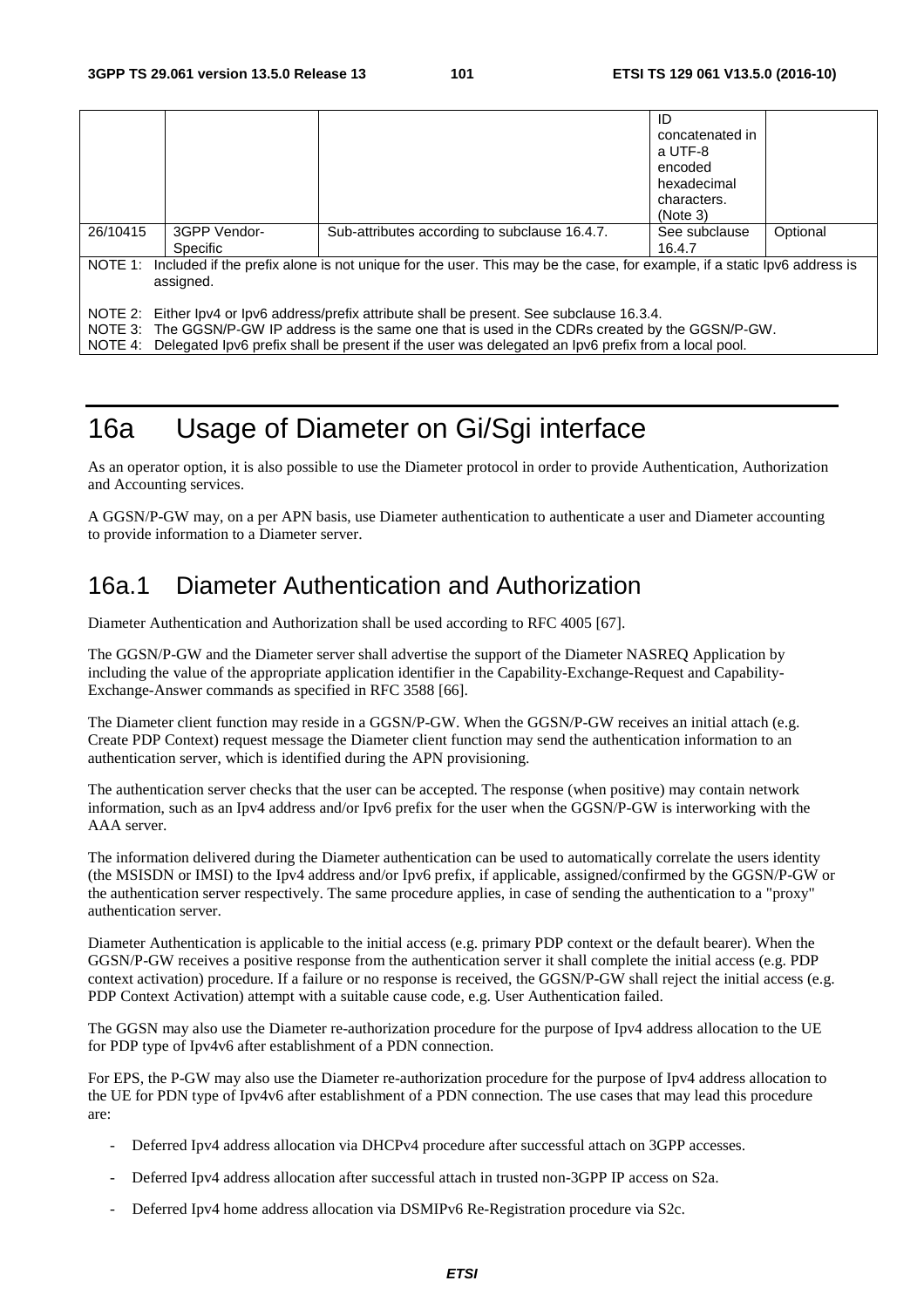# 16a.2 Diameter Accounting

Diameter Accounting shall be used according to RFC 4005 [67].

The Diameter accounting client function may reside in a GGSN/P-GW. The Diameter accounting client may send information to an accounting server, which is identified during the APN provisioning. The accounting server may store this information and use it to automatically identify the user. This information can be trusted because the PS access network has authenticated the subscriber (i.e. SIM card and possibly other authentication methods).

Diameter Accounting messages may be used during both primary and secondary PDP context activation for non-EPC based packet domain (both the default bearer and dedicated bearer for the EPC based packet domain) and deactivation procedures respectively.

If the AAA server is used for Ipv4 address and/or Ipv6 prefix assignment, then, upon reception of a Diameter Accounting-Request STOP message for all IP-CAN bearers associated to an IP-CAN session defined by APN and IMSI or MSISDN, the AAA server may make the associated Ipv4 address and/or Ipv6 prefix available for assignment.

For PDN/PDP type Ipv4v6 and deferred Ipv4 address allocation, when the Ipv4 address is allocated or re-allocated, the accounting session that was established for the Ipv6 prefix allocation shall be used to inform the accounting server about the allocated Ipv4 address by sending Diameter Accounting-Request Interim-Update with Framed-IP-Address AVP and its value field containing the allocated Ipv4 address. Similarly, the release of Ipv4 address shall be indicated to the accounting server by sending Diameter Accounting-Request Interim-Update without the Framed-IP-Address AVP.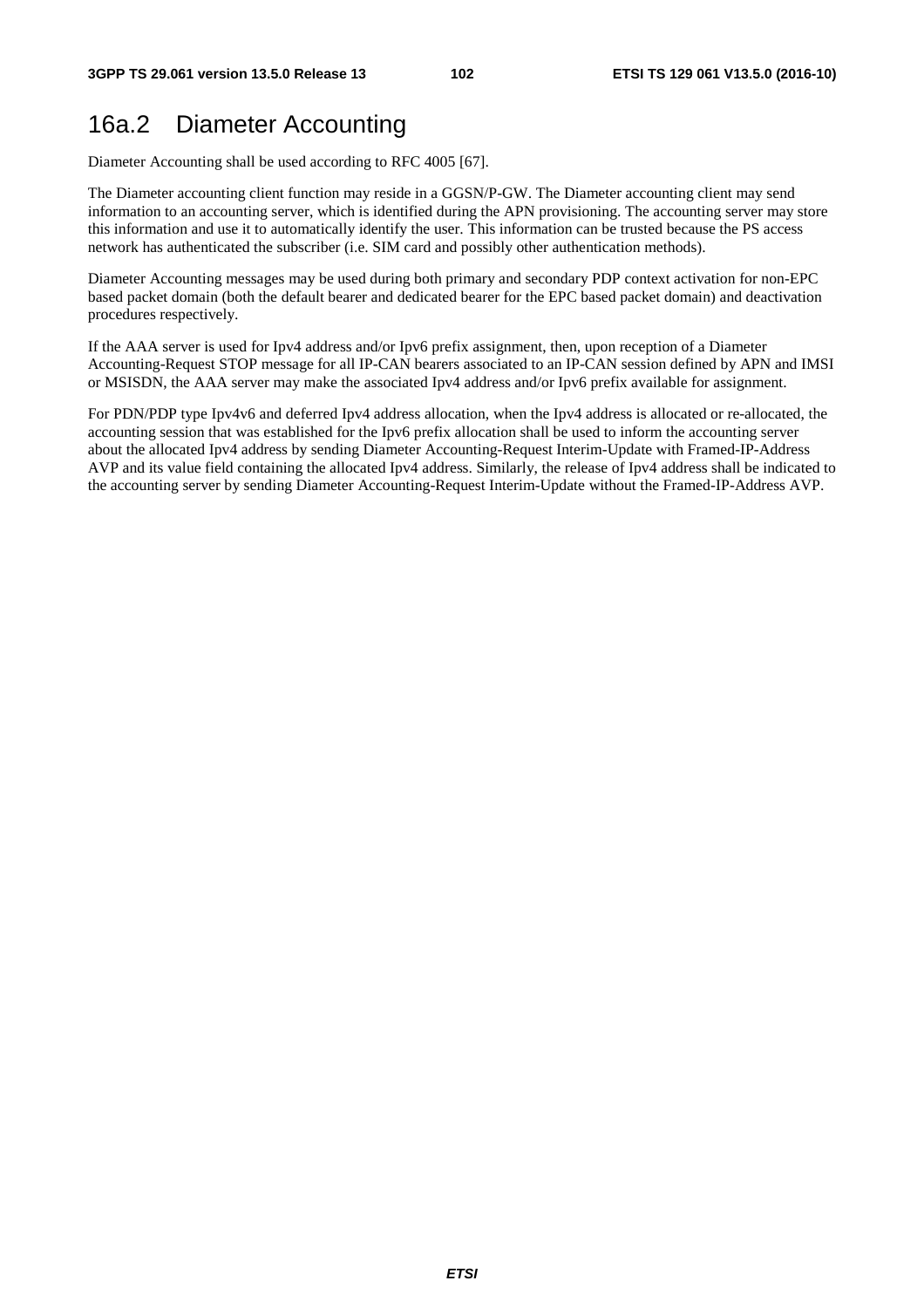# 16a.3 Authentication and accounting message flows on Gi interface

# 16a.3.1 IP PDP type

Figure 25a represents the Diameter message flows between a GGSN and a Diameter server.



- NOTE 1: If some external applications require Diameter Accounting request (Start) information before they can process user packets, then the selected APN (GGSN) may be configured in such a way that the GGSN drops user data until the Accounting Answer (START) is received from the Diameter server. The GGSN may wait for the Accounting Answer (START) before sending the CreatePDPContextResponse. The GGSN may reject the PDP context if the Accounting Answer (START) is not received.
- NOTE 2: Separate accounting and authentication servers may be used.
- NOTE 3: The AA-Request message shall be used for primary PDP context only.
- NOTE 4: The Accounting-Request (Start) message may be sent at a later stage, e.g. after Ipv4 address has been assigned and PDP Context updated, in case of IP address allocation via DHCPv4 after successful PDP context activation signalling.

#### **Figure 25a: Diameter message flow for PDP type IP (successful user authentication case)**

When a GGSN receives a Create PDP Context Request message for a given APN, the GGSN may (depending on the configuration for this APN) send a Diameter AA-Request to a Diameter server. The Diameter server authenticates and authorizes the user. If Diameter is also responsible for Ipv4 address and/or Ipv6 prefix allocation the Diameter server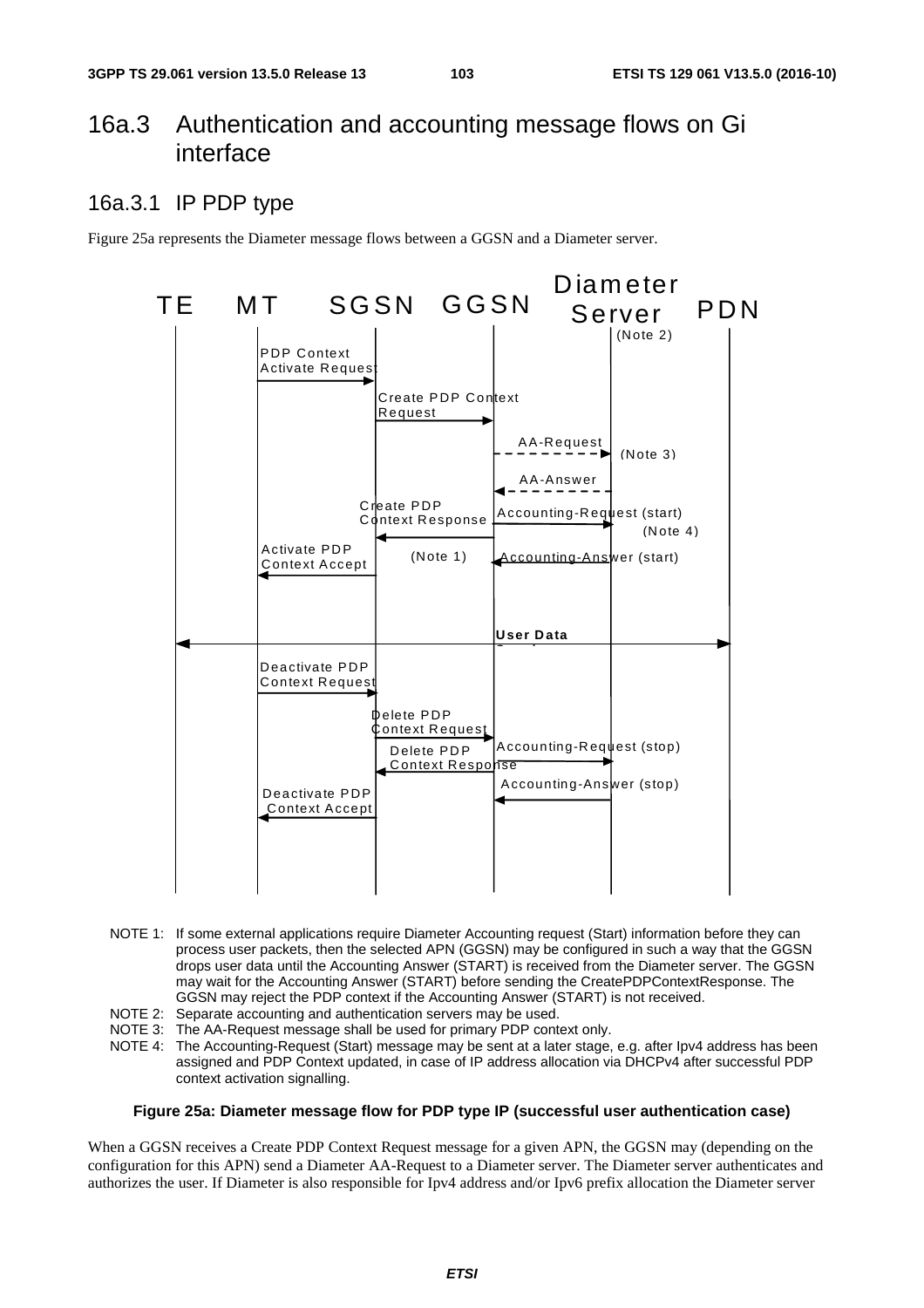shall return the allocated Ipv4 address and/or Ipv6 prefix in the AA-Answer message. The AA-Request and AA-Answer messages are only used for the primary PDP context.

When PDP type is Ipv4v6 and deferred Ipv4 addressing via Ipv4 address pool in the AAA server is used, the GGSN may intiate Diameter re-authorization procedures after successful initial attach for the purpose of Ipv4 address allocation or to renew the lease for a previously allocated Ipv4 address. In this case, the GGSN shall set the Session-Id to the value used in the initial access request, the Auth-Request-Type AVP to "AUTHORIZE\_ONLY" and the 3GPP-Allocate-IP-Type AVP to the type of IP address to be allocated in the AA-Request message sent to the AAA server. See subclause 16.4.7.2 for the conditions to use 3GPP-Allocate-IP-Type AVP in AA-Request messages. If the GGSN is using DHCPv4 signalling towards the MS and the Diameter server includes the Session-Timeout attribute in the Access-Accept, the GGSN may use the Session-Timeout value as the DHCP lease time. The GGSN shall not set the DHCPv4 lease time value higher than the Session-Timeout value. The GGSN may renew the DHCP lease to the MS without re-authorization towards the AAA server providing that the new lease expiry is no later than the Session-Timeout timer expiry. If the GGSN wishes to extend the lease time beyond the current Session-Timeout expiry, it shall initiate a new AAA re-authorization.

Even if the GGSN was not involved in user authentication (e.g. transparent network access mode), it may send a Diameter Accounting-Request (START) message to a Diameter server. If no Diameter session is already open for the user a Diameter session needs to be activated, otherwise the existing Diameter session is used to send the Accounting-Request (START). The NSAPI will identify the particular PDP context this accounting refers to. The Accounting-Request message also indicates to the Diameter server that the user session has started. This message contains parameters, e.g. the tuple which includes the user-id, Ipv4 address and/or Ipv6 prefix, and the MSISDN to be used by application servers (e.g. WAP gateway) in order to identify the user.

If some external applications require Diameter Accounting request (Start) information before they can process user packets, then the selected APN (GGSN) may be configured in such a way that the GGSN drops user data until the Accounting Answer (START) is received from the Diameter server. The GGSN may wait for the Accounting Answer (START) before sending the CreatePDPContextResponse. The GGSN may reject the PDP context if the Accounting Answer (START) is not received. The authentication and accounting servers may be separately configured for each APN.

For PDP type Ipv4, at Ipv4 address allocation via DHCP4 signalling between the TE and the PDN, no Ipv4 address is available at PDP context activation. In that case the GGSN may wait to send the Accounting-Request (START) message until the TE receives its IP address in a DHCPACK.

For PDP type Ipv4v6 and deferred Ipv4 addressing, when the Ipv4 address is allocated or re-allocated, the accounting session that was established for the Ipv6 prefix allocation shall be used to inform the accounting server about the allocated Ipv4 address by sending Diameter Accounting-Request Interim-Update with the Framed-IP-Address AVP and its value field containing the allocated Ipv4 address.

When the GGSN receives a Delete PDP Context Request message and providing a Diameter Accounting-Request (START) message was sent previously, the GGSN shall send a Diameter Accounting-Request (STOP) message to the Diameter server, which indicates the termination of this particular user accounting session. The NSAPI will identify the particular PDP context this accounting refers to. The GGSN shall immediately send a Delete PDP context response, without waiting for an Accounting-Answer (STOP) message from the Diameter server.

If this was the last PDP context for that PDP address, the GGSN shall additionally send an STR message to the Diameter server. The Diameter server shall reply with an STA and shall deallocate the IP address or Ipv6 prefix (if any) initially allocated to the subscriber.

For PDP type Ipv4v6 and deferred Ipv4 addressing, when the GGSN receives a message from the MS or the network indicating the release of the Ipv4 address (e.g. receiving DHCPRELEASE) or decides to release the Ipv4 address on its own (e.g. due to DHCP lease timer expiry for GGSN assigned Ipv4 address), the GGSN shall inform the accounting server about the deallocation of the Ipv4 address by sending Diameter Accounting-Request Interim-Update without the Framed-IP-Address AVP.

# 16a.3.2 PPP PDP type

Figure 25b describes the Diameter message flows between a GGSN and a Diameter server for the case where PPP is terminated at the GGSN. The case where PPP is relayed to an LNS is beyond the scope of the present document.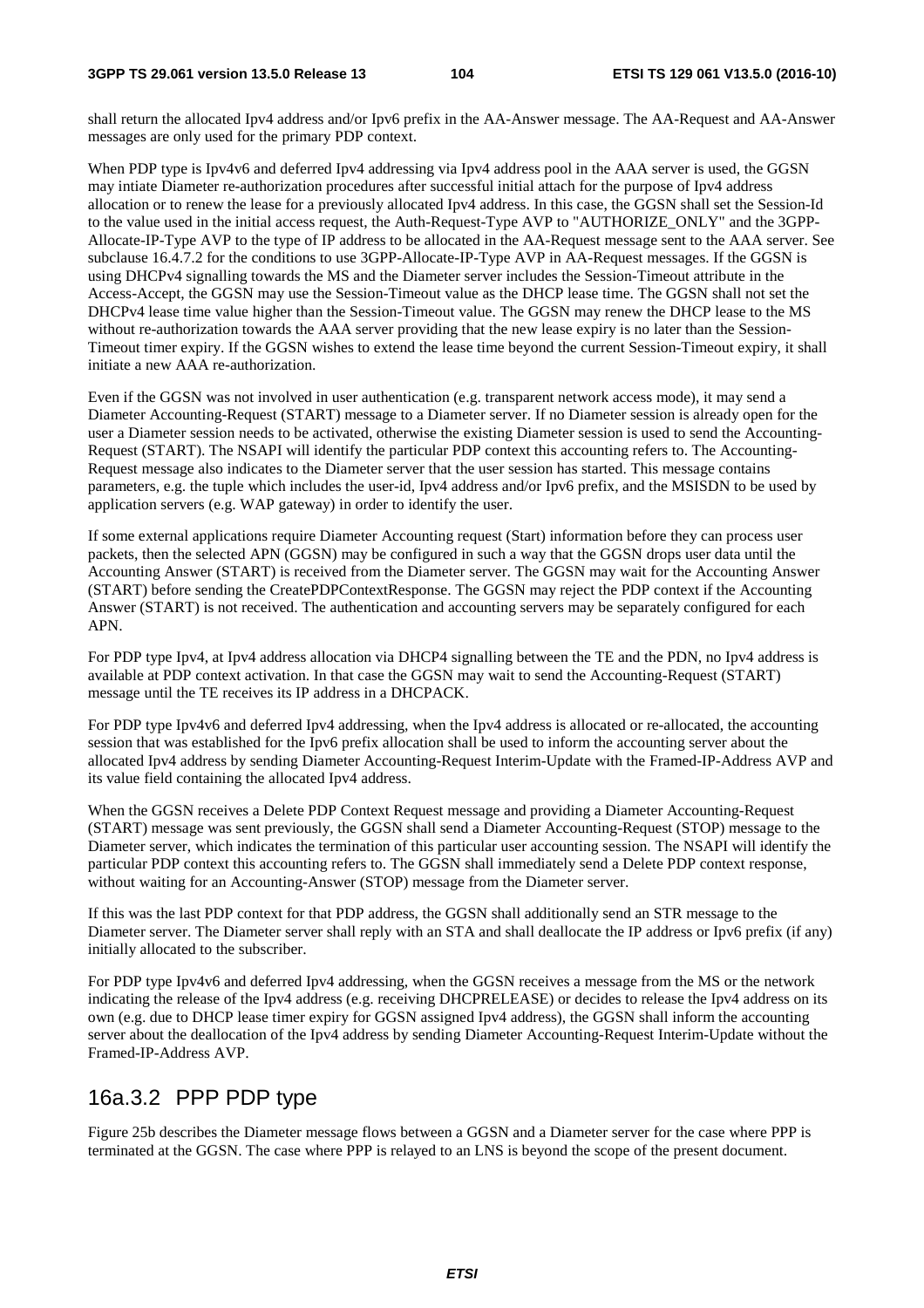

- NOTE 1: Separate accounting and Authentication servers may be used.
- NOTE 2: Actual messages depend on the used authentication protocol (e.g. PAP, CHAP).
- NOTE 3: If some external applications require Diameter Accounting request (Start) information before they can process user packets, then the selected APN (GGSN) may be configured in such a way that the GGSN drops user data until the Accounting Answer (START) is received from the AAA server. The GGSN may delete the PDP context if the Accounting Response (START) is not received.
- NOTE 4: An LCP termination procedure may be performed. Either the MS or the GGSN may initiate the context deactivation.
- NOTE 5: The AA-Request message shall be used for primary PDP context only.
- NOTE 6: Network Initiated deactivation.
- NOTE 7: User Initiated deactivation.

#### **Figure 25b: Diameter message flow for PDP type PPP (successful user authentication case)**

When a GGSN receives a Create PDP Context Request message for a given APN, the GGSN shall immediately send a Create PDP context response back to the SGSN. After PPP link setup, the authentication phase may take place. During Authentication phase, the GGSN sends a Diameter AA-Request to a Diameter server. The Diameter server authenticates and authorizes the user. If Diameter is also responsible for IP address allocation the Diameter server shall return the allocated IP address or Ipv6 prefix in the AA-answer message (if the user was authenticated).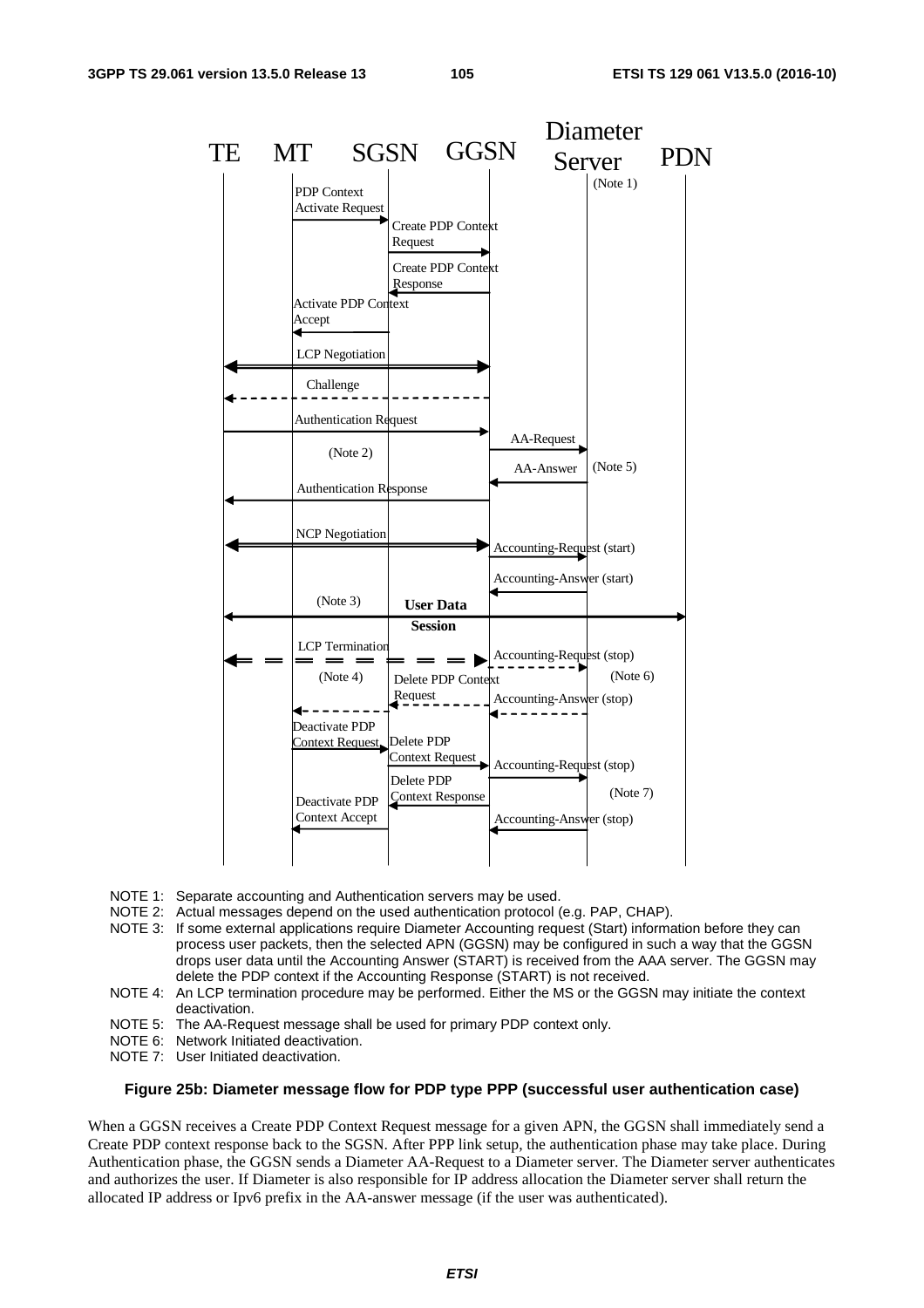#### **3GPP TS 29.061 version 13.5.0 Release 13 106 ETSI TS 129 061 V13.5.0 (2016-10)**

If the user is not authenticated, the GGSN shall send a Delete PDP context request to the SGSN. The AA-Request and AA-Answer messages are only used for the primary PDP context.

Even if the GGSN was not involved in user authentication (e.g. for PPP no authentication may be selected), it may send a Diameter Accounting-Request (START) message to a Diameter server. If no Diameter session is already open for the user a Diameter session needs to be activated, otherwise the existing Diameter session is used to send the Accounting-Request (START). The NSAPI will identify the particular PDP context this accounting refers to. The Accounting-Request message also indicates to the Diameter server that the user session has started, and the QoS parameters associated to the session. This message contains parameters, e.g. a tuple which includes the user-id, IP address or Ipv6 prefix, and the MSISDN to be used by application servers (e.g. WAP gateway) in order to identify the user.

If some external applications require Diameter Accounting request (Start) information before they can process user packets, then the selected APN (GGSN) may be configured in such a way that the GGSN drops user data until the Accounting Answer (START) is received from the Diameter server. The GGSN may delete the PDP context if the Accounting Answer (START) is not received. The Authentication and Accounting servers may be separately configured for each APN.

When the GGSN receives a Delete PDP Context Request message and providing a Diameter Accounting-Request (START) message was sent previously, the GGSN shall send a Diameter Accounting-Request (STOP) message to the Diameter server, which indicates the termination of this particular user session. The NSAPI will identify the particular PDP context this accounting refers to. The GGSN shall immediately send a Delete PDP context response, without waiting for an Accounting-Answer (STOP) message from the Diameter server.

If this was the last PDP context for that PDP address, the GGSN shall additionally send an STR message to the Diameter server. The Diameter server shall reply with an STA and shall deallocate the IP address or Ipv6 prefix (if any) initially allocated to the subscriber.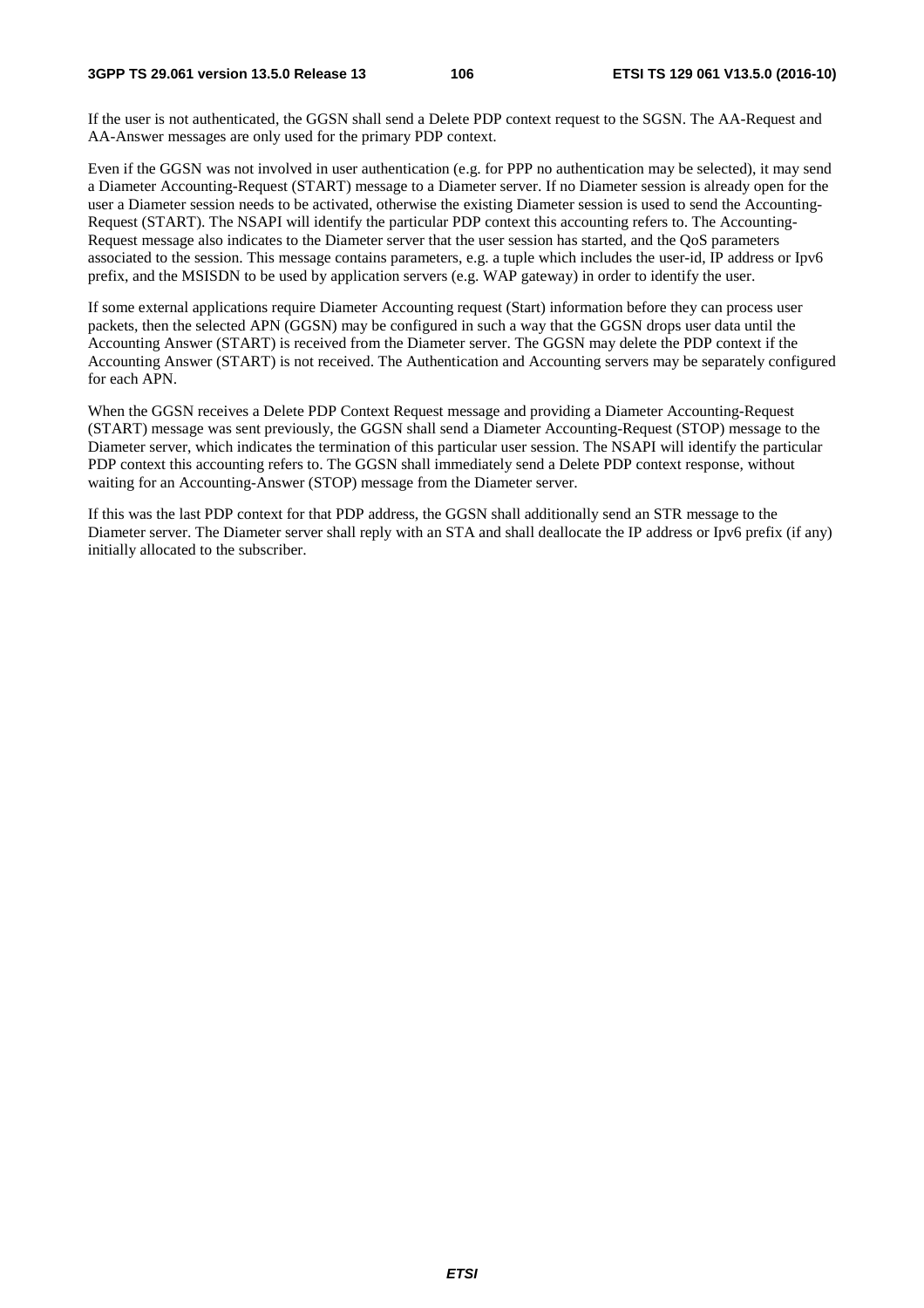# 16a.3.3 Accounting Update

During the life of a PDP context some information related to this PDP context may change (i.e. SGSN address if an Inter-SGSN RA update occurs). Upon reception of an UpdatePDPContextRequest from the SGSN, the GGSN may send an Accounting Request (Interim) to the Diameter server to update the necessary information related to this PDP context (see figure 25c). Interim updates are also used when the Ipv4 address is allocated/released/re-allocated for deferred Ipv4 addressing for the PDP type Ipv4v6.

If the GGSN receives an UpdatePDPContextRequest from the SGSN that specifically indicates a direct tunnel establishment or a direct tunnel teardown (switching the user plane tunnel end back to the SGSN), and only the GTP user plane address or the GTP-U TEID have changed, then the GGSN should not send the Accounting Request (Interim) message to the Diameter server. In such cases, the GGSN need not wait for the Diameter Accounting Answer from the Diameter server message before sending the UpdatePDPContextResponse to the SGSN. The GGSN may delete the PDP context if the Accounting Answer is not received from the Diameter server.



NOTE: As shown the GGSN need not wait for the Diameter Accounting Answer message from the Diameter server to send the UpdatePDPContextResponse to the SGSN. The GGSN may delete the PDP context if the Accounting Answer is not received from the Diameter server.

#### **Figure 25c: Diameter for PDP context Update**

# 16a.3.4 Server-Initiated PDP context termination

Diameter is used as the protocol between the GGSN and a Diameter server or proxy for applications (e.g. MMS) to deliver information related to GPRS user session. However some IP applications could need to interwork with the GGSN to terminate a particular PDP context. For this purpose, the Diameter server or proxy may send a Diameter ASR to the GGSN along with the NSAPI necessary to identify the particular PDP context to be terminated. As depicted in figure 25d, the GGSN should react by deleting the corresponding PDP context. If the GGSN deletes the corresponding PDP context, it need not wait for the DeletePDPContextResponse from the SGSN before sending the ASA to the server.

The absence of the NSAPI in the Diameter ASR message indicates to the GGSN that all PDP contexts for this particular user and sharing the same user session shall be deleted. The PDP contexts belonging to the same IP-CAN session are identified by the Diameter Session-Id. If a user has the same user IP address for different sets of PDP contexts towards different networks, only the PDP contexts linked to the one identified by the Diameter Session-Id shall be deleted.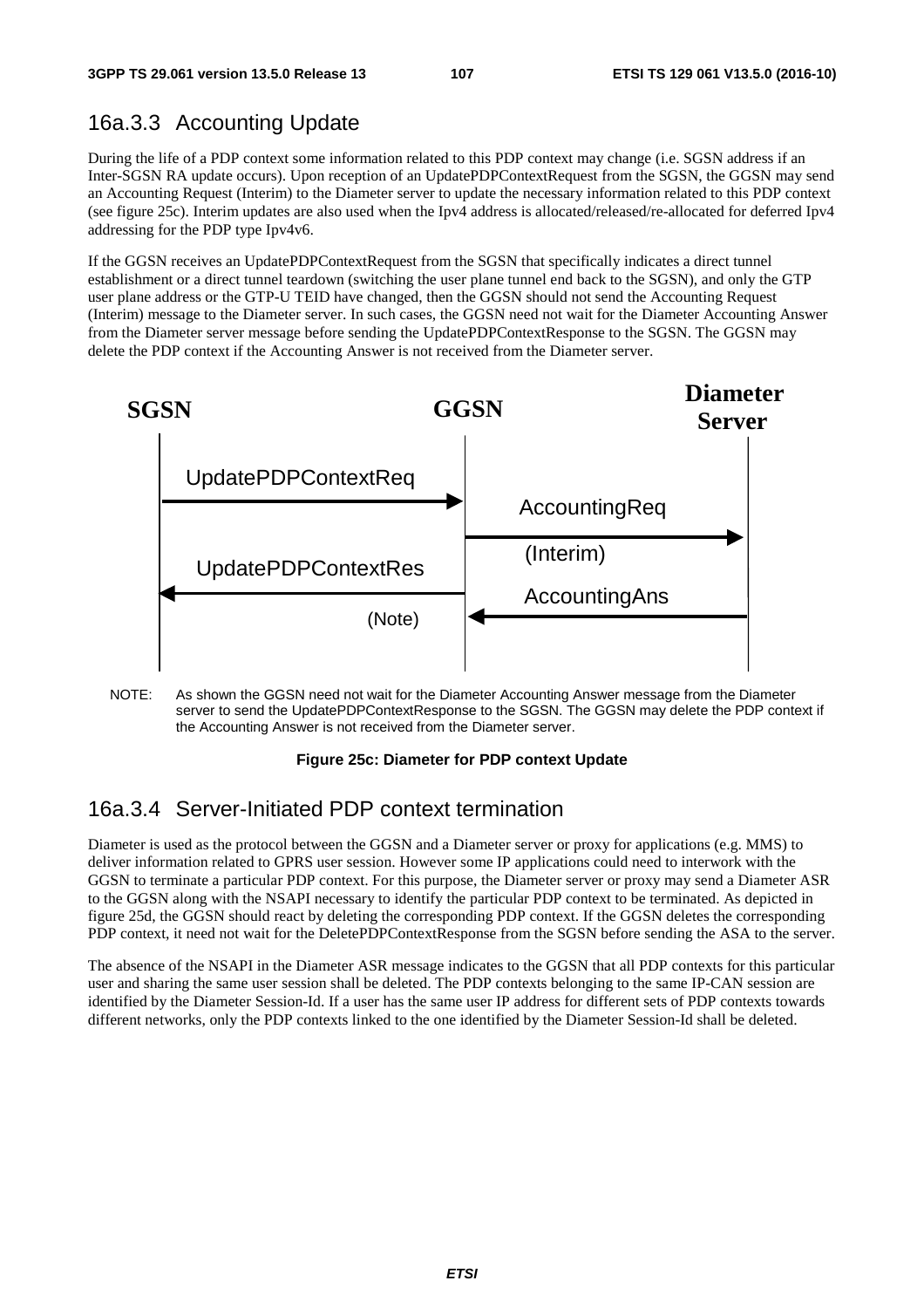

NOTE: As showed on figure 25d, the GGSN need not wait for the DeletePDPContextResponse from the SGSN to send the ASA to the Diameter server.

#### **Figure 25d: PDP Context deletion with Diameter**

# 16a.3a Authentication and accounting message flows on Sgi interface

#### 16a.3a.1 Authentication, Authorization and Accounting procedures

When a P-GW receives an initial access request (e.g.Create Session Request or Proxy Binding Update) message for a given APN, the P-GW may (depending on the configuration for this APN) send a Diameter AA-Request to a Diameter server. The Diameter server authenticates and authorizes the user. If the Diameter server is also responsible for Ipv4 address and/or Ipv6 prefix allocation the Diameter server shall return the allocated Ipv4 address and/or Ipv6 prefix in the AA-Answer message.

When PDN type is Ipv4v6 and deferred Ipv4 addressing via Ipv4 address pool in the AAA server is used, the P-GW may intiate Diameter re-authorization procedures after successful initial attach for the purpose of Ipv4 address allocation or to renew the lease for a previously allocated Ipv4 address. In this case, the P-GW shall set the Session-Id to the value used in the initial access request, the Auth-Request-Type AVP to "AUTHORIZE\_ONLY" and the 3GPP-Allocate-IP-Type AVP to the type of IP address to be allocated in the AA-Request message sent to the AAA server. See subclause 16.4.7.2 for the conditions to use 3GPP-Allocate-IP-Type AVP in AA-Request messages. If the P-GW is using DHCPv4 signalling towards the UE and the Diameter server includes the Session-Timeout attribute in the Access-Accept, the P-GW may use the Session-Timeout value as the DHCP lease time. The P-GW shall not set the DHCPv4 lease time value higher than the Session-Timeout value. The P-GW may renew the DHCP lease to the UE without reauthorization towards the AAA server providing that the new lease expiry is no later than the Session-Timeout timer expiry. If the P-GW wishes to extend the lease time beyond the current Session-Timeout expiry, it shall initiate a new AAA re-authorization.

Even if the P-GW was not involved in user authentication, it may send a Diameter Accounting-Request (START) message to a Diameter server. If no Diameter session is already open for the same PDN connection a Diameter session needs to be activated, otherwise the existing Diameter session is used to send the Accounting-Request (START). For GTP-based S5/S8/S2a/S2b, if accounting is used per IP-CAN bearer, the EPS bearer ID will identify the particular bearer this accounting message refers to. The Accounting-Request message also indicates to the Diameter server that the user session has started.This message contains parameters, e.g. the tuple which includes the user-id and Ipv4 address and/or Ipv6 prefix, to be used by application servers (e.g. WAP gateway) in order to identify the user. This message also indicates to the Diameter server that the user session has started.

If some external applications require Diameter Accounting Request (START) information before they can process user packets, then the selected APN (P-GW) may be configured in such a way that the P-GW drops user data until an Accounting-Answer (START) indicating success is received from the Diameter server. The P-GW may wait for the Accounting-Answer (START) before sending the initial access response (e.g. Create Session Response or Proxy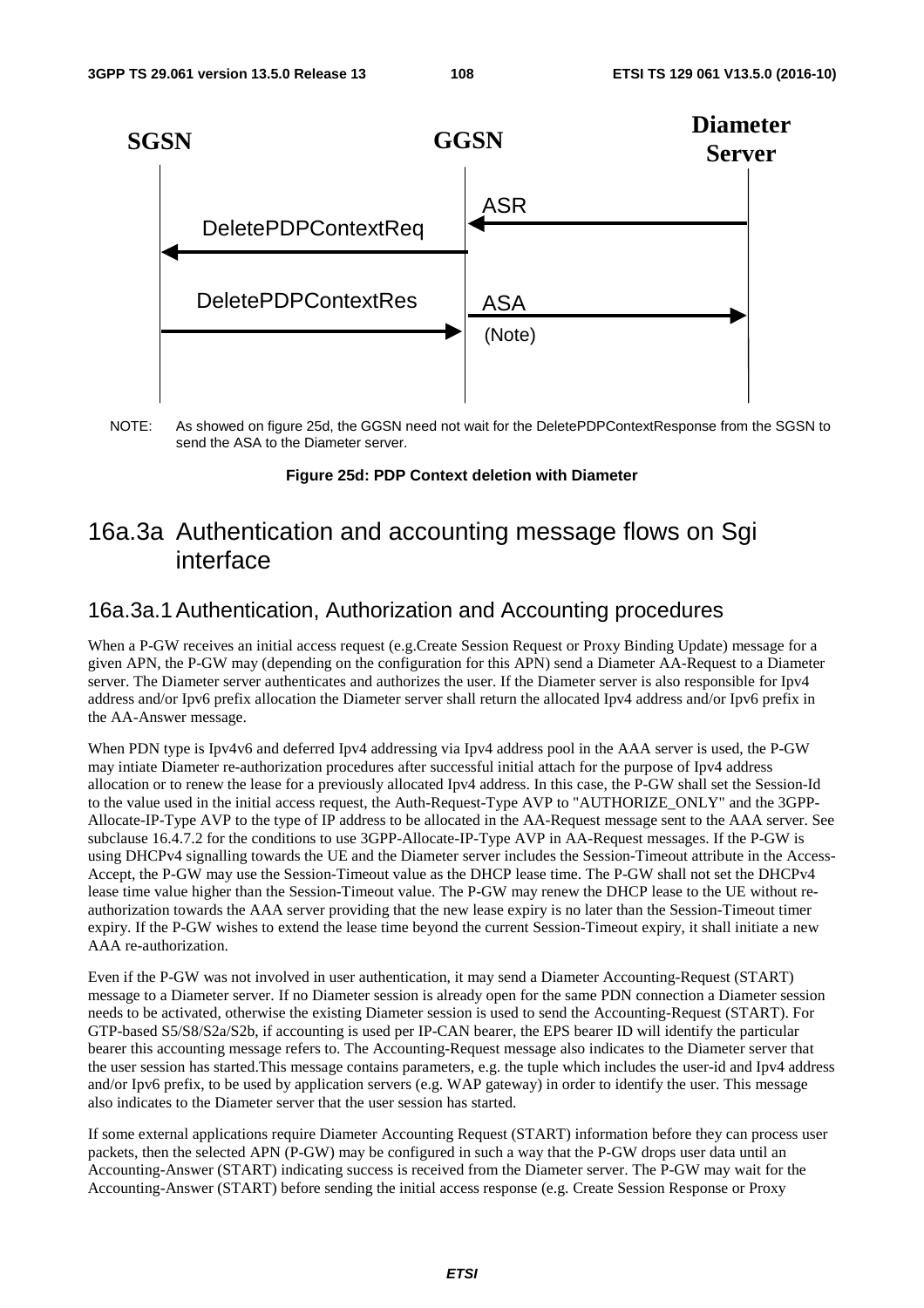Binding Acknowledgement). The P-GW may reject the initial access request if the Accounting-Answer (START) is not received. The authentication and accounting servers may be separately configured for each APN.

For PDN type Ipv4, at Ipv4 address allocation via DHCPv4 signalling between the UE and the PDN, no Ipv4 address is available at initial access. In that case the P-GW may wait to send the Accounting-Request START message until the UE receives its Ipv4 address in a DHCPACK.

For PDN type Ipv4v6 and deferred Ipv4 addressing, when the Ipv4 address is allocated or re-allocated, the accounting session that was established for the Ipv6 prefix allocation shall be used to inform the accounting server about the allocated Ipv4 address by sending Diameter Accounting-Request Interim-Update with the Framed-IP-Address AVP and its value field containing the allocated Ipv4 address.

When the P-GW receives a message indicating a bearer deactivation request or PDN disconnection request or detach request (e.g. Delete Bearer Command or Proxy Binding Update with lifetime equal 0) and providing a Diameter Accounting-Request START message was sent previously, the P-GW shall send a Diameter Accounting-Request (STOP) message to the Diameter server, which indicates the termination of this particular bearer or user session. The P-GW shall immediately send the corresponding response (e.g. Delete Bearer Request or Proxy Binding Ack with lifetime equal 0) to the peer node (e.g. S-GW) in the Packet Domain, without waiting for an Accounting-Answer (STOP) message from the Diameter server.

If the last bearer of an IP-CAN session is deactivated, the P-GW shall additionally send an STR message to the Diameter server. The Diameter server shall reply with an STA and shall deallocate the Ipv4 address and/or Ipv6 prefix (if any) initially allocated to the subscriber.

For PDN type Ipv4v6 and deferred Ipv4 addressing, when the P-GW receives a message from the UE or the network indicating the release of the Ipv4 address (e.g. receiving DHCPRELEASE) or decides to release the Ipv4 address on its own (e.g. due to DHCP lease timer expiry for P-GW assigned Ipv4 address), the P-GW shall inform the accounting server about the deallocation of the Ipv4 address by sending Diameter Accounting-Request Interim-Update without the Framed-IP-Address AVP.

The following Figure 25d.1 is an example message flow to show the procedure of Diameter Authentication and Accounting, which is applicable for GTP based S5/S8: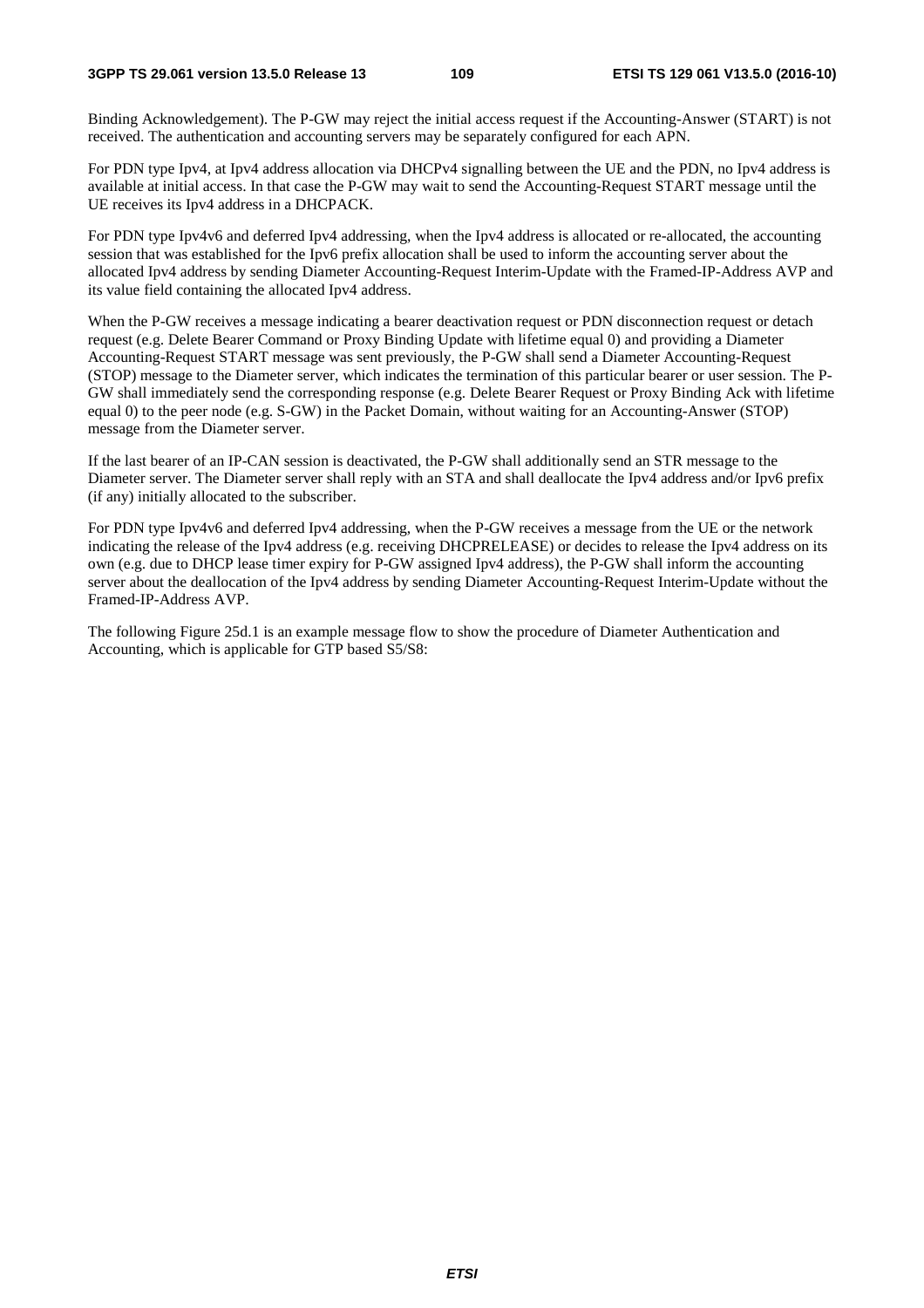

- NOTE 1: If some external applications require Diameter Accounting request (Start) information before they can process user packets, then the selected APN (P-GW) may be configured in such a way that the P-GW drops user data until the Accounting Answer (START) is received from the Diameter server. The P-GW may wait for the Accounting Answer (START) before sending the Create Session Response. The P-GW may reject the bearer if the Accounting Answer (START) is not received.
- NOTE 2: Separate accounting and authentication servers may be used.

#### **Figure 25d.1: An example of Diameter Authentication and Accounting on Sgi for GTP-based S5/S8**

#### 16a.3a.2 Accounting Update

During the life of a bearer some information related to this bearer may change. Upon occurrence of the following events the P-GW may send an Accounting Request (Interim) to the Diameter server: RAT change, S-GW address change and QoS change. Interim updates are also used when the Ipv4 address is allocated/released/re-allocated for deferred Ipv4 addressing for the PDN type Ipv4v6.

When the P-GW receives a signalling request (e.g. Modify Bearer Request in case of GTP-based S5/S8) that indicates the occurrence of one of these chargeable events, the P-GW may send an Accounting Request (Interim) to the Diameter server to update the necessary information related to this bearer. The P-GW need not wait for the Diameter Accounting Answer message from the Diameter server before sending the response for the triggering signalling message (e.g. Modify Bearer Response). The P-GW may delete the bearer if the Accounting Answer is not received from the Diameter server.

The P-GW may also send interim updates at the expiry of an operator configured time limit.

The message flow in figure 25d.2 provides an example for Diameter Accounting Update procedure on Sgi interface, which is applicable for GTP based S5/S8: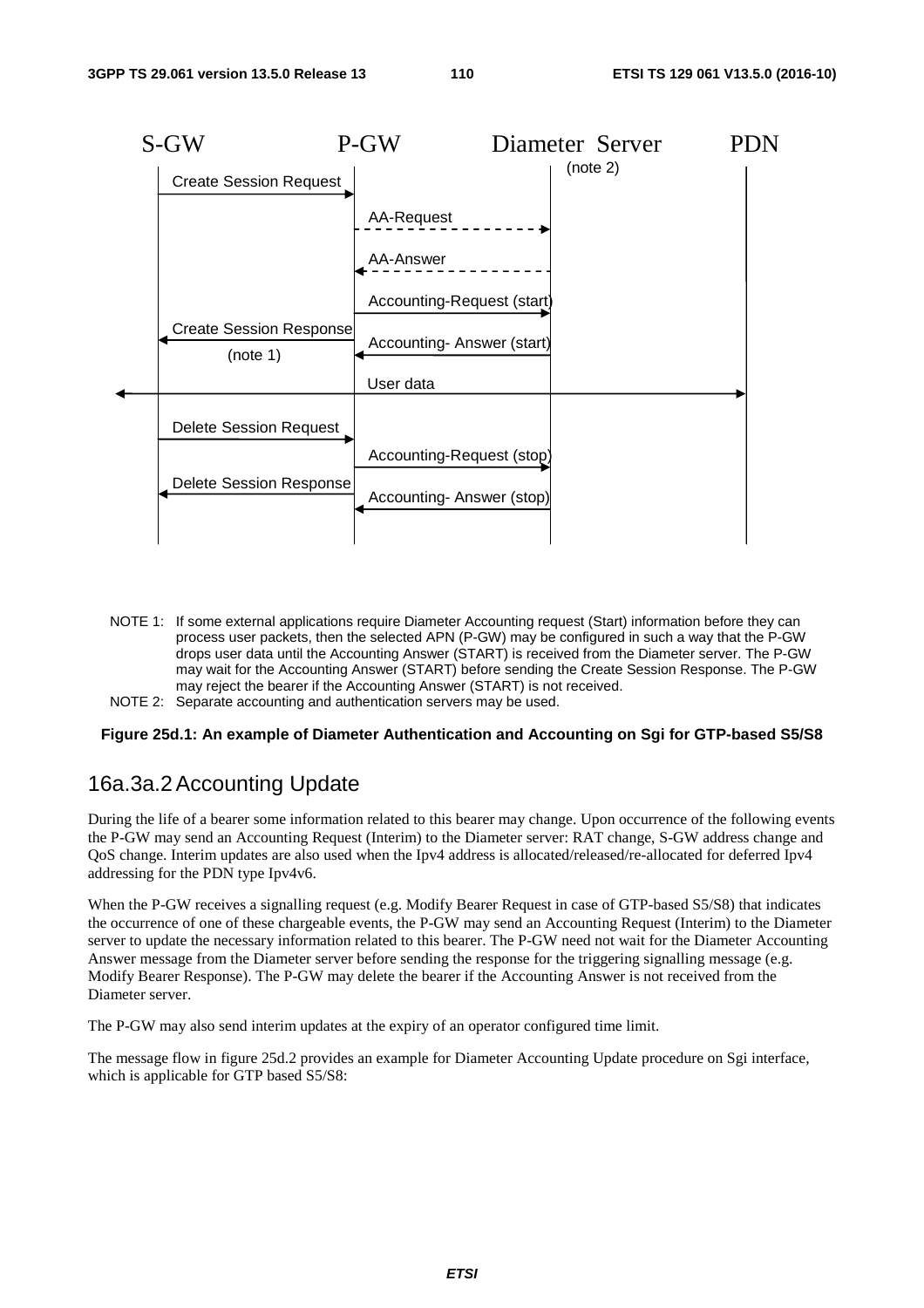

**Figure 25d.2: Diameter accounting update for bearer modification** 

#### 16a.3a.3 Server-Initiated Bearer termination

Diameter is used as the protocol between the P-GW and a Diameter server or proxy for applications (e.g. MMS) to deliver information related to the user session. However some IP applications could need to interwork with the P-GW to release the corresponding resource (e.g. terminate a particular bearer or Resource Allocation Deactivation procedures as defined in TS 23.402 [78]). For this purpose, the Diameter server or proxy may send a Diameter ASR along with the EPS bearer ID, if available, to identify the particular bearer to be terminated to the P-GW. The P-GW should react by deleting the corresponding bearer. If the P-GW deletes the corresponding bearer, it need not wait for the response from the S-GW or trusted non-3GPP IP access or ePDG before sending the ASA to the server.

The absence of the EPS bearer ID in the Diameter ASR message indicates to the P-GW that all bearers/resources for this particular user and sharing the same user session shall be deleted. The bearer(s)/resources belonging to the same IP-CAN session are identified by the Diameter Session-Id. If a user has the same user IP address(es) for different sets of bearers towards different networks, only the bearers linked to the one identified by the Diameter Session-Id shall be deleted.

The message flow in figure 25d.3 provides an example for Server-initiated Bearer Termination procedure on Sgi interface, which is applicable for GTP based S5/S8:



**Figure 25d.3: Server-initiated Bearer Termination with Diameter**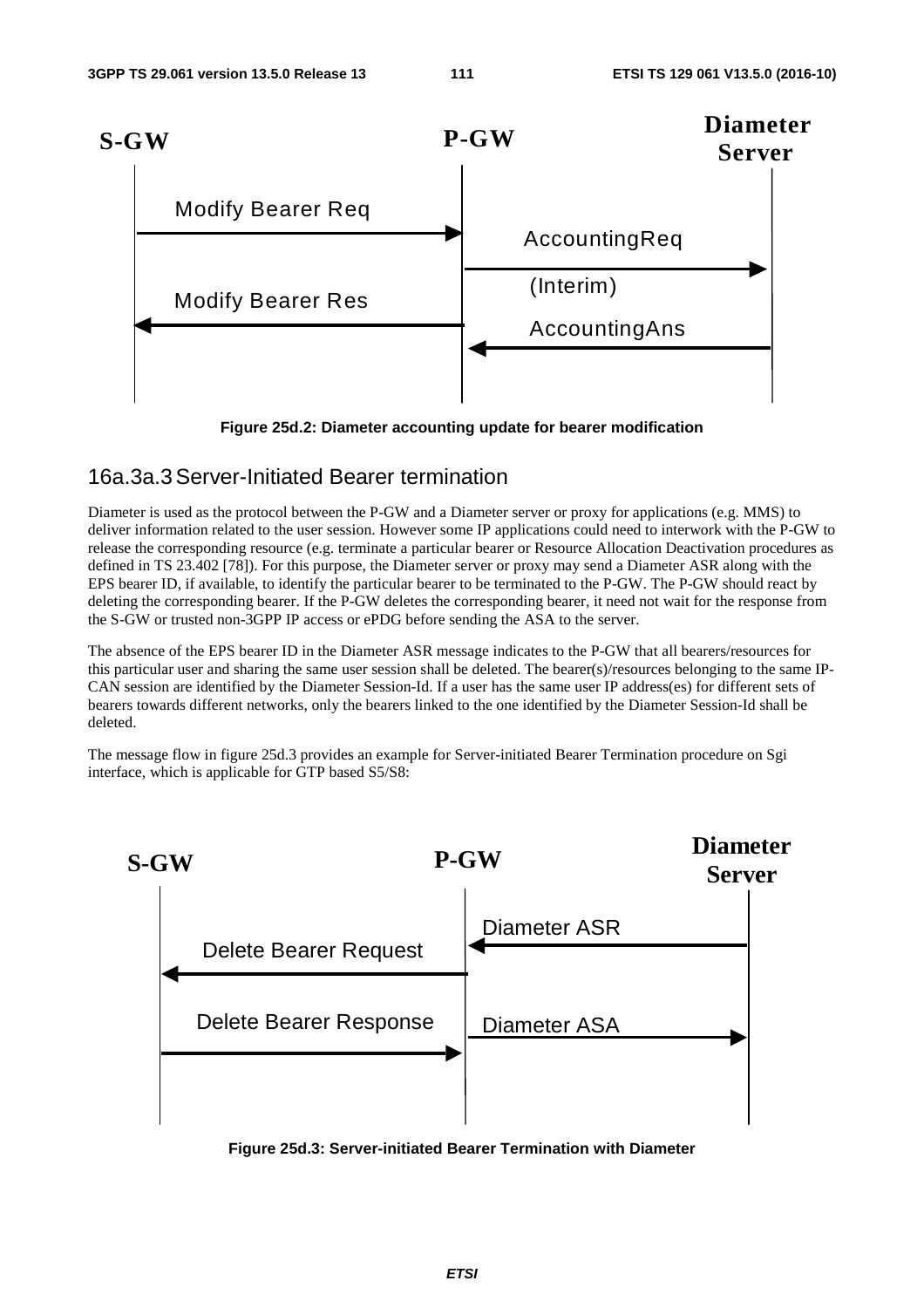# 16a.4 Gi/Sgi Diameter messages

This clause describes the Gi and the Sgi interface Diameter messages.

The relevant AVPs that are of use for the Gi/Sgi interface are detailed in this clause. Other Diameter NASREQ (IETF RFC 4005 [67]) AVPs, even if their AVP flag rules is marked with "M", are not required for being compliant with the current specification.

## 16a.4.1 AAR Command

The AAR command, defined in Diameter NASREQ (IETF RFC 4005 [67]), is indicated by the Command-Code field set to 265 and the "R" bit set in the Command Flags field. It may be sent by the GGSN to a Diameter server, during Primary PDP Context activation only, in order to request user authentication and authorization. In the case of P-GW, the AAR may be sent upon reception of an initial access request (e.g. Create Session Request or Proxy Binding Update) message for a given APN to request user authentication and authorization.

The relevant AVPs that are of use for the Gi/Sgi interface are detailed in the ABNF description below. Other valid AVPs for this command are not used for Gi/Sgi purposes and should be ignored by the receiver or processed according to the relevant specifications.

The bold marked AVPs in the message format indicate optional AVPs for Gi/Sgi, or modified existing AVPs. For Sgi, some of the optional 3GPP vendor-specific AVPs listed in the message format below are not applicable. See table 9a in subclause 16a.5 to see the list of vendor-specific AVPs that are applicable to the GGSN and the P-GW.

```
<AA-Request> ::= < Diameter Header: 265, REQ, PXY > 
                       < Session-Id > 
                            { Auth-Application-Id } 
                            { Origin-Host } 
                            { Origin-Realm } 
                            { Destination-Realm } 
                            { Auth-Request-Type } 
                            [ Destination-Host ] 
                            [ NAS-Port ] 
                            [ NAS-Port-Id ] 
                            [ NAS-Port-Type ] 
                            [ Origin-State-Id ] 
                            [ Port-Limit ] 
                           [ User-Name ] 
                            [ User-Password ] 
                            [ Service-Type ] 
                           [ Authorization-Lifetime ] 
                            [ Auth-Grace-Period ] 
                            [ Auth-Session-State ] 
                            [ Callback-Number ] 
                           [ Called-Station-Id ] 
                            [ Calling-Station-Id ] 
                            [ Originating-Line-Info ] 
                            [ Connect-Info ] 
                            [ CHAP-Auth ] 
                           [ CHAP-Challenge ] 
                          * [ Framed-Compression ] 
                            [ Framed-Interface-Id ] 
                            [ Framed-IP-Address ] 
                          * [ Framed-Ipv6-Prefix ] 
                          * [ Delegated-Ipv6-Prefix ] 
                            [ Framed-IP-Netmask ] 
                            [ Framed-MTU ] 
                           [ Framed-Protocol ] 
                          * [ Login-IP-Host ] 
                          [ Login-Ipv6-Host ]
                            [ Login-LAT-Group ] 
                            [ Login-LAT-Node ] 
                           [ Login-LAT-Port ] 
                           [ Login-LAT-Service ] 
                          * [ Tunneling ] 
                          * [ Proxy-Info ] 
                         * [ Route-Record ] 
                           [ 3GPP-IMSI] 
                           [ External-Identifier] 
                           [ 3GPP-Charging-ID ]
```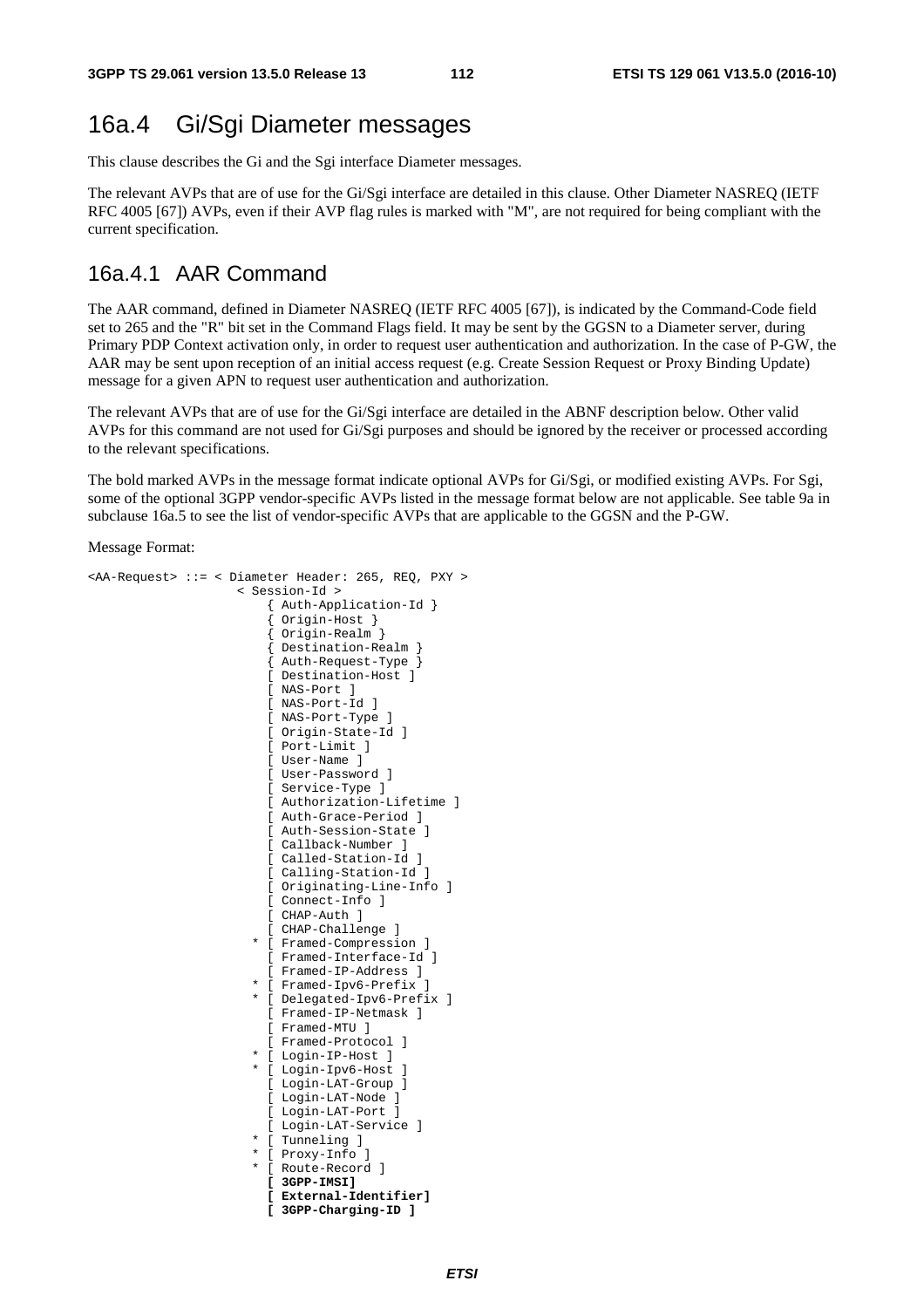```
 [ 3GPP-PDP-Type ] 
 [ 3GPP-CG-Address ] 
 [ 3GPP-GPRS-Negotiated-QoS-Profile ] 
 [ 3GPP-SGSN-Address ] 
 [ 3GPP-GGSN-Address ] 
 [ 3GPP-IMSI-MCC-MNC ] 
 [ 3GPP-GGSN-MCC-MNC ] 
 [ 3GPP-NSAPI ] 
 [ 3GPP-Selection-Mode ] 
 [ 3GPP-Charging-Characteristics ] 
 [ 3GPP-CG-Ipv6-Address ] 
 [ 3GPP-SGSN-Ipv6-Address ] 
 [ 3GPP-GGSN-Ipv6-Address ] 
 [ 3GPP-SGSN-MCC-MNC ] 
 [ 3GPP-User-Location-Info ] 
  [ 3GPP-RAT-Type ] 
 [ 3GPP-CAMEL-Charging-Info ] 
 [ 3GPP-Negotiated-DSCP ] 
 [ 3GPP-Allocate-IP-Type ] 
 [ TWAN-Identifier ] 
* [ AVP ]
```
## 16a.4.2 AAA Command

The AAA command, defined in Diameter NASREQ (IETF RFC 4005 [67]), is indicated by the Command-Code field set to 265 and the "R" bit cleared in the Command Flags field., It is sent by the Diameter server to the GGSN/P-GW in response to the AAR command.

The relevant AVPs that are of use for the Gi/Sgi interface are detailed in the ABNF description below. Other valid AVPs for this command are not used for Gi/Sgi purposes and should be ignored by the receiver or processed according to the relevant specifications.

The bold marked AVPs in the message format indicate optional AVPs for Gi/Sgi, or modified existing AVPs.

```
<AA-Answer> ::= < Diameter Header: 265, PXY > 
                           < Session-Id > 
                            { Auth-Application-Id } 
                            { Auth-Request-Type } 
                            { Result-Code } 
                             { Origin-Host } 
                            { Origin-Realm } 
                            [ User-Name ] 
                           [ Service-Type ] 
                          * [ Class ] 
                           [ Acct-Interim-Interval ] 
                           [ Error-Message ] 
                           [ Error-Reporting-Host ] 
                          * [ Failed-AVP ] 
                           [ Idle-Timeout ] 
                            [ Authorization-Lifetime ] 
                           [ Auth-Grace-Period ] 
                           [ Auth-Session-State ] 
                           [ Re-Auth-Request-Type ] 
                           [ Multi-Round-Time-Out ] 
                            [ Session-Timeout ] 
                         * [ Reply-Message ] 
                           [ Origin-State-Id ] 
                          * [ Filter-Id ] 
                           [ Port-Limit ] 
                           [ Prompt ] 
                           [ Callback-Id ] 
                           [ Callback-Number ] 
                          * [ Framed-Compression ] 
                           [ Framed-Interface-Id ] 
                           [ Framed-IP-Address ] 
                          * [ Framed-Ipv6-Prefix ] 
                           [ Framed-Ipv6-Pool ] 
                          * [ Framed-Ipv6-Route ] 
                         * [ Delegated-Ipv6-Prefix ] 
                           [ Framed-IP-Netmask ] 
                          * [ Framed-Route ] 
                           [ Framed-Pool ] 
                            [ Framed-IPX-Network ] 
                            [ Framed-MTU ]
```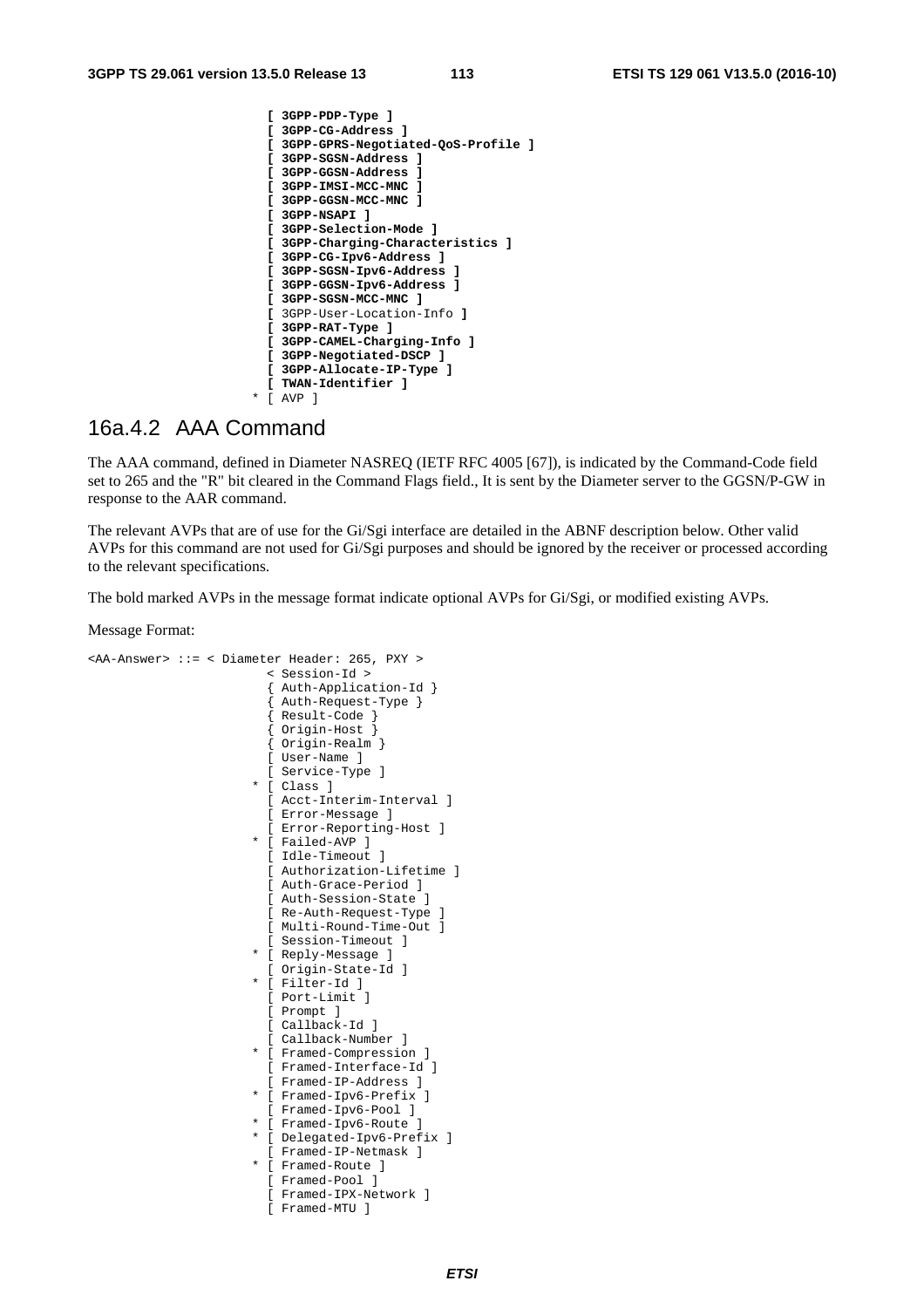|        | Framed-Protocol 1         |
|--------|---------------------------|
|        | Framed-Routing ]          |
| *      | [ Login-IP-Host ]         |
| *      | [ Login-Ipv6-Host ]       |
|        | Login-LAT-Group ]         |
|        | [ Login-LAT-Node ]        |
|        | [ Login-LAT-Port ]        |
|        | Login-LAT-Service ]       |
|        | Login-Service ]           |
|        | [ Login-TCP-Port ]        |
| *      | [ NAS-Filter-Rule ]       |
| $\ast$ | [ OoS-Filter-Rule ]       |
| *      | [ Tunneling ]             |
| *      |                           |
|        | [ Redirect-Host ]         |
|        | Redirect-Host-Usage ]     |
|        | Redirect-Max-Cache-Time 1 |
| *      | Proxy-Info ]              |
|        | 3GPP-Ipv6-DNS-Servers ]   |
| *      | External-Identifierl      |
| *      | AVP                       |

#### 16a.4.3 ACR Command

The ACR command, defined in IETF RFC3588 (Diameter Base) [66], is indicated by the Command-Code field set to 271 and the "R" bit set in the Command Flags field. It is sent by the GGSN/P-GW to the Diameter server to report accounting information for a certain IP-CAN bearer (e.g. PDP context) or an IP-CAN session of a certain user.

The relevant AVPs that are of use for the Gi/Sgi interface are detailed in the ABNF description below. Other valid AVPs for this command are not used for Gi/Sgi purposes and should be ignored by the receiver or processed according to the relevant specifications.

The bold marked AVPs in the message format indicate optional AVPs for Gi/Sgi, or modified existing AVPs. For Sgi, some of the optional 3GPP vendor-specific AVPs listed in the message format below are not applicable. See table 9a in subclause 16a.5 to see the ones that are applicable.

Message Format:

```
<AC-Request> ::= < Diameter Header: 271, REQ, PXY > 
                           < Session-Id > 
                           { Origin-Host } 
                           { Origin-Realm } 
                            { Destination-Realm } 
                            { Accounting-Record-Type } 
                           { Accounting-Record-Number } 
                           [ Acct-Application-Id ] 
                           [ User-Name ] 
                           [ Origin-State-Id ] 
                           [ Destination-Host ] 
                           [ Event-Timestamp ] 
                           [ Acct-Delay-Time ] 
                          [ NAS-Identifier ]
                           [ NAS-IP-Address ] 
                           [ NAS-Ipv6-Address ] 
                           [ NAS-Port ] 
                           [ NAS-Port-Id ] 
                           [ NAS-Port-Type ] 
                         * [ Class ] 
                           [ Service-Type ] 
                           [ Accounting-Input-Octets ] 
                           [ Accounting-Input-Packets ] 
                           [ Accounting-Output-Octets ] 
                           [ Accounting-Output-Packets ] 
                          [ Acct-Authentic ]
                           [ Accounting-Auth-Method ] 
                           [ Acct-Session-Time ] 
                           [ Acct-Tunnel-Connection ] 
                           [ Acct-Tunnel-Packets-Lost ] 
                           [ Callback-Id ] 
                           [ Callback-Number ] 
                           [ Called-Station-Id ] 
                           [ Calling-Station-Id ] 
                         * [ Connection-Info ] 
                           [ Originating-Line-Info ] 
                           [ Authorization-Lifetime ]
```
[ Session-Timeout ]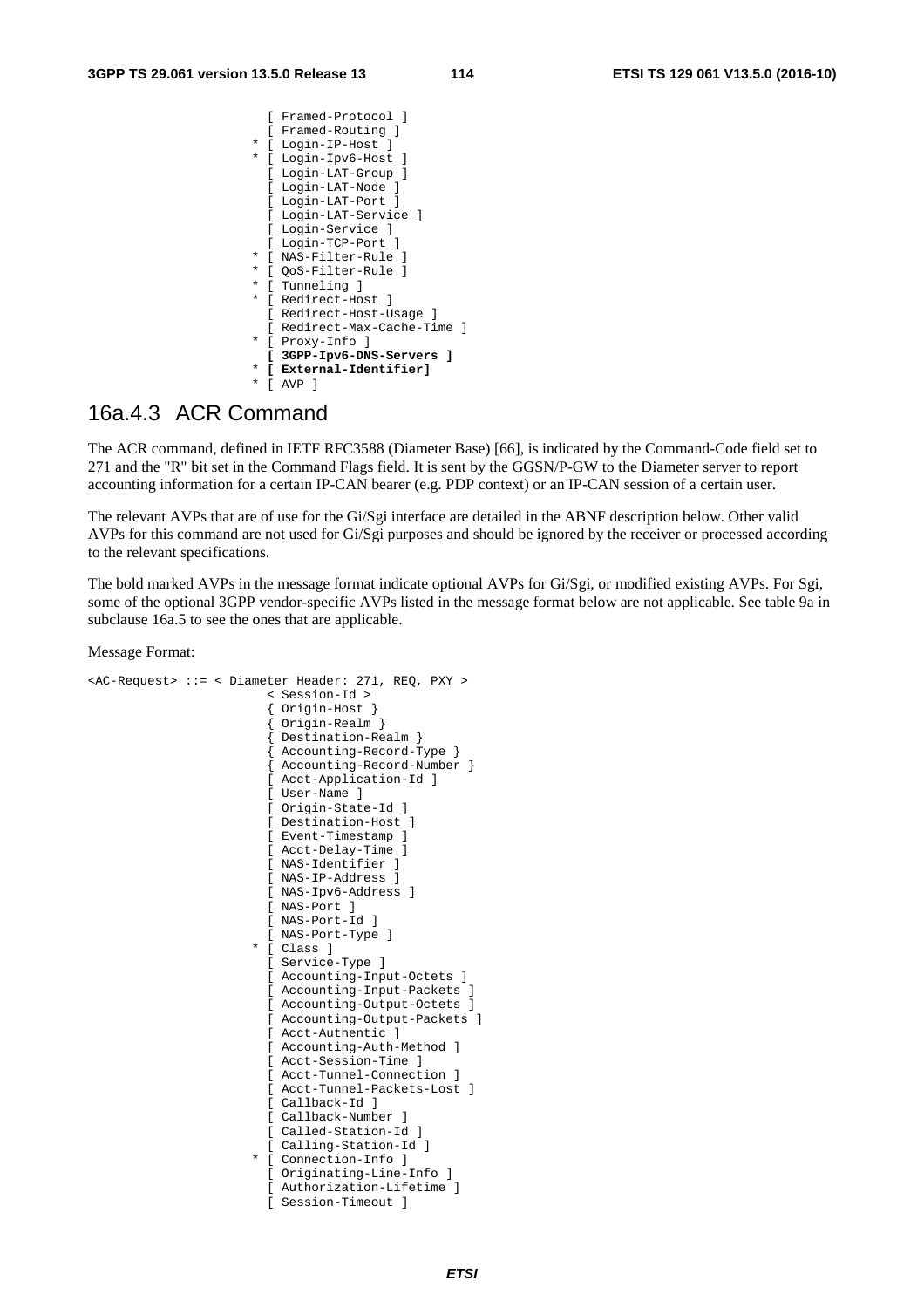[ Idle-Timeout ] [ Port-Limit ] [ Accounting-Realtime-Required ] [ Acct-Interim-Interval ] \* [ Filter-Id ] \* [ NAS-Filter-Rule ] \* [ Qos-Filter-Rule ] [ Framed-Compression ] [ Framed-Interface-Id ] [ Framed-IP-Address ] [ Framed-IP-Netmask ] \* [ Framed-Ipv6-Prefix ] [ Framed-Ipv6-Pool ] \* [ Framed-Ipv6-Route ] \* [ Delegated-Ipv6-Prefix ] [ Framed-IPX-Network ] [ Framed-MTU ] [ Framed-Pool ] [ Framed-Protocol ] \* [ Framed-Route ] [ Framed-Routing ] \* [ Login-IP-Host ] \* [ Login-Ipv6-Host ] [ Login-LAT-Group ] [ Login-LAT-Node ] [ Login-LAT-Port ] [ Login-LAT-Service ] [ Login-Service ] [ Login-TCP-Port ] \* [ Tunneling ] \* [ Proxy-Info ] \* [ Route-Record ]  **[ 3GPP-IMSI] [ External-Identifier] [ 3GPP-Charging-ID ] [ 3GPP-PDP-Type ] [ 3GPP-CG-Address ] [ 3GPP-GPRS-Negotiated-QoS-Profile ] [ 3GPP-SGSN-Address ] [ 3GPP-GGSN-Address ] [ 3GPP-IMSI-MCC-MNC ] [ 3GPP-GGSN-MCC-MNC ] [ 3GPP-NSAPI ] [ 3GPP-Selection-Mode ] [ 3GPP-Charging-Characteristics ] [ 3GPP-CG-Ipv6-Address ] [ 3GPP-SGSN-Ipv6-Address ] [ 3GPP-GGSN-Ipv6-Address ] [ 3GPP-SGSN-MCC-MNC ] [ 3GPP-IMEISV ] [ 3GPP-RAT-Type ] [ 3GPP-User-Location-Info ] [ 3GPP-MS-Time-Zone ] [ 3GPP-CAMEL-Charging-Info ] [ 3GPP-Packet-Filter ] [ 3GPP-Negotiated-DSCP ] [ TWAN-Identifier ] [ 3GPP-**User-Location-Info-Time **]**  \* [ AVP ]

#### 16a.4.4 ACA Command

The ACA command, defined in Diameter Base (IETF RFC 3588 [66]), is indicated by the Command-Code field set to 271 and the "R" bit cleared in the Command Flags field., It is sent by the Diameter server to the GGSN/P-GW in response to the ACR command.

The relevant AVPs that are of use for the Gi/Sgi interface are detailed in the ABNF description below. Other valid AVPs for this command are not used for Gi/Sgi purposes and should be ignored by the receiver or processed according to the relevant specifications.

```
<AC-Answer> ::= < Diameter Header: 271, PXY > 
                           < Session-Id > 
                           { Result-Code } 
                           { Origin-Host }
```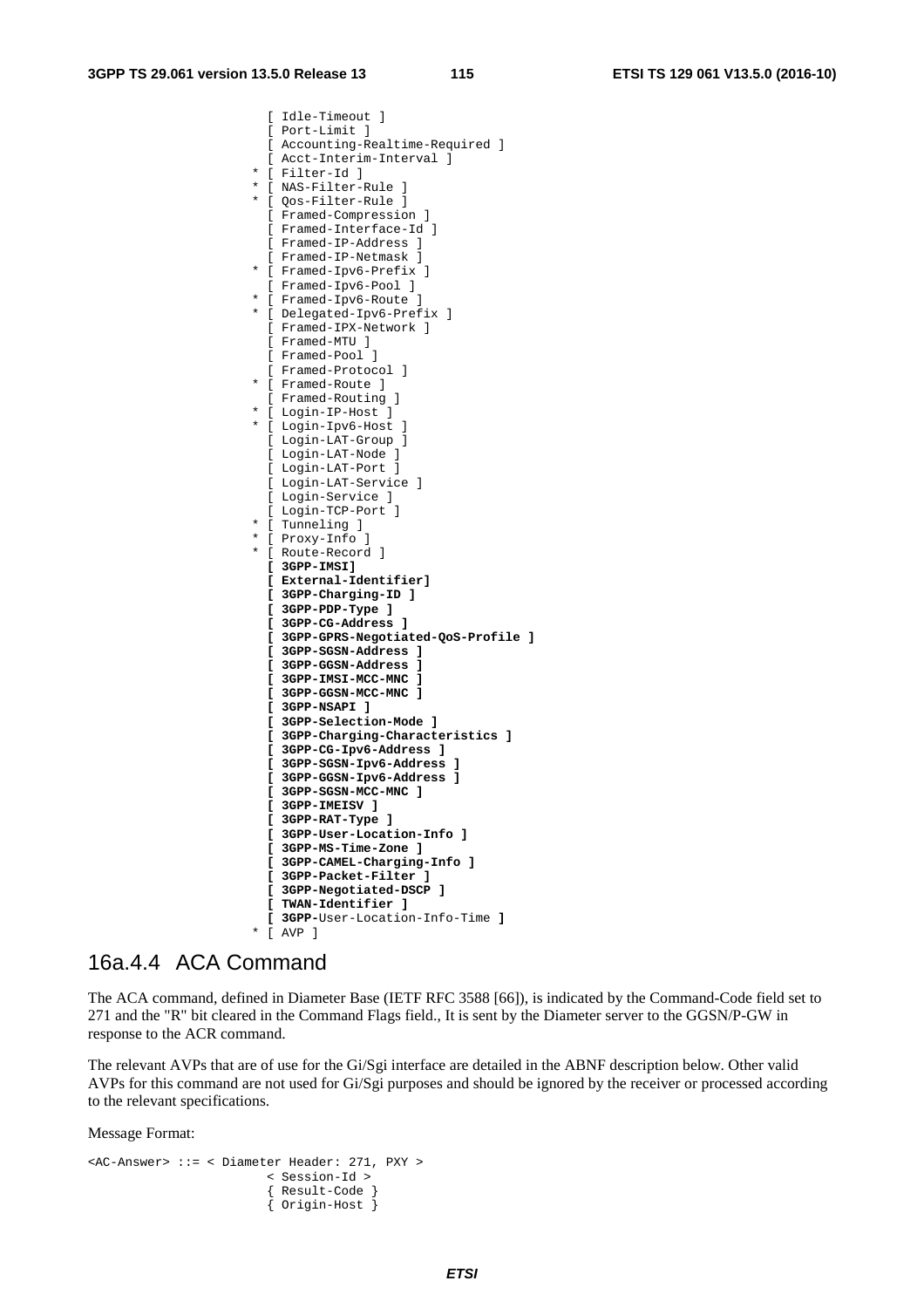```
 { Origin-Realm } 
   { Accounting-Record-Type } 
   { Accounting-Record-Number } 
  [ Acct-Application-Id ] 
  [ User-Name ] 
 [ Event-Timestamp
  [ Error-Message ] 
  [ Error-Reporting-Host ] 
 * [ Failed-AVP ] 
  [ Origin-State-Id ] 
  [ NAS-Identifier ] 
  [ NAS-IP-Address ] 
  [ NAS-Ipv6-Address ] 
  [ NAS-Port ] 
  [ NAS-Port-Id ] 
  [ NAS-Port-Type ] 
  [ Service-Type ] 
   [ Accounting-Realtime-Required ] 
  [ Acct-Interim-Interval ] 
 * [ Class ] 
 * [ Proxy-Info ] 
 * [ Route-Record ] 
 * [ AVP ]
```
#### 16a.4.5 STR Command

The STR command, defined in IETF RFC3588 (Diameter Base) [66], is indicated by the Command-Code field set to 275 and the "R" bit set in the Command Flags field. It is sent by the GGSN/P-GW to the Diameter server to terminate a DIAMETER session corresponding to an IP-CAN session of a certain user.

The relevant AVPs that are of use for the Gi/Sgi interface are detailed in the ABNF description below. Other valid AVPs for this command are not used for Gi/Sgi purposes and should be ignored by the receiver or processed according to the relevant specifications.

Message Format:

```
<ST-Request> ::= < Diameter Header: 275, REQ, PXY > 
                            < Session-Id > 
                            { Origin-Host } 
                              { Origin-Realm } 
                            { Destination-Realm } 
                            { Auth-Application-Id } 
                            { Termination-Cause } 
                            [ User-Name ] 
                            [ Destination-Host ] 
                          * [ Class ] 
                            [ Origin-State-Id ] 
                          * [ Proxy-Info ] 
                          * [ Route-Record ] 
                          * [ AVP ]
```
#### 16a.4.6 STA Command

The STA command, defined in IETF RFC3588 (Diameter Base) [66], is indicated by the Command-Code field set to 275 and the "R" bit cleared in the Command Flags field. It is sent by the Diameter server to the GGSN/P-GW in response to an STR command.

The relevant AVPs that are of use for the Gi/Sgi interface are detailed in the ABNF description below. Other valid AVPs for this command are not used for Gi/Sgi purposes and should be ignored by the receiver or processed according to the relevant specifications.

```
<ST-Answer> ::= < Diameter Header: 275, PXY > 
                           < Session-Id > 
                            { Result-Code } 
                            { Origin-Host } 
                            { Origin-Realm } 
                            [ User-Name ] 
                          * [ Class ] 
                           [ Error-Message ] 
                           [ Error-Reporting-Host ] 
                          * [ Failed-AVP ] 
                            [ Origin-State-Id ]
```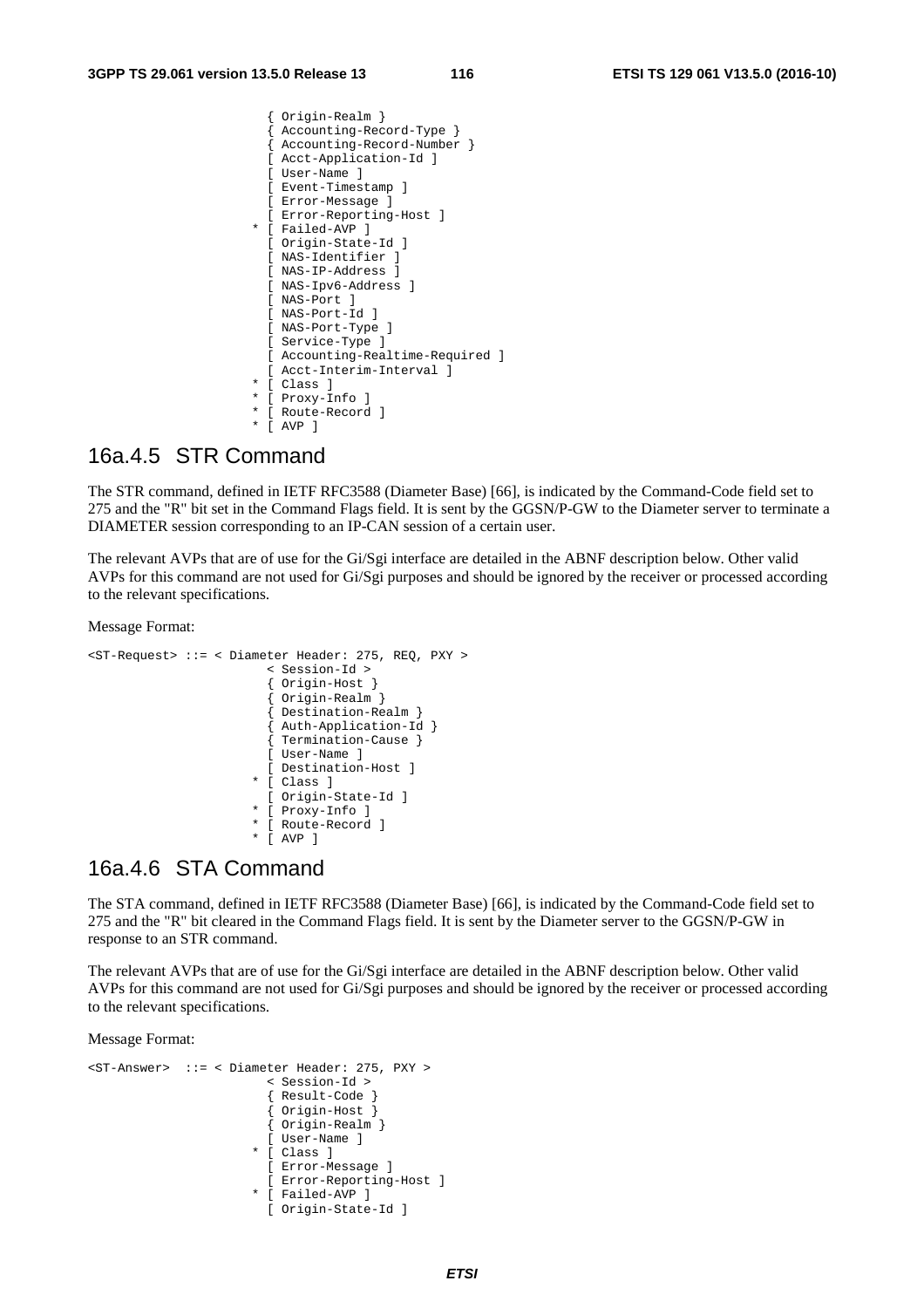\* [ Redirect-Host ] [ Redirect-Host-Usage ] [ Redirect-Max-Cache-Time ] [ Proxy-Info ] \* [ AVP ]

#### 16a.4.7 ASR Command

The Abort-Session-Request (ASR) command, defined in IETF RFC3588 (Diameter Base) [66], is indicated by the Command-Code set to 274 and the message flags" "R" bit set, is sent by the Diameter server to the GGSN to request that the PDP Context identified by the 3GPP-NSAPI AVP is to be terminated. The absence of the 3GPP-NSAPI AVP will indicate to the GGSN that all the PDP contexts for this particular user and sharing the same user session need to be deleted. Similarly, for P-GW, the ASR command is sent by the Diamater server to the P-GW to request that the EPS bearer identified by the 3GPP-NSAPI AVP is to be terminated. In the absence of the 3GPP-NSAPI AVP or if the value of 3GPP-NSAPI AVP points to the default EPS bearer, the P-GW shall terminate the IP-CAN session associated with the same user session.

The relevant AVPs that are of use for the Gi/Sgi interface are detailed in the ABNF description below. Other valid AVPs for this command are not used for Gi/Sgi purposes and should be ignored by the receiver or processed according to the relevant specifications.

The bold marked AVPs in the message format indicate optional AVPs for Gi/Sgi, or modified existing AVPs.

Message Format:

```
<ASR> ::= < Diameter Header: 274, REQ, PXY > 
                      < Session-Id > 
                       { Origin-Host } 
                        { Origin-Realm } 
                       { Destination-Realm } 
                       { Destination-Host } 
                       { Auth-Application-Id } 
                       [ Origin-State-Id ] 
                     [ Proxy-Info ]
                       [ 3GPP-NSAPI ] 
                     [ Route-Record ]
                     [ AYP ]
```
## 16a.4.8 ASA Command

The Abort-Session-Answer (ASA) command, defined in IETF RFC3588 (Diameter Base) [66], is indicated by the Command-Code set to 274 and the message flags" "R" bit clear, is sent in response to the ASR.

The relevant AVPs that are of use for the Gi/Sgi interface are detailed in the ABNF description below. Other valid AVPs for this command are not used for Gi/Sgi purposes and should be ignored by the receiver or processed according to the relevant specifications.

The bold marked AVPs in the message format indicate optional AVPs for Gi/Sgi or modified existing AVPs.

```
<ASA> ::= < Diameter Header: 274, PXY > 
                    < Session-Id > 
                     { Result-Code } 
                     { Origin-Host } 
                     { Origin-Realm } 
                    [ User-Name ] 
                    [ Origin-State-Id ] 
                    [ Experimental-Result ] 
                    [ Error-Message ] 
                    [ Error-Reporting-Host ] 
                   [ Failed-AVP ]
                  * [ Redirected-Host ] 
                    [ Redirected-Host-Usage ] 
                    [ Redirect-Max-Cache-Time ] 
 * [ Proxy-Info ] 
 * [ AVP ]
```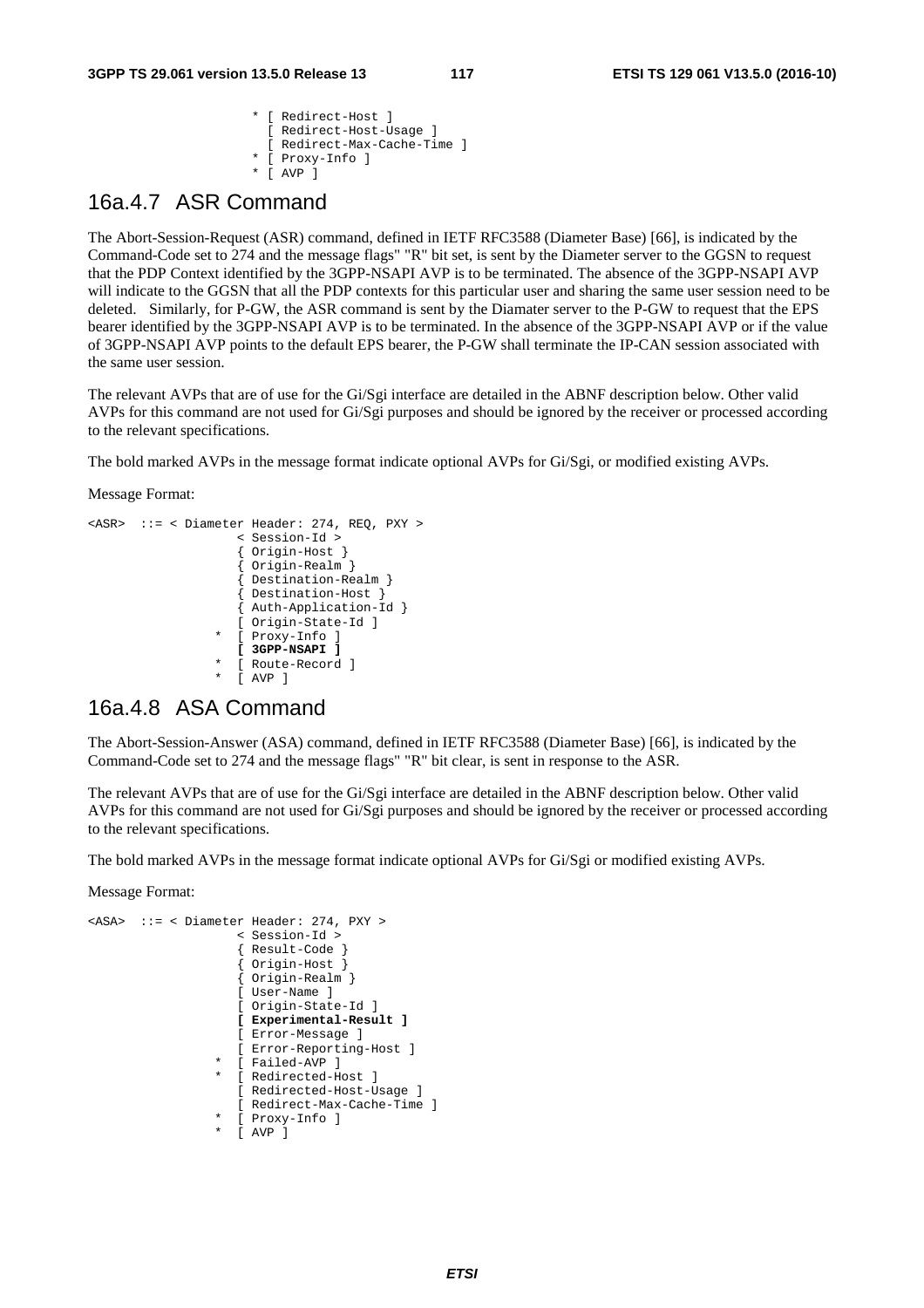The Experimental-Result AVP contains an Experimental-Result-Code AVP and will signal to the Diameter server that the IP-CAN bearer (e.g. PDP context) has been succesfully terminated as requested. See subclause 16a.6 for the description of the Experimental-Result-Code AVP.

# 16a.5 Gi/Sgi specific AVPs

The following table lists the Gi/Sgi specific Diameter AVPs. The Vendor-Id header of all Gi/Sgi specific AVPs defined in the present specification shall be set to 3GPP (10415).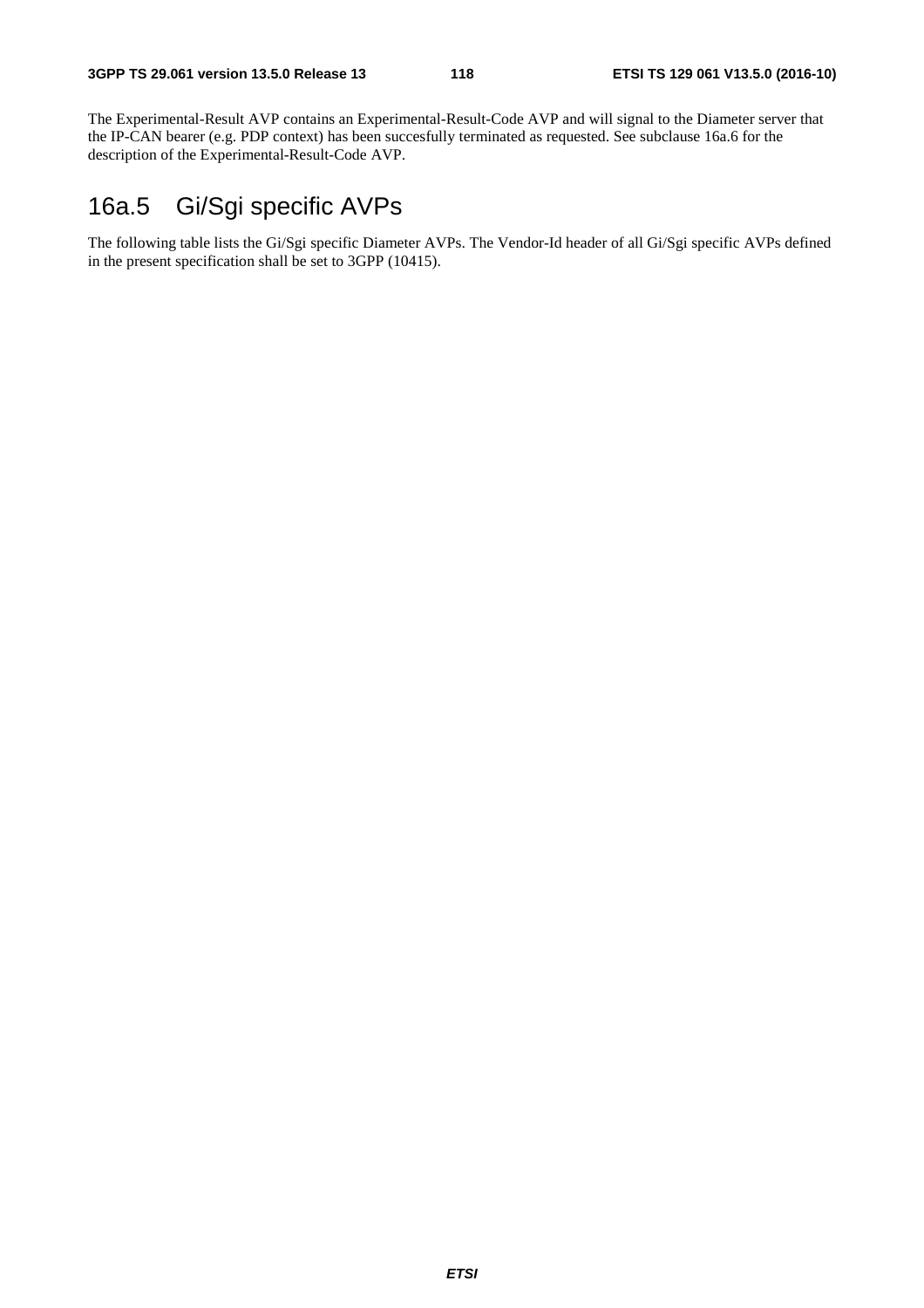|                                          | <b>AVP Flag rules</b> |                                       |                                                                                          |                   |                         |                      |                    |              |                                                        |  |
|------------------------------------------|-----------------------|---------------------------------------|------------------------------------------------------------------------------------------|-------------------|-------------------------|----------------------|--------------------|--------------|--------------------------------------------------------|--|
| <b>Attribute Name</b>                    | <b>AVP</b><br>Code    | <b>Section</b><br>defined             | <b>Value Type</b>                                                                        | <b>Must</b>       | May                     | <b>Should</b><br>not | <b>Must</b><br>not | May<br>Encr. | <b>Applicable</b><br><b>Reference</b><br><b>Points</b> |  |
| 3GPP-IMSI                                | 1                     | 16.4.7<br>(see Note)                  | $\vee$<br>P<br>Y<br>UTF8String<br>M                                                      |                   | Gi, Sgi                 |                      |                    |              |                                                        |  |
| 3GPP-Charging-Id                         | $\overline{2}$        | 16.4.7<br>(see Note)                  | OctetString                                                                              | $\vee$            | P                       |                      | M                  | Ÿ            | Gi, Sgi                                                |  |
| 3GPP-PDP-Type                            | $\overline{3}$        | 16.4.7<br>(see Note)                  | Enumerated                                                                               | $\vee$            | P                       |                      | M                  | Y            | Gi, Sgi                                                |  |
| 3GPP-CG-Address                          | $\overline{4}$        | 16.4.7<br>(see Note)                  | OctetString                                                                              | $\overline{\vee}$ | $\overline{P}$          |                      | M                  | Ÿ            | Gi, Sgi                                                |  |
| 3GPP-GPRS-<br>Negotiated-QoS-<br>Profile | $\overline{5}$        | 16.4.7<br>(see Note)                  | UTF8String                                                                               | $\vee$            | P                       |                      | M                  | Y            | Gi, Sgi                                                |  |
| 3GPP-SGSN-<br>Address                    | 6                     | 16.4.7<br>(see note)                  | OctetString                                                                              | $\overline{\vee}$ | $\overline{P}$          |                      | M                  | Ÿ            | Gi, Sgi                                                |  |
| 3GPP-GGSN-<br>Address                    | $\overline{7}$        | 16.4.7<br>(see note)                  | OctetString                                                                              | $\overline{\vee}$ | P                       |                      | M                  | Y            | Gi, Sgi                                                |  |
| 3GPP-IMSI-MCC-<br><b>MNC</b>             | 8                     | 16.4.7<br>(see note)                  | UTF8String                                                                               | $\vee$            | $\overline{\mathsf{P}}$ |                      | M                  | Y            | Gi, Sgi                                                |  |
| 3GPP-GGSN-<br>MCC-MNC                    | $\overline{9}$        | 16.4.7<br>(see note)                  | UTF8String                                                                               | $\vee$            | P                       |                      | M                  | Y            | Gi, Sgi                                                |  |
| 3GPP-NSAPI                               | 10                    | 16.4.7<br>(see note)                  | OctetString                                                                              | $\vee$            | $\overline{P}$          |                      | M                  | Ÿ            | Gi, Sgi                                                |  |
| 3GPP-Selection-<br>Mode                  | 12                    | 16.4.7<br>(see note)                  | UTF8String                                                                               | $\vee$            | P                       |                      | M                  | Y            | Gi, Sgi                                                |  |
| 3GPP-Charging-<br>Characteristics        | $\overline{13}$       | 16.4.7<br>(see note)                  | UTF8String                                                                               | $\overline{\vee}$ | $\overline{P}$          |                      | M                  | Ÿ            | Gi, Sgi                                                |  |
| 3GPP-CG-Ipv6-<br>Address                 | 14                    | 16.4.7<br>(see note)                  | OctetString                                                                              | $\vee$            | P                       |                      | M                  | Y            | Gi, Sgi                                                |  |
| 3GPP-SGSN-lpv6-<br>Address               | 15                    | 16.4.7<br>(see note)                  | OctetString                                                                              | $\overline{\vee}$ | $\overline{P}$          |                      | M                  | Ÿ            | Gi, Sgi                                                |  |
| 3GPP-GGSN-lpv6-<br>Address               | 16                    | 16.4.7<br>(see note)                  | OctetString                                                                              | $\vee$            | P                       |                      | M                  | Y            | Gi, Sgi                                                |  |
| 3GPP-lpv6-DNS-<br>Servers                | 17                    | 16.4.7<br>(see note)                  | OctetString                                                                              | $\overline{\vee}$ | P                       |                      | M                  | Y            | Gi, Sgi                                                |  |
| 3GPP-SGSN-<br>MCC-MNC                    | $\overline{18}$       | 16.4.7<br>(see note)                  | UTF8String                                                                               | $\overline{\vee}$ | P                       |                      | M                  | Y            | Gi, Sgi                                                |  |
| 3GPP-IMEISV                              | 20                    | 16.4.7<br>(see Note)                  | OctetString                                                                              | $\overline{\vee}$ | P                       |                      | M                  | Υ            | Gi, Sgi                                                |  |
| 3GPP-RAT-Type                            | 21                    | 16.4.7<br>(see Note)                  | OctetString                                                                              | $\vee$            | P                       |                      | M                  | Y            | Gi, Sgi                                                |  |
| 3GPP-User-<br>Location-Info              | 22                    | 16.4.7<br>(see Note)                  | OctetString                                                                              | V                 | P                       |                      | M                  | Υ            | Gi, Sgi                                                |  |
| 3GPP-MS-<br>TimeZone                     | 23                    | 16.4.7<br>(see Note)                  | OctetString                                                                              | $\overline{\vee}$ | $\overline{P}$          |                      | M                  | Y            | Gi, Sgi                                                |  |
| 3GPP-CAMEL-<br>Charging-Info             | 24                    | 16.4.7<br>(see Note)                  | OctetString                                                                              | V                 | P                       |                      | M                  | Υ            | Gi                                                     |  |
| 3GPP-Packet-Filter                       | 25                    | 16.4.7<br>(see Note)                  | OctetString                                                                              | $\overline{\vee}$ | P                       |                      | M                  | Υ            | Gi, Sgi                                                |  |
| 3GPP-Negotiated-                         | 26                    | 16.4.7                                | OctetString                                                                              | $\vee$            | P                       |                      | M                  | Υ            | Gi, Sgi                                                |  |
| <b>DSCP</b><br>3GPP-Allocate-IP-         | 27                    | (see Note)<br>16.4.7                  | OctetString                                                                              | $\overline{\vee}$ | $\overline{P}$          |                      | M                  | Y            | Gi, Sgi                                                |  |
| <b>Type</b><br><b>TWAN-Identifier</b>    | 29                    | (see Note)<br>16.4.7                  | OctetString                                                                              | $\vee$            | P                       |                      | M                  | Υ            | Sgi                                                    |  |
| 3GPP-User-                               | 30                    | (see Note)<br>16.4.7                  | OctetString                                                                              | $\overline{\vee}$ | P                       |                      | M                  | Y            | Gi, Sgi                                                |  |
| Location-Info-Time<br>NOTE:              |                       | (see Note)                            | The use of Radius VSA as a Diameter vendor AVP is described in Diameter NASREQ (IETF RFC |                   |                         |                      |                    |              |                                                        |  |
|                                          |                       | 4005 [67]) and the P flag may be set. |                                                                                          |                   |                         |                      |                    |              |                                                        |  |

#### **Table 9a: Gi/Sgi specific AVPs**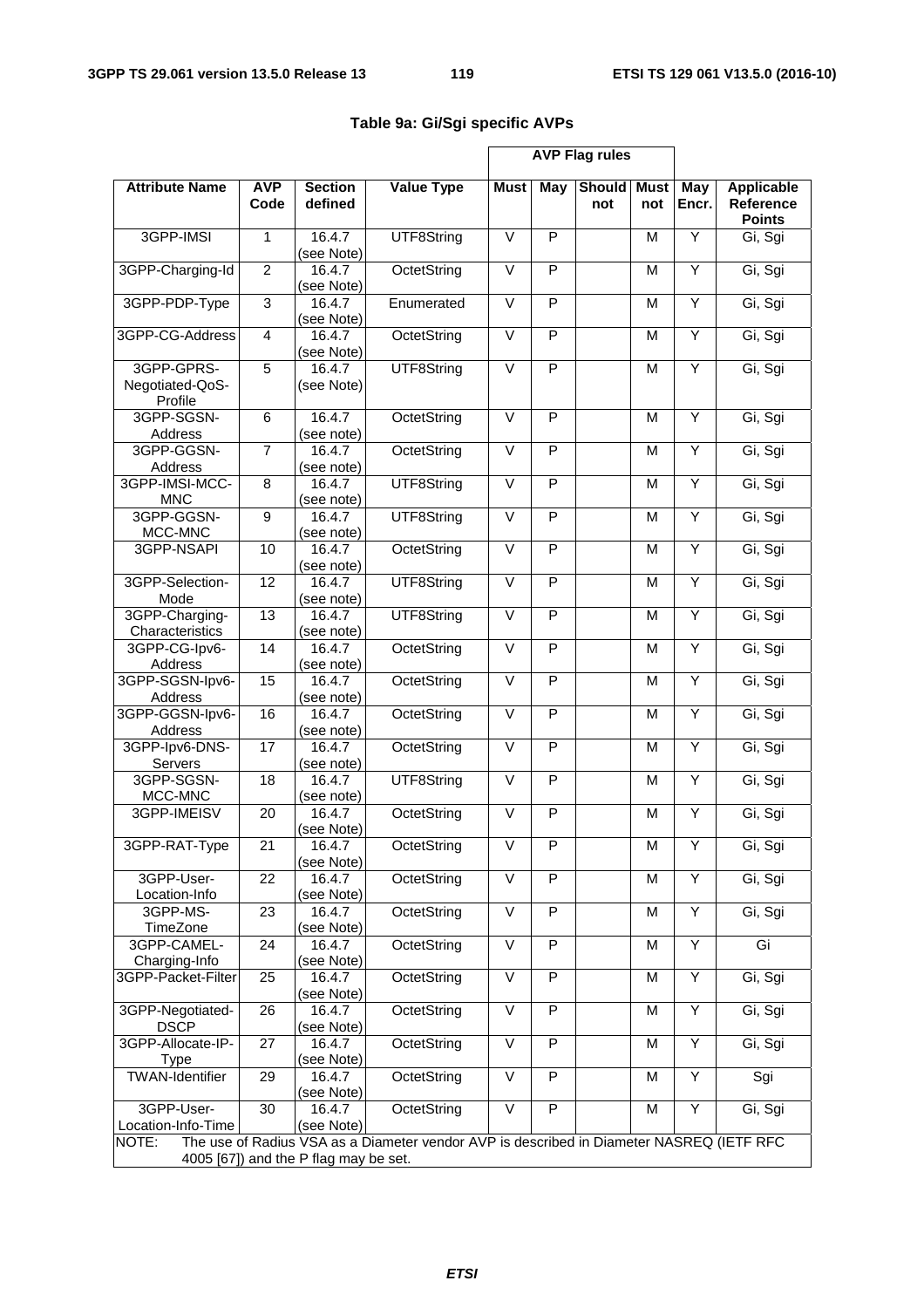The information represented by some of the Sgi AVPs may not be available to the P-GW depending on the UE"s radio access and the S5/S8 protocol type (GTP or PMIP). For example, the P-GW will be aware of the User Location Info (e.g. TAI) if the user is in LTE access and GTP based S5/S8 is used. However, such information is not passed to the P-GW when PMIP based S5/S8 is utilised. In such scenarios, if an Sgi specific AVP is configured in the P-GW to be transferred to the Diameter AAA server, but the information in the P-GW is not up to date or not available; the P-GW shall not send the corresponding AVP, unless otherwise stated in the AVP definitions in subclause 16.4.7.2.

# 16a.6 Gi/Sgi specific Experimental-Result-Code AVP

Diameter Base IETF RFC 3588 [66] defines a number of Result-Code AVP values that are used to report protocol errors and how those are used. Those procedures and values apply for the present specification.

Due to the Gi/Sgi specific AVPs, new application results can occur and the Experimental-Result AVP is used to transfer the 3GPP-specific result codes. The Experimental-Result AVP is a grouped AVP containing the Vendor-Id AVP set to the value of 3GPP"s vendor identifier (10415) and an Experimental-Result-Code AVP.

The following Gi/Sgi specific Experimental-Result-Code value is defined:

DIAMETER\_PDP\_CONTEXT\_DELETION\_INDICATION (2021)

For GGSN this is an indication to the server that the requested PDP Context or IP-CAN session has been deleted.

For P-GW this is an indication to the server that the requested bearer or IP-CAN session has been deleted.

# 16a.7 Gi/Sgi re-used AVPs

Table 9b lists the Diameter AVPs re-used by the Gi/Sgi reference point from existing Diameter Applications, reference to the respective specifications and a short description of the usage within the Gi/Sgi reference point.

#### **Table 9b: Gi/Sgi re-used Diameter AVPs**

| <b>Attribute Name</b> | Reference | <b>Description</b>                                                                                                                                                              |
|-----------------------|-----------|---------------------------------------------------------------------------------------------------------------------------------------------------------------------------------|
| External-Identifier   | 3GPP      | A globally unique identifier of a UE used<br>TS 29.336 [101] towards external servers instead of IMSI and<br>MSISDN, refer to 3GPP TS 23.682 [100] and<br>13GPP TS 23.003 [40]. |

# 17 Usage of Diameter on Gmb interface

Signalling between GGSN and BM-SC is exchanged at Gmb reference point. BM-SC functions for different MBMS bearer services may be provided by different physical network elements. To allow this distribution of BM-SC functions, the Gmb protocol must support the use of proxies to correctly route the different signalling interactions in a manner which is transparent to the GGSN.

The GGSN uses the Gmb interface

- to request authorisation/deactivation of a user for a multicast MBMS service,
- to register/de-register the GGSN for receiving a multicast MBMS service.
- to receive indication of session start, session update and session stop messages, which shall cause the GGSN, SGSN and RAN to set up/tear down the appropriate resources for the service. For further details, see 3GPP TS 23.246 [65].
- to receive indication if IP multicast distribution to UTRAN should be used for the MBMS user plane data.

The support of Gmb within the GGSN is optional, and needed for MBMS.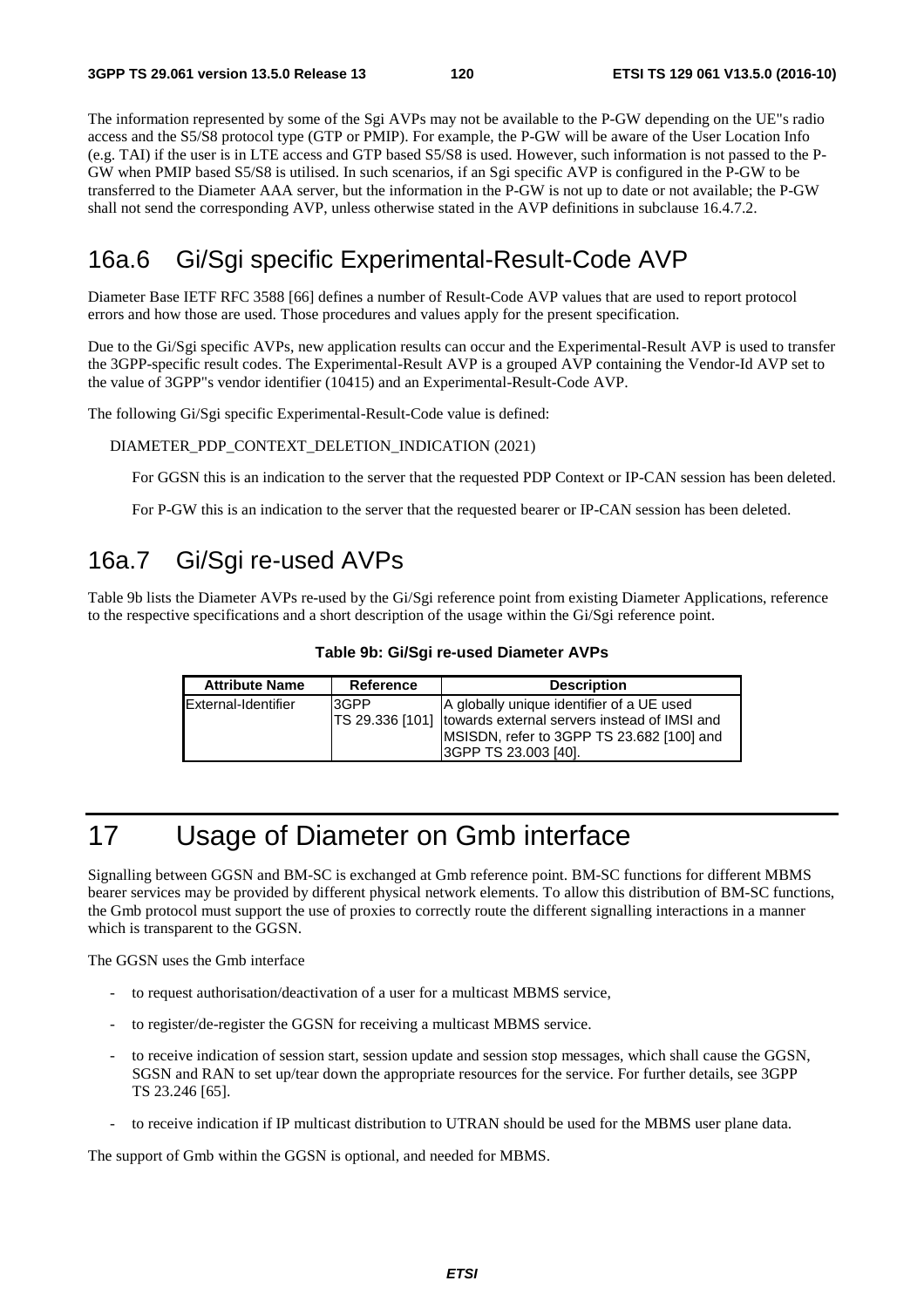The Gmb application is defined as an IETF vendor specific Diameter application, where the vendor is 3GPP. The vendor identifier assigned by IANA to 3GPP (http://www.iana.org/assignments/enterprise-numbers) is 10415. The Gmb application identifier value assigned by IANA is 16777223.

Due to the definition of the commands used in Gmb protocol, there is no possibility to skip the Auth-Application-Id AVP and use the Vendor-Specific-Application-Id AVP instead. Therefore the Gmb application identifier value shall be included in the Auth-Application-Id AVP.

The BM-SC and the GGSN shall advertise the support of the Gmb application by including the value of the application identifier in the Auth-Application-Id AVP and the value of the 3GPP (10415) in the Vendor-Id AVP of the Capabilities-Exchange-Request and Capabilities-Exchange-Answer commands as specified in RFC 3588 [66], i.e. as part of the Vendor-Specific-Application-Id AVP. The Capabilities-Exchange-Request and Capabilities-Exchange-Answer commands are specified in the Diameter Base Protocol.

# 17.1 MBMS user authorisation

Upon reception of an IGMP (Ipv4) or MLD (Ipv6) Join message for an IP multicast address allocated to MBMS services, the GGSN shall request authorisation of the user for this multicast MBMS bearer service (identified by the PDP context over which the IGMP join is received).

The GGSN shall support pre-configuration of a BM-SC or Gmb proxy server for authorisation purposes to which the request shall be sent. The GGSN may support a list of pre-configured BM-SC servers based on the MBMS bearer service requested, for authorisation purposes.

Upon receipt of an MBMS UE Context Establishment Request for a user who has not already been authorised for the MBMS bearer service, the GGSN shall request authorisation of the user for this service.

# 17.2 MBMS service registration / de-registration

The MBMS service registration of the GGSN at the BM-SC shall be performed after authorisation of the first user on a particular GGSN, for a particular multicast MBMS Bearer service. The MBMS service de-registration of the GGSN shall be performed when the last user leaves a particular GGSN, for a particular multicast MBMS bearer service.

The MBMS de-registration procedure shall be initiated by BM-SC when the specific multicast MBMS service is terminated.

The GGSN shall support pre-configuration of a BM-SC or Gmb proxy server for registration/de-registration purposes. The GGSN may support a list of pre-configured BM-SC servers based on the MBMS bearer service requested for bearer registration purposes.

# 17.3 MBMS session start / update/ stop

The MBMS session start shall be used by the BM-SC to trigger the bearer resource establishment and announce the arrival of data for a MBMS bearer service (along with the attributes of the data to be delivered e.g. QoS or MBMS service area) to every GGSN that will deliver the MBMS bearer service. The MBMS session start shall also be used by the BM-SC to indicate to GGSN if IP multicast mechanism should be used for user plane data distribution to UTRAN.

The MBMS session update shall be used by the BM-SC to trigger the update of MBMS session attributes in the affected GGSNs.

The MBMS session stop shall be used by the BM-SC to indicate the end of the data stream for an MBMS bearer service to every GGSN that has been delivering the MBMS bearer service.

# 17.4 MBMS user deactivation

The MBMS user deactivation is a procedure that removes the MBMS UE context from the GGSN for a particular multicast MBMS bearer service (also called "leaving procedure"). This procedure can be initiated by the GGSN or the BM-SC over the Gmb interface.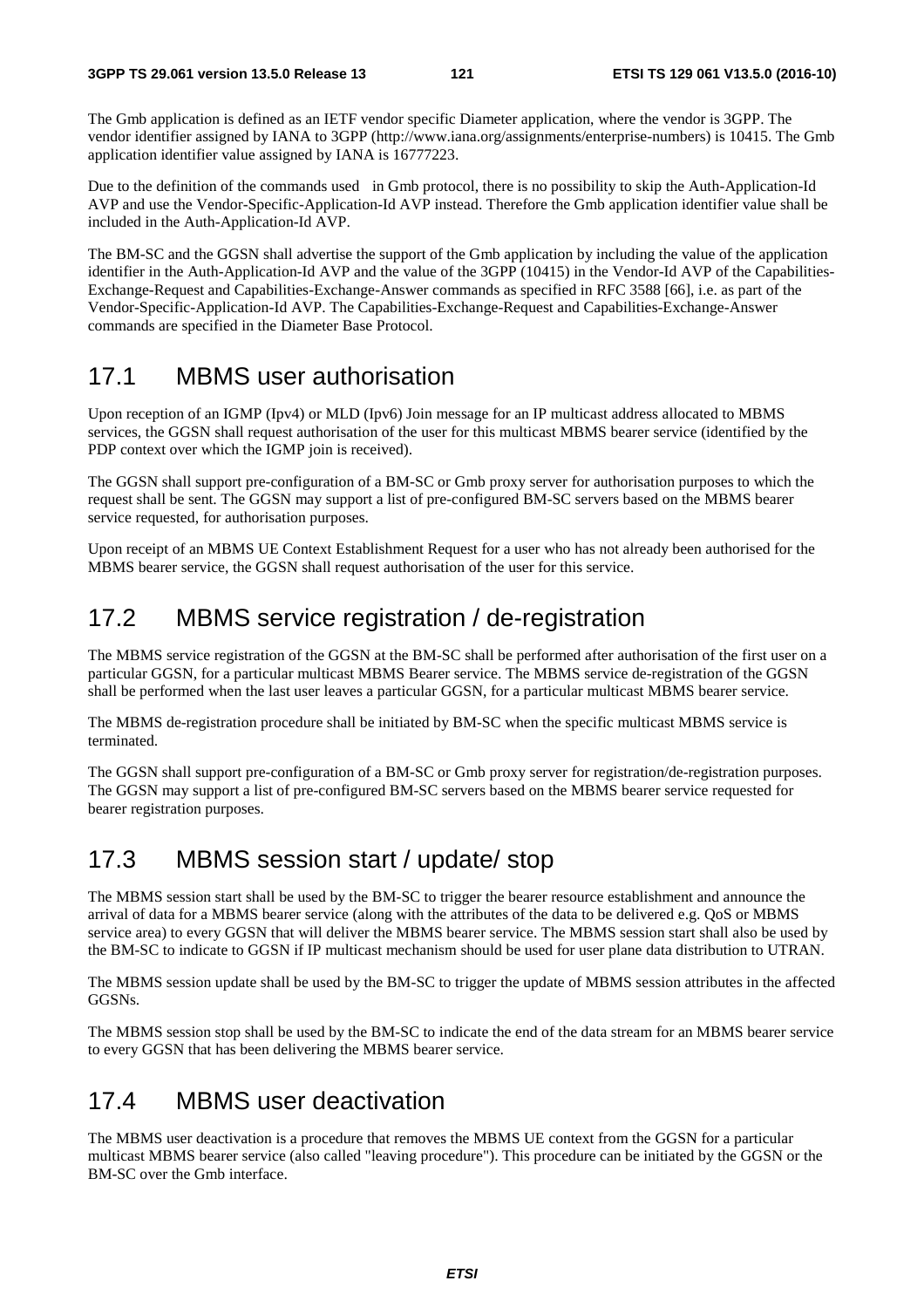When the last user leaves a particular GGSN, for a particular MBMS multicast service, a de-registration process shall be initiated.

# 17.5 Message flows

#### 17.5.1 Service activation

The multicast MBMS bearer service activation procedure registers the user in the network to enable the reception of data from a specific multicast MBMS bearer service



#### **Figure 26; Activation of an MBMS multicast service**

- 1. The GGSN receives an IGMP (Ipv4) or MLD (Ipv6) Join message from a UE, over the default PDP context to signal its interest in receiving a particular multicast MBMS bearer service identified by an IP multicast address.
- 2. The GGSN sends an AAR seeking authorization for the activating UE to receive data from a particular service.
- 3. The authorization decision is provided in the AAA together with the APN to be used for creation of the MBMS UE context. If the AAA indicates that the UE is not authorized to receive the MBMS data the process terminates with no additional message exchange.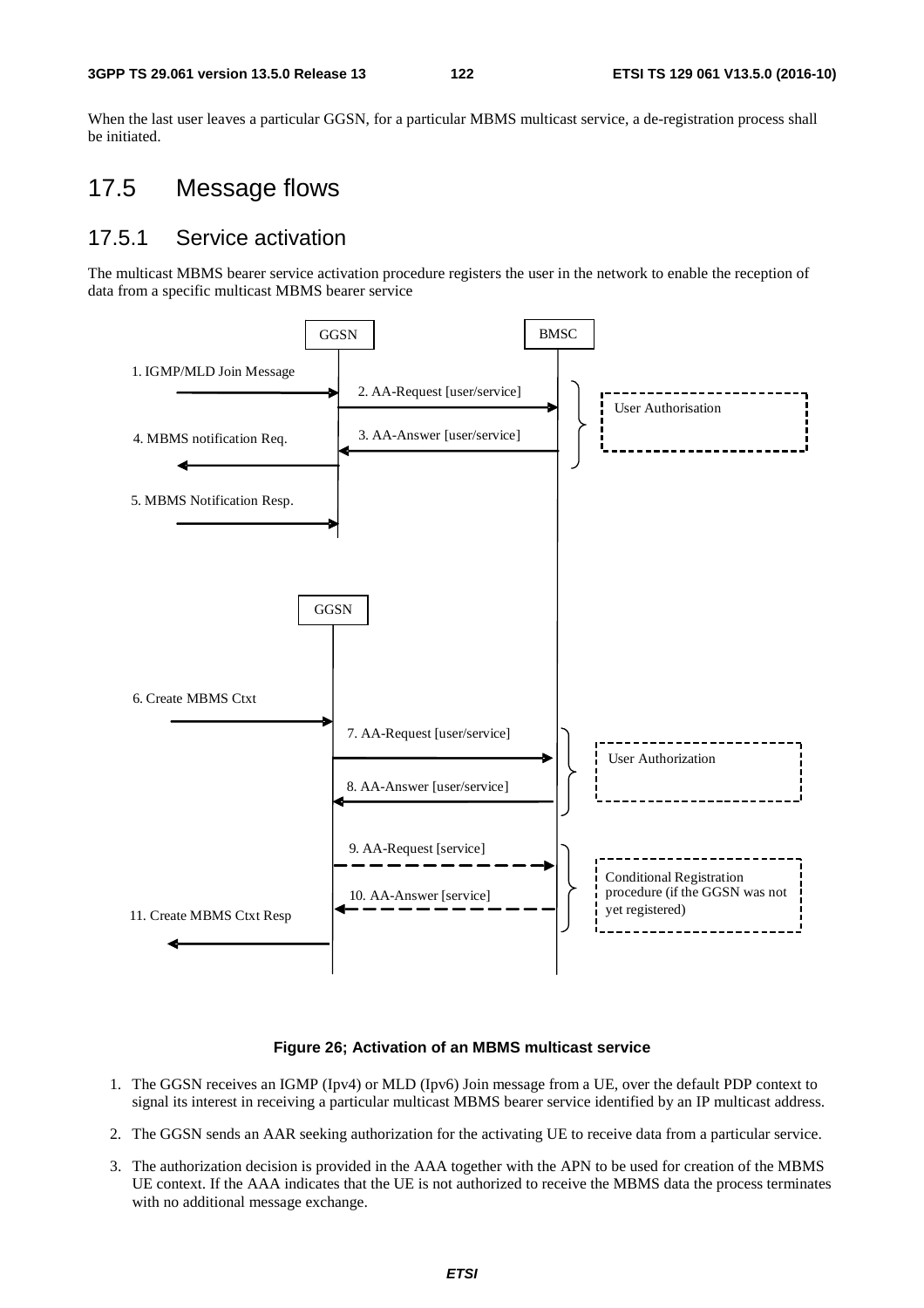- 4. The GGSN sends an MBMS Notification Request (IP multicast address, APN, Linked NSAPI) to the SGSN. Linked NSAPI is set equal to the NSAPI of the PDP context over which the Join request was received. The IP multicast address is the one requested by the UE in the Join request. The APN may be different from the APN to which the default PDP context has been activated. In any case, the APN may resolve to a GGSN that is different from the GGSN receiving the IGMP/MLD Join request. The GGSN starts a MBMS Activation Timer as GGSN may receive no response, e.g. in case SGSN or UE does not support MBMS.
- 5. The SGSN sends a MBMS Notification Response (Cause) to the GGSN that sent the MBMS Notification Request, where Cause shall indicate successful or unsuccessful MBMS context activation for the reason of SGSN or UE . Upon reception of the response message with Cause indicating unsuccessful operation or time-out of the MBMS Activation Timer in the GGSN, the GGSN may fallback to IP multicast access as defined in clause 11.7.
- 6. The SGSN creates an MBMS UE context and sends a Create MBMS Context Requests (IP multicast address, APN, RAI) to the GGSN. That GGSN may be different from the GGSN receiving the IGMP/MLD Join request.
- 7. The GGSN sends an AAR seeking authorization for the activating UE.
- 8. The authorization decision is provided in the AAA
- 9. If the GGSN does not have the MBMS Bearer Context information for this MBMS bearer service, i.e. the GGSN was not yet registered, the GGSN sends a AAR to the BM-SC. See subclause 17.5.4 "Registration Procedure".

 If no TMGI has been allocated for this MBMS bearer service, the BM-SC will allocate a new TMGI. This TMGI will be passed to GGSN via the AAA message.

- 10. The BM-SC responds with a AAA containing the MBMS Bearer Context information for this MBMS bearer service and adds the identifier of the GGSN to the "list of downstream nodes" parameter in its MBMS Bearer Context. See subclause 17.5.4 "Registration Procedure".
- 11. The GGSN creates an MBMS UE context and sends a Create MBMS Context Response to the SGSN

#### 17.5.2 Session start procedure

The BM-SC initiates the MBMS session start procedure when it is ready to send data. This informs the GGSN of the imminent start of the transmission and MBMS session attributes are provided to the GGSNs included in the list of downstream nodes in BM-SC. For a multicast MBMS service these are the GGSNs that have previously registered for the corresponding MBMS bearer service. The bearer plane is allocated.

BM-SC and GGSN shall at least support IP unicast encapsulation of IP multicast datagrams, which shall be default mode of sending user plane data. BM-SC may support sending user plane IP multicast datagrams to GGSN, and GGSN also may support this mode of operation.



**Figure 27: MBMS Session Start procedure** 

1. The BM-SC sends a RAR message to indicate the impending start of the transmission and to provide the session attributes to the GGSNs listed in the "list of downstream nodes" parameter of the corresponding MBMS Bearer Context. BM-SC may indicate to GGSN that BM-SC supports sending the user plane IP multicast data without IP unicast encapsulation. In such case BM-SC shall send multicast source address as specified by IETF RFC 4604 [73] and IETF RFC 4607 [74]. The BM-SC sets the state attribute of its MBMS Bearer Context to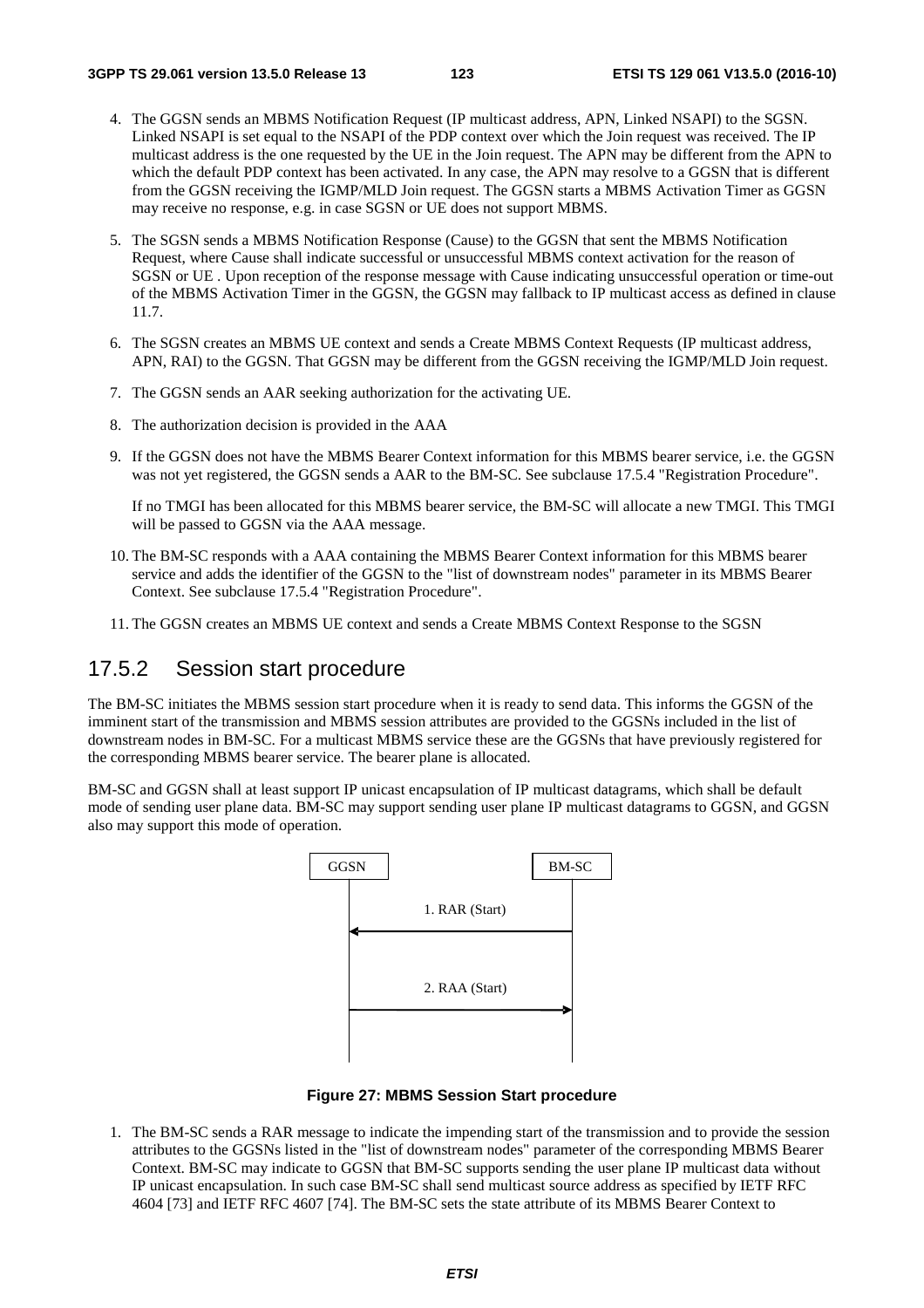"Active". By sending "CN IP Multicast Distribution" parameter to GGSN, the BM-SC indicates if IP multicast mechanism should be used for user plane data distribution to UTRAN. "MBMS HC Indicator" parameter, if present, indicates that a header compression is used for MBMS user plane data.

2. For a broadcast MBMS bearer service the GGSN creates an MBMS Bearer Context. The GGSN stores the session attributes in the MBMS Bearer Context, sets the state attribute of its MBMS Bearer Context to "Active" and sends a RAA message to the BM-SC. In case GGSN receives BM-SC multicast source address, which indicates BM-SC support for both modes of sending user plane data, GGSN decides in which mode GGSN shall receive the user plane data. In case GGSN decides to receive unicast encapsulated data, then GGSN shall send own IP address and UDP port for the encapsulating unicast IP and UDP layer of the user plane to BM-SC. In case GGSN decides to receive IP multicast packets, then GGSN shall join the multicast group as specified by IETF RFC 4604 [73] and IETF RFC 4607 [74], and indicate to BM-SC about the decision.

#### 17.5.3 Session stop procedure

The BM-SC initiates the MBMS session stop procedure when it considers the MBMS session terminated. Typically this will happen when there is no more MBMS data expected to be transmitted for a sufficiently long period of time to justify the release of bearer plane resources in the network.



**Figure 28: MBMS Session Stop procedure** 

- 1. The BM-SC sends a RAR message to all GGSNs listed in the "list of downstream nodes" parameter of the affected MBMS Bearer Context to indicate that the MBMS session is terminated and the bearer plane resources can be released.
- 2. The GGSN sets the state attribute of its MBMS Bearer Context to "Standby" and sends a RAA message to the BM-SC. An AAR message is not mandated for the Gmb application in response to a RAR- RAA command exchange.

#### 17.5.4 Registration procedure

The registration procedure occurs when the GGSN indicates the BM-SC that it would like to receive session attributes and data for a particular multicast MBMS bearer service, in order to be distributed further downstream. A corresponding MBMS Bearer Context is established as a result between the GGSN and the BM-SC.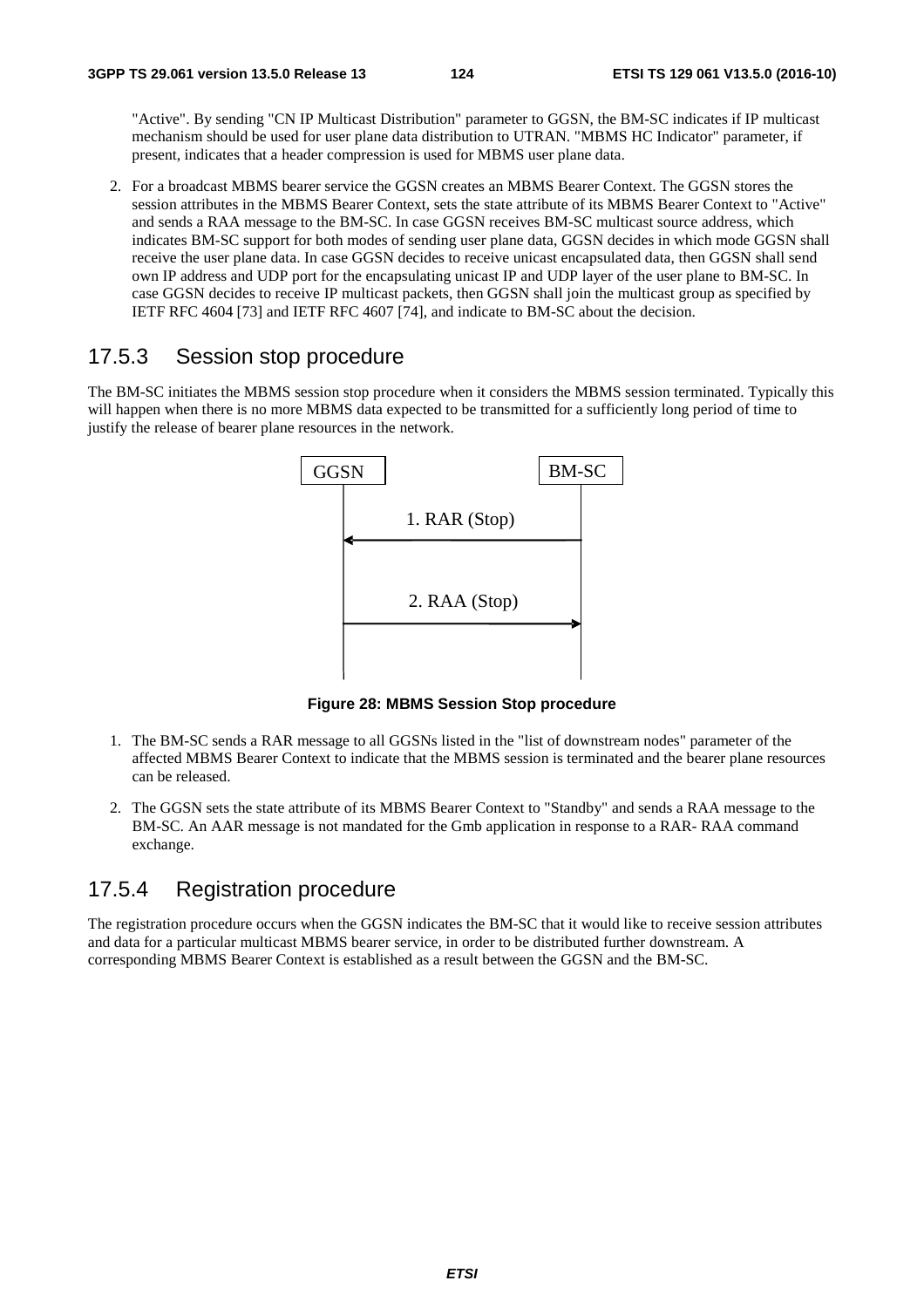

**Figure 29: MBMS Registration procedure** 

- 1. When the GGSN has no MBMS Bearer Context for an MBMS bearer service and the GGSN receives an MBMS Registration from an SGSN for this MBMS bearer service, or when the first MBMS UE Context is created in the GGSN for an MBMS bearer service for which the GGSN has no MBMS Bearer Context, the GGSN sends a AAR message (containing the IP multicast address and the APN) to the BM-SC.
- 2. Upon reception of an AAR from a GGSN, the BM-SC adds the identifier of the GGSN to the "list of downstream nodes" parameter in its MBMS Bearer Context and responds with an AAA message (containing TMGI, and Required Bearer Capabilities). If the MBMS Bearer Context is in the "Active" state, the BM-SC initiates the Session Start procedure with the GGSN, as described in clause 17.5.2 "Session Start Procedure".

#### 17.5.5 De-registration procedure (GGSN initiated)

The MBMS de-registration is the procedure by which the GGSN informs the BM-SC that it does not need to receive signalling, session attributes and data for a particular multicast MBMS bearer service anymore and therefore would like to be removed from the corresponding distribution tree.



**Figure 30: MBMS De-Registration procedure** 

- 1. When the "list of downstream nodes" of a particular MBMS Bearer Context in the GGSN becomes empty and the GGSN has no MBMS UE Contexts linked to that MBMS Bearer Context, the GGSN sends a STR message to the BM-SC. If a bearer plane had been established over Gi for this MBMS bearer service, the bearer plane is released.
- 2. The BM-SC removes the identifier of the GGSN from the "list of downstream nodes" parameter of the affected MBMS Bearer Context and confirms the operation by sending a STA message to the GGSN.

## 17.5.6 De-registration procedure (BM-SC initiated)

This MBMS de-registration procedure is initiated by BM-SC when the specific multicast MBMS bearer service is terminated. This procedure tears down the distribution tree for the delivery of session attributes and MBMS data. This procedure results in releasing of all MBMS Bearer Contexts.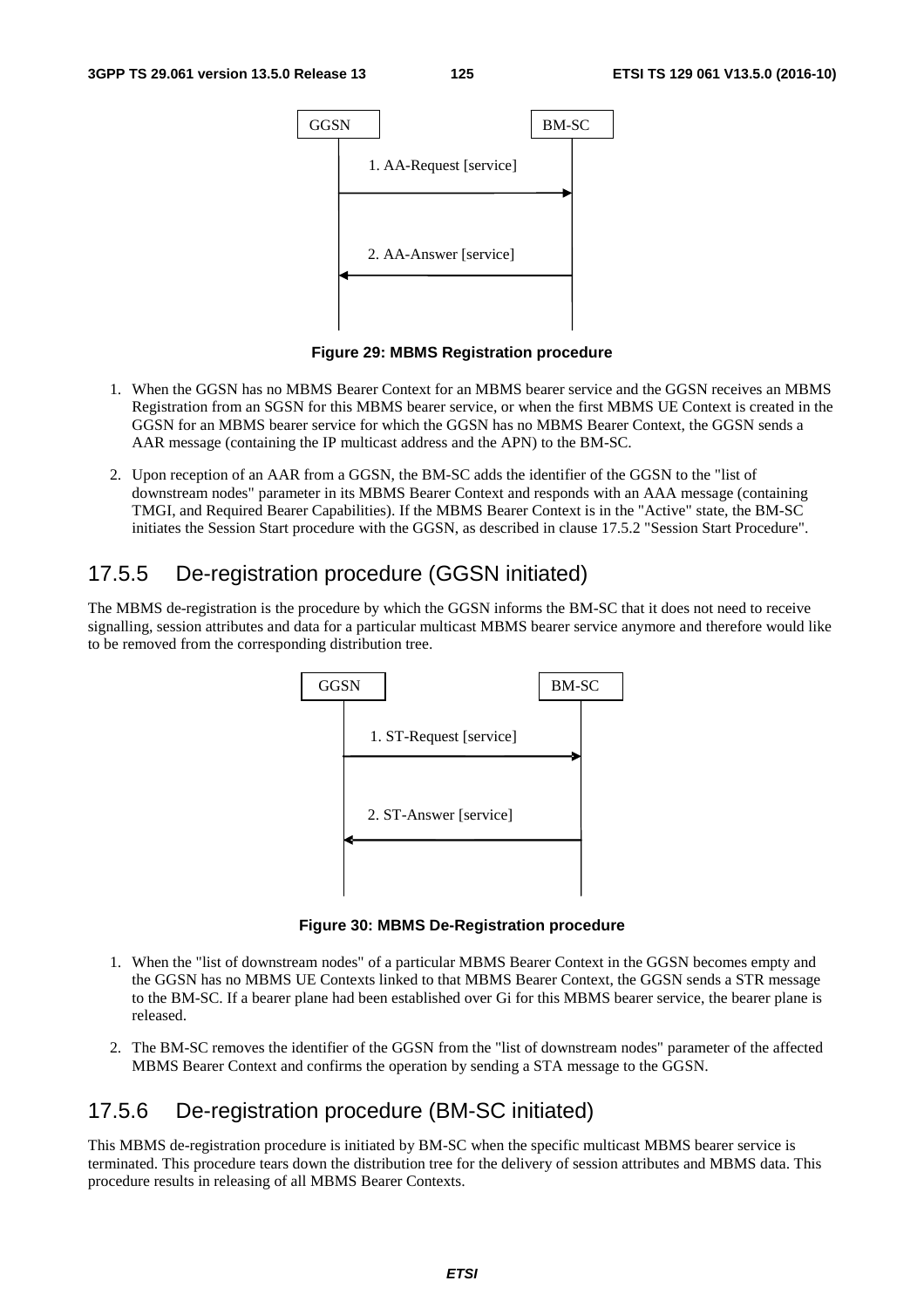

**Figure 31: MBMS De-Registration procedure BM-SC initiated** 

- 1. The BM-SC sends a ASR message to all GGSNs contained in the "list of downstream nodes" parameter of the corresponding MBMS Bearer Context to indicate that a specific MBMS bearer service is terminated.
- 2. The GGSN returns a ASA message to the BM-SC. The BM-SC releases all MBMS UE Contexts and removes the identifier of the GGSN from the "list of downstream nodes" parameter of the corresponding MBMS Bearer context.

#### 17.5.7 Service deactivation

The multicast service deactivation is a signalling procedure that will terminate the user registration to a particular MBMS multicast service. The multicast service deactivation can be initiated by the GGSN, when indicated so by the UE, or by the BM-SC, for service specific reasons.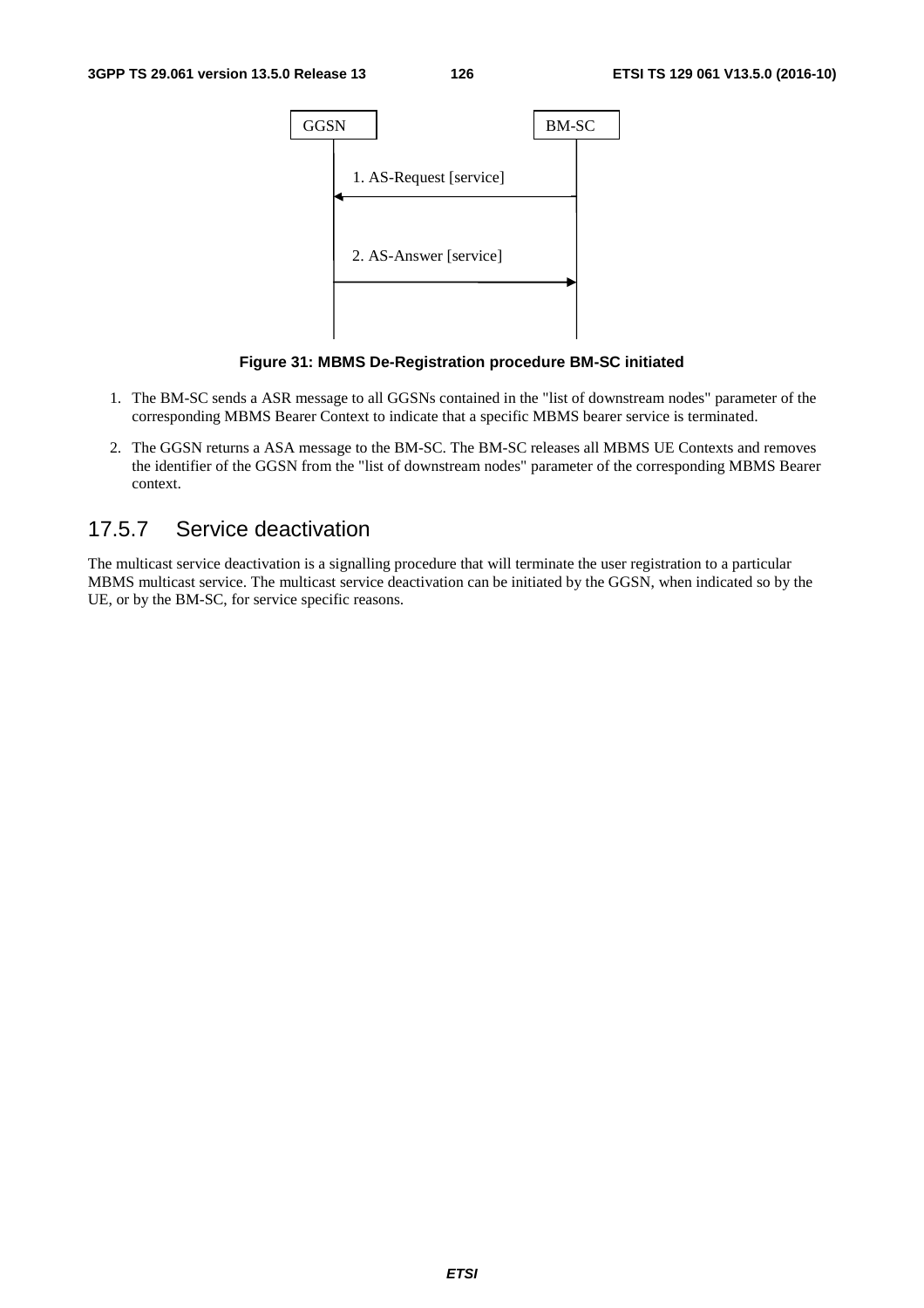

**Figure 32: MBMS Service deactivation procedure** 

- 1. The UE sends an IGMP (Ipv4) or MLD (Ipv6) Leave message over the default PDP context to leave a particular multicast service identified by an IP multicast address.
- 2. The GGSN sends a STR to the BM-SC, indicating that the UE is requesting to leave the multicast service. The session to be terminated is uniquely identified by the Diameter session-id.
- 3. Upon reception of the STR, the BM-SC verifies that the IP multicast address corresponds to a valid MBMS bearer service and sends a STA to the GGSN that originated the Leave Indication. The APN shall be the same that was provided during service activation (see " Service Activation" procedure).
- 4. Upon reception of the STA the GGSN sends an MBMS UE Context Deactivation Request to the SGSN. The IP multicast address, APN and IMSI together identify the MBMS UE Context to be deleted by the SGSN. The APN is the one received in step 3.
- 5. The GGSN receives a Delete MBMS Context Request (NSAPI). This GGSN may be different from the GGSN that receives IGMP Leave request in step 1.
- 6. The GGSN deletes the MBMS UE Context and sends a STR to the BM-SC to confirm the successful deactivation of the MBMS UE Context.
- 7. The BM-SC, then, deletes the MBMS UE Context and sends a confirmation to the GGSN in a STA message.
- 8. If the GGSN does not have any more users interested in this MBMS bearer service and the "list of downstream nodes" in the corresponding MBSM Bearer Context is empty, the GGSN initiates a De-Registration procedure as specified in 17.5.5.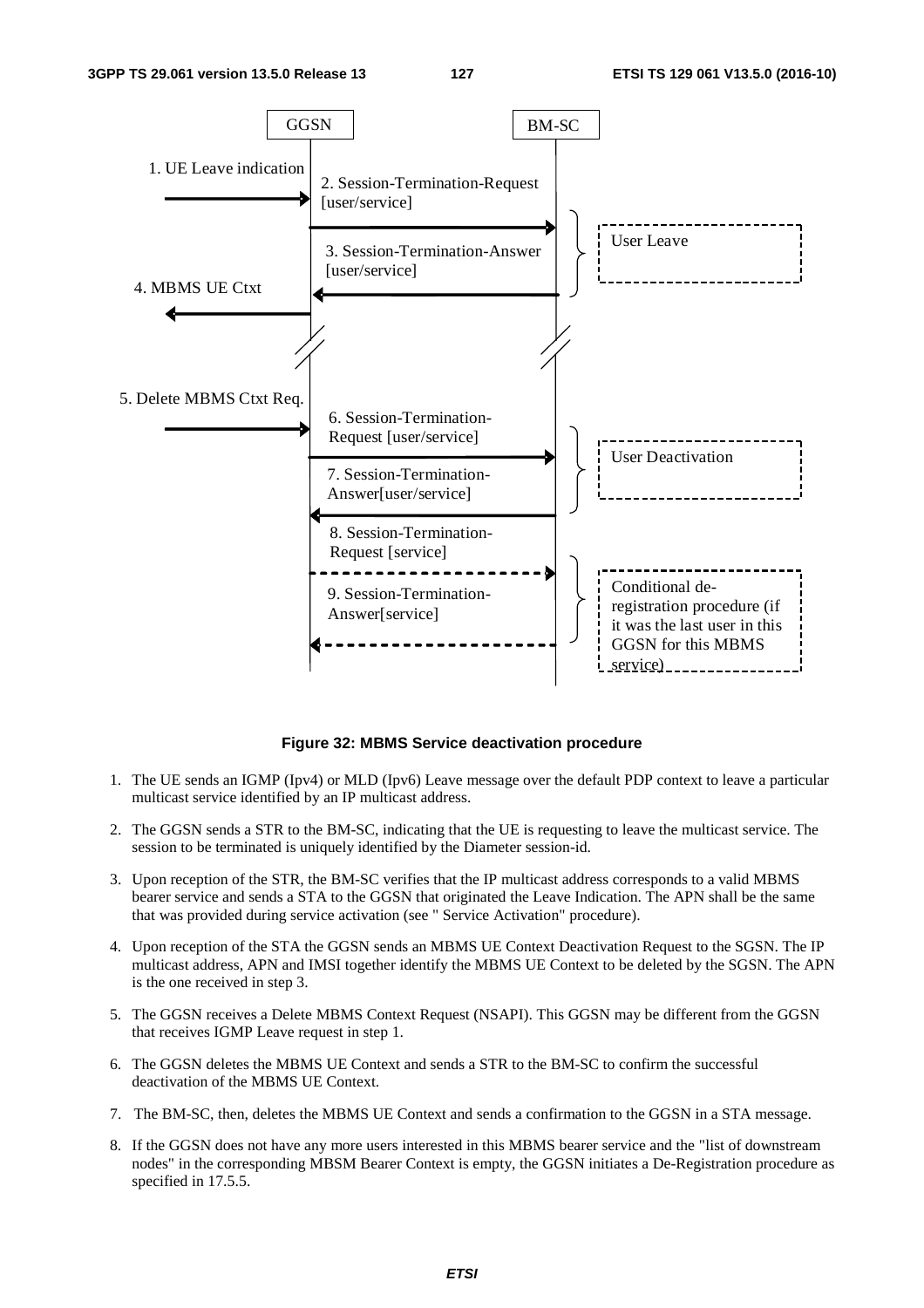9. The BM-SC confirms the operation by sending a STA message to the GGSN as specified in 17.5.5.

#### 17.5.7.1 BM-SC Initiated Multicast Service Deactivation

This section defines the BM-SC initiated Multicast Service Deactivation procedure.



#### **Figure 32a: BM-SC initiated MBMS Service deactivation procedure**

- 1. The BM-SC sends an ASR to the GGSN, indicating that the UE shall be removed from the multicast service. The session to be terminated is uniquely identified by the Diameter session-id.
- 2. Upon reception of the ASR, the GGSN sends an ASA to the BM-SC
- 3. Upon reception of the ASR the GGSN sends an MBMS UE Context Deactivation Request to the SGSN. The IP multicast address, APN and IMSI together identify the MBMS UE Context to be deleted by the SGSN.

Steps from 5 to 9 of figure 32 in section 17.5.7 follow.

#### 17.5.8 Trace Session Activation procedure

The Trace Session Activation procedure occurs when the GGSN indicates to the BM-SC that a Trace Session needs to be activated.



**Figure 33: Trace Session Activation procedure** 

- 1. When the GGSN has received a Trace Activation message from the SGSN, in a Create MBMS Context Request/Update MBMS Context Request, that requires the activation of a Trace Session in the BM-SC, the GGSN sends an AAR message (containing the IMSI and the Additional MBMS Trace Info AVPs) to activate a trace session in the BM-SC.
- 2. Upon reception of an AAR from a GGSN to activate a Trace Session, the BM-SC responds with an AAA message.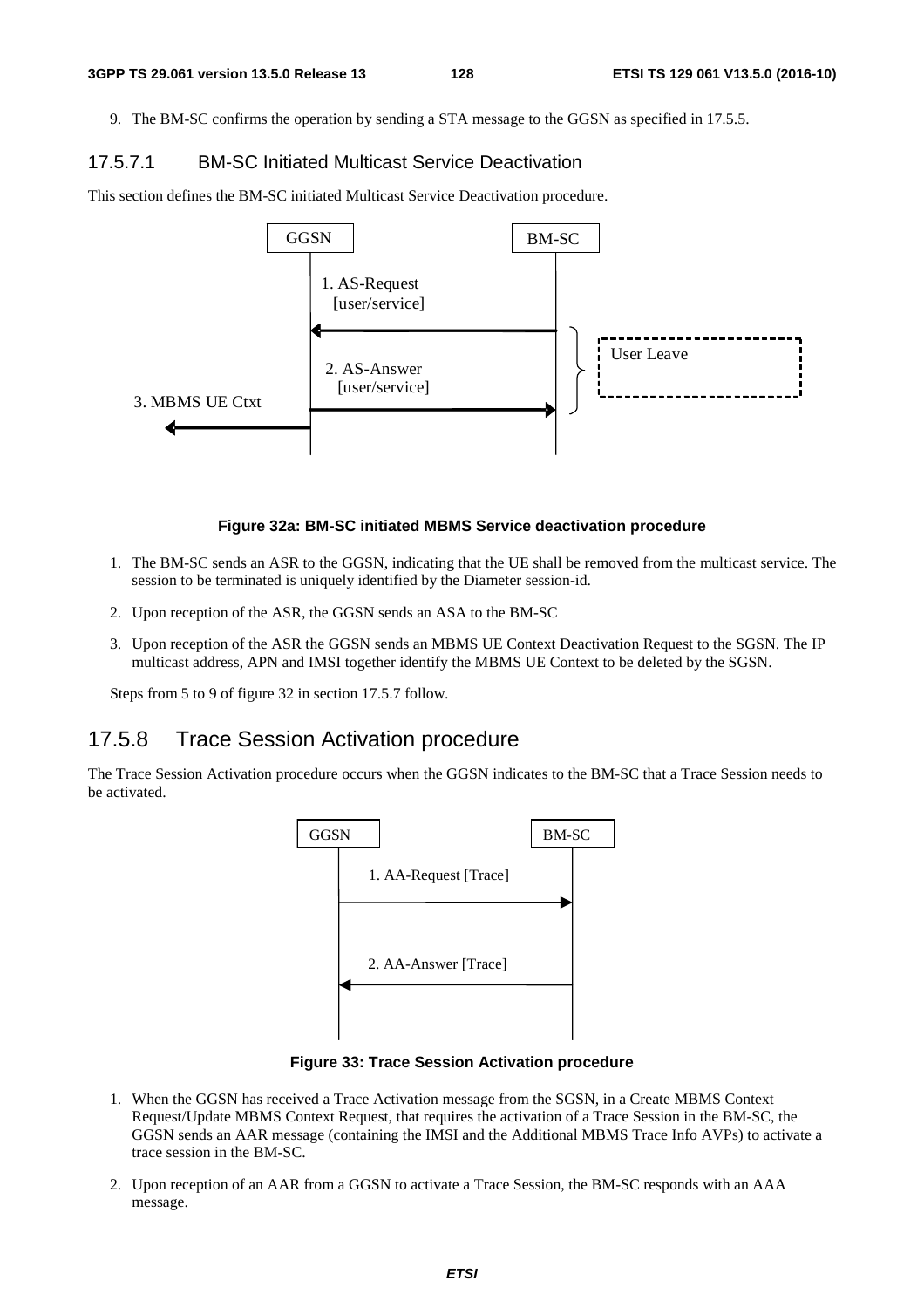# 17.5.9 Trace Session Deactivation procedure

The Trace Session Deactivation procedure occurs when the GGSN indicates to the BM-SC that a Trace Session, previously activated, needs to be deactivated.



**Figure 34: Trace Session Deactivation procedure** 

- 1. When the GGSN has received a Trace Deactivation message from the SGSN, in a Create MBMS Context Request/Update MBMS Context Request, that requires the deactivation of a Trace Session in the BM-SC, the GGSN sends a STR message (containing the Additional MBMS Trace Info AVP) to deactivate a trace session in the BM-SC and to tear down the corresponding Diameter Session previously established to activate the Trace Session.
- 2. Upon reception of an STR from a GGSN to deactivate a Trace Session, the BM-SC responds with an STA message.

## 17.5.10 MBMS UE Context Modification Procedure

During the multicast MBMS bearer service activation, the MBMS UE Context is stored in the BM-SC. Later, the MBMS UE Context shall be updated when the UE enters a new Routeing Area (RA) served by a new SGSN or the UE is transitioning between UTRAN and A/Gb mode GERAN or vice versa (Inter-system Intra-SGSN change). See 3GPP TS 23.246 [65] and 3GPP TS 29.060 [24]. GGSN shall pass the relevant data via the Gmb interface to enable the BM-SC to update its MBMS UE context accordingly.



**Figure 35; Modification of an MBMS UE Context in BM-SC** 

- 1, On request from SGSN, the MBMS UE Context is updated in the GGSN.
- 2. The GGSN sends updated MBMS UE Context parameters (RAI, and CGI/SAI as specified in clause 17.6.1) to BM-SC in an AAR message.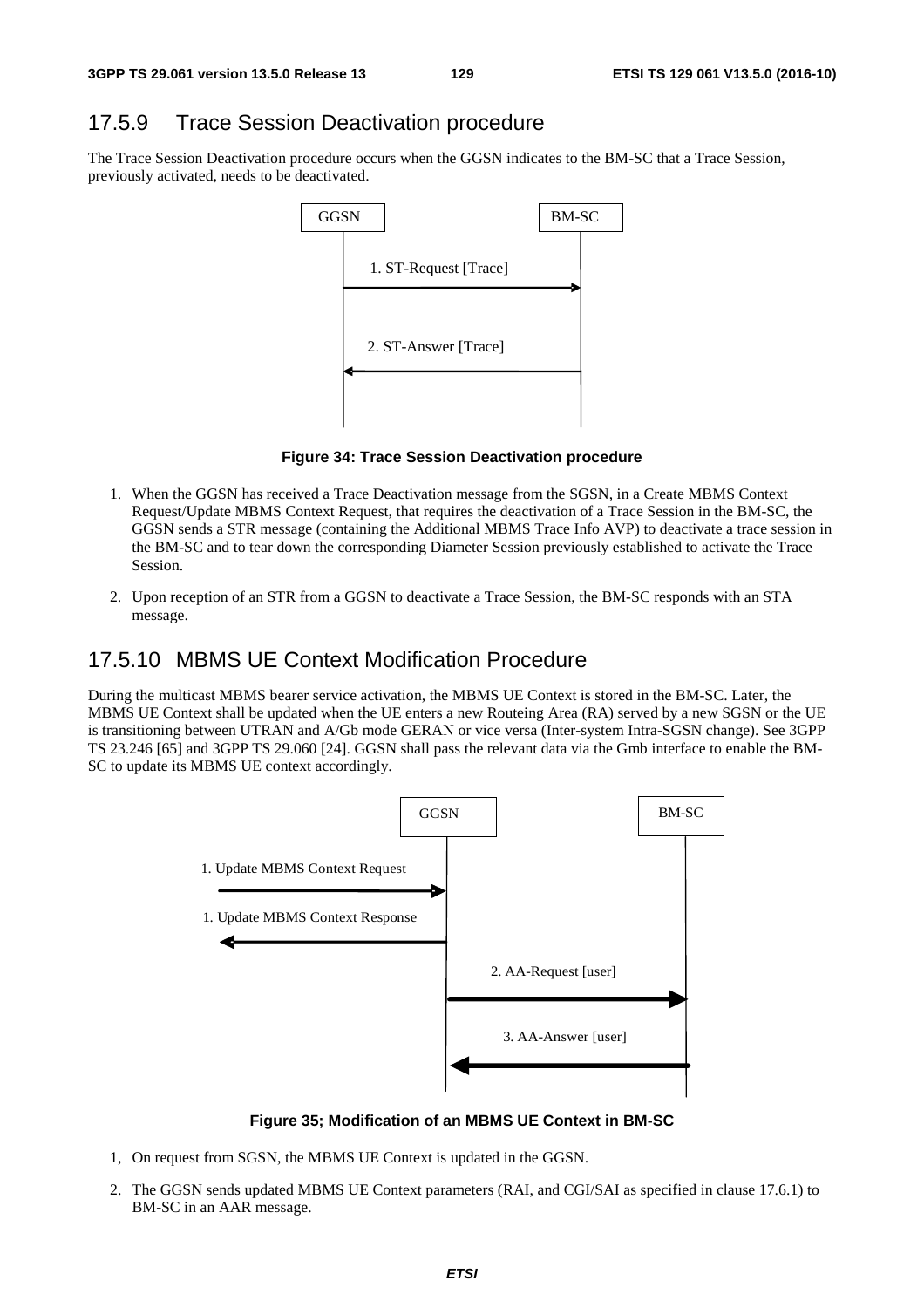3. The BM-SC updates its MBMS UE Context fields and responds with an AAA message.

If the GGSN receives new or updated trace information in step 1, then the above procedure may be followed by a Trace Session Activation procedure (see clause 17.5.8) or a Trace Session Deactivation procedure (see clause 17.5.9).

#### 17.5.11 Session Update Procedure

The BM-SC initiates the MBMS session update procedure when the service area for an ongoing MBMS session shall be modified. This procedure is defined only for MBMS broadcast services. The MBMS session update procedure is initiated towards one or more of the GGSNs in the list of downstream nodes in the BM-SC, according to the changes in the service area.

NOTE: In addition, when the MBMS Service Area for an ongoing broadcast session is changed in the BM-SC, then GGSN(s) may be added to, or removed from, the list of downstream nodes in the BM-SC. The BM-SC will initiate MBMS session start procedures or MBMS session stop procedures towards these GGSNs accordingly.

The attributes that can be modified by the session update procedure are the MBMS Service Area, and the list of downstream nodes for GGSN.

When a session update message is received, GGSN will update its MBMS Bearer Context accordingly and inform its downstream SGSNs of the changed MBMS service area. If a list of downstream SGSNs is included in the session update message, GGSN shall initiate a session start procedure towards the new downstream SGSNs, and a session stop procedure towards the SGSNs that have been removed from the list.



**Figure 27: MBMS Session Update procedure** 

- 1. The BM-SC sends a RAR message to the GGSNs that need to update its session attributes.
- 2. GGSN stores the updated session attributes in the MBMS Bearer Context, initiates session start, session stop or session update procedures towards the SGSNs in its list of downstream nodes and sends an RAA message to the BM-SC. An AAR message is not mandated for the Gmb application in response to a RAR-RAA command exchange.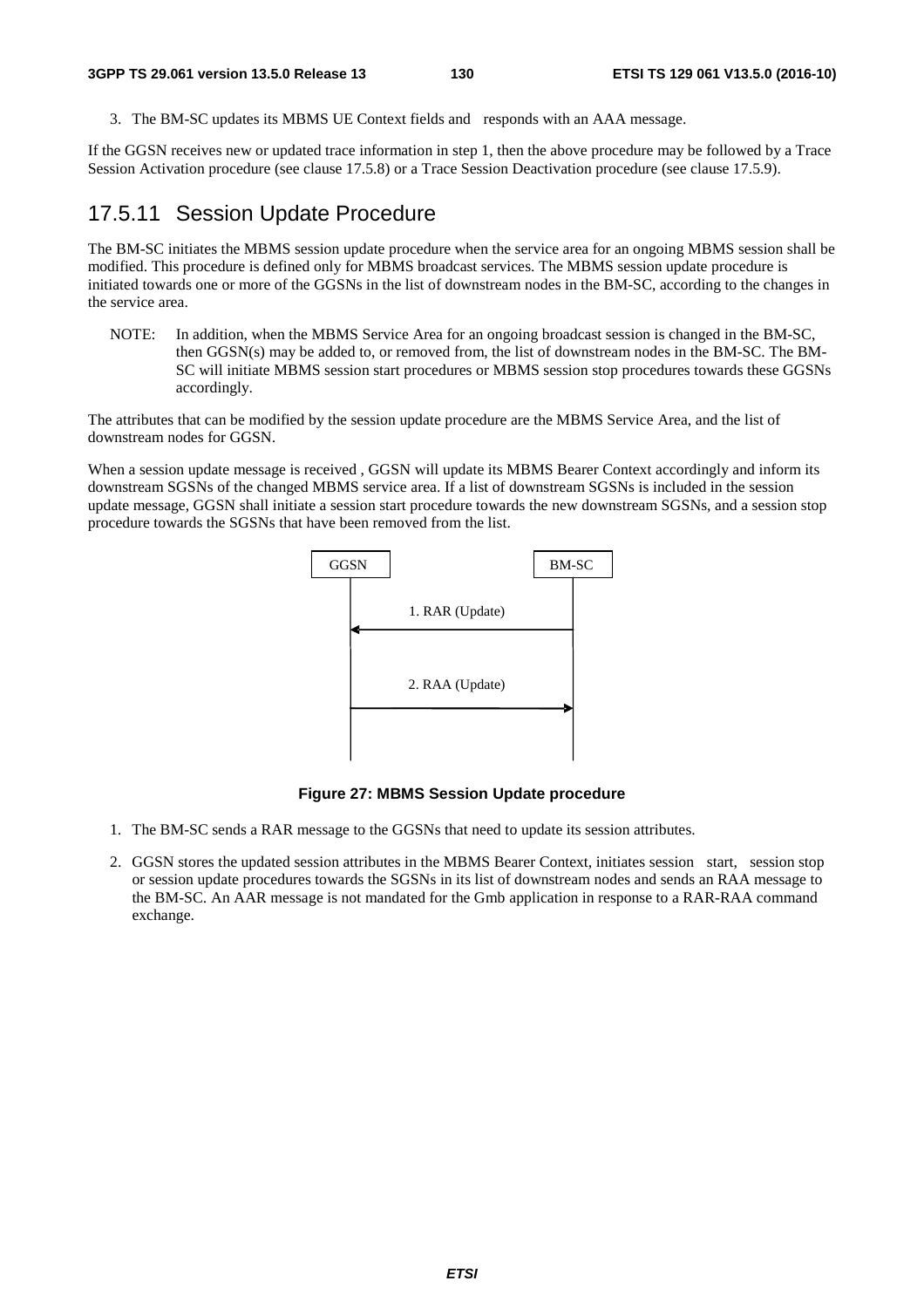## 17.5.12 MBMS broadcast session termination (GGSN initiated)



**Figure 36: Broadcast session termination** 

- 1. In exceptional cases (e.g. resource pre-emption or timeout of the MBMS session), the GGSN may send an STR command to the BM-SC to initiate the termination of the Diameter session related to a broadcast MBMS bearer service. If a bearer plane had been established over Gi for this MBMS bearer service, the bearer plane is released.
- 2. The BM-SC removes the Diameter session and confirms the operation by sending an STA message to the GGSN.

# 17.6 Gmb Messages

This clause defines the Gmb interface Diameter messages.

The relevant AVPs that are of use for the Gmb interface are detailed in this clause. Other Diameter NASREQ (IETF RFC 4005 [67]) AVPs, even if their AVP flag rules is marked with "M", are not required for being compliant with the current specification.

All Gmb specific AVPs for Gmb are needed to be compliant to the Gmb interface unless otherwise stated.

## 17.6.1 AAR Command

The AAR command, defined in Diameter NASREQ (IETF RFC 4005 [67]), is indicated by the Command-Code field set to 265 and the "R" bit set in the Command Flags field. It, is sent by the GGSN to the BM-SC to request user authorization (authorize the activating UE to receive Data) , to modify an MBMS UE Context in the BM-SC or to register the GGSN for a particular multicast MBMS bearer service. When used for these purposes, the Additional-MBMS-Trace-Info AVP shall not be included.

When the AAR command is used by the GGSN to modify an MBMS UE context in the BM-SC, it shall include all the parameters that have been changed according to the triggering Update MBMS Context Request, ref. fig. 35. The inclusion of CGI/SAI in the 3GPP-User-Location-Info AVP shall be according to the rules detailed in subclause 15.1.1a in 3GPP TS 23.060 [3]). The Called-Station-Id AVP, Calling-Station-Id AVP, Framed-IP-Address AVP, Framed-Ipv6- Prefix AVP and Framed-Interface-Id AVP shall not be included,

The AAR command is also used when the GGSN needs to activate a Trace Session in the BM-SC. In this case the Called-Station-Id AVP, Calling-Station-Id AVP, Framed-IP-Address AVP, Framed-Ipv6-Prefix AVP, Framed-Interface-Id AVP, and RAI AVP shall not be included. For more detailed description of Trace Session activation/deactivation procedures see 3GPP TS 32.422 [69].

The relevant AVPs that are of use for the Gmb interface are detailed in the ABNF description below. Other valid AVPs for this command are not used for Gmb purposes and should be ignored by the receiver or processed according to the relevant specifications.

The bold marked AVPs in the message format indicate new optional AVPs for Gmb, or modified existing AVPs.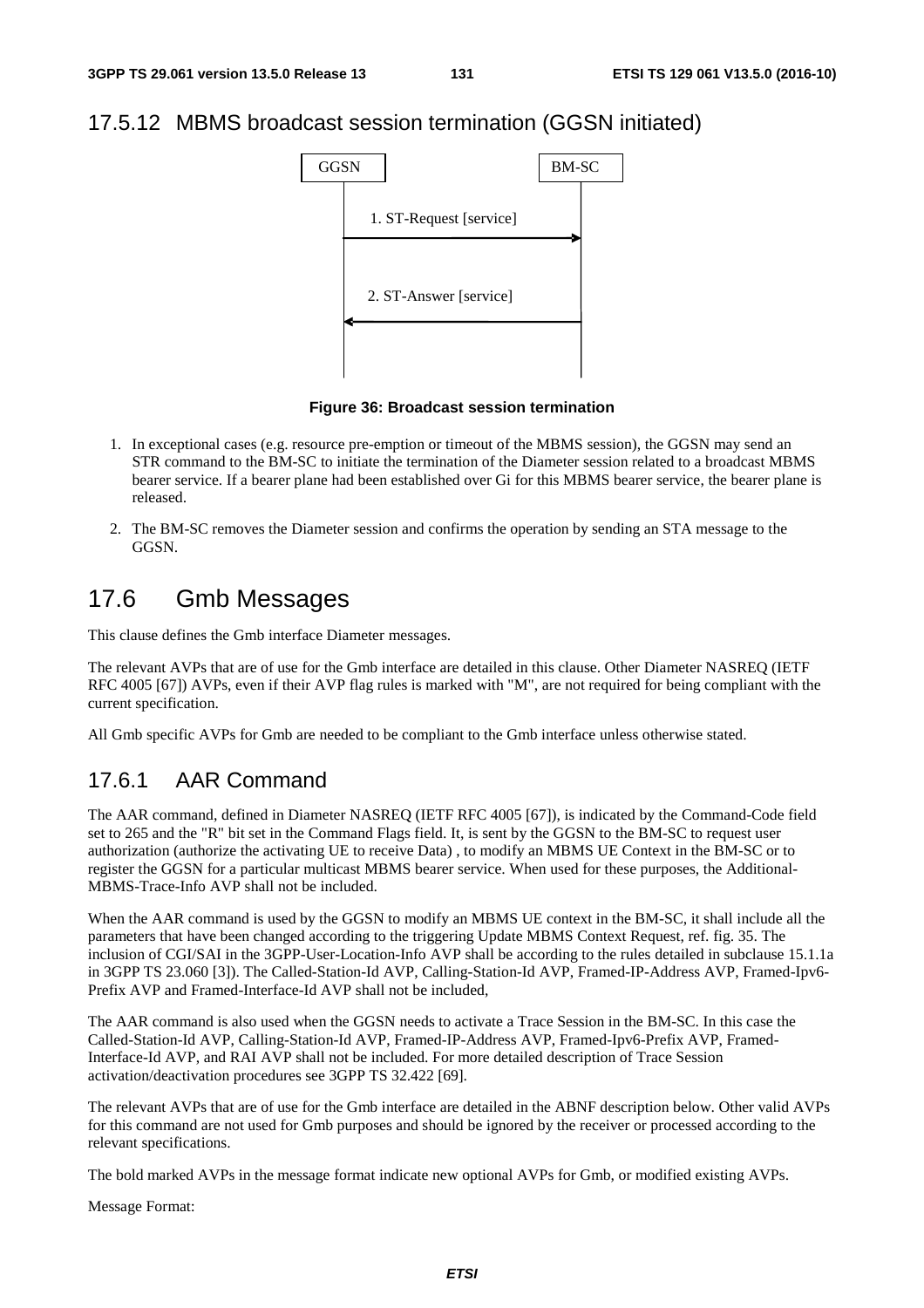#### **3GPP TS 29.061 version 13.5.0 Release 13 132 ETSI TS 129 061 V13.5.0 (2016-10)**

```
<AA-Request> ::= < Diameter Header: 265, REQ, PXY > 
                       < Session-Id > 
                            { Auth-Application-Id } 
                            { Origin-Host } 
                             { Origin-Realm } 
                            { Destination-Realm } 
                            { Auth-Request-Type } 
                           [ Destination-Host ] 
                       [ Called-Station-Id ] 
                       [ Calling-Station-Id ] 
                       [ Framed-IP-Address] 
                       [ Framed-Ipv6-Prefix ] 
                       [ Framed-Interface-Id ] 
                         * [ Proxy-Info ] 
                         * [ Route-Record ] 
                       [ 3GPP-IMSI] 
                       [ RAI ] 
                       [ 3GPP-IMEISV ] 
                       [ 3GPP-RAT-Type ] 
                       [ 3GPP-User-Location-Info ] 
                       [ 3GPP-MS-TimeZone ] 
                       [ Additional-MBMS-Trace-Info ]
```
The GGSN shall allocate a new Session-Id each time an AAR command is sent, except for the case when the AAR is sent to modify an existing MBMS UE Context in the BM-SC.

A request for user authorisation for an MBMS bearer service is indicated by the presence of the MSISDN within the Calling-Station-Id AVP and the 3GPP-IMSI. Otherwise the request is for the GGSN to be authorised (i.e. registered) to receive the MBMS bearer service.The Framed-Ipv6-Prefix AVP contains the Ipv6 prefix of the multicast address identifying the MBMS bearer service.

The Framed-Interface-Id AVP contains the Ipv6 interface identifier of the multicast address identifying the MBMS bearer service.

The Framed-IP-Address AVP contains the Ipv4 multicast address identifying the MBMS bearer service.

The Called-Station-Id AVP contains the Access Point Name (APN) on which the MBMS bearer service authorisation request was received.

#### 17.6.2 AAA Command

The AAA command, defined in Diameter NASREQ (IETF RFC 4005 [67]), is indicated by the Command-Code field set to 265 and the "R" bit cleared in the Command Flags field., It is sent by the BM-SC to the GGSN in response to the AAR command.

When the AAA command is used to acknowledge an AAR that activated a Trace Session, the only Gmb specific AVP that shall be included is the 3GPP-IMSI AVP.

The relevant AVPs that are of use for the Gmb interface are detailed in the ABNF description below. Other valid AVPs for this command are not used for Gmb purposes and should be ignored by the receiver or processed according to the relevant specifications.

The bold marked AVPs in the message format indicate new optional AVPs for Gmb, or modified existing AVPs.

```
<AA-Answer> ::= < Diameter Header: 265, PXY > 
                            < Session-Id > 
                            { Auth-Application-Id } 
                            { Origin-Host } 
                            { Origin-Realm } 
                           [ Result-Code ] 
                       [ Experimental-Result ] 
                           [ Error-Message ] 
                           [ Error-Reporting-Host ] 
                          [ Failed-AVP ]
                         * [ Proxy-Info ] 
                       [ Alternative-APN ] 
                       [ 3GPP-IMSI] 
                       [ TMGI ]
```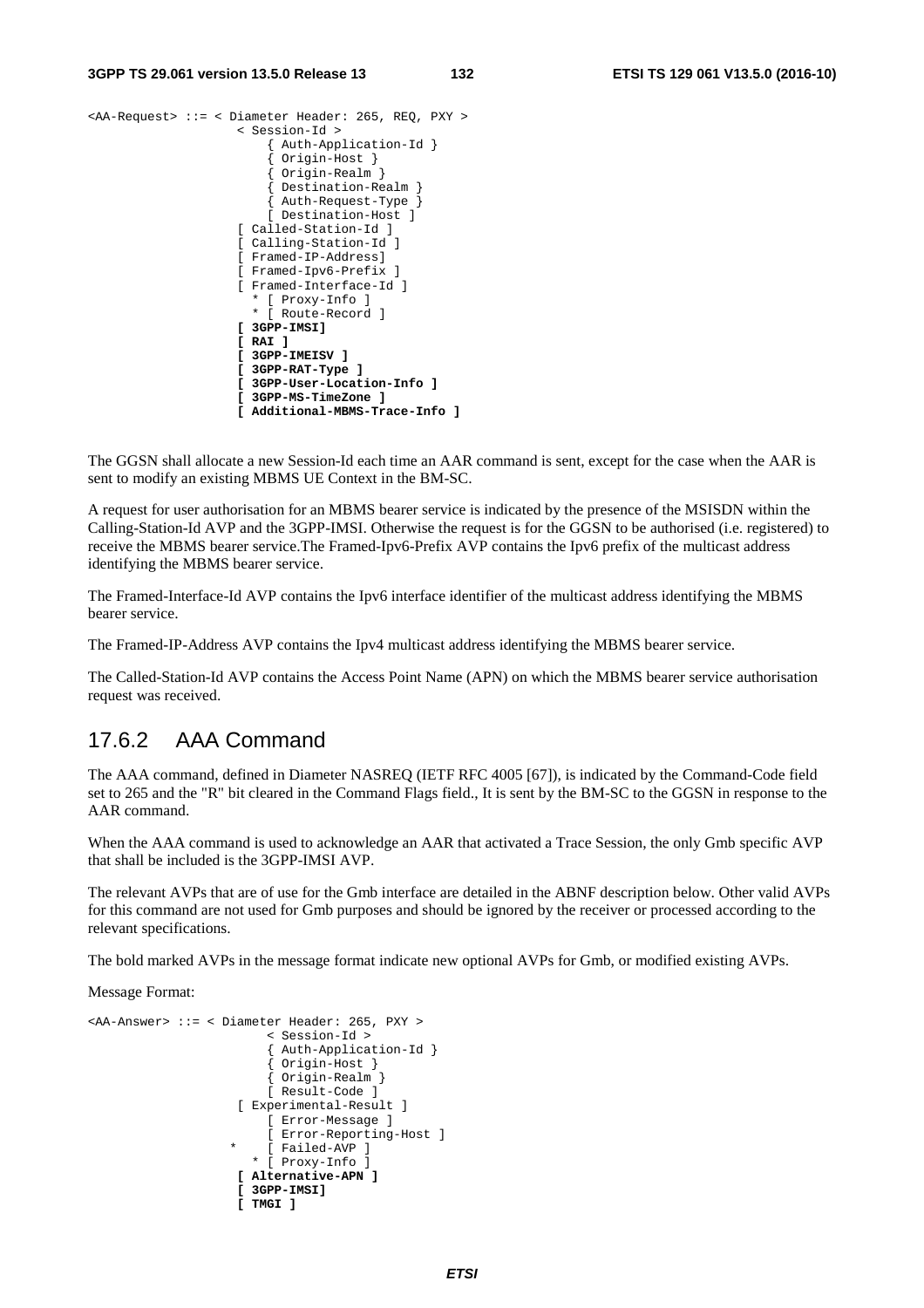[ Required-MBMS-Bearer-Capabilities ]

## 17.6.3 STR Command

The STR command, defined in IETF RFC3588 (DIAMETER BASE) [66], is indicated by the Command-Code field set to 275 and the "R" bit set in the Command Flags field, It is sent by the GGSN to the BM-SC to terminate a DIAMETER session.

A DIAMETER session for a multicast MBMS service is terminated when the last MBMS UE context for the MBMS bearer service is deleted. This informs the BM-SC that the GGSN would like to be deleted from the distribution tree of a particular MBMS bearer service (De-registration procedure).

A DIAMETER session for an individual UE"s multicast MBMS service authorisation is terminated when the UE has requested to the GGSN to leave the MBMS bearer service.

A DIAMETER session for a broadcast MBMS service may be terminated by the GGSN in exceptional cases.

The STR command is also used to deactivate a Trace Session previously activated in the BM-SC and to terminate the associated Diameter Session initiated by the AAR that activated the Trace session. The Gmb specific AVP Additonal-MBMS-Trace-Info shall be included in the STR command only in the case of a Trace Session deactivation. For more detailed description of Trace Session activation/deactivation procedures see 3GPP TS 32.422 [69].

The relevant AVPs that are of use for the Gmb interface are detailed in the ABNF description below. Other valid AVPs for this command are not used for Gmb purposes and should be ignored by the receiver or processed according to the relevant specifications.

Message Format:

```
<ST-Request> ::= < Diameter Header: 275, REQ, PXY > 
                           < Session-Id > 
                            { Origin-Host } 
                            { Origin-Realm } 
                           Destination-Realm }
                            { Auth-Application-Id } 
                            { Termination-Cause } 
                           [ Destination-Host ] 
                         * [ Class ] 
                           [ Origin-State-Id ] 
                         * [ Proxy-Info ] 
                         * [ Route-Record ] 
                       [ Additional-MBMS-Trace-Info ]
```
## 17.6.4 STA Command

The STA command, defined in IETF RFC3588 (DIAMETER BASE) [66], is indicated by the Command-Code field set to 275 and the "R" bit cleared in the Command Flags field, is sent in response to an STR command (e.g. De-registration procedure).

The relevant AVPs that are of use for the Gmb interface are detailed in the ABNF description below. Other valid AVPs for this command are not used for Gmb purposes and should be ignored by the receiver or processed according to the relevant specifications.

```
<ST-Answer> ::= < Diameter Header: 275, PXY > 
                            < Session-Id > 
                            { Result-Code } 
                             { Origin-Host } 
                            { Origin-Realm } 
                          * [ Class ] 
                            [ Error-Message ] 
                           [ Error-Reporting-Host ] 
                          * [ Failed-AVP ] 
                            [ Origin-State-Id ] 
                          * [ Redirect-Host ] 
                           [ Redirect-Host-Usage ] 
                           [ Redirect-Max-Cache-Time ] 
                          * [ Proxy-Info ]
```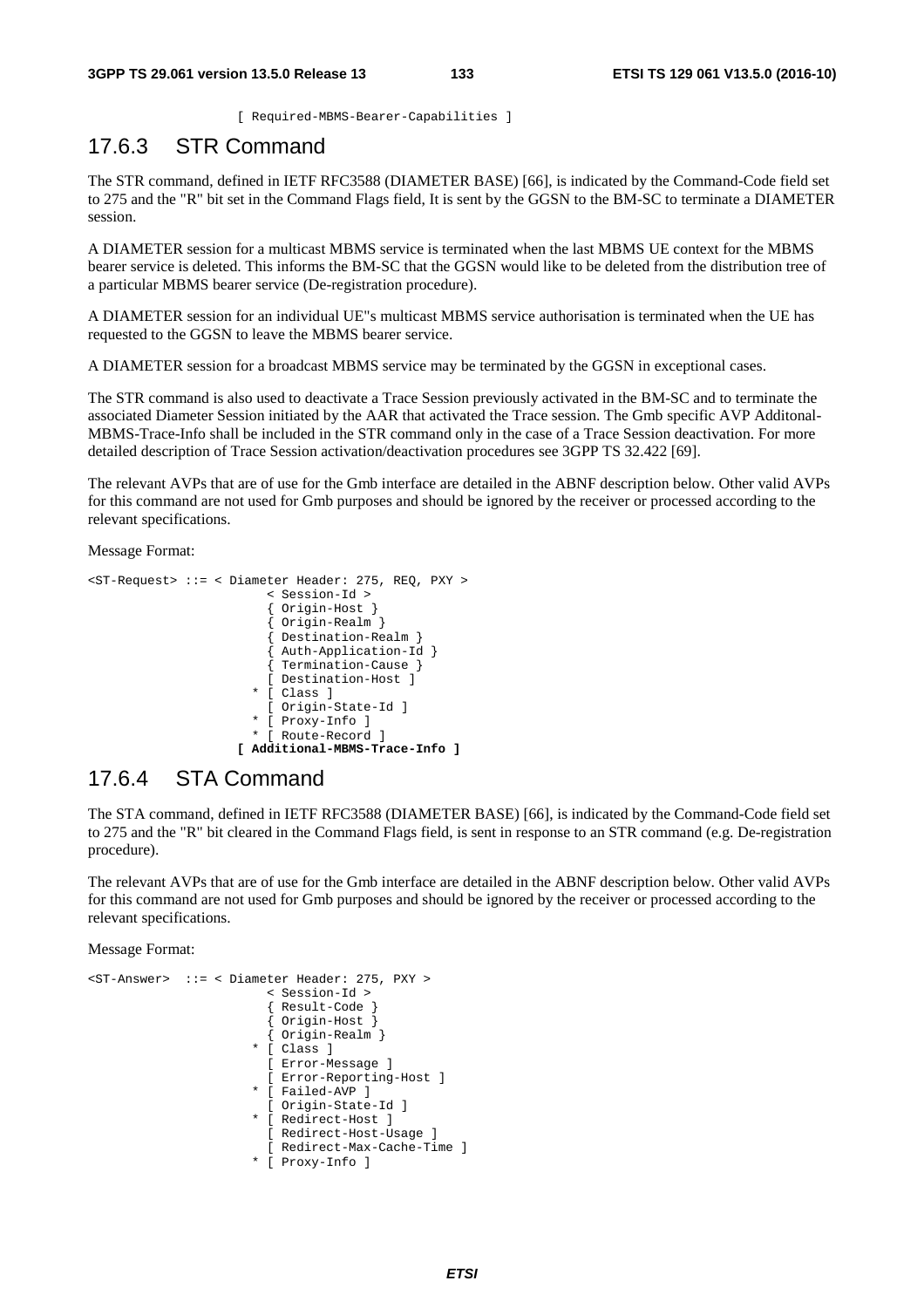#### 17.6.5 Re-Auth-Request Command

The Re-Auth-Request (RAR) command, defined in IETF RFC3588 (DIAMETER BASE) [66], is indicated by the Command-Code set to 258 and the message flags" "R" bit set.

The relevant AVPs that are of use for the Gmb interface are detailed in the ABNF description below. Other valid AVPs for this command are not used for Gmb purposes and should be ignored by the receiver or processed according to the relevant specifications.

The bold marked AVPs in the message format indicate new optional AVPs for Gmb, or modified existing AVPs.

Message Format:

```
 <RAR> ::= < Diameter Header: 258, REQ, PXY > 
               < Session-Id > 
                { Origin-Host } 
                { Origin-Realm } 
                Destination-Realm }
                { Destination-Host } 
                { Auth-Application-Id } 
                { Re-Auth-Request-Type } 
                [ Called-Station-Id ] 
                [ Framed-IP-Address] 
                [ Framed-Ipv6-Prefix ] 
                [ Framed-Interface-Id ] 
                [ MBMS-StartStop-Indication ] 
                [ MBMS-Service-Area ] 
                [ MBMS-Required-QoS ] 
                [ MBMS-Session-Duration ] 
                [ MBMS-Service-Type ] 
                [ MBMS-Counting-Information ] 
                [ MBMS-Session-Identity ] 
                [ MBMS-Session-Repetition-number ] 
                [ TMGI ] 
                                                  ; broadcast case only
               [ 3GPP-SGSN-Ipv6-Address ] \qquad ; broadcast case only
                [ MBMS-2G-3G-Indicator ] 
                [ MBMS-Time-To-Data-Transfer ] 
                [ MBMS-User-Data-Mode-Indication ] 
                [ MBMS-BMSC-SSM-IP-Address ] 
                [ MBMS-BMSC-SSM-Ipv6-Address ] 
                [ MBMS-Flow-Identifier ] 
                [ CN-IP-Multicast-Distribution ] 
                [ MBMS-HC-Indicator ]
                [ Origin-State-Id ] 
              [ Proxy-Info ]
            * [ Route-Record ]
```
The MBMS-StartStop-Indication AVP will indicate if the command is indicating an MBMS Session Start procedure, an MBMS Session Update procedure or an MBMS Session Stop procedure.

The Diameter Session-Id is used in subsequent procedures to identify the corresponding MBMS session.

In the multicast case, the BM-SC shall use the Diameter Session-Id that was received during the GGSN Registration procedure. In the broadcast case, the BM-SC shall allocate a Diameter Session-Id for the first RAR message that is used for the first MBMS Session Start procedure of the MBMS bearer service. Then this Diameter Session-Id will be used for the subsequent MBMS sessions of the same MBMS bearer service. The BM-SC will create a new Diameter Session-Id for a subsequent Session Start procedure if, in exceptional cases, the Diameter session for the MBMS bearer service has been deleted.

BM-SC shall not initiate a new Session Start procedure for a certain MBMS bearer service until the previous MBMS session for that service has been stopped.

For the MBMS Session Start procedure, RAR is sent by the BM-SC to the GGSN(s) that will deliver the MBMS service (e.g. in the multicast case these are the GGSNs that have previously registered for the corresponding multicast MBMS bearer service), when it is ready to send data. This is a request to activate all necessary bearer resources in the network for the transfer of MBMS data and to notify interested UEs of the imminent start of the transmission. For broadcast MBMS bearer services the RAR message contains either an Ipv4 address or an Ipv6 address for each participating SGSN.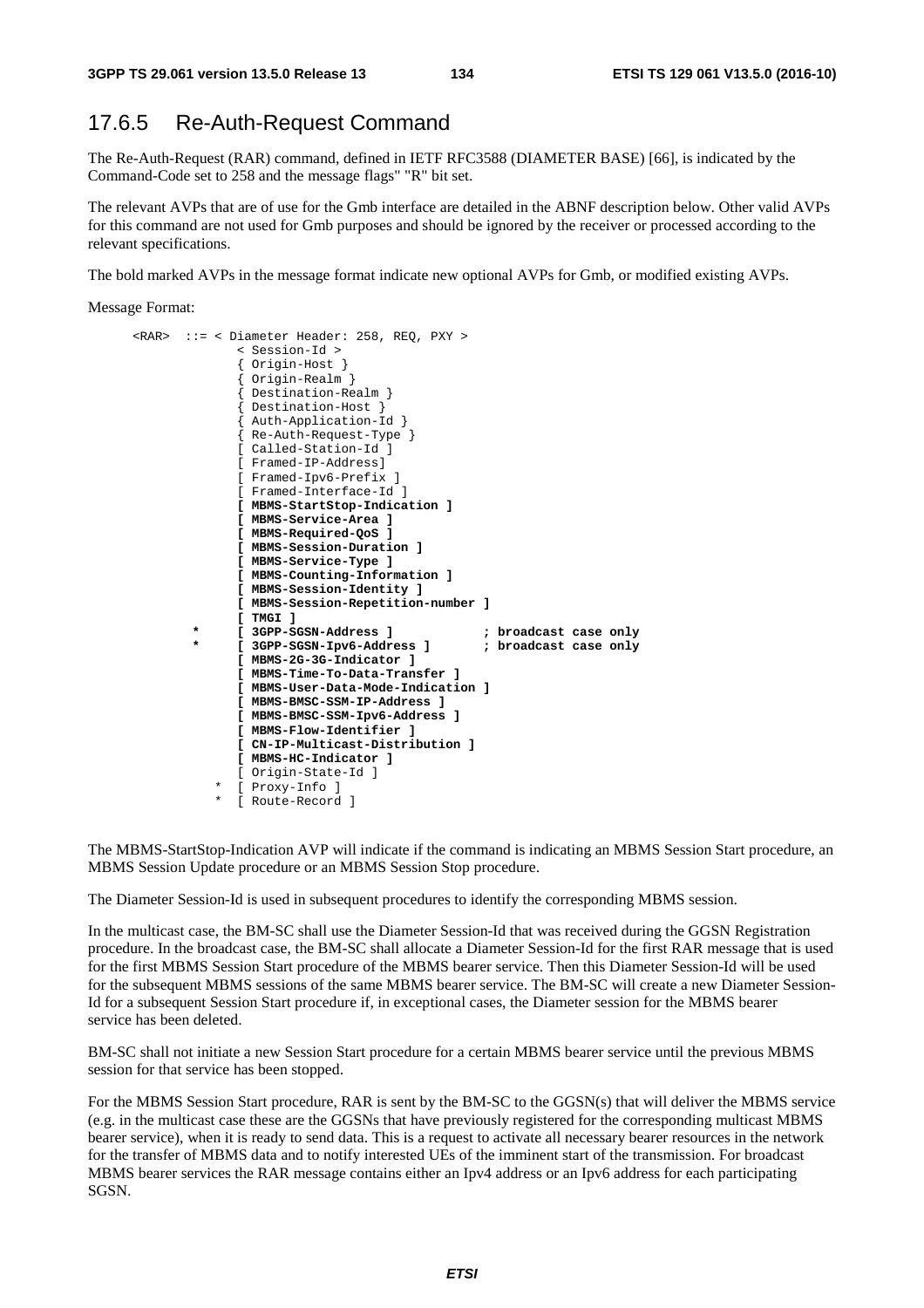For the MBMS Session Update procedure, RAR is sent by the BM-SC in order for the GGSN(s) to update their session attributes. The updated MBMS-Service-Area AVP shall be included. The MBMS-StartStop-Indication AVP with the value UPDATE shall be included. The MBMS-Time-To-Data-Transfer with the value set to 0 shall be included. The MBMS-Session-Duration AVP shall be included to indicate the duration of the remaining part of the MBMS session. The 3GPP-SGSN-Address AVP and the 3GPP-SGSN-Ipv6-Address AVP shall be included if the related lists of downstream nodes in the GGSN(s) have changed. The other bold marked AVPs shall be included as given by the previous, corresponding MBMS Session Start procedure.

For the MBMS Session Stop procedure, RAR is sent by the BM-SC to the GGSN(s) when it considers the MBMS session to be terminated. The session is typically terminated when there is no more MBMS data expected to be transmitted for a sufficiently long period of time to justify a release of bearer plane resources in the network.

For the MBMS Session Start procedure, the MBMS-Required-QoS indicates the QoS that is required for the MBMS bearer service for the actual MBMS session. The information of the MBMS-2G-3G-Indicator, the MBMS-Service-Area and the MBMS-Counting-Information is passed from BM-SC transparently through GGSN to the SGSN(s) that are relevant for the actual MBMS bearer service.

According to 3GPP TS 23.246 [65], a specific MBMS bearer service is uniquely identified by its IP multicast address and an APN. For the MBMS Session Start procedure for broadcast MBMS bearer services, the following AVPs are included (either Ipv4 or Ipv6 address) to enable GGSN to relate incoming payload packets to the actual MBMS bearer service and distribute the packets to the downstream SGSNs related to this service:

- The Framed-Ipv6-Prefix AVP contains the Ipv6 prefix of the multicast address.
- The Framed-Interface-Id AVP contains the Ipv6 interface identifier of the multicast address.
- The Framed-IP-Address AVP contains the Ipv4 multicast address.
- The Called-Station-Id AVP contains the Access Point Name (APN) for which the MBMS bearer service is defined.

According to 3GPP TS 23.246 [65], the MBMS-Flow-Identifier is optional, used only for broadcast services with location dependent content. For such services, several sessions with the same TMGI, but different MBMS-Flow-Identifiers, may be going on in parallel. However, at any specific location only one version of the content may be available at any point in time. Hence, the MBMS-Service-Areas of the related MBMS bearer contexts shall not overlap.

#### 17.6.6 RE-Auth-Answer Command

The Re-Auth-Answer (RAA) command, defined in IETF RFC3588 (DIAMETER BASE) [66], is indicated by the Command-Code set to 258 and the message flags" "R" bit clear, is sent in response to the RAR.

The relevant AVPs that are of use for the Gmb interface are detailed in the ABNF description below. Other valid AVPs for this command are not used for Gmb purposes and should be ignored by the receiver or processed according to the relevant specifications.

The bold marked AVPs in the message format indicate new optional AVPs for Gmb, or modified existing AVPs.

```
 <RAA> ::= < Diameter Header: 258, PXY > 
            < Session-Id > 
            { Origin-Host } 
            { Origin-Realm } 
                [ Result-Code ] 
                [ Experimental-Result ] 
                [ MBMS-StartStop-Indication ] 
            [ MBMS-GGSN-Address ] ; for unicast encapsulated user data 
            [ MBMS-GGSN-Ipv6-Address ] ; for unicast encapsulated user data 
                [ MBMS-GW-UDP-Port] ; for unicast encapsulated user data 
            [ MBMS-User-Data-Mode-Indication ] 
            [ Origin-State-Id ] 
            [ Error-Message ] 
            [ Error-Reporting-Host ] 
           * [ Failed-AVP ] 
          * [ Redirected-Host ] 
            [ Redirected-Host-Usage ] 
            [ Redirected-Host-Cache-Time ] 
             * [ Proxy-Info ]
```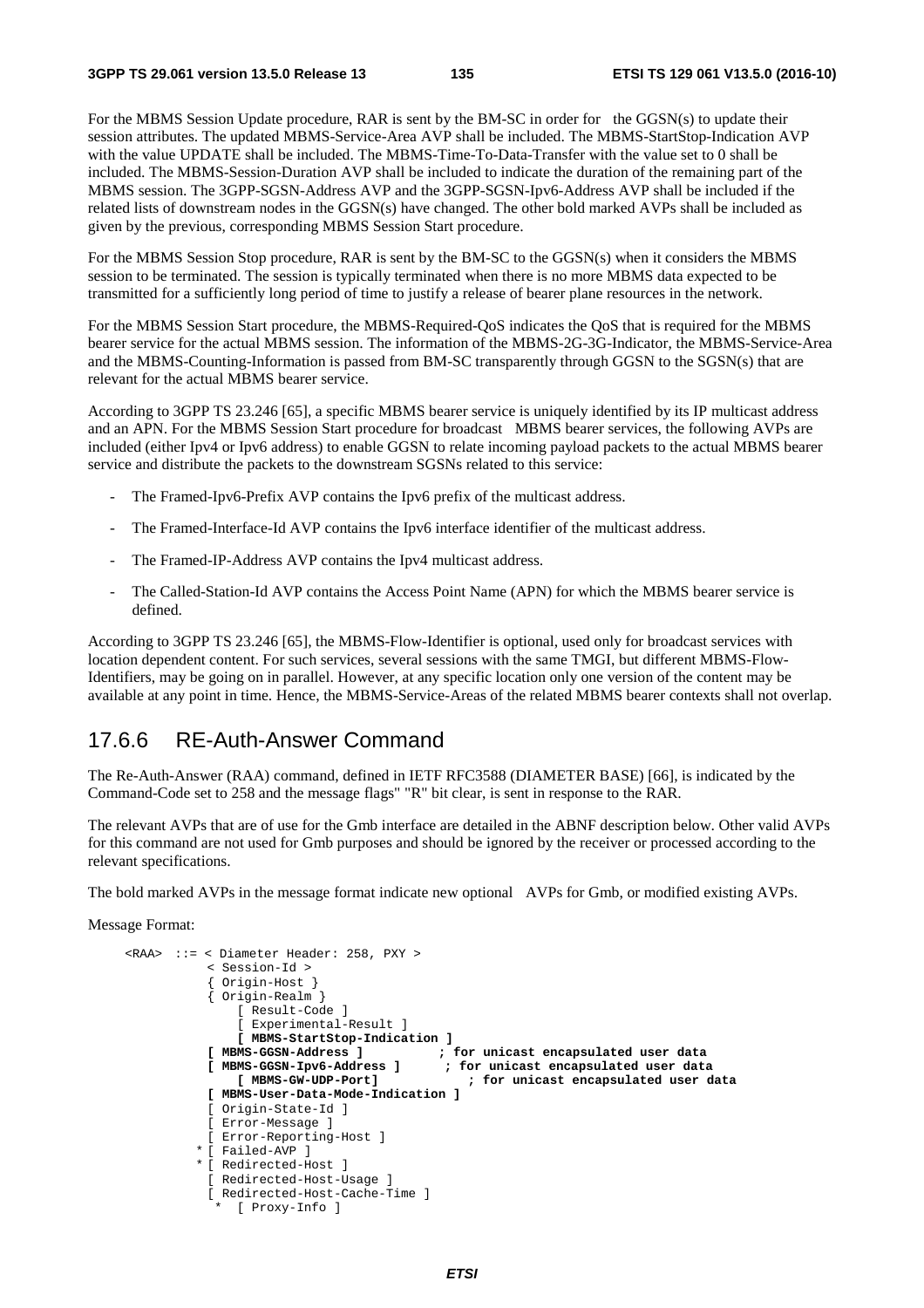If multicast user plane data are to be sent to the GGSN using IP unicast, the GGSN shall allocate an IP transport address and a separate UDP port for each MBMS bearer ( i.e the service uniquely identified by its TMGI and Flow ID and provided by the GPRS to deliver the same IP datagrams to multiple receivers in a designated location). The GGSN shall then use the destination unicast IP address and destination UDP port of user plane packets received over the Gi interface to determine on which MBMS bearer to forward the received user plane packet.

#### 17.6.7 Abort-Session-Request Command

The Abort-Session-Request (ASR) command, defined in IETF RFC3588 (DIAMETER BASE) [66], is indicated by the Command-Code set to 274 and the message flags" "R" bit set, is sent by the BM-SC to the GGSN to request that the session identified by the Session-Id be stopped.

The relevant AVPs that are of use for the Gmb interface are detailed in the ABNF description below. Other valid AVPs for this command are not used for Gmb purposes and should be ignored by the receiver or processed according to the relevant specifications.

Message Format

```
 <ASR> ::= < Diameter Header: 274, REQ, PXY > 
             < Session-Id > 
             { Origin-Host } 
             { Origin-Realm } 
             Destination-Realm }
             { Destination-Host } 
             { Auth-Application-Id } 
             [ Origin-State-Id ] 
           * [ Proxy-Info ] 
           * [ Route-Record ]
```
#### 17.6.8 Abort-Session-Answer Command

The Abort-Session-Answer (ASA) command, defined in IETF RFC3588 (DIAMETER BASE) [66], is indicated by the Command-Code set to 274 and the message flags" "R" bit clear, is sent in response to the ASR.

The relevant AVPs that are of use for the Gmb interface are detailed in the ABNF description below. Other valid AVPs for this command are not used for Gmb purposes and should be ignored by the receiver or processed according to the relevant specifications.

Message Format

```
 <ASA> ::= < Diameter Header: 274, PXY > 
                 < Session-Id > 
                 { Result-Code } 
 { Origin-Host } 
 { Origin-Realm } 
                 [ Origin-State-Id ] 
                 [ Error-Message ] 
                 [ Error-Reporting-Host ] 
               * [ Failed-AVP ] 
               * [ Redirected-Host ] 
                 [ Redirected-Host-Usage ] 
                 [ Redirect-Max-Cache-Time ] 
               * [ Proxy-Info ]
```
# 17.7 Gmb specific AVPs

Table 10 describes the Gmb specific Diameter AVPs. The Vendor-Id header of all Gmb specific AVPs defined in the present specification shall be set to 3GPP (10415).

The Gmb specific AVPs require to be supported to be compliant to the present specification. All AVPs in table 10 are mandatory within Gmb interface unless otherwise stated.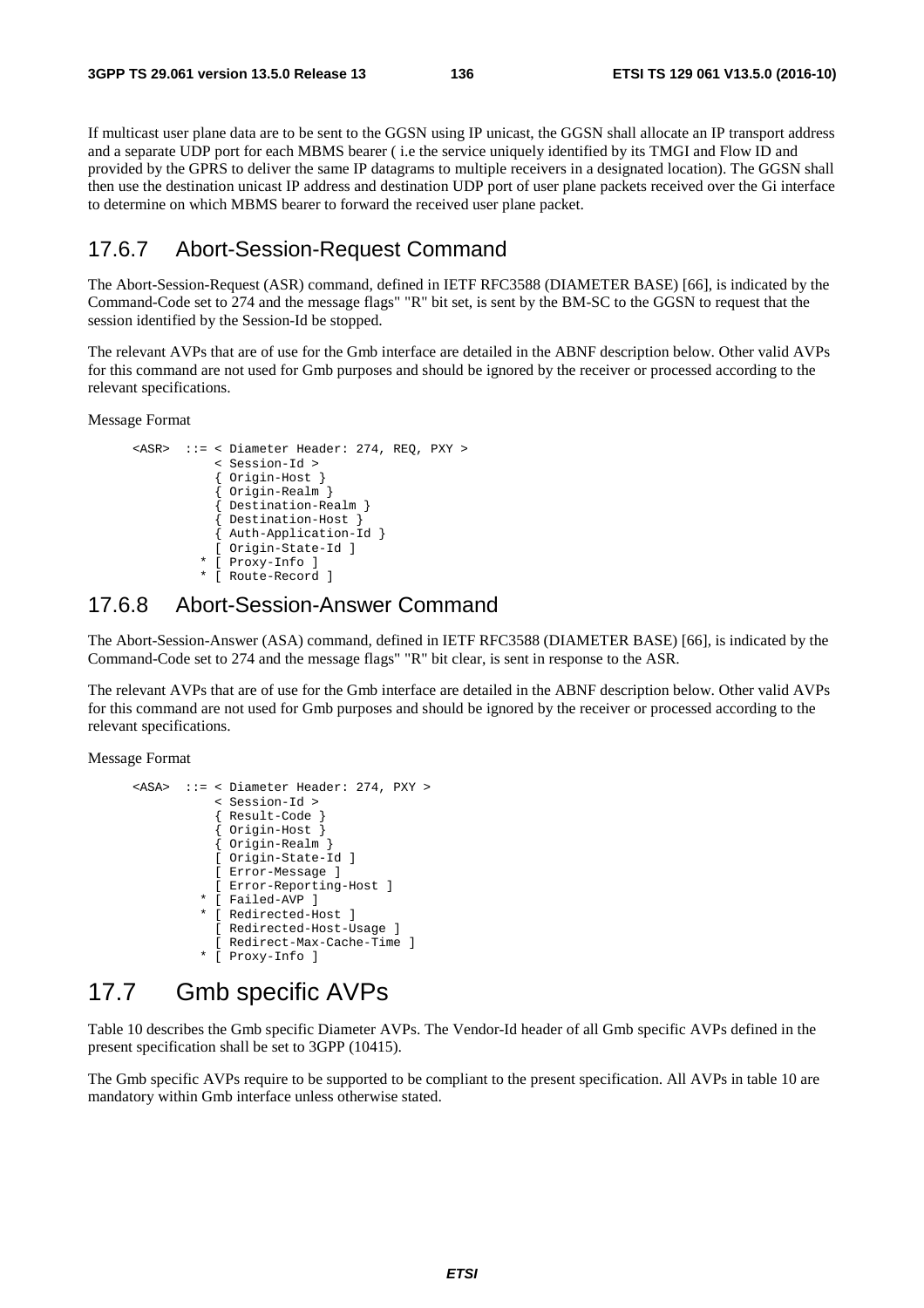|                                              |                    |                           |                                                                                                                                   | <b>AVP Flag rules</b> |              |                      |                    |                         |
|----------------------------------------------|--------------------|---------------------------|-----------------------------------------------------------------------------------------------------------------------------------|-----------------------|--------------|----------------------|--------------------|-------------------------|
| <b>Attribute Name</b>                        | <b>AVP</b><br>Code | <b>Section</b><br>defined | <b>Value Type</b>                                                                                                                 | <b>Must</b>           | May          | <b>Should</b><br>not | <b>Must</b><br>not | May Encr.               |
| <b>TMGI</b>                                  | 900                | 17.7.2                    | OctetString                                                                                                                       | M, V                  | $\mathsf{P}$ |                      |                    | Υ                       |
| Required-MBMS-<br><b>Bearer-Capabilities</b> | 901                | 17.7.3                    | UTF8String                                                                                                                        | M.V                   | P            |                      |                    | $\overline{Y}$          |
| MBMS-StartStop-<br>Indication                | 902                | 17.7.5                    | Enumerated                                                                                                                        | M, V                  | P            |                      |                    | Y                       |
| MBMS-Service-<br>Area                        | 903                | 17.7.6                    | OctetString                                                                                                                       | M, V                  | P            |                      |                    | Y                       |
| MBMS-Session-<br>Duration                    | 904                | 17.7.7                    | OctetString                                                                                                                       | M, V                  | P            |                      |                    | Υ                       |
| 3GPP-IMSI                                    | $\mathbf{1}$       | 16.4.7<br>(see Note)      | UTF8String                                                                                                                        | M.V                   | P            |                      |                    | Y                       |
| Alternative-APN                              | 905                | 17.7.8                    | UTF8String                                                                                                                        | M, V                  | ${\sf P}$    |                      |                    | Y                       |
| MBMS-Service-<br><b>Type</b>                 | 906                | 17.7.9                    | Enumerated                                                                                                                        | M, V                  | P            |                      |                    | $\overline{\mathsf{Y}}$ |
| 3GPP-SGSN-<br>Address                        | $\overline{6}$     | 16.4.7<br>(see note)      | OctetString                                                                                                                       | M, V                  | P            |                      |                    | $\overline{Y}$          |
| 3GPP-SGSN-lpv6-<br>Address                   | 15                 | 16.4.7<br>(see note)      | OctetString                                                                                                                       | M, V                  | P            |                      |                    | Υ                       |
| <b>MBMS-2G-3G-</b><br>Indicator              | 907                | 17.7.10                   | Enumerated                                                                                                                        | M, V                  | P            |                      |                    | Y                       |
| MBMS-Session-<br>Identity                    | 908                | 17.7.11                   | OctetString                                                                                                                       | M.V                   | P            |                      |                    | Y                       |
| RAI                                          | 909                | 17.7.12                   | UTF8String                                                                                                                        | M, V                  | ${\sf P}$    |                      |                    | Y                       |
| 3GPP-IMEISV                                  | 20                 | 16.4.7<br>(see Note)      | OctetString                                                                                                                       | M.V                   | P            |                      |                    | $\overline{Y}$          |
| 3GPP-RAT-Type                                | 21                 | 16.4.7<br>(see Note)      | OctetString                                                                                                                       | M, V                  | $\mathsf{P}$ |                      |                    | Y                       |
| 3GPP-User-<br>Location-Info                  | $\overline{22}$    | 16.4.7<br>(see Note)      | OctetString                                                                                                                       | M, V                  | P            |                      |                    | Ÿ                       |
| 3GPP-MS-<br>TimeZone                         | 23                 | 16.4.7<br>(see Note)      | OctetString                                                                                                                       | M, V                  | P            |                      |                    | Υ                       |
| Additional-MBMS-<br>Trace-Info               | 910                | 17.7.13                   | OctetString                                                                                                                       | M, V                  | P            |                      |                    | Υ                       |
| MBMS-Time-To-<br>Data-Transfer               | 911                | 17.7.14                   | OctetString                                                                                                                       | M, V                  | P            |                      |                    | Υ                       |
| MBMS-Session-<br><b>Repetition-Number</b>    | 912                | 17.7.15                   | OctetString                                                                                                                       | M.V                   | P            |                      |                    | Y                       |
| MBMS-Required-<br>QoS                        | 913                | 17.7.16                   | UTF8String                                                                                                                        | M.V                   | P            |                      |                    | Υ                       |
| MBMS-Counting-<br>Information                | 914                | 17.7.17                   | Enumerated                                                                                                                        | M.V                   | P            |                      |                    | Y                       |
| MBMS-User-Data-<br>Mode-Indication           | 915                | 17.7.18                   | Enumerated                                                                                                                        | M.V                   | P            |                      |                    | Y                       |
| MBMS-GGSN-<br>Address                        | 916                | 17.7.19                   | OctetString                                                                                                                       | M.V                   | P            |                      |                    | Y                       |
| MBMS-GGSN-<br>Ipv6-Address                   | 917                | 17.7.20                   | OctetString                                                                                                                       | M.V                   | P            |                      |                    | Y                       |
| MBMS-BMSC-<br>SSM-IP-Address                 | 918                | 17.7.21                   | OctetString                                                                                                                       | M.V                   | P            |                      |                    | $\overline{Y}$          |
| MBMS-BMSC-<br>SSM-Ipv6-Address               | 919                | 17.7.22                   | OctetString                                                                                                                       | M.V                   | P            |                      |                    | Y                       |
| MBMS-Flow-<br>Identifier                     | 920                | 17.7.23                   | OctetString                                                                                                                       | M, V                  | P            |                      |                    | Y                       |
| <b>CN-IP-Multicast-</b><br>Distribution      | 921                | 17.7.24                   | Enumerated                                                                                                                        | M, V                  | P            |                      |                    | Y                       |
| MBMS-HC-<br>Indicator                        | 922                | 17.7.25                   | Enumerated                                                                                                                        | M, V                  | P            |                      |                    | Y                       |
| NOTE:                                        |                    |                           | The use of Radius VSA as a Diameter vendor AVP is described in Diameter NASREQ<br>(IETF RFC 4005 [67]) and the P flag may be set. |                       |              |                      |                    |                         |

#### **Table 10: Gmb specific AVPs**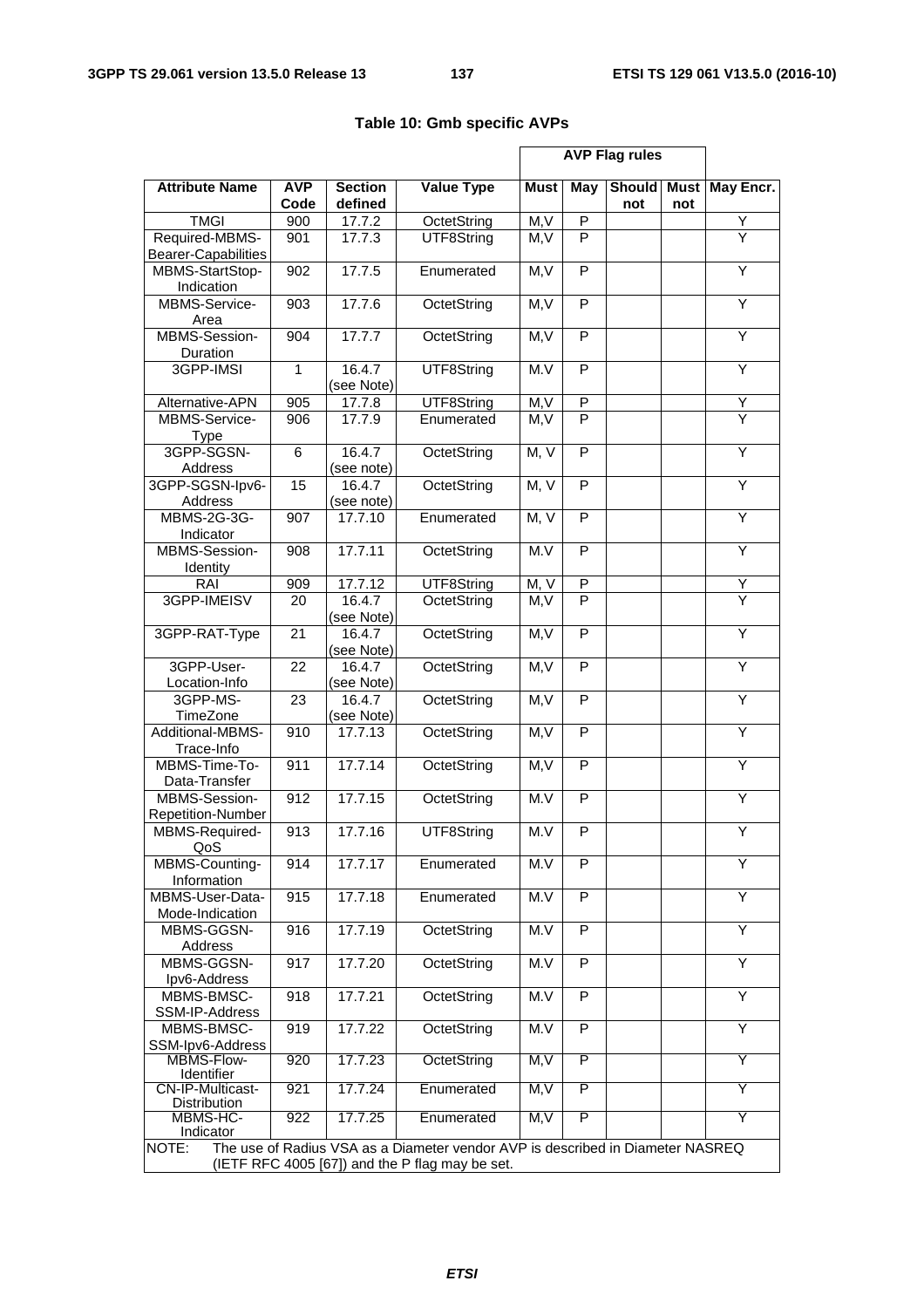Table 11 lists the set of Diameter AVPs that are not Gmb specific, but are reused from other Diameter applications by the Gmb interface. A reference is done to the specifications where the AVPs are specified. This set of AVPs requires to be supported to be compliant to the present specification.

| <b>AVP Name</b>     | <b>Reference</b>        |
|---------------------|-------------------------|
| Called-Station-Id   | NASREQ, IETF RFC        |
|                     | 4005 [67]               |
| Calling-Station-Id  | <b>NASREQ, IETF RFC</b> |
|                     | 4005 [67]               |
| Framed-Interface-Id | NASREQ, IETF RFC        |
|                     | 4005 [67]               |
| Framed-IP-Address   | NASREQ, IETF RFC        |
|                     | 4005 [67]               |
| Framed-Ipv6-Prefix  | NASREQ, IETF RFC        |
|                     | 4005 [67]               |

**Table 11: Gmb reused AVPs from other Diameter applications.** 

NOTE: Diameter Base AVPs are not listed as support of them is mandated by IETF RFC 3588 [66].

#### 17.7.1 3GPP-Vendor-Specific AVP

Void.

## 17.7.2 TMGI AVP

The TMGI AVP (AVP code 900) is of type OctetString, and contains the Temporary Mobile Group Identity allocated to a particular MBMS bearer service. It is allocated by the BM-SC. The encoding of TMGI is specified in 3GPP TS 24.008 [54]. When allocating the TMGI, BM-SC shall always include the MCC and MNC in the TMGI.

#### 17.7.3 Required-MBMS-Bearer-Capabilities AVP

The Required-MBMS-Bearer-Capabilities AVP (AVP code 901) is of type UTF8String, and contains the minimum bearer capabilities the UE needs to support. The information contained in this AVP is UTF-8 encoded MBMS bearer capabilities as defined in 3GPP TS 24.008 [54].

#### 17.7.4 Void

## 17.7.5 MBMS-StartStop-Indication AVP

The MBMS-StartStop-Indication AVP (AVP code 902) is of type Enumerated. The following values are supported:

START (0)

The message containing this AVP is indicating an MBMS session start procedure.

STOP (1)

The message containing this AVP is indicating an MBMS session stop procedure.

#### UPDATE (2)

The message containing this AVP is indicating an MBMS session update procedure.

HEARTBEAT (3)

The message containing this AVP is indicating an MBMS heartbeat procedure.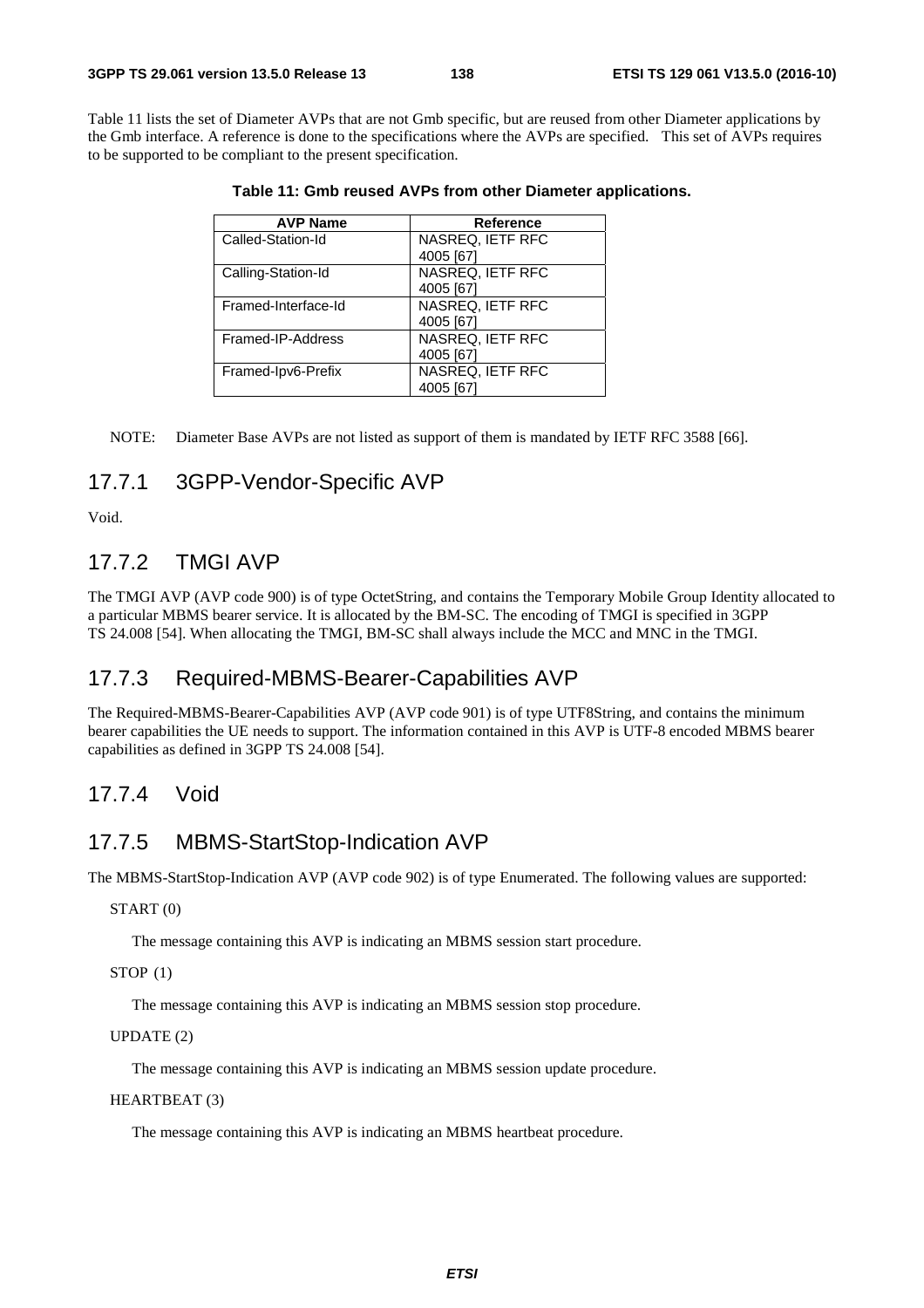## 17.7.6 MBMS-Service-Area AVP

The MBMS-Service-Area AVP (AVP code 903) is of type OctetString, and indicates the area over which the MBMS bearer service has to be distributed. The AVP consists of the following parts:

| Octet      |                                                                             |
|------------|-----------------------------------------------------------------------------|
|            | Number N of MBMS service area codes coded as:<br>binary value is "00000000" |
|            | binary value is '11111111'<br>256                                           |
| $2-(2N+1)$ | A consecutive list of N MBMS service area codes                             |

The MBMS service area code represents the coding for the MBMS Service Area Identity.

The MBMS Service Area Identity and its semantics are defined in subclause 15.3 of 3GPP TS 23.003 [40].

The length of an MBMS service area code is 2 octets.

Each MBMS service area code shall only be present once in the list.

## 17.7.7 MBMS-Session-Duration AVP

The MBMS-Session-Duration AVP (AVP code 904) is of type OctetString with a length of three octets and indicates the estimated session duration (MBMS Service data transmission). Bit 8 of octet 1 to bit 8 of octet 3 (17 bits) express seconds, for which the maximum allowed value is 86400 seconds. Bits 7 to 1 of octet 3 (7 bits) express days, for which the maximum allowed value is 18 days. The coding is as follows (the "s" bits represent the seconds, the "d" bits represent the days):

|               |  | <b>Bits</b> |    |   |   |   |
|---------------|--|-------------|----|---|---|---|
| <b>Octets</b> |  |             |    | 7 |   |   |
|               |  |             | s  |   |   |   |
|               |  |             | э. | Ð | e | o |
| ാ             |  |             |    |   |   |   |

For the whole session duration the seconds and days are added together and the maximum session duration is 19 days.

The lowest value of this AVP (i.e. all 0"s), is reserved to indicate an indefinite value to denote sessions that are expected to be always-on.

#### 17.7.8 Alternative-APN AVP

The Alternative-APN AVP (AVP code 905) is of type UTF8String, and contains the value of a new APN. This AVP is optional within the Gmb interface. BM-SC only includes it if the UE must use a different APN for the MBMS PDP Context from the one used in the Join message.

## 17.7.9 MBMS-Service-Type AVP

The MBMS-Service-Type AVP (AVP code 906) is of type Enumerated, and contains explicit information about the type of service that the BM-SC Start Procedure is about to start.

MULTICAST (0)

The Start Procedure signalled by the BM-SC is for a Multicast Service.

#### BROADCAST (1)

The Start Procedure signalled by the BM-SC is for a Broadcast Service.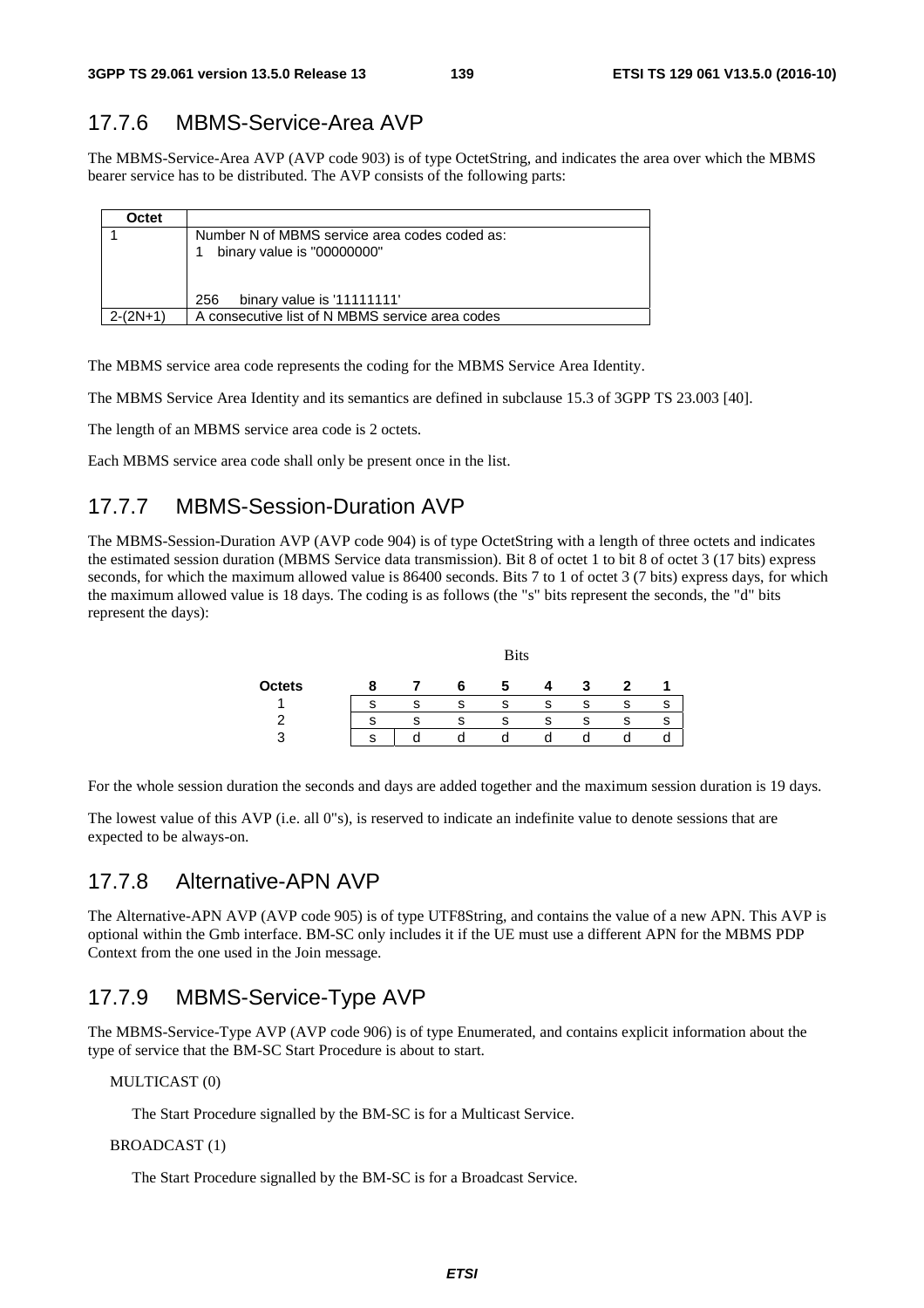## 17.7.10 MBMS-2G-3G-Indicator AVP

The MBMS-2G-3G-Indicator AVP (AVP code 907) is of type Enumerated. It indicates whether the MBMS bearer service will be delivered in 2G- only, 3G- only of both coverage areas. The following values are supported:

2G (0)

The MBMS bearer service shall only be delivered in 2G only coverage areas.

3G (1)

The MBMS bearer service shall only be delivered in 3G only coverage areas.

2G-AND-3G (2)

The MBMS bearer service shall be delivered both in 2G and 3G coverage areas.

#### 17.7.11 MBMS-Session-Identity AVP

The MBMS-Session-Identity AVP (AVP code 908) is of type OctetString. Its length is one octet. It is allocated by the BM-SC. Together with TMGI it identifies a transmission of a specific MBMS session. The initial transmission and subsequent retransmissions of the MBMS session will use the same values of these parameters. This AVP is optional within the Gmb interface.

## 17.7.12 RAI AVP

The RAI AVP (AVP Code 909) is of type UTF8String, and contains the Routing Area Identity of the SGSN where the UE is registered. RAI use and structure is specified in 3GPP TS 23.003 [40].

Its value shall be encoded as a UTF-8 string on either 11 (if the MNC contains two digits) or 12 (if the MNC contains three digits) octets as follows:

- The MCC shall be encoded first using three UTF-8 characters on three octets, each character representing a decimal digit starting with the first MCC digit.
- Then, the MNC shall be encoded as either two or three UTF-8 characters on two or three octets, each character representing a decimal digit starting with the first MNC digit.
- The Location Area Code (LAC) is encoded next using four UTF-8 characters on four octets, each character representing a hexadecimal digit of the LAC which is two binary octets long.
- The Routing Area Code (RAC) is encoded last using two UTF-8 characters on two octets, each character representing a hexadecimal digit of the RAC which is one binary octet long.
- NOTE: As an example, a RAI with the following information: MCC=123, MNC=45, LAC=41655(0xA2C1) and RAC=10(0x0A) is encoded within the RAI AVP as a UTF-8 string of "12345A2C10A".

#### 17.7.13 Additional-MBMS-Trace-Info AVP

The Additional-MBMS-Trace-Info AVP (AVP Code 910) is of type OctetString. This AVP contains Trace Reference2, Trace Recording Session Reference, Triggering Events in BM-SC, Trace Depth for BM-SC, List of interfaces in BM-SC, Trace Activity Control For BM-SC which are all part of the Additional MBMS Trace Info IE as specified in TS 29.060 [24].

## 17.7.14 MBMS-Time-To-Data-Transfer AVP

The MBMS-Time-To-Data-Transfer AVP (AVP code 911) is of type OctetString. Its length is one octet. It indicates the expected time between reception of the MBMS Session Start (RAR(Start) command) and the commencement of the MBMS Data flow. The coding is specified as per the Time to MBMS Data Transfer Value Part Coding of the Time to MBMS Data Transfer IE in 3GPP TS 48.018 [70].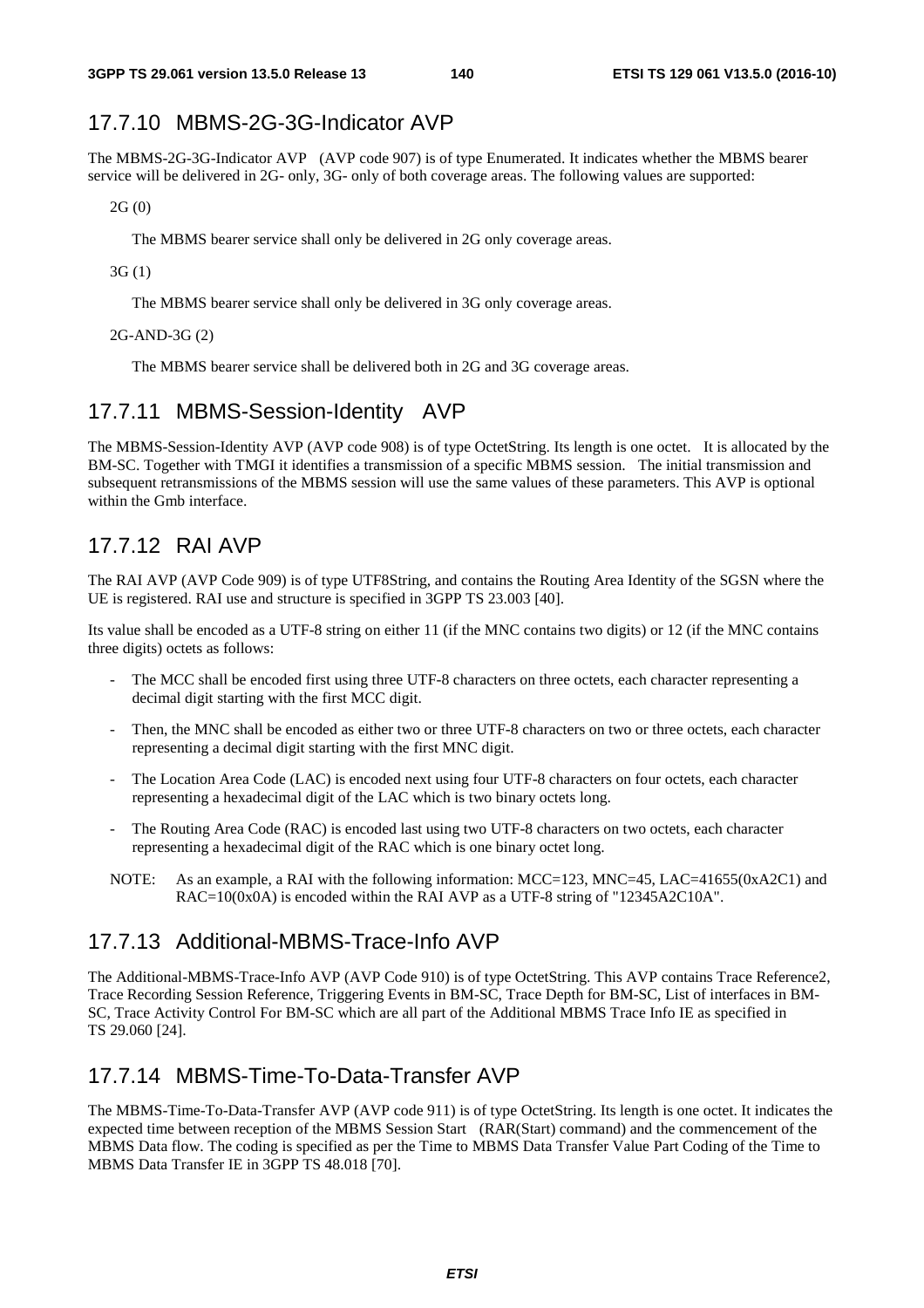#### 17.7.15 MBMS-Session-Repetition-Number AVP

The MBMS-Session-Repetition-Number AVP (AVP code 912) is of type OctetString with a length of one octet. It contains the session identity repetition number of the MBMS transmission session on the Gmb interface. The value 0 indicates the first transmission of a session. The values 1 to 255 represents the retransmission sequence number of a session. When the optional MBMS-Session-Identity AVP is included in the MBMS Session Start RAR (Start) command by the BM-SC, the BM-SC shall also provide the corresponding MBMS-Session-Repetition-Number AVP, and vice versa.

#### 17.7.16 MBMS-Required-QoS AVP

The MBMS-Required-QoS AVP (AVP code 913) is the quality of service required for the MBMS bearer service. It is specified as UTF8String with the following encoding:

| Octet |                                                                                                                                                                                                                                                                                                                                                                                  |
|-------|----------------------------------------------------------------------------------------------------------------------------------------------------------------------------------------------------------------------------------------------------------------------------------------------------------------------------------------------------------------------------------|
|       | Allocation/Retention Priority as specified in 3GPP TS 23.107 [71]. This octet encodes each priority<br>level defined in 3GPP TS 23.107 [71] as the binary value of the priority level. It specifies the relative<br>importance of the actual MBMS bearer service compared to other MBMS and non-MBMS bearer<br>services for allocation and retention of the MBMS bearer service. |
| $2-N$ | QoS Profile as specified by the Quality-of-Service information element, from octet 3 onwards, in<br>3GPP TS 24.008 [54].                                                                                                                                                                                                                                                         |

#### 17.7.17 MBMS-Counting-Information AVP

The MBMS-Counting-Information AVP (AVP code 914) is of type Enumerated, and contains explicit information about whether the MBMS Counting procedures are applicable for the MBMS Service that is about to start. See 3GPP TS 25.346 [72].

This AVP is only valid for UTRAN access type.

The following values are supported:

#### COUNTING-NOT-APPLICABLE (0)

 The MBMS Session Start Procedure signalled by the BM-SC is for a MBMS Service where MBMS Counting procedures are not applicable.

#### COUNTING-APPLICABLE (1)

 The MBMS Session Start Procedure signalled by the BM-SC is for a MBMS Service where MBMS Counting procedures are applicable.

#### 17.7.18 MBMS-User-Data-Mode-Indication AVP

The MBMS-User-Data-Mode-Indication AVP (AVP code 915) is of type Enumerated. The meaning of the message containing this AVP depends on the sending entity. The absence of this AVP indicates unicast mode of operation.

The following values are supported:

Unicast (0)

 When BM-SC sends this value, that indicates to GGSN that BM-SC supports only unicast mode (IP multicast packets encapsulated over UDP by IP unicast header).

 When GGSN sends this value, that indicates to BM-SC that BM-SC shall send user plane data with unicast mode (IP multicast packets encapsulated over UDP by IP unicast header).

Multicast and Unicast (1)

When BM-SC sends this value, that indicates to GGSN that BM-SC supports both modes of operation.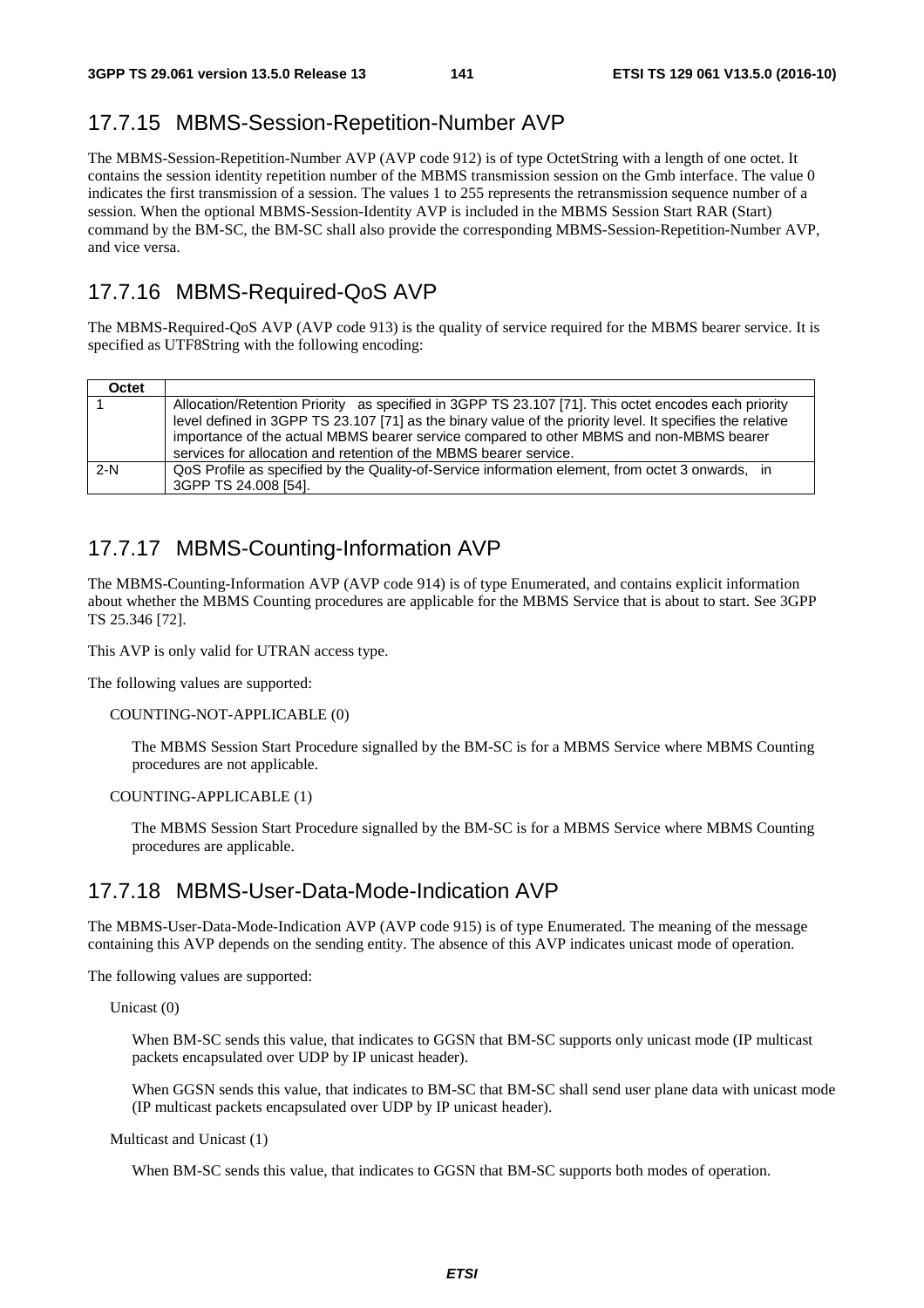When GGSN sends this value, that indicates to BM-SC that BM-SC shall send user plane data with multicast mode.

#### 17.7.19 MBMS-GGSN-Address AVP

The MBMS-GGSN-Address AVP (AVP code 916) is of type OctetString, and contains the value of GGSN"s Ipv4 address for user plane data. Ipv4 only or dual stack GGSN includes this AVP in case BM-SC requests GGSN"s user plane unicast address.

#### 17.7.20 MBMS-GGSN-Ipv6-Address AVP

The MBMS-GGSN-Ipv6-Address AVP (AVP code 917) is of type OctetString, and contains the value of GGSN"s Ipv6 address for user plane data. Dual stack GGSN includes this AVP in case BM-SC requests GGSN"s user plane unicast address.

#### 17.7.21 MBMS-BMSC-SSM-IP-Address AVP

The MBMS-BMSC-SSM-IP-Address AVP (AVP code 918) is of type OctetString, and contains the value of BM-SC"s Ipv4 address for Source Specific Multicasting. Ipv4 only or dual stack BM-SC includes this AVP.

#### 17.7.22 MBMS-BMSC-SSM-Ipv6-Address AVP

The MBMS-BMSC-SSM-Ipv6-Address AVP (AVP code 919) is of type OctetString, and contains the value of BM-SC"s Ipv6 address for Source Specific Multicasting. Dual stack BM-SC includes this AVP.

#### 17.7.23 MBMS-Flow-Identifier AVP

The MBMS-Flow-Identifier AVP (AVP code 920) is of type OctetString. Its length is two octets. It represents a location dependent subflow of a broadcast MBMS bearer service. When present, the MBMS-Flow-Identifier together with the TMGI uniquely identify an MBMS Bearer Context.

#### 17.7.24 CN-IP-Multicast-Distribution AVP

CN-IP-Multicast-Distribution AVP (AVP code 921) is of type Enumerated. It represents an indication if IP multicast distribution to UTRAN should be used for the MBMS user plane data. The following values are supported:

#### NO-IP-MULTICAST (0)

Value 0 indicates that IP multicast distribution of MBMS user plane data to UTRAN shall not be used.

#### IP-MULTICAST (1)

Value 1 indicates that MBMS user plane data to UTRAN should be delivered by IP multicast mechanism.

#### 17.7.25 MBMS-HC-Indicator AVP

MBMS-HC-Indicator AVP (AVP code 922) is of type Enumerated. It represents an indication if header compression is used by BM-SC when sending for MBMS user plane data. The enumeration values are defined in 3GPP TS 25.413 [92].

# 17.7a Gmb re-used AVPs

Table 17.7a.1 lists the Diameter AVPs re-used by the Gmb reference point from other existing Diameter Application, reference to their respective specifications and short description of their usage witin the Gmb reference point. Other AVPs from existing Diameter Applications, except for the AVPs from Diameter base protocol, do not need to be supported. The AVPs from Diameter base protocol are not included in table 17.7a.1, but they are re-used for the Gmb reference point. Unless otherwise stated, re-used AVPs shall maintain their 'M', 'P' and 'V' flag settings. Where RADIUS VSAs are re-used, they shall be translated to Diameter AVPs as described in IETF RFC 4005 [67] with the exception that the 'M' flag shall be set and the 'P' flag may be set.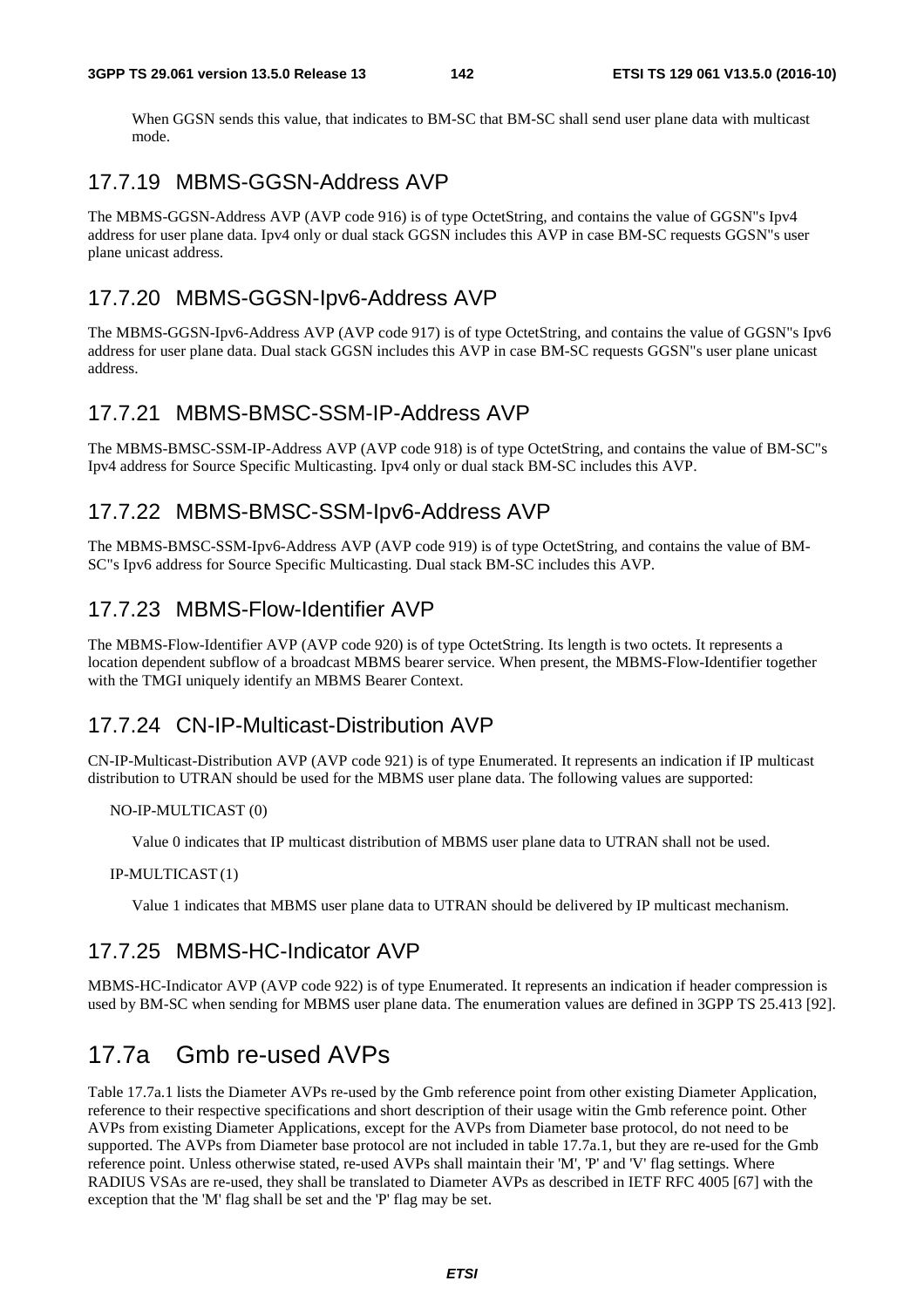| <b>Attribute Name</b> | Reference       | <b>Description</b>                                                                                                                         |
|-----------------------|-----------------|--------------------------------------------------------------------------------------------------------------------------------------------|
| MBMS-GW-UDP-Port      | lClause 20.5a.5 | A transport layer UDP port allocated at the GGSN to<br>receive multicast datagrams encapsulated in unicast<br><b>IP/UDP</b> encapsulation. |

#### **Table 17.7a.1: Gmb re-used Diameter AVPs**

# 17.8 Gmb specific Experimental-Result-Code AVP values

There are two different types of errors in Diameter; protocol and application errors. A protocol error is one that occurs at the base protocol level, those are covered in the Diameter Base RFC 3588 [66] specific procedures. Application errors, on the other hand, generally occur due to a problem with a function specified in a Diameter application.

Diameter Base RFC 3588 [66] defines a number of Result-Code AVP values that are used to report protocol errors and how those are used. Those procedures and values apply for the present specification.

Due to the Gmb specific AVPs, new applications errors can occur. The Gmb specific errors are described by the Experimental-Result-Code AVP in this clause, below. Note that according to RFC 3588 [66], the Diameter node reports only the first error encountered and only one Result-Code AVP or one Experimental-Result AVP is included in the Diameter answer.

#### 17.8.1 Success

Resulting codes that fall within the Success category are used to inform a peer that a request has been successfully completed.

The Result-Code AVP values defined in Diameter Base RFC 3588 [66] are applicable.

#### 17.8.2 Permanent Failures

Errors that fall within the Permanent Failures category are used to inform the peer that the request failed, and should not be attempted again.

The Result-Code AVP values defined in Diameter Base RFC 3588 [66] are applicable. Also the following specific Gmb Experimental-Result-Code values are defined for permanent failures:

```
DIAMETER_ERROR_START_INDICATION (5120)
```
 This error covers the case when a MBMS Session Start procedure could not be performed due to some of the required session attributes that are necessary to activate the bearer resources are missing (QoS, MBMS Service Area…). The Failed-AVP AVP must contain the missing AVP.

DIAMETER\_ERROR\_STOP\_INDICATION (5121)

An indication of session stop has been received with no session start procedure running.

DIAMETER\_ERROR\_UNKNOWN\_MBMS\_BEARER\_SERVICE (5122)

The requested MBMS service is unknown at the BM-SC.

DIAMETER\_ERROR\_SERVICE\_AREA (5123)

The MBMS service area indicated for a specific MBMS Bearer Service is unknown or not available.

#### 17.8.3 Transient Failures

Errors that fall within the transient failures category are used to inform a peer that a request could not be satisfied at the time it was received, but it may be satisfied in the future.

The Result-Code AVP values defined in Diameter Base RFC 3588 [66] are applicable. Also the following specific Gmb Experimental-Result-Code value is defined for transient failures: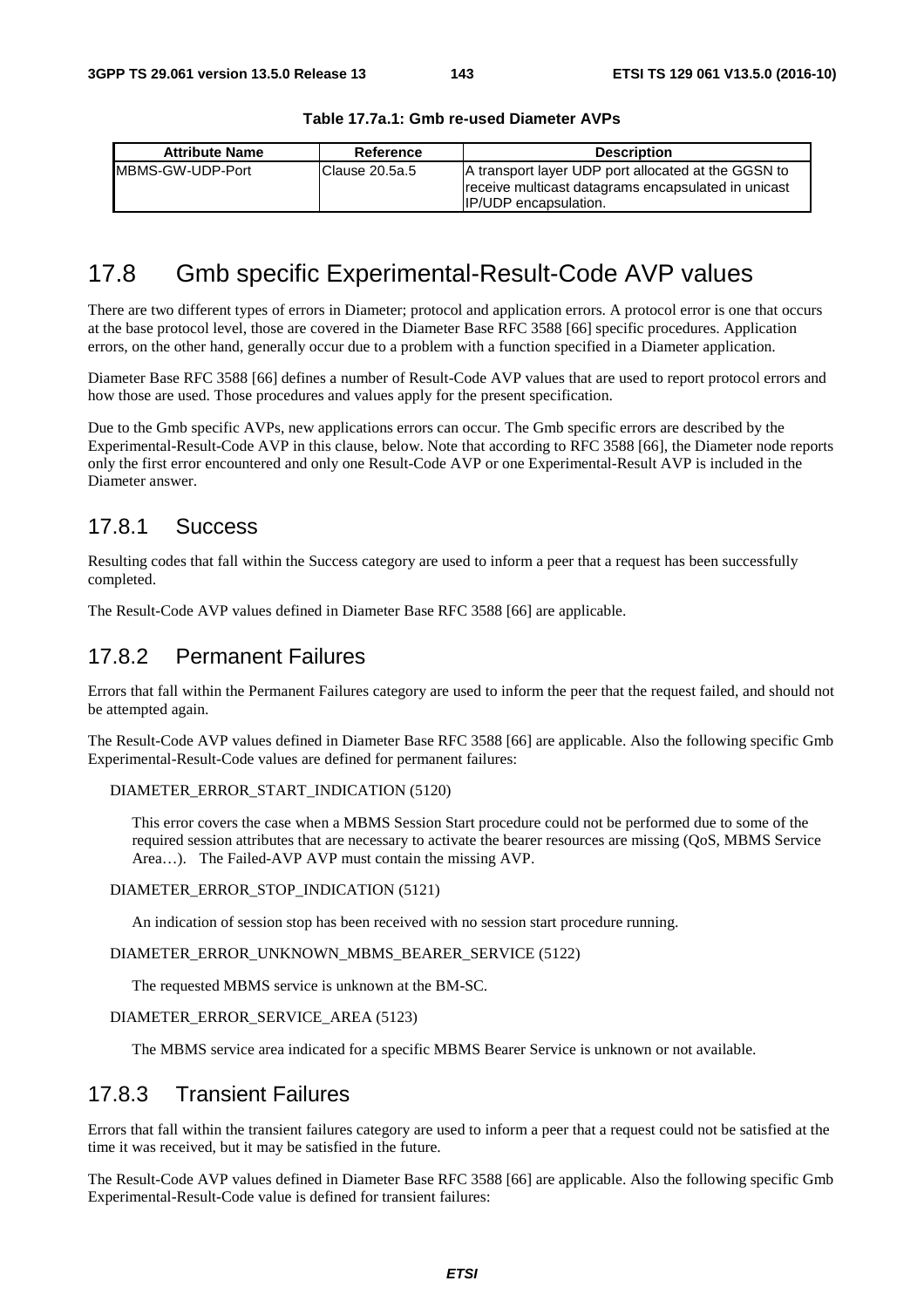DIAMETER\_ERROR\_OUT\_OF\_RESOURCES (4121)

 This error covers the case when a MBMS Session Start procedure could not be performed due to a temporary resource shortage in the GGSN. The BM-SC may re-try later.

# 18 Usage of RADIUS at the Pk Reference Point

## 18.1 General

The Pk Reference Point is defined in 3GPP TS 23.141 [68] and allows the GGSN to report presence relevant events to the Presence Network Agent (such as PDP context activation/de-activation). This reference point is implemented using the mechanisms for Accounting of the RADIUS interface on the Gi reference point as defined in Clause 16.

## 18.2 Radius Profile for Pk Reference Point

The RADIUS interface on Gi reference point as defined in Clause 16 is used for the Pk Reference Point as clarified in the Profile in this Clause.

Only the following messages are required for the Radius Profile for the Pk reference Point:

- Accounting-Request START
- Accounting-Response START
- Accounting-Request STOP
- Accounting-Response STOP

For the Radius Profile for the Pk Reference Point, only the mandatory Parameters within the Accounting-Request START and Accounting-Request STOP messages according to Clauses 16.4.3 and 16.4.4, respectively, and the Parameter "Calling-Station-Id" need to be supported. The usage of other parameters is optional. They may be ignored by the Presence Network Agent.

## 18.3 Interconnecting the Presence Network Agent and the **GGSN**

The Presence Network Agent may be directly attached to the GGSN or via a Radius Proxy.

If the GGSN needs to connect both to an AAA server and a Presence Network Agent for the same APN, but supports only a single RADIUS interface, the GGSN can be directly attached to the AAA server. The Presence Network Agent can in turn be attached to the AAA server, which acts as a RADIUS proxy. If the AAA server is configured as a RADIUS Proxy between the Presence Network Agent and the GGSN, the Radius Profile for the Pk Reference Point shall be applicable on the interface between the Presence Network Agent and the AAA server.

# 19 Usage of Diameter on Mz interface

## 19.1 Introduction

3GPP TS 23.246 [65] specifies that when MBMS bearers are used to provide MBMS user services to roaming users, three specific scenarios are used.

One uses a GGSN in the Home PLMN, which is not related to Mz interface. The other two are enabled by use of the Mz interface for multicast services and are further described below.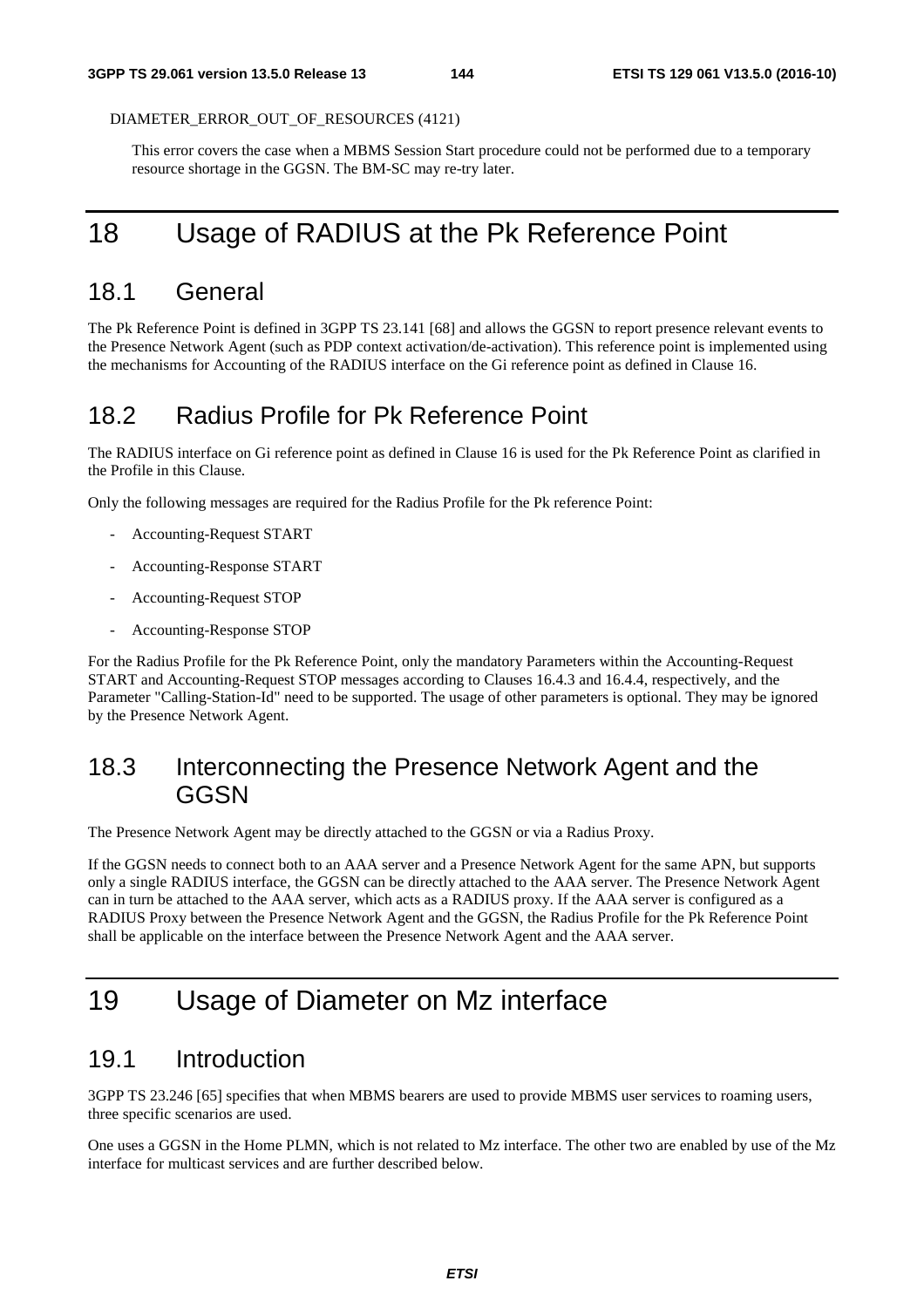Mz is the roaming variant of the Gmb reference point with the same functionality as decribed under Gmb, i.e. with MBMS bearer and user specific signalling. The support of Mz with in BM-SC is needed for MBMS roaming scenario. Mz interface is defined between the visited BM-SC and the home BM-SC.

MBMS bearer and user specific Mz signalling is used between a BM-SC in the visited PLMN and a BM-SC in the home PLMN when MBMS services from the home PLMN are offered by the visited PLMN.

User specific signalling is used between a BM-SC in the visited PLMN and a BM-SC in the home PLMN when the visited PLMN offers MBMS user service to roaming users. This user specifice Mz signalling provides home PLMN authorisation for MBMS user service that are provided by the visited PLMN.

Mz may use proxy capabilities as described for Gmb, e.g. to proxy signalling between BM-SCs.

## 19.2 Call flows in roaming scenarios

The procedures described in clause 17 of the present specification: Session Start procedure (clause 17.5.2), Session Stop procedure (clause 17.5.3), Registration procedure (clause 17.5.4), De-registration procedure (GGSN initiated) (clause 17.5.5), De-registration procedure (BM-SC initiated) (clause 17.5.6), Trace Session Activation procedure (clause 17.5.8), Trace Session Deactivation procedure (clause 17.5.9), MBMS UE Context Modification procedure (clause 17.5.10), and Session Update procedure (clause 17.5.11) work exactly the same in roaming scenarios, i.e when the GGSN is in a visited PLMN and the BM-SC is in the home PLMN, and they are Gmb procedures only and are not needed over Mz interface.

Service activation procedures and Service deactivation procedures are the only procedures over Mz interface, and are described in detail in the following subclauses.

#### 19.2.1 Service activation

#### 19.2.1.1 Service Provided by the BM-SC in Home PLMN

A visited PLMN may offer to roaming users MBMS user services from their home PLMN. For this case, the PDP connection, which will be used for the JOIN step, may be from the UE to the visited GGSN due to operator policy or routing optimization. Then the authorization is done in the BM-SC in visited PLMN with the authorization information retrieved from the BM-SC in home PLMN.

Whether GGSN of home or visited PLMN would be used is based on the operator policy, or agreement between PLMNs.

The MBMS user traffic is provided by the BM-SC in home PLMN and proxyed.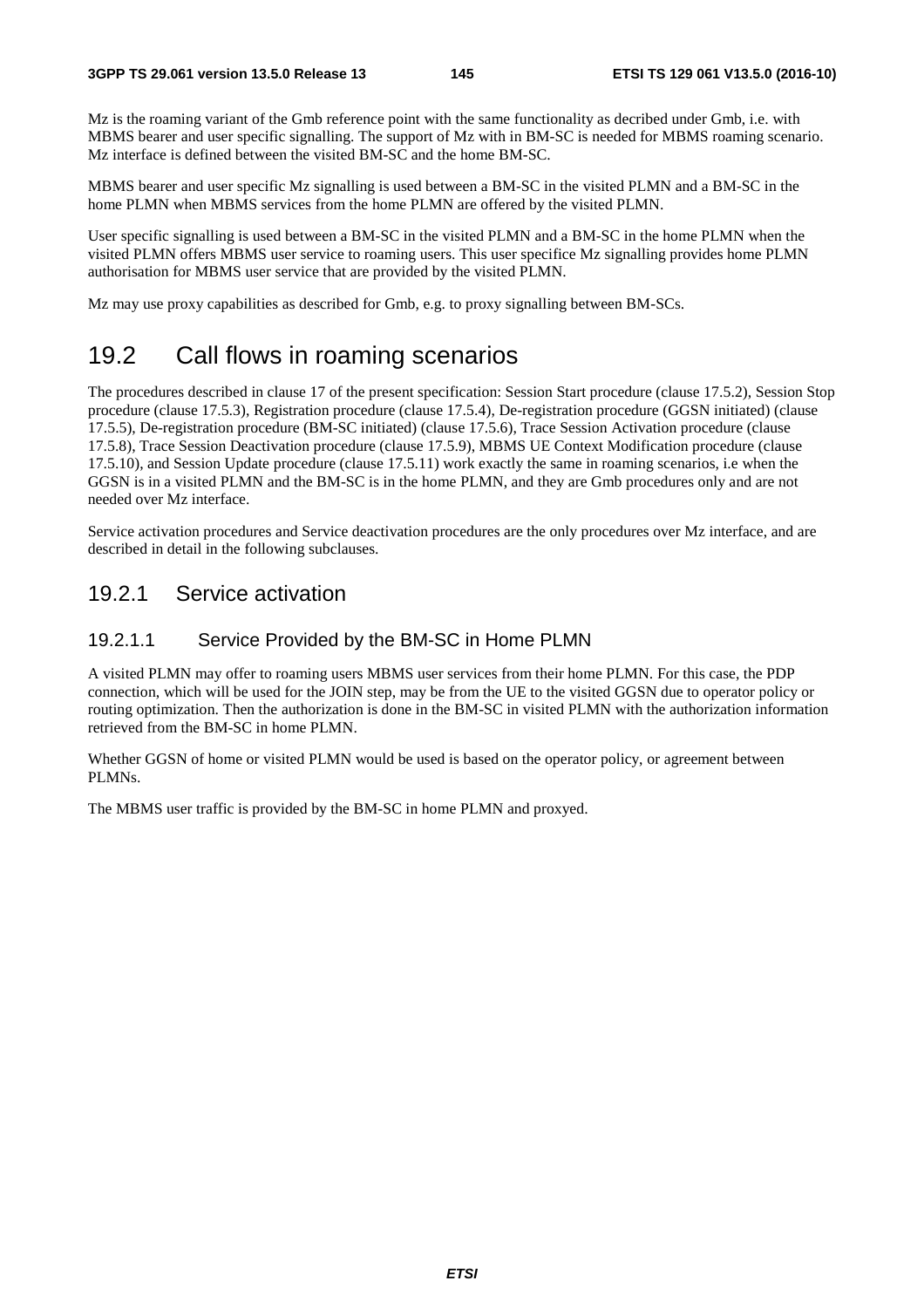

#### **Figure 28: Activation of an MBMS multicast service in roaming scenario with service provided in the home PLMN**

- 1. The GGSN sends an AAR to the BM-SC in visited PLMN seeking authorizationt for the activating roaming UE to receive data from a particular service.
- 2. The BM-SC in visited PLMN finds the BM-SC in home PLMN which will serve the roaming UE based on the multicast IP address, and identity of the user, and sends the AAR to it for the roaming UE to receive data from a 146orrection service.
- 3. The authorization decision is provided from BM-SC in home PLMN in the AAA to BM-SC in visited PLMN. An APN may be included in the signalling between BM-SCs, which indicates a GGSN in home PLMN which will serve the UE for the specific MBMS service. The BM-SC in the visit network may modify the APN based on the operator policy or agreement between PLMNs.
- 4. The authorization decision, as received from BM-SC in home PLMN, is provided in the AAA to GGSN together with the APN to be used for creation of the MBMS UE Context If the AAA indicates that the roaming UE is not authorized to receive the MBMS data the process terminates with no additional message exchange.

 Whether GGSN of home or visited PLMN would be used is based on the operator policy, or agreement between PLMNs, for example, the visited BM-SC may modify the APN from the home BM-SC according to configuration of operator policy.

- 5. The GGSN sends an AAR seeking authorization for the activating UE to BM-SC in home PLMN. This GGSN may be different from the GGSN that receives IGMP join message.
- 6. The authorization decision is provided in the AAA to GGSN.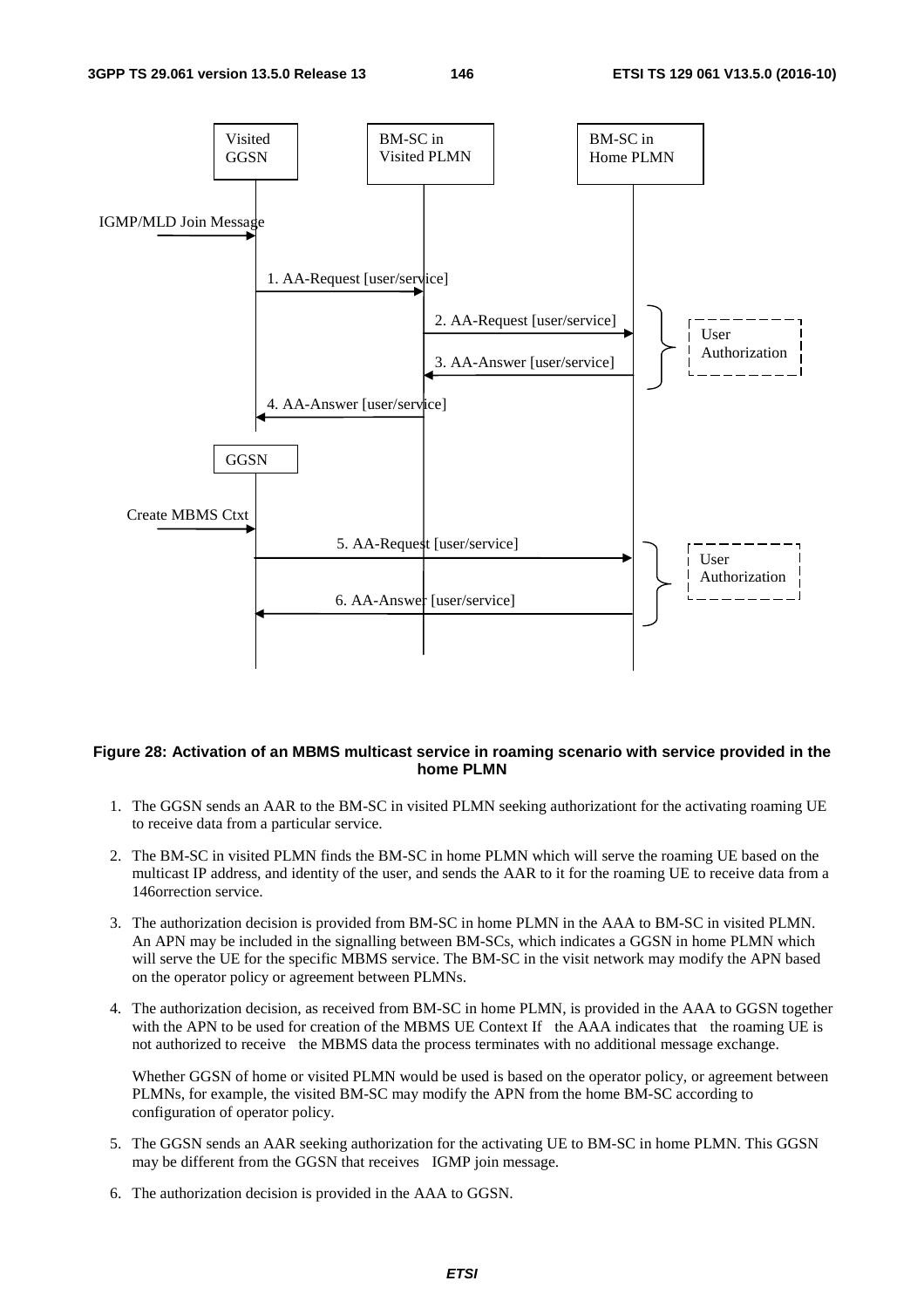#### 19.2.1.2 Service Provided by the BM-SC in visited PLMN

When visited and home PLMN support the same classes of MBMS user services, a visited PLMN may offer its own MBMS user services to roaming users. In this case, the authorization is done in the BM-SC in visited PLMN with the authorization information retrieved from the BM-SC in home PLMN. Then the MBMS user traffic is provided by the BM-SC in visited PLMN.



#### **Figure 29: Activation of an MBMS multicast service in roaming scenario with service provided in the visited PLMN**

- 1. The GGSN sends an AAR to the BM-SC in visited PLMN seeking authorizationt information for the activating roaming UE to receive data from a particular service.
- 2. The BM-SC in visited PLMN finds the BM-SC in home PLMN which have the authorization information for the roaming UE based on the multicast IP address, and identity of the user, and sends the AAR to it for the roaming UE to receive authorization from a 147orrection service.
- 3. The authorization decision is provided from BM-SC in home PLMN in the AAA to BM-SC in visited PLMN.
- 4. The authorization decision, as received from BM-SC in home PLMN, is provided in the AAA to GGSN together with the APN to be used for creation of the MBMS UE Context If the AAA indicates that the roaming UE is not authorized to receive the MBMS data the process terminates with no additional message exchange.
- 5. The GGSN sends an AAR seeking authorization for the activating UE to BM-SC in visited PLMN. This GGSN may be different from the GGSN that receives IGMP join message.
- 6. The authorization decision is provided in the AAA to GGSN.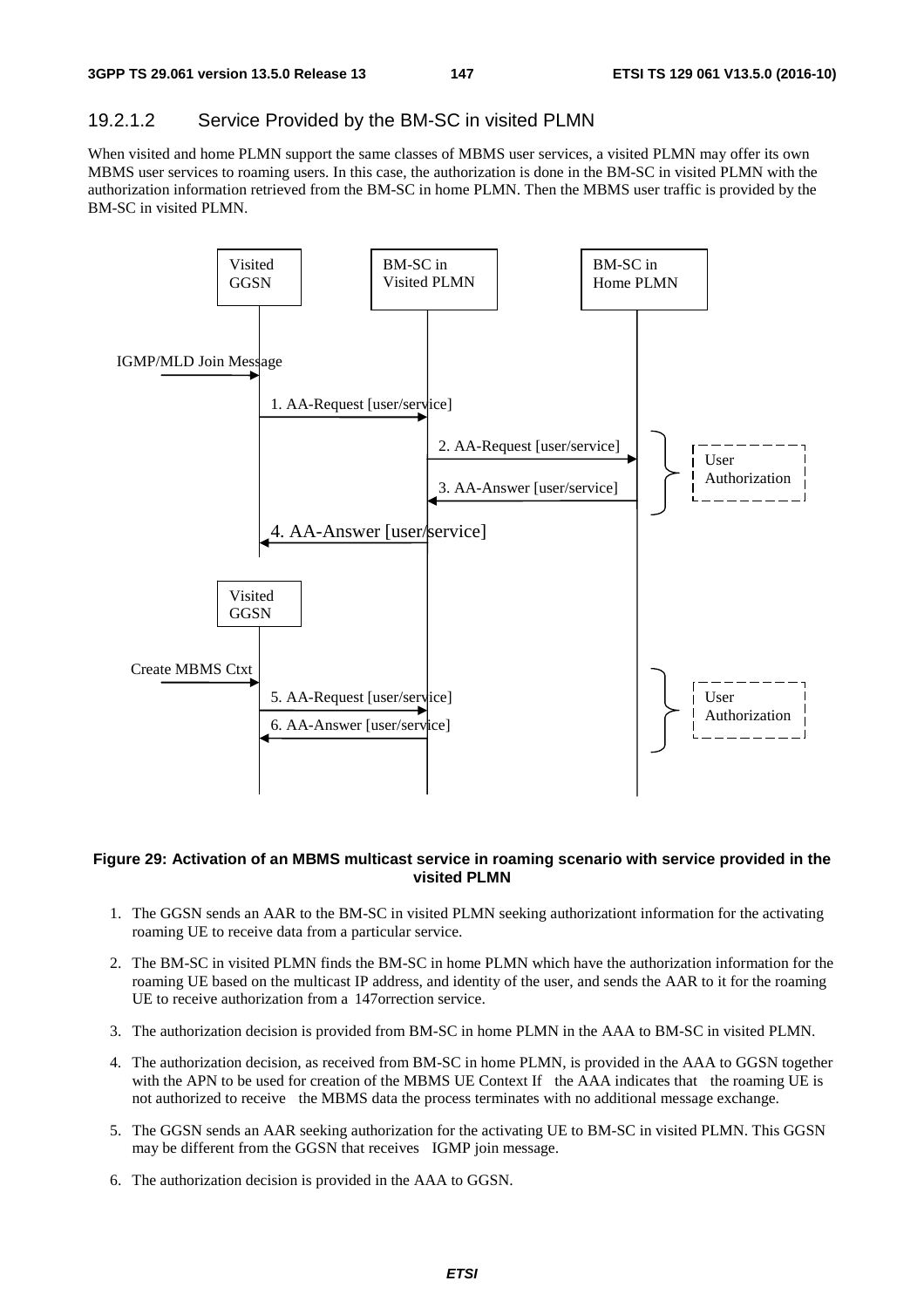### 19.2.2 Service deactivation

#### 19.2.2.1 Service Provided by the BM-SC in home PLMN



#### **Figure 30: Deactivation of an MBMS multicast service in roaming scenario with service provided in the home PLMN**

- 1. Upon receiving the leave indication, the GGSN sends an STR to the BM-SC in visited PLMN, indicating that the roaming UE is requesting to leave the multicast service. The session to be terminate is uniquely identified by the Diameter session-id.
- 2. Upon reception of the STR, the BM-SC in visited PLMN finds the BM-SC in home PLMN which serves the roaming UE, and sends an STR to it for the roaming UE to deactivate a particular service.
- 3. Upon reception of the STR, the BM-SC in home PLMN verifies that the IP multicast address corresponds to a valid MBMS bearer service and responds the BM-SC in visited PLMN with an ST-Answer. The APN shall be the same that was provided during service activation.
- 4. Upon reception of the STA, the BM-SC in visited PLMN sends an STA to the GGSN that orignated the Leave Indication.
- 5. The GGSN which is used to establish the MBMS bearer service deletes the MBMS UE Context and sends an STR to the BM-SC in home PLMN to confirm the successful deactivation of the MBMS UE Context.
- 6. The BM-SC in home PLMN then, deletes the MBMS UE Context and sends a confirmation to the GGSN in an STA message.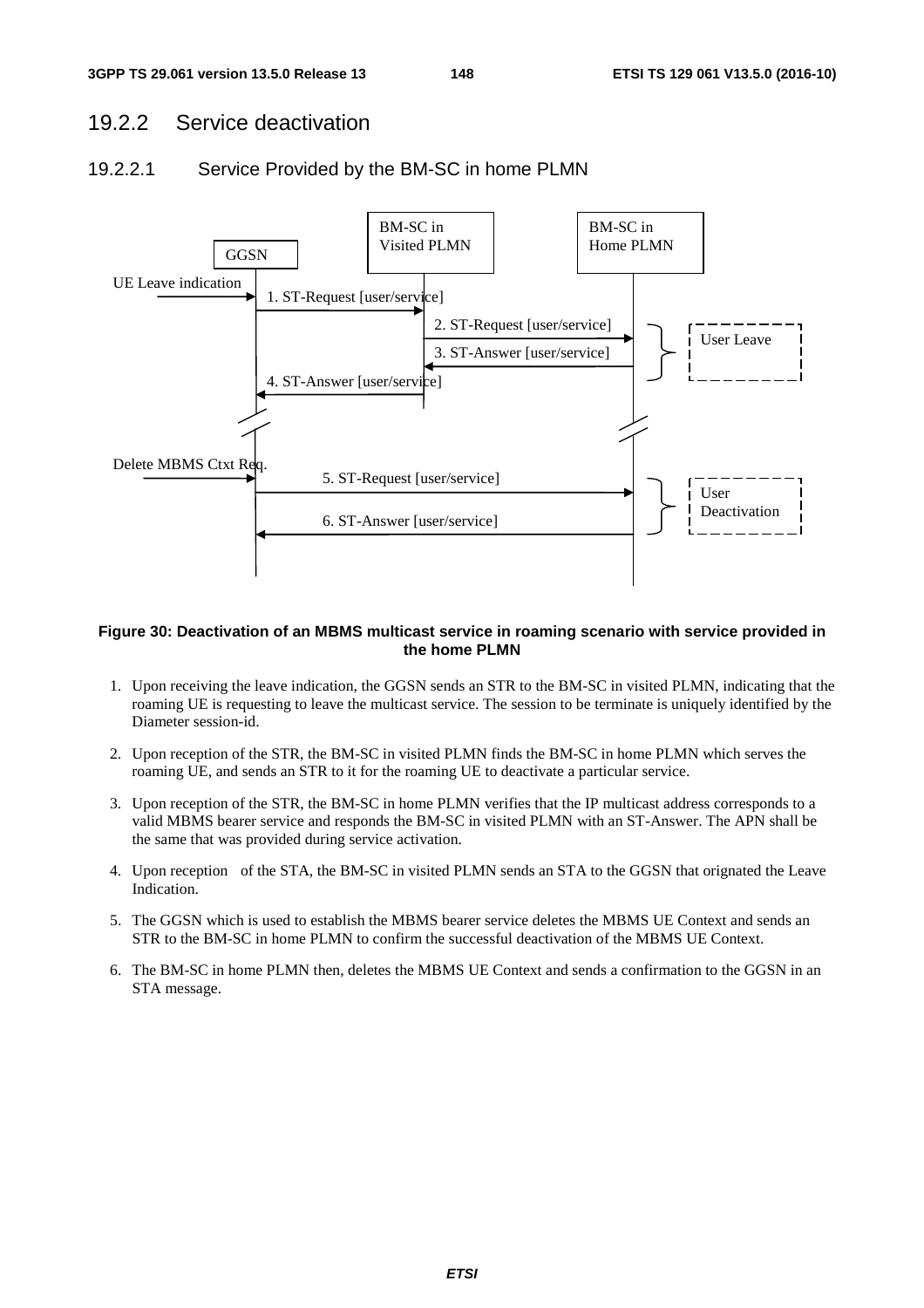#### 19.2.2.2 Service Provided by the BM-SC in visited PLMN



#### **Figure 31: Deactivation of an MBMS multicast service in roaming scenario with service provided in the visited PLMN**

- 1. Upon receiving the leave indication, the GGSN sends an STR to the BM-SC in visited PLMN, indicating that the roaming UE is requesting to leave the multicast service. The session to be terminate is uniquely identified by the Diameter session-id.
- 2. Upon reception of the STR, the BM-SC in visited PLMN verifies that the IP multicast address corresponds to a valid MBMS bearer service and sends an STR to the BM-SC in home PLMN.
- 3. The BM-SC in home PLMN responds the BM-SC in visited PLMN with an ST-Answer.
- 4. Upon reception of the STA, the BM-SC in visited PLMN sends an STA to the GGSN that orignated the Leave Indication. The APN shall be the same that was provided during service activation.
- 5. The GGSN deletes the MBMS UE Context and sends an STR to the BM-SC in visited PLMN to confirm the successful deactivation of the MBMS UE Context.
- 6. The BM-SC in visited PLMN, then, delets the MBMS UE Context and sends a confirmation to the GGSN in an STA message.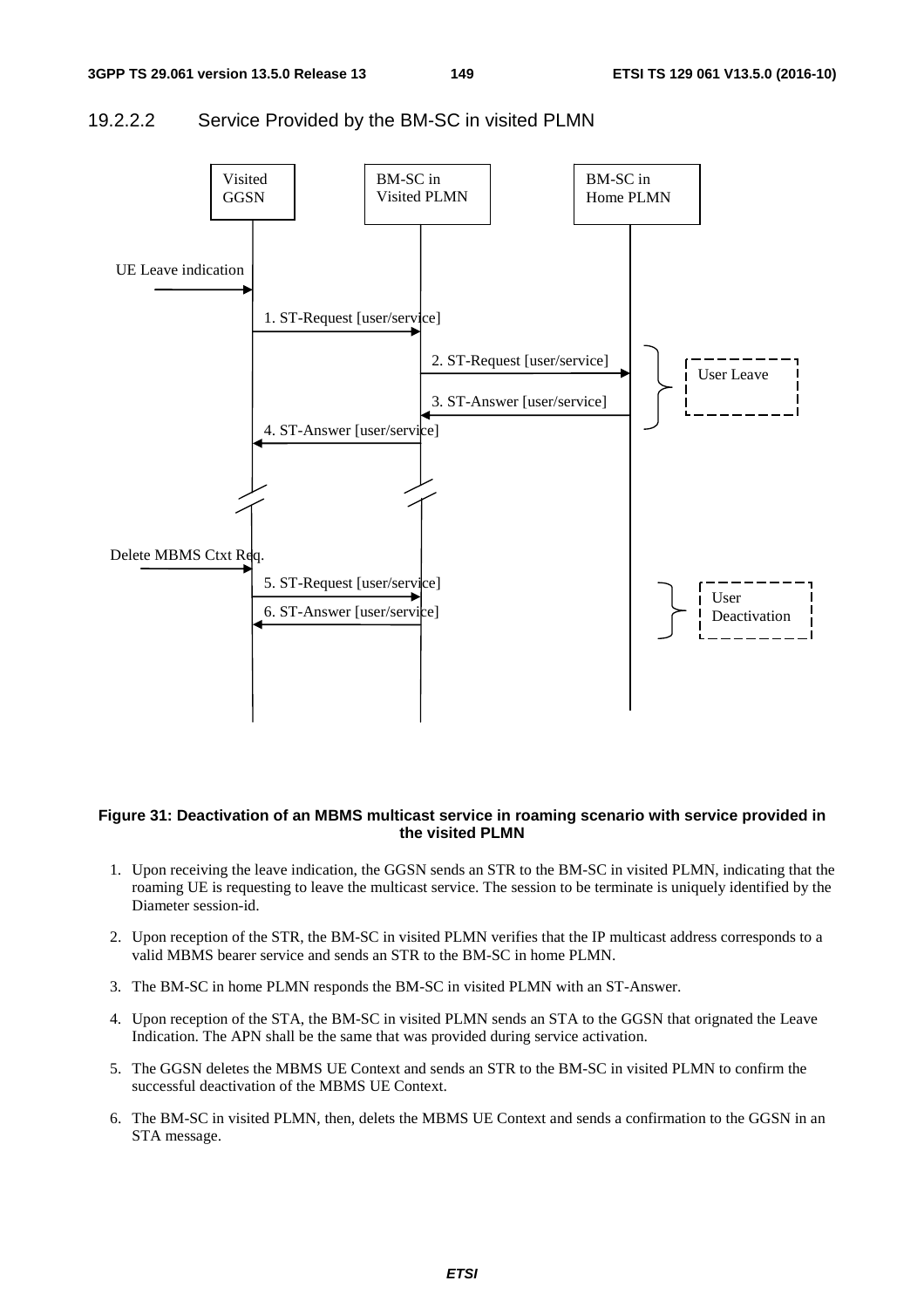#### 19.2.2.3 BM-SC in the home PLMN initiated multicast service deactivation

This section defines the BM-SC in the home PLMN initiated multicast service deactivation procedure.



#### **Figure 32: BM-SC in the home PLMN initiated MBMS multicast service deactivation procedure**

- 1. The BM-SC in home PLMN sends an ASR to the BM-SC in visited PLMN, indicating that the UE shall be removed from a specific multicast service. The session to be terminated is uniquely identified by the Diameter session-id.
- 2. The BM-SC in the visited PLMN sends an ASR to the GGSN indicating that the UE shall be removed from the multicast service. The session to be terminated is uniquely identified by the Diameter session-id.
- 3. Upon reception of the ASR, the GGSN sends an ASA to the BM-SC in visited PLMN.
- 4. Upon reception of the ASA, the BM-SC in visited PLMN sends an ASA to the BM-SC in home PLMN.
- 5. Upon reception of the ASR in step 3, the GGSN sends an MBMS UE Context Deactivation Request to the SGSN. The IP multicast address, APN and IMSI together identify the MBMS UE Context to be deleted by the SGSN.

Steps 5 and 6 of Figure 30 in section 19.2.2.1 follows in roaming scenarios where service was provided in the home PLMN.

Steps 5 and 6 of Figure 31 in section 19.2.2.2 follows in roaming scenarios where service was provided in the visited PLMN.

## 19.3 Mz messages

This clause defines the Mz interface Diameter messages.

The Diameter messages used in the Mz protocol, are the same as specified for Gmb interface described in Clause 17 of the present specification: AAR Command (clause 17.6.1), AAA Command (clause 17.6.2), STR Command (clause 17.6.3), STA Command (clause 17.6.4), Abort-Session-Request Command (clause 17.6.7) and Abort-Session-Answer Command (17.6.8).

To route Diameter messages from the visited PLMN to the home PLMN, the BM-SC in the visited PLMN shall derive the realm of the home PLMN from the user"s IMSI. The way to derive the realm of the home PLMN from IMSI is specified in 3GPP TS 23.003 [40] subclause 15.4.

The derived realm of the home PLMN shall be filled in the Destination-Realm AVP of messages sent from the visited PLMN to the home PLMN, i.e. AAR command, STR command.

# 19.4 Mz specific AVPs

The Mz specific AVPs are the same as specified in Table 10 and Table 11. The Vendor-Id header of all Mz specific AVPs defined in the present specification shall be set to 3GPP (10415).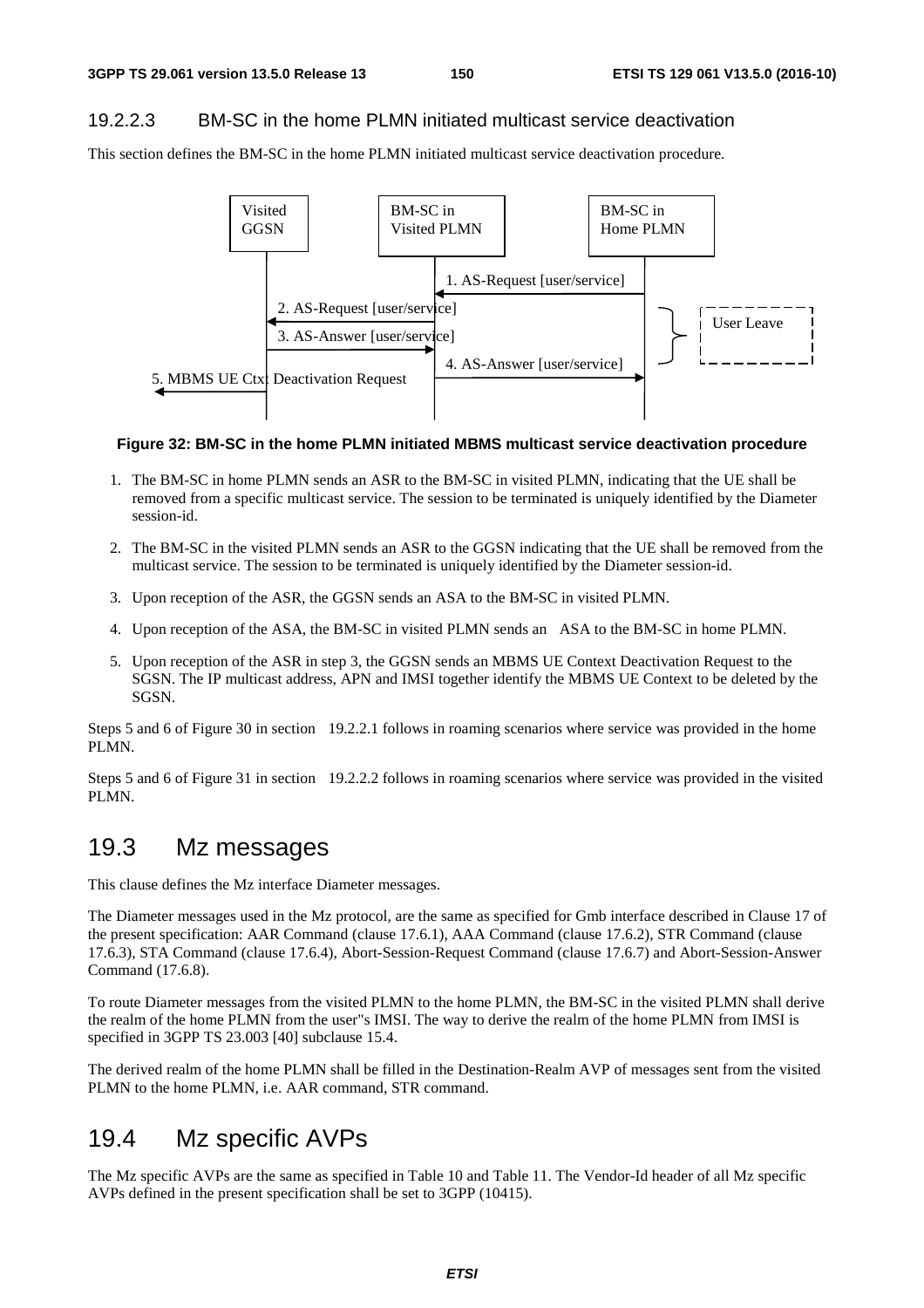## 19.5 Mz specific Experimental-Result-Code AVP values

There are two different types of errors in Diameter; protocol and application errors. A protocol error is one that occurs at the base protocol level, those are covered in the Diameter Base RFC 3588 [66] specific procedures. Application errors, on the other hand, generally occur due to a problem with a function specified in a Diameter application.

Diameter Base RFC 3588 [66] defines a number of Result-Code AVP values that are used to report protocol errors and how those are used. Those procedures and values apply for the present specification.

Note that according to RFC 3588 [66], the Diameter node reports only the first error encountered and only one Result-Code AVP or one Experimental-Result AVP is included in the Diameter answer.

#### 19.5.1 Success

The success result codes specified in clause 17.8.1 of the present specification are applicable for Mz.

#### 19.5.2 Permanent Failures

The Result-Code AVP values defined in Diameter Base RFC 3588 [66] are applicable. Also the following specific Gmb Experimental-Result-Code value defined in clause 17.8.2 is applicable for Mz:

#### DIAMETER\_ERROR\_UNKNOWN\_MBMS\_BEARER\_SERVICE (5122)

The requested MBMS service is unknown at the BM-SC.

#### 19.5.3 Transient Failures

Errors that fall within the transient failures category are used to inform a peer that a request could not be satisfied at the time it was received, but it may be satisfied in the future.

The Result-Code AVP values defined in Diameter Base RFC 3588 [66] are applicable.

# 20 Usage of Diameter on SGmb interface

## 20.1 General

Signalling between MBMS GW and BM-SC is exchanged at SGmb reference point.

The MBMS GW uses the SGmb interface:

- to receive indication of session start, session update and session stop messages, which shall cause the MBMS GW, MME/SGSN and E-UTRAN/UTRAN to set up/tear down the appropriate resources for the service. For further details, see 3GPP TS 23.246 [65];
- to enable the BM-SC and MBMS GW to detect an SGmb path failure or the restart of the peer MBMS node. For further details, see 3GPP TS 23.007 [104].

The SGmb application is defined as an IETF vendor specific Diameter application, where the vendor is 3GPP. The vendor identifier assigned by IANA to 3GPP (http://www.iana.org/assignments/enterprise-numbers) is 10415. The SGmb application identifier value assigned by IANA is 16777292.

Due to the definition of the commands used in SGmb protocol, there is no possibility to skip the Auth-Application-Id AVP and use the Vendor-Specific-Application-Id AVP instead. Therefore the SGmb application identifier value shall be included in the Auth-Application-Id AVP.

The BM-SC and the MBMS GW shall advertise the support of the SGmb application by including the value of the application identifier in the Auth-Application-Id AVP and the value of the 3GPP (10415) in the Vendor-Id AVP of the Capabilities-Exchange-Request and Capabilities-Exchange-Answer commands as specified in RFC 3588 [66], i.e. as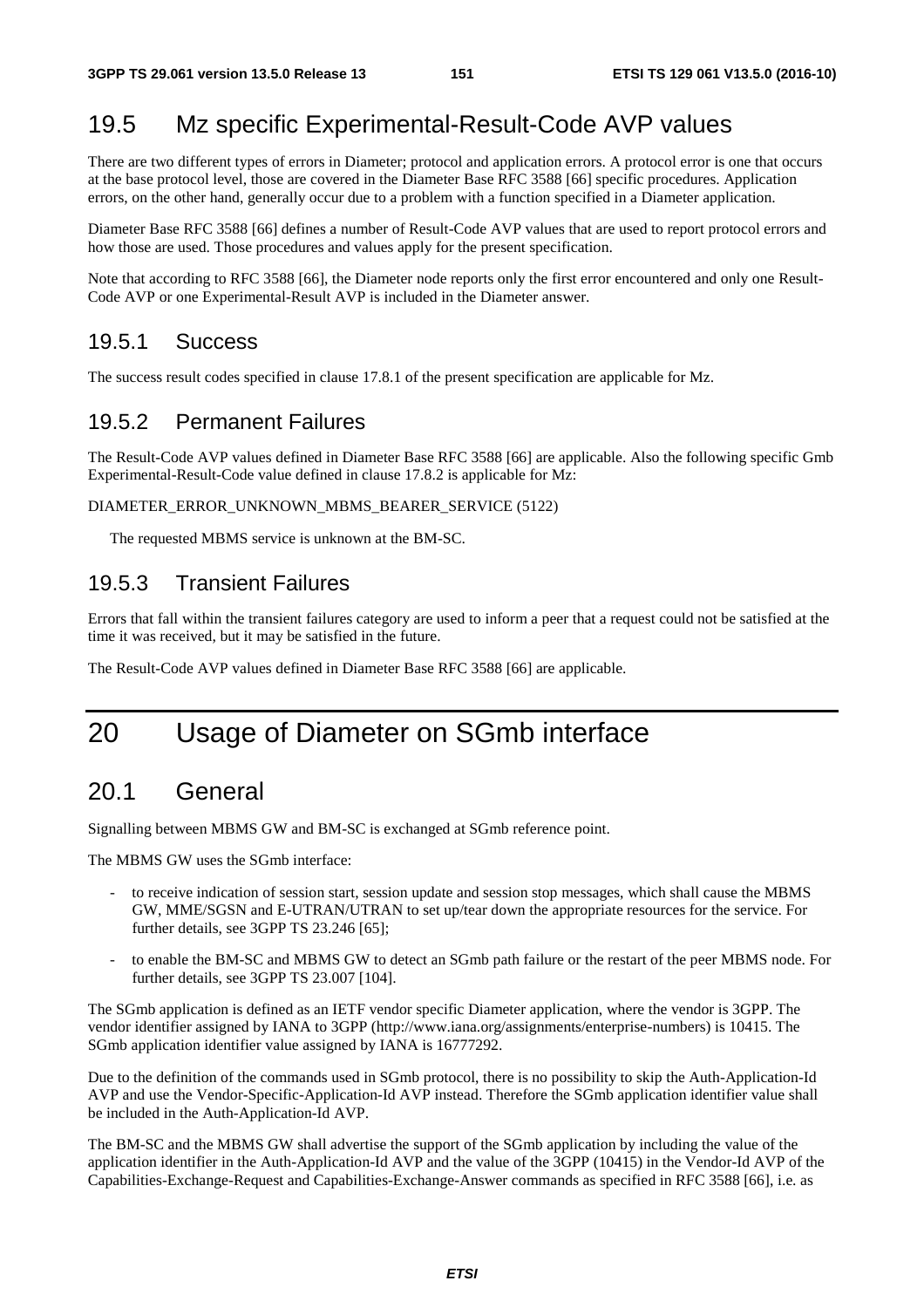part of the Vendor-Specific-Application-Id AVP. The Capabilities-Exchange-Request and Capabilities-Exchange-Answer commands are specified in the Diameter Base Protocol.

## 20.2 MBMS session start / update/ stop

The MBMS session start shall be used by the BM-SC to trigger the bearer resource establishment and announce the arrival of data for a MBMS bearer service (along with the attributes of the data to be delivered e.g. QoS, MBMS service area, or MBMS-Cell-List) to every MBMS GW that will deliver the MBMS bearer service.

The MBMS session update shall be used by the BM-SC to trigger the update of MBMS session attributes in the affected MBMS GWs. The attributes that can be modified are the MBMS service area, the MBMS-Cell-List and the list of MBMS control plane nodes (MMEs, SGSNs).

The MBMS session stop shall be used by the BM-SC to indicate the end of the data stream for an MBMS bearer service to every MBMS GW that has been delivering the MBMS bearer service.

## 20.2A MBMS heartbeat

The MBMS heartbeat procedure enables the BM-SC and MBMS GW to detect an SGmb path failure or the restart of the peer MBMS node, as specified in 3GPP TS 23.007 [104].

The use of this procedure shall be negotiated between the BM-SC and MBMS GW upon contacting the peer node for the first time.

NOTE: The MBMS Heartbeat procedure however applies per (BM-SC, MBMS GW) pair, i.e. not per MBMS session.

When this procedure is applied, the BM-SC and MBMS GW shall detect an SGmb path failure or the restart of the peer MBMS node as specified in clause 29 of 3GPP TS 23.007 [104].

The BM-SC and MBMS GW shall maintain a local restart counter which shall be incremented monotonically whenever the MBMS node restarts with loss of previous states.

The MBMS heartbeat message shall include the Restart Counter AVP set to the local restart counter of the sending node. The Restart-Counter AVP may also be included in any other SGmb messages e.g. if contacting the peer node for the first time or if the local restart counter has been incremented.

## 20.3 Message flows

#### 20.3.1 Session start procedure

The BM-SC initiates the MBMS session start procedure when it is ready to send data. This informs the MBMS GW of the imminent start of the transmission and MBMS session attributes are provided to the MBMS GWs included in the list of downstream nodes in BM-SC. The bearer plane is allocated.

BM-SC and MBMS GW shall at least support IP unicast encapsulation of IP multicast datagrams, which shall be default mode of sending user plane data. BM-SC may support IP multicast encapsulation of user plane IP multicast datagrams and MBMS GW also may support this mode of operation.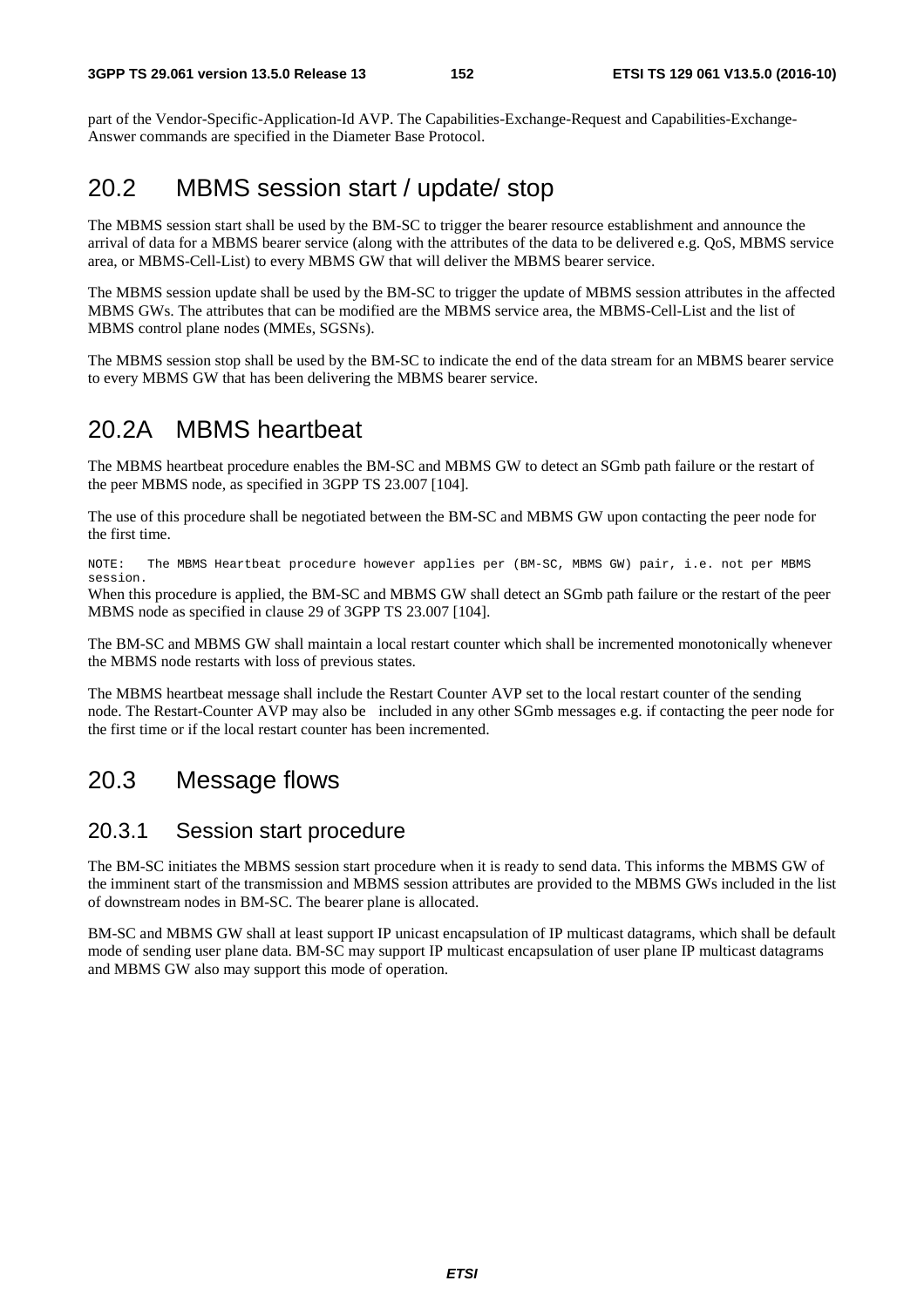

**Figure 20.3.1.1: MBMS Session Start procedure** 

1. The BM-SC sends an RAR message to indicate the impending start of the transmission and to provide the session attributes to the MBMS GWs listed in the "list of downstream nodes" parameter of the corresponding MBMS Bearer Context. BM-SC may indicate to MBMS GW that BM-SC supports sending the user plane IP multicast data without IP unicast encapsulation. In such case BM-SC shall send multicast source address as specified by IETF RFC 4604 [73] and IETF RFC 4607 [74] and the user plane multicast destination address.

 If IP unicast mode is used, the BM-SC shall also require the MBMS GW to select one UDP port for the reception of the user plane data for the related MBMS service (identified by TMGI and Flow ID).

 The BM-SC may also indicate its intent to use IP multicast encapsulation of IP multicast datagrams across Sgimb. In this case, the BM-SC shall specify an Sgi-mb (transport) destination multicast IP address associated with the MBMS bearer context, as well as the source UDP port. The inclusion of these data shall mean IP multicast encapsulation of IP multicast datagram is the only offered multicast mode over Sgi-mb. The destination UDP port for IP multicast transport shall be fixed as port number 927. The BM-SC shall also specify the (transport) multicast source address.

2. The MBMS GW creates an MBMS Bearer Context, stores the session attributes in the MBMS Bearer Context, and sends an RAA message to the BM-SC. In case MBMS GW receives BM-SC multicast source address, which indicates BM-SC support for both modes of sending user plane data, MBMS GW decides in which mode MBMS GW shall receive the user plane data. In case MBMS GW decides to receive unicast encapsulated data, then MBMS GW shall send own IP address for user plane to BM-SC and the MBMS GW shall also indicate the UDP port on which the user plane data shall be received. In case MBMS GW decides to receive IP multicast packets, then MBMS GW shall join the multicast group as specified by IETF RFC 4604 [73] and IETF RFC 4607 [74], and indicate to BM-SC about the decision.

#### 20.3.2 Session update procedure

The BM-SC initiates the MBMS session update procedure when service attributes (e.g. Service Area, MBMS cell list, Access indicator or ARP) for an ongoing MBMS session shall be modified. The MBMS session update procedure update procedure is initiated towards one or more of the MBMS GWs in the list of downstream nodes in the BM-SC, according to the changes in the service area.

NOTE: In addition, when the MBMS Service Area for an ongoing broadcast session is changed in the BM-SC, then MBMS GW(s) may be added to, or removed from, the list of downstream nodes in the BM-SC. The BM-SC will initiate MBMS session start procedures or MBMS session stop procedures towards these MBMS GWs accordingly.

The attributes that can be modified by the RAR message are the MBMS Service Area, the MBMS-Cell-List, the ARP, the Access indicator and the list of MBMS control plane nodes (MMEs, SGSNs).

When a session update message is received, the MBMS GW updates its MBMS Bearer Context accordingly and informs its downstream MMEs/SGSNs of the changed service attributes. If a list of MBMS control plane nodes (MMEs, SGSNs) is included in the session update message, MBMS GW shall initiate a session start procedure towards the new MMEs/SGSNs, and a session stop procedure towards the MMEs/SGSNs that have been removed from the list.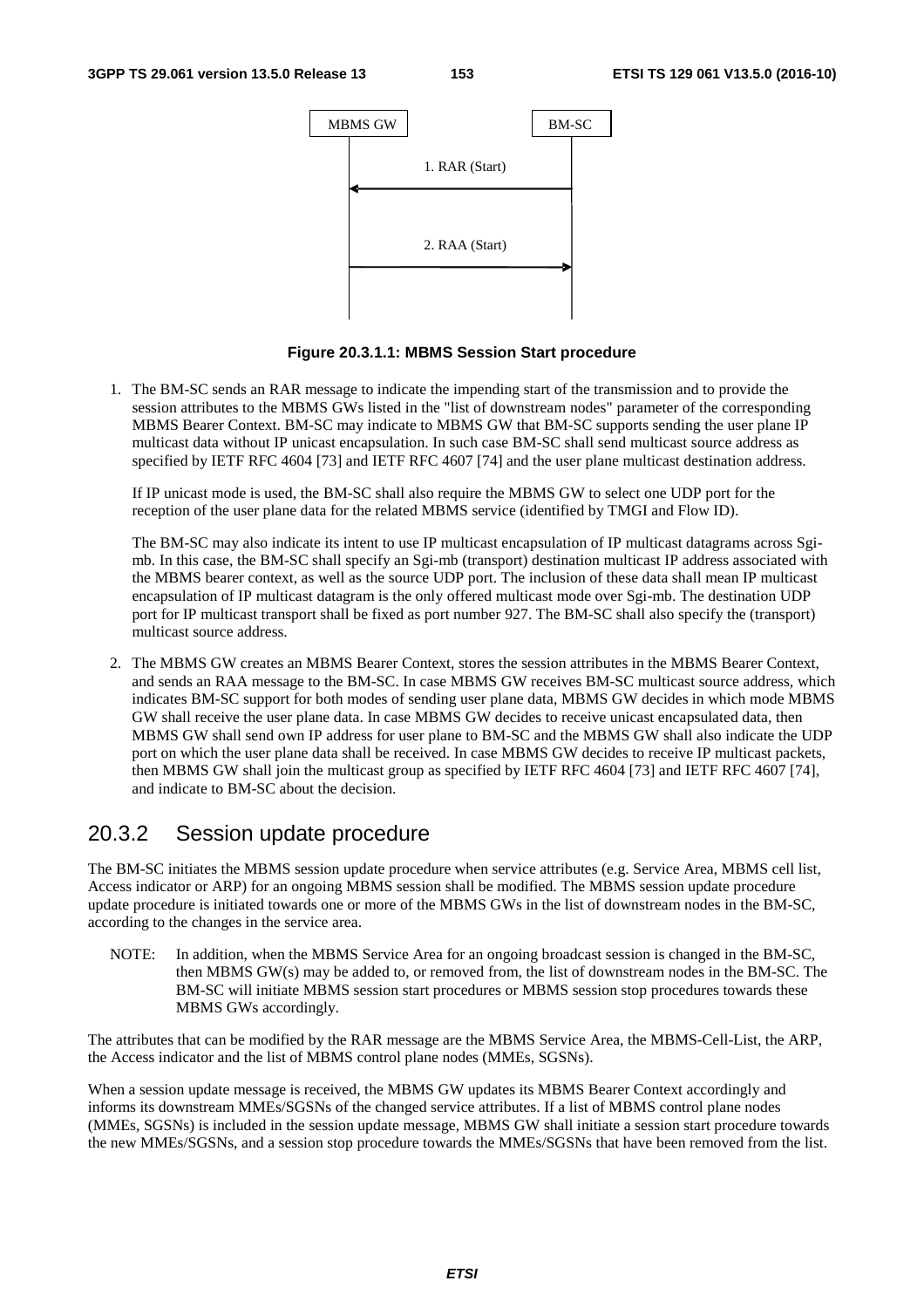

**Figure 20.3.2.1: MBMS Session Update procedure** 

- 1. The BM-SC sends an RAR message to all MBMS GWs listed in the "list of downstream nodes" parameter of the affected MBMS Bearer Context to indicate that the MBMS session is updated.
- 2. The MBMS GW stores the new session attributes in the MBMS Bearer Context, initiates session start, session stop or session update procedure towards the MMEs/SGSNs in its list of MBMS control plane nodes and sends an RAA message to the BM-SC. An AAR message is not mandated for the SGmb application in response to an RAR- RAA command exchange.

#### 20.3.3 Session stop procedure

The BM-SC initiates the MBMS session stop procedure when it considers the MBMS session terminated. Typically this will happen when there is no more MBMS data expected to be transmitted for a sufficiently long period of time to justify the release of bearer plane resources in the network.



**Figure 20.3.3.1: MBMS Session Stop procedure** 

- 1. The BM-SC sends an RAR message to all MBMS GWs listed in the "list of downstream nodes" parameter of the affected MBMS Bearer Context to indicate that the MBMS session is terminated and the bearer plane resources can be released.
- 2. The MBMS GW releases the resources regarding the session and sends an RAA message to the BM-SC. An AAR message is not mandated for the SGmb application in response to an RAR- RAA command exchange.

#### 20.3.4 MBMS session termination (MBMS GW initiated)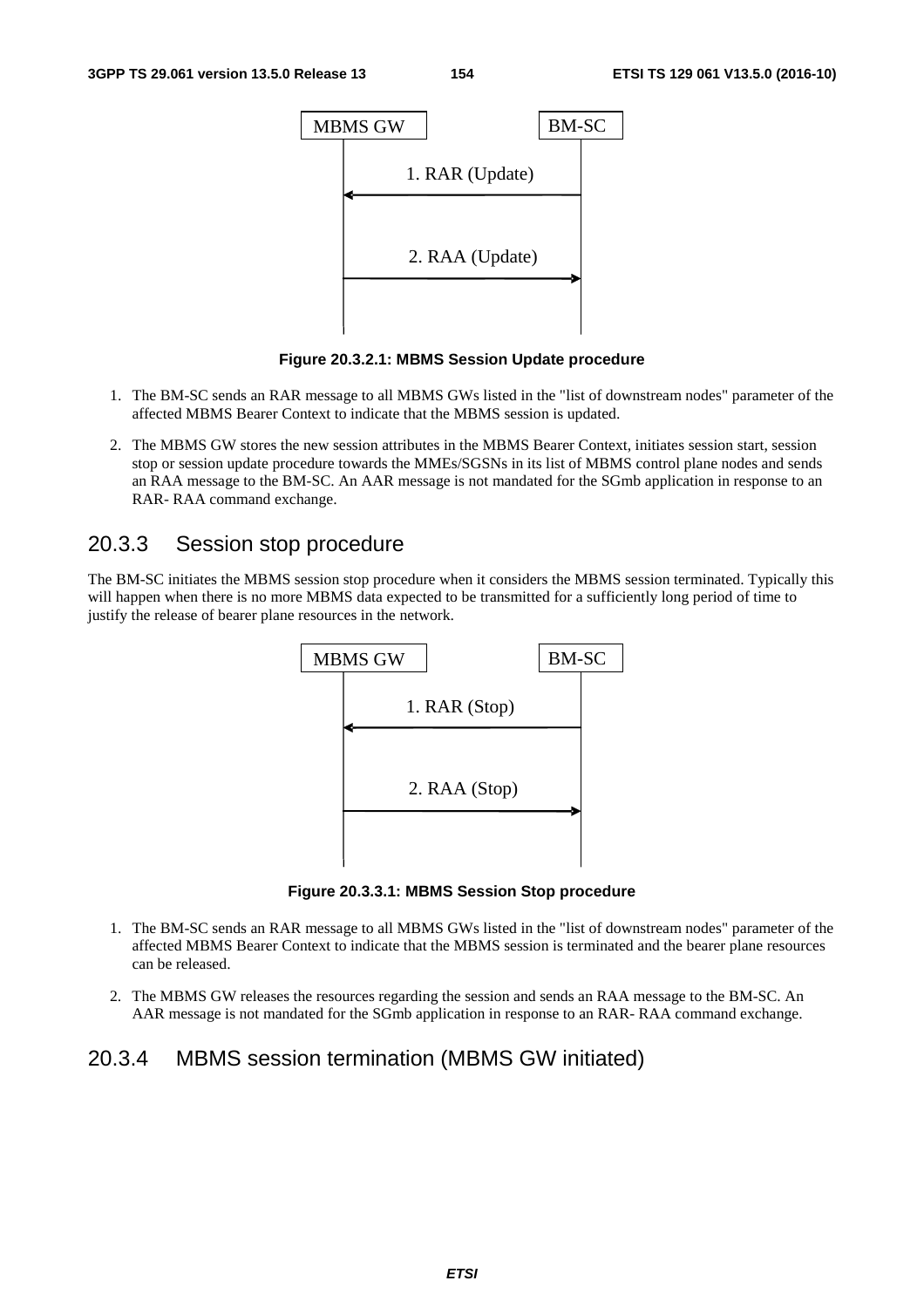

**Figure 20.3.4.1: MBMS session termination** 

- 1. In exceptional cases (e.g. resource pre-emption or timeout of the MBMS session), the MBMS GW may send an STR command to the BM-SC to initiate the termination of the Diameter session related to an MBMS bearer service. If a bearer plane had been established over SGi-mb for this MBMS bearer service, the bearer plane is released. If the MBMS GW detects the SGi-mb path failure as specified in subclause 20.3.2.1 of 3GPP TS 23.007 [104], the MBMS GW shall set the Termination-Cause to "DIAMETER\_LINK\_BROKEN" (see IETF RFC 3588 [66]) and shall include the Diagnostic-Info AVP set to "User Plane Failure" if it tears down the MBMS session as a result of detecting an SGi-mb path failure.
- 2. The BM-SC removes the Diameter session and confirms the operation by sending an STA message to the MBMS GW.

#### 20.3.5 MBMS heartbeat procedure

The BM-SC initiates the MBMS heartbeat procedure to detect a SGmb path failure or the restart of the MBMS GW as specified in 3GPP TS 23.007 [104].



#### **Figure 20.3.5.1: MBMS Heartbeat procedure initiated by the BM-SC**

- 1. The BM-SC sends an RAR message to the MBMS GW and indicates this is a heartbeart request. The BM-SC also includes the Restart-Counter AVP set to its local restart counter.
- 2. The MBMS GW sends an RAA message to the BM-SC to acknowledge the heartbeat request. The MBMS GW also includes the Restart-Counter AVP set to its local restart counter.

The MBMS GW initiates the MBMS heartbeat procedure to detect a SGmb path failure or the restart of the BM-SC as specified in 3GPP TS 23.007 [104].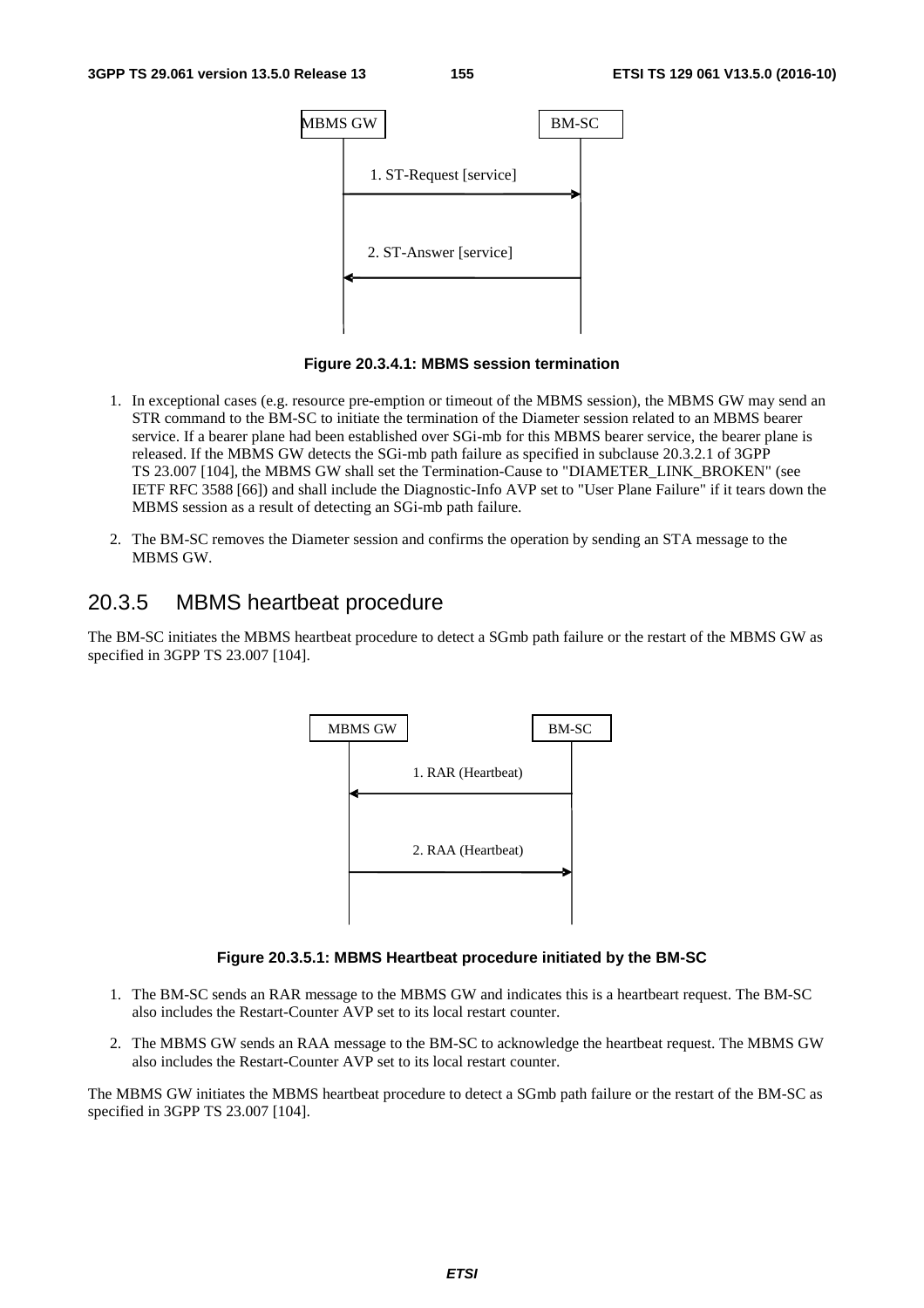

#### **Figure 20.3.5.2: MBMS Heartbeat procedure initiated by the MBMS GW**

- 1. The MBMS GW sends an RAR message to the BM-SC and indicates this is a heartbeart request. The MBMS GW also includes the Restart-Counter AVP set to its local restart counter.
- 2. The BM-SC sends an RAA message to the MBMS GW to acknowledge the heartbeat request. The BM-SC also includes the Restart-Counter AVP set to its local restart counter.

In the context of this procedure, the Diameter session shall be implicitly terminated, i.e. the client (server) shall behave as if the Auth-Session-State AVP was set to the value NO\_STATE\_MAINTAINED (1), as described in IETF RFC 3588 [66]. As a consequence, the server shall not maintain any state information about this session and the client shall not send any session termination request.

NOTE: The Auth-Session-State AVP is not included in the RAR/RAA message as this is not permitted by the Diameter base protocol. See RFC 3588 [66].

## 20.4 SGmb Messages

This clause defines the SGmb interface Diameter message.

The relevant AVPs that are of use for the SGmb interface are detailed in this clause. Other Diameter NASREQ (IETF RFC 4005 [67]) AVPs, even if their AVP flag rules is marked with "M", are not required for being compliant with the current specification.

All SGmb specific AVPs for SGmb are needed to be compliant to the SGmb interface unless otherwise stated.

#### 20.4.1 Re-Auth-Request Command

The Re-Auth-Request (RAR) command, defined in IETF RFC3588 (DIAMETER BASE) [66], is indicated by the Command-Code set to 258 and the message flags" "R" bit set.

The relevant AVPs that are of use for the SGmb interface are detailed in the ABNF description below. Other valid AVPs for this command are not used for SGmb purposes and should be ignored by the receiver or processed according to the relevant specifications.

The bold marked AVPs in the message format indicate new optional AVPs for SGmb, or modified existing AVPs.

Message Format:

```
 <RAR> ::= < Diameter Header: 258, REQ, PXY > 
                < Session-Id > 
                { Origin-Host } 
                  { Origin-Realm } 
                  { Destination-Realm } 
                 { Destination-Host } 
                 Auth-Application-Id
                { Re-Auth-Request-Type } 
                [ Called-Station-Id ] 
                [ Framed-IP-Address] 
                [ Framed-Ipv6-Prefix ] 
                [ Framed-Interface-Id ] 
                [ MBMS-Access-Indicator ]
```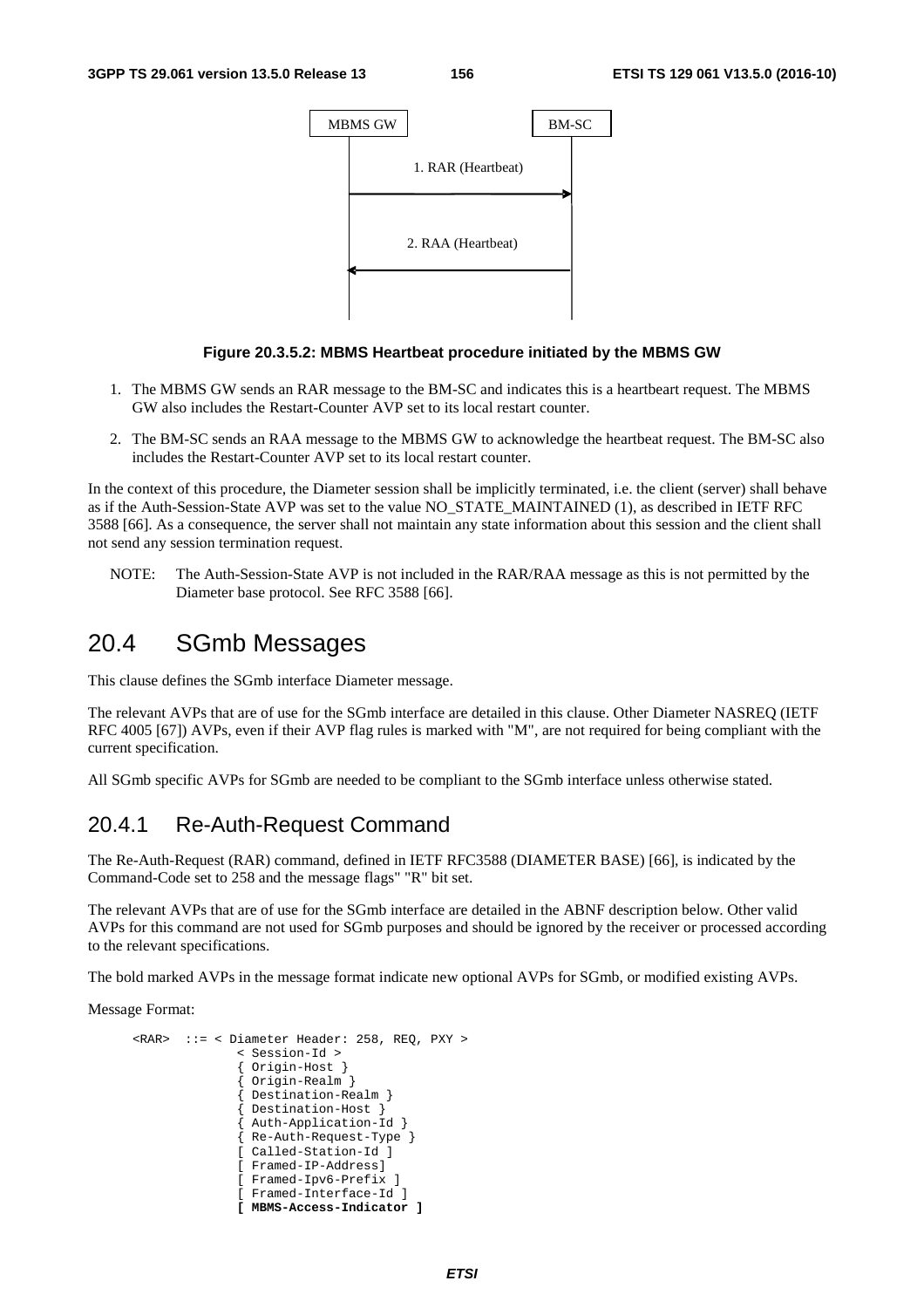```
 [ MBMS-StartStop-Indication ] 
    [ MBMS-Service-Area ] 
    [ QoS-Information ] 
    [ MBMS-Session-Duration ] 
    [ MBMS-Session-Identity ] 
    [ MBMS-Session-Repetition-number ] 
    [ TMGI ] 
   * [ 3GPP-SGSN-Address ] 
   * [ 3GPP-SGSN-Ipv6-Address ] 
    [ MBMS-Time-To-Data-Transfer ] 
    [ MBMS-Data-Transfer-Start ] 
    [ MBMS-Data-Transfer-Stop ] 
    [ MBMS-Flags ] 
    [ MBMS-User-Data-Mode-Indication ] 
    [ MBMS-BMSC-SSM-IP-Address ] 
    [ MBMS-BMSC-SSM-Ipv6-Address ] 
    [ MBMS-Flow-Identifier ] 
   [ CN-IP-Multicast-Distribution ] 
    [ MBMS-HC-Indicator ] 
    [ MBMS-GW-UDP-Port-Indicator] ; for IP unicast encapsulated user data 
    [ MBMS-GW-SSM-IP-Address ] ; for IP multicast encapsulated user data 
    [ MBMS-GW-SSM-Ipv6-Address ] ; for IP multicast encapsulated user data 
                                     ; for IP multicast encapsulated user data
    [ MBMS-Cell-List ]
    [ Origin-State-Id ] 
  [ Proxy-Info ]
 * [ Route-Record ] 
 * [ Supported-Features ]
    [ Restart-Counter ]
```
For the MBMS Session Start procedure, RAR is sent by the BM-SC to the MBMS GW(s) that will deliver the MBMS service when it is ready to send data. This is a request to activate all necessary bearer resources in the network for the transfer of MBMS data. The RAR message contains either an Ipv4 address included in 3GPP-SGSN-Address AVP or an Ipv6 address included in 3GPP-SGSN-Ipv6-Address AVP for each participating MBMS control plane nodes (MMEs, SGSNs). The MBMS-Time-to-Data-Transfer AVP shall be included to indicate the expected time between the reception of the MBMS Session Start and the transmission of MBMS data flows. For E-UTRAN access, the RAR message may also contain the MBMS-Data-Transfer-Start AVP containing the absolute time stamp of the data delivery start. The RAR message shall also contain the MBMS-Service-Area AVP. If the MBMS Cell List feature is supported, or if the BM-SC does not yet know whether the MBMS-GW supports this feature, the RAR may contain the MBMS-Cell-List AVP. For the distributed MCE architectures, i.e. when the MCE is part of eNB as described in clause 15.1.1 in TS 36.300 [98], the MBMS-Data-Transfer-Start AVP should be used at MBSFN operation mode to ensure synchronized session control and to facilitate a graceful reallocation of resources for the MBSFN when needed.

The MBMS-Flags AVP may provide specific control indications in relation to MBMS, e.g. whether the MBMS Session Start procedure is used to re-establish an MBMS session.

For the MBMS Session Update procedure, RAR is sent by the BM-SC in order for the MBMS GW(s) to update their session attributes. If the MBMS service area or the MBMS cell list needs to be changed, the MBMS-Service-Area AVP shall be included in the RAR. If the MBMS Cell List feature is supported and the MBMS cell list needs to be changed, the MBMS-Cell-List AVP shall also be included. If the MBMS-Service-Area AVP but no MBMS-Cell-List AVP is included, this shall indicate that any MBMS Cell List included in a previous RAR does no longer apply. If the Access indicator needs to be updated, it shall be included in the MBMS-Access-Indicator AVP. For E-UTRAN access, the RAR message may also contain the MBMS-Data-Transfer-Start AVP containing the absolute time stamp of the data delivery start. For the distributed MCE architectures, i.e. when the MCE is part of eNB as described in clause 15.1.1 in TS 36.300 [98], the MBMS-Data-Transfer-Start AVP should be used at MBSFN operation mode to ensure synchronized session control and to facilitate a graceful reallocation of resources for the MBSFN when needed. The MBMS-StartStop-Indication AVP with the value UPDATE shall be included. The MBMS-Time-To-Data-Transfer with AVP the value set to 0 shall be included. The MBMS-Session-Duration AVP shall be included to indicate the duration of the remaining part of the MBMS session. The 3GPP-SGSN-Address AVP and the 3GPP-SGSN-Ipv6-Address AVP shall be included if the related lists of MBMS control plane nodes (MMEs, SGSNs) in the MBMS GW(s) have changed. The other bold marked AVPs shall be included as given by the previous, corresponding MBMS Session Start procedure.

For the MBMS Session Stop procedure, RAR is sent by the BM-SC to the MBMS GW(s) when it considers the MBMS session to be terminated. The session is typically terminated when there is no more MBMS data expected to be transmitted for a sufficiently long period of time to justify a release of bearer plane resources in the network. For E-UTRAN access, the RAR message may also contain the MBMS-Data-Transfer-Stop AVP containing the absolute time stamp of the data delivery stop. The MBMS-Flags AVP may provide specific control indications, e.g. whether the MBMS Session Stop procedure is used to release the MBMS bearer context locally.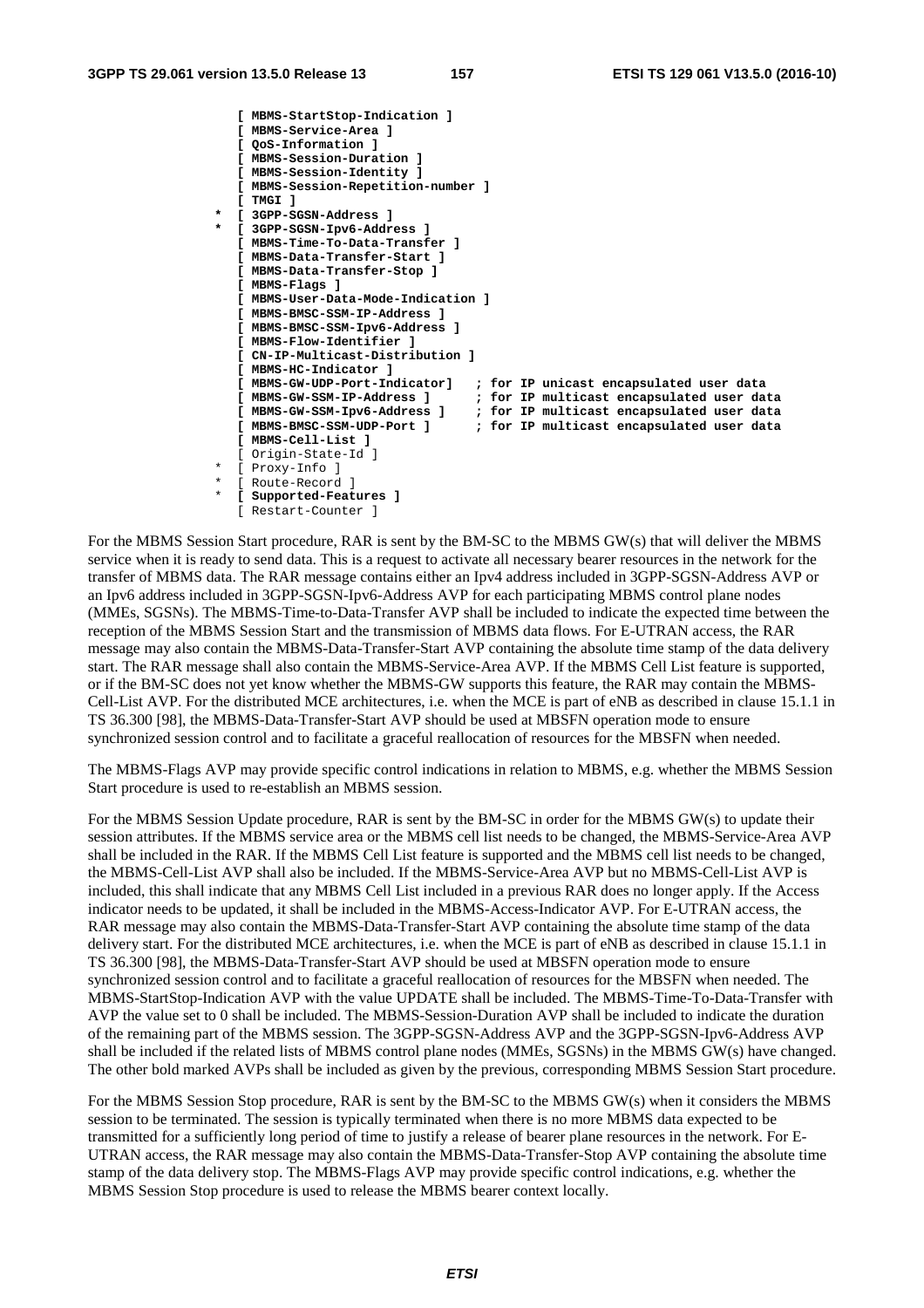For the MBMS Session Start procedure, the Qos-Information AVP indicates the QoS that is required for the MBMS bearer service for the actual MBMS session. Only the QoS-Class-Identifier AVP, Max-Requested-Bandwidth-DL AVP, Guaranteed-Bitrate-DL AVP and Allocation-Retention-Priority AVP within the QoS-Information AVP are applicable for the MBMS bearer service. The MBMS-Service-Area AVP is passed from BM-SC transparently through MBMS GW to the MMEs/SGSN(s) that are relevant for the actual MBMS bearer service. The MBMS-Cell-List AVP is also passed transparently through MBMS GW to the MMEs. The MBMS-Access-Indicator AVP indicates in which radio access types the MBMS bearer service shall be broadcasted, i.e UTRAN, or E-UTRAN, or both.

The usage of MBMS-StartStop-Indication AVP, Session-Id AVP, Framed-IP-Address AVP, Framed-Ipv6-Prefix AVP, Framed-Interface-Id AVP, Called-Station-Id AVP and MBMS-Flow-Identifier AVP can refer to Gmb interface as described in clause 17.6.5.

If unicast mode is used, the MBMS GW shall select an IP unicast address and a destination UDP port that is unique within the MBMS GW or that IP unicast address.

If IP multicast encapsulation of application IP multicast datagram is used over Sgi-mb, the BM-SC shall select a source UDP port that is unique within the BM-SC for that IP multicast address.

For the MBMS Heartbeat procedure, RAR is sent by the BM-SC to the MBMS GW, or vice-versa. The RAR message shall contain the following AVPs:

- the MBMS-StartStop-Indication AVP set to the value "heartbeat";
- the Restart-Counter AVP set to the local restart counter of the sender.

#### 20.4.2 RE-Auth-Answer Command

The Re-Auth-Answer (RAA) command, defined in IETF RFC3588 (DIAMETER BASE) [66], is indicated by the Command-Code set to 258 and the message flags" "R" bit clear, is sent in response to the RAR.

The relevant AVPs that are of use for the SGmb interface are detailed in the ABNF description below. Other valid AVPs for this command are not used for SGmb purposes and should be ignored by the receiver or processed according to the relevant specifications.

The bold marked AVPs in the message format indicate new optional AVPs for SGmb, or modified existing AVPs.

Message Format:

```
 <RAA> ::= < Diameter Header: 258, PXY > 
                 < Session-Id > 
                 { Origin-Host } 
                 { Origin-Realm } 
                     [ Result-Code ] 
                     [ Experimental-Result ] 
                     [ MBMS-StartStop-Indication ] 
 [ MBMS-GGSN-Address ] ; for unicast encapsulated user data 
 [ MBMS-GGSN-Ipv6-Address ] ; for unicast encapsulated user data 
                 [ MBMS-User-Data-Mode-Indication ] 
                                                      [ MBMS-GW-UDP-Port] ; for unicast encapsulated user data
                 [ Origin-State-Id ] 
                 [ Error-Message ] 
                 [ Error-Reporting-Host ] 
                * [ Failed-AVP ] 
                * [ Redirected-Host ] 
                 [ Redirected-Host-Usage ] 
                 [ Redirected-Host-Cache-Time ] 
                     [ Proxy-Info ] 
                  * [ Supported-Features ] 
                     [ Restart-Counter ]
```
For the MBMS Heartbeat procedure, RAA is sent by the BM-SC to the MBMS GW, or vice-versa. The RAA message shall contain the following AVPs:

- the MBMS-StartStop-Indication AVP set to the value "heartbeat";
- the Restart-Counter AVP set to the local restart counter of the sender.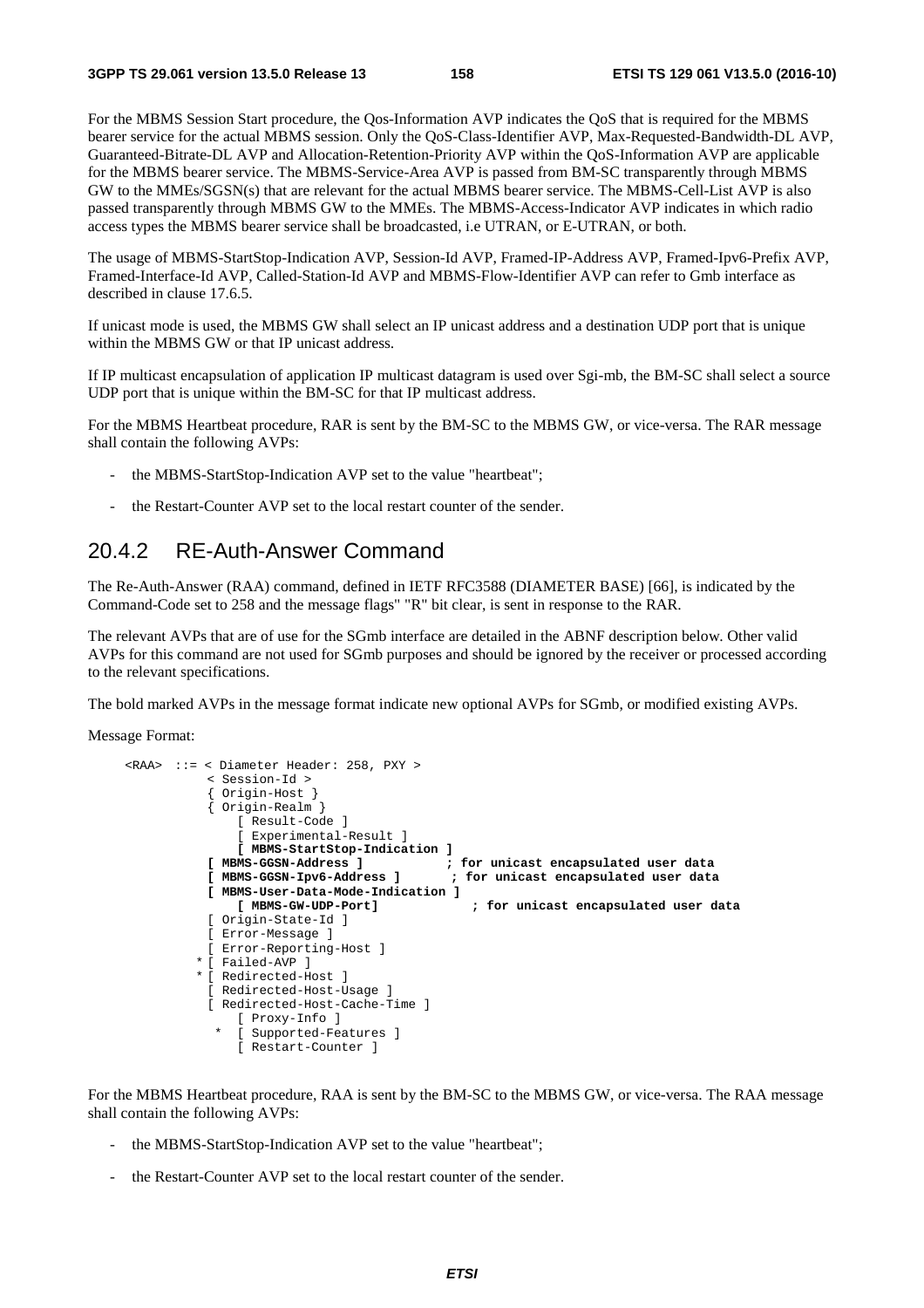## 20.4.3 Session-Termination-Request Command

A DIAMETER session may be terminated by the MBMS GW in exceptional cases.

The relevant AVPs that are of use for the SGmb interface are detailed in the ABNF description below. Other valid AVPs for this command are not used for SGmb purposes and should be ignored by the receiver or processed according to the relevant specifications.

Message Format:

```
<ST-Request> ::= < Diameter Header: 275, REQ, PXY > 
                           < Session-Id > 
                            { Origin-Host } 
                             { Origin-Realm } 
                            { Destination-Realm } 
                            { Auth-Application-Id } 
                            { Termination-Cause } 
                           [ Destination-Host ] 
                         * [ Class ] 
                           [ Origin-State-Id ] 
                          [ Proxy-Info ]
                          [ Route-Record ]
                            [ Diagnostic-Info ] 
                            [ Restart-Counter ]
```
### 20.4.4 Session-Termination-Answer Command

The STA command, defined in IETF RFC3588 (DIAMETER BASE) [66], is indicated by the Command-Code field set to 275 and the "R" bit cleared in the Command Flags field, is sent in response to an STR command.

The relevant AVPs that are of use for the SGmb interface are detailed in the ABNF description below. Other valid AVPs for this command are not used for SGmb purposes and should be ignored by the receiver or processed according to the relevant specifications.

Message Format:

```
<ST-Answer> ::= < Diameter Header: 275, PXY > 
                           < Session-Id > 
                            { Result-Code } 
                            { Origin-Host } 
                            { Origin-Realm } 
                         * [ Class ] 
                           [ Error-Message ] 
                           [ Error-Reporting-Host ] 
                         * [ Failed-AVP ] 
                           [ Origin-State-Id ] 
                         * [ Redirect-Host ] 
                           [ Redirect-Host-Usage ] 
                           [ Redirect-Max-Cache-Time ] 
                              [ Proxy-Info ]
                           [ Restart-Counter ]
```
#### 20.4.5 Abort-Session-Request Command

The Abort-Session-Request (ASR) command, defined in IETF RFC3588 (DIAMETER BASE) [66], is indicated by the Command-Code set to 274 and the message flags" "R" bit set, is sent by the BM-SC to the MBMS GW to request that the session identified by the Session-Id be stopped.

The relevant AVPs that are of use for the SGmb interface are detailed in the ABNF description below. Other valid AVPs for this command are not used for SGmb purposes and should be ignored by the receiver or processed according to the relevant specifications.

Message Format

```
 <ASR> ::= < Diameter Header: 274, REQ, PXY > 
                < Session-Id > 
                { Origin-Host } 
                { Origin-Realm } 
                  { Destination-Realm } 
                { Destination-Host }
```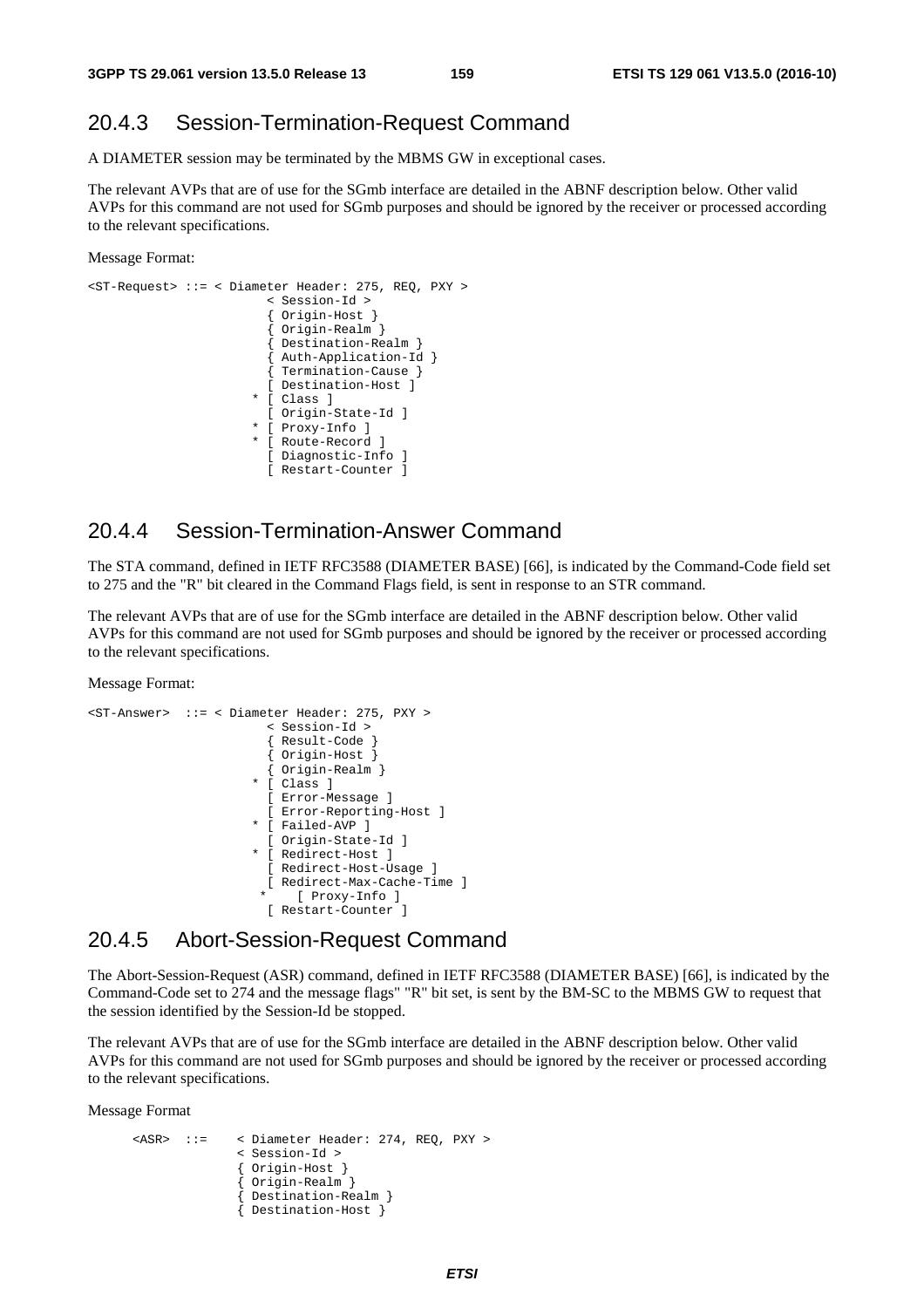```
 { Auth-Application-Id } 
 [ Origin-State-Id ] 
[ Proxy-Info ]
[ Route-Record ]
 [ Restart-Counter ]
```
#### 20.4.6 Abort-Session-Answer Command

The Abort-Session-Answer (ASA) command, defined in IETF RFC3588 (DIAMETER BASE) [66], is indicated by the Command-Code set to 274 and the message flags" "R" bit clear, is sent in response to the ASR.

The relevant AVPs that are of use for the SGmb interface are detailed in the ABNF description below. Other valid AVPs for this command are not used for SGmb purposes and should be ignored by the receiver or processed according to the relevant specifications.

Message Format

```
 <ASA> ::= < Diameter Header: 274, PXY > 
                < Session-Id > 
                { Result-Code } 
                { Origin-Host } 
                { Origin-Realm } 
                [ Origin-State-Id ] 
                [ Error-Message ] 
                [ Error-Reporting-Host ] 
              [ Failed-AVP ]
              [ Redirected-Host ]
                [ Redirected-Host-Usage ] 
                [ Redirect-Max-Cache-Time ] 
              [ Proxy-Info ]
                [ Restart-Counter ]
```
## 20.5 SGmb re-used AVPs

Table 20.5.1 lists the Diameter AVPs re-used by the SGmb reference point from the Gmb reference point and other existing Diameter Application, reference to their respective specifications and short description of their usage witin the SGmb reference point. When reused from Gmb reference point, the specific clause in the present specification is referred. Other AVPs from existing Diameter Applications, except for the AVPs from Diameter base protocol, do not need to be supported. The AVPs from Diameter base protocol are not included in table 20.5.1, but they are re-used for the SGmb reference point. Where RADIUS VSAs are re-used, they shall be translated to Diameter AVPs as described in RFC 4005 [67] with the exception that the "M" flag shall be set and the "P" flag may be set.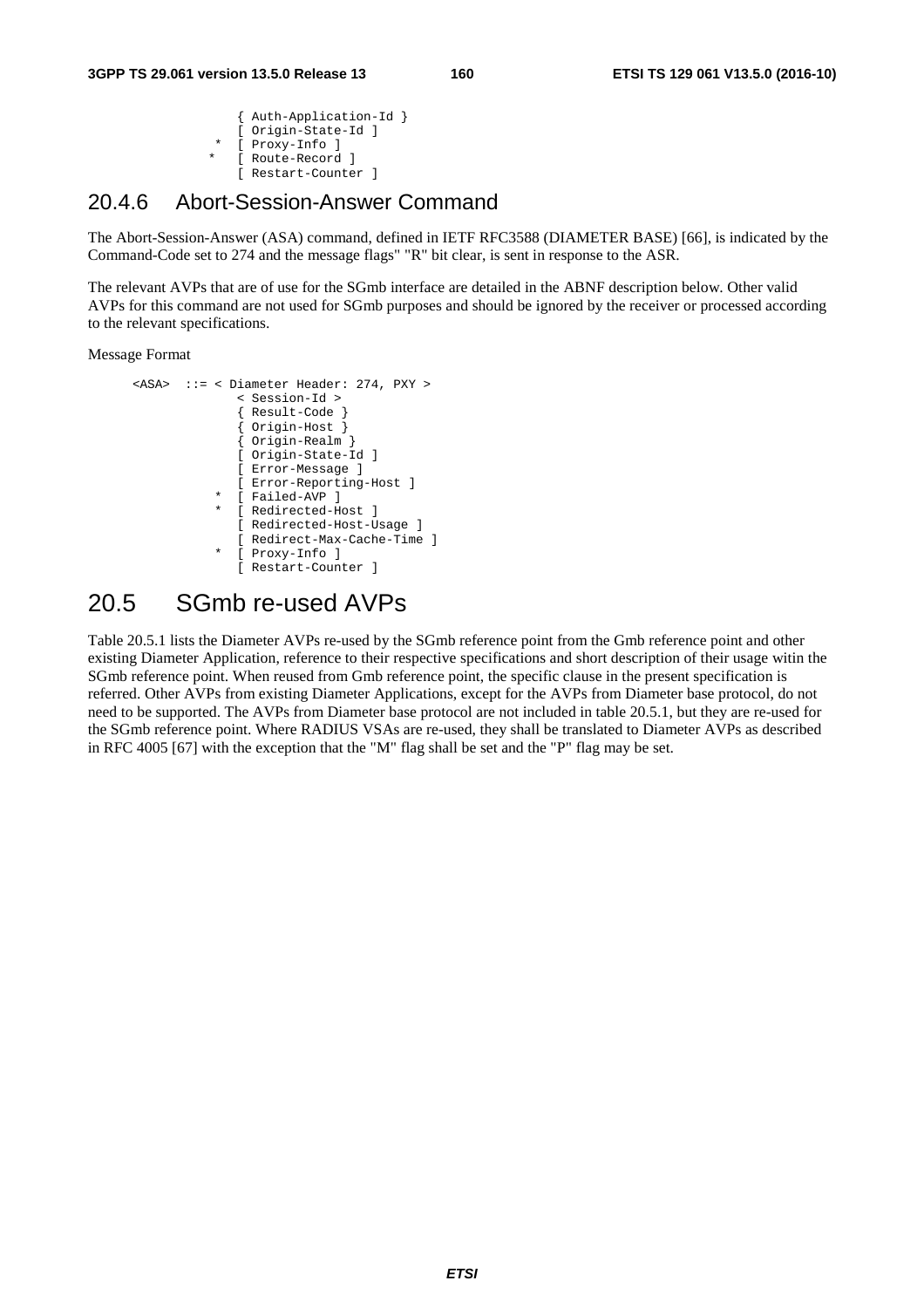| <b>Attribute Name</b>        | Reference             | <b>Description</b>                                                                                   |
|------------------------------|-----------------------|------------------------------------------------------------------------------------------------------|
| <b>TMGI</b>                  | 17.7.2                | Contains the Temporary Mobile Group Identity                                                         |
|                              |                       | allocated to a particular MBMS bearer service.                                                       |
| MBMS-StartStop-              | 17.7.5                | Indicates the type of MBMS Session procedure.                                                        |
| Indication<br>MBMS-Service-  | 17.7.6                | Indicates the area over which the MBMS bearer                                                        |
| Area                         |                       | service has to be distributed.                                                                       |
| MBMS-Session-                | 17.7.7                | Indicates the estimated session duration (MBMS                                                       |
| Duration<br>MBMS-Session-    | 17.7.11               | Service data transmission).<br>Together with TMGI it identifies a transmission of a                  |
| Identity                     |                       | specific MBMS session.                                                                               |
| MBMS-Time-To-                | 17.7.14               | Indicates the expected time between reception of the                                                 |
| Data-Transfer                |                       | MBMS Session Start (RAR (Start) command) or the<br>MBMS Session Update (RAR (Update) command)        |
|                              |                       | and the commencement of the MBMS Data flow. A                                                        |
|                              |                       | value of 0 (1 sec.) shall be used in the Session                                                     |
| MBMS-Session-                | 17.7.15               | Update.<br>Contains the session identity repetition number of the                                    |
| <b>Repetition-Number</b>     |                       | MBMS transmission session on the SGmb interface.                                                     |
| MBMS-User-Data-              | 17.7.18               | When sent from the BM-SC to the MBMS GW, it                                                          |
| Mode-Indication              |                       | indicates the mode that BM-SC supports. When sent<br>from the MBMS GW to the BM-SC, it indicates the |
|                              |                       | mode that BM-SC shall send user plane data with.                                                     |
|                              |                       | Two modes apply:                                                                                     |
|                              |                       | Unicast mode: IP multicast packets over<br>UDP encapsulated by IP unicast header.                    |
|                              |                       | Multicast mode: IP multicast<br>$\bullet$                                                            |
|                              |                       | packetsencapsulated over UDP by IP                                                                   |
| MBMS-GGSN-                   | 17.7.19               | multicast header.<br>Contains the value of MBMS GW"s lpv4 address for                                |
| <b>Address</b>               |                       | user plane data.                                                                                     |
| MBMS-GGSN-                   | 17.7.20               | Contains the valus of MBMS GW"s lpv6 address for                                                     |
| Ipv6-Address                 |                       | user plane data.                                                                                     |
| MBMS-BMSC-<br>SSM-IP-Address | 17.7.21               | Contains the value of BM-SC"s Ipv4 address of<br>Source Specific Multicasting.                       |
| MBMS-BMSC-                   | 17.7.22               | Contains the value of BM-SC"s Ipv6 address of                                                        |
| SSM-Ipv6-Address             |                       | Source Specific Multicasting.                                                                        |
| MBMS-Flow-                   | 17.7.23               | Represents a location dependent subflow of an                                                        |
| Identifier                   |                       | MBMS bearer service.                                                                                 |
| CN-IP-Multicast-             | 17.7.24               | Indicates if IP multicast distribution to UTRAN should                                               |
| <b>Distribution</b>          |                       | be used for the MBMS user plane data.                                                                |
| MBMS-HC-<br>Indicator        | 17.7.25               | Indicates if header compression is used by BM-SC<br>when sending for MBMS user plane data.(NOTE 1)   |
| 3GPP-SGSN-                   | 16.4.7                | Represents the SGSN or MME"s Ipv4 address that is                                                    |
| <b>Address</b>               |                       | used by the GTP control plane for the handling of                                                    |
|                              |                       | control messages.                                                                                    |
| 3GPP-SGSN-lpv6-              | 16.4.7                | Represents the SGSN or MME"s Ipv6 address that is                                                    |
| <b>Address</b>               |                       | used by the GTP control plane for the handling of                                                    |
| Called-Station-Id            | NASREQ, IETF          | control messages.<br>Contains the Access Point Name (APN) for which the                              |
|                              | RFC 4005 [67]         | MBMS bearer service is defined                                                                       |
| Framed-Interface-            | NASREQ, IETF          | Contains the Ipv6 interface identifier of the multicast                                              |
| ld                           | RFC 4005 [67]         | address                                                                                              |
| Framed-IP-                   | NASREQ. IETF          | Contains the Ipv4 multicast address.                                                                 |
| <b>Address</b>               | RFC 4005 [67]         |                                                                                                      |
| Framed-Ipv6-Prefix           | NASREQ, IETF          | Contains the Ipv6 prefix of the multicast address.                                                   |
| QoS-Information              | RFC 4005 [67]<br>3GPP | Contains the QoS that is required for the MBMS                                                       |
|                              | TS 29.212 [75]        | bearer service for the MBMS session.                                                                 |
|                              |                       | Only the QoS-Class-Identifier AVP, Max-Requested-                                                    |
|                              |                       | Bandwidth-DL, Guaranteed-Bitrate-DL AVP and                                                          |
|                              |                       | Allocation-Retention-Priority AVP within the QoS-                                                    |
|                              |                       | Information AVP are applicable for the MBMS bearer                                                   |
|                              |                       | service.                                                                                             |
| Supported-<br>Features       | 3GPP                  | If present, this AVP informs the destination host about                                              |
|                              | TS 29.229 [105]       | the features that the origin host requires to<br>successfully complete this command exchange         |
|                              |                       | NOTE 1: Header Compression only supported for UTRAN for this Release.                                |

| Table 20.5.1 : SGmb re-used Diameter AVPs |  |
|-------------------------------------------|--|
|                                           |  |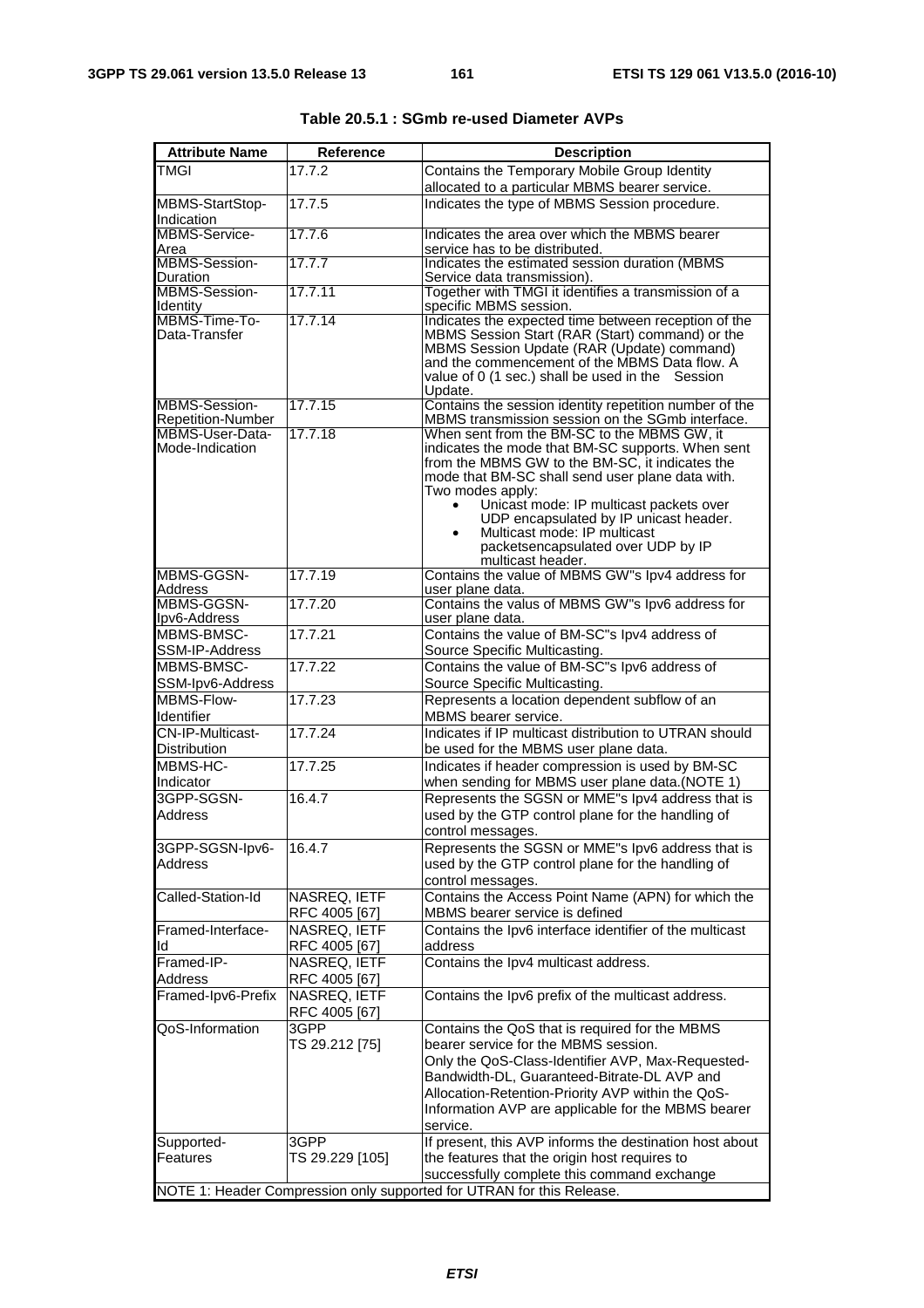## 20.5a SGmb specific AVPs

Table 20.5a.1 describes the SGmb specific Diameter AVPs. The Vendor-Id header of all SGmb specific AVPs defined in the present specification shall be set to 3GPP (10415).

The SGmb specific AVPs require to be supported to be compliant with the present specification. All AVPs in table 20.5a.1 are mandatory within SGmb interface unless otherwise stated.

|                                                                                                            |                    |                           |                   |          |                | <b>AVP Flag rules</b> |                 |                |                             |
|------------------------------------------------------------------------------------------------------------|--------------------|---------------------------|-------------------|----------|----------------|-----------------------|-----------------|----------------|-----------------------------|
| <b>Attribute Name</b>                                                                                      | <b>AVP</b><br>Code | <b>Section</b><br>defined | <b>Value Type</b> | Mu<br>st | May            | <b>Shou</b><br>Id not | Mu<br>st<br>not | May<br>Encr.   | <b>Applicability (NOTE)</b> |
| MBMS-Access-<br>Indicator                                                                                  | 923                | 20.5a.1                   | Enumerated        | M.V      | P              |                       |                 | Y              |                             |
| MBMS-GW-<br>SSM-IP-Address                                                                                 | 924                | 20.5a.2                   | OctetString       | $\vee$   | P              |                       | M               | Y              |                             |
| MBMS-GW-<br>SSM-Ipv6-<br>Address                                                                           | 925                | 20.5a.3                   | OctetString       | $\vee$   | $\overline{P}$ |                       | M               | $\overline{Y}$ |                             |
| MBMS-BMSC-<br>SSM-UDP-Port                                                                                 | 926                | 20.5a.4                   | OctetString       | $\vee$   | $\overline{P}$ |                       | M               | $\overline{Y}$ |                             |
| MBMS-GW-<br><b>UDP-Port</b>                                                                                | 927                | 20.5a.5                   | OctetString       | $\vee$   | P              |                       | M               | Y              |                             |
| MBMS-GW-<br>UDP-Port-<br>Indicator                                                                         | 928                | 20.5a.6                   | Enumerated        | $\vee$   | P              |                       | M               | Y              |                             |
| MBMS-Data-<br>Transfer-Start                                                                               | 929                | 20.5a.7                   | Unsigned64        | $\vee$   | P              |                       | M               | $\overline{Y}$ |                             |
| MBMS-Data-<br>Transfer-Stop                                                                                | 930                | 20.5a.8                   | Unsigned64        | $\vee$   | P              |                       | M               | Y              |                             |
| MBMS-Flag                                                                                                  | 931                | 20.5a.9                   | Unsigned32        | $\vee$   | P              |                       | M               | Y              |                             |
| <b>Restart-Counter</b>                                                                                     | 932                | 20.5a.1<br>0              | Unsigned32        | $\vee$   | P              |                       | M               | Y              | <b>MBMS Heartbeat</b>       |
| Diagnostic-Info                                                                                            | 933                | 20.5a.1                   | Unsigned32        | $\vee$   | P              |                       | M               | Y              |                             |
| MBMS-Cell-List<br>NOTE: AVPs marked with a supported feature are applicable as described in subclause 20.7 | 934                | 20.5a.1                   | OctetString       | $\vee$   | P              |                       | M               | Y              | <b>MBMS Cell List</b>       |

**Table 20.5a.1: SGmb specific AVPs** 

NOTE: AVPs marked with a supported feature are applicable as described in subclause 20.7.

#### 20.5a.1 MBMS-Access-Indicator AVP

The MBMS-Access-Indicator AVP (AVP code 923) is of type Enumerated. It indicates whether the MBMS bearer service will be delivered in UTRAN-only, E-UTRAN-only or both coverage areas. The following values are supported:

#### UTRAN (0)

The MBMS bearer service shall only be delivered in UTRAN only coverage areas.

#### E-UTRAN (1)

The MBMS bearer service shall only be delivered in E-UTRAN only coverage areas.

#### UTRAN-AND-E-UTRAN (2)

The MBMS bearer service shall be delivered both in UTRAN and E-UTRAN coverage areas.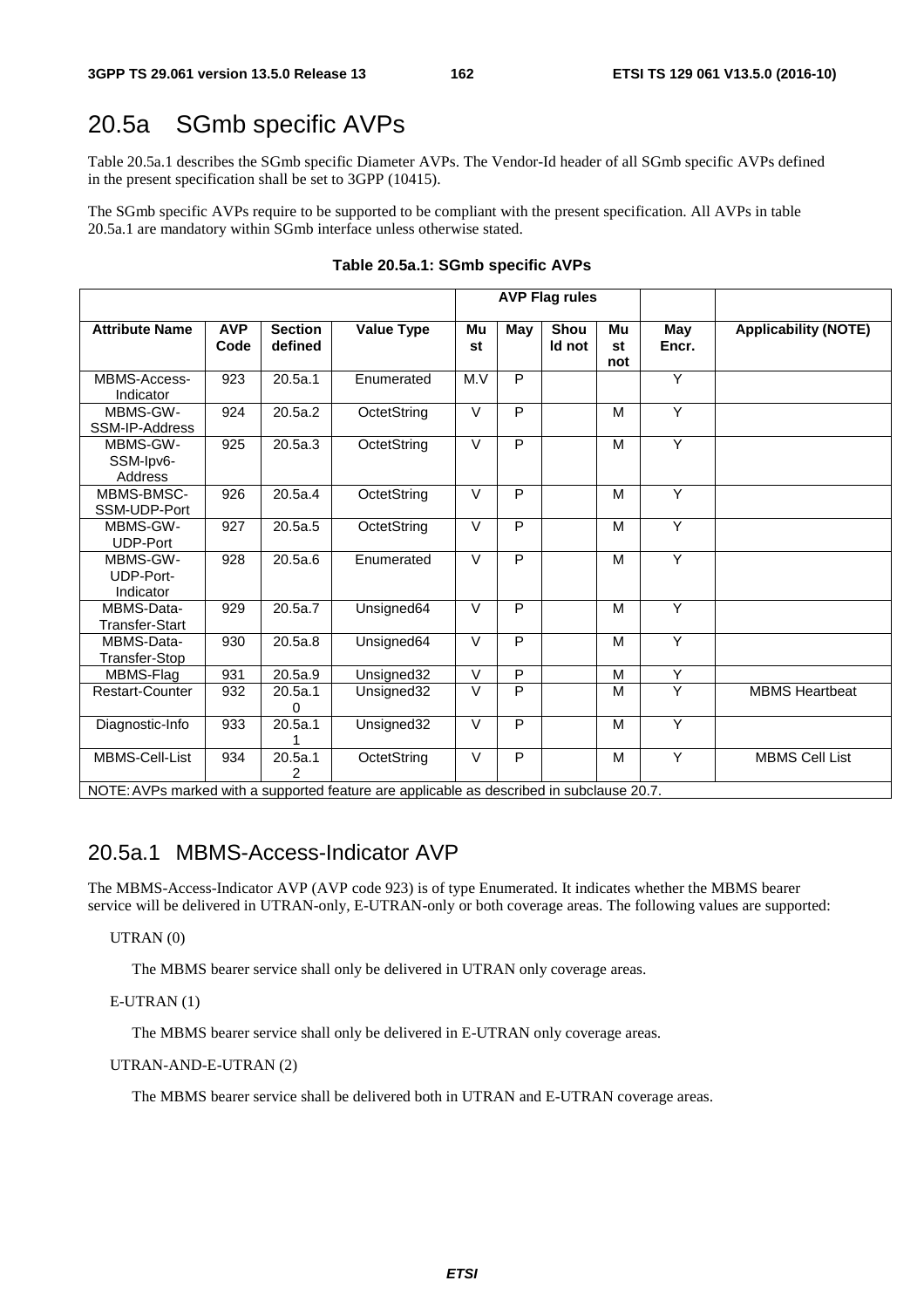#### 20.5a.2 MBMS-GW-SSM-IP-Address AVP

The MBMS-GW-SSM-IP-Address AVP (AVP code 924) is of type OctetString and contains the Sgi-mb (transport) plane Ipv4 destination multicast address used by BM-SC for IP multicast encapsulation of application IP multicast datagrams.

#### 20.5a.3 MBMS-GW-SSM-Ipv6-Address AVP

The MBMS-GW-SSM-Ipv6-Address AVP (AVP code 925) is of type OctetString and contains the Sgi-mb (transport) plane Ipv6 prefix of the destination multicast address used by BM-SC for IP multicast encapsulation of application IP multicast datagrams.

#### 20.5a.4 MBMS-BMSC-SSM-UDP-Port AVP

The MBMS-BMSC-SSM-UDP-Port AVP (AVP code 926) is of type OctetString and contains the Sgi-mb (transport) plane source UDP port number at the BM-SC for IP multicast encapsulation of IP multicast datagrams.

#### 20.5a.5 MBMS-GW-UDP-Port AVP

The MBMS-GW-UDP-Port AVP (AVP code 927) is of type OctetString, and contains the value of the UDP port from which the user plane data will be received in the MBMS-GW.

#### 20.5a.6 MBMS-GW-UDP-Port-Indicator AVP

MBMS-GW-UDP-Port-Indicator AVP (AVP code 928) is of type Enumerated. It indicates that the payload related to the MBMS service is required to be delivered in the MBMS UDP Port assigned by the MBMS-GW.

#### UDP-PORT-REQUIRED (1)

 Value 1 indicates that the user plane data corresponding to the MBMS service shall be delivered on the UDP Port provided by the MBMS-GW.

#### 20.5a.7 MBMS-Data-Transfer-Start AVP

The MBMS-Data-Transfer-Start AVP (AVP code 929) is of type Unsigned64.

This value indicates the time in seconds for the radio resources set up relative to 00:00:00 on 1 January 1900 (calculated as continuous time without leap seconds and traceable to a common time reference) where binary encoding of the integer part is in the first 32 bits and binary encoding of the fraction part in the last 32 bits. The fraction part is expressed with a granularity of 1 /2\*\*32 second.

This AVP is only valid for E-UTRAN access type.

#### 20.5a.8 MBMS-Data-Transfer-Stop AVP

The MBMS-Data-Transfer-Stop AVP (AVP code 930) is of type Unsigned64.

This value indicates the time in seconds for the release of resources relative to 00:00:00 on 1 January 1900 (calculated as continuous time without leap seconds and traceable to a common time reference) where binary encoding of the integer part is in the first 32 bits and binary encoding of the fraction part in the last 32 bits. The fraction part is expressed with a granularity of 1 /2\*\*32 second.

This AVP is only valid for E-UTRAN access type.

### 20.5a.9 MBMS-Flags AVP

The MBMS-Flags AVP (AVP coce 931) is of type Unsigned32. It provides control indications.

It shall contain a bit mask. The meaning of the bits shall be as defined in table 20.5a.9.1: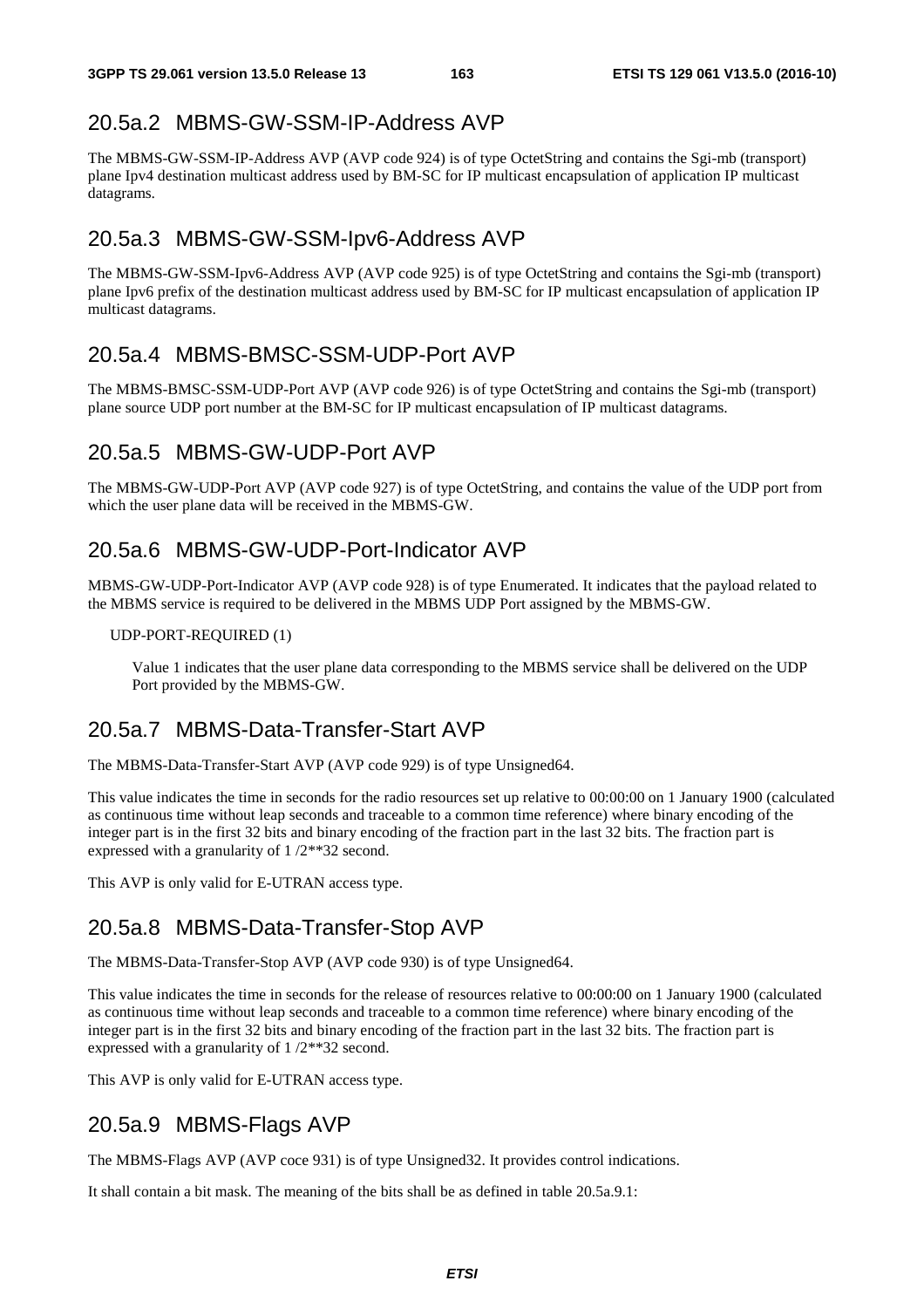| <b>Bit</b> | <b>Name</b>        | <b>Description</b>                                                                                                                                                                                           |
|------------|--------------------|--------------------------------------------------------------------------------------------------------------------------------------------------------------------------------------------------------------|
| 0          | <b>MSRI</b>        | MBMS Session Re-establishment Indication:                                                                                                                                                                    |
|            |                    | This bit, when set, indicates that the MBMS Session Start<br>Request message is used to re-establish an MBMS session (see<br>3GPP TS 23.007 [104]).                                                          |
|            | <b>LMBCRI</b>      | Local MBMS Bearer Context Release Indication:                                                                                                                                                                |
|            |                    | This bit, when set, indicates that the MBMS Session Stop<br>Request message is used to locally release the MBMS bearer<br>context in the MBMS-GW and in the associated MME/SGSNs<br>(see3GPP TS 23.007 [104] |
| NOTE:      | receiving MBMS GW. | Bits not defined in this table shall be cleared by the sending BM-SC and ignored by the                                                                                                                      |

#### **Table 20.5a.9.1 : MBMS-Flags**

### 20.5a.10 Restart-Counter AVP

The Restart-Conter AVP (AVP coce 932) is of type Unsigned32. This is a monotonically increasing value that is advanced whenever the MBMS entity restarts with loss of previous state, for example upon restart. The Restart-Counter AVP may be included in any Diameter message over the SGmb reference point, including CER/CEA.

#### 20.5a.11 Diagnostic-Info AVP

The Diagnostic-Info AVP (AVP code 933) is of type Unsigned32.

It shall contain a bit mask. The meaning of the bits shall be as defined in table 20.5a.11.1:

|  |  | Table 20.5a.11.1 : Diagnostic-Info |
|--|--|------------------------------------|
|--|--|------------------------------------|

| <b>Bit</b> | <b>Name</b>                                                                                                   | <b>Description</b>                                                                                                                         |  |  |
|------------|---------------------------------------------------------------------------------------------------------------|--------------------------------------------------------------------------------------------------------------------------------------------|--|--|
| 0          | <b>UPFAIL</b>                                                                                                 | User Plane Failure:                                                                                                                        |  |  |
|            |                                                                                                               | This bit, when set, indicates the detection of a User Plane<br>Failure by the MBMS GW (see subclause 20.3.2.1 of 3GPP<br>TS 23.007 [104]). |  |  |
| NOTE:      | Bits not defined in this table shall be cleared by the sending MBMS GW and ignored by<br>the receiving BM-SC. |                                                                                                                                            |  |  |

#### 20.5a.12 MBMS-Cell-List AVP

The MBMS-Cell-List AVP (AVP code 934) is of type OctetString. It contains the MBMS Cell Listthat the E-UTRAN uses to determine a set of radio resources to be used for the broadcast. Based on the cell ID list, the set of radio resources selected may be reduced from the full set of resources defined by the MBMS service area.

The AVP shall consist of two octets indicating the number of cell identifiers in the list, followed by a sequence of maximum 4096 cell identifiers, coded as E-CGIs.

| <b>Bits</b>  |                                                               |
|--------------|---------------------------------------------------------------|
| $1 - 16$     | Number N of ECGI codes coded as:                              |
|              | binary value is "0000 0000 0000 0000"                         |
|              |                                                               |
|              | 4096 binary value is '0000 1111 1111 1111'                    |
| 17-(56*N+16) | A consecutive list of N ECGI codes, each encoded according to |
|              | subclause 8.21.5 of 3GPP TS 29.274 [81].                      |

The ECGI and its semantics are defined in subclause 19.6 of 3GPP TS 23.003 [40].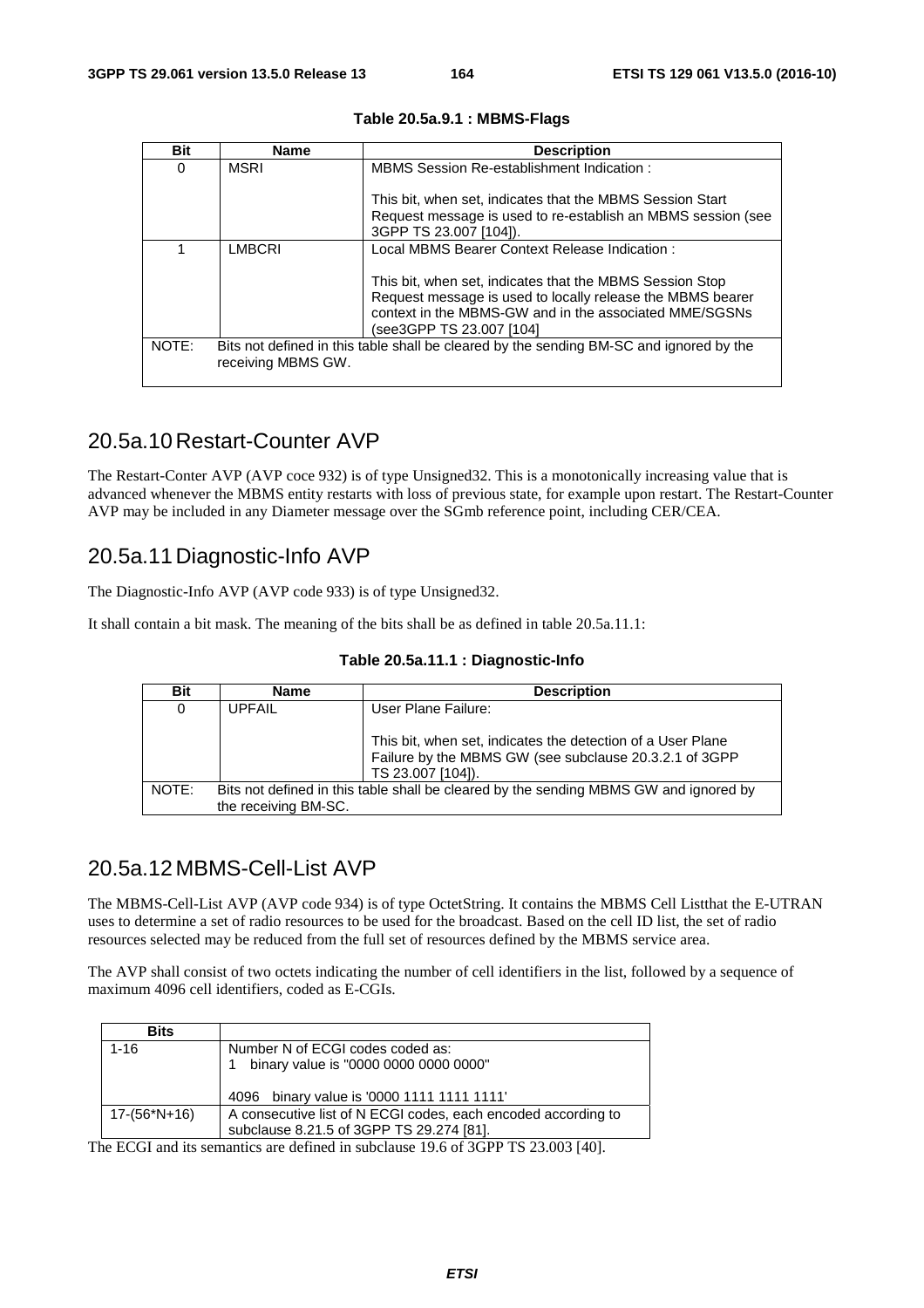# 20.6 SGmb specific Experimental-Result-Code AVP values

The same codes specified in clause 17.8 apply here except DIAMETER\_ERROR\_UNKNOWN\_MBMS\_BEARER\_SERVICE (5122)

# 20.7 Use of the Supported-Features AVP on the SGmb reference point

The Supported-Features AVP is used during session establishment to inform the destination host about the required and optional features that the origin host supports. The client shall, in the first request in a Diameter session indicate the set of supported features. The server shall, in the first answer within the Diameter session indicate the set of features that it has in common with the client and that the server shall support within the same Diameter session. Any further command messages shall always be compliant with the list of supported features indicated in the Supported-Features AVPs during session establishment. Features that are not advertised as supported shall not be used to construct the command messages for that Diameter session. Unless otherwise stated, the use of the Supported-Features AVP on the SGmb reference point shall be compliant with the requirements for dynamic discovery of supported features and associated error handling on the Cx reference point as defined in clause 7.2.1 of 3GPP TS 29.229 [105].

The base functionality for the SGmb reference point is the 3GPP Rel-11 standard and a feature is an extension to that functionality. If the origin host does not support any features beyond the base functionality, the Supported-Features AVP may be absent from the SGmb commands. As defined in clause 7.1.1 of 3GPP TS 29.229 [105], when extending the application by adding new AVPs for a feature, the new AVPs shall have the M bit cleared and the AVP shall not be defined mandatory in the command ABNF.

As defined in 3GPP TS 29.229 [105], the Supported-Features AVP is of type grouped and contains the Vendor-Id, Feature-List-ID and Feature-List AVPs. On the SGmb reference point, the Supported-Features AVP is used to identify features that have been defined by 3GPP and hence, for features defined in this document, the Vendor-Id AVP shall contain the vendor ID of 3GPP (10415). If there are multiple feature lists defined for the SGmb reference point, the Feature-List-ID AVP shall differentiate those lists from one another.

On receiving an initial request application message, the destination host shall act as defined in clause 7.2.1 of 3GPP TS 29.229 [105]. The following exceptions apply to the initial RAR/RAA command pair:

If the BM-SC supporting post-Rel-11 SGmb functionality is able to interoperate with a MBMS GW supporting Rel-11, the RAR shall include the features supported by the BM-SC within Supported-Features AVP(s) with the "M" bit cleared. Otherwise, the RAR shall include the supported features within the Supported-Features AVP(s) with the M-bit set.

NOTE 1: One instance of Supported-Features AVP is needed per Feature-List-ID.

- If the RAR command does not contain any Supported-Features AVP(s) and the MBMS GW supports Rel-11 SGmb functionality, the RAA command shall not include the Supported-Features AVP. In this case, both BM-SC and MBMS GW shall behave as specified in the Rel-11 version of this document.
- If the RAR command contains the Supported-Features AVP, the MBMS GW shall include the Supported-Features AVP in the RAA command, with the "M" bit cleared, indicating only the features that both the BM-SC and MBMS GW support.
- NOTE 2: The client will always declare all features that are supported according to table 20.7.1. When more than one feature identifying a release is supported by both BM-SC and MBMS GW, the BM-SC will work according to the latest common supported release.

Once the BM-SC and MBMS GW have negotiated the set of supported features during session establishment, the set of common features shall be used during the lifetime of the Diameter session.

The table below defines the features applicable to the SGmb interface for the feature list with a Feature-List-ID of 1.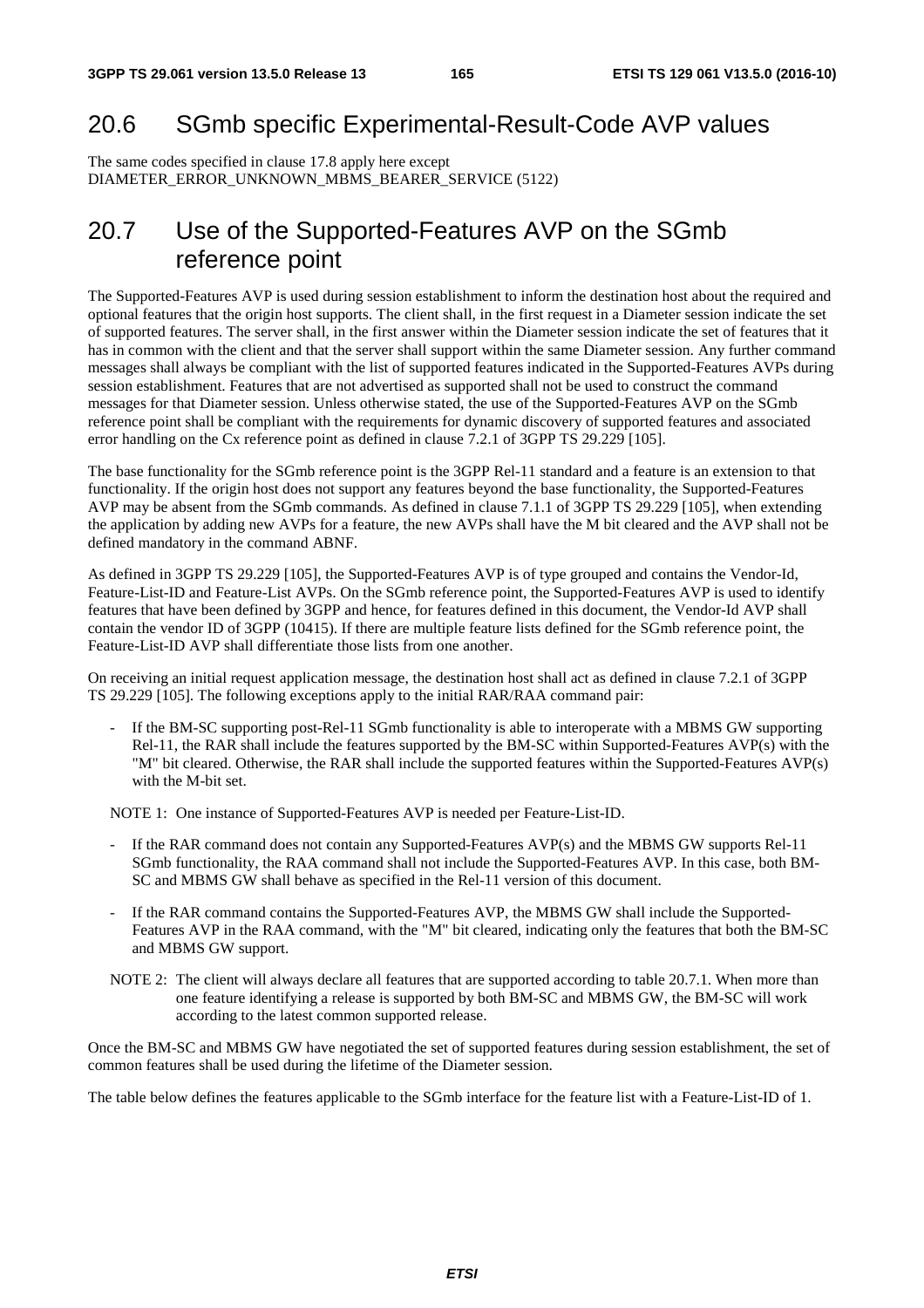| <b>Feature</b>                                           | <b>Feature</b>                                                                                                          | M/O | <b>Description</b>                                                      |  |  |
|----------------------------------------------------------|-------------------------------------------------------------------------------------------------------------------------|-----|-------------------------------------------------------------------------|--|--|
| bit                                                      |                                                                                                                         |     |                                                                         |  |  |
| 0                                                        | <b>MBMS Heartbeat</b>                                                                                                   | Ω   | This feature indicates the support of the MBMS Heartbeat functionality, |  |  |
|                                                          |                                                                                                                         |     | including the AVPs and corresponding procedures.                        |  |  |
|                                                          | <b>MBMS Cell List</b>                                                                                                   | O   | This feature indicates the support of providing a MBMS-Cell-List AVP in |  |  |
|                                                          |                                                                                                                         |     | the MBMS Session Start and MBMS Session Update procedures. For          |  |  |
|                                                          |                                                                                                                         |     | deployments with E-UTRAN access, this feature shall be supported.       |  |  |
|                                                          | Feature bit: The order number of the bit within the Feature-List AVP where the least significant bit is assigned number |     |                                                                         |  |  |
| "በ".                                                     |                                                                                                                         |     |                                                                         |  |  |
| Feature:                                                 | A short name that can be used to refer to the bit and to the feature, e.g. "EPS".                                       |     |                                                                         |  |  |
| $M/O$ :                                                  | Defines if the implementation of the feature is mandatory ("M") or optional ("O") in this 3GPP Release.                 |     |                                                                         |  |  |
| Description: A clear textual description of the feature. |                                                                                                                         |     |                                                                         |  |  |

**Table 20.7.1: Features of Feature-List-ID 1 used in SGmb**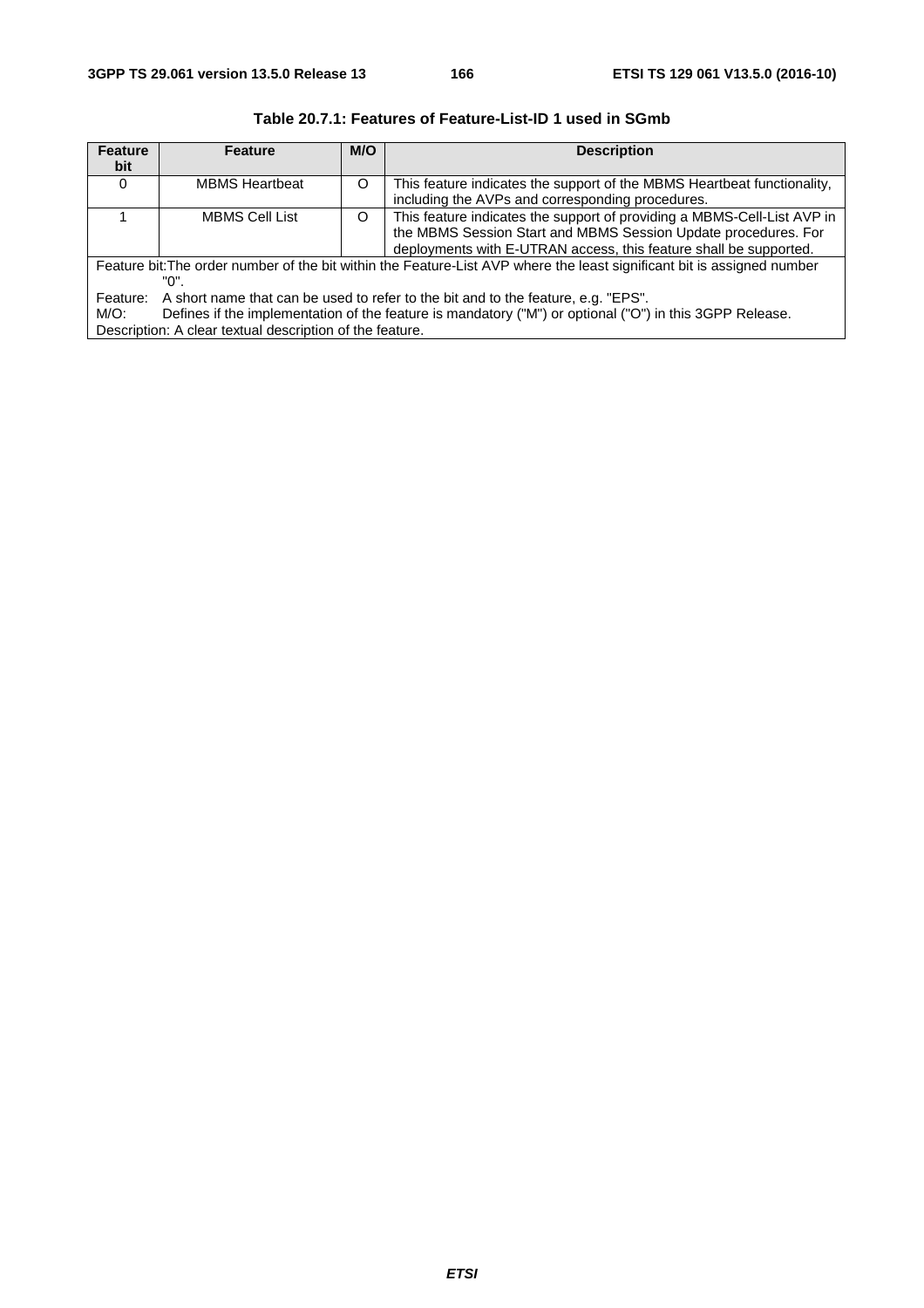# Annex A (informative): Interworking PCS1900 with PSDNs

Void.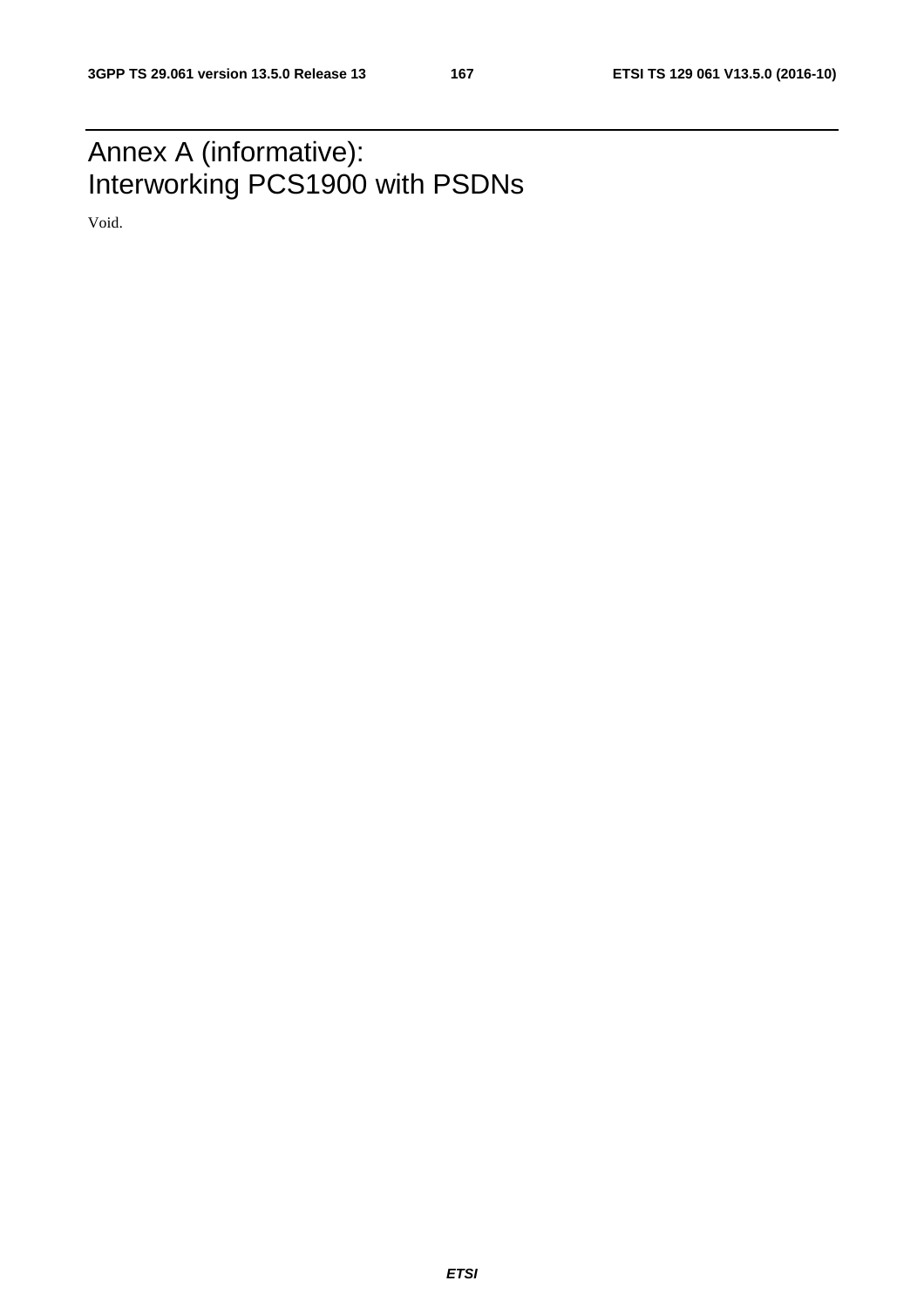# Annex B (normative): Rate control related to Cellular Internet Of Things (CIoT) optimisations

# B.1 General

The present annex defines specific requirements for rate control related to CIoT optimisations.

# B.2 Support of rate control of user data

The rate of user data sent to and from a UE (e.g. a UE using CIoT EPS Optimizations) can be controlled in two different ways:

- Serving PLMN rate control
- APN rate control

Serving PLMN rate control is further described in 3GPP TS 23.401 [77].

The APN rate control parameters are a part of the configuration data stored in the PGW and is configured on per APN basis.

APN rate control allows HPLMN operators on per APN and user to control the amount of user data sent DL and UL. This is done with help of policing user data on a maximum number of user data packets per time unit and/or maximum number of user data octets per time unit both DL and UL.

APN rate control DL policing is done in the PGW or the SCEF and the APN rate control policing UL is done in the UE. The PGW or SCEF can also do APN rate control UL policing.

For further information on APN rate control UL in the UE, see 3GPP TS 24.301 [84].

For further information on APN rate control in the SCEF, see 3GPP TS 29.128 [110].

NOTE: Existing AMBR mechanisms are not suitable for such a service since, for radio efficiency and UE battery life reasons, an AMBR of e.g. > 100kbit/s is desirable and such an AMBR translates to a potentially large daily data volume.

## B.2.1 APN Rate Control in the PGW

To enable APN rate control it shall be configured in the PGW on per APN.

The APN rate control parameters, if configured, shall consist of:

- the maximum number of DL user data packets per time unit, and/or
- the maximum number of DL user data octets per time unit, and
- the maximum number of UL user data packets per time unit, and/or
- the maximum number of UL user data octets per time unit and
- an indication whether the UE is allowed to send additional exception reports when the limit for the UL APN rate control has been reached.

Possible time units shall be, minute, hour, day or week.

If the UE does not indicate APN rate control support, the PGW may refrain from providing APN rate control information to the UE.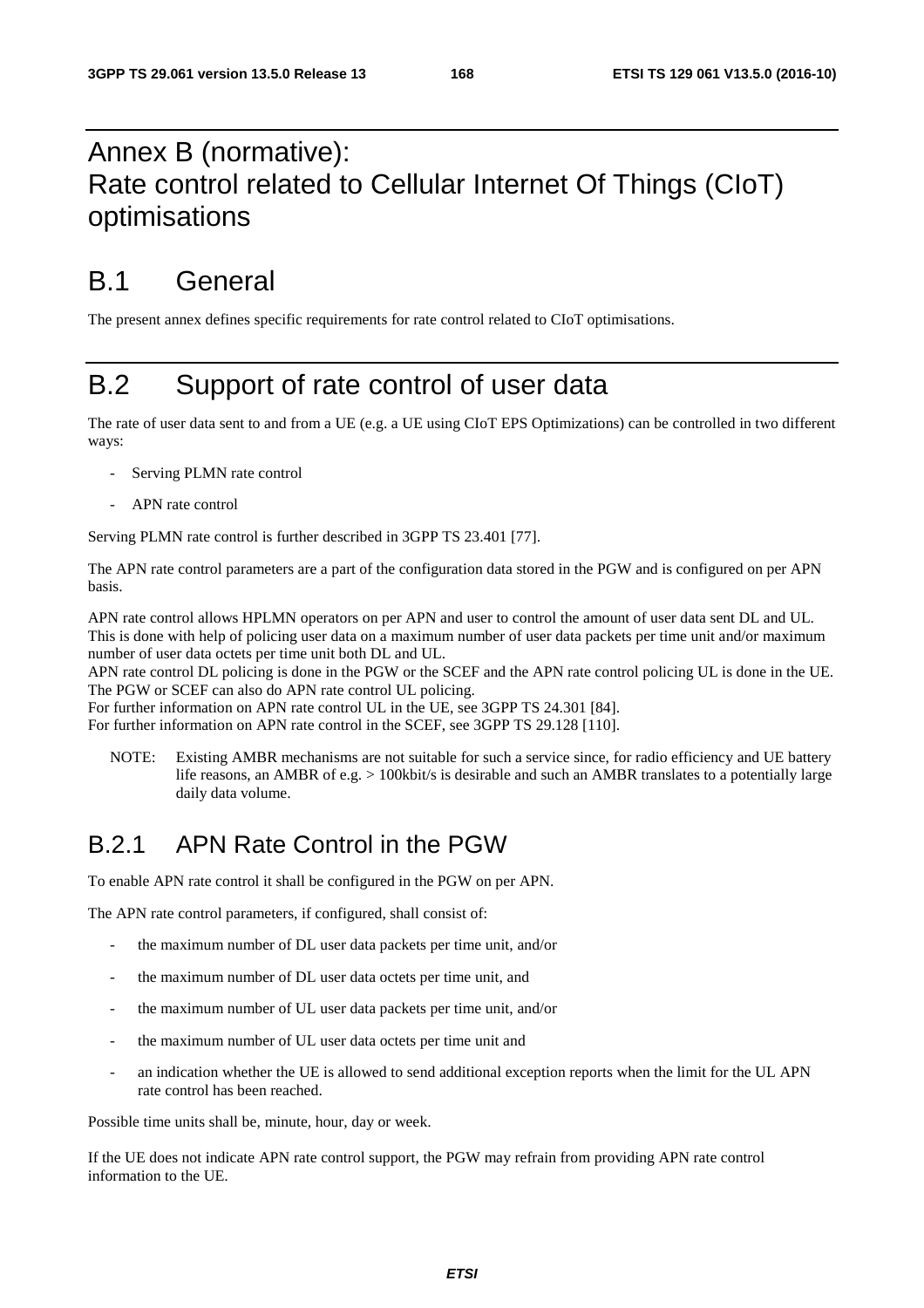- NOTE 1: The UE indicates support for APN rate control with help of an indicator in the Protocol Configuration Options IE (PCO IE), see 3GPP TS 24.008 [54] for IE definition. The APN rate control indicator within the PCO IE is received at IP-CAN session establishment.
- NOTE 2: The UE and network support of the Extended Protocol Configuration Options IE (ePCO IE), is indicated with help of the Indication IE. The ePCO support indication within the Indication IE can be received at IP-CANsession establishment or at IP-CAN session modification. See 3GPP TS 29.274 [81] for IE definition.

If the APN rate control is supported by the UE and the Indication IE is received indicating support of ePCO IE at the IP-CAN session establishment request and the PGW supports the ePCO IE, the PGW shall in the reply, if configured for the APN used, include APN UL rate control parameters in the ePCO IE, see 3GPP TS 24.008 [54] for IE definition. If the ePCO IE is not supported the PGW shall use the PCO IE.

If the APN rate control UL parameter(s) is modified and the ePCO IE is supported, the PGW shall initiate an IP-CAN session modification procedure and include the APN UL rate control parameters in the ePCO IE. If the ePCO IE is not supported the PGW shall use the PCO IE.

The PGW shall enforce the APN rate control per UE and APN according to the configuration for DL and may enforce APN rate control for UL, e.g. when the PGW have indicated to the UE that the UE is not allowed to send exception reports when the limit for the UL APN rate control has been reached.

NOTE 3: The UE locally enforces this uplink APN rate control instruction. The UE considers this APN rate control instruction as valid until it receives a new one from the PGW.

## B.2.2 Serving PLMN Rate Control information handling in the PGW

If Serving PLMN rate control information is received in the Serving PLMN Rate Control IE from the MME, the PGW shall store this information and use that for rate control enforcement DL for this UE. If the PGW previously have received Serving PLMN rate control information, the PGW shall behave as follows:

- If the PGW receives new Serving PLMN rate control information in the Serving PLMN Rate Control IE from the MME, the PGW shall replace the old Serving PLMN rate control information with the new Serving PLMN rate control information and use that for rate control enforcement DL for this UE.
- If the PGW receives no Serving PLMN rate control information in the Serving PLMN Rate Control IE from the MME in an IP-CAN session establishment or an IP-CAN session modification , the PGW shall still consider the latest received Serving PLMN rate control information from the MME as valid.
- If PGW receives an indication that Serving PLMN rate control does not apply in the Serving PLMN Rate Control IE, the PGW shall remove the rate control information based on Serving PLMN rate control information.

See 3GPP TS 29.274 [81] for Serving PLMN Rate Control IE definition.

APN rate control, if configured, also applies for the same IP-CAN session, see subclause B.2.1.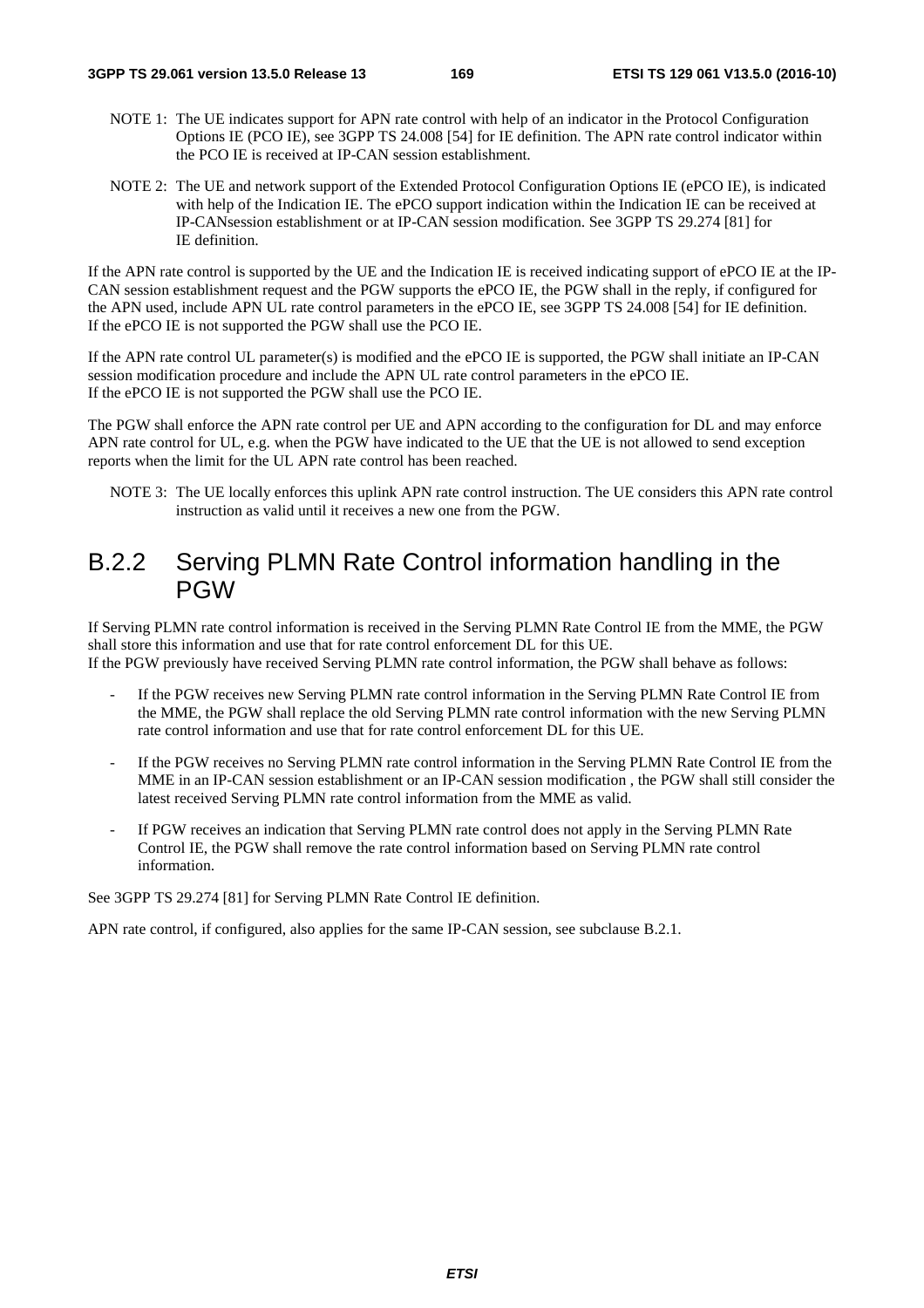# Annex C (informative): Change history

| <b>Change history</b> |       |                 |      |            |                |                                                                                                                             |            |  |  |
|-----------------------|-------|-----------------|------|------------|----------------|-----------------------------------------------------------------------------------------------------------------------------|------------|--|--|
| Date                  | TSG # | <b>TSG Doc.</b> | CR.  | <b>Rev</b> | Cat            | <b>Subject/Comment</b>                                                                                                      | <b>New</b> |  |  |
| 03-2015               | CT-67 | CP-150126       | 0444 | 2          |                | Paging policy differentiation for IMS voice                                                                                 | 13.0.0     |  |  |
| 09-2015               | CT-69 | CP-150464       | 0450 |            | $\overline{A}$ | Usage of the UDP port for default unicast encapsulation mode at<br>the SGmb interface is required to support SYNC protocol. | 13.1.0     |  |  |
| 09-2015               | CT-69 | CP-150468       | 0453 |            | $\mathsf{A}$   | 3GPP Type of RADIUS 3GPP-User-Location-Info-Time sub-<br>attribute                                                          | 13.1.0     |  |  |
| 09-2015               | CT-69 | CP-150472       | 0455 |            | A              | Correction of SGmB L4 Transport protocol                                                                                    | 13.1.0     |  |  |
| 12-2015               | CT-70 | CP-150658       | 0456 |            | B              | MBMS bearer establishment and update with cell ID list                                                                      | 13.2.0     |  |  |
| 12-2015               | CT-70 | CP-150669       | 0459 |            | A              | Transport protocols of Diameter for signalling plane of non<br>transparent case                                             | 13.2.0     |  |  |
| 03-2016               | CT-71 | CP-160108       | 0460 |            | B              | Support for Non-IP data for CloT over Sqi                                                                                   | 13.3.0     |  |  |
| 03-2016               | CT-71 | CP-160089       | 0465 | 2          | B              | Usage of the UDP port for default unicast encapsulation mode at<br>the Gmb interface is required to support SYNC protocol   | 13.3.0     |  |  |
| 06-2016               | CT-72 | CP-160252       | 0466 |            | B              | Support of Non-IP delivery data                                                                                             | 13.4.0     |  |  |
| 06-2016               | CT-72 | CP-160252       | 0469 |            | B              | RAT-Type extension for NB-IoT                                                                                               | 13.4.0     |  |  |
| 06-2016               | CT-72 | CP-160252       | 0471 |            | B              | Non-IP Transport                                                                                                            | 13.4.0     |  |  |
| 06-2016               | CT-72 | CP-160277       | 0472 |            | B              | Support for rate control of CloT datat                                                                                      | 13.4.0     |  |  |
| 09-2016               | CT-73 | CP-160441       | 0473 |            | F              | PDP type extension with Non-IP value                                                                                        | 13.5.0     |  |  |
| 09-2016               | CT-73 | CP-160441       | 0475 |            | F              | Support of Exception Reports for CloT                                                                                       | 13.5.0     |  |  |
| 09-2016               | CT-73 | CP-160441       | 0478 |            | F              | APN rate control DL correction                                                                                              | 13.5.0     |  |  |